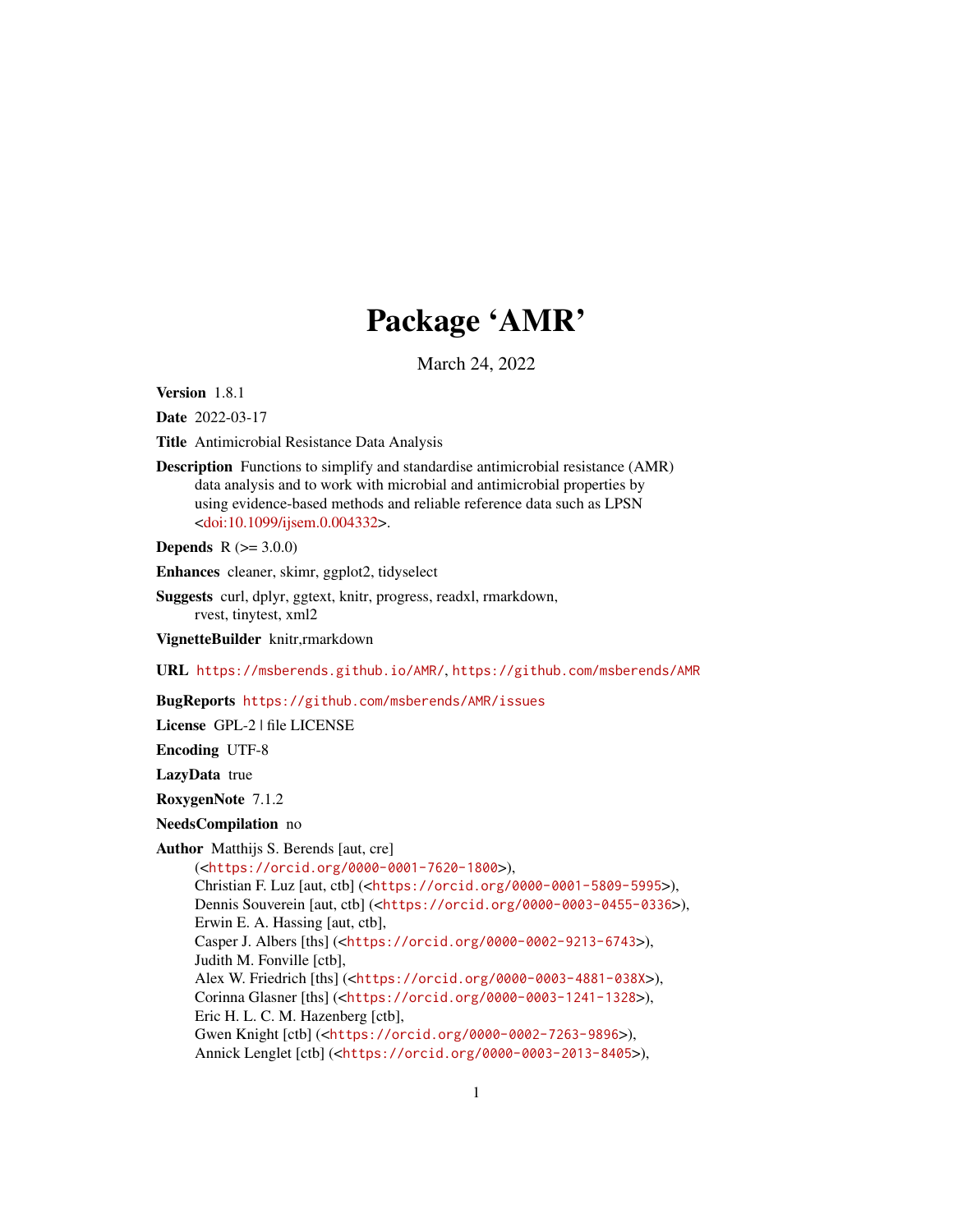Bart C. Meijer [ctb], Sofia Ny [ctb] (<<https://orcid.org/0000-0002-2017-1363>>), Rogier P. Schade [ctb], Bhanu N. M. Sinha [ths] (<<https://orcid.org/0000-0003-1634-0010>>), Anthony Underwood [ctb] (<<https://orcid.org/0000-0002-8547-4277>>)

Maintainer Matthijs S. Berends <m.berends@certe.nl>

Repository CRAN

Date/Publication 2022-03-24 22:00:07 UTC

# R topics documented:

| 3         |
|-----------|
| 6         |
| 9         |
| 11        |
| AMR<br>13 |
| 15        |
| 17        |
| 27        |
| 30        |
| 31        |
| 34        |
| 40        |
| 46        |
| 49        |
| 50        |
| 52        |
| 54        |
| 55        |
| 59        |
| 65        |
| 66        |
| 72        |
| 73        |
| 74        |
| 80        |
| 83        |
| 86        |
| 89        |
| - 94      |
| - 95      |
| 97        |
| 98        |
|           |
|           |
|           |
|           |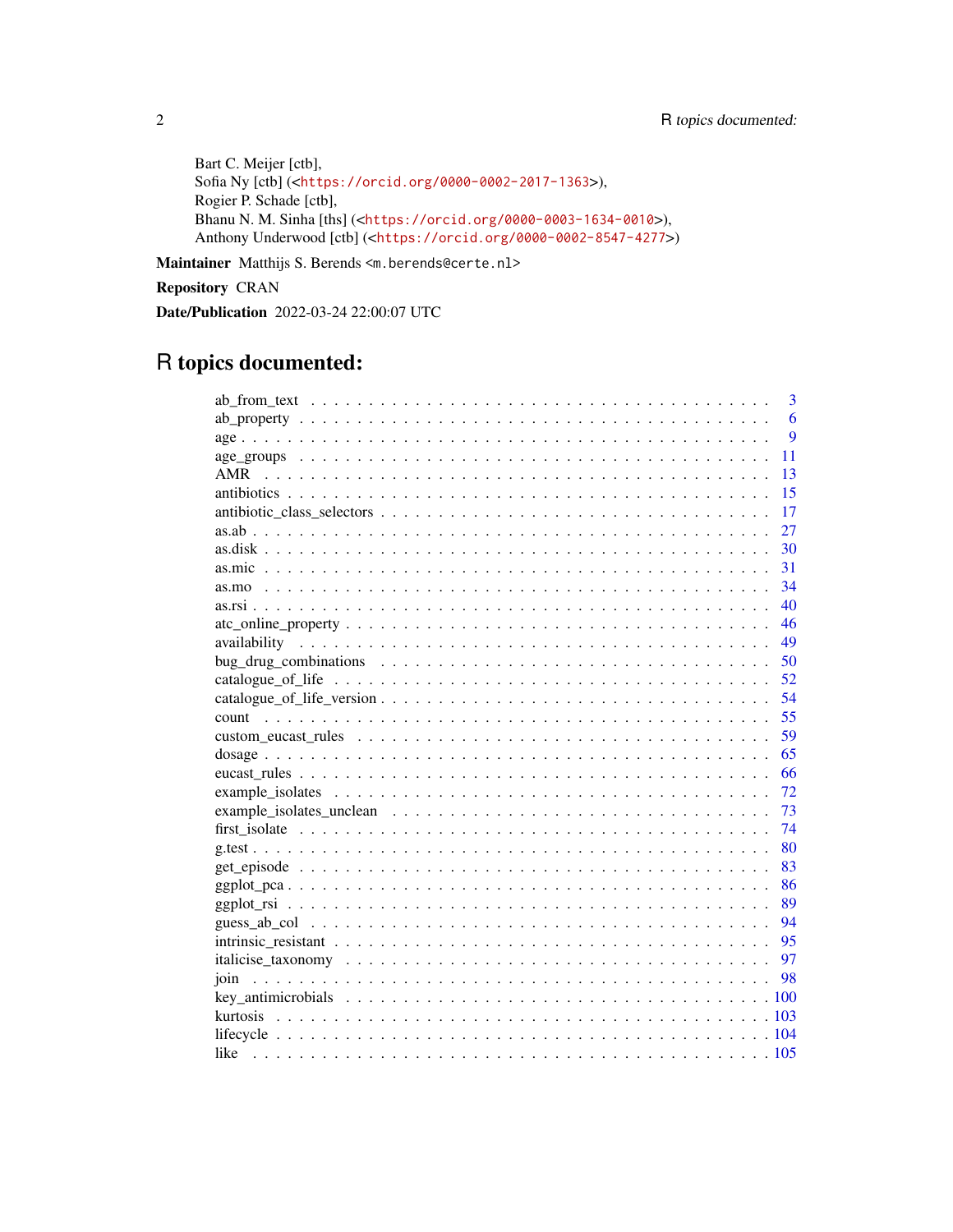<span id="page-2-0"></span>

| Index | 156 |
|-------|-----|

<span id="page-2-1"></span>ab\_from\_text *Retrieve Antimicrobial Drug Names and Doses from Clinical Text*

# Description

Use this function on e.g. clinical texts from health care records. It returns a [list](#page-0-0) with all antimicrobial drugs, doses and forms of administration found in the texts.

# Usage

```
ab_from_text(
  text,
  type = c("drug", "dose", "administration"),
  collapse = NULL,
  translate_ab = FALSE,
  thorough_search = NULL,
  info = interactive(),
  ...
)
```
# Arguments

| text     | text to analyse                                                                                                                 |
|----------|---------------------------------------------------------------------------------------------------------------------------------|
| type     | type of property to search for, either "drug", "dose" or "administration",<br>see <i>Examples</i>                               |
| collapse | a character to pass on to paste(, collapse = $\dots$ ) to only return one character<br>per element of text, see <i>Examples</i> |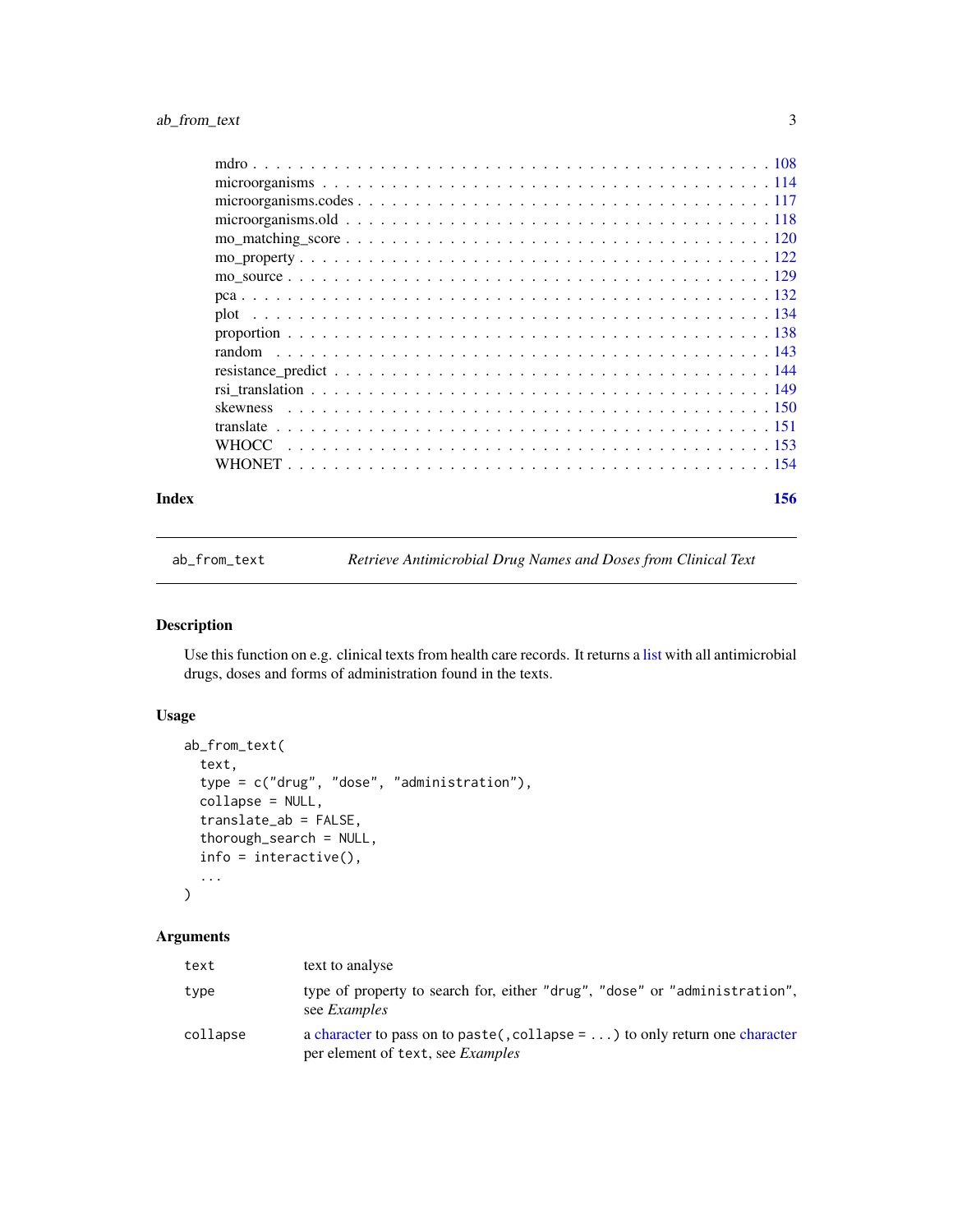| translate_ab    | if type = "drug": a column name of the antibiotics data set to translate the<br>antibiotic abbreviations to, using ab_property(). Defaults to FALSE. Using<br>TRUE is equal to using "name".                                                                                                        |
|-----------------|-----------------------------------------------------------------------------------------------------------------------------------------------------------------------------------------------------------------------------------------------------------------------------------------------------|
| thorough_search |                                                                                                                                                                                                                                                                                                     |
|                 | a logical to indicate whether the input must be extensively searched for mis-<br>spelling and other faulty input values. Setting this to TRUE will take considerably<br>more time than when using FALSE. At default, it will turn TRUE when all input<br>elements contain a maximum of three words. |
| info            | a logical to indicate whether a progress bar should be printed, defaults to TRUE<br>only in interactive mode                                                                                                                                                                                        |
| $\cdots$        | arguments passed on to as . ab()                                                                                                                                                                                                                                                                    |

# **Details**

This function is also internally used by [as.ab\(\)](#page-26-1), although it then only searches for the first drug name and will throw a note if more drug names could have been returned. Note: the [as.ab\(\)](#page-26-1) function may use very long regular expression to match brand names of antimicrobial agents. This may fail on some systems.

#### Argument type:

At default, the function will search for antimicrobial drug names. All text elements will be searched for official names, ATC codes and brand names. As it uses as  $ab()$  internally, it will correct for misspelling.

With type = "dose" (or similar, like "dosing", "doses"), all text elements will be searched for [numeric](#page-0-0) values that are higher than 100 and do not resemble years. The output will be [numeric.](#page-0-0) It supports any unit (g, mg, IE, etc.) and multiple values in one clinical text, see *Examples*.

With type = "administration" (or abbreviations, like "admin", "adm"), all text elements will be searched for a form of drug administration. It supports the following forms (including common abbreviations): buccal, implant, inhalation, instillation, intravenous, nasal, oral, parenteral, rectal, sublingual, transdermal and vaginal. Abbreviations for oral (such as 'po', 'per os') will become "oral", all values for intravenous (such as 'iv', 'intraven') will become "iv". It supports multiple values in one clinical text, see *Examples*.

# Argument collapse:

Without using collapse, this function will return a [list.](#page-0-0) This can be convenient to use e.g. inside a mutate()):

df %>% mutate(abx = ab\_from\_text(clinical\_text))

The returned AB codes can be transformed to official names, groups, etc. with all  $ab$ <sup>\*</sup> functions such as [ab\\_name\(\)](#page-5-2) and [ab\\_group\(\)](#page-5-2), or by using the translate\_ab argument.

With using collapse, this function will return a [character:](#page-0-0)

df %>% mutate(abx = ab\_from\_text(clinical\_text,collapse = "|"))

#### Value

A [list,](#page-0-0) or a [character](#page-0-0) if collapse is not NULL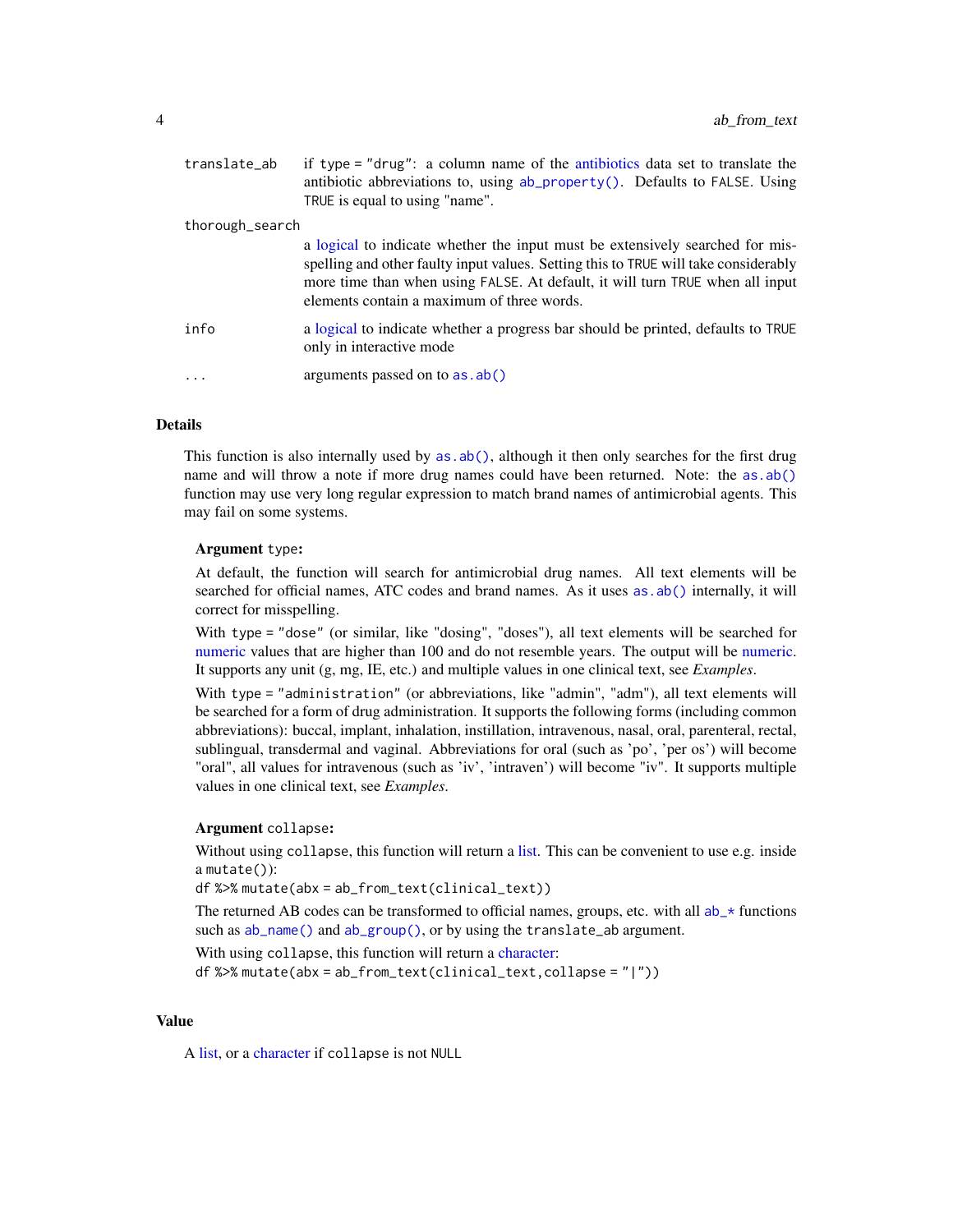# ab\_from\_text 5

#### Stable Lifecycle

The [lifecycle](#page-103-1) of this function is stable. In a stable function, major changes are unlikely. This means that the unlying code will generally evolve by adding new arguments; removing arguments or changing the meaning of existing arguments will be avoided.

If the unlying code needs breaking changes, they will occur gradually. For example, an argument will be deprecated and first continue to work, but will emit a message informing you of the change. Next, typically after at least one newly released version on CRAN, the message will be transformed to an error.

# Read more on Our Website!

On our website <https://msberends.github.io/AMR/> you can find [a comprehensive tutorial](https://msberends.github.io/AMR/articles/AMR.html) about how to conduct AMR data analysis, the [complete documentation of all functions](https://msberends.github.io/AMR/reference/) and [an example](https://msberends.github.io/AMR/articles/WHONET.html) [analysis using WHONET data.](https://msberends.github.io/AMR/articles/WHONET.html)

# Examples

```
# mind the bad spelling of amoxicillin in this line,
# straight from a true health care record:
ab_from_text("28/03/2020 regular amoxicilliin 500mg po tds")
ab_from_text("500 mg amoxi po and 400mg cipro iv")
ab_from_text("500 mg amoxi po and 400mg cipro iv", type = "dose")
ab_from_text("500 mg amoxi po and 400mg cipro iv", type = "admin")
ab_from_text("500 mg amoxi po and 400mg cipro iv", collapse = ", ")
# if you want to know which antibiotic groups were administered, do e.g.:
abx <- ab_from_text("500 mg amoxi po and 400mg cipro iv")
ab_group(abx[[1]])
if (require("dplyr")) {
 tibble(clinical_text = c("given 400mg cipro and 500 mg amox",
                           "started on doxy iv today")) %>%
    mutate(abx_codes = ab_from_text(clinical_text),
           abx_doses = ab_from_text(clinical_text, type = "doses"),
           abx_admin = ab_from_text(clinical_text, type = "admin"),
           abx_{coll} = ab_{from\_text(clinical\_text, collapse = "|"),
           abx_coll_names = ab_from_text(clinical_text,
                                         collapse = "|"translate_ab = "name"),
           abx_coll_doses = ab_from_text(clinical_text,
                                         type = "doses",
                                         collapse = "|"),
           abx_coll_admin = ab_from_text(clinical_text,
                                         type = "admin",
                                         collapse = "|")
```
}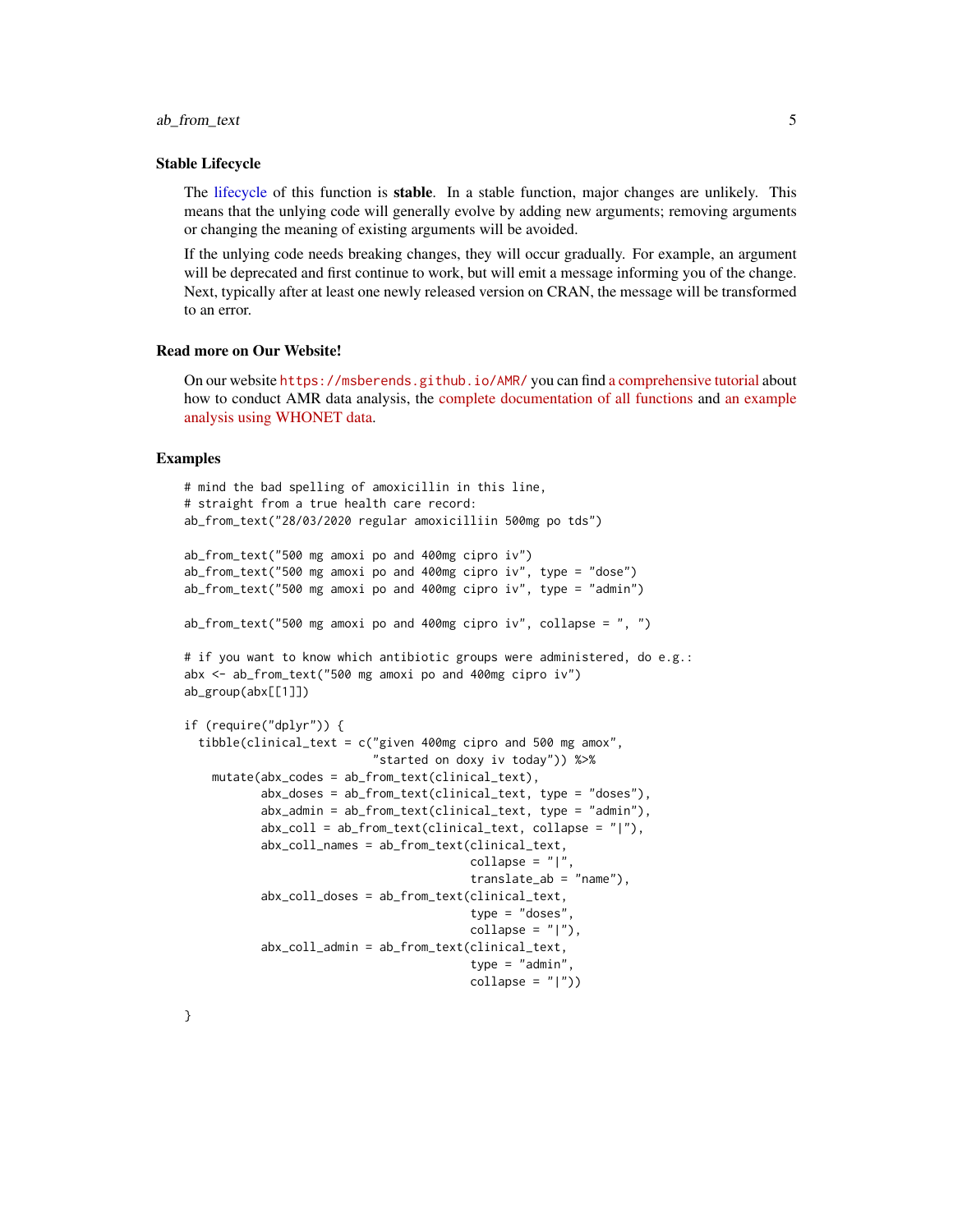<span id="page-5-1"></span><span id="page-5-0"></span>

# <span id="page-5-2"></span>Description

Use these functions to return a specific property of an antibiotic from the [antibiotics](#page-14-1) data set. All input values will be evaluated internally with  $as.ab()$ .

#### Usage

```
ab_name(x, \text{language} = get\_AMR\_locale(), \text{tolower} = FALSE, ...)ab\_cid(x, \ldots)ab_synonyms(x, ...)
ab_tradenames(x, ...)
ab\_group(x, \; language = get\_AMR\_locale(), \; ...)ab\_{at}(x, only\_first = FALSE, ...)ab\_{atc\_group1(x, language = get\_AMR\_locale(), ...)ab_ \cdot \text{atc\_group2}(x, \text{ language} = \text{get\_AMR\_locale(), ...})ab\_loinc(x, \ldots)ab_ddd(x, administration = "oral", ...)
ab\_ddd\_units(x, administration = "oral", ...)ab_info(x, language = get\_AMR\_locale(), ...)ab\_url(x, open = FALSE, ...)ab_property(x, property = "name", language = get_AMR_locale(), ...)
set_ab_names(
  data,
  ...,
 property = "name",
 language = get_AMR_locale(),
  snake_case = NULL
)
```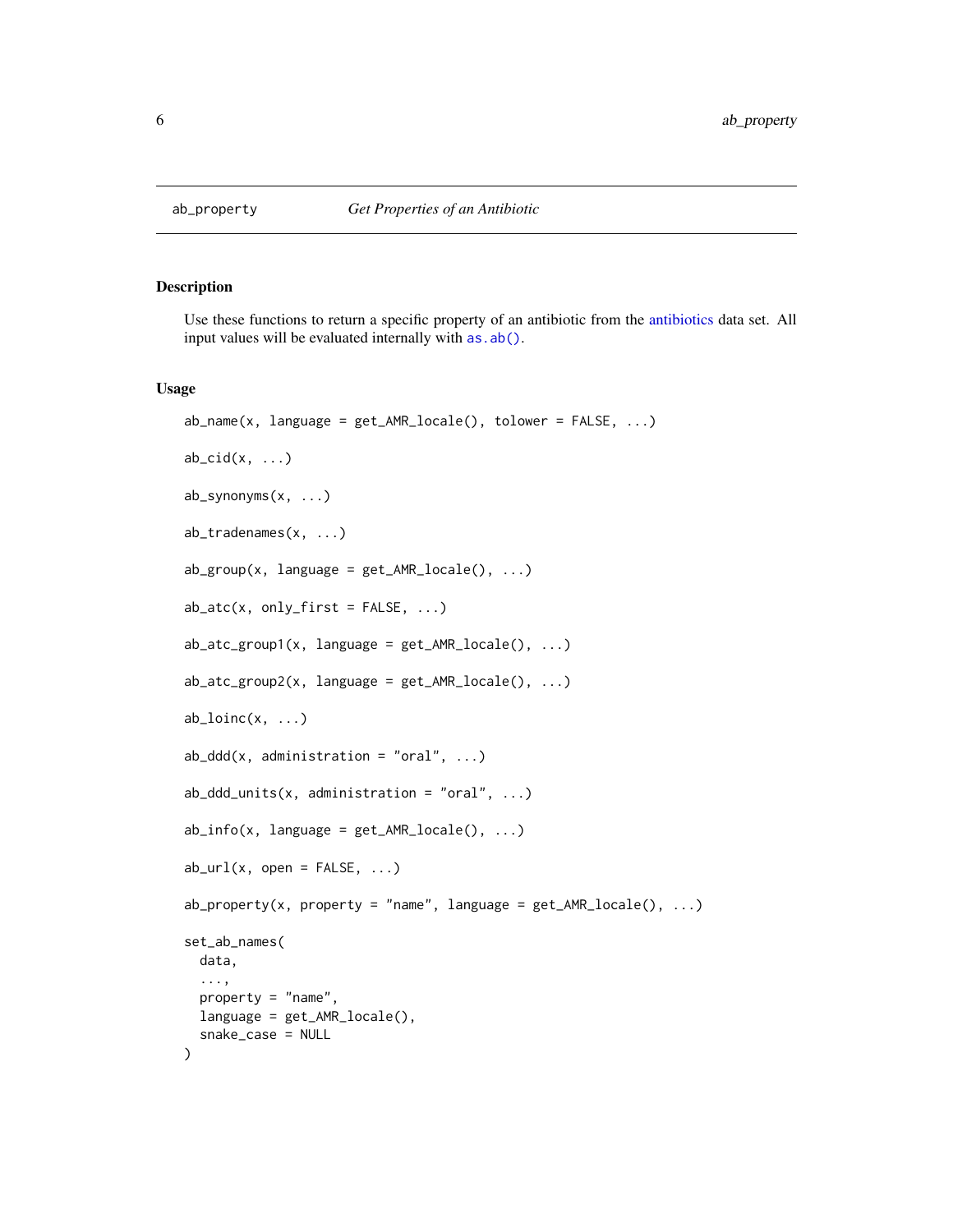# ab\_property 7

# Arguments

| X          | any (vector of) text that can be coerced to a valid antibiotic code with as $ab()$                                                                                                                       |
|------------|----------------------------------------------------------------------------------------------------------------------------------------------------------------------------------------------------------|
| language   | language of the returned text, defaults to system language (see get_AMR_locale())<br>and can also be set with getOption("AMR_locale"). Use language = NULL or<br>language $=$ "" to prevent translation. |
| tolower    | a logical to indicate whether the first character of every output should be trans-<br>formed to a lower case character. This will lead to e.g. "polymyxin B" and not<br>"polymyxin b".                   |
|            | in case of set_ab_names() and data is a data.frame: variables to select (sup-<br>ports tidy selection such as column1: column4), otherwise other arguments passed<br>on to $as.ab()$                     |
| only_first | a logical to indicate whether only the first ATC code must be returned, with<br>giving preference to J0-codes (i.e., the antimicrobial drug group)                                                       |
|            | administration way of administration, either "oral" or "iv"                                                                                                                                              |
| open       | browse the URL using utils::browseURL()                                                                                                                                                                  |
| property   | one of the column names of one of the antibiotics data set: vector_or(colnames(antibiotics), sort<br>$=$ FALSE).                                                                                         |
| data       | a data.frame of which the columns need to be renamed, or a character vector of<br>column names                                                                                                           |
| snake_case | a logical to indicate whether the names should be in so-called snake case: in<br>lower case and all spaces/slashes replaced with an underscore (                                                         |

# Details

All output [will be translated](#page-150-2) where possible.

The function [ab\\_url\(\)](#page-5-2) will return the direct URL to the official WHO website. A warning will be returned if the required ATC code is not available.

The function [set\\_ab\\_names\(\)](#page-5-2) is a special column renaming function for [data.frames](#page-0-0). It renames columns names that resemble antimicrobial drugs. It always makes sure that the new column names are unique. If property = "atc" is set, preference is given to ATC codes from the J-group.

#### Value

- An [integer](#page-0-0) in case of [ab\\_cid\(\)](#page-5-2)
- A named [list](#page-0-0) in case of [ab\\_info\(\)](#page-5-2) and multiple [ab\\_atc\(\)](#page-5-2)/[ab\\_synonyms\(\)](#page-5-2)/[ab\\_tradenames\(\)](#page-5-2)
- A [double](#page-0-0) in case of [ab\\_ddd\(\)](#page-5-2)
- A [data.frame](#page-0-0) in case of [set\\_ab\\_names\(\)](#page-5-2)
- A [character](#page-0-0) in all other cases

# Stable Lifecycle

The [lifecycle](#page-103-1) of this function is stable. In a stable function, major changes are unlikely. This means that the unlying code will generally evolve by adding new arguments; removing arguments or changing the meaning of existing arguments will be avoided.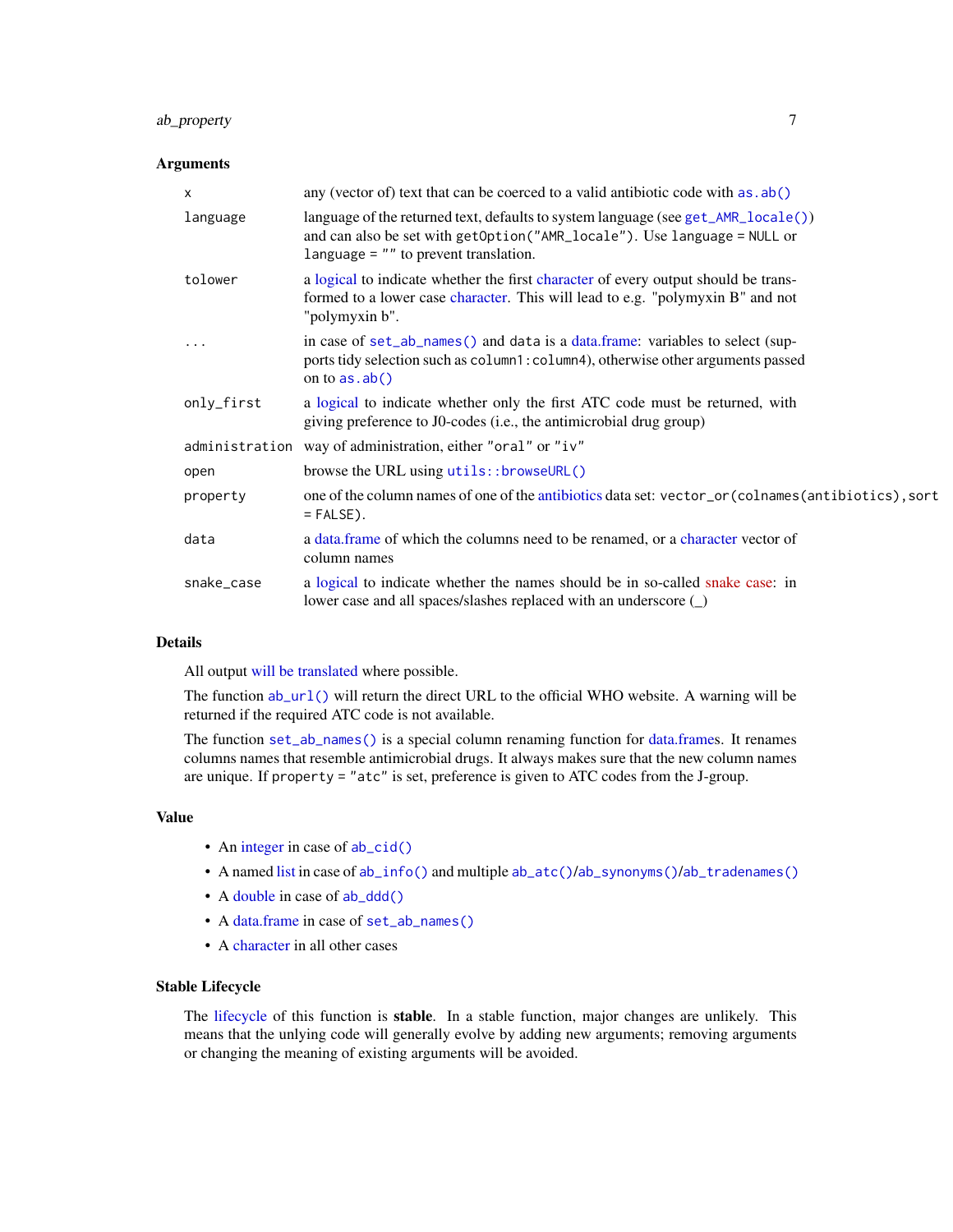If the unlying code needs breaking changes, they will occur gradually. For example, an argument will be deprecated and first continue to work, but will emit a message informing you of the change. Next, typically after at least one newly released version on CRAN, the message will be transformed to an error.

#### Source

World Health Organization (WHO) Collaborating Centre for Drug Statistics Methodology: [https:](https://www.whocc.no/atc_ddd_index/) [//www.whocc.no/atc\\_ddd\\_index/](https://www.whocc.no/atc_ddd_index/)

European Commission Public Health PHARMACEUTICALS - COMMUNITY REGISTER: [https:](https://ec.europa.eu/health/documents/community-register/html/reg_hum_atc.htm) [//ec.europa.eu/health/documents/community-register/html/reg\\_hum\\_atc.htm](https://ec.europa.eu/health/documents/community-register/html/reg_hum_atc.htm)

#### Reference Data Publicly Available

All reference data sets (about microorganisms, antibiotics, R/SI interpretation, EUCAST rules, etc.) in this AMR package are publicly and freely available. We continually export our data sets to formats for use in R, SPSS, SAS, Stata and Excel. We also supply flat files that are machine-readable and suitable for input in any software program, such as laboratory information systems. Please find [all](https://msberends.github.io/AMR/articles/datasets.html) [download links on our website,](https://msberends.github.io/AMR/articles/datasets.html) which is automatically updated with every code change.

# Read more on Our Website!

On our website <https://msberends.github.io/AMR/> you can find [a comprehensive tutorial](https://msberends.github.io/AMR/articles/AMR.html) about how to conduct AMR data analysis, the [complete documentation of all functions](https://msberends.github.io/AMR/reference/) and [an example](https://msberends.github.io/AMR/articles/WHONET.html) [analysis using WHONET data.](https://msberends.github.io/AMR/articles/WHONET.html)

# See Also

[antibiotics](#page-14-1)

# Examples

```
# all properties:
ab_name("AMX") # "Amoxicillin"
ab_atc("AMX") # "J01CA04" (ATC code from the WHO)
ab_cid("AMX") # 33613 (Compound ID from PubChem)
ab_synonyms("AMX") # a list with brand names of amoxicillin
ab_tradenames("AMX") # same
ab_group("AMX") # "Beta-lactams/penicillins"
ab_atc_group1("AMX") # "Beta-lactam antibacterials, penicillins"
ab_atc_group2("AMX") # "Penicillins with extended spectrum"
ab_url("AMX") # link to the official WHO page
# smart lowercase tranformation
ab_name(x = c("AMC", "PLB")) # "Amoxicillin/clavulanic acid" "Polymyxin B"ab_name(x = c("AMC", "PLB"),tolower = TRUE) # "amoxicillin/clavulanic acid" "polymyxin B"
# defined daily doses (DDD)
ab_ddd("AMX", "oral") # 1.5
ab_ddd_units("AMX", "oral") # "g"
```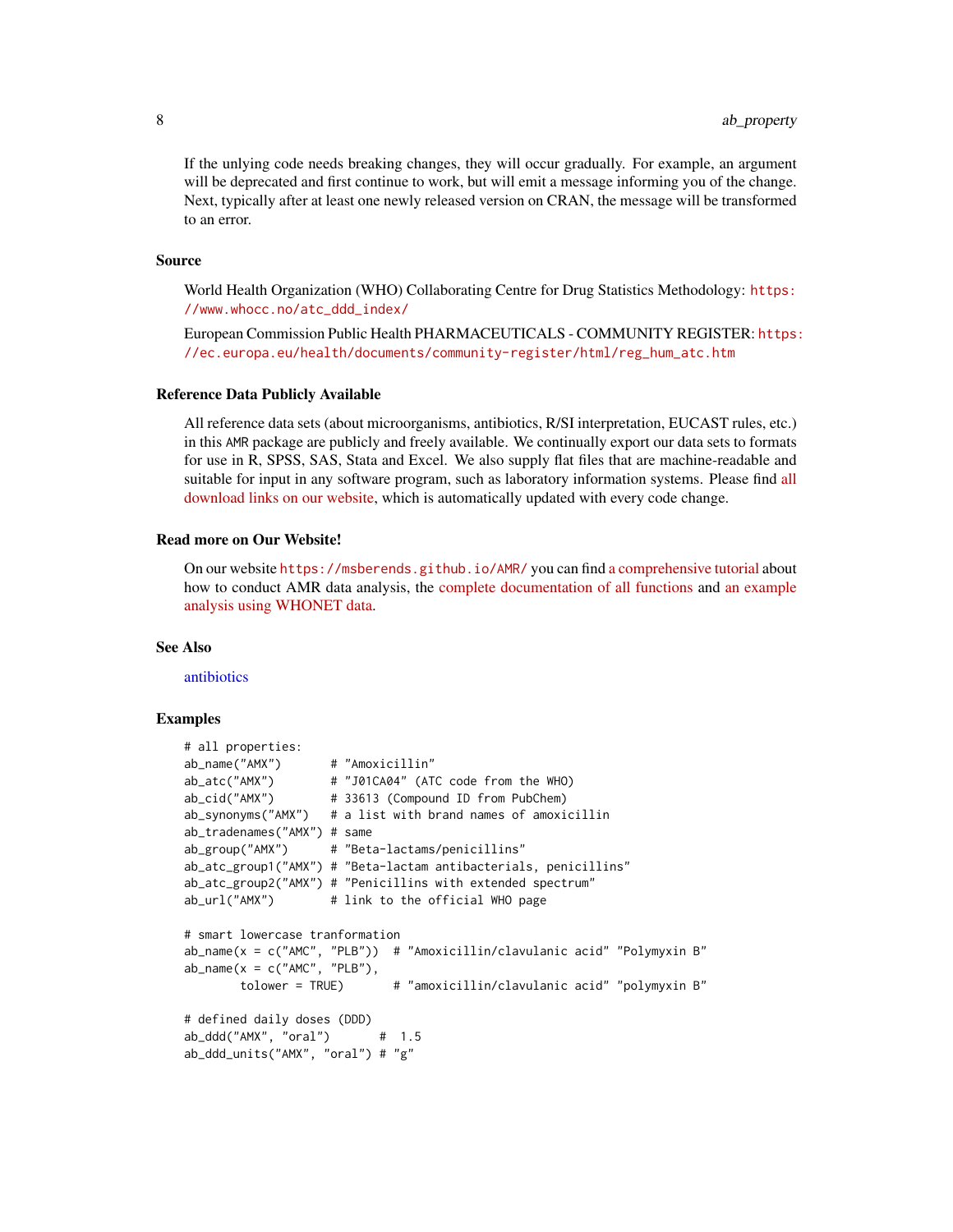<span id="page-8-0"></span>age 9

```
ab_ddd("AMX", "iv") # 3
ab_ddd_units("AMX", "iv") # "g"
ab_info("AMX") # all properties as a list
# all ab_* functions use as.ab() internally, so you can go from 'any' to 'any':
ab_atc("AMP") # ATC code of AMP (ampicillin)
ab_group("J01CA01") # Drug group of ampicillins ATC code
ab_loinc("ampicillin") # LOINC codes of ampicillin
ab_name("21066-6") # "Ampicillin" (using LOINC)
ab_name(6249) # "Ampicillin" (using CID)
ab_name("J01CA01") # "Ampicillin" (using ATC)
# spelling from different languages and dyslexia are no problem
ab_atc("ceftriaxon")
ab_atc("cephtriaxone")
ab_atc("cephthriaxone")
ab_atc("seephthriaaksone")
# use set_ab_names() for renaming columns
colnames(example_isolates)
colnames(set_ab_names(example_isolates))
colnames(set_ab_names(example_isolates, NIT:VAN))
if (require("dplyr")) {
 example_isolates %>%
   set_ab_names()
 # this does the same:
 example_isolates %>%
   rename_with(set_ab_names)
 # set_ab_names() works with any AB property:
 example_isolates %>%
   set_ab_names(property = "atc")
example_isolates %>%
  set_ab_names(where(is.rsi)) %>%
  colnames()
example_isolates %>%
  set_ab_names(NIT:VAN) %>%
  colnames()
}
```
<span id="page-8-1"></span>age *Age in Years of Individuals*

# **Description**

Calculates age in years based on a reference date, which is the sytem date at default.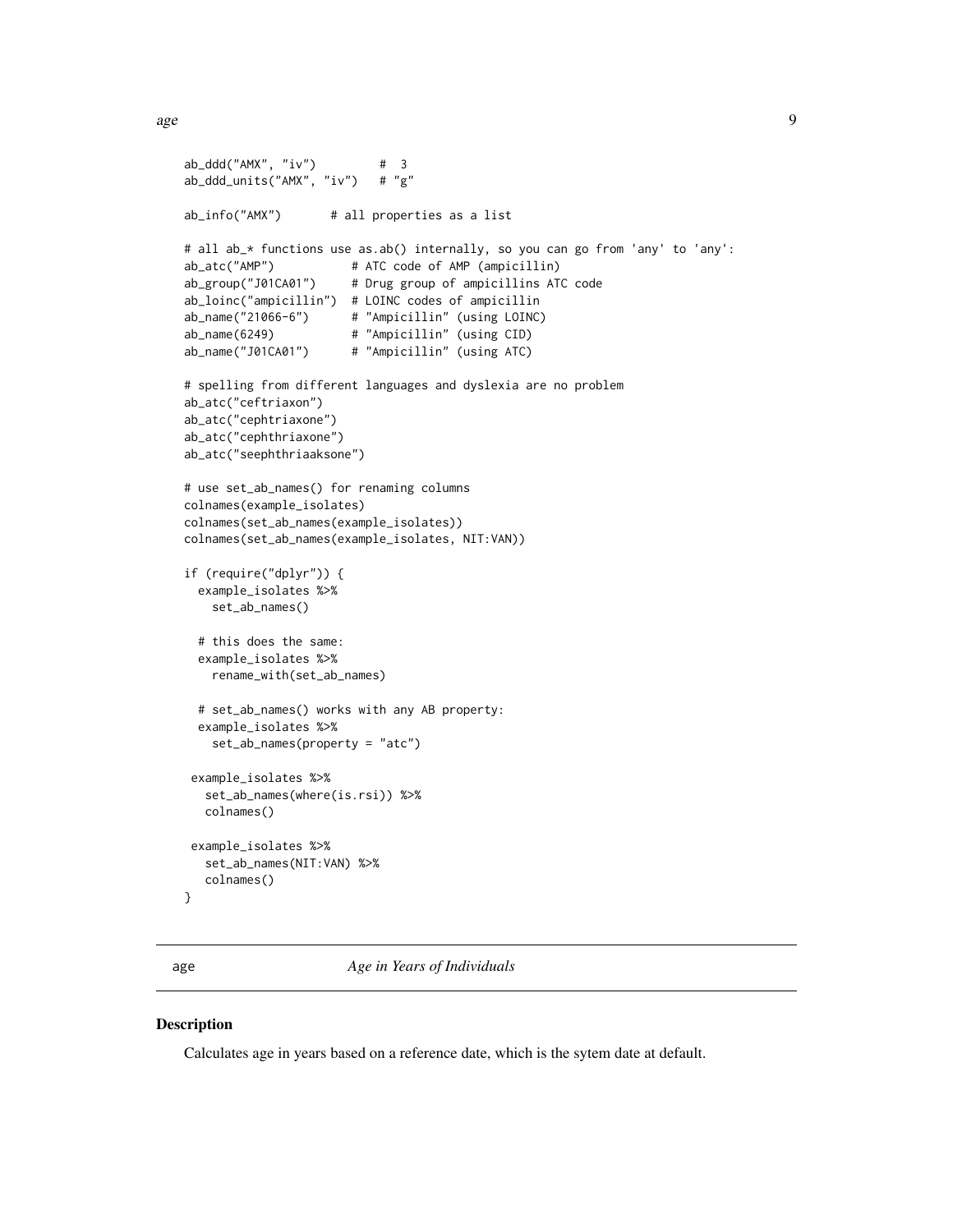# Usage

```
age(x, reference = Sys.Date(), exact = FALSE, na.rm = FALSE, ...)
```
#### Arguments

| x         | $date(s)$ , character (vectors) will be coerced with $as.POSIXIt()$                                                                                                                                                   |  |  |
|-----------|-----------------------------------------------------------------------------------------------------------------------------------------------------------------------------------------------------------------------|--|--|
| reference | reference date(s) (defaults to today), character (vectors) will be coerced with<br>as.POSIXIt()                                                                                                                       |  |  |
| exact     | a logical to indicate whether age calculation should be exact, i.e. with decimals.<br>It divides the number of days of year-to-date (YTD) of x by the number of days<br>in the year of reference (either 365 or 366). |  |  |
| na.rm     | a logical to indicate whether missing values should be removed                                                                                                                                                        |  |  |
| $\ddotsc$ | arguments passed on to $as.POSIXIt()$ , such as origin                                                                                                                                                                |  |  |

# Details

Ages below 0 will be returned as NA with a warning. Ages above 120 will only give a warning.

This function vectorises over both x and reference, meaning that either can have a length of 1 while the other argument has a larger length.

#### Value

An [integer](#page-0-0) (no decimals) if exact = FALSE, a [double](#page-0-0) (with decimals) otherwise

#### Stable Lifecycle

The [lifecycle](#page-103-1) of this function is stable. In a stable function, major changes are unlikely. This means that the unlying code will generally evolve by adding new arguments; removing arguments or changing the meaning of existing arguments will be avoided.

If the unlying code needs breaking changes, they will occur gradually. For example, an argument will be deprecated and first continue to work, but will emit a message informing you of the change. Next, typically after at least one newly released version on CRAN, the message will be transformed to an error.

# Read more on Our Website!

On our website <https://msberends.github.io/AMR/> you can find [a comprehensive tutorial](https://msberends.github.io/AMR/articles/AMR.html) about how to conduct AMR data analysis, the [complete documentation of all functions](https://msberends.github.io/AMR/reference/) and [an example](https://msberends.github.io/AMR/articles/WHONET.html) [analysis using WHONET data.](https://msberends.github.io/AMR/articles/WHONET.html)

# See Also

To split ages into groups, use the [age\\_groups\(\)](#page-10-1) function.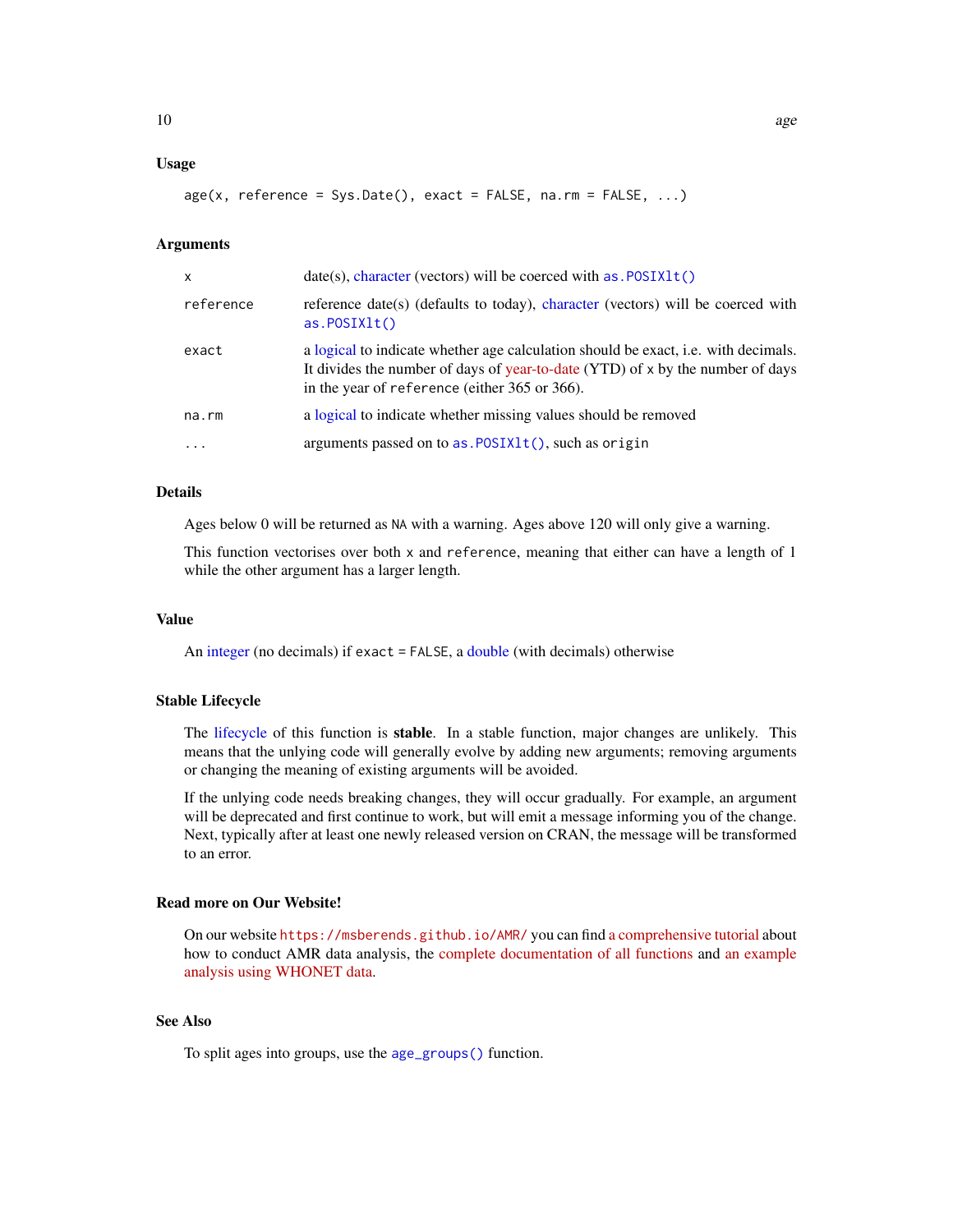# <span id="page-10-0"></span>age\_groups 11

# Examples

```
# 10 random birth dates
df \le data.frame(birth_date = Sys.Date() - runif(10) \star 25000)
# add ages
df$age <- age(df$birth_date)
# add exact ages
df$age_exact <- age(df$birth_date, exact = TRUE)
df
```
<span id="page-10-1"></span>age\_groups *Split Ages into Age Groups*

# Description

Split ages into age groups defined by the split argument. This allows for easier demographic (antimicrobial resistance) analysis.

# Usage

 $age\_groups(x, split_at = c(12, 25, 55, 75), na.rm = FALSE)$ 

# Arguments

|          | age, e.g. calculated with $age()$                                                                       |
|----------|---------------------------------------------------------------------------------------------------------|
| split_at | values to split x at, defaults to age groups 0-11, 12-24, 25-54, 55-74 and 75+.<br>See <i>Details</i> . |
| na.rm    | a logical to indicate whether missing values should be removed                                          |

# Details

To split ages, the input for the split\_at argument can be:

- A [numeric](#page-0-0) vector. A value of e.g. c(10,20) will split x on 0-9, 10-19 and 20+. A value of only 50 will split x on 0-49 and 50+. The default is to split on young children (0-11), youth  $(12-24)$ , young adults  $(25-54)$ , middle-aged adults  $(55-74)$  and elderly  $(75+)$ .
- A character:
	- "children" or "kids", equivalent of: c(0,1,2,4,6,13,18). This will split on 0, 1, 2-3, 4-5, 6-12, 13-17 and 18+.
	- "elderly" or "seniors", equivalent of: c(65,75,85). This will split on 0-64, 65-74, 75-84, 85+.
	- "fives", equivalent of:  $1:20 \times 5$ . This will split on 0-4, 5-9, ..., 95-99, 100+.
	- "tens", equivalent of:  $1:10 * 10$ . This will split on 0-9, 10-19, ..., 90-99, 100+.

#### Value

Ordered [factor](#page-0-0)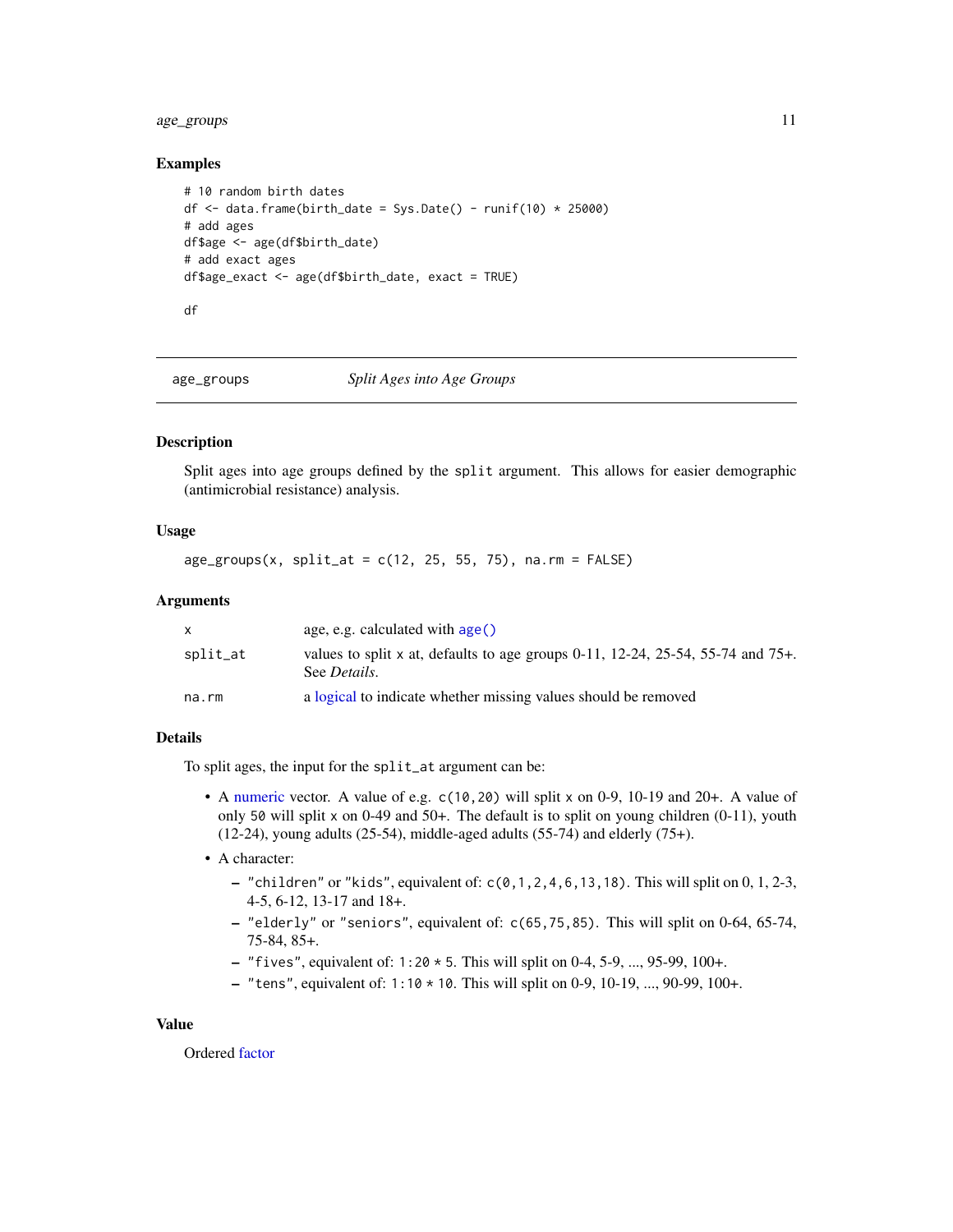#### Stable Lifecycle

The [lifecycle](#page-103-1) of this function is stable. In a stable function, major changes are unlikely. This means that the unlying code will generally evolve by adding new arguments; removing arguments or changing the meaning of existing arguments will be avoided.

If the unlying code needs breaking changes, they will occur gradually. For example, an argument will be deprecated and first continue to work, but will emit a message informing you of the change. Next, typically after at least one newly released version on CRAN, the message will be transformed to an error.

# Read more on Our Website!

On our website <https://msberends.github.io/AMR/> you can find [a comprehensive tutorial](https://msberends.github.io/AMR/articles/AMR.html) about how to conduct AMR data analysis, the [complete documentation of all functions](https://msberends.github.io/AMR/reference/) and [an example](https://msberends.github.io/AMR/articles/WHONET.html) [analysis using WHONET data.](https://msberends.github.io/AMR/articles/WHONET.html)

# See Also

To determine ages, based on one or more reference dates, use the [age\(\)](#page-8-1) function.

# Examples

```
ages <- c(3, 8, 16, 54, 31, 76, 101, 43, 21)
# split into 0-49 and 50+
age_groups(ages, 50)
# split into 0-19, 20-49 and 50+
age_groups(ages, c(20, 50))
# split into groups of ten years
age_groups(ages, 1:10 \times 10)
age_groups(ages, split_at = "tens")
# split into groups of five years
age_groups(ages, 1:20 * 5)
age_groups(ages, split_at = "fives")
# split specifically for children
age_groups(ages, c(1, 2, 4, 6, 13, 17))
age_groups(ages, "children")
# resistance of ciprofloxacin per age group
if (require("dplyr")) {
 example_isolates %>%
    filter_first_isolate() %>%
    filter(mo == as.mo("E. coli")) %>%
   group_by(age_group = age_groups(age)) %>%
   select(age_group, CIP) %>%
   ggplot\_rsi(x = "age\_group", minimum = 0)}
```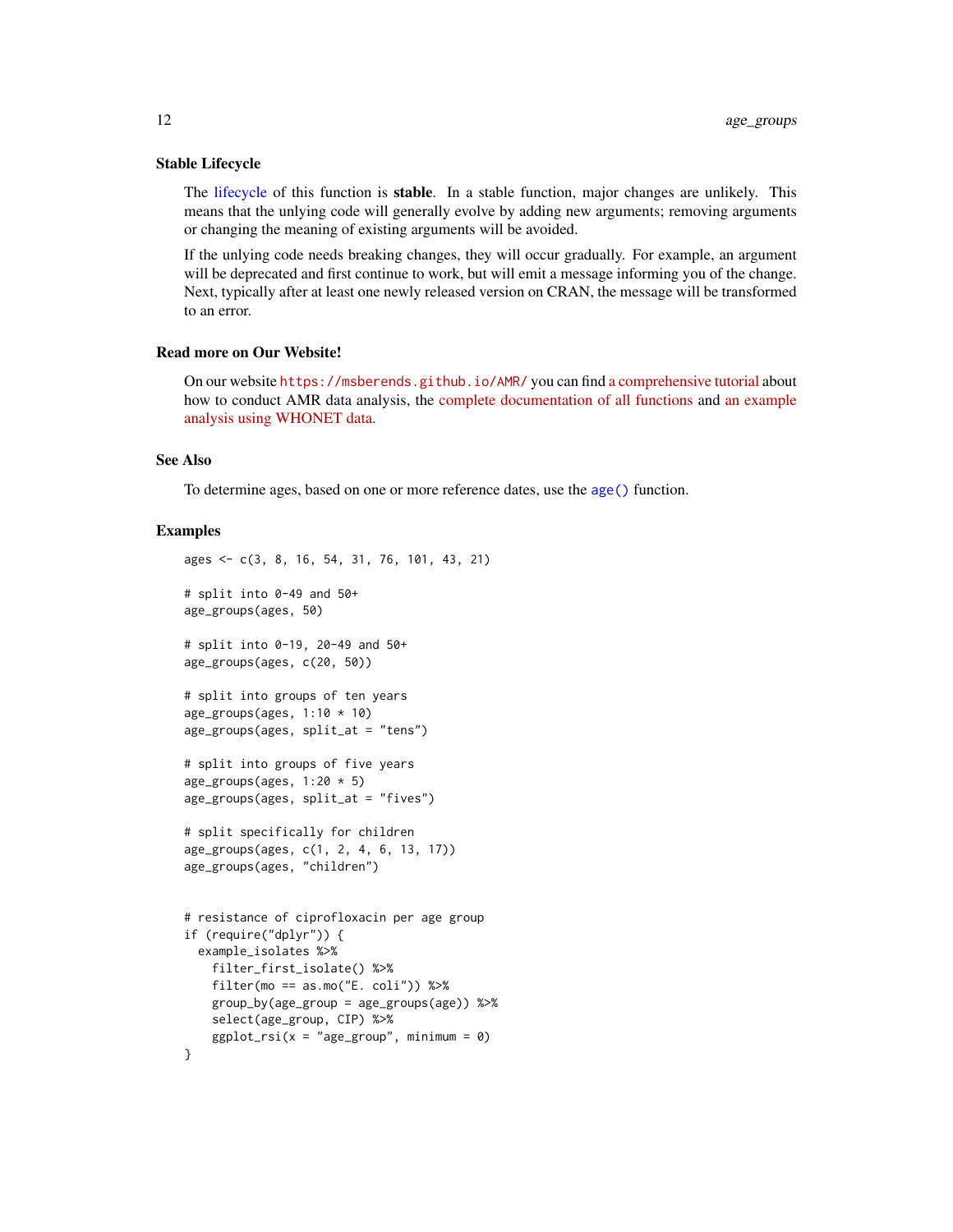<span id="page-12-0"></span>AMR *The* AMR *Package*

# Description

Welcome to the AMR package.

#### Details

AMR is a free, open-source and independent R package to simplify the analysis and prediction of Antimicrobial Resistance (AMR) and to work with microbial and antimicrobial data and properties, by using evidence-based methods. Our aim is to provide a standard for clean and reproducible antimicrobial resistance data analysis, that can therefore empower epidemiological analyses to continuously enable surveillance and treatment evaluation in any setting.

After installing this package, R knows  $\approx 71,000$  distinct microbial species and all  $\approx 570$  antibiotic, antimycotic and antiviral drugs by name and code (including ATC, EARS-NET, LOINC and SNOMED CT), and knows all about valid R/SI and MIC values. It supports any data format, including WHONET/EARS-Net data.

This package is fully independent of any other R package and works on Windows, macOS and Linux with all versions of R since R-3.0.0 (April 2013). It was designed to work in any setting, including those with very limited resources. It was created for both routine data analysis and academic research at the Faculty of Medical Sciences of the University of Groningen, in collaboration with non-profit organisations Certe Medical Diagnostics and Advice and University Medical Center Groningen. This R package is actively maintained and free software; you can freely use and distribute it for both personal and commercial (but not patent) purposes under the terms of the GNU General Public License version 2.0 (GPL-2), as published by the Free Software Foundation.

This package can be used for:

- Reference for the taxonomy of microorganisms, since the package contains all microbial (sub)species from the Catalogue of Life and List of Prokaryotic names with Standing in Nomenclature
- Interpreting raw MIC and disk diffusion values, based on the latest CLSI or EUCAST guidelines
- Retrieving antimicrobial drug names, doses and forms of administration from clinical health care records
- Determining first isolates to be used for AMR data analysis
- Calculating antimicrobial resistance
- Determining multi-drug resistance (MDR) / multi-drug resistant organisms (MDRO)
- Calculating (empirical) susceptibility of both mono therapy and combination therapies
- Predicting future antimicrobial resistance using regression models
- Getting properties for any microorganism (such as Gram stain, species, genus or family)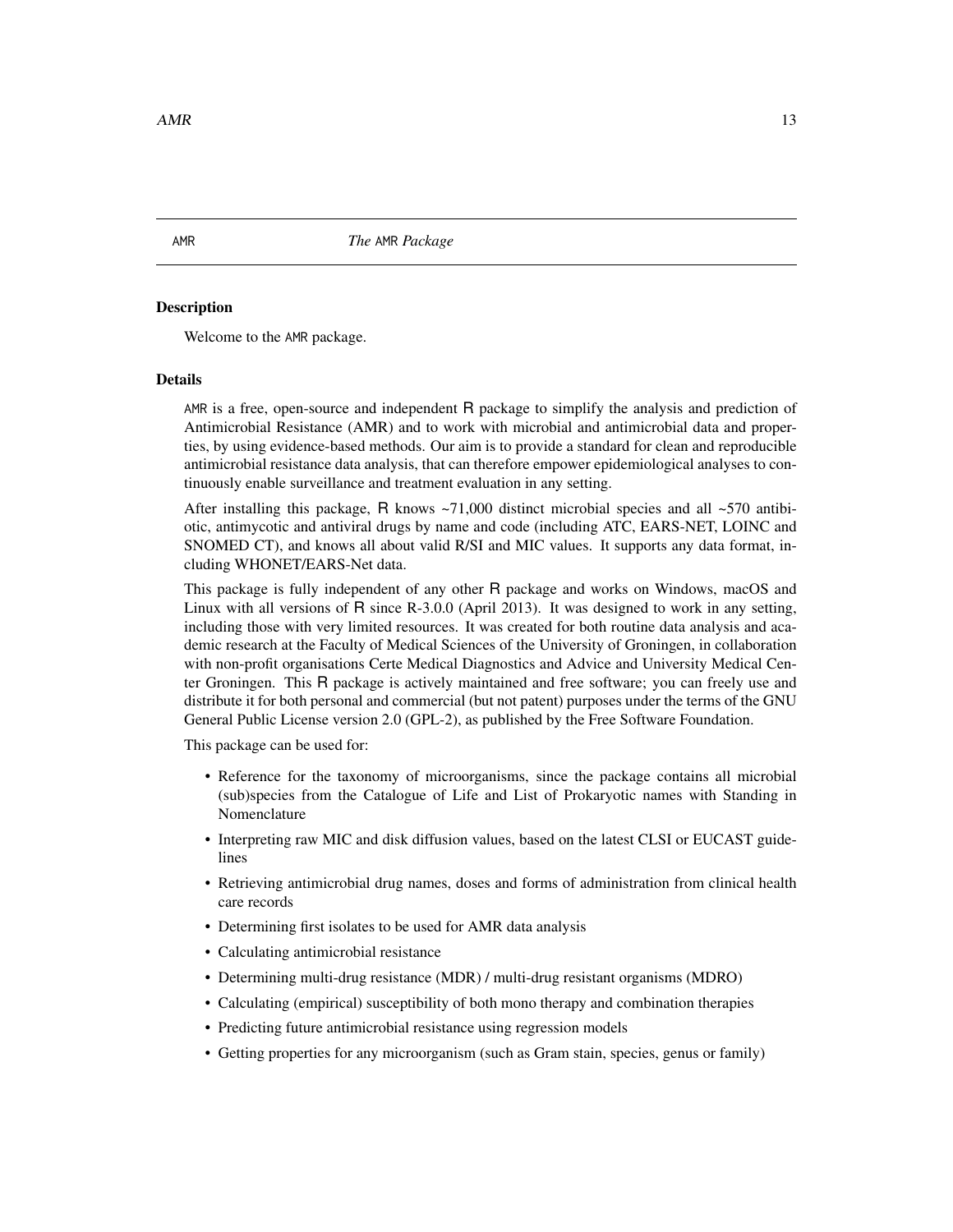- Getting properties for any antibiotic (such as name, code of EARS-Net/ATC/LOINC/PubChem, defined daily dose or trade name)
- Plotting antimicrobial resistance
- Applying EUCAST expert rules
- Getting SNOMED codes of a microorganism, or getting properties of a microorganism based on a SNOMED code
- Getting LOINC codes of an antibiotic, or getting properties of an antibiotic based on a LOINC code
- Machine reading the EUCAST and CLSI guidelines from 2011-2020 to translate MIC values and disk diffusion diameters to R/SI
- Principal component analysis for AMR

# Reference Data Publicly Available

All reference data sets (about microorganisms, antibiotics, R/SI interpretation, EUCAST rules, etc.) in this AMR package are publicly and freely available. We continually export our data sets to formats for use in R, SPSS, SAS, Stata and Excel. We also supply flat files that are machine-readable and suitable for input in any software program, such as laboratory information systems. Please find [all](https://msberends.github.io/AMR/articles/datasets.html) [download links on our website,](https://msberends.github.io/AMR/articles/datasets.html) which is automatically updated with every code change.

# Read more on Our Website!

On our website <https://msberends.github.io/AMR/> you can find [a comprehensive tutorial](https://msberends.github.io/AMR/articles/AMR.html) about how to conduct AMR data analysis, the [complete documentation of all functions](https://msberends.github.io/AMR/reference/) and [an example](https://msberends.github.io/AMR/articles/WHONET.html) [analysis using WHONET data.](https://msberends.github.io/AMR/articles/WHONET.html)

# Contact Us

For suggestions, comments or questions, please contact us at:

Matthijs S. Berends m.s.berends [at] umcg [dot] nl University of Groningen Department of Medical Microbiology and Infection Prevention University Medical Center Groningen Post Office Box 30001 9700 RB Groningen The Netherlands <https://msberends.github.io/AMR/>

If you have found a bug, please file a new issue at: <https://github.com/msberends/AMR/issues>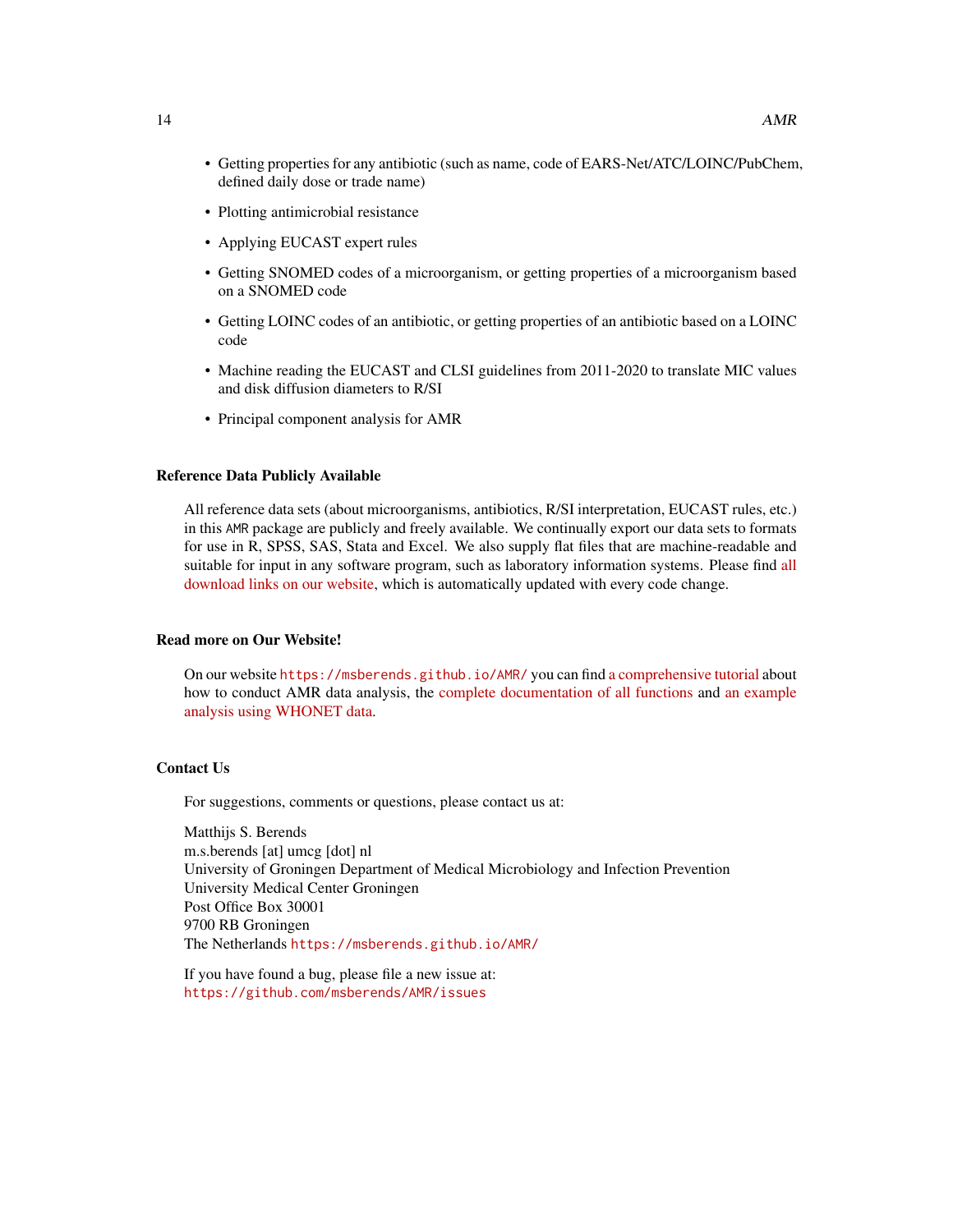<span id="page-14-1"></span><span id="page-14-0"></span>

# <span id="page-14-2"></span>Description

Two data sets containing all antibiotics/antimycotics and antivirals. Use as  $ab()$  or one of the  $ab_\perp$ functions to retrieve values from the [antibiotics](#page-14-1) data set. Three identifiers are included in this data set: an antibiotic ID (ab, primarily used in this package) as defined by WHONET/EARS-Net, an ATC code (atc) as defined by the WHO, and a Compound ID (cid) as found in PubChem. Other properties in this data set are derived from one or more of these codes. Note that some drugs have multiple ATC codes.

#### Usage

antibiotics

antivirals

# Format

# For the [antibiotics](#page-14-1) data set: a [data.frame](#page-0-0) with 464 observations and 14 variables::

• ab

Antibiotic ID as used in this package (such as AMC), using the official EARS-Net (European Antimicrobial Resistance Surveillance Network) codes where available

• cid

Compound ID as found in PubChem

• name

Official name as used by WHONET/EARS-Net or the WHO

• group

A short and concise group name, based on WHONET and WHOCC definitions

• atc

ATC codes (Anatomical Therapeutic Chemical) as defined by the WHOCC, like J01CR02

• atc\_group1

Official pharmacological subgroup (3rd level ATC code) as defined by the WHOCC, like "Macrolides,lincosamides and streptogramins"

- atc\_group2 Official chemical subgroup (4th level ATC code) as defined by the WHOCC, like "Macrolides"
- abbr

List of abbreviations as used in many countries, also for antibiotic susceptibility testing (AST)

• synonyms

Synonyms (often trade names) of a drug, as found in PubChem based on their compound ID

- oral\_ddd Defined Daily Dose (DDD), oral treatment, currently available for 170 drugs
- oral\_units Units of oral\_ddd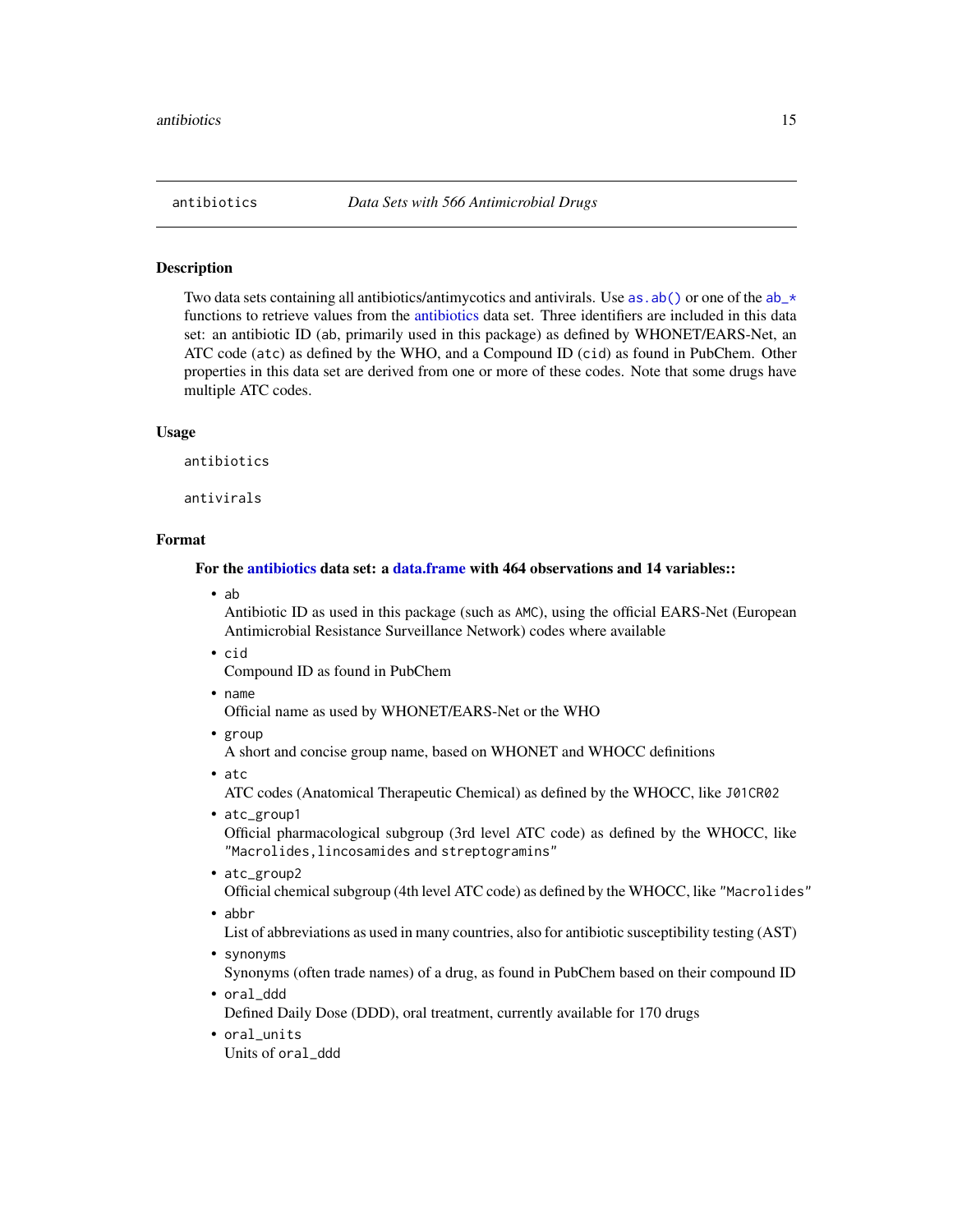• iv\_ddd

Defined Daily Dose (DDD), parenteral (intravenous) treatment, currently available for 145 drugs

• iv\_units

Units of iv\_ddd

• loinc

All LOINC codes (Logical Observation Identifiers Names and Codes) associated with the name of the antimicrobial agent. Use  $ab\_loinc()$  to retrieve them quickly, see  $ab\_property()$ .

# For the [antivirals](#page-14-2) data set: a [data.frame](#page-0-0) with 102 observations and 9 variables::

• atc

ATC codes (Anatomical Therapeutic Chemical) as defined by the WHOCC

• cid

Compound ID as found in PubChem

• name

Official name as used by WHONET/EARS-Net or the WHO

- atc\_group Official pharmacological subgroup (3rd level ATC code) as defined by the WHOCC
- synonyms

Synonyms (often trade names) of a drug, as found in PubChem based on their compound ID

- oral\_ddd Defined Daily Dose (DDD), oral treatment
- oral\_units Units of oral\_ddd
- iv\_ddd Defined Daily Dose (DDD), parenteral treatment
- iv\_units Units of iv\_ddd

An object of class data. frame with 102 rows and 9 columns.

# Details

Properties that are based on an ATC code are only available when an ATC is available. These properties are: atc\_group1, atc\_group2, oral\_ddd, oral\_units, iv\_ddd and iv\_units.

Synonyms (i.e. trade names) were derived from the Compound ID (cid) and consequently only available where a CID is available.

# Direct download:

These data sets are available as 'flat files' for use even without R - you can find the files here:

- <https://github.com/msberends/AMR/raw/main/data-raw/antibiotics.txt>
- <https://github.com/msberends/AMR/raw/main/data-raw/antivirals.txt>

Files in R format (with preserved data structure) can be found here:

- <https://github.com/msberends/AMR/raw/main/data/antibiotics.rda>
- <https://github.com/msberends/AMR/raw/main/data/antivirals.rda>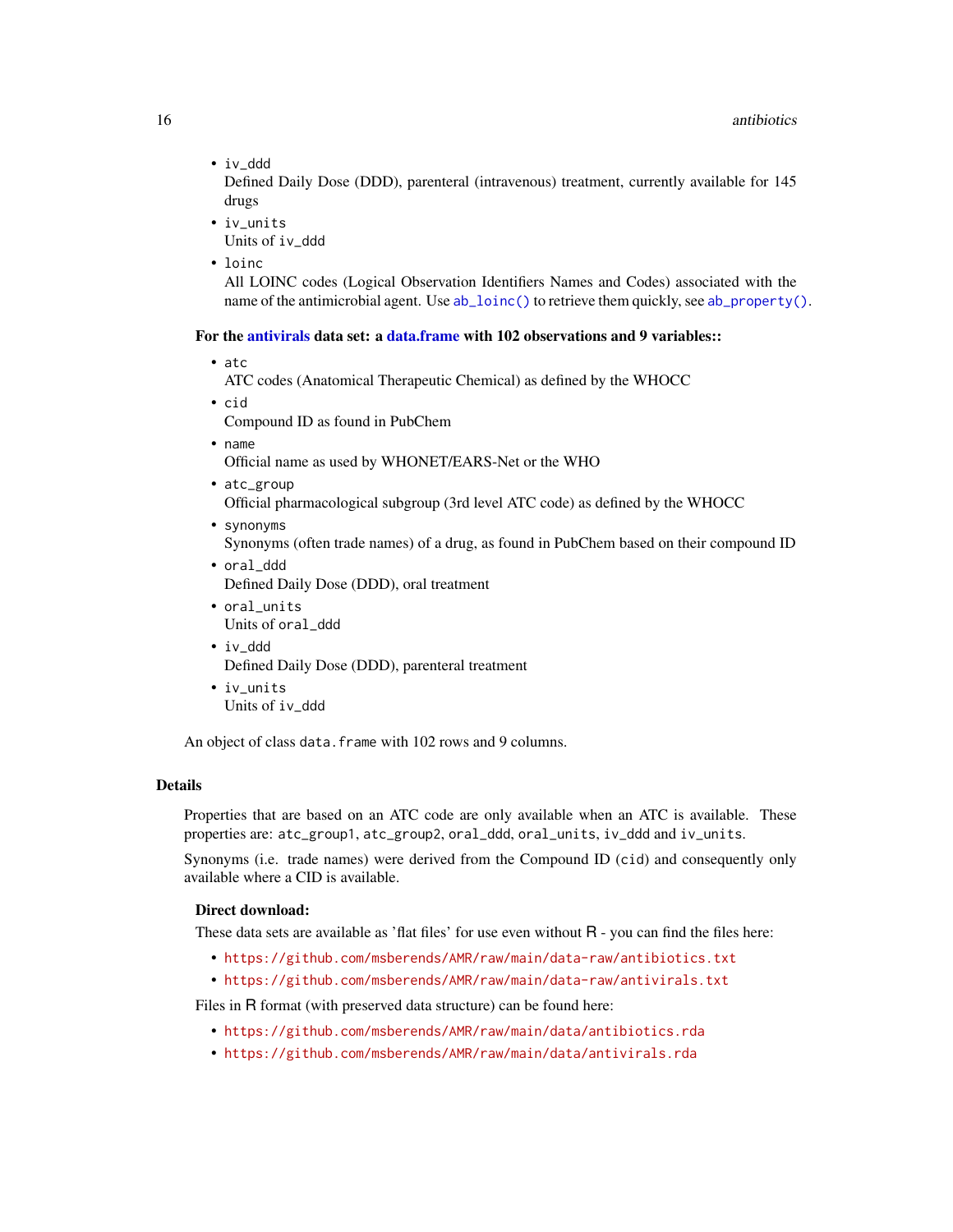#### <span id="page-16-0"></span>Reference Data Publicly Available

All reference data sets (about microorganisms, antibiotics, R/SI interpretation, EUCAST rules, etc.) in this AMR package are publicly and freely available. We continually export our data sets to formats for use in R, SPSS, SAS, Stata and Excel. We also supply flat files that are machine-readable and suitable for input in any software program, such as laboratory information systems. Please find [all](https://msberends.github.io/AMR/articles/datasets.html) [download links on our website,](https://msberends.github.io/AMR/articles/datasets.html) which is automatically updated with every code change.

# **WHOCC**

This package contains all ~550 antibiotic, antimycotic and antiviral drugs and their Anatomical Therapeutic Chemical (ATC) codes, ATC groups and Defined Daily Dose (DDD) from the World Health Organization Collaborating Centre for Drug Statistics Methodology (WHOCC, [https://](https://www.whocc.no) [www.whocc.no](https://www.whocc.no)) and the Pharmaceuticals Community Register of the European Commission ([https:](https://ec.europa.eu/health/documents/community-register/html/reg_hum_atc.htm) [//ec.europa.eu/health/documents/community-register/html/reg\\_hum\\_atc.htm](https://ec.europa.eu/health/documents/community-register/html/reg_hum_atc.htm)).

These have become the gold standard for international drug utilisation monitoring and research.

The WHOCC is located in Oslo at the Norwegian Institute of Public Health and funded by the Norwegian government. The European Commission is the executive of the European Union and promotes its general interest.

NOTE: The WHOCC copyright does not allow use for commercial purposes, unlike any other info from this package. See [https://www.whocc.no/copyright\\_disclaimer/.](https://www.whocc.no/copyright_disclaimer/.)

#### Read more on Our Website!

On our website <https://msberends.github.io/AMR/> you can find [a comprehensive tutorial](https://msberends.github.io/AMR/articles/AMR.html) about how to conduct AMR data analysis, the [complete documentation of all functions](https://msberends.github.io/AMR/reference/) and [an example](https://msberends.github.io/AMR/articles/WHONET.html) [analysis using WHONET data.](https://msberends.github.io/AMR/articles/WHONET.html)

# Source

World Health Organization (WHO) Collaborating Centre for Drug Statistics Methodology (WHOCC): [https://www.whocc.no/atc\\_ddd\\_index/](https://www.whocc.no/atc_ddd_index/)

European Commission Public Health PHARMACEUTICALS - COMMUNITY REGISTER: [https:](https://ec.europa.eu/health/documents/community-register/html/reg_hum_atc.htm) [//ec.europa.eu/health/documents/community-register/html/reg\\_hum\\_atc.htm](https://ec.europa.eu/health/documents/community-register/html/reg_hum_atc.htm)

#### See Also

[microorganisms,](#page-113-1) [intrinsic\\_resistant](#page-94-1)

<span id="page-16-1"></span>antibiotic\_class\_selectors

*Antibiotic Selectors*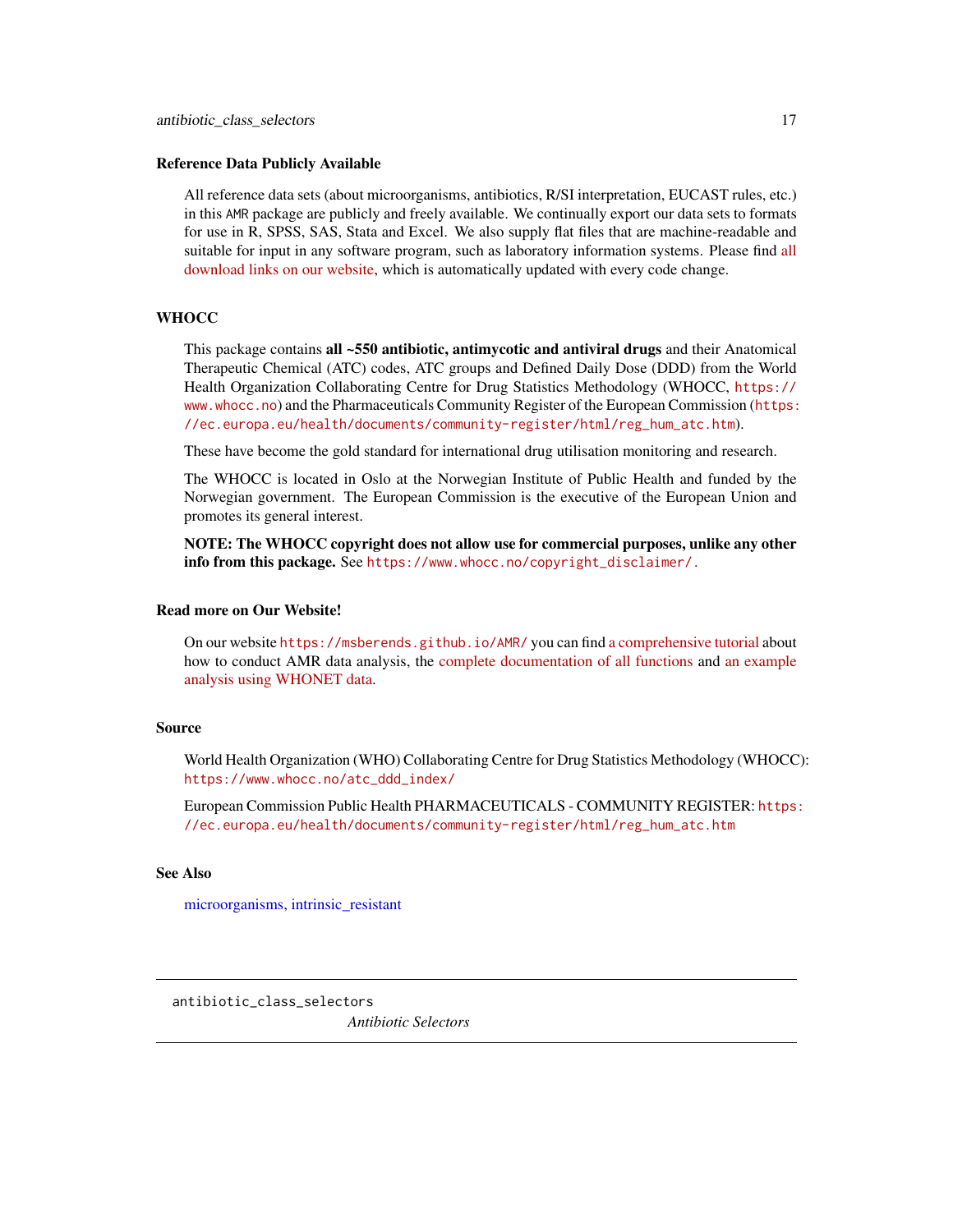#### Description

These functions allow for filtering rows and selecting columns based on antibiotic test results that are of a specific antibiotic class or group, without the need to define the columns or antibiotic abbreviations. In short, if you have a column name that resembles an antimicrobial agent, it will be picked up by any of these functions that matches its pharmaceutical class: "cefazolin", "CZO" and "J01DB04" will all be picked up by [cephalosporins\(\)](#page-16-1).

# Usage

```
ab_class(ab_class, only_rsi_columns = FALSE, only_treatable = TRUE, ...)
ab_selector(filter, only_rsi_columns = FALSE, only_treatable = TRUE, ...)
aminoglycosides(only_rsi_columns = FALSE, only_treatable = TRUE, ...)
aminopenicillins(only_rsi_columns = FALSE, ...)
antifungals(only_rsi_columns = FALSE, ...)
antimycobacterials(only_rsi_columns = FALSE, ...)
betalactams(only_rsi_columns = FALSE, only_treatable = TRUE, ...)
carbapenems(only_rsi_columns = FALSE, only_treatable = TRUE, ...)
cephalosporins(only_rsi_columns = FALSE, ...)
cephalosporins_1st(only_rsi_columns = FALSE, ...)
cephalosporins_2nd(only_rsi_columns = FALSE, ...)
cephalosporins_3rd(only_rsi_columns = FALSE, ...)
cephalosporins_4th(only_rsi_columns = FALSE, ...)
cephalosporins_5th(only_rsi_columns = FALSE, ...)
fluoroquinolones(only_rsi_columns = FALSE, ...)
glycopeptides(only_rsi_columns = FALSE, ...)
lincosamides(only_rsi_columns = FALSE, ...)
lipoglycopeptides(only_rsi_columns = FALSE, ...)
macrolides(only_rsi_columns = FALSE, ...)
oxazolidinones(only_rsi_columns = FALSE, ...)
```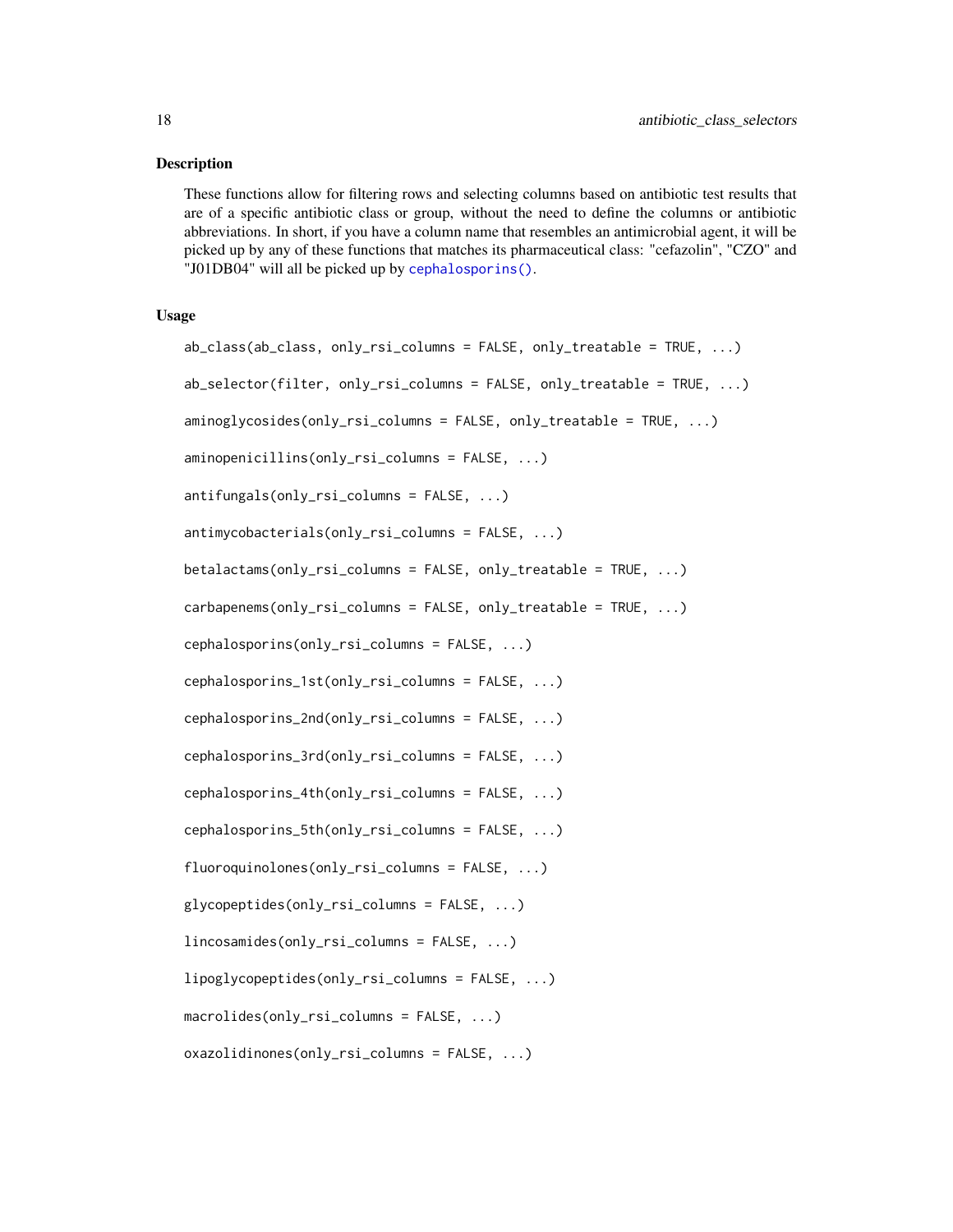```
penicillins(only_rsi_columns = FALSE, ...)
polymyxins(only_rsi_columns = FALSE, only_treatable = TRUE, ...)
streptogramins(only_rsi_columns = FALSE, ...)
quinolones(only_rsi_columns = FALSE, ...)
tetracyclines(only_rsi_columns = FALSE, ...)
trimethoprims(only_rsi_columns = FALSE, ...)
ureidopenicillins(only_rsi_columns = FALSE, ...)
administrable_per_os(only_rsi_columns = FALSE, ...)
administrable_iv(only_rsi_columns = FALSE, ...)
not_intrinsic_resistant(
 only_rsi_columns = FALSE,
 col_mo = NULL,
 version_expertrules = 3.3,
  ...
\mathcal{L}
```
# Arguments

| ab_class                | an antimicrobial class or a part of it, such as "carba" and "carbapenems". The<br>columns group, atc_group1 and atc_group2 of the antibiotics data set will be<br>searched (case-insensitive) for this value. |  |  |
|-------------------------|---------------------------------------------------------------------------------------------------------------------------------------------------------------------------------------------------------------|--|--|
| only_rsi_columns        |                                                                                                                                                                                                               |  |  |
|                         | a logical to indicate whether only columns of class <rsi> must be selected (de-<br/>faults to <math>FALSE</math>), see as. <math>rsi()</math></rsi>                                                           |  |  |
|                         | only_treatable a logical to indicate whether agents that are only for laboratory tests should be<br>excluded (defaults to TRUE), such as gentamicin-high (GEH) and imipenem/EDTA<br>(IPE)                     |  |  |
| $\cdot$ $\cdot$ $\cdot$ | ignored, only in place to allow future extensions                                                                                                                                                             |  |  |
| filter                  | an expression to be evaluated in the antibiotics data set, such as name %like%<br>"trim"                                                                                                                      |  |  |
| $col$ mo                | column name of the IDs of the microorganisms (see as $\text{mo}(\cdot)$ ), defaults to the<br>first column of class mo. Values will be coerced using $as.mo()$ .                                              |  |  |
| version_expertrules     |                                                                                                                                                                                                               |  |  |
|                         | the version number to use for the EUCAST Expert Rules and Intrinsic Resis-<br>tance guideline. Can be either $"3.3", "3.2"$ or $"3.1".$                                                                       |  |  |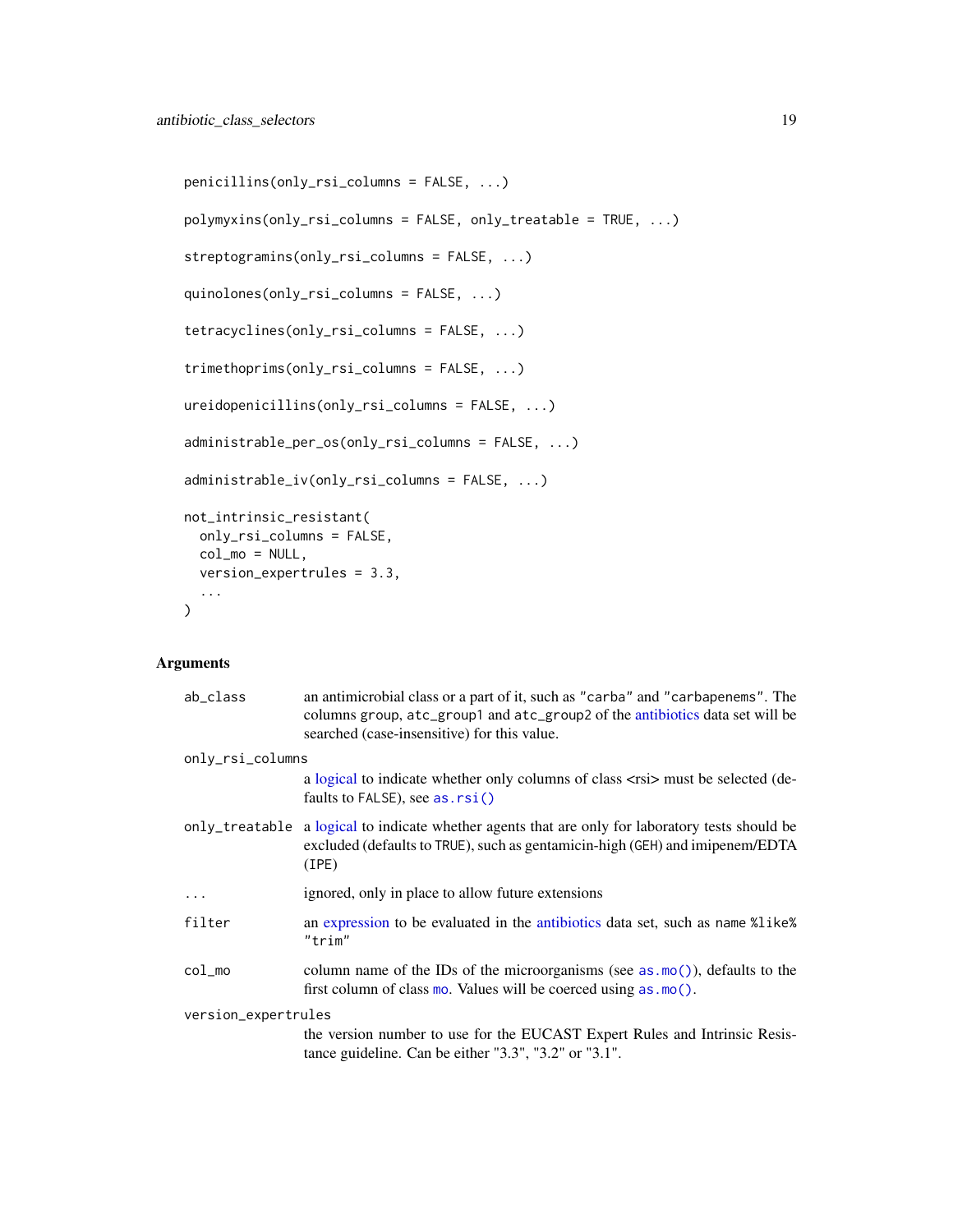#### Details

These functions can be used in data set calls for selecting columns and filtering rows. They are heavily inspired by the [Tidyverse selection helpers](#page-0-0) such as [everything\(\)](#page-0-0), but also work in base R and not only in dplyr verbs. Nonetheless, they are very convenient to use with dplyr functions such as [select\(\)](#page-0-0), [filter\(\)](#page-0-0) and [summarise\(\)](#page-0-0), see *Examples*.

All columns in the data in which these functions are called will be searched for known antibiotic names, abbreviations, brand names, and codes (ATC, EARS-Net, WHO, etc.) according to the [antibiotics](#page-14-1) data set. This means that a selector such as [aminoglycosides\(\)](#page-16-1) will pick up column names like 'gen', 'genta', 'J01GB03', 'tobra', 'Tobracin', etc.

The [ab\\_class\(\)](#page-16-1) function can be used to filter/select on a manually defined antibiotic class. It searches for results in the [antibiotics](#page-14-1) data set within the columns group, atc\_group1 and atc\_group2.

The [ab\\_selector\(\)](#page-16-1) function can be used to internally filter the [antibiotics](#page-14-1) data set on any results, see *Examples*. It allows for filtering on a (part of) a certain name, and/or a group name or even a minimum of DDDs for oral treatment. This function yields the highest flexibility, but is also the least user-friendly, since it requires a hard-coded filter to set.

The [administrable\\_per\\_os\(\)](#page-16-1) and [administrable\\_iv\(\)](#page-16-1) functions also rely on the [antibiotics](#page-14-1) data set - antibiotic columns will be matched where a DDD (defined daily dose) for resp. oral and IV treatment is available in the [antibiotics](#page-14-1) data set.

The [not\\_intrinsic\\_resistant\(\)](#page-16-1) function can be used to only select antibiotic columns that pose no intrinsic resistance for the microorganisms in the data set. For example, if a data set contains only microorganism codes or names of *E. coli* and *K. pneumoniae* and contains a column "vancomycin", this column will be removed (or rather, unselected) using this function. It currently applies ['EUCAST Expert Rules' and 'EUCAST Intrinsic Resistance and Unusual Phenotypes' v3.3](https://www.eucast.org/expert_rules_and_expected_phenotypes/) (2021) to determine intrinsic resistance, using the [eucast\\_rules\(\)](#page-65-1) function internally. Because of this determination, this function is quite slow in terms of performance.

# Value

(internally) a [character](#page-0-0) vector of column names, with additional class "ab\_selector"

# Full list of supported (antibiotic) classes

• [aminoglycosides\(\)](#page-16-1) can select:

amikacin (AMK), amikacin/fosfomycin (AKF), amphotericin B-high (AMH), apramycin (APR), arbekacin (ARB), astromicin (AST), bekanamycin (BEK), dibekacin (DKB), framycetin (FRM), gentamicin (GEN), gentamicin-high (GEH), habekacin (HAB), hygromycin (HYG), isepamicin (ISE), kanamycin (KAN), kanamycin-high (KAH), kanamycin/cephalexin (KAC), micronomicin (MCR), neomycin (NEO), netilmicin (NET), pentisomicin (PIM), plazomicin (PLZ), propikacin (PKA), ribostamycin (RST), sisomicin (SIS), streptoduocin (STR), streptomycin (STR1), streptomycin-high (STH), tobramycin (TOB) and tobramycin-high (TOH)

- [aminopenicillins\(\)](#page-16-1) can select: amoxicillin (AMX) and ampicillin (AMP)
- [antifungals\(\)](#page-16-1) can select:

5-fluorocytosine (FCT), amphotericin B (AMB), anidulafungin (ANI), butoconazole (BUT), caspofungin (CAS), ciclopirox (CIX), clotrimazole (CTR), econazole (ECO), fluconazole (FLU), fosfluconazole (FFL), griseofulvin (GRI), hachimycin (HCH), ibrexafungerp (IBX),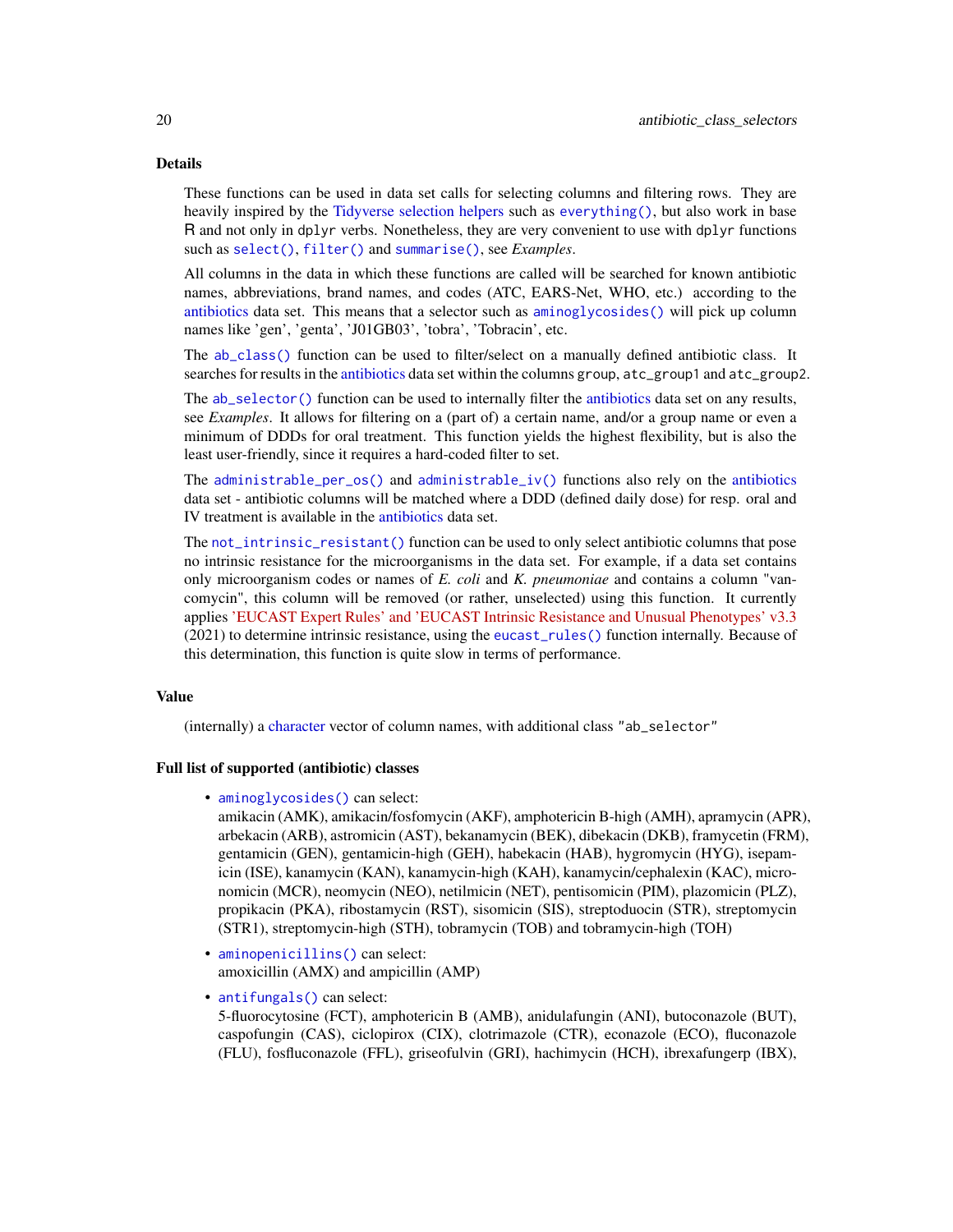isavuconazole (ISV), isoconazole (ISO), itraconazole (ITR), ketoconazole (KET), manogepix (MGX), micafungin (MIF), miconazole (MCZ), nystatin (NYS), pimaricin (PMR), posaconazole (POS), rezafungin (RZF), ribociclib (RBC), sulconazole (SUC), terbinafine (TRB), terconazole (TRC) and voriconazole (VOR)

• [antimycobacterials\(\)](#page-16-1) can select:

4-aminosalicylic acid (AMA), calcium aminosalicylate (CLA), capreomycin (CAP), clofazimine (CLF), delamanid (DLM), enviomycin (ENV), ethambutol (ETH), ethambutol/isoniazid (ETI), ethionamide (ETI1), isoniazid (INH), morinamide (MRN), p-aminosalicylic acid (PAS), pretomanid (PMD), prothionamide (PTH), pyrazinamide (PZA), rifabutin (RIB), rifampicin (RIF), rifampicin/isoniazid (RFI), rifampicin/pyrazinamide/ethambutol/isoniazid (RPEI), rifampicin/pyrazinamide/isoniazid (RPI), rifamycin (RFM), rifapentine (RFP), simvastatin/fenofibrate (SMF), sodium aminosalicylate (SDA), streptomycin/isoniazid (STI), terizidone (TRZ), thioacetazone/isoniazid (THI1), tiocarlide (TCR) and viomycin (VIO)

#### • [betalactams\(\)](#page-16-1) can select:

amoxicillin (AMX), amoxicillin/clavulanic acid (AMC), amoxicillin/sulbactam (AXS), ampicillin (AMP), ampicillin/sulbactam (SAM), apalcillin (APL), aspoxicillin (APX), avibactam (AVB), azidocillin (AZD), azlocillin (AZL), aztreonam (ATM), aztreonam/avibactam (AZA), aztreonam/nacubactam (ANC), bacampicillin (BAM), benzathine benzylpenicillin (BNB), benzathine phenoxymethylpenicillin (BNP), benzylpenicillin (PEN), biapenem (BIA), carbenicillin (CRB), carindacillin (CRN), cefacetrile (CAC), cefaclor (CEC), cefadroxil (CFR), cefaloridine (RID), cefamandole (MAN), cefatrizine (CTZ), cefazedone (CZD), cefazolin (CZO), cefcapene (CCP), cefcapene pivoxil (CCX), cefdinir (CDR), cefditoren (DIT), cefditoren pivoxil (DIX), cefepime (FEP), cefepime/clavulanic acid (CPC), cefepime/nacubactam (FNC), cefepime/tazobactam (FPT), cefetamet (CAT), cefetamet pivoxil (CPI), cefetecol (CCL), cefetrizole (CZL), cefixime (CFM), cefmenoxime (CMX), cefmetazole (CMZ), cefodizime (DIZ), cefonicid (CID), cefoperazone (CFP), cefoperazone/sulbactam (CSL), ceforanide (CND), cefoselis (CSE), cefotaxime (CTX), cefotaxime/clavulanic acid (CTC), cefotaxime/sulbactam (CTS), cefotetan (CTT), cefotiam (CTF), cefotiam hexetil (CHE), cefovecin (FOV), cefoxitin (FOX), cefoxitin screening (FOX1), cefozopran (ZOP), cefpimizole (CFZ), cefpiramide (CPM), cefpirome (CPO), cefpodoxime (CPD), cefpodoxime proxetil (CPX), cefpodoxime/clavulanic acid (CDC), cefprozil (CPR), cefquinome (CEQ), cefroxadine (CRD), cefsulodin (CFS), cefsumide (CSU), ceftaroline (CPT), ceftaroline/avibactam (CPA), ceftazidime (CAZ), ceftazidime/avibactam (CZA), ceftazidime/clavulanic acid (CCV), cefteram (CEM), cefteram pivoxil (CPL), ceftezole (CTL), ceftibuten (CTB), ceftiofur (TIO), ceftizoxime (CZX), ceftizoxime alapivoxil (CZP), ceftobiprole (BPR), ceftobiprole medocaril (CFM1), ceftolozane/enzyme inhibitor (CEI), ceftolozane/tazobactam (CZT), ceftriaxone (CRO), cefuroxime (CXM), cefuroxime axetil (CXA), cephalexin (LEX), cephalothin (CEP), cephapirin (HAP), cephradine (CED), ciclacillin (CIC), clometocillin (CLM), cloxacillin (CLO), dicloxacillin (DIC), doripenem (DOR), epicillin (EPC), ertapenem (ETP), flucloxacillin (FLC), hetacillin (HET), imipenem (IPM), imipenem/EDTA (IPE), imipenem/relebactam (IMR), latamoxef (LTM), lenampicillin (LEN), loracarbef (LOR), mecillinam (MEC), meropenem (MEM), meropenem/nacubactam (MNC), meropenem/vaborbactam (MEV), metampicillin (MTM), methicillin (MET), mezlocillin (MEZ), mezlocillin/sulbactam (MSU), nacubactam (NAC), nafcillin (NAF), oxacillin (OXA), panipenem (PAN), penamecillin (PNM), penicillin/novobiocin (PNO), penicillin/sulbactam (PSU), phenethicillin (PHE), phenoxymethylpenicillin (PHN), piperacillin (PIP), piperacillin/sulbactam (PIS), piperacillin/tazobactam (TZP), piridicillin (PRC), pivampicillin (PVM), pivmecillinam (PME), procaine benzylpenicillin (PRB), propicillin (PRP), razupenem (RZM), ritipenem (RIT), ritipenem acoxil (RIA), sarmoxicillin (SRX), sulbactam (SUL), sulbenicillin (SBC), sultamicillin (SLT6), talampi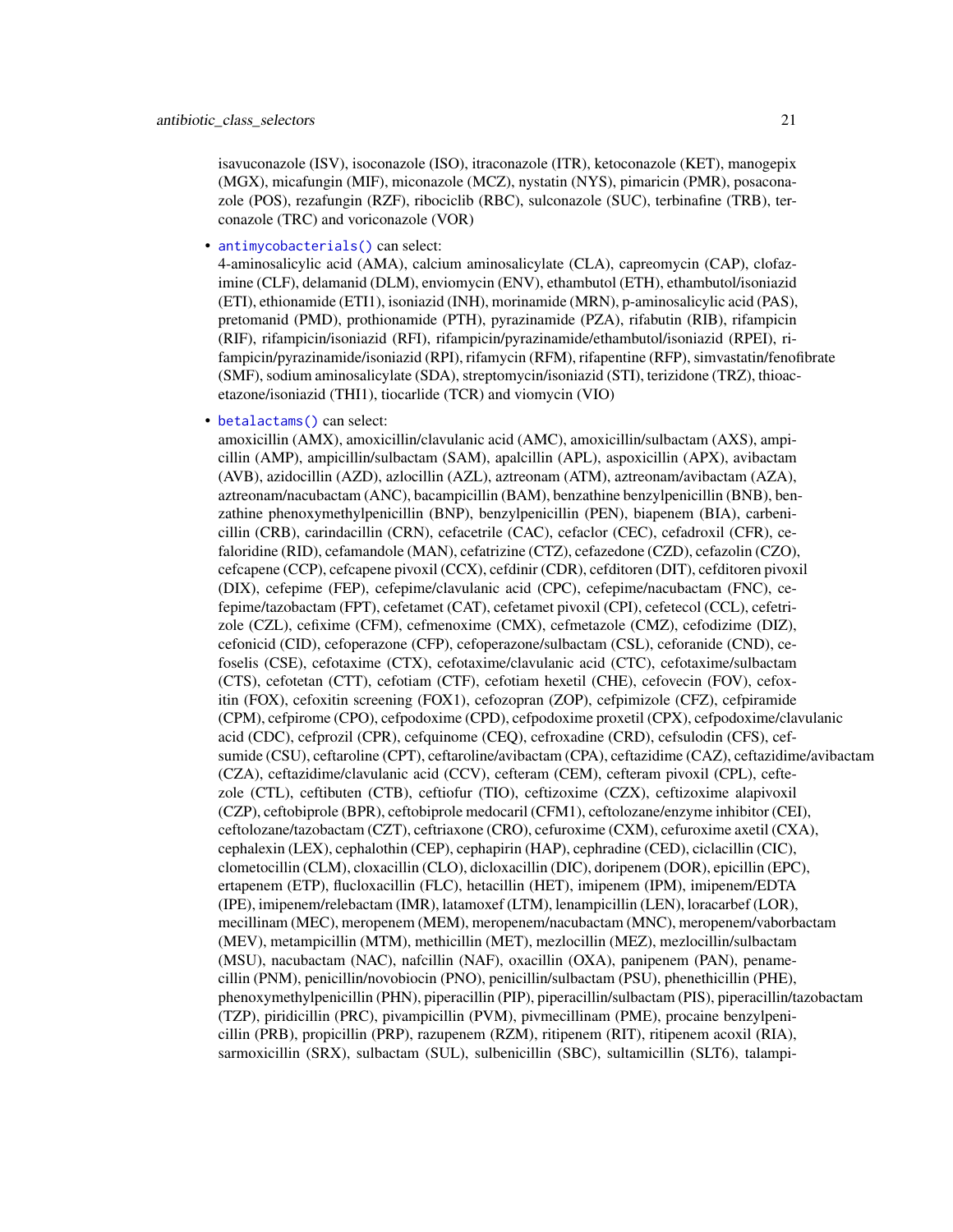cillin (TAL), tazobactam (TAZ), tebipenem (TBP), temocillin (TEM), ticarcillin (TIC) and ticarcillin/clavulanic acid (TCC)

• [carbapenems\(\)](#page-16-1) can select:

biapenem (BIA), doripenem (DOR), ertapenem (ETP), imipenem (IPM), imipenem/EDTA (IPE), imipenem/relebactam (IMR), meropenem (MEM), meropenem/nacubactam (MNC), meropenem/vaborbactam (MEV), panipenem (PAN), razupenem (RZM), ritipenem (RIT), ritipenem acoxil (RIA) and tebipenem (TBP)

• [cephalosporins\(\)](#page-16-1) can select:

cefacetrile (CAC), cefaclor (CEC), cefadroxil (CFR), cefaloridine (RID), cefamandole (MAN), cefatrizine (CTZ), cefazedone (CZD), cefazolin (CZO), cefcapene (CCP), cefcapene pivoxil (CCX), cefdinir (CDR), cefditoren (DIT), cefditoren pivoxil (DIX), cefepime (FEP), cefepime/clavulanic acid (CPC), cefepime/tazobactam (FPT), cefetamet (CAT), cefetamet pivoxil (CPI), cefetecol (CCL), cefetrizole (CZL), cefixime (CFM), cefmenoxime (CMX), cefmetazole (CMZ), cefodizime (DIZ), cefonicid (CID), cefoperazone (CFP), cefoperazone/sulbactam (CSL), ceforanide (CND), cefoselis (CSE), cefotaxime (CTX), cefotaxime/clavulanic acid (CTC), cefotaxime/sulbactam (CTS), cefotetan (CTT), cefotiam (CTF), cefotiam hexetil (CHE), cefovecin (FOV), cefoxitin (FOX), cefoxitin screening (FOX1), cefozopran (ZOP), cefpimizole (CFZ), cefpiramide (CPM), cefpirome (CPO), cefpodoxime (CPD), cefpodoxime proxetil (CPX), cefpodoxime/clavulanic acid (CDC), cefprozil (CPR), cefquinome (CEQ), cefroxadine (CRD), cefsulodin (CFS), cefsumide (CSU), ceftaroline (CPT), ceftaroline/avibactam (CPA), ceftazidime (CAZ), ceftazidime/avibactam (CZA), ceftazidime/clavulanic acid (CCV), cefteram (CEM), cefteram pivoxil (CPL), ceftezole (CTL), ceftibuten (CTB), ceftiofur (TIO), ceftizoxime (CZX), ceftizoxime alapivoxil (CZP), ceftobiprole (BPR), ceftobiprole medocaril (CFM1), ceftolozane/enzyme inhibitor (CEI), ceftolozane/tazobactam (CZT), ceftriaxone (CRO), cefuroxime (CXM), cefuroxime axetil (CXA), cephalexin (LEX), cephalothin (CEP), cephapirin (HAP), cephradine (CED), latamoxef (LTM) and loracarbef (LOR)

• [cephalosporins\\_1st\(\)](#page-16-1) can select:

cefacetrile (CAC), cefadroxil (CFR), cefaloridine (RID), cefatrizine (CTZ), cefazedone (CZD), cefazolin (CZO), cefroxadine (CRD), ceftezole (CTL), cephalexin (LEX), cephalothin (CEP), cephapirin (HAP) and cephradine (CED)

• [cephalosporins\\_2nd\(\)](#page-16-1) can select:

cefaclor (CEC), cefamandole (MAN), cefmetazole (CMZ), cefonicid (CID), ceforanide (CND), cefotetan (CTT), cefotiam (CTF), cefoxitin (FOX), cefoxitin screening (FOX1), cefprozil (CPR), cefuroxime (CXM), cefuroxime axetil (CXA) and loracarbef (LOR)

• [cephalosporins\\_3rd\(\)](#page-16-1) can select:

cefcapene (CCP), cefcapene pivoxil (CCX), cefdinir (CDR), cefditoren (DIT), cefditoren pivoxil (DIX), cefetamet (CAT), cefetamet pivoxil (CPI), cefixime (CFM), cefmenoxime (CMX), cefodizime (DIZ), cefoperazone (CFP), cefoperazone/sulbactam (CSL), cefotaxime (CTX), cefotaxime/clavulanic acid (CTC), cefotaxime/sulbactam (CTS), cefotiam hexetil (CHE), cefovecin (FOV), cefpimizole (CFZ), cefpiramide (CPM), cefpodoxime (CPD), cefpodoxime proxetil (CPX), cefpodoxime/clavulanic acid (CDC), cefsulodin (CFS), ceftazidime (CAZ), ceftazidime/avibactam (CZA), ceftazidime/clavulanic acid (CCV), cefteram (CEM), cefteram pivoxil (CPL), ceftibuten (CTB), ceftiofur (TIO), ceftizoxime (CZX), ceftizoxime alapivoxil (CZP), ceftriaxone (CRO) and latamoxef (LTM)

• [cephalosporins\\_4th\(\)](#page-16-1) can select:

cefepime (FEP), cefepime/clavulanic acid (CPC), cefepime/tazobactam (FPT), cefetecol (CCL), cefoselis (CSE), cefozopran (ZOP), cefpirome (CPO) and cefquinome (CEQ)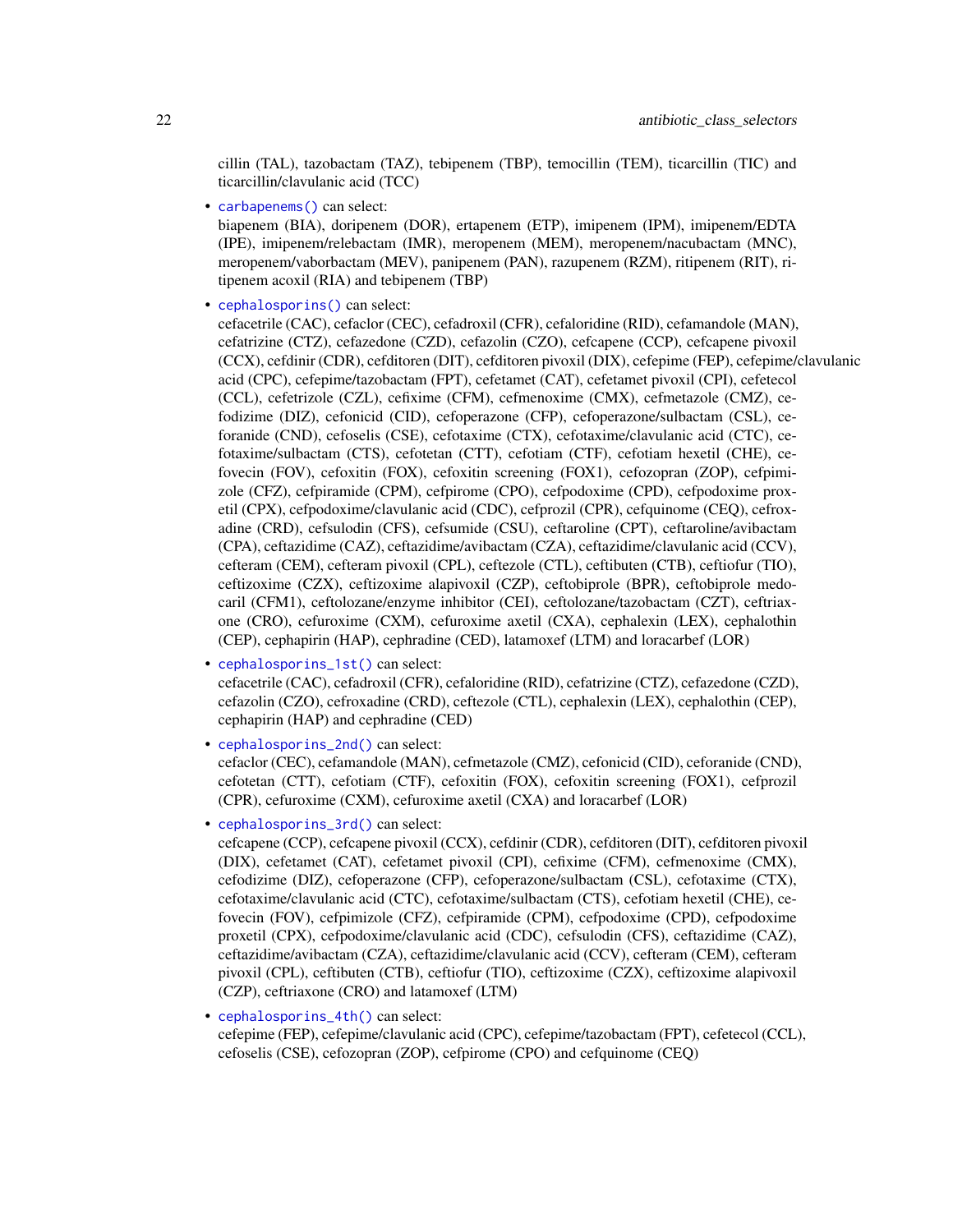• [cephalosporins\\_5th\(\)](#page-16-1) can select:

ceftaroline (CPT), ceftaroline/avibactam (CPA), ceftobiprole (BPR), ceftobiprole medocaril (CFM1), ceftolozane/enzyme inhibitor (CEI) and ceftolozane/tazobactam (CZT)

• [fluoroquinolones\(\)](#page-16-1) can select:

besifloxacin (BES), ciprofloxacin (CIP), clinafloxacin (CLX), danofloxacin (DAN), delafloxacin (DFX), difloxacin (DIF), enoxacin (ENX), enrofloxacin (ENR), finafloxacin (FIN), fleroxacin (FLE), garenoxacin (GRN), gatifloxacin (GAT), gemifloxacin (GEM), grepafloxacin (GRX), levofloxacin (LVX), levonadifloxacin (LND), lomefloxacin (LOM), marbofloxacin (MAR), metioxate (MXT), miloxacin (MIL), moxifloxacin (MFX), nadifloxacin (NAD), nifuroquine (NIF), norfloxacin (NOR), ofloxacin (OFX), orbifloxacin (ORB), pazufloxacin (PAZ), pefloxacin (PEF), pradofloxacin (PRA), premafloxacin (PRX), prulifloxacin (PRU), rufloxacin (RFL), sarafloxacin (SAR), sitafloxacin (SIT), sparfloxacin (SPX), temafloxacin (TMX), tilbroquinol (TBQ), tioxacin (TXC), tosufloxacin (TFX) and trovafloxacin (TVA)

• [glycopeptides\(\)](#page-16-1) can select:

avoparcin (AVO), dalbavancin (DAL), norvancomycin (NVA), oritavancin (ORI), ramoplanin (RAM), teicoplanin (TEC), teicoplanin-macromethod (TCM), telavancin (TLV), vancomycin (VAN) and vancomycin-macromethod (VAM)

• [lincosamides\(\)](#page-16-1) can select:

acetylmidecamycin (ACM), acetylspiramycin (ASP), clindamycin (CLI), gamithromycin (GAM), kitasamycin (KIT), lincomycin (LIN), meleumycin (MEL), nafithromycin (ZWK), pirlimycin (PRL), primycin (PRM), solithromycin (SOL), tildipirosin (TIP), tilmicosin (TIL), tulathromycin (TUL), tylosin (TYL) and tylvalosin (TYL1)

- [lipoglycopeptides\(\)](#page-16-1) can select: dalbavancin (DAL), oritavancin (ORI) and telavancin (TLV)
- [macrolides\(\)](#page-16-1) can select:

acetylmidecamycin (ACM), acetylspiramycin (ASP), azithromycin (AZM), clarithromycin (CLR), dirithromycin (DIR), erythromycin (ERY), flurithromycin (FLR1), gamithromycin (GAM), josamycin (JOS), kitasamycin (KIT), meleumycin (MEL), midecamycin (MID), miocamycin (MCM), nafithromycin (ZWK), oleandomycin (OLE), pirlimycin (PRL), primycin (PRM), rokitamycin (ROK), roxithromycin (RXT), solithromycin (SOL), spiramycin (SPI), telithromycin (TLT), tildipirosin (TIP), tilmicosin (TIL), troleandomycin (TRL), tulathromycin (TUL), tylosin (TYL) and tylvalosin (TYL1)

- [oxazolidinones\(\)](#page-16-1) can select: cadazolid (CDZ), cycloserine (CYC), linezolid (LNZ), tedizolid (TZD) and thiacetazone (THA)
- [penicillins\(\)](#page-16-1) can select:

amoxicillin (AMX), amoxicillin/clavulanic acid (AMC), amoxicillin/sulbactam (AXS), ampicillin (AMP), ampicillin/sulbactam (SAM), apalcillin (APL), aspoxicillin (APX), avibactam (AVB), azidocillin (AZD), azlocillin (AZL), aztreonam (ATM), aztreonam/avibactam (AZA), aztreonam/nacubactam (ANC), bacampicillin (BAM), benzathine benzylpenicillin (BNB), benzathine phenoxymethylpenicillin (BNP), benzylpenicillin (PEN), carbenicillin (CRB), carindacillin (CRN), cefepime/nacubactam (FNC), ciclacillin (CIC), clometocillin (CLM), cloxacillin (CLO), dicloxacillin (DIC), epicillin (EPC), flucloxacillin (FLC), hetacillin (HET), lenampicillin (LEN), mecillinam (MEC), metampicillin (MTM), methicillin (MET), mezlocillin (MEZ), mezlocillin/sulbactam (MSU), nacubactam (NAC), nafcillin (NAF), oxacillin (OXA), penamecillin (PNM), penicillin/novobiocin (PNO), penicillin/sulbactam (PSU), phenethicillin (PHE), phenoxymethylpenicillin (PHN), piperacillin (PIP), piperacillin/sulbactam (PIS), piperacillin/tazobactam (TZP), piridicillin (PRC), pivampicillin (PVM), pivmecillinam (PME), procaine benzylpenicillin (PRB),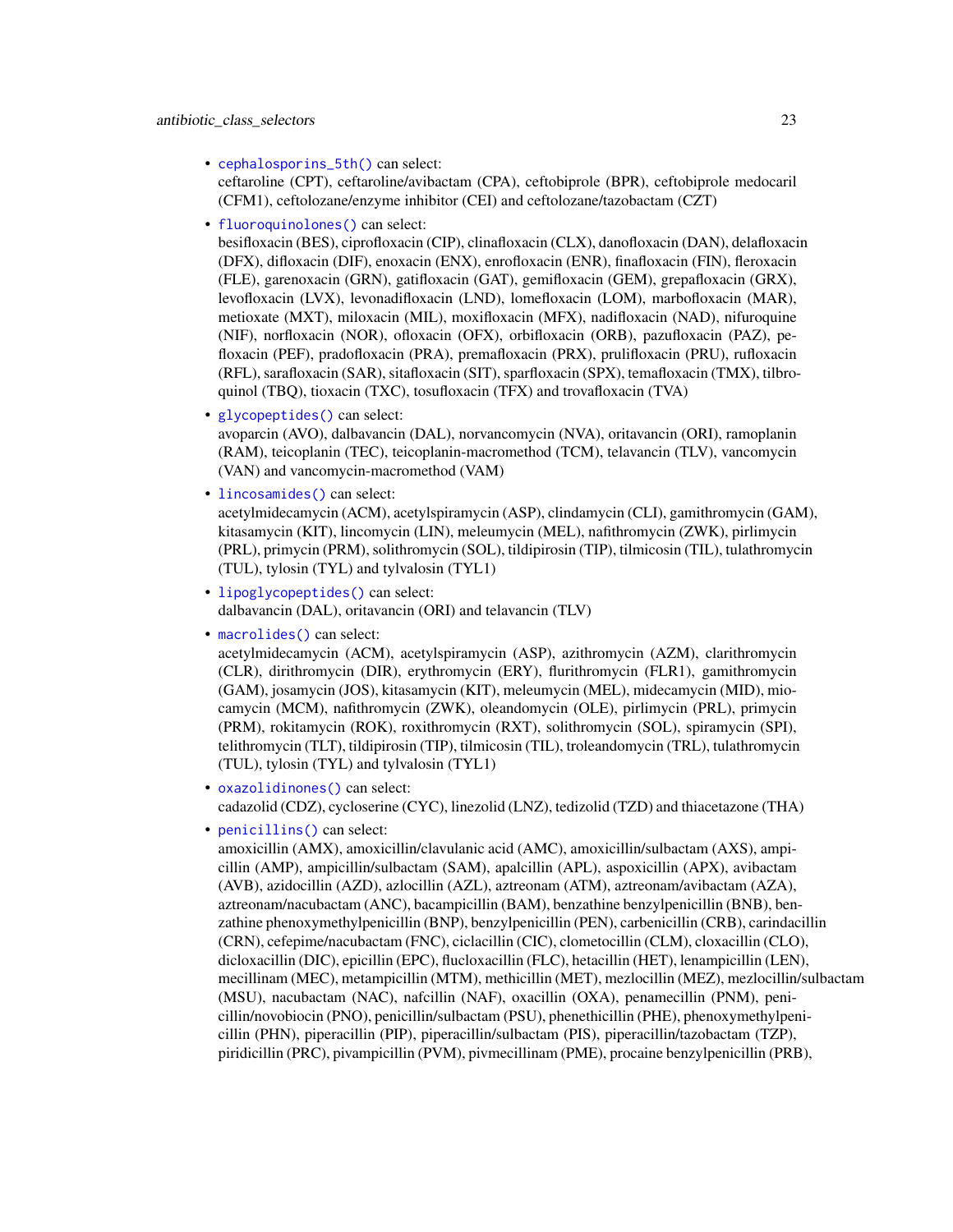propicillin (PRP), sarmoxicillin (SRX), sulbactam (SUL), sulbenicillin (SBC), sultamicillin (SLT6), talampicillin (TAL), tazobactam (TAZ), temocillin (TEM), ticarcillin (TIC) and ticarcillin/clavulanic acid (TCC)

- [polymyxins\(\)](#page-16-1) can select: colistin (COL), polymyxin B (PLB) and polymyxin B/polysorbate 80 (POP)
- [quinolones\(\)](#page-16-1) can select:

besifloxacin (BES), cinoxacin (CIN), ciprofloxacin (CIP), clinafloxacin (CLX), danofloxacin (DAN), delafloxacin (DFX), difloxacin (DIF), enoxacin (ENX), enrofloxacin (ENR), finafloxacin (FIN), fleroxacin (FLE), flumequine (FLM), garenoxacin (GRN), gatifloxacin (GAT), gemifloxacin (GEM), grepafloxacin (GRX), levofloxacin (LVX), levonadifloxacin (LND), lomefloxacin (LOM), marbofloxacin (MAR), metioxate (MXT), miloxacin (MIL), moxifloxacin (MFX), nadifloxacin (NAD), nalidixic acid (NAL), nifuroquine (NIF), nitroxoline (NTR), norfloxacin (NOR), ofloxacin (OFX), orbifloxacin (ORB), oxolinic acid (OXO), pazufloxacin (PAZ), pefloxacin (PEF), pipemidic acid (PPA), piromidic acid (PIR), pradofloxacin (PRA), premafloxacin (PRX), prulifloxacin (PRU), rosoxacin (ROS), rufloxacin (RFL), sarafloxacin (SAR), sitafloxacin (SIT), sparfloxacin (SPX), temafloxacin (TMX), tilbroquinol (TBQ), tioxacin (TXC), tosufloxacin (TFX) and trovafloxacin (TVA)

- [streptogramins\(\)](#page-16-1) can select: pristinamycin (PRI) and quinupristin/dalfopristin (QDA)
- [tetracyclines\(\)](#page-16-1) can select:

cetocycline (CTO), chlortetracycline (CTE), clomocycline (CLM1), demeclocycline (DEM), doxycycline (DOX), eravacycline (ERV), lymecycline (LYM), metacycline (MTC), minocycline (MNO), omadacycline (OMC), oxytetracycline (OXY), penimepicycline (PNM1), rolitetracycline (RLT), tetracycline (TCY) and tigecycline (TGC)

• [trimethoprims\(\)](#page-16-1) can select:

brodimoprim (BDP), sulfadiazine (SDI), sulfadiazine/tetroxoprim (SLT), sulfadiazine/trimethoprim (SLT1), sulfadimethoxine (SUD), sulfadimidine (SDM), sulfadimidine/trimethoprim (SLT2), sulfafurazole (SLF), sulfaisodimidine (SLF1), sulfalene (SLF2), sulfamazone (SZO), sulfamerazine (SLF3), sulfamerazine/trimethoprim (SLT3), sulfamethizole (SLF4), sulfamethoxazole (SMX), sulfamethoxypyridazine (SLF5), sulfametomidine (SLF6), sulfametoxydiazine (SLF7), sulfametrole/trimethoprim (SLT4), sulfamoxole (SLF8), sulfamoxole/trimethoprim (SLT5), sulfanilamide (SLF9), sulfaperin (SLF10), sulfaphenazole (SLF11), sulfapyridine (SLF12), sulfathiazole (SUT), sulfathiourea (SLF13), trimethoprim (TMP) and trimethoprim/sulfamethoxazole (SXT)

• [ureidopenicillins\(\)](#page-16-1) can select: azlocillin (AZL), mezlocillin (MEZ), piperacillin (PIP) and piperacillin/tazobactam (TZP)

# Stable Lifecycle

The [lifecycle](#page-103-1) of this function is **stable**. In a stable function, major changes are unlikely. This means that the unlying code will generally evolve by adding new arguments; removing arguments or changing the meaning of existing arguments will be avoided.

If the unlying code needs breaking changes, they will occur gradually. For example, an argument will be deprecated and first continue to work, but will emit a message informing you of the change. Next, typically after at least one newly released version on CRAN, the message will be transformed to an error.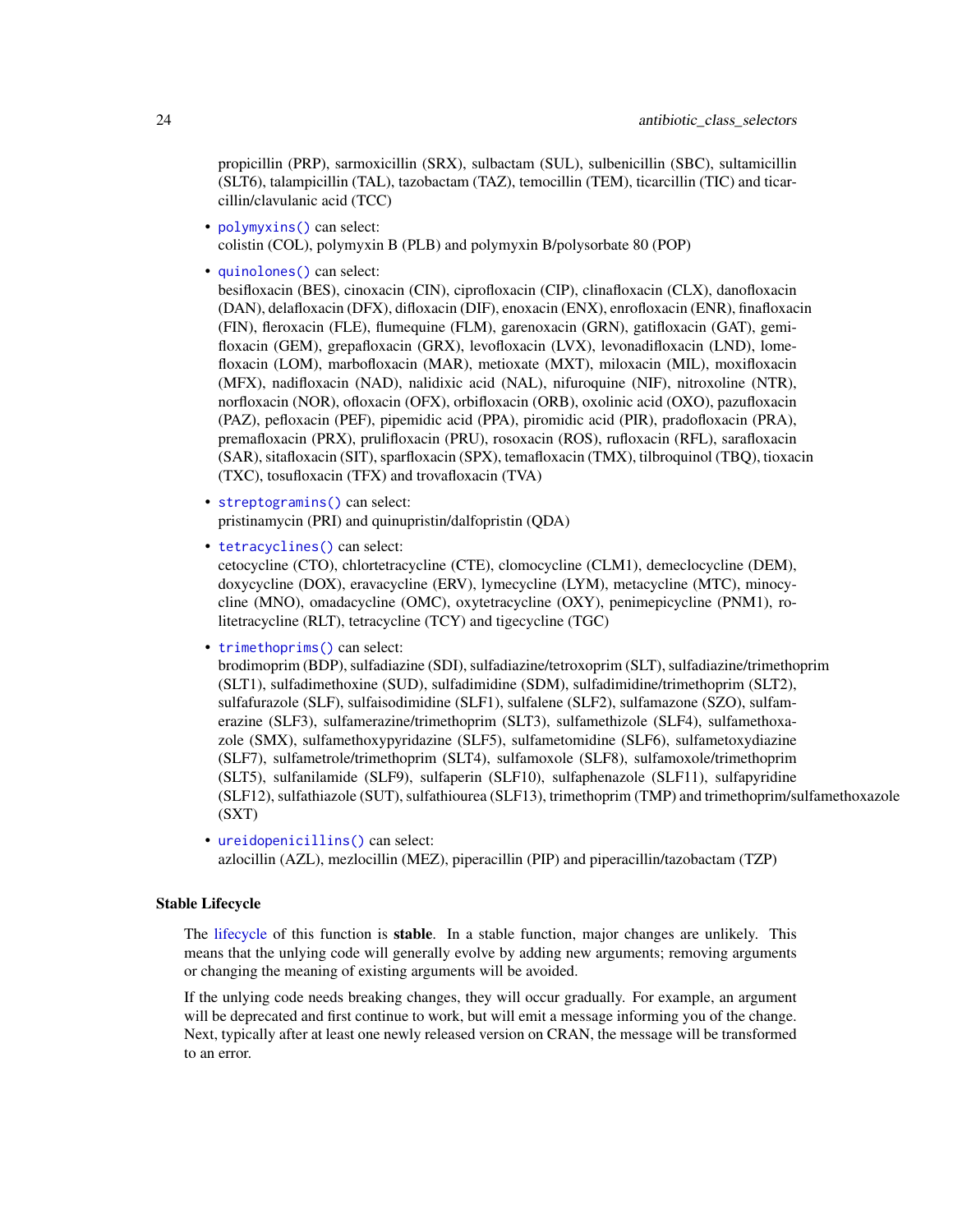#### Reference Data Publicly Available

All reference data sets (about microorganisms, antibiotics, R/SI interpretation, EUCAST rules, etc.) in this AMR package are publicly and freely available. We continually export our data sets to formats for use in R, SPSS, SAS, Stata and Excel. We also supply flat files that are machine-readable and suitable for input in any software program, such as laboratory information systems. Please find [all](https://msberends.github.io/AMR/articles/datasets.html) [download links on our website,](https://msberends.github.io/AMR/articles/datasets.html) which is automatically updated with every code change.

# Read more on Our Website!

On our website <https://msberends.github.io/AMR/> you can find [a comprehensive tutorial](https://msberends.github.io/AMR/articles/AMR.html) about how to conduct AMR data analysis, the [complete documentation of all functions](https://msberends.github.io/AMR/reference/) and [an example](https://msberends.github.io/AMR/articles/WHONET.html) [analysis using WHONET data.](https://msberends.github.io/AMR/articles/WHONET.html)

#### Examples

```
# `example_isolates` is a data set available in the AMR package.
# See ?example_isolates.
# base R ------------------------------------------------------------------
# select columns 'IPM' (imipenem) and 'MEM' (meropenem)
example_isolates[, carbapenems()]
# select columns 'mo', 'AMK', 'GEN', 'KAN' and 'TOB'
example_isolates[, c("mo", aminoglycosides())]
# select only antibiotic columns with DDDs for oral treatment
example_isolates[, administrable_per_os()]
# filter using any() or all()
example_isolates[any(carbapenems() == "R"), ]
subset(example_isolates, any(carbapenems() == "R"))
# filter on any or all results in the carbapenem columns (i.e., IPM, MEM):
example_isolates[any(carbapenems()), ]
example_isolates[all(carbapenems()), ]
# filter with multiple antibiotic selectors using c()
example_isolates[all(c(carbapenems(), aminoglycosides()) == "R"), ]
# filter + select in one go: get penicillins in carbapenems-resistant strains
example_isolates[any(carbapenems() == "R"), penicillins()]
# You can combine selectors with '&' to be more specific. For example,
# penicillins() would select benzylpenicillin ('peni G') and
# administrable_per_os() would select erythromycin. Yet, when combined these
# drugs are both omitted since benzylpenicillin is not administrable per os
# and erythromycin is not a penicillin:
example_isolates[, penicillins() & administrable_per_os()]
```
# ab\_selector() applies a filter in the `antibiotics` data set and is thus very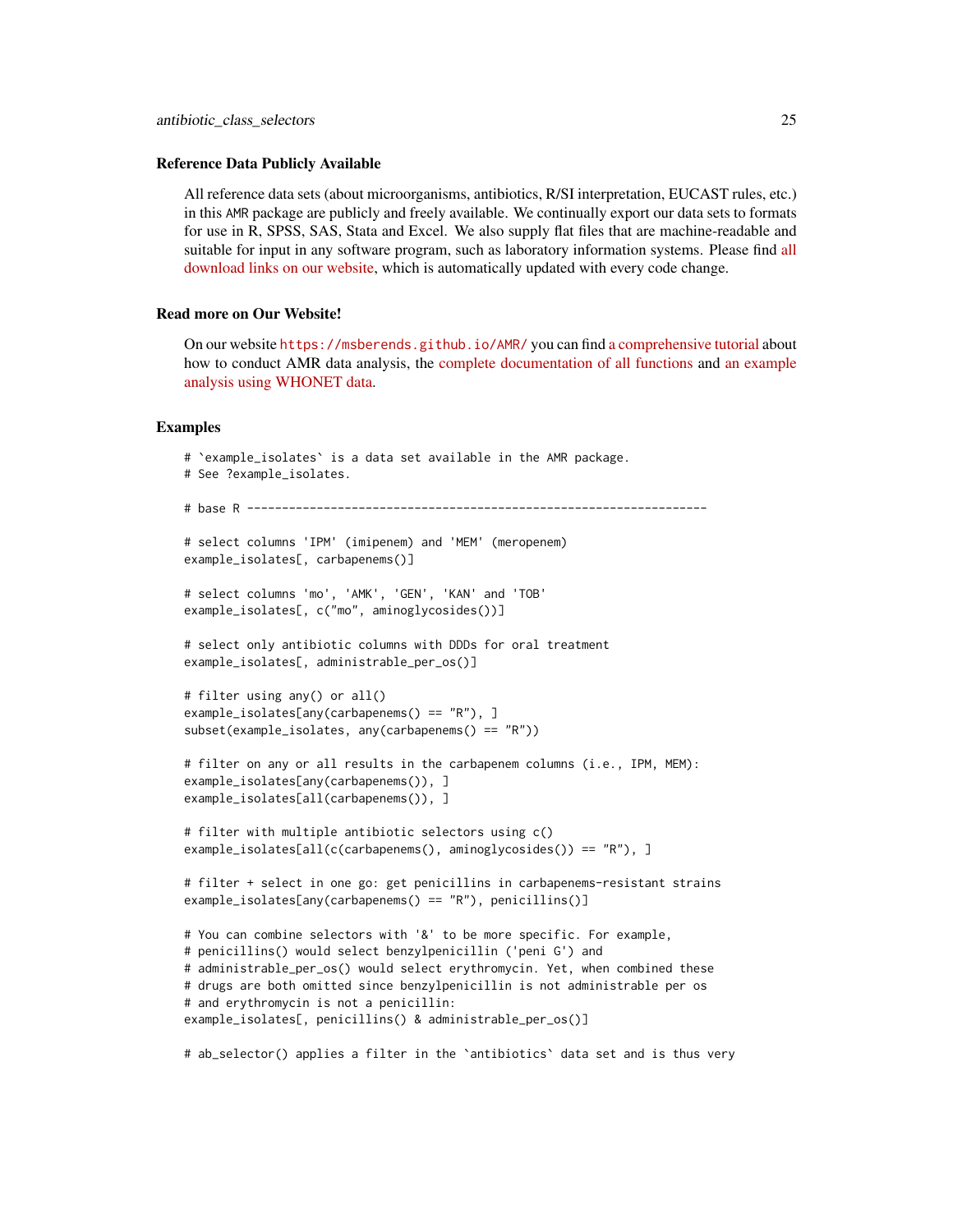```
# flexible. For instance, to select antibiotic columns with an oral DDD of at
# least 1 gram:
example_isolates[, ab_selector(oral_ddd > 1 & oral_units == "g")]
# dplyr -------------------------------------------------------------------
if (require("dplyr")) {
 # get AMR for all aminoglycosides e.g., per hospital:
 example_isolates %>%
    group_by(hospital_id) %>%
    summarise(across(aminoglycosides(), resistance))
 # You can combine selectors with '&' to be more specific:
 example_isolates %>%
    select(penicillins() & administrable_per_os())
 # get AMR for only drugs that matter - no intrinsic resistance:
 example_isolates %>%
    filter(mo_genus() %in% c("Escherichia", "Klebsiella")) %>%
    group_by(hospital_id) %>%
    summarise(across(not_intrinsic_resistant(), resistance))
 # get susceptibility for antibiotics whose name contains "trim":
 example_isolates %>%
    filter(first_isolate()) %>%
    group_by(hospital_id) %>%
    summarise(across(ab_selector(name %like% "trim"), susceptibility))
 # this will select columns 'IPM' (imipenem) and 'MEM' (meropenem):
 example_isolates %>%
   select(carbapenems())
 # this will select columns 'mo', 'AMK', 'GEN', 'KAN' and 'TOB':
 example_isolates %>%
    select(mo, aminoglycosides())
 # any() and all() work in dplyr's filter() too:
 example_isolates %>%
    filter(any(aminoglycosides() == "R"),
          all(cephalosporins_2nd() == "R")# also works with c():
 example_isolates %>%
    filter(any(c(carbapenems(), aminoglycosides()) == "R"))
 # not setting any/all will automatically apply all():
 example_isolates %>%
    filter(aminoglycosides() == "R")
 #> i Assuming a filter on all 4 aminoglycosides.
 # this will select columns 'mo' and all antimycobacterial drugs ('RIF'):
 example_isolates %>%
```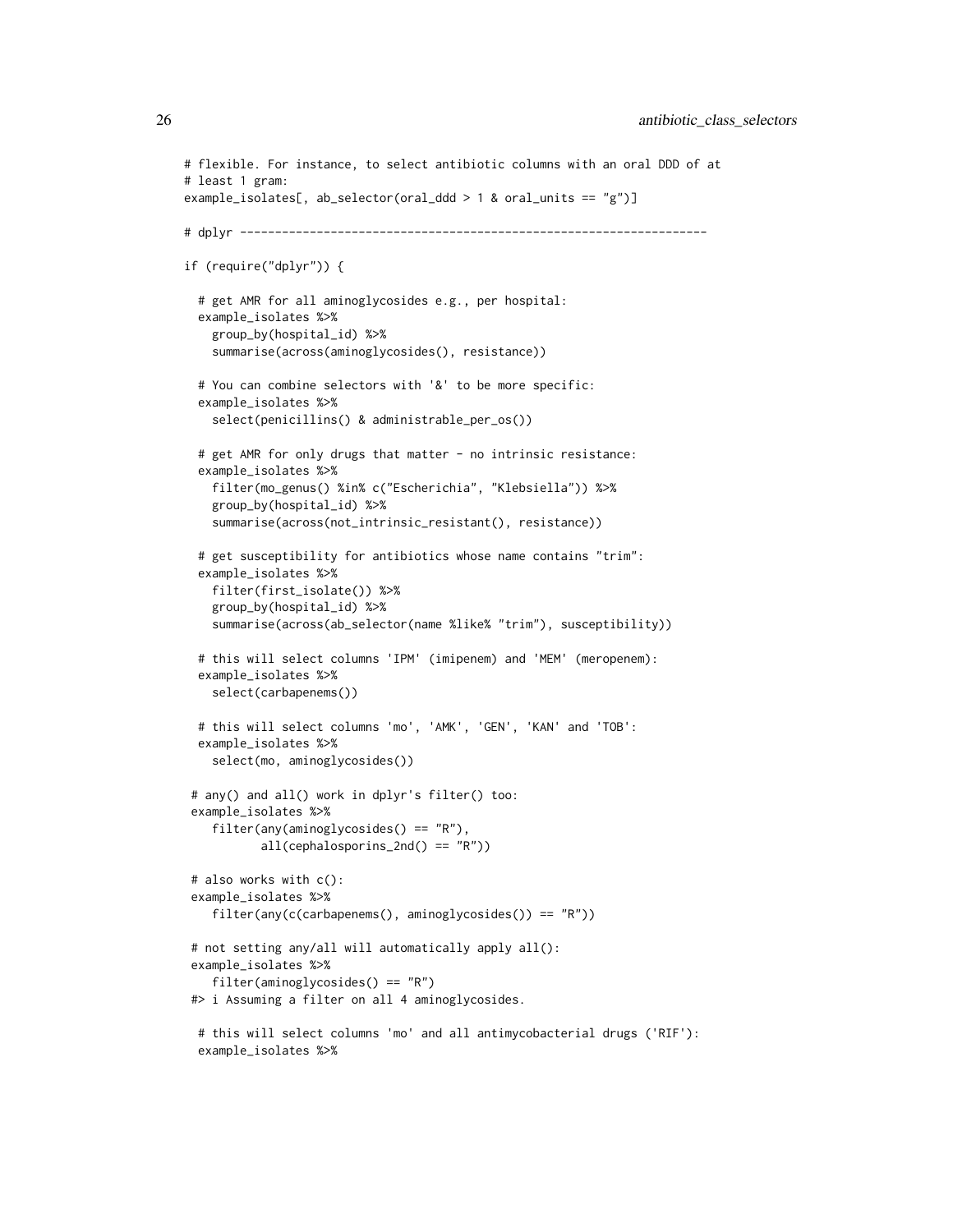<span id="page-26-0"></span> $\alpha$ as.ab 27

```
select(mo, ab_class("mycobact"))
 # get bug/drug combinations for only macrolides in Gram-positives:
 example_isolates %>%
   filter(mo_is_gram_positive()) %>%
   select(mo, macrolides()) %>%
   bug_drug_combinations() %>%
   format()
 data.frame(some_column = "some_value",
            J01CA01 = "S") %>% # ATC code of ampicillin
   select(penicillins()) # only the 'J01CA01' column will be selected
 # with dplyr 1.0.0 and higher (that adds 'across()'), this is all equal:
 example_isolates[carbapenems() == "R", ]
 example_isolates %>% filter(carbapenems() == "R")
 example_isolates %>% filter(across(carbapenems(), ~.x == "R"))
}
```
# <span id="page-26-1"></span>as.ab *Transform Input to an Antibiotic ID*

# <span id="page-26-2"></span>Description

Use this function to determine the antibiotic code of one or more antibiotics. The data set [antibiotics](#page-14-1) will be searched for abbreviations, official names and synonyms (brand names).

# Usage

```
as.ab(x, flag_multiple_results = TRUE, info = interactive(), \dots)
```
is.ab(x)

# Arguments

| X                     | a character vector to determine to antibiotic ID                                                                                                                         |
|-----------------------|--------------------------------------------------------------------------------------------------------------------------------------------------------------------------|
| flag_multiple_results |                                                                                                                                                                          |
|                       | a logical to indicate whether a note should be printed to the console that probably<br>more than one antibiotic code or name can be retrieved from a single input value. |
| info                  | a logical to indicate whether a progress bar should be printed, defaults to TRUE<br>only in interactive mode                                                             |
| $\cdots$              | arguments passed on to internal functions                                                                                                                                |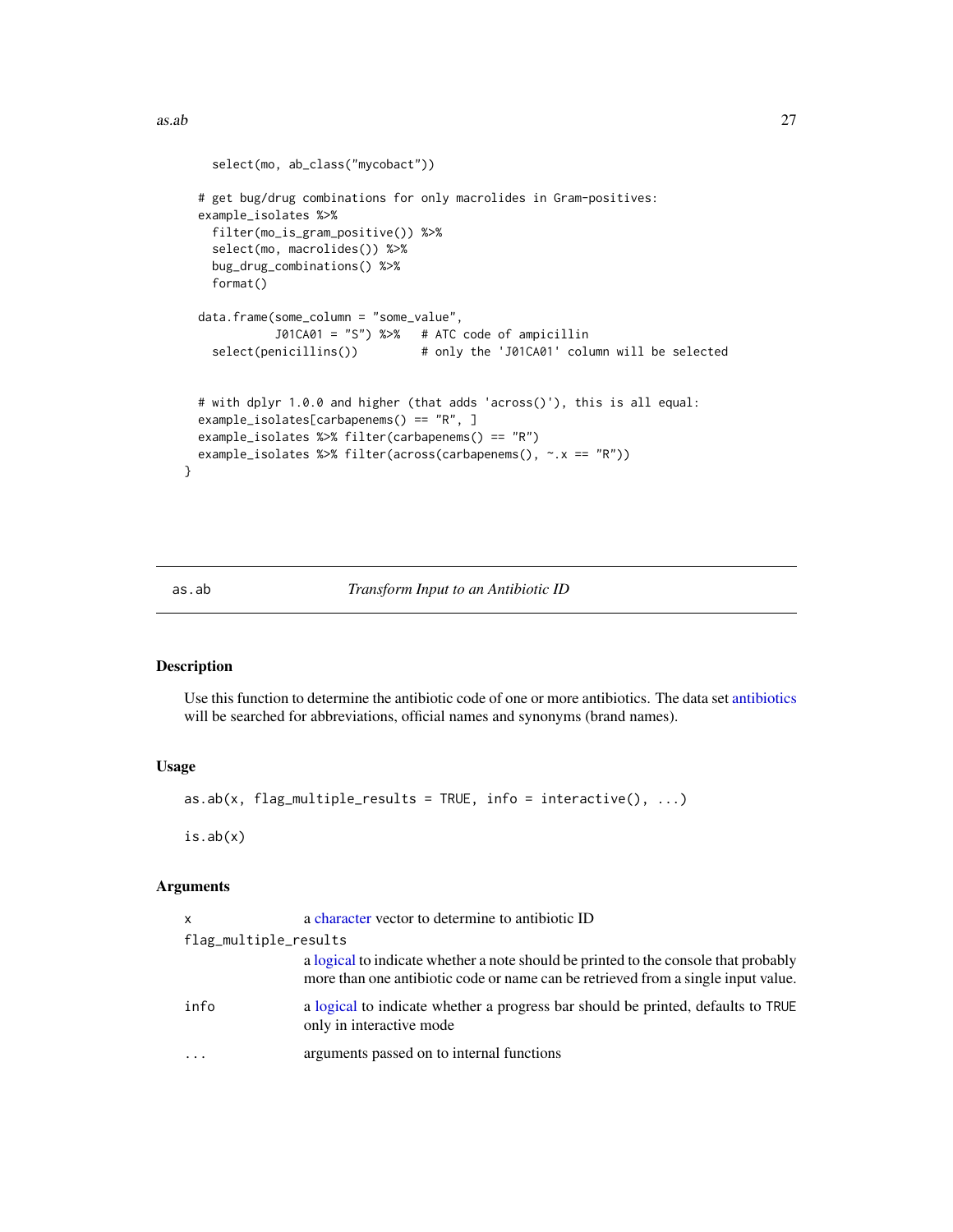# Details

All entries in the [antibiotics](#page-14-1) data set have three different identifiers: a human readable EARS-Net code (column ab, used by ECDC and WHONET), an ATC code (column atc, used by WHO), and a CID code (column cid, Compound ID, used by PubChem). The data set contains more than 5,000 official brand names from many different countries, as found in PubChem. Not that some drugs contain multiple ATC codes.

All these properties will be searched for the user input. The as . ab () can correct for different forms of misspelling:

- Wrong spelling of drug names (such as "tobramicin" or "gentamycin"), which corrects for most audible similarities such as f/ph, x/ks, c/z/s, t/th, etc.
- Too few or too many vowels or consonants
- Switching two characters (such as "mreopenem", often the case in clinical data, when doctors typed too fast)
- Digitalised paper records, leaving artefacts like 0/o/O (zero and O's), B/8, n/r, etc.

Use the [ab\\_\\*](#page-5-1) functions to get properties based on the returned antibiotic ID, see *Examples*.

Note: the as. ab() and  $ab$  functions may use very long regular expression to match brand names of antimicrobial agents. This may fail on some systems.

# Value

A [character](#page-0-0) [vector](#page-0-0) with additional class [ab](#page-26-2)

# Source

World Health Organization (WHO) Collaborating Centre for Drug Statistics Methodology: [https:](https://www.whocc.no/atc_ddd_index/) [//www.whocc.no/atc\\_ddd\\_index/](https://www.whocc.no/atc_ddd_index/)

European Commission Public Health PHARMACEUTICALS - COMMUNITY REGISTER: [https:](https://ec.europa.eu/health/documents/community-register/html/reg_hum_atc.htm) [//ec.europa.eu/health/documents/community-register/html/reg\\_hum\\_atc.htm](https://ec.europa.eu/health/documents/community-register/html/reg_hum_atc.htm)

#### Stable Lifecycle

The [lifecycle](#page-103-1) of this function is stable. In a stable function, major changes are unlikely. This means that the unlying code will generally evolve by adding new arguments; removing arguments or changing the meaning of existing arguments will be avoided.

If the unlying code needs breaking changes, they will occur gradually. For example, an argument will be deprecated and first continue to work, but will emit a message informing you of the change. Next, typically after at least one newly released version on CRAN, the message will be transformed to an error.

# **WHOCC**

This package contains all ~550 antibiotic, antimycotic and antiviral drugs and their Anatomical Therapeutic Chemical (ATC) codes, ATC groups and Defined Daily Dose (DDD) from the World Health Organization Collaborating Centre for Drug Statistics Methodology (WHOCC, [https://](https://www.whocc.no) [www.whocc.no](https://www.whocc.no)) and the Pharmaceuticals Community Register of the European Commission ([https:](https://ec.europa.eu/health/documents/community-register/html/reg_hum_atc.htm) [//ec.europa.eu/health/documents/community-register/html/reg\\_hum\\_atc.htm](https://ec.europa.eu/health/documents/community-register/html/reg_hum_atc.htm)).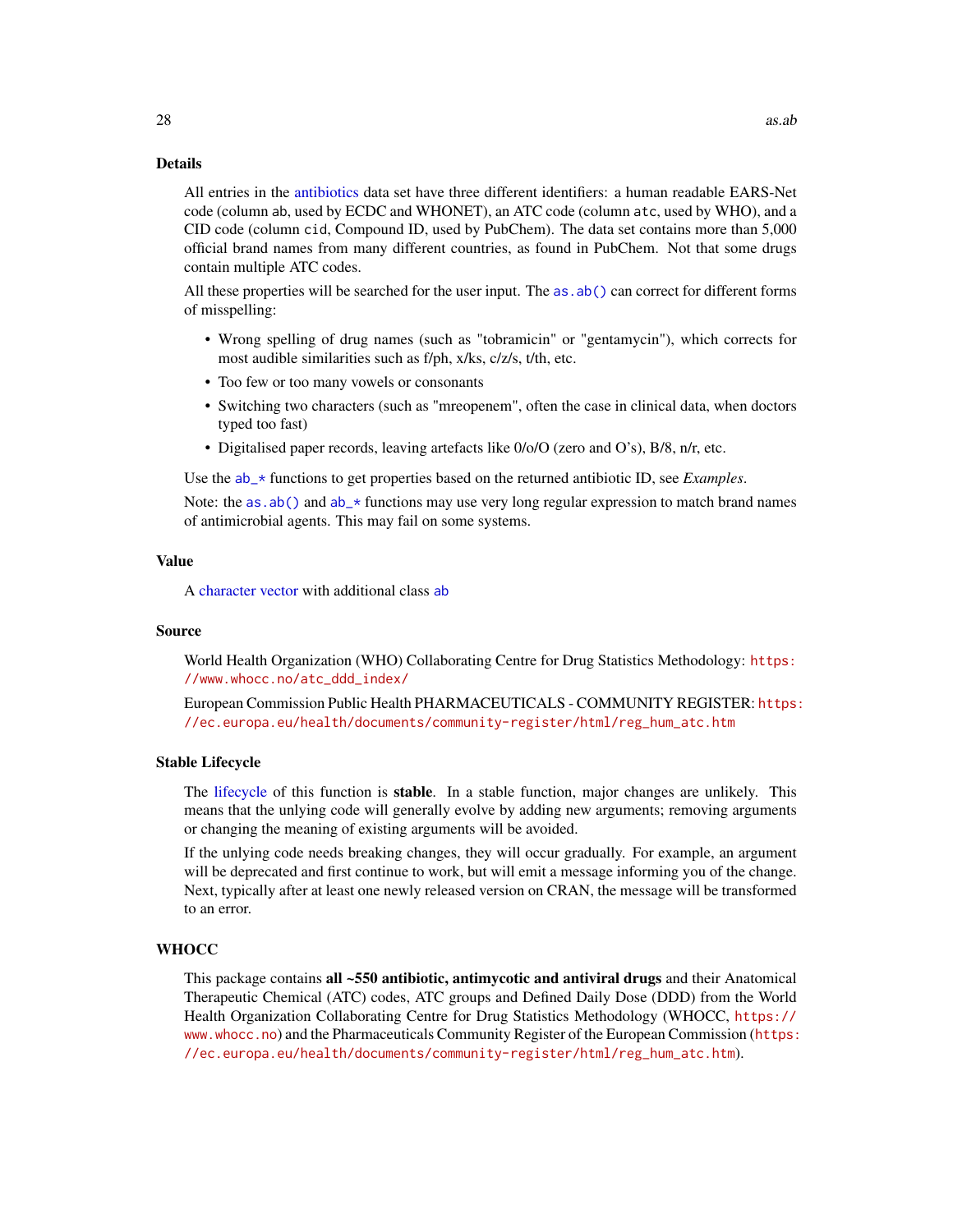as.ab 29

These have become the gold standard for international drug utilisation monitoring and research.

The WHOCC is located in Oslo at the Norwegian Institute of Public Health and funded by the Norwegian government. The European Commission is the executive of the European Union and promotes its general interest.

NOTE: The WHOCC copyright does not allow use for commercial purposes, unlike any other info from this package. See [https://www.whocc.no/copyright\\_disclaimer/.](https://www.whocc.no/copyright_disclaimer/.)

# Reference Data Publicly Available

All reference data sets (about microorganisms, antibiotics, R/SI interpretation, EUCAST rules, etc.) in this AMR package are publicly and freely available. We continually export our data sets to formats for use in R, SPSS, SAS, Stata and Excel. We also supply flat files that are machine-readable and suitable for input in any software program, such as laboratory information systems. Please find [all](https://msberends.github.io/AMR/articles/datasets.html) [download links on our website,](https://msberends.github.io/AMR/articles/datasets.html) which is automatically updated with every code change.

#### Read more on Our Website!

On our website <https://msberends.github.io/AMR/> you can find [a comprehensive tutorial](https://msberends.github.io/AMR/articles/AMR.html) about how to conduct AMR data analysis, the [complete documentation of all functions](https://msberends.github.io/AMR/reference/) and [an example](https://msberends.github.io/AMR/articles/WHONET.html) [analysis using WHONET data.](https://msberends.github.io/AMR/articles/WHONET.html)

### See Also

- [antibiotics](#page-14-1) for the [data.frame](#page-0-0) that is being used to determine ATCs
- [ab\\_from\\_text\(\)](#page-2-1) for a function to retrieve antimicrobial drugs from clinical text (from health care records)

### Examples

```
# these examples all return "ERY", the ID of erythromycin:
as.ab("J01FA01")
as.ab("J 01 FA 01")
as.ab("Erythromycin")
as.ab("eryt")
as.ab(" eryt 123")
as.ab("ERYT")
as.ab("ERY")
as.ab("eritromicine") # spelled wrong, yet works
as.ab("Erythrocin") # trade name
as.ab("Romycin") # trade name
# spelling from different languages and dyslexia are no problem
ab_atc("ceftriaxon")
ab_atc("cephtriaxone") # small spelling error
ab_atc("cephthriaxone") # or a bit more severe
ab_atc("seephthriaaksone") # and even this works
# use ab_* functions to get a specific properties (see ?ab_property);
# they use as.ab() internally:
ab_name("J01FA01") # "Erythromycin"
```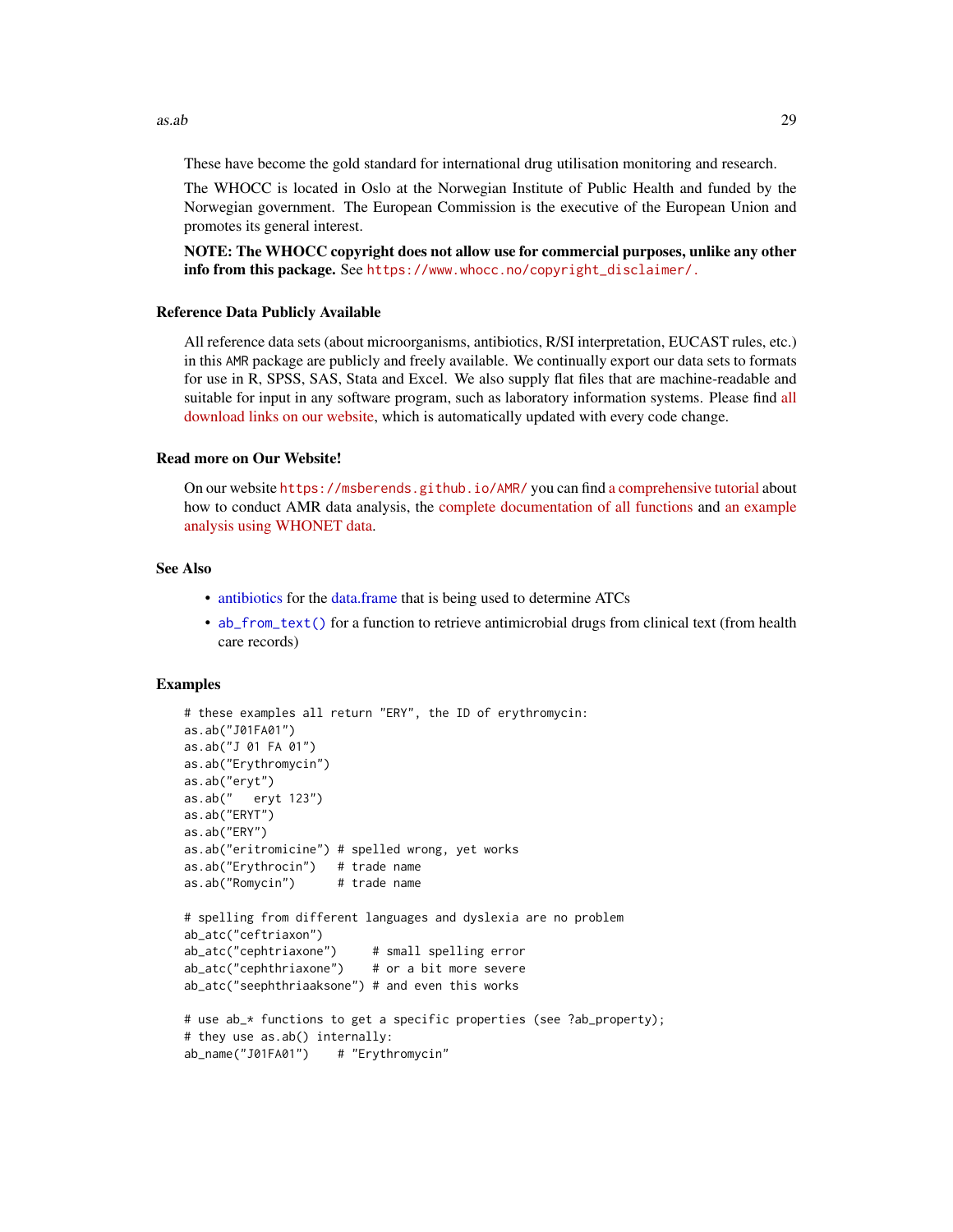30 as.disk

```
ab_name("eryt") # "Erythromycin"
if (require("dplyr")) {
 # you can quickly rename <rsi> columns using dplyr >= 1.0.0:
 example_isolates %>%
   rename_with(as.ab, where(is.rsi))
}
```
as.disk *Transform Input to Disk Diffusion Diameters*

# <span id="page-29-1"></span>Description

This transforms a vector to a new class [disk](#page-29-1), which is a disk diffusion growth zone size (around an antibiotic disk) in millimetres between 6 and 50.

#### Usage

 $as.disk(x, na.rm = FALSE)$ NA\_disk\_ is.disk(x)

# Arguments

|       | vector                                                        |
|-------|---------------------------------------------------------------|
| na.rm | a logical indicating whether missing values should be removed |

# Format

An object of class disk (inherits from integer) of length 1.

# Details

Interpret disk values as RSI values with [as.rsi\(\)](#page-39-1). It supports guidelines from EUCAST and CLSI. NA\_disk\_ is a missing value of the new <disk> class.

# Value

An [integer](#page-0-0) with additional class [disk](#page-29-1)

<span id="page-29-0"></span>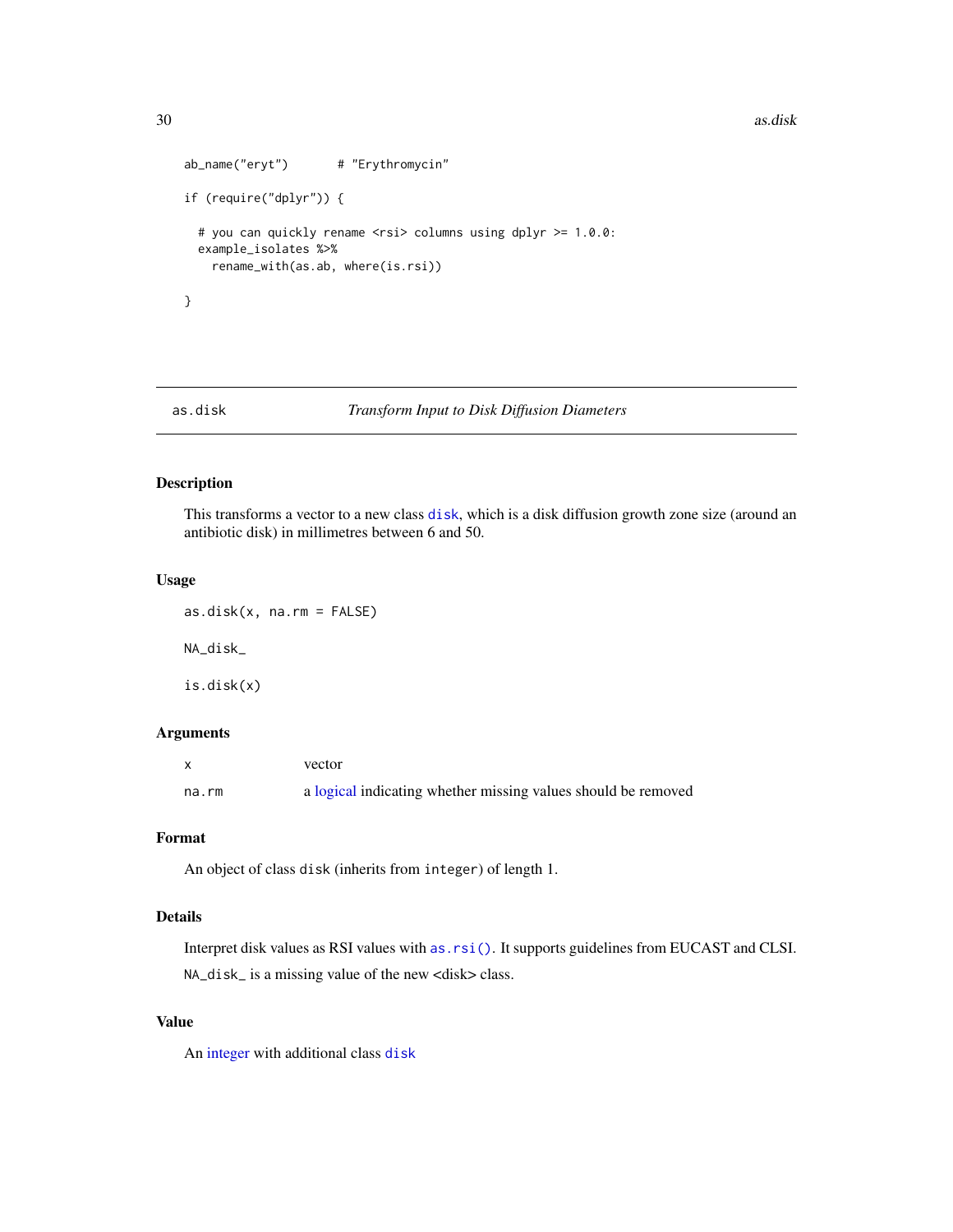#### <span id="page-30-0"></span> $\alpha$ s.mic  $\beta$ 1

# Stable Lifecycle

The [lifecycle](#page-103-1) of this function is stable. In a stable function, major changes are unlikely. This means that the unlying code will generally evolve by adding new arguments; removing arguments or changing the meaning of existing arguments will be avoided.

If the unlying code needs breaking changes, they will occur gradually. For example, an argument will be deprecated and first continue to work, but will emit a message informing you of the change. Next, typically after at least one newly released version on CRAN, the message will be transformed to an error.

# Read more on Our Website!

On our website <https://msberends.github.io/AMR/> you can find [a comprehensive tutorial](https://msberends.github.io/AMR/articles/AMR.html) about how to conduct AMR data analysis, the [complete documentation of all functions](https://msberends.github.io/AMR/reference/) and [an example](https://msberends.github.io/AMR/articles/WHONET.html) [analysis using WHONET data.](https://msberends.github.io/AMR/articles/WHONET.html)

# See Also

[as.rsi\(\)](#page-39-1)

# Examples

```
# transform existing disk zones to the `disk` class
df <- data.frame(microorganism = "E. coli",
                 AMP = 20,CIP = 14,
                 GEN = 18,
                 TOB = 16df[, 2:5] <- lapply(df[, 2:5], as.disk)
# same with dplyr:
# df %>% mutate(across(AMP:TOB, as.disk))
# interpret disk values, see ?as.rsi
as.rsi(x = as.disk(18),mo = "Strep pneu", \# 'mo' will be coerced with as.mo()
      ab = "ampicillin", # and `ab' with as.ab()guideline = "EUCAST")
as.rsi(df)
```
as.mic *Transform Input to Minimum Inhibitory Concentrations (MIC)*

#### <span id="page-30-1"></span>Description

This transforms vectors to a new class [mic](#page-30-1), which treats the input as decimal numbers, while maintaining operators (such as ">=") and only allowing valid MIC values known to the field of (medical) microbiology.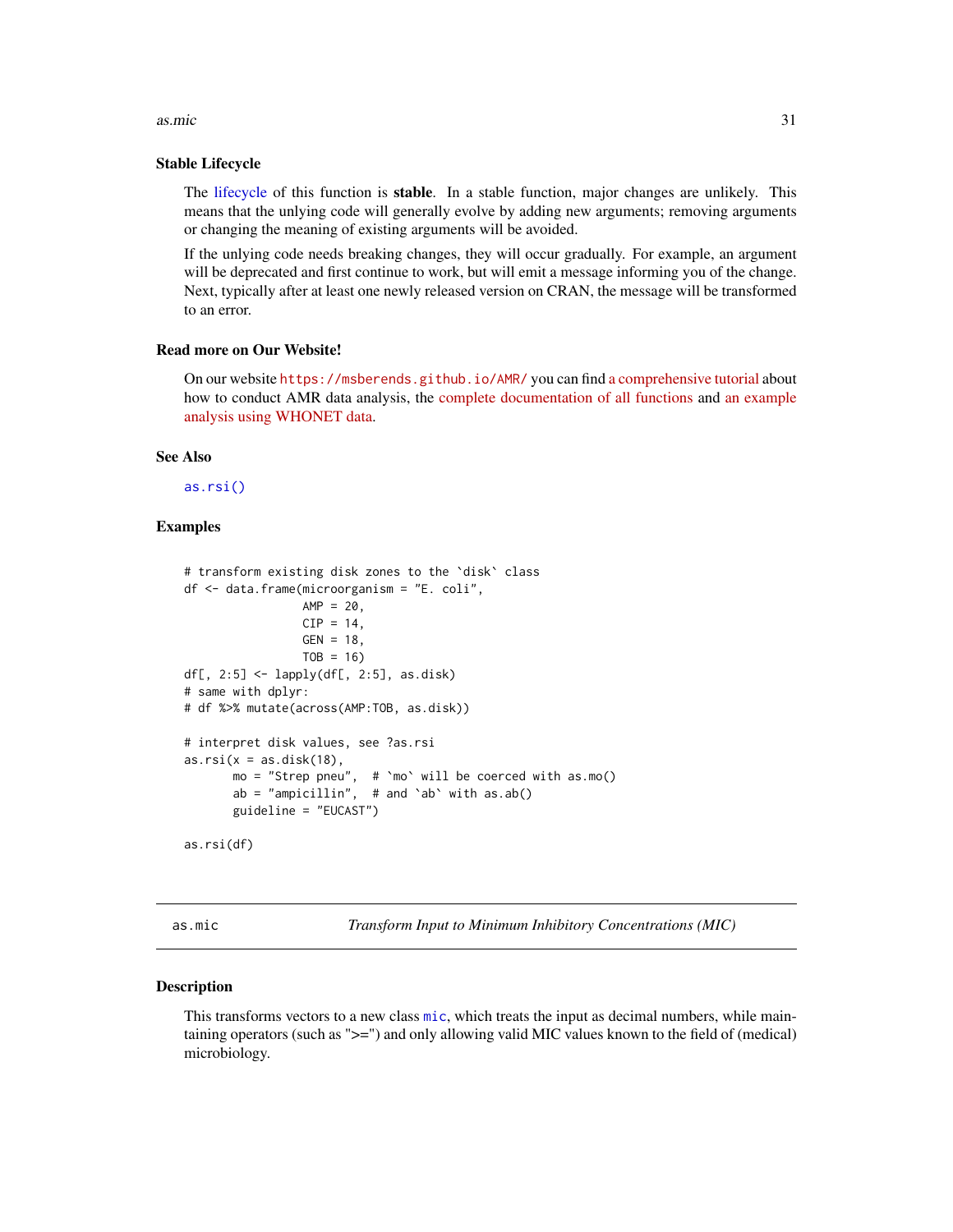32 as.mic

#### Usage

```
as.mic(x, na.rm = FALSE)
NA_mic_
is.mic(x)
```
# Arguments

|       | a character or numeric vector                                 |
|-------|---------------------------------------------------------------|
| na.rm | a logical indicating whether missing values should be removed |

# Format

An object of class mic (inherits from ordered, factor) of length 1.

# Details

To interpret MIC values as RSI values, use [as.rsi\(\)](#page-39-1) on MIC values. It supports guidelines from EUCAST and CLSI.

This class for MIC values is a quite a special data type: formally it is an ordered [factor](#page-0-0) with valid MIC values as [factor](#page-0-0) levels (to make sure only valid MIC values are retained), but for any mathematical operation it acts as decimal numbers:

```
x \le- random_mic(10)
x
#> Class <mic>
#> [1] 16 1 8 8 64 >=128 0.0625 32 32 16
is.factor(x)
#> [1] TRUE
x[1] * 2#> [1] 32
median(x)
#> [1] 26
```
This makes it possible to maintain operators that often come with MIC values, such ">=" and "<=", even when filtering using [numeric](#page-0-0) values in data analysis, e.g.:

```
x[x > 4]#> Class <mic>
#> [1] 16 8 8 64 >=128 32 32 16
df \leq - data.frame(x, hospital = "A")
subset(df, x > 4) # or with dplyr: df %>% filter(x > 4)
#> x hospital
```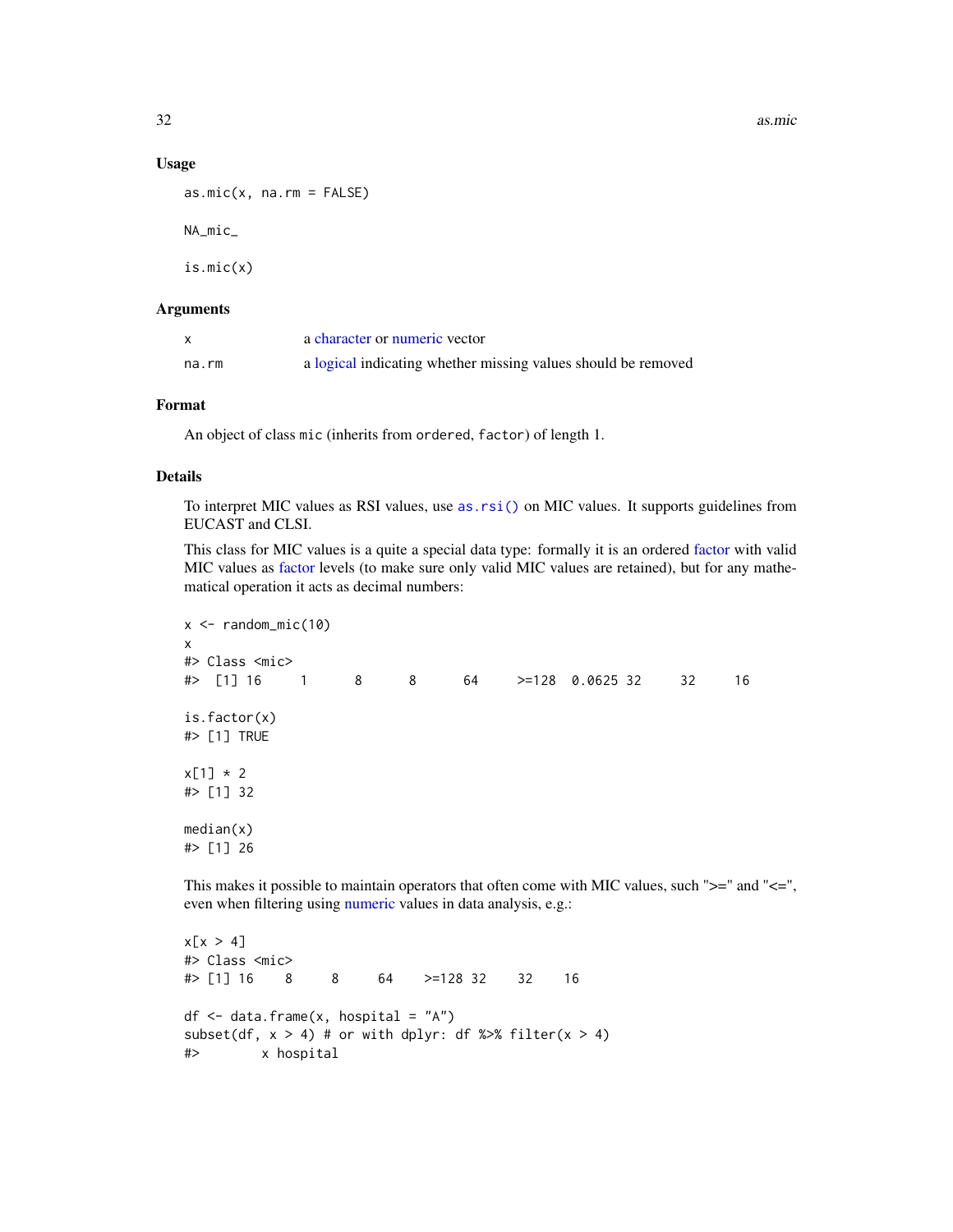as.mic 33

| # > 1   | 16      | А |
|---------|---------|---|
| $#$ > 5 | 64      | А |
| # > 6   | $>=128$ | А |
| # > 8   | 32      | А |
| $#$ 9   | 32      | А |
| #> 10   | 16      | A |
|         |         |   |

The following [generic functions](#page-0-0) are implemented for the MIC class:  $!$ ,  $! =$ ,  $\frac{1}{2}$ ,  $\frac{1}{2}$ ,  $\frac{1}{2}$ ,  $\frac{1}{2}$ ,  $\frac{1}{2}$ ,  $\frac{1}{2}$ ,  $\frac{1}{2}$ ,  $\frac{1}{2}$ ,  $\frac{1}{2}$ ,  $\frac{1}{2}$ ,  $\frac{1}{2}$ ,  $\frac{1}{2}$ ,  $\frac{1}{2}$ , /, <, <=, ==, >, >=, ^, |, [abs\(\)](#page-0-0), [acos\(\)](#page-0-0), [acosh\(\)](#page-0-0), [all\(\)](#page-0-0), [any\(\)](#page-0-0), [asin\(\)](#page-0-0), [asinh\(\)](#page-0-0), [atan\(\)](#page-0-0), [atanh\(\)](#page-0-0), [ceiling\(\)](#page-0-0), [cos\(\)](#page-0-0), [cosh\(\)](#page-0-0), [cospi\(\)](#page-0-0), [cummax\(\)](#page-0-0), [cummin\(\)](#page-0-0), [cumprod\(\)](#page-0-0), [cumsum\(\)](#page-0-0), [digamma\(\)](#page-0-0), [exp\(\)](#page-0-0), [expm1\(\)](#page-0-0), [floor\(\)](#page-0-0), [gamma\(\)](#page-0-0), [lgamma\(\)](#page-0-0), [log\(\)](#page-0-0), [log1p\(\)](#page-0-0), [log2\(\)](#page-0-0), [log10\(\)](#page-0-0), [max\(\)](#page-0-0), [mean\(\)](#page-0-0), [min\(\)](#page-0-0), [prod\(\)](#page-0-0), [range\(\)](#page-0-0), [round\(\)](#page-0-0), [sign\(\)](#page-0-0), [signif\(\)](#page-0-0), [sin\(\)](#page-0-0), [sinh\(\)](#page-0-0), [sinpi\(\)](#page-0-0), [sqrt\(\)](#page-0-0), [sum\(\)](#page-0-0), [tan\(\)](#page-0-0), [tanh\(\)](#page-0-0), [tanpi\(\)](#page-0-0), [trigamma\(\)](#page-0-0) and [trunc\(\)](#page-0-0). Some functions of the stats package are also implemented: [median\(\)](#page-0-0), [quantile\(\)](#page-0-0), [mad\(\)](#page-0-0), [IQR\(\)](#page-0-0), [fivenum\(\)](#page-0-0). Also, [boxplot.stats\(\)](#page-0-0) is supported. Since  $sd()$  and  $var()$  are non-generic functions, these could not be extended. Use [mad\(\)](#page-0-0) as an alternative, or use e.g.  $sd(as.numeric(x))$  where x is your vector of MIC values.

NA\_mic\_ is a missing value of the new <mic> class.

# Value

Ordered [factor](#page-0-0) with additional class [mic](#page-30-1), that in mathematical operations acts as decimal numbers. Bare in mind that the outcome of any mathematical operation on MICs will return a [numeric](#page-0-0) value.

# Stable Lifecycle

The [lifecycle](#page-103-1) of this function is **stable**. In a stable function, major changes are unlikely. This means that the unlying code will generally evolve by adding new arguments; removing arguments or changing the meaning of existing arguments will be avoided.

If the unlying code needs breaking changes, they will occur gradually. For example, an argument will be deprecated and first continue to work, but will emit a message informing you of the change. Next, typically after at least one newly released version on CRAN, the message will be transformed to an error.

# Read more on Our Website!

On our website <https://msberends.github.io/AMR/> you can find [a comprehensive tutorial](https://msberends.github.io/AMR/articles/AMR.html) about how to conduct AMR data analysis, the [complete documentation of all functions](https://msberends.github.io/AMR/reference/) and [an example](https://msberends.github.io/AMR/articles/WHONET.html) [analysis using WHONET data.](https://msberends.github.io/AMR/articles/WHONET.html)

# See Also

[as.rsi\(\)](#page-39-1)

# Examples

```
mic_data <- as.mic(c(">=32", "1.0", "1", "1.00", 8, "<=0.128", "8", "16", "16"))
is.mic(mic_data)
```
# this can also coerce combined MIC/RSI values: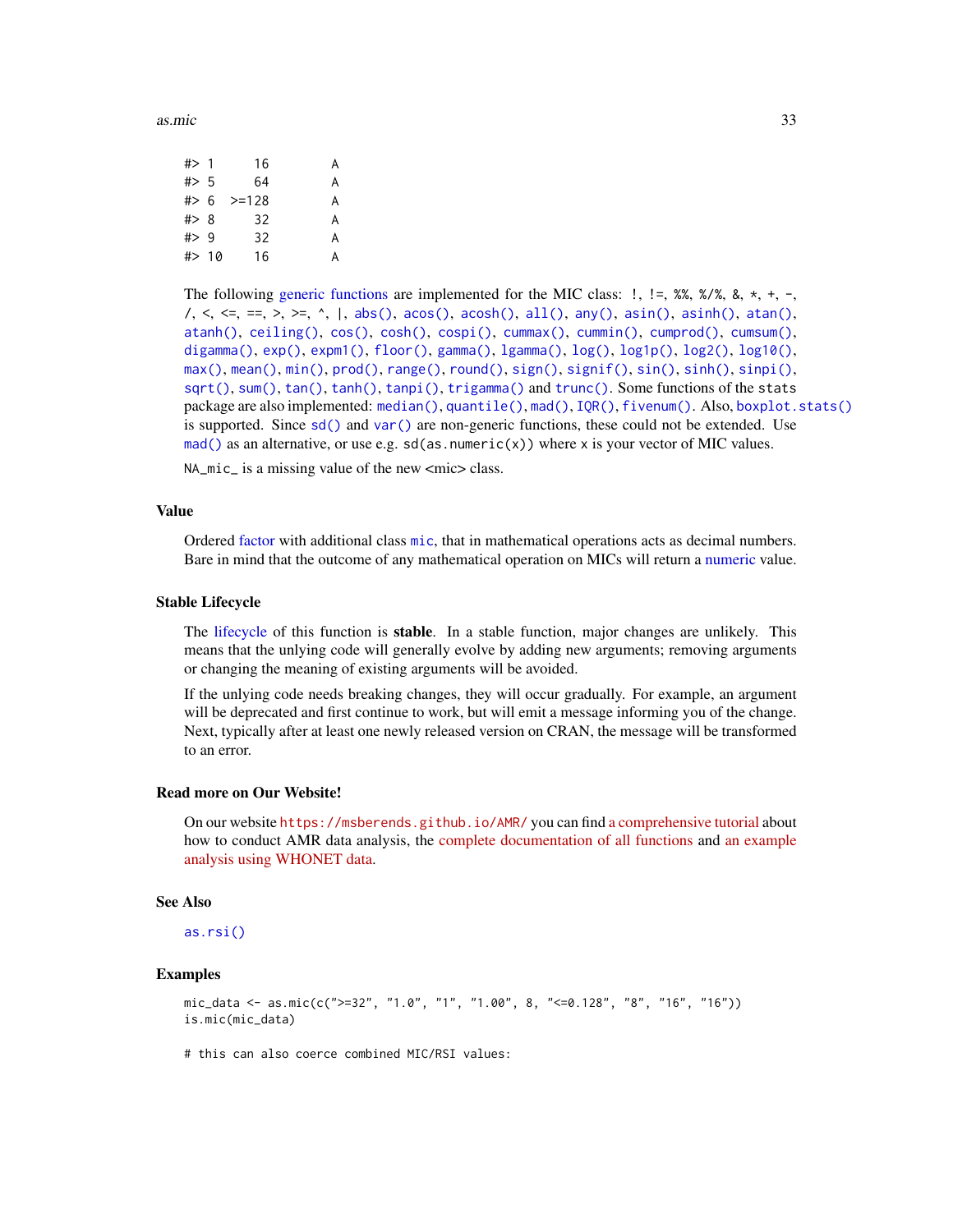```
as.mic("<=0.002; S") # will return <=0.002
# mathematical processing treats MICs as [numeric] values
fivenum(mic_data)
quantile(mic_data)
all(mic_data < 512)
# interpret MIC values
as.rsi(x = as.mic(2),mo = as.mo("S. pneumoniae"),
      ab = "AMX",
      guideline = "EUCAST")
as.rsi(x = as.mic(4)),mo = as.mo("S. pneumoniae"),
      ab = "AMX"guideline = "EUCAST")
# plot MIC values, see ?plot
plot(mic_data)
plot(mic_data, mo = "E. coli", ab = "cipro")
```
<span id="page-33-1"></span>as.mo *Transform Input to a Microorganism Code*

#### <span id="page-33-2"></span>Description

Use this function to determine a valid microorganism code ([mo](#page-33-2)). Determination is done using intelligent rules and the complete taxonomic kingdoms Bacteria, Chromista, Protozoa, Archaea and most microbial species from the kingdom Fungi (see *Source*). The input can be almost anything: a full name (like "Staphylococcus aureus"), an abbreviated name (such as "S. aureus"), an abbreviation known in the field (such as "MRSA"), or just a genus. See *Examples*.

# Usage

```
as.mo(
  x,
 Becker = FALSE,
 Lancefield = FALSE,
  allow_uncertain = TRUE,
  reference_df = get_mo_source(),
  ignore_pattern = getOption("AMR_ignore_pattern"),
  language = get_AMR_locale(),
  info = interactive(),
  ...
)
is.mo(x)
mo_failures()
```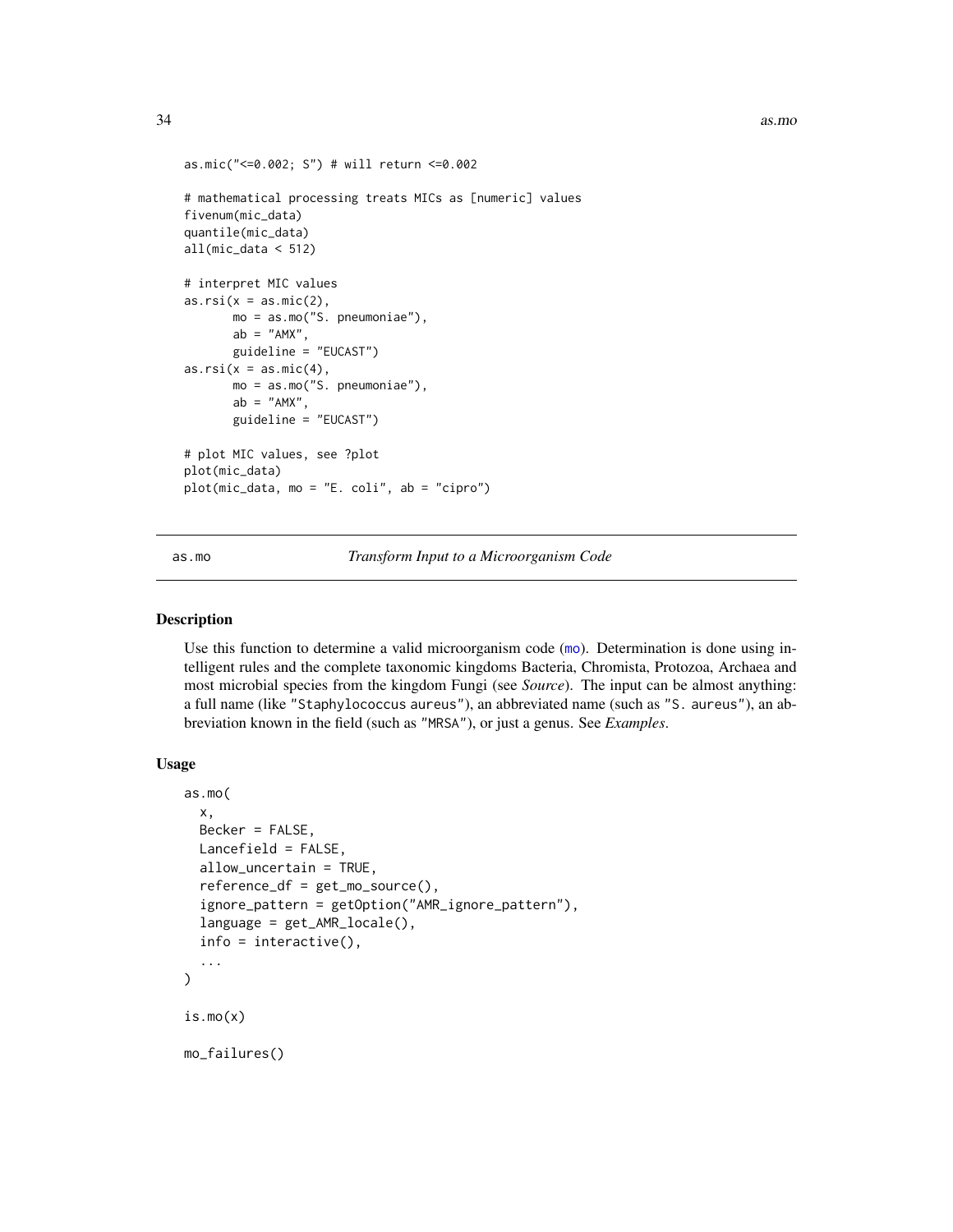#### as.mo 35

mo\_uncertainties()

mo\_renamed()

# Arguments

| X               | a character vector or a data.frame with one or two columns                                                                                                                                                                                                                                                                                                                      |
|-----------------|---------------------------------------------------------------------------------------------------------------------------------------------------------------------------------------------------------------------------------------------------------------------------------------------------------------------------------------------------------------------------------|
| Becker          | a logical to indicate whether staphylococci should be categorised into coagulase-<br>negative staphylococci ("CoNS") and coagulase-positive staphylococci ("CoPS")<br>instead of their own species, according to Karsten Becker et al. (1,2,3).                                                                                                                                 |
|                 | This excludes Staphylococcus aureus at default, use Becker = "all" to also cat-<br>egorise S. aureus as "CoPS".                                                                                                                                                                                                                                                                 |
| Lancefield      | a logical to indicate whether a beta-haemolytic Streptococcus should be cate-<br>gorised into Lancefield groups instead of their own species, according to Re-<br>becca C. Lancefield (4). These streptococci will be categorised in their first<br>group, e.g. Streptococcus dysgalactiae will be group C, although officially it<br>was also categorised into groups G and L. |
|                 | This excludes enterococci at default (who are in group D), use Lancefield =<br>"all" to also categorise all enterococci as group D.                                                                                                                                                                                                                                             |
| allow_uncertain |                                                                                                                                                                                                                                                                                                                                                                                 |
|                 | a number between $\theta$ (or "none") and 3 (or "all"), or TRUE (= 2) or FALSE (=<br>0) to indicate whether the input should be checked for less probable results, see<br><b>Details</b>                                                                                                                                                                                        |
| reference_df    | a data.frame to be used for extra reference when translating x to a valid mo. See<br>set_mo_source() and get_mo_source() to automate the usage of your own<br>codes (e.g. used in your analysis or organisation).                                                                                                                                                               |
| ignore_pattern  | a regular expression (case-insensitive) of which all matches in x must return NA.<br>This can be convenient to exclude known non-relevant input and can also be set<br>with the option AMR_ignore_pattern, e.g. options(AMR_ignore_pattern =<br>"(not reported contaminated flora)").                                                                                           |
| language        | language to translate text like "no growth", which defaults to the system lan-<br>guage (see get_AMR_locale())                                                                                                                                                                                                                                                                  |
| info            | a logical to indicate if a progress bar should be printed if more than 25 items are<br>to be coerced, defaults to TRUE only in interactive mode                                                                                                                                                                                                                                 |
| $\cdots$        | other arguments passed on to functions                                                                                                                                                                                                                                                                                                                                          |

# Details

# General Info:

A microorganism (MO) code from this package (class: [mo](#page-33-2)) is human readable and typically looks like these examples:

| Code         | Full name             |
|--------------|-----------------------|
|              |                       |
| B KLBSL      | Klebsiella            |
| B KLBSL PNMN | Klebsiella pneumoniae |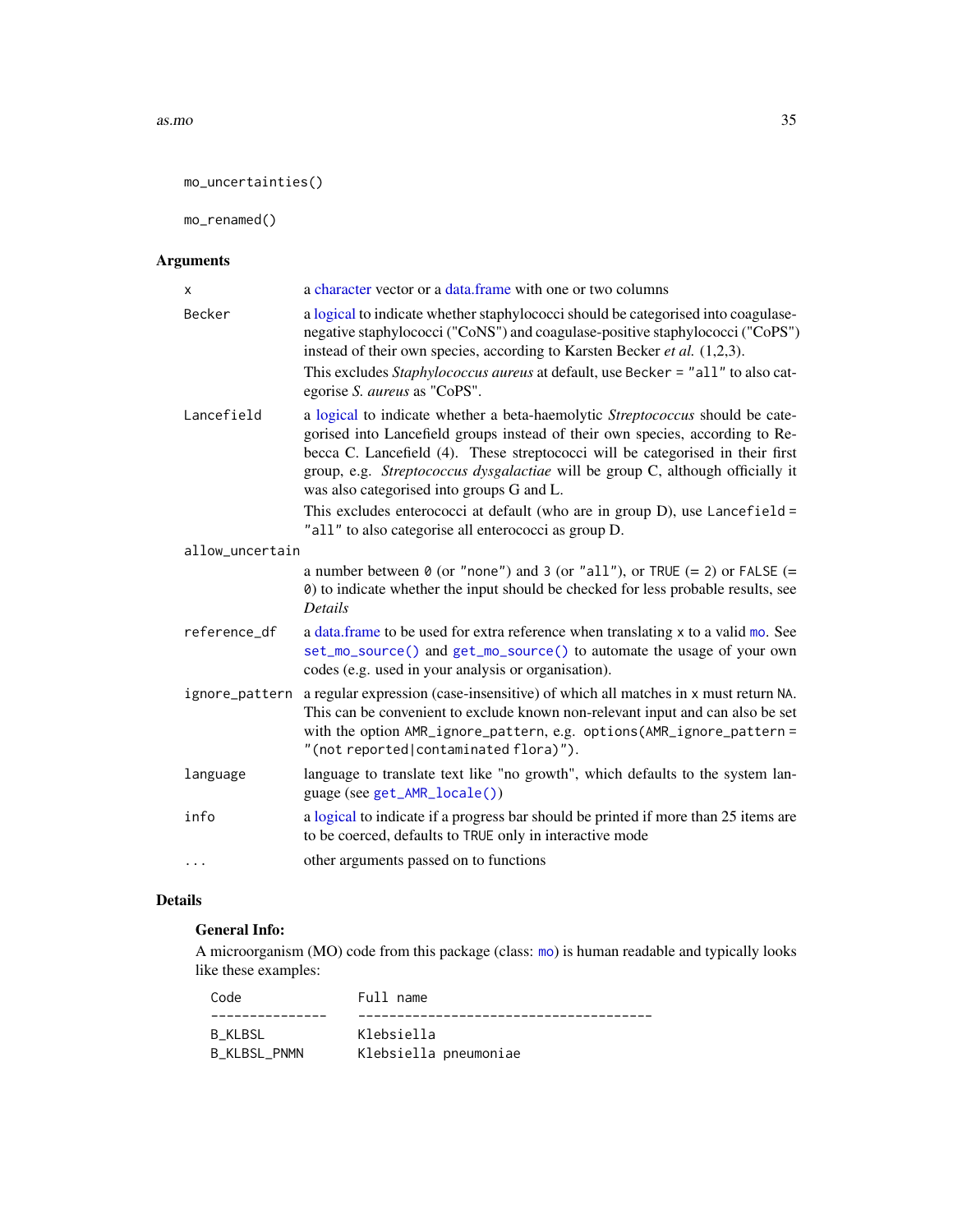```
B_KLBSL_PNMN_RHNS Klebsiella pneumoniae rhinoscleromatis
| | | |
| | | |
| | | | \---> subspecies, a 4-5 letter acronym
| | \----> species, a 4-5 letter acronym
| \----> genus, a 5-7 letter acronym
\----> taxonomic kingdom: A (Archaea), AN (Animalia), B (Bacteria),
                        C (Chromista), F (Fungi), P (Protozoa)
```
Values that cannot be coerced will be considered 'unknown' and will get the MO code UNKNOWN. Use the [mo\\_\\*](#page-121-1) functions to get properties based on the returned code, see *Examples*.

The algorithm uses data from the Catalogue of Life (see below) and from one other source (see [microorganisms\)](#page-113-1).

The [as.mo\(\)](#page-33-1) function uses several coercion rules for fast and logical results. It assesses the input matching criteria in the following order:

- 1. Human pathogenic prevalence: the function starts with more prevalent microorganisms, followed by less prevalent ones;
- 2. Taxonomic kingdom: the function starts with determining Bacteria, then Fungi, then Protozoa, then others;
- 3. Breakdown of input values to identify possible matches.

This will lead to the effect that e.g. "E. coli" (a microorganism highly prevalent in humans) will return the microbial ID of *Escherichia coli* and not *Entamoeba coli* (a microorganism less prevalent in humans), although the latter would alphabetically come first.

#### Coping with Uncertain Results:

In addition, the [as.mo\(\)](#page-33-1) function can differentiate four levels of uncertainty to guess valid results:

- Uncertainty level 0: no additional rules are applied;
- Uncertainty level 1: allow previously accepted (but now invalid) taxonomic names and minor spelling errors;
- Uncertainty level 2: allow all of level 1, strip values between brackets, inverse the words of the input, strip off text elements from the end keeping at least two elements;
- Uncertainty level 3: allow all of level 1 and 2, strip off text elements from the end, allow any part of a taxonomic name.

The level of uncertainty can be set using the argument allow\_uncertain. The default is allow\_uncertain = TRUE, which is equal to uncertainty level 2. Using allow\_uncertain = FALSE is equal to uncertainty level 0 and will skip all rules. You can also use e.g. as  $\text{m}(\ldots, \text{allow\_uncertain} = 1)$  to only allow up to level 1 uncertainty.

With the default setting (allow\_uncertain = TRUE, level 2), below examples will lead to valid results:

- "Streptococcus group B (known as S. agalactiae)". The text between brackets will be removed and a warning will be thrown that the result *Streptococcus group B* (B\_STRPT\_GRPB) needs review.
- "S. aureus -please mind: MRSA". The last word will be stripped, after which the function will try to find a match. If it does not, the second last word will be stripped, etc. Again, a warning will be thrown that the result *Staphylococcus aureus* (B\_STPHY\_AURS) needs review.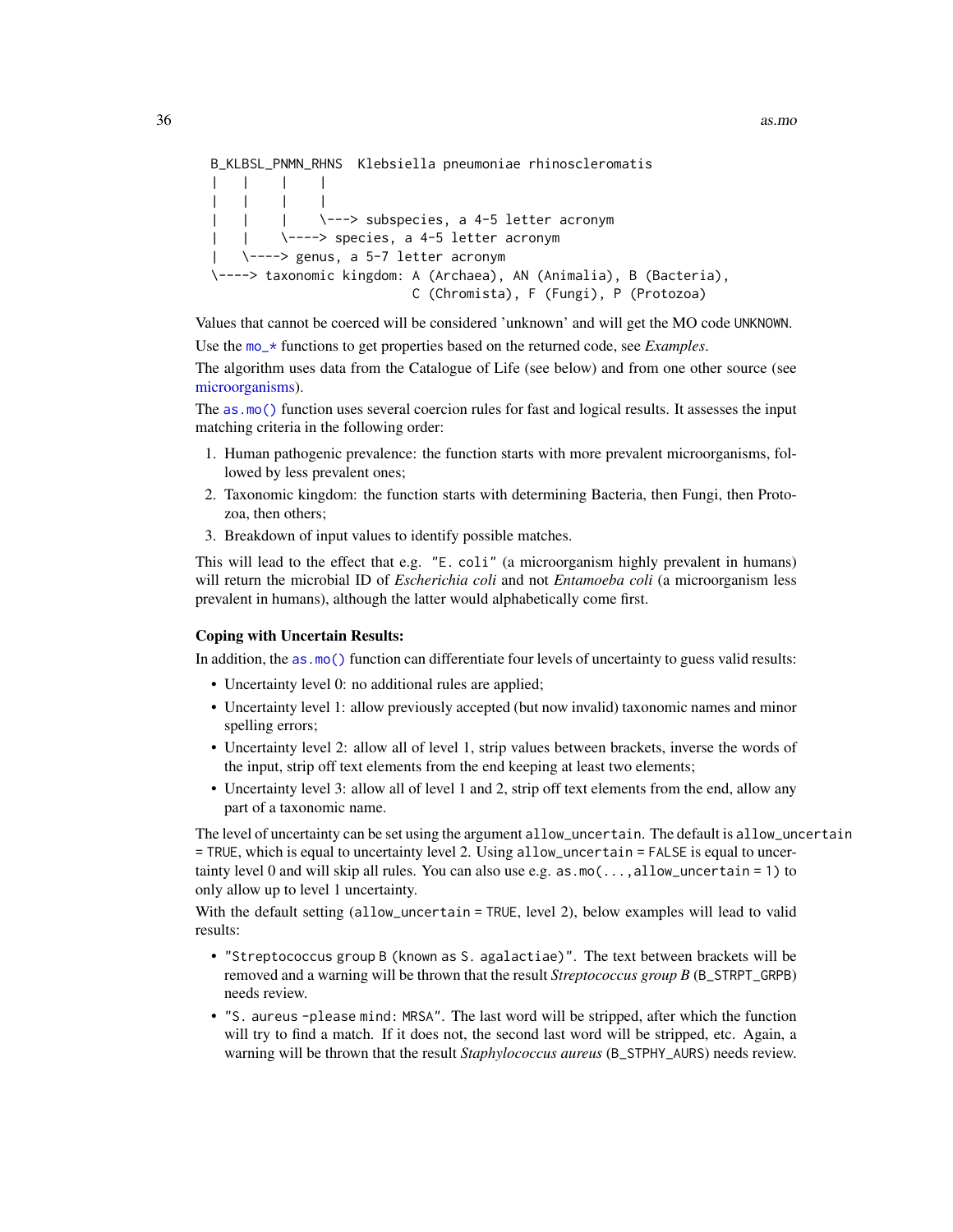• "Fluoroquinolone-resistant Neisseria gonorrhoeae". The first word will be stripped, after which the function will try to find a match. A warning will be thrown that the result *Neisseria gonorrhoeae* (B\_NESSR\_GNRR) needs review.

There are three helper functions that can be run after using the as  $\text{m}$  () function:

- Use [mo\\_uncertainties\(\)](#page-33-1) to get a [data.frame](#page-0-0) that prints in a pretty format with all taxonomic names that were guessed. The output contains the matching score for all matches (see *Matching Score for Microorganisms* below).
- Use [mo\\_failures\(\)](#page-33-1) to get a [character](#page-0-0) [vector](#page-0-0) with all values that could not be coerced to a valid value.
- Use [mo\\_renamed\(\)](#page-33-1) to get a [data.frame](#page-0-0) with all values that could be coerced based on old, previously accepted taxonomic names.

#### Microbial Prevalence of Pathogens in Humans:

The intelligent rules consider the prevalence of microorganisms in humans grouped into three groups, which is available as the prevalence columns in the [microorganisms](#page-113-0) and [microorgan](#page-117-0)[isms.old](#page-117-0) data sets. The grouping into human pathogenic prevalence is explained in the section *Matching Score for Microorganisms* below.

### Value

A [character](#page-0-0) [vector](#page-0-0) with additional class [mo](#page-33-1)

#### Source

- 1. Becker K *et al.* Coagulase-Negative Staphylococci. 2014. Clin Microbiol Rev. 27(4): 870- 926; doi: [10.1128/CMR.0010913](https://doi.org/10.1128/CMR.00109-13)
- 2. Becker K *et al.* Implications of identifying the recently defined members of the *S. aureus* complex, *S. argenteus* and *S. schweitzeri*: A position paper of members of the ESCMID Study Group for staphylococci and Staphylococcal Diseases (ESGS). 2019. Clin Microbiol Infect; doi: [10.1016/j.cmi.2019.02.028](https://doi.org/10.1016/j.cmi.2019.02.028)
- 3. Becker K *et al.* Emergence of coagulase-negative staphylococci 2020. Expert Rev Anti Infect Ther. 18(4):349-366; doi: [10.1080/14787210.2020.1730813](https://doi.org/10.1080/14787210.2020.1730813)
- 4. Lancefield RC A serological differentiation of human and other groups of hemolytic streptococci. 1933. J Exp Med. 57(4): 571-95; doi: [10.1084/jem.57.4.571](https://doi.org/10.1084/jem.57.4.571)
- 5. Catalogue of Life: 2019 Annual Checklist, <http://www.catalogueoflife.org>
- 6. List of Prokaryotic names with Standing in Nomenclature (5 October 2021), doi: [10.1099/](https://doi.org/10.1099/ijsem.0.004332) [ijsem.0.004332](https://doi.org/10.1099/ijsem.0.004332)
- 7. US Edition of SNOMED CT from 1 September 2020, retrieved from the Public Health Information Network Vocabulary Access and Distribution System (PHIN VADS), OID 2.16.840.1.114222.4.11.1009, version 12; url: [https://phinvads.cdc.gov/vads/ViewValueSet.action?oid=2.16.840.](https://phinvads.cdc.gov/vads/ViewValueSet.action?oid=2.16.840.1.114222.4.11.1009) [1.114222.4.11.1009](https://phinvads.cdc.gov/vads/ViewValueSet.action?oid=2.16.840.1.114222.4.11.1009)

#### Stable Lifecycle

The [lifecycle](#page-103-0) of this function is stable. In a stable function, major changes are unlikely. This means that the unlying code will generally evolve by adding new arguments; removing arguments or changing the meaning of existing arguments will be avoided.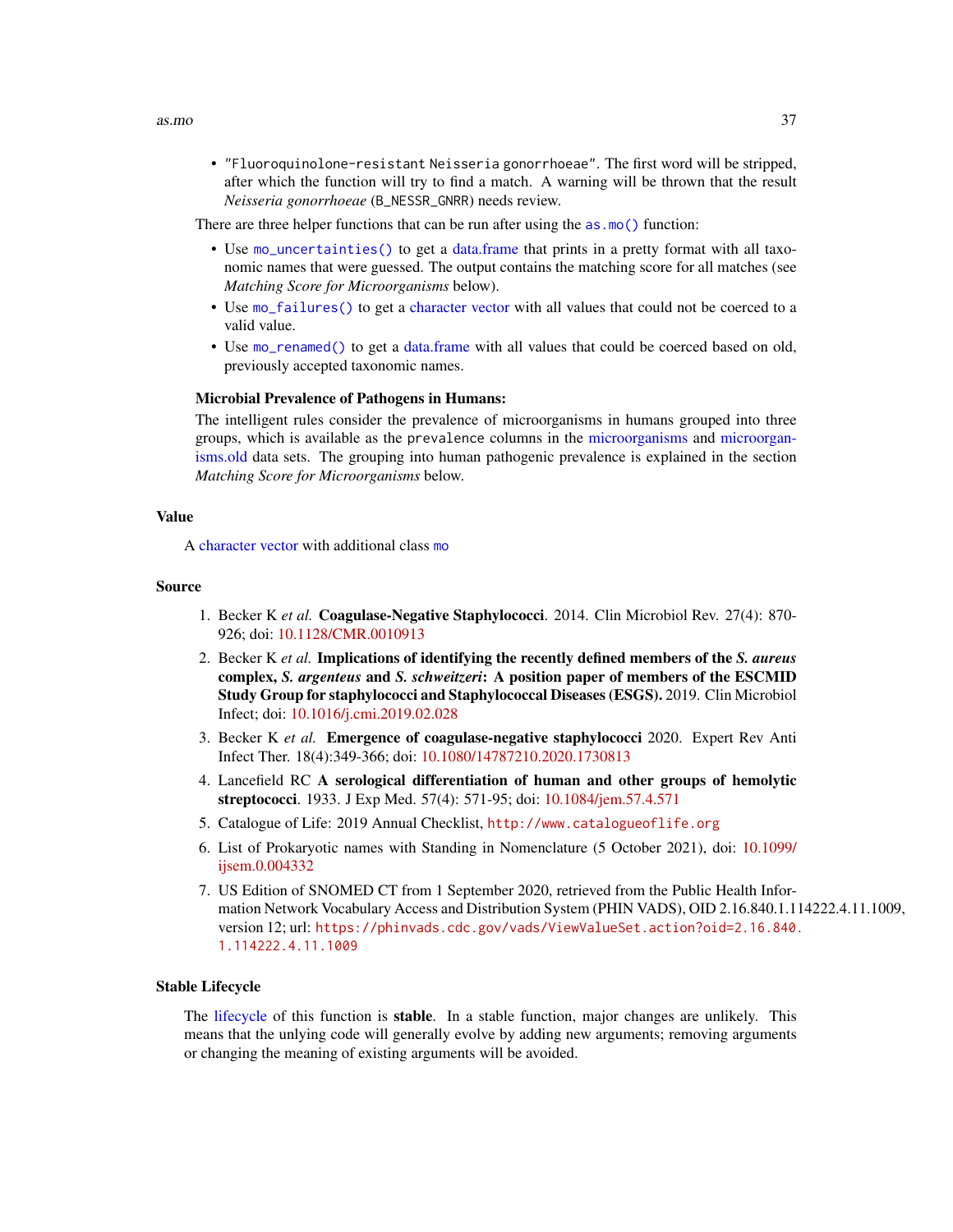If the unlying code needs breaking changes, they will occur gradually. For example, an argument will be deprecated and first continue to work, but will emit a message informing you of the change. Next, typically after at least one newly released version on CRAN, the message will be transformed to an error.

#### Matching Score for Microorganisms

With ambiguous user input in [as.mo\(\)](#page-33-0) and all the  $mo-*$  functions, the returned results are chosen based on their matching score using  $mo\_matching\_score()$ . This matching score  $m$ , is calculated as:

$$
m_{(x,n)} = \frac{l_n - 0.5 \cdot \min\left\{l_n \operatorname{lev}(x,n)\right\}}{l_n \cdot p_n \cdot k_n}
$$

where:

- $x$  is the user input;
- $n$  is a taxonomic name (genus, species, and subspecies);
- 1 n is the length of  $n$ ;
- lev is the Levenshtein distance function, which counts any insertion, deletion and substitution as 1 that is needed to change x into  $n$ ;
- p\_n is the human pathogenic prevalence group of  $n$ , as described below;
- $l$ <sub>n</sub> is the taxonomic kingdom of *n*, set as Bacteria = 1, Fungi = 2, Protozoa = 3, Archaea = 4,  $others = 5.$

The grouping into human pathogenic prevalence  $(p)$  is based on experience from several microbiological laboratories in the Netherlands in conjunction with international reports on pathogen prevalence. Group 1 (most prevalent microorganisms) consists of all microorganisms where the taxonomic class is Gammaproteobacteria or where the taxonomic genus is *Enterococcus*, *Staphylococcus* or *Streptococcus*. This group consequently contains all common Gram-negative bacteria, such as *Pseudomonas* and *Legionella* and all species within the order Enterobacterales. Group 2 consists of all microorganisms where the taxonomic phylum is Proteobacteria, Firmicutes, Actinobacteria or Sarcomastigophora, or where the taxonomic genus is *Absidia*, *Acremonium*, *Actinotignum*, *Alternaria*, *Anaerosalibacter*, *Apophysomyces*, *Arachnia*, *Aspergillus*, *Aureobacterium*, *Aureobasidium*, *Bacteroides*, *Basidiobolus*, *Beauveria*, *Blastocystis*, *Branhamella*, *Calymmatobacterium*, *Candida*, *Capnocytophaga*, *Catabacter*, *Chaetomium*, *Chryseobacterium*, *Chryseomonas*, *Chrysonilia*, *Cladophialophora*, *Cladosporium*, *Conidiobolus*, *Cryptococcus*, *Curvularia*, *Exophiala*, *Exserohilum*, *Flavobacterium*, *Fonsecaea*, *Fusarium*, *Fusobacterium*, *Hendersonula*, *Hypomyces*, *Koserella*, *Lelliottia*, *Leptosphaeria*, *Leptotrichia*, *Malassezia*, *Malbranchea*, *Mortierella*, *Mucor*, *Mycocentrospora*, *Mycoplasma*, *Nectria*, *Ochroconis*, *Oidiodendron*, *Phoma*, *Piedraia*, *Pithomyces*, *Pityrosporum*, *Prevotella*, *Pseudallescheria*, *Rhizomucor*, *Rhizopus*, *Rhodotorula*, *Scolecobasidium*, *Scopulariopsis*, *Scytalidium*, *Sporobolomyces*, *Stachybotrys*, *Stomatococcus*, *Treponema*, *Trichoderma*, *Trichophyton*, *Trichosporon*, *Tritirachium* or *Ureaplasma*. Group 3 consists of all other microorganisms.

All characters in x and n are ignored that are other than A-Z, a-z, 0-9, spaces and parentheses.

All matches are sorted descending on their matching score and for all user input values, the top match will be returned. This will lead to the effect that e.g., "E. coli" will return the microbial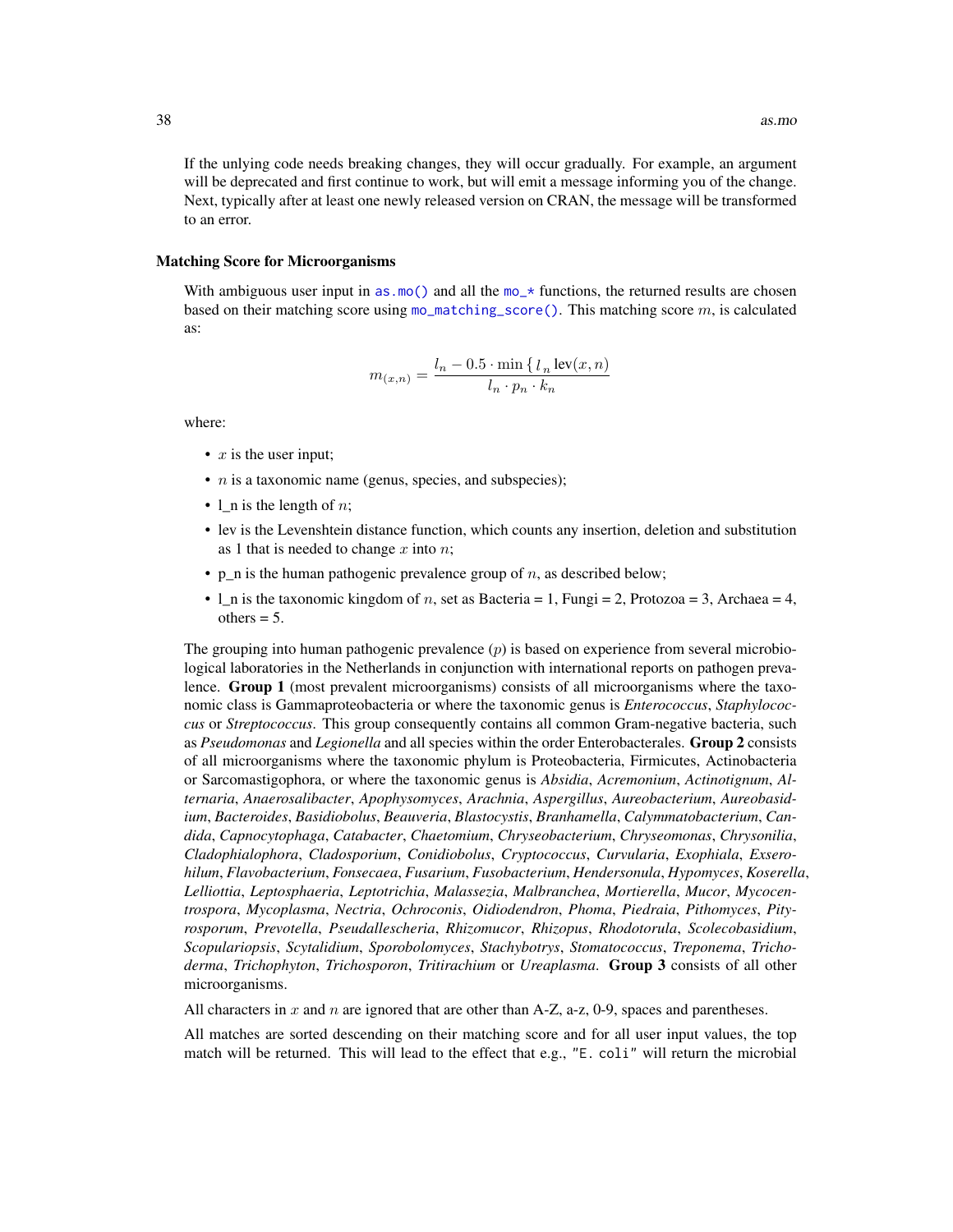#### as.mo 39

ID of *Escherichia coli* ( $m = 0.688$ , a highly prevalent microorganism found in humans) and not *Entamoeba coli* ( $m = 0.079$ , a less prevalent microorganism in humans), although the latter would alphabetically come first.

Since AMR version 1.8.1, common microorganism abbreviations are ignored in determining the matching score. These abbreviations are currently: AIEC, ATEC, BORSA, CRSM, DAEC, EAEC, EHEC, EIEC, EPEC, ETEC, GISA, MRPA, MRSA, MRSE, MSSA, MSSE, NMEC, PISP, PRSP, STEC, UPEC, VISA, VISP, VRE, VRSA and VRSP.

#### Catalogue of Life

This package contains the complete taxonomic tree of almost all microorganisms  $(-71,000$  species) from the authoritative and comprehensive Catalogue of Life (CoL, [http://www.catalogueoflife.](http://www.catalogueoflife.org) [org](http://www.catalogueoflife.org)). The CoL is the most comprehensive and authoritative global index of species currently available. Nonetheless, we supplemented the CoL data with data from the List of Prokaryotic names with Standing in Nomenclature (LPSN, [lpsn.dsmz.de\)](https://lpsn.dsmz.de). This supplementation is needed until the [CoL+ project](https://github.com/CatalogueOfLife/general) is finished, which we await.

[Click here](#page-51-0) for more information about the included taxa. Check which versions of the CoL and LPSN were included in this package with [catalogue\\_of\\_life\\_version\(\)](#page-53-0).

#### Reference Data Publicly Available

All reference data sets (about microorganisms, antibiotics, R/SI interpretation, EUCAST rules, etc.) in this AMR package are publicly and freely available. We continually export our data sets to formats for use in R, SPSS, SAS, Stata and Excel. We also supply flat files that are machine-readable and suitable for input in any software program, such as laboratory information systems. Please find [all](https://msberends.github.io/AMR/articles/datasets.html) [download links on our website,](https://msberends.github.io/AMR/articles/datasets.html) which is automatically updated with every code change.

#### Read more on Our Website!

On our website <https://msberends.github.io/AMR/> you can find [a comprehensive tutorial](https://msberends.github.io/AMR/articles/AMR.html) about how to conduct AMR data analysis, the [complete documentation of all functions](https://msberends.github.io/AMR/reference/) and [an example](https://msberends.github.io/AMR/articles/WHONET.html) [analysis using WHONET data.](https://msberends.github.io/AMR/articles/WHONET.html)

## See Also

[microorganisms](#page-113-0) for the [data.frame](#page-0-0) that is being used to determine ID's.

The  $mo-*$  functions (such as  $mo\_genus()$ ,  $mo\_gramstain()$ ) to get properties based on the returned code.

### Examples

```
# These examples all return "B_STPHY_AURS", the ID of S. aureus:
as.mo("sau") # WHONET code
as.mo("stau")
as.mo("STAU")
as.mo("staaur")
as.mo("S. aureus")
as.mo("S aureus")
```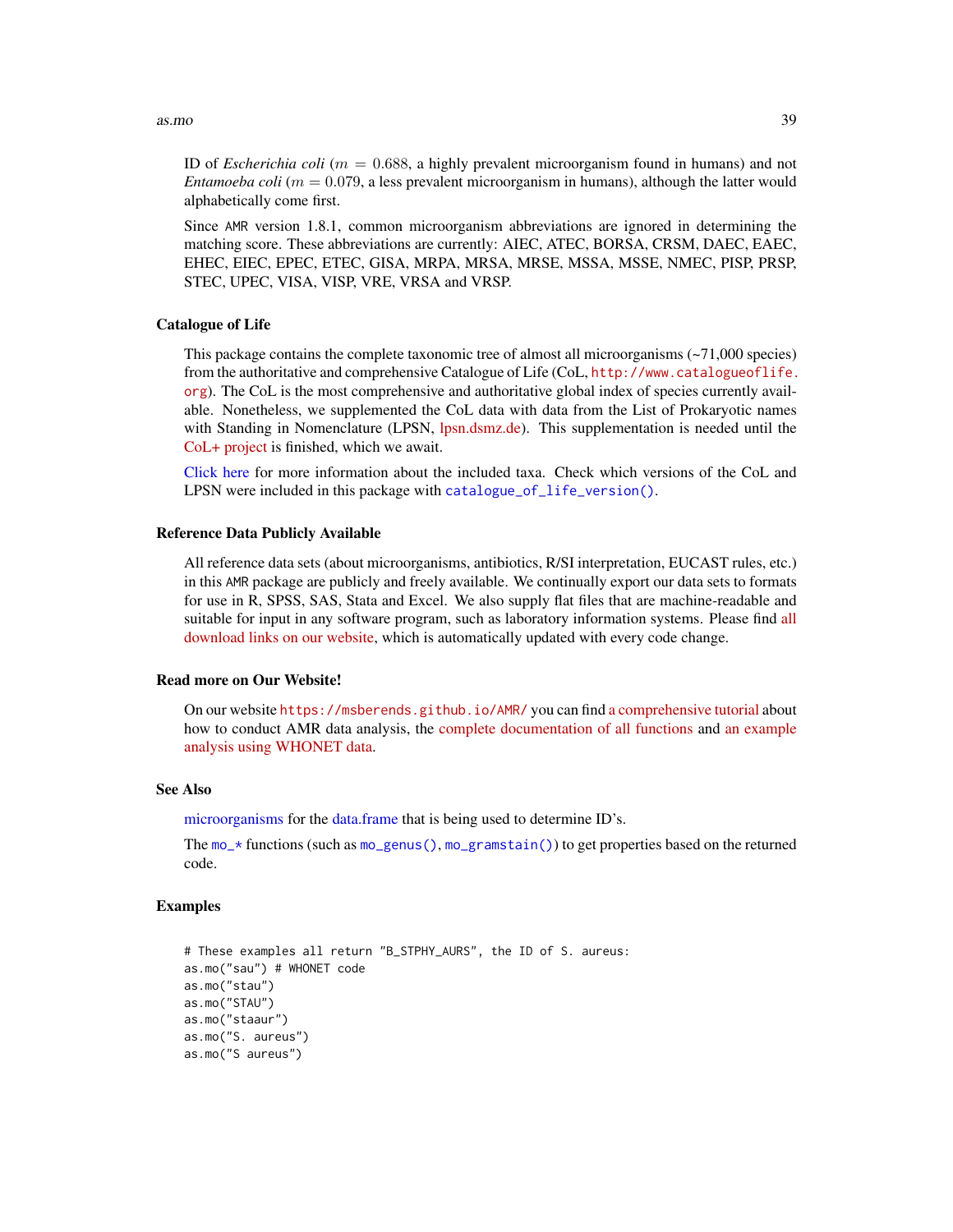```
as.mo("Staphylococcus aureus")
as.mo("Staphylococcus aureus (MRSA)")
as.mo("Zthafilokkoockus oureuz") # handles incorrect spelling
as.mo("MRSA") # Methicillin Resistant S. aureus
as.mo("VISA") # Vancomycin Intermediate S. aureus
as.mo("VRSA") # Vancomycin Resistant S. aureus
as.mo(115329001) # SNOMED CT code
# Dyslexia is no problem - these all work:
as.mo("Ureaplasma urealyticum")
as.mo("Ureaplasma urealyticus")
as.mo("Ureaplasmium urealytica")
as.mo("Ureaplazma urealitycium")
as.mo("Streptococcus group A")
as.mo("GAS") # Group A Streptococci
as.mo("GBS") # Group B Streptococci
as.mo("S. epidermidis") \qquad \qquad \qquad # will remain species: B_STPHY_EPDR
as.mo("S. epidermidis", Becker = TRUE) # will not remain species: B_STPHY_CONS
as.mo("S. pyogenes") # will remain species: B_STRPT_PYGN
as.mo("S. pyogenes", Lancefield = TRUE) # will not remain species: B_STRPT_GRPA
# All mo_* functions use as.mo() internally too (see ?mo_property):
mo_genus("E. coli") # returns "Escherichia"
mo_gramstain("E. coli") # returns "Gram negative"
mo_is_intrinsic_resistant("E. coli", "vanco") # returns TRUE
```
<span id="page-39-1"></span>as.rsi *Interpret MIC and Disk Values, or Clean Raw R/SI Data*

#### <span id="page-39-0"></span>Description

Interpret minimum inhibitory concentration (MIC) values and disk diffusion diameters according to EUCAST or CLSI, or clean up existing R/SI values. This transforms the input to a new class [rsi](#page-39-0), which is an ordered [factor](#page-0-0) with levels  $S < I < R$ .

#### Usage

```
as.rsi(x, \ldots)NA_rsi_
is.rsi(x)
is.rsi.eligible(x, threshold = 0.05)
```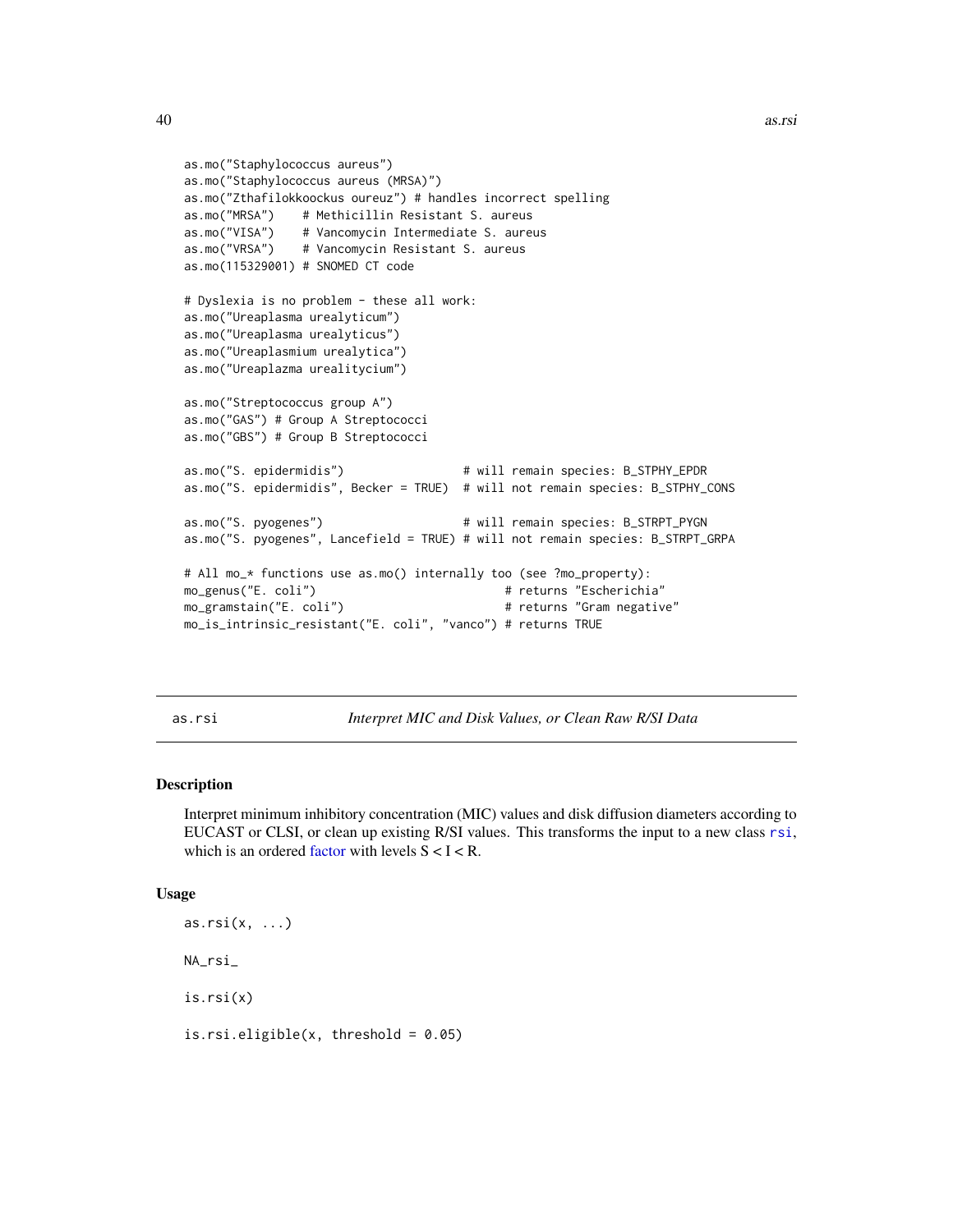as.rsi 41

```
## S3 method for class 'mic'
as.rsi(
 x,
 mo = NULL,ab = deparse(substitute(x)),
  guideline = "EUCAST",
 uti = FALSE,conserve_capped_values = FALSE,
  add_intrinsic_resistance = FALSE,
 reference_data = AMR::rsi_translation,
  ...
\mathcal{L}## S3 method for class 'disk'
as.rsi(
 x,
 mo = NULL,ab = deparse(substitute(x)),guideline = "EUCAST",
 uti = FALSE,add_intrinsic_resistance = FALSE,
  reference_data = AMR::rsi_translation,
  ...
\mathcal{L}## S3 method for class 'data.frame'
as.rsi(
 x,
  ...,
 col_mo = NULL,
  guideline = "EUCAST",
 uti = NULL,conserve_capped_values = FALSE,
  add_intrinsic_resistance = FALSE,
  reference_data = AMR::rsi_translation
\mathcal{L}
```
# Arguments

| $\mathsf{x}$ | vector of values (for class mic: MIC values in mg/L, for class disk: a disk<br>diffusion radius in millimetres)                                                         |
|--------------|-------------------------------------------------------------------------------------------------------------------------------------------------------------------------|
| $\ddots$ .   | for using on a data frame: names of columns to apply $as.rsi()$ on (supports<br>tidy selection such as column1: column4). Otherwise: arguments passed on to<br>methods. |
| threshold    | maximum fraction of invalid antimicrobial interpretations of x, see <i>Examples</i>                                                                                     |
| mo           | any (vector of) text that can be coerced to valid microorganism codes with<br>$\alpha$ as $\alpha$ (), can be left empty to determine it automatically                  |
| ab           | any (vector of) text that can be coerced to a valid antimicrobial code with as . ab()                                                                                   |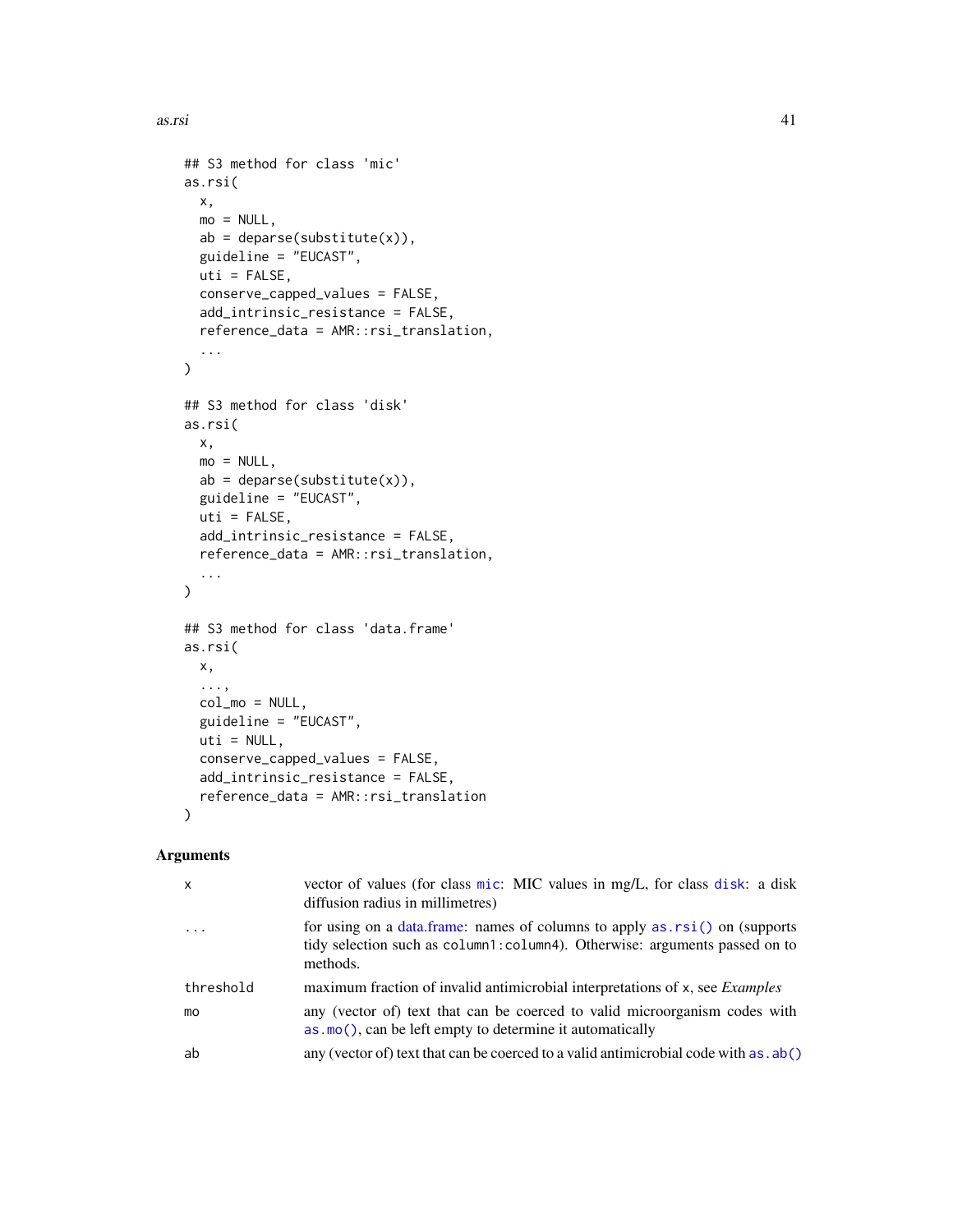| guideline              | defaults to the latest included EUCAST guideline, see <i>Details</i> for all options                                                                                                                                                                                                                                                                                                                                                                                |  |  |  |  |  |
|------------------------|---------------------------------------------------------------------------------------------------------------------------------------------------------------------------------------------------------------------------------------------------------------------------------------------------------------------------------------------------------------------------------------------------------------------------------------------------------------------|--|--|--|--|--|
| uti                    | (Urinary Tract Infection) A vector with logicals (TRUE or FALSE) to specify<br>whether a UTI specific interpretation from the guideline should be chosen. For<br>using $as. rsi()$ on a data. frame, this can also be a column containing logicals or<br>when left blank, the data set will be searched for a column 'specimen', and rows<br>within this column containing 'urin' (such as 'urine', 'urina') will be regarded<br>isolates from a UTI. See Examples. |  |  |  |  |  |
| conserve_capped_values |                                                                                                                                                                                                                                                                                                                                                                                                                                                                     |  |  |  |  |  |
|                        | a logical to indicate that MIC values starting with " $>$ " (but not " $>$ =") must al-<br>ways return "R", and that MIC values starting with " $\lt$ " (but not " $\lt$ =") must<br>always return "S"                                                                                                                                                                                                                                                              |  |  |  |  |  |
|                        | add_intrinsic_resistance                                                                                                                                                                                                                                                                                                                                                                                                                                            |  |  |  |  |  |
|                        | (only useful when using a EUCAST guideline) a logical to indicate whether<br>intrinsic antibiotic resistance must also be considered for applicable bug-drug<br>combinations, meaning that e.g. ampicillin will always return "R" in Klebsiella<br>species. Determination is based on the intrinsic_resistant data set, that itself<br>is based on 'EUCAST Expert Rules' and 'EUCAST Intrinsic Resistance and<br>Unusual Phenotypes' v3.3 (2021).                   |  |  |  |  |  |
|                        | reference_data a data.frame to be used for interpretation, which defaults to the rsi_translation<br>data set. Changing this argument allows for using own interpretation guide-<br>lines. This argument must contain a data set that is equal in structure to the<br>rsi_translation data set (same column names and column types). Please note<br>that the guideline argument will be ignored when reference_data is manu-<br>ally set.                            |  |  |  |  |  |
| $col$ mo               | column name of the IDs of the microorganisms (see $as.mo()$ ), defaults to the<br>first column of class mo. Values will be coerced using as . mo().                                                                                                                                                                                                                                                                                                                 |  |  |  |  |  |

#### Format

An object of class rsi (inherits from ordered, factor) of length 1.

## Details

## How it Works:

The [as.rsi\(\)](#page-39-1) function works in four ways:

- 1. For cleaning raw / untransformed data. The data will be cleaned to only contain values S, I and R and will try its best to determine this with some intelligence. For example, mixed values with R/SI interpretations and MIC values such as "<0.25; S" will be coerced to "S". Combined interpretations for multiple test methods (as seen in laboratory records) such as "S; S" will be coerced to "S", but a value like "S; I" will return NA with a warning that the input is unclear.
- 2. For interpreting minimum inhibitory concentration (MIC) values according to EUCAST or CLSI. You must clean your MIC values first using [as.mic\(\)](#page-30-1), that also gives your columns the new data class [mic](#page-30-0). Also, be sure to have a column with microorganism names or codes. It will be found automatically, but can be set manually using the mo argument.
	- Using dplyr, R/SI interpretation can be done very easily with either: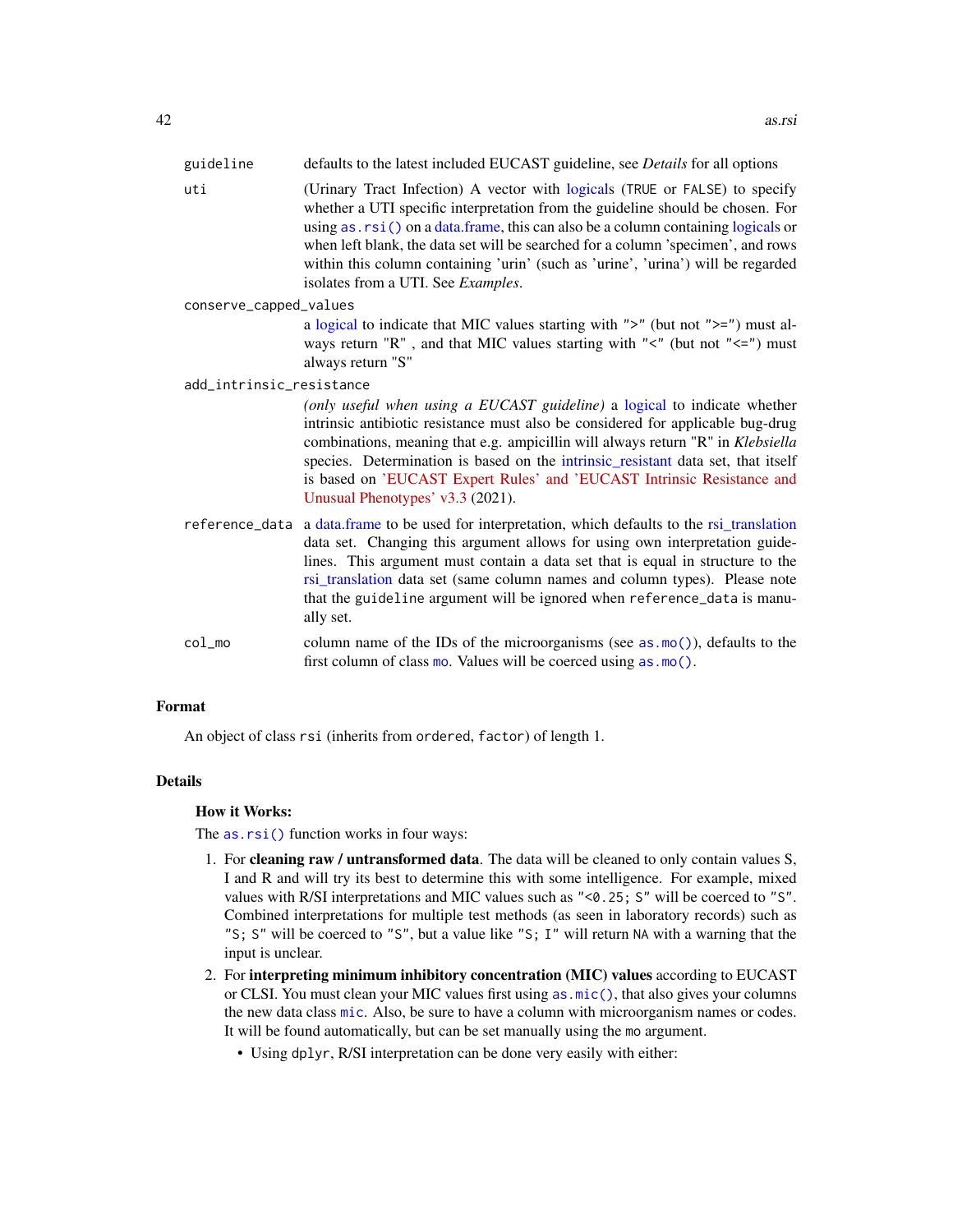```
your_data %>% mutate_if(is.mic, as.rsi) # until dplyr 1.0.0
your_data %>% mutate(across(where(is.mic), as.rsi)) # since dplyr 1.0.0
```
- Operators like "<=" will be stripped before interpretation. When using conserve\_capped\_values = TRUE, an MIC value of e.g. ">2" will always return "R", even if the breakpoint according to the chosen guideline is ">=4". This is to prevent that capped values from raw laboratory data would not be treated conservatively. The default behaviour (conserve\_capped\_values = FALSE) considers ">2" to be lower than ">=4" and might in this case return "S" or "I".
- 3. For interpreting disk diffusion diameters according to EUCAST or CLSI. You must clean your disk zones first using [as.disk\(\)](#page-29-1), that also gives your columns the new data class [disk](#page-29-0). Also, be sure to have a column with microorganism names or codes. It will be found automatically, but can be set manually using the mo argument.
	- Using dplyr, R/SI interpretation can be done very easily with either: your\_data %>% mutate\_if(is.disk, as.rsi) # until dplyr 1.0.0 your\_data %>% mutate(across(where(is.disk), as.rsi)) # since dplyr 1.0.0
- 4. For interpreting a complete data set, with automatic determination of MIC values, disk diffusion diameters, microorganism names or codes, and antimicrobial test results. This is done very simply by running as.rsi(your\_data).

### Supported Guidelines:

For interpreting MIC values as well as disk diffusion diameters, currently implemented guidelines are EUCAST (2011-2021) and CLSI (2010-2021).

Thus, the guideline argument must be set to e.g., "EUCAST 2021" or "CLSI 2021". By simply using "EUCAST" (the default) or "CLSI" as input, the latest included version of that guideline will automatically be selected. You can set your own data set using the reference\_data argument. The guideline argument will then be ignored.

### After Interpretation:

After using [as.rsi\(\)](#page-39-1), you can use the [eucast\\_rules\(\)](#page-65-0) defined by EUCAST to (1) apply inferred susceptibility and resistance based on results of other antimicrobials and (2) apply intrinsic resistance based on taxonomic properties of a microorganism.

### Machine-Readable Interpretation Guidelines:

The repository of this package [contains a machine-readable version](https://github.com/msberends/AMR/blob/main/data-raw/rsi_translation.txt) of all guidelines. This is a CSV file consisting of 20,318 rows and 11 columns. This file is machine-readable, since it contains one row for every unique combination of the test method (MIC or disk diffusion), the antimicrobial agent and the microorganism. This allows for easy implementation of these rules in laboratory information systems (LIS). Note that it only contains interpretation guidelines for humans - interpretation guidelines from CLSI for animals were removed.

## Other:

The function [is.rsi\(\)](#page-39-0) detects if the input contains class  $\langle x \rangle$ . If the input is a [data.frame,](#page-0-0) it iterates over all columns and returns a [logical](#page-0-0) vector.

The function [is.rsi.eligible\(\)](#page-39-0) returns TRUE when a columns contains at most 5% invalid antimicrobial interpretations (not S and/or I and/or R), and FALSE otherwise. The threshold of 5% can be set with the threshold argument. If the input is a [data.frame,](#page-0-0) it iterates over all columns and returns a [logical](#page-0-0) vector.

 $NA\_rsi$  is a missing value of the new  $\langle risi \rangle$  class.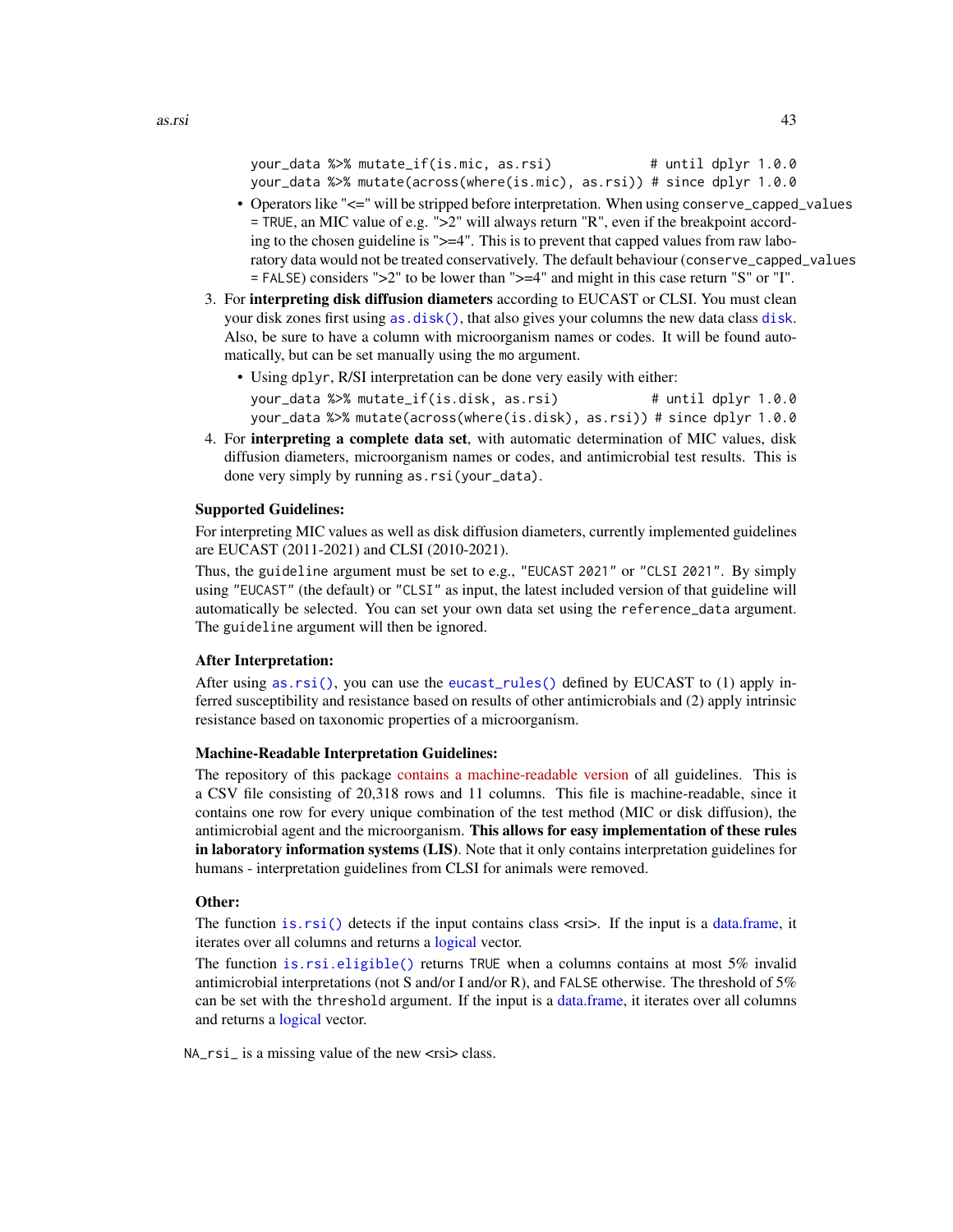### Value

Ordered [factor](#page-0-0) with new class <rsi>

#### Interpretation of R and S/I

In 2019, the European Committee on Antimicrobial Susceptibility Testing (EUCAST) has decided to change the definitions of susceptibility testing categories R and S/I as shown below ([https:](https://www.eucast.org/newsiandr/) [//www.eucast.org/newsiandr/](https://www.eucast.org/newsiandr/)).

### •  $R =$  Resistant

A microorganism is categorised as *Resistant* when there is a high likelihood of therapeutic failure even when there is increased exposure. Exposure is a function of how the mode of administration, dose, dosing interval, infusion time, as well as distribution and excretion of the antimicrobial agent will influence the infecting organism at the site of infection.

#### •  $S =$  Susceptible

A microorganism is categorised as *Susceptible, standard dosing regimen*, when there is a high likelihood of therapeutic success using a standard dosing regimen of the agent.

#### • I = Susceptible, Increased exposure

A microorganism is categorised as *Susceptible, Increased exposure* when there is a high likelihood of therapeutic success because exposure to the agent is increased by adjusting the dosing regimen or by its concentration at the site of infection.

This AMR package honours this (new) insight. Use [susceptibility\(\)](#page-137-0) (equal to [proportion\\_SI\(\)](#page-137-0)) to determine antimicrobial susceptibility and [count\\_susceptible\(\)](#page-54-0) (equal to [count\\_SI\(\)](#page-54-0)) to count susceptible isolates.

#### Stable Lifecycle

The [lifecycle](#page-103-0) of this function is stable. In a stable function, major changes are unlikely. This means that the unlying code will generally evolve by adding new arguments; removing arguments or changing the meaning of existing arguments will be avoided.

If the unlying code needs breaking changes, they will occur gradually. For example, an argument will be deprecated and first continue to work, but will emit a message informing you of the change. Next, typically after at least one newly released version on CRAN, the message will be transformed to an error.

#### Reference Data Publicly Available

All reference data sets (about microorganisms, antibiotics, R/SI interpretation, EUCAST rules, etc.) in this AMR package are publicly and freely available. We continually export our data sets to formats for use in R, SPSS, SAS, Stata and Excel. We also supply flat files that are machine-readable and suitable for input in any software program, such as laboratory information systems. Please find [all](https://msberends.github.io/AMR/articles/datasets.html) [download links on our website,](https://msberends.github.io/AMR/articles/datasets.html) which is automatically updated with every code change.

#### Read more on Our Website!

On our website <https://msberends.github.io/AMR/> you can find [a comprehensive tutorial](https://msberends.github.io/AMR/articles/AMR.html) about how to conduct AMR data analysis, the [complete documentation of all functions](https://msberends.github.io/AMR/reference/) and [an example](https://msberends.github.io/AMR/articles/WHONET.html) [analysis using WHONET data.](https://msberends.github.io/AMR/articles/WHONET.html)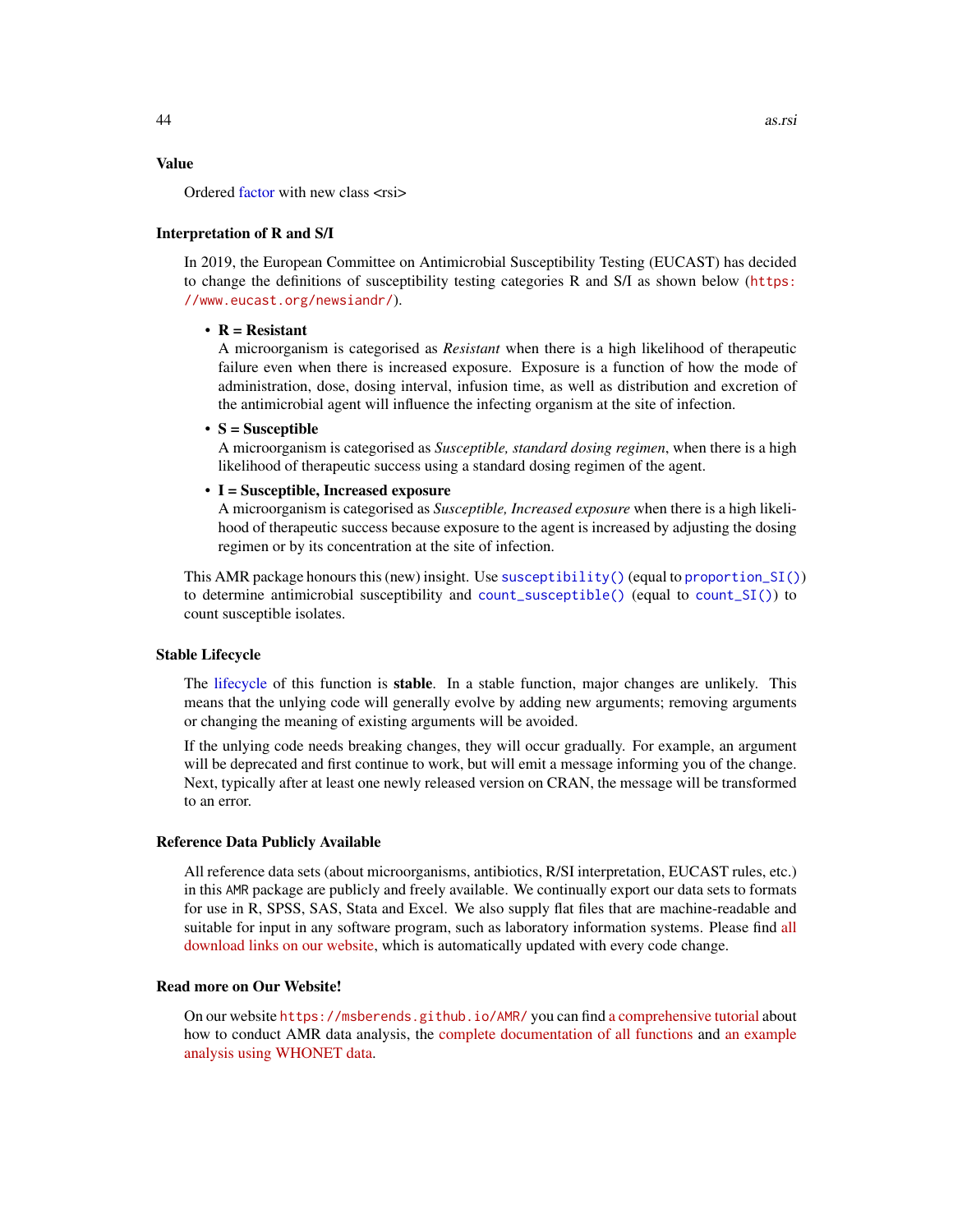as.rsi 45

# See Also

[as.mic\(\)](#page-30-1), [as.disk\(\)](#page-29-1), [as.mo\(\)](#page-33-0)

# Examples

```
summary(example_isolates) # see all R/SI results at a glance
if (require("skimr")) {
  # class <rsi> supported in skim() too:
  skim(example_isolates)
}
# For INTERPRETING disk diffusion and MIC values -----------------------
# a whole data set, even with combined MIC values and disk zones
df <- data.frame(microorganism = "Escherichia coli",
                 AMP = as.mic(8),
                 CIP = as.mic(0.256),
                 GEN = as.disk(18),
                 TOB = as.disk(16),
                 NIT = as.mic(32),
                 ERY = "R")as.rsi(df)
# for single values
as.rsi(x = as.mic(2),mo = as.mo("S. pneumoniae"),
       ab = "AMP".guideline = "EUCAST")
as.rsi(x = as.disk(18),mo = "Strep pneu", # `mo` will be coerced with as.mo()
       ab = "ampicillin", # and `ab` with as.ab()guideline = "EUCAST")
# the dplyr way
if (require("dplyr")) {
  df %>% mutate_if(is.mic, as.rsi)
  df %>% mutate_if(function(x) is.mic(x) | is.disk(x), as.rsi)
  df %>% mutate(across(where(is.mic), as.rsi))
  df %>% mutate_at(vars(AMP:TOB), as.rsi)
  df %>% mutate(across(AMP:TOB, as.rsi))
  df %>%
   mutate_at(vars(AMP:TOB), as.rsi, mo = .$microorganism)
  # to include information about urinary tract infections (UTI)
  data.frame(mo = "E. coli",
            NIT = c("= 2", 32),
             from_the_bladder = c(TRUE, FALSE)) %>%
    as.rsi(uti = "from_the_bladder")
```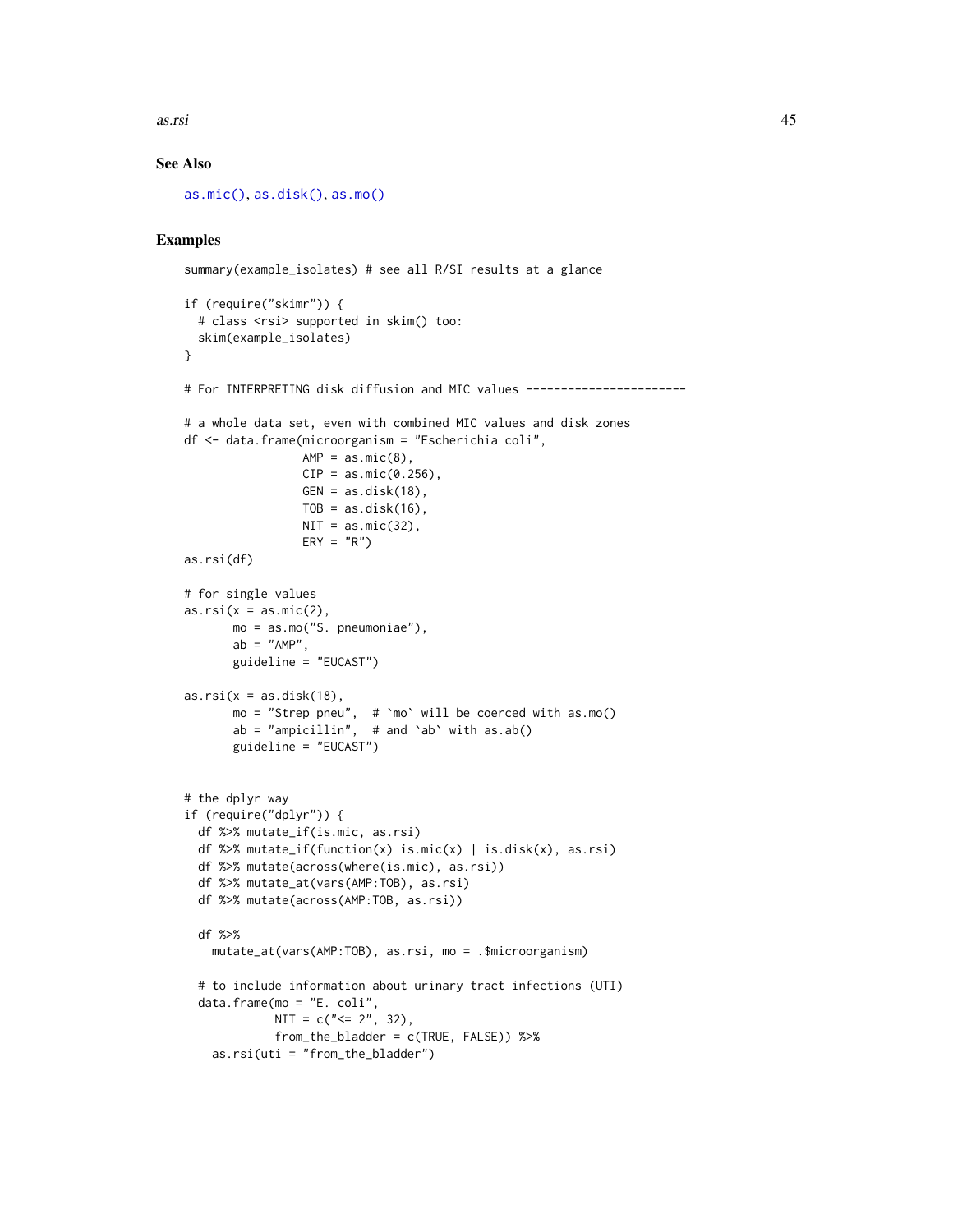```
data.frame(mo = "E. coli",
             NIT = c("<= 2", 32),
             specimen = c("urine", "blood")) %>%
    as.rsi() # automatically determines urine isolates
  df %>%
    mutate_at(vars(AMP:NIT), as.rsi, mo = "E. coli", uti = TRUE)
}
# For CLEANING existing R/SI values ------------------------------------
as.rsi(c("S", "I", "R", "A", "B", "C"))
as.rsi("<= 0.002; S") # will return "S"
rsi_data <- as.rsi(c(rep("S", 474), rep("I", 36), rep("R", 370)))
is.rsi(rsi_data)
plot(rsi_data) # for percentages
barplot(rsi_data) # for frequencies
# the dplyr way
if (require("dplyr")) {
  example_isolates %>%
   mutate_at(vars(PEN:RIF), as.rsi)
  # same:
  example_isolates %>%
    as.rsi(PEN:RIF)
  # fastest way to transform all columns with already valid AMR results to class `rsi`:
  example_isolates %>%
    mutate_if(is.rsi.eligible, as.rsi)
  # note: from dplyr 1.0.0 on, this will be:
  # example_isolates %>%
     mutate(across(where(is.rsi.eligible), as.rsi))
}
```
atc\_online\_property *Get ATC Properties from WHOCC Website*

# Description

Gets data from the WHOCC website to determine properties of an Anatomical Therapeutic Chemical (ATC) (e.g. an antibiotic), such as the name, defined daily dose (DDD) or standard unit.

#### Usage

```
atc_online_property(
  atc_code,
 property,
```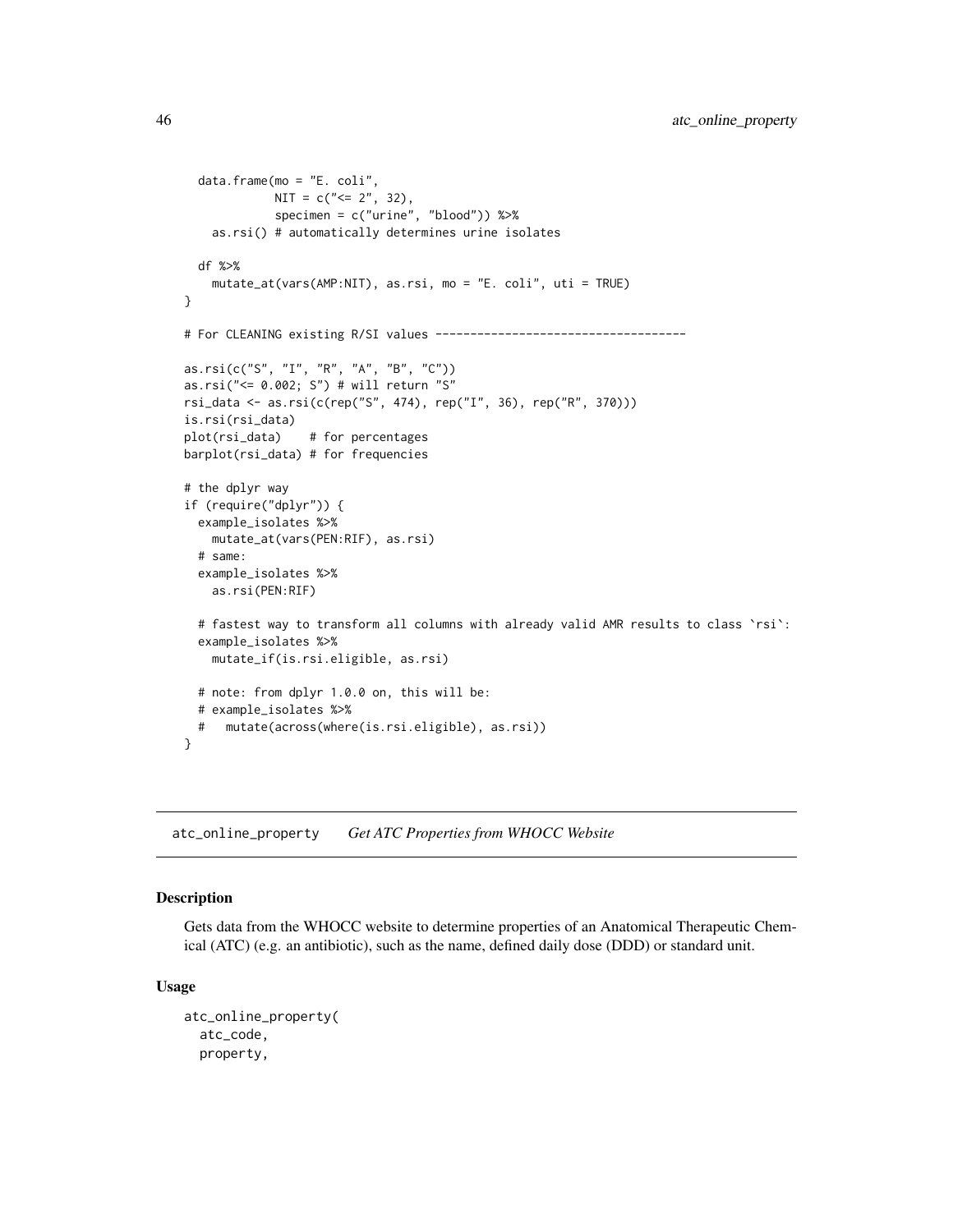# atc\_online\_property 47

```
administration = "O",
 url = "https://www.whocc.no/atc_ddd_index/?code=%s&showdescription=no",
 url_vet = "https://www.whocc.no/atcvet/atcvet_index/?code=%s&showdescription=no"
\lambdaatc_online_groups(atc_code, ...)
```

```
atc_online_ddd(atc_code, ...)
```

```
atc_online_ddd_units(atc_code, ...)
```
# Arguments

| atc_code  | a character (vector) with ATC code(s) of antibiotics, will be coerced with as $ab()$<br>and ab_atc() internally if not a valid ATC code                                                                              |
|-----------|----------------------------------------------------------------------------------------------------------------------------------------------------------------------------------------------------------------------|
| property  | property of an ATC code. Valid values are "ATC", "Name", "DDD", "U" ("unit"),<br>"Adm.R", "Note" and groups. For this last option, all hierarchical groups of an<br>ATC code will be returned, see <i>Examples</i> . |
|           | administration type of administration when using property = $"Adm.R"$ , see Details                                                                                                                                  |
| url       | url of website of the WHOCC. The sign % can be used as a placeholder for<br>ATC codes.                                                                                                                               |
| url vet   | url of website of the WHOCC for veterinary medicine. The sign % can be used<br>as a placeholder for ATC_vet codes (that all start with "Q").                                                                         |
| $\ddotsc$ | arguments to pass on to atc_property                                                                                                                                                                                 |

# Details

Options for argument administration:

- "Implant" = Implant
- "Inhal" = Inhalation
- "Instill" = Instillation
- $"N" =$ nasal
- $"0" = \text{oral}$
- $"P" = parameteral$
- $"R" = \text{rectal}$
- $"SL" = sublingual/buccal$
- $"TD" = transdermal$
- $"V" = vaginal$

Abbreviations of return values when using property = "U" (unit):

- $"g" = gram$
- " $mg$ " = milligram
- $\bullet$  "mcg"" = microgram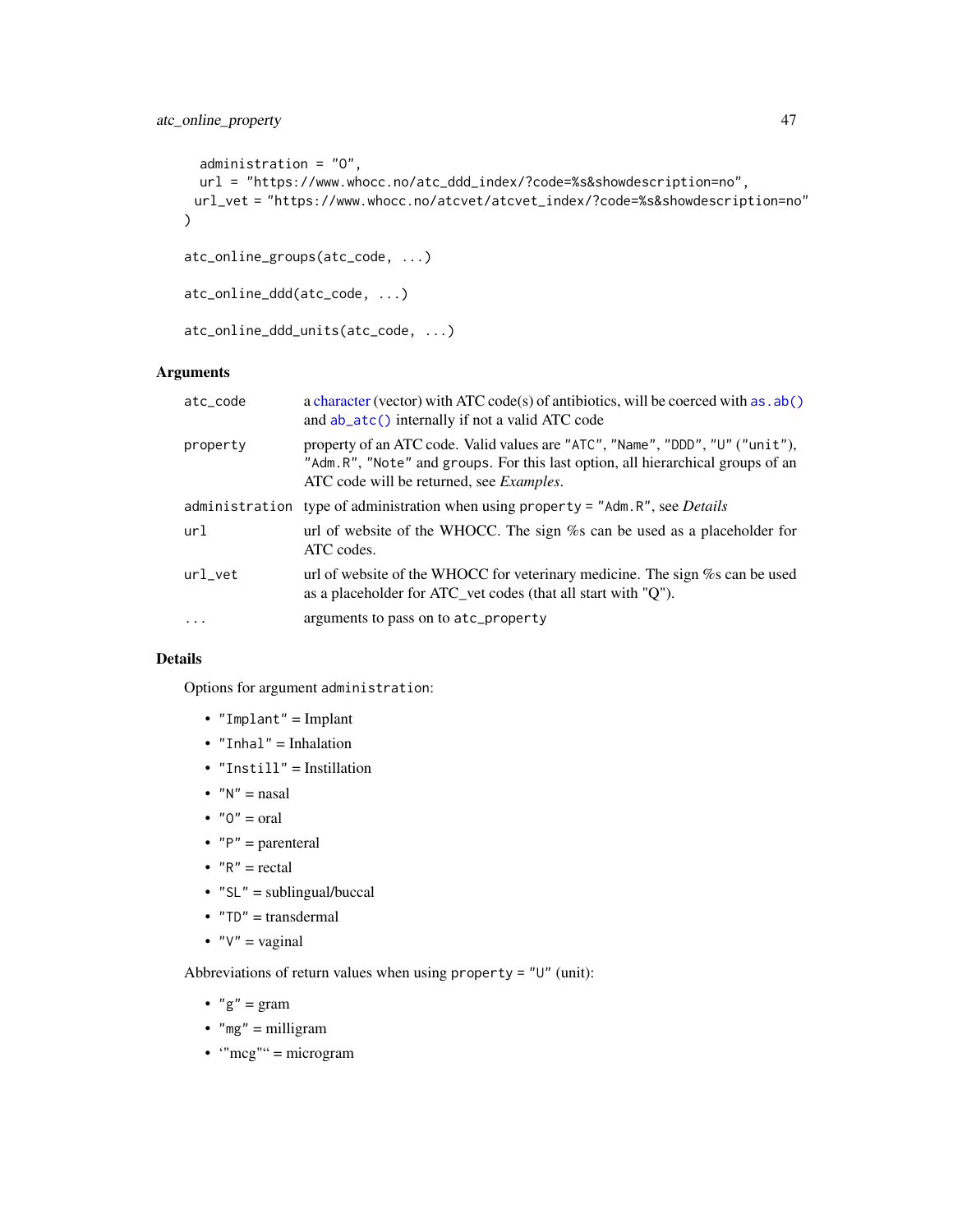- $\bullet$  " $U$ " = unit
- $"TU" = thousand units$
- $MU'' =$  million units
- $\bullet$  "mmol" = millimole
- $"ml" = millilitre (e.g.  $evedrops$ )$

## N.B. This function requires an internet connection and only works if the following packages are installed: curl, rvest, xml2.

## Stable Lifecycle

The [lifecycle](#page-103-0) of this function is stable. In a stable function, major changes are unlikely. This means that the unlying code will generally evolve by adding new arguments; removing arguments or changing the meaning of existing arguments will be avoided.

If the unlying code needs breaking changes, they will occur gradually. For example, an argument will be deprecated and first continue to work, but will emit a message informing you of the change. Next, typically after at least one newly released version on CRAN, the message will be transformed to an error.

#### Read more on Our Website!

On our website <https://msberends.github.io/AMR/> you can find [a comprehensive tutorial](https://msberends.github.io/AMR/articles/AMR.html) about how to conduct AMR data analysis, the [complete documentation of all functions](https://msberends.github.io/AMR/reference/) and [an example](https://msberends.github.io/AMR/articles/WHONET.html) [analysis using WHONET data.](https://msberends.github.io/AMR/articles/WHONET.html)

#### Source

[https://www.whocc.no/atc\\_ddd\\_alterations\\_\\_cumulative/ddd\\_alterations/abbrevations/](https://www.whocc.no/atc_ddd_alterations__cumulative/ddd_alterations/abbrevations/)

### Examples

```
if (requireNamespace("curl") && requireNamespace("rvest") && requireNamespace("xml2")) {
 # oral DDD (Defined Daily Dose) of amoxicillin
 atc_online_property("J01CA04", "DDD", "O")
 atc_online_ddd(ab_atc("amox"))
 # parenteral DDD (Defined Daily Dose) of amoxicillin
 atc_online_property("J01CA04", "DDD", "P")
 atc_online_property("J01CA04", property = "groups") # search hierarchical groups of amoxicillin
}
```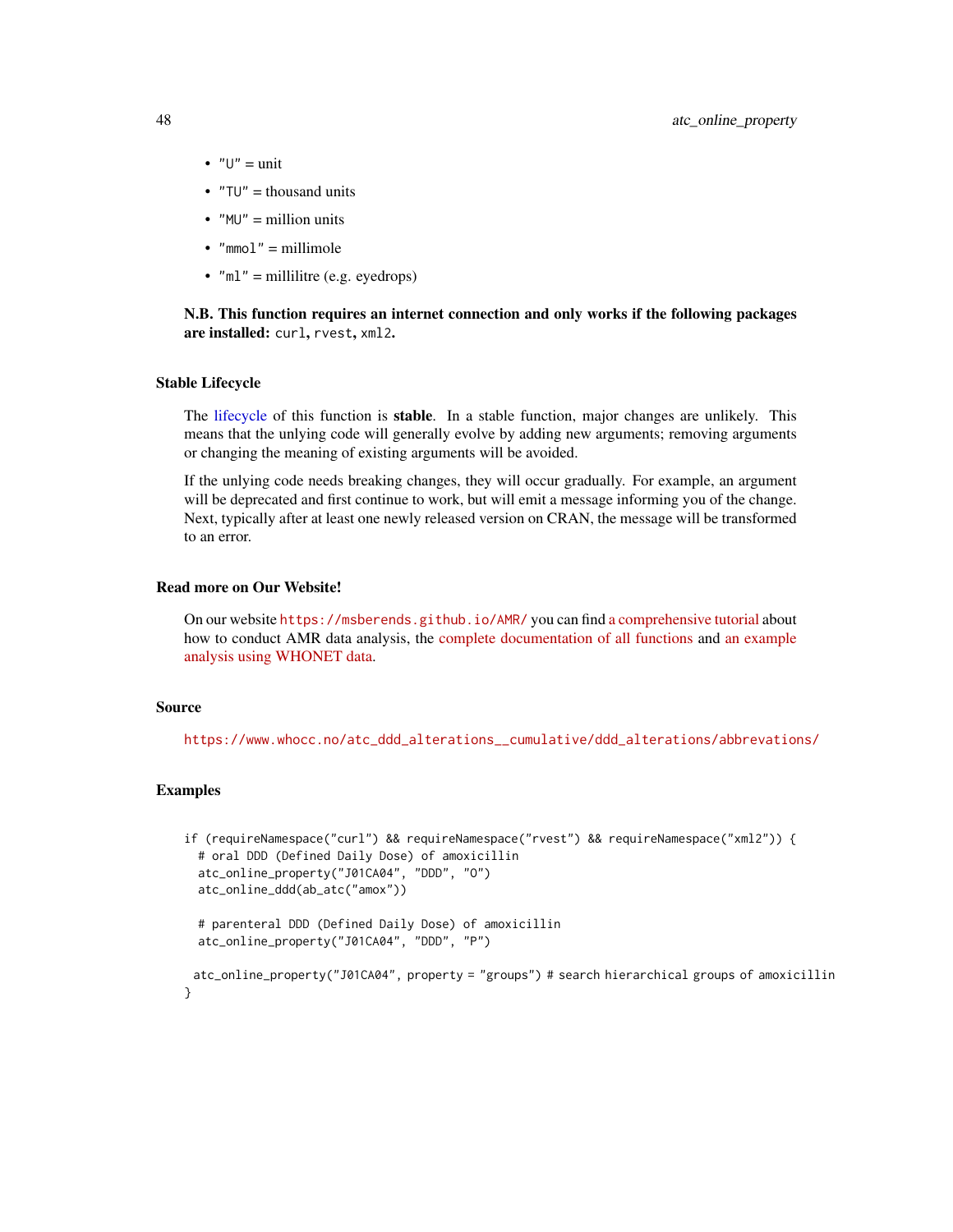## **Description**

Easy check for data availability of all columns in a data set. This makes it easy to get an idea of which antimicrobial combinations can be used for calculation with e.g. [susceptibility\(\)](#page-137-0) and [resistance\(\)](#page-137-0).

#### Usage

availability(tbl, width = NULL)

### Arguments

| tbl   | a data frame or list                                                                                     |
|-------|----------------------------------------------------------------------------------------------------------|
| width | number of characters to present the visual availability, defaults to filling the<br>width of the console |

## Details

The function returns a [data.frame](#page-0-0) with columns "resistant" and "visual\_resistance". The values in that columns are calculated with [resistance\(\)](#page-137-0).

### Value

[data.frame](#page-0-0) with column names of tbl as row names

#### Stable Lifecycle

The [lifecycle](#page-103-0) of this function is stable. In a stable function, major changes are unlikely. This means that the unlying code will generally evolve by adding new arguments; removing arguments or changing the meaning of existing arguments will be avoided.

If the unlying code needs breaking changes, they will occur gradually. For example, an argument will be deprecated and first continue to work, but will emit a message informing you of the change. Next, typically after at least one newly released version on CRAN, the message will be transformed to an error.

# Read more on Our Website!

On our website <https://msberends.github.io/AMR/> you can find [a comprehensive tutorial](https://msberends.github.io/AMR/articles/AMR.html) about how to conduct AMR data analysis, the [complete documentation of all functions](https://msberends.github.io/AMR/reference/) and [an example](https://msberends.github.io/AMR/articles/WHONET.html) [analysis using WHONET data.](https://msberends.github.io/AMR/articles/WHONET.html)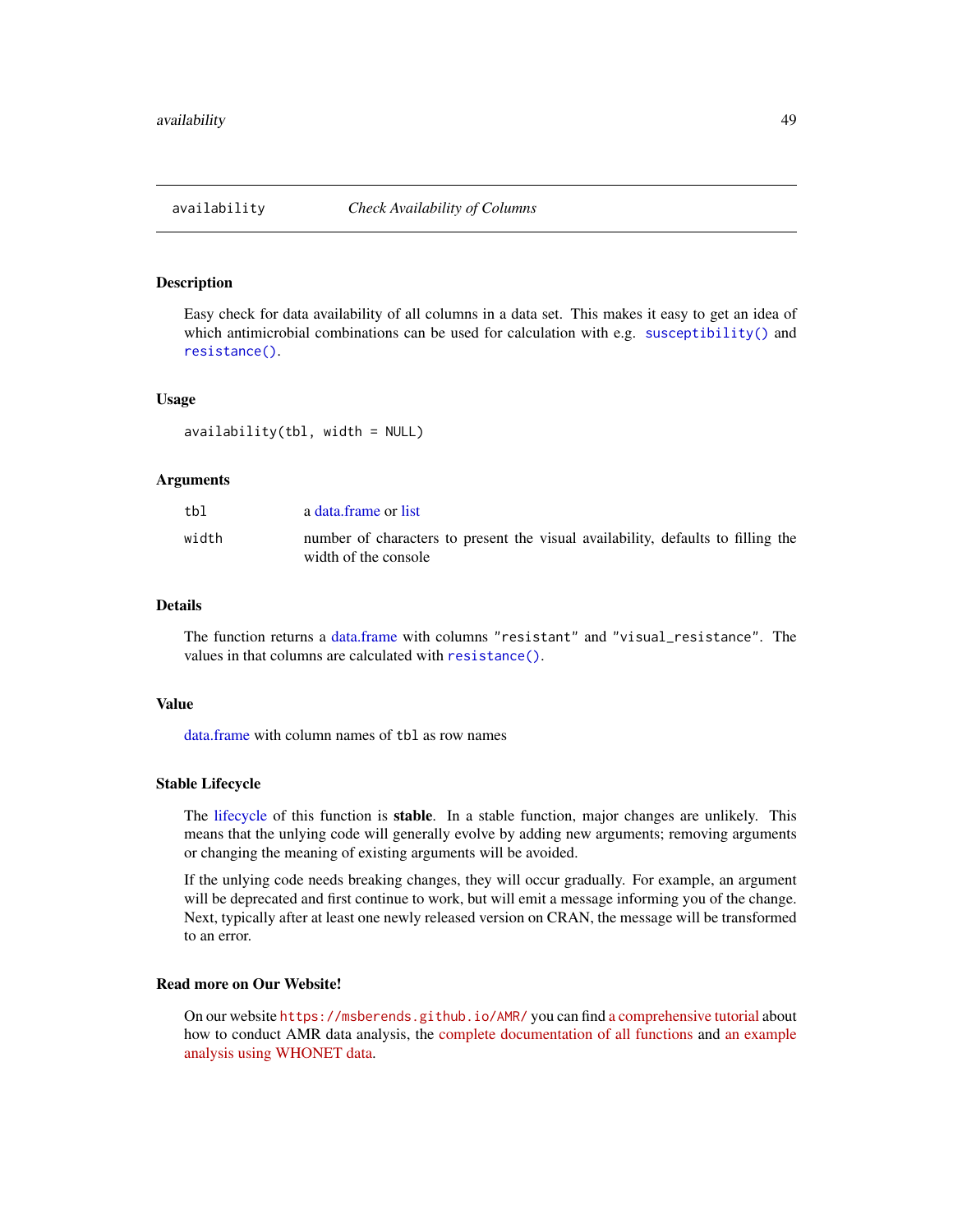## Examples

```
availability(example_isolates)
if (require("dplyr")) {
 example_isolates %>%
   filter(mo == as.mo("E. coli")) %>%
   select_if(is.rsi) %>%
   availability()
}
```
<span id="page-49-0"></span>bug\_drug\_combinations *Determine Bug-Drug Combinations*

### Description

Determine antimicrobial resistance (AMR) of all bug-drug combinations in your data set where at least 30 (default) isolates are available per species. Use [format\(\)](#page-0-0) on the result to prettify it to a publishable/printable format, see *Examples*.

## Usage

```
bug\_drug\_combinations(x, col_mo = NULL, FUN = mo\_shortname, ...)## S3 method for class 'bug_drug_combinations'
format(
  x,
  translate_ab = "name (ab, atc)",
  language = get_AMR_locale(),
 minimum = 30,combine_SI = TRUE,
  combine_IR = FALSE,
  add_ab_group = TRUE,
  remove_intrinsic_resistant = FALSE,
  decimal.mark = getOption("OutDec"),
 big.mark = ifelse(decimal.mark == ",", ".", ","),
  ...
)
```
#### Arguments

| X          | data with antibiotic columns, such as a mox, AMX and AMC                                                                                                                |
|------------|-------------------------------------------------------------------------------------------------------------------------------------------------------------------------|
| $col_m$    | column name of the IDs of the microorganisms (see as $\text{mo}(\cdot)$ ), defaults to the<br>first column of class mo. Values will be coerced using $\text{as.mo}()$ . |
| <b>FUN</b> | the function to call on the mo column to transform the microorganism codes,<br>$defaults$ to $mo_$ shortname()                                                          |
| $\ddotsc$  | arguments passed on to FUN                                                                                                                                              |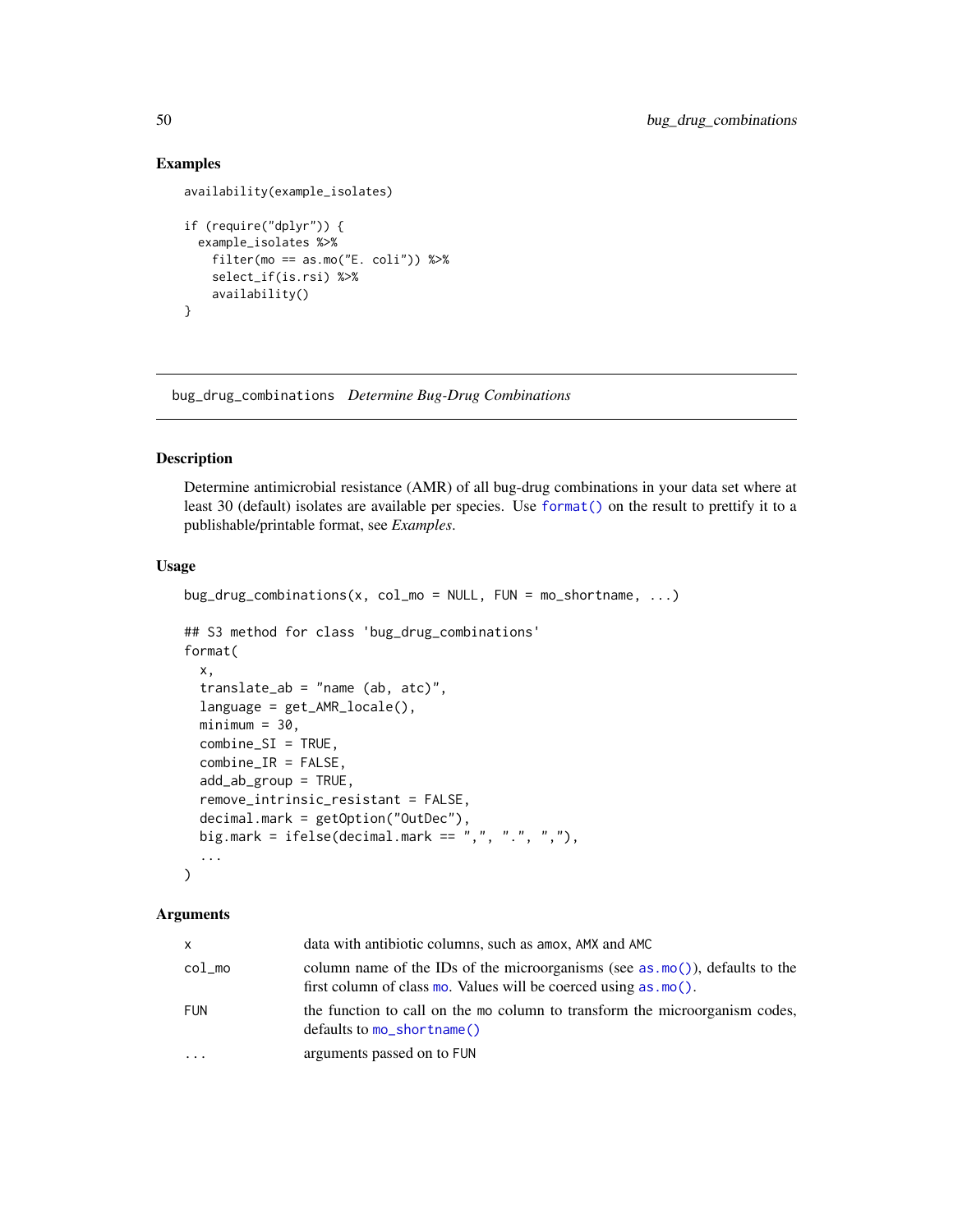| translate_ab               | a character of length 1 containing column names of the antibiotics data set                                                                                                                                                                                                                                                                                                            |
|----------------------------|----------------------------------------------------------------------------------------------------------------------------------------------------------------------------------------------------------------------------------------------------------------------------------------------------------------------------------------------------------------------------------------|
| language                   | language of the returned text, defaults to system language (see get_AMR_locale())<br>and can also be set with getOption("AMR_locale"). Use language = NULL or<br>language $=$ "" to prevent translation.                                                                                                                                                                               |
| minimum                    | the minimum allowed number of available (tested) isolates. Any isolate count<br>lower than minimum will return NA with a warning. The default number of 30<br>isolates is advised by the Clinical and Laboratory Standards Institute (CLSI) as<br>best practice, see Source.                                                                                                           |
| combine_SI                 | a logical to indicate whether all values of S and I must be merged into one, so the<br>output only consists of S+I vs. R (susceptible vs. resistant). This used to be the<br>argument combine_IR, but this now follows the redefinition by EUCAST about<br>the interpretation of I (increased exposure) in 2019, see section 'Interpretation<br>of S, I and R' below. Default is TRUE. |
| $combine_I$                | a logical to indicate whether values R and I should be summed                                                                                                                                                                                                                                                                                                                          |
| add_ab_group               | a logical to indicate where the group of the antimicrobials must be included as a<br>first column                                                                                                                                                                                                                                                                                      |
| remove_intrinsic_resistant |                                                                                                                                                                                                                                                                                                                                                                                        |
|                            | logical to indicate that rows and columns with 100% resistance for all tested<br>antimicrobials must be removed from the table                                                                                                                                                                                                                                                         |
| decimal.mark               | the character to be used to indicate the numeric decimal point.                                                                                                                                                                                                                                                                                                                        |
| big.mark                   | character; if not empty used as mark between every big. interval decimals<br><i>before</i> (hence big) the decimal point.                                                                                                                                                                                                                                                              |

## Details

The function format () calculates the resistance per bug-drug combination. Use combine\_IR = FALSE (default) to test R vs.  $S+I$  and combine\_IR = TRUE to test R+I vs. S.

## Value

The function [bug\\_drug\\_combinations\(\)](#page-49-0) returns a [data.frame](#page-0-0) with columns "mo", "ab", "S", "I", "R" and "total".

### Stable Lifecycle

The [lifecycle](#page-103-0) of this function is stable. In a stable function, major changes are unlikely. This means that the unlying code will generally evolve by adding new arguments; removing arguments or changing the meaning of existing arguments will be avoided.

If the unlying code needs breaking changes, they will occur gradually. For example, an argument will be deprecated and first continue to work, but will emit a message informing you of the change. Next, typically after at least one newly released version on CRAN, the message will be transformed to an error.

## Read more on Our Website!

On our website <https://msberends.github.io/AMR/> you can find [a comprehensive tutorial](https://msberends.github.io/AMR/articles/AMR.html) about how to conduct AMR data analysis, the [complete documentation of all functions](https://msberends.github.io/AMR/reference/) and [an example](https://msberends.github.io/AMR/articles/WHONET.html) [analysis using WHONET data.](https://msberends.github.io/AMR/articles/WHONET.html)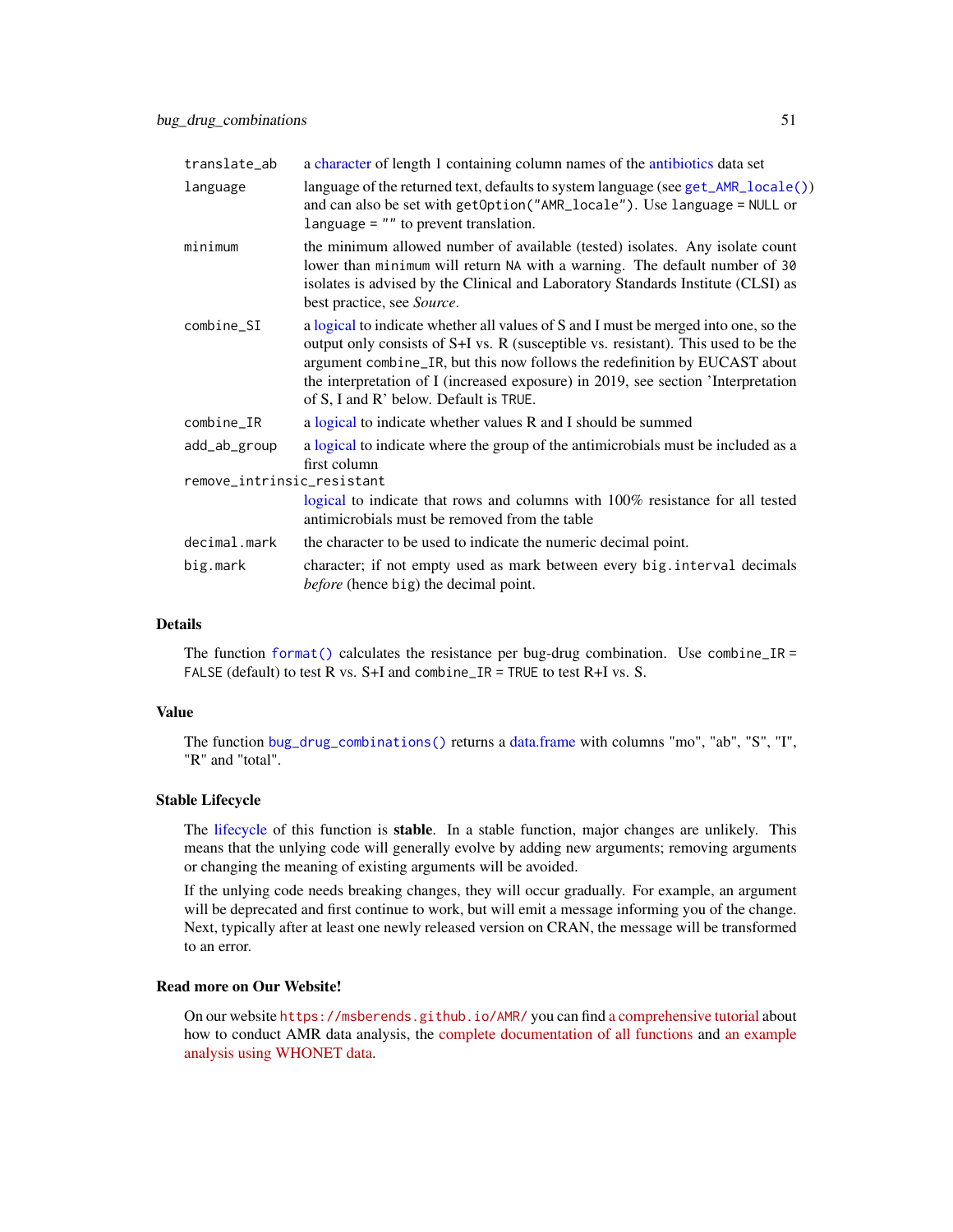### Source

# M39 Analysis and Presentation of Cumulative Antimicrobial Susceptibility Test Data, 4th Edition, 2014, *Clinical and Laboratory Standards Institute (CLSI)*. [https://clsi.org/standards/](https://clsi.org/standards/products/microbiology/documents/m39/) [products/microbiology/documents/m39/](https://clsi.org/standards/products/microbiology/documents/m39/).

### Examples

```
x <- bug_drug_combinations(example_isolates)
x
format(x, translate_ab = "name (atc)")# Use FUN to change to transformation of microorganism codes
bug_drug_combinations(example_isolates,
                      FUN = mo_gramstain)
bug_drug_combinations(example_isolates,
                      FUN = function(x) ifelse(x = as.mo("E. coli"),
                                               "E. coli",
                                               "Others"))
```
<span id="page-51-0"></span>catalogue\_of\_life *The Catalogue of Life*

#### **Description**

This package contains the complete taxonomic tree (last updated: 5 October 2021) of almost all microorganisms from the authoritative and comprehensive Catalogue of Life (CoL), supplemented with data from the List of Prokaryotic names with Standing in Nomenclature (LPSN).

#### Catalogue of Life

This package contains the complete taxonomic tree of almost all microorganisms  $(-71,000$  species) from the authoritative and comprehensive Catalogue of Life (CoL, [http://www.catalogueoflife.](http://www.catalogueoflife.org) [org](http://www.catalogueoflife.org)). The CoL is the most comprehensive and authoritative global index of species currently available. Nonetheless, we supplemented the CoL data with data from the List of Prokaryotic names with Standing in Nomenclature (LPSN, [lpsn.dsmz.de\)](https://lpsn.dsmz.de). This supplementation is needed until the [CoL+ project](https://github.com/CatalogueOfLife/general) is finished, which we await.

[Click here](#page-51-0) for more information about the included taxa. Check which versions of the CoL and LPSN were included in this package with [catalogue\\_of\\_life\\_version\(\)](#page-53-0).

### Included Taxa

Included are:

• All ~58,000 (sub)species from the kingdoms of Archaea, Bacteria, Chromista and Protozoa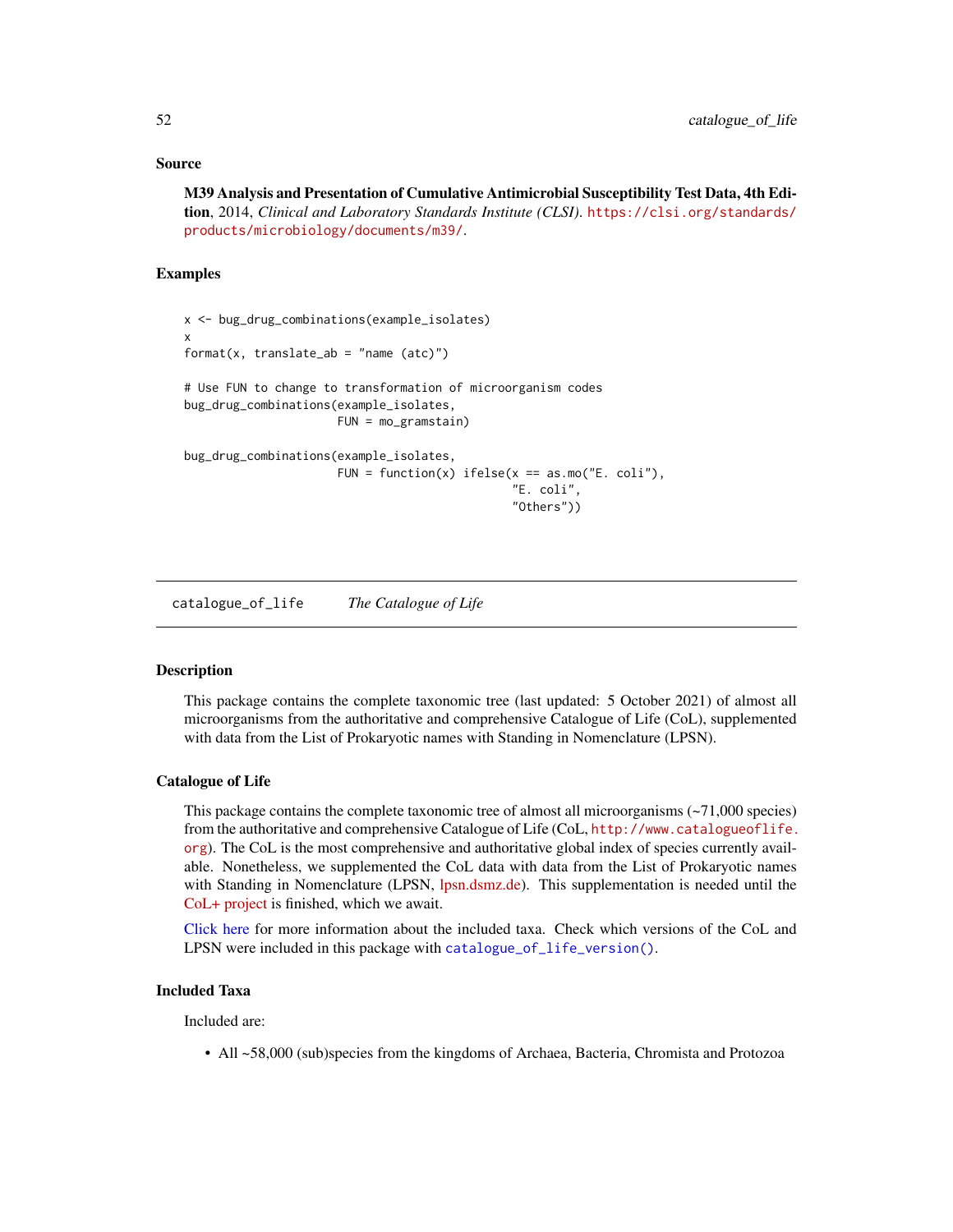- All ~5,000 (sub)species from these orders of the kingdom of Fungi: Eurotiales, Microascales, Mucorales, Onygenales, Pneumocystales, Saccharomycetales, Schizosaccharomycetales and Tremellales, as well as ~4,600 other fungal (sub)species. The kingdom of Fungi is a very large taxon with almost 300,000 different (sub)species, of which most are not microbial (but rather macroscopic, like mushrooms). Because of this, not all fungi fit the scope of this package and including everything would tremendously slow down our algorithms too. By only including the aforementioned taxonomic orders, the most relevant fungi are covered (such as all species of *Aspergillus*, *Candida*, *Cryptococcus*, *Histplasma*, *Pneumocystis*, *Saccharomyces* and *Trichophyton*).
- All  $\sim$  2,200 (sub)species from  $\sim$  50 other relevant genera from the kingdom of Animalia (such as *Strongyloides* and *Taenia*)
- All  $\sim$  14,000 previously accepted names of all included (sub)species (these were taxonomically renamed)
- The complete taxonomic tree of all included (sub)species: from kingdom to subspecies
- The responsible author(s) and year of scientific publication

The Catalogue of Life (<http://www.catalogueoflife.org>) is the most comprehensive and authoritative global index of species currently available. It holds essential information on the names, relationships and distributions of over 1.9 million species. The Catalogue of Life is used to support the major biodiversity and conservation information services such as the Global Biodiversity Information Facility (GBIF), Encyclopedia of Life (EoL) and the International Union for Conservation of Nature Red List. It is recognised by the Convention on Biological Diversity as a significant component of the Global Taxonomy Initiative and a contribution to Target 1 of the Global Strategy for Plant Conservation.

The syntax used to transform the original data to a cleansed R format, can be found here: [https:](https://github.com/msberends/AMR/blob/main/data-raw/reproduction_of_microorganisms.R) [//github.com/msberends/AMR/blob/main/data-raw/reproduction\\_of\\_microorganisms.R](https://github.com/msberends/AMR/blob/main/data-raw/reproduction_of_microorganisms.R).

## Read more on Our Website!

On our website <https://msberends.github.io/AMR/> you can find [a comprehensive tutorial](https://msberends.github.io/AMR/articles/AMR.html) about how to conduct AMR data analysis, the [complete documentation of all functions](https://msberends.github.io/AMR/reference/) and [an example](https://msberends.github.io/AMR/articles/WHONET.html) [analysis using WHONET data.](https://msberends.github.io/AMR/articles/WHONET.html)

#### See Also

Data set [microorganisms](#page-113-0) for the actual data. Function as .mo() to use the data for intelligent determination of microorganisms.

### Examples

```
# Get version info of included data set
catalogue_of_life_version()
```

```
# Get a note when a species was renamed
mo_shortname("Chlamydophila psittaci")
# Note: 'Chlamydophila psittaci' (Everett et al., 1999) was renamed back to
       'Chlamydia psittaci' (Page, 1968)
#> [1] "C. psittaci"
```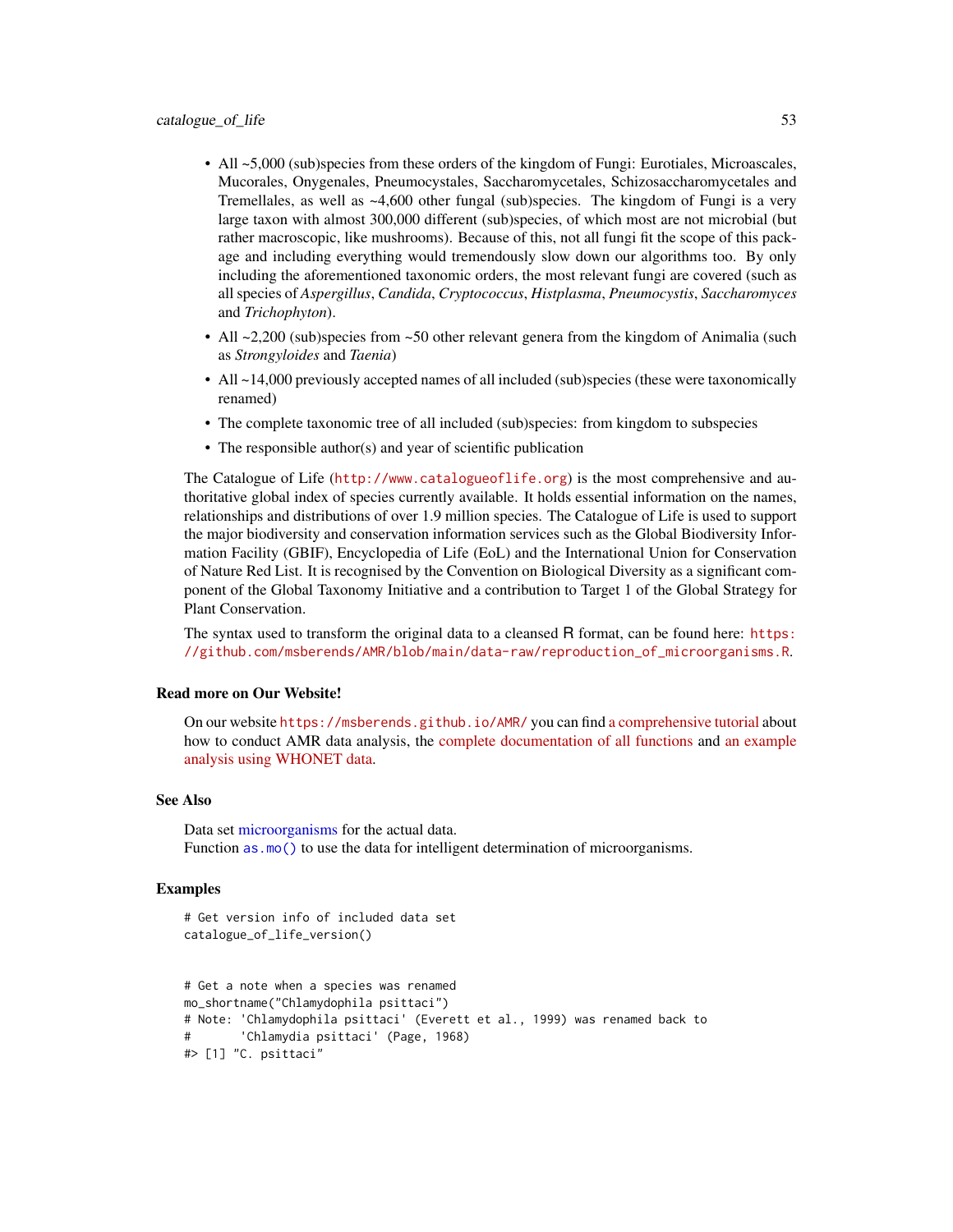```
# Get any property from the entire taxonomic tree for all included species
mo_class("E. coli")
#> [1] "Gammaproteobacteria"
mo_family("E. coli")
#> [1] "Enterobacteriaceae"
mo_gramstain("E. coli") # based on kingdom and phylum, see ?mo_gramstain
#> [1] "Gram-negative"
mo_ref("E. coli")
#> [1] "Castellani et al., 1919"
# Do not get mistaken - this package is about microorganisms
mo_kingdom("C. elegans")
#> [1] "Fungi" # Fungi?!
mo_name("C. elegans")
#> [1] "Cladosporium elegans" # Because a microorganism was found
```
<span id="page-53-0"></span>catalogue\_of\_life\_version

*Version info of included Catalogue of Life*

#### **Description**

This function returns information about the included data from the Catalogue of Life.

#### Usage

```
catalogue_of_life_version()
```
## Details

For LPSN, see [microorganisms.](#page-113-0)

#### Value

a [list,](#page-0-0) which prints in pretty format

## Catalogue of Life

This package contains the complete taxonomic tree of almost all microorganisms  $(-71,000$  species) from the authoritative and comprehensive Catalogue of Life (CoL, [http://www.catalogueoflife.](http://www.catalogueoflife.org) [org](http://www.catalogueoflife.org)). The CoL is the most comprehensive and authoritative global index of species currently available. Nonetheless, we supplemented the CoL data with data from the List of Prokaryotic names with Standing in Nomenclature (LPSN, [lpsn.dsmz.de\)](https://lpsn.dsmz.de). This supplementation is needed until the [CoL+ project](https://github.com/CatalogueOfLife/general) is finished, which we await.

[Click here](#page-51-0) for more information about the included taxa. Check which versions of the CoL and LPSN were included in this package with [catalogue\\_of\\_life\\_version\(\)](#page-53-0).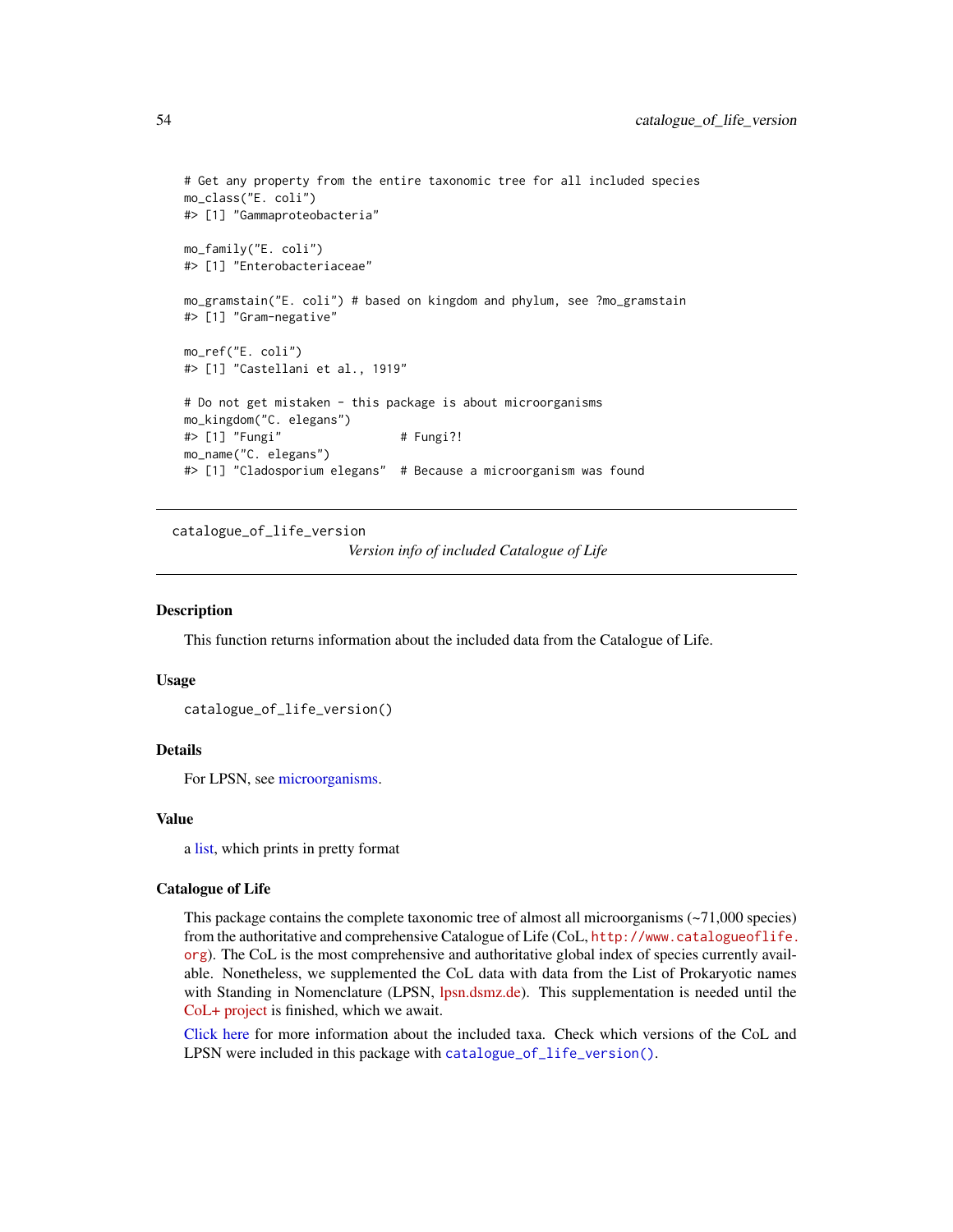#### count 55

#### Read more on Our Website!

On our website <https://msberends.github.io/AMR/> you can find [a comprehensive tutorial](https://msberends.github.io/AMR/articles/AMR.html) about how to conduct AMR data analysis, the [complete documentation of all functions](https://msberends.github.io/AMR/reference/) and [an example](https://msberends.github.io/AMR/articles/WHONET.html) [analysis using WHONET data.](https://msberends.github.io/AMR/articles/WHONET.html)

#### See Also

[microorganisms](#page-113-0)

count *Count Available Isolates*

# <span id="page-54-0"></span>**Description**

These functions can be used to count resistant/susceptible microbial isolates. All functions support quasiquotation with pipes, can be used in summarise() from the dplyr package and also support grouped variables, see *Examples*.

[count\\_resistant\(\)](#page-54-0) should be used to count resistant isolates, [count\\_susceptible\(\)](#page-54-0) should be used to count susceptible isolates.

#### Usage

```
count_resistant(..., only_all_tested = FALSE)
count_susceptible(..., only_all_tested = FALSE)
count_R(..., only_all_tested = FALSE)
count_IR(..., only_all_tested = FALSE)
count_I(..., only_all_tested = FALSE)
count_SI(..., only_all_tested = FALSE)
count_S(..., only_all_tested = FALSE)
count_all(..., only_all_tested = FALSE)
n_rsi(..., only_all_tested = FALSE)count_df(
  data,
  translate_ab = "name",
  language = get_AMR_locale(),
  combine_SI = TRUE,
  combine_IR = FALSE
)
```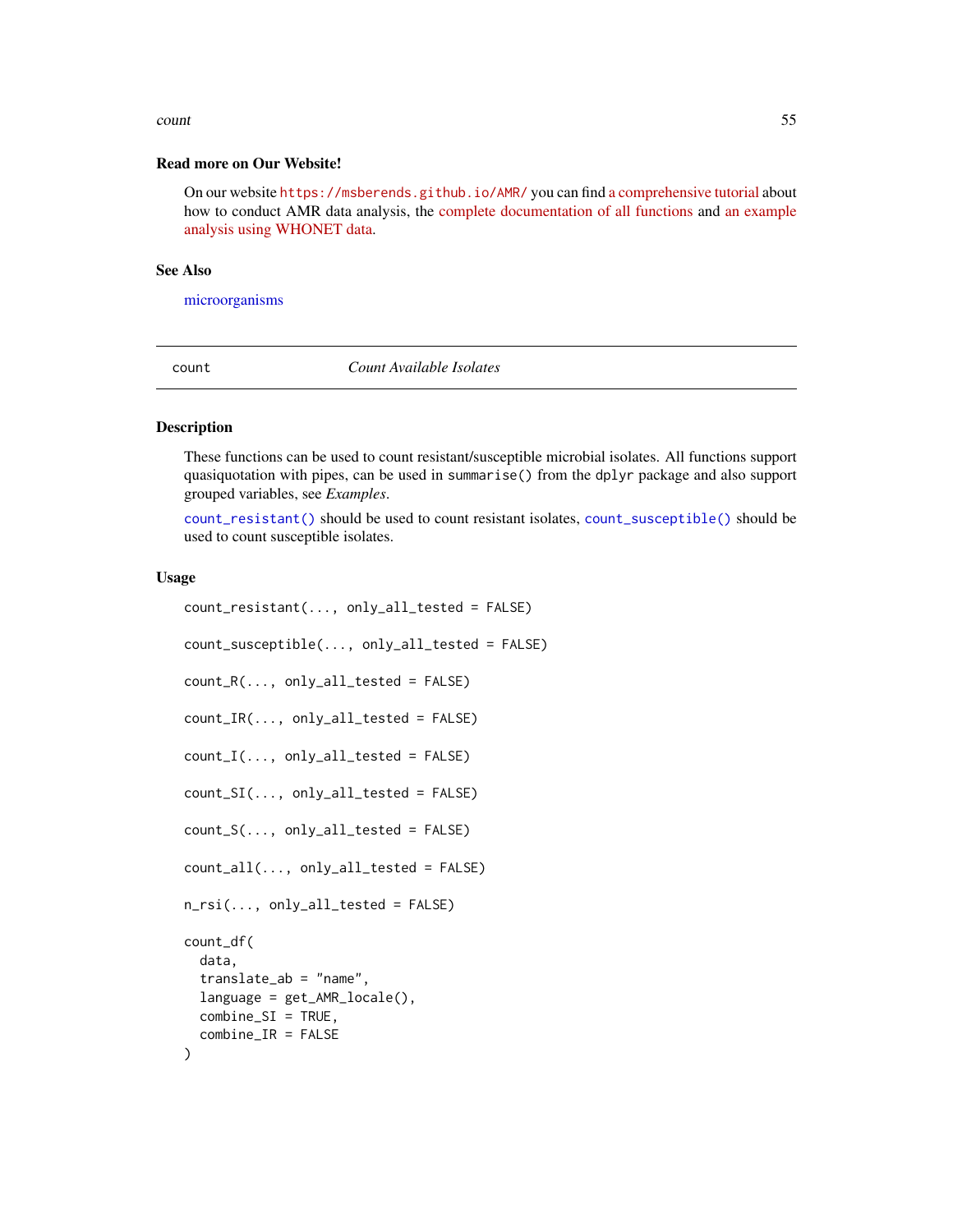### Arguments

| $\ddotsc$       | one or more vectors (or columns) with antibiotic interpretations. They will be<br>transformed internally with as . rsi () if needed.                                                                                                                                                                                                                                                   |  |  |  |  |
|-----------------|----------------------------------------------------------------------------------------------------------------------------------------------------------------------------------------------------------------------------------------------------------------------------------------------------------------------------------------------------------------------------------------|--|--|--|--|
| only_all_tested |                                                                                                                                                                                                                                                                                                                                                                                        |  |  |  |  |
|                 | (for combination therapies, i.e. using more than one variable for $\dots$ ): a logical<br>to indicate that isolates must be tested for all antibiotics, see section Combina-<br><i>tion Therapy</i> below                                                                                                                                                                              |  |  |  |  |
| data            | a data. frame containing columns with class $rsi$ (see as. $rsi()$ )                                                                                                                                                                                                                                                                                                                   |  |  |  |  |
| translate_ab    | a column name of the antibiotics data set to translate the antibiotic abbreviations<br>to, using $ab\_property()$                                                                                                                                                                                                                                                                      |  |  |  |  |
| language        | language of the returned text, defaults to system language (see $get\_AMR\_locale()$ )<br>and can also be set with getOption("AMR_locale"). Use language = NULL or<br>language $=$ "" to prevent translation.                                                                                                                                                                          |  |  |  |  |
| $combine\_SI$   | a logical to indicate whether all values of S and I must be merged into one, so the<br>output only consists of S+I vs. R (susceptible vs. resistant). This used to be the<br>argument combine_IR, but this now follows the redefinition by EUCAST about<br>the interpretation of I (increased exposure) in 2019, see section 'Interpretation<br>of S, I and R' below. Default is TRUE. |  |  |  |  |
| $combine_I$ R   | a logical to indicate whether all values of I and R must be merged into one, so<br>the output only consists of S vs. I+R (susceptible vs. non-susceptible). This is<br>outdated, see argument combine_SI.                                                                                                                                                                              |  |  |  |  |

#### Details

These functions are meant to count isolates. Use the [resistance\(\)](#page-137-0)/[susceptibility\(\)](#page-137-0) functions to calculate microbial resistance/susceptibility.

The function [count\\_resistant\(\)](#page-54-0) is equal to the function [count\\_R\(\)](#page-54-0). The function [count\\_susceptible\(\)](#page-54-0) is equal to the function [count\\_SI\(\)](#page-54-0).

The function  $n_r s i()$  is an alias of [count\\_all\(\)](#page-54-0). They can be used to count all available isolates, i.e. where all input antibiotics have an available result (S, I or R). Their use is equal to  $n\_distinct()$ . Their function is equal to count\_susceptible(...) + count\_resistant(...).

The function count  $df()$  takes any variable from data that has an [rsi](#page-39-0) class (created with [as.rsi\(\)](#page-39-1)) and counts the number of S's, I's and R's. It also supports grouped variables. The function [rsi\\_df\(\)](#page-137-0) works exactly like [count\\_df\(\)](#page-54-0), but adds the percentage of S, I and R.

#### Value

An [integer](#page-0-0)

#### Stable Lifecycle

The [lifecycle](#page-103-0) of this function is stable. In a stable function, major changes are unlikely. This means that the unlying code will generally evolve by adding new arguments; removing arguments or changing the meaning of existing arguments will be avoided.

If the unlying code needs breaking changes, they will occur gradually. For example, an argument will be deprecated and first continue to work, but will emit a message informing you of the change.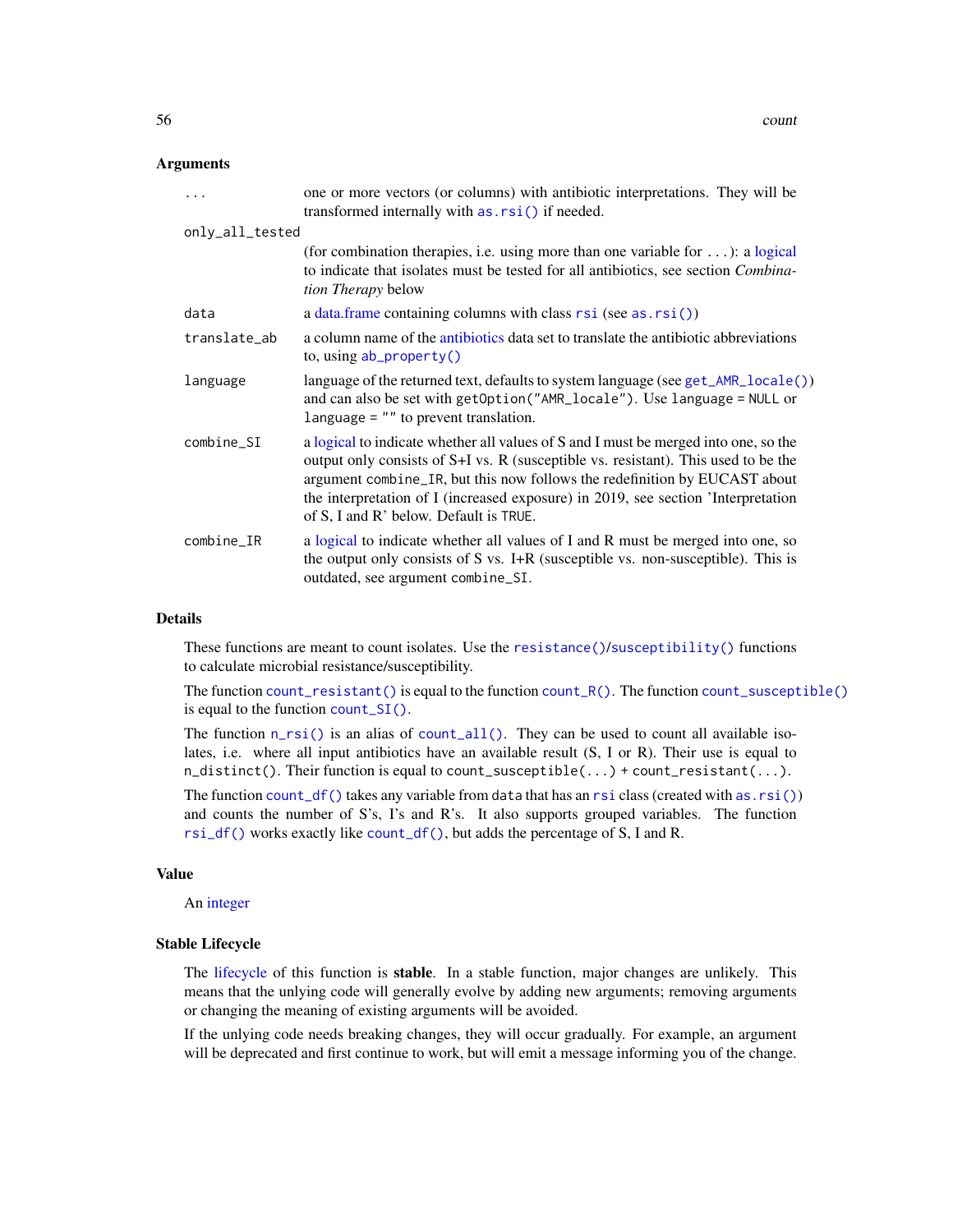count 57

Next, typically after at least one newly released version on CRAN, the message will be transformed to an error.

# Interpretation of R and S/I

In 2019, the European Committee on Antimicrobial Susceptibility Testing (EUCAST) has decided to change the definitions of susceptibility testing categories R and S/I as shown below ([https:](https://www.eucast.org/newsiandr/) [//www.eucast.org/newsiandr/](https://www.eucast.org/newsiandr/)).

# •  $R =$  Resistant

A microorganism is categorised as *Resistant* when there is a high likelihood of therapeutic failure even when there is increased exposure. Exposure is a function of how the mode of administration, dose, dosing interval, infusion time, as well as distribution and excretion of the antimicrobial agent will influence the infecting organism at the site of infection.

#### •  $S =$  Susceptible

A microorganism is categorised as *Susceptible, standard dosing regimen*, when there is a high likelihood of therapeutic success using a standard dosing regimen of the agent.

### • I = Susceptible, Increased exposure

A microorganism is categorised as *Susceptible, Increased exposure* when there is a high likelihood of therapeutic success because exposure to the agent is increased by adjusting the dosing regimen or by its concentration at the site of infection.

This AMR package honours this (new) insight. Use [susceptibility\(\)](#page-137-0) (equal to [proportion\\_SI\(\)](#page-137-0)) to determine antimicrobial susceptibility and [count\\_susceptible\(\)](#page-54-0) (equal to [count\\_SI\(\)](#page-54-0)) to count susceptible isolates.

### Combination Therapy

When using more than one variable for  $\dots$  (= combination therapy), use only\_all\_tested to only count isolates that are tested for all antibiotics/variables that you test them for. See this example for two antibiotics, Drug A and Drug B, about how [susceptibility\(\)](#page-137-0) works to calculate the  $\%$ SI:

| Drug A     | Drug B     |   | numerator denominator | numerator | include as include as<br>denominator |  |  |  |
|------------|------------|---|-----------------------|-----------|--------------------------------------|--|--|--|
| S or I     | S or I     | X | X                     | X         | Χ                                    |  |  |  |
| R          | S or I     | X | X                     | X         | x                                    |  |  |  |
| $<$ NA $>$ | S or I     | X | X                     |           |                                      |  |  |  |
| S or I     | R          | X | Χ                     | X         | X                                    |  |  |  |
| R          | R          |   | Χ                     |           | x                                    |  |  |  |
| $<$ NA $>$ | R          |   |                       |           |                                      |  |  |  |
| S or I     | $<$ NA $>$ | x | x                     |           |                                      |  |  |  |
| R          | $<$ NA $>$ |   |                       |           |                                      |  |  |  |
| $<$ NA $>$ | $<$ NA $>$ |   |                       |           |                                      |  |  |  |
|            |            |   |                       |           |                                      |  |  |  |

Please note that, in combination therapies, for only\_all\_tested = TRUE applies that: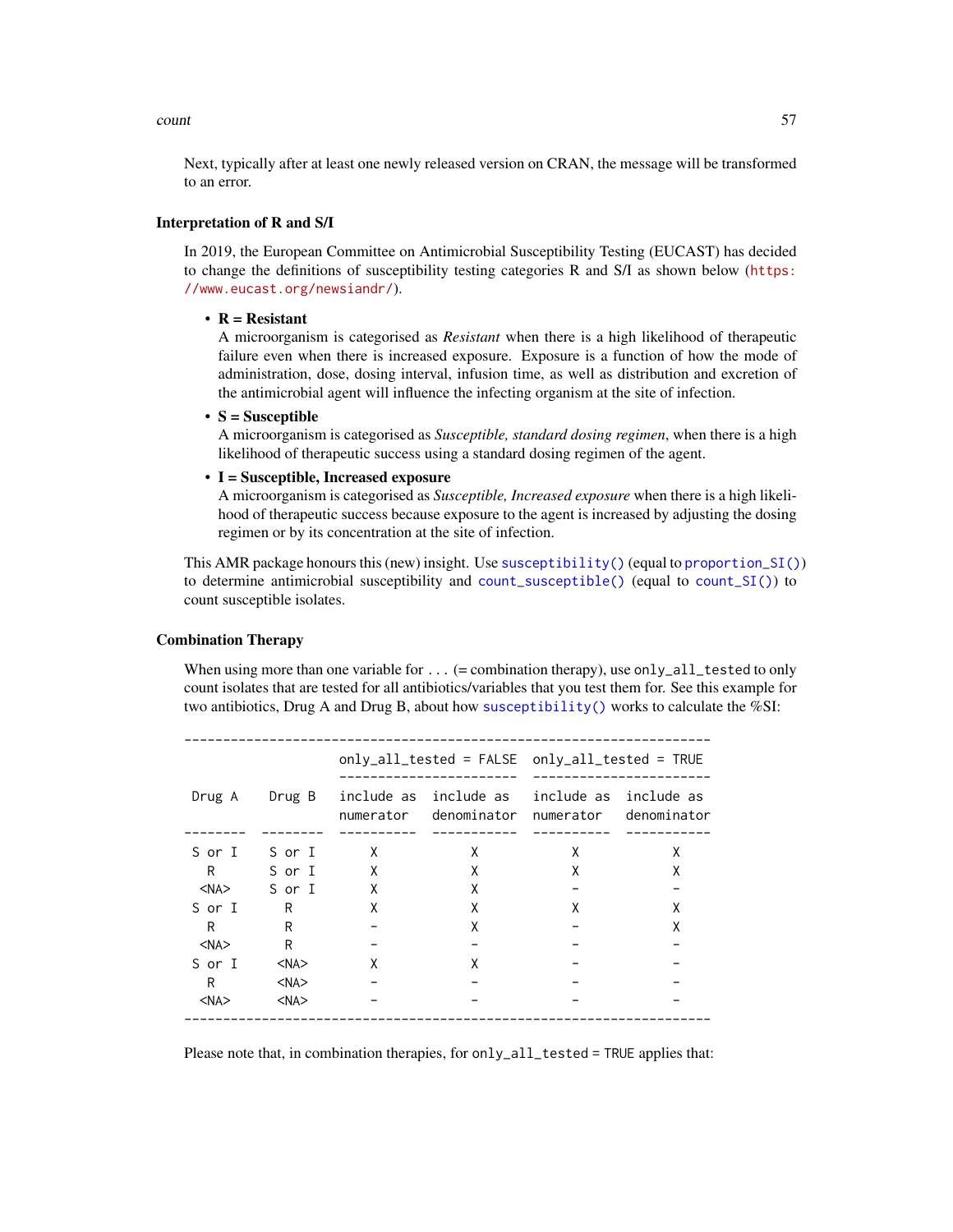58 countries and the countries of the countries of the countries of the countries of the countries of the countries of the countries of the countries of the countries of the countries of the countries of the countries of t

```
count_S() + count_I() + count_R() = count_all()proportion_S() + proportion_I() + proportion_R() = 1
```
and that, in combination therapies, for only\_all\_tested = FALSE applies that:

```
count_S() + count_I() + count_R() >= count_all()proportion_S() + proportion_I() + proportion_R() >= 1
```
Using only\_all\_tested has no impact when only using one antibiotic as input.

#### Read more on Our Website!

On our website <https://msberends.github.io/AMR/> you can find [a comprehensive tutorial](https://msberends.github.io/AMR/articles/AMR.html) about how to conduct AMR data analysis, the [complete documentation of all functions](https://msberends.github.io/AMR/reference/) and [an example](https://msberends.github.io/AMR/articles/WHONET.html) [analysis using WHONET data.](https://msberends.github.io/AMR/articles/WHONET.html)

#### See Also

[proportion\\_\\*](#page-137-1) to calculate microbial resistance and susceptibility.

#### Examples

```
# example_isolates is a data set available in the AMR package.
?example_isolates
count_resistant(example_isolates$AMX) # counts "R"
count_susceptible(example_isolates$AMX) # counts "S" and "I"
count_all(example_isolates$AMX) # counts "S", "I" and "R"
# be more specific
count_S(example_isolates$AMX)
count_SI(example_isolates$AMX)
count_I(example_isolates$AMX)
count_IR(example_isolates$AMX)
count_R(example_isolates$AMX)
# Count all available isolates
count_all(example_isolates$AMX)
n_rsi(example_isolates$AMX)
# n_rsi() is an alias of count_all().
# Since it counts all available isolates, you can
# calculate back to count e.g. susceptible isolates.
# These results are the same:
count_susceptible(example_isolates$AMX)
susceptibility(example_isolates$AMX) * n_rsi(example_isolates$AMX)
if (require("dplyr")) {
 example_isolates %>%
```

```
group_by(hospital_id) %>%
summarise(R = count_R(CIP),
```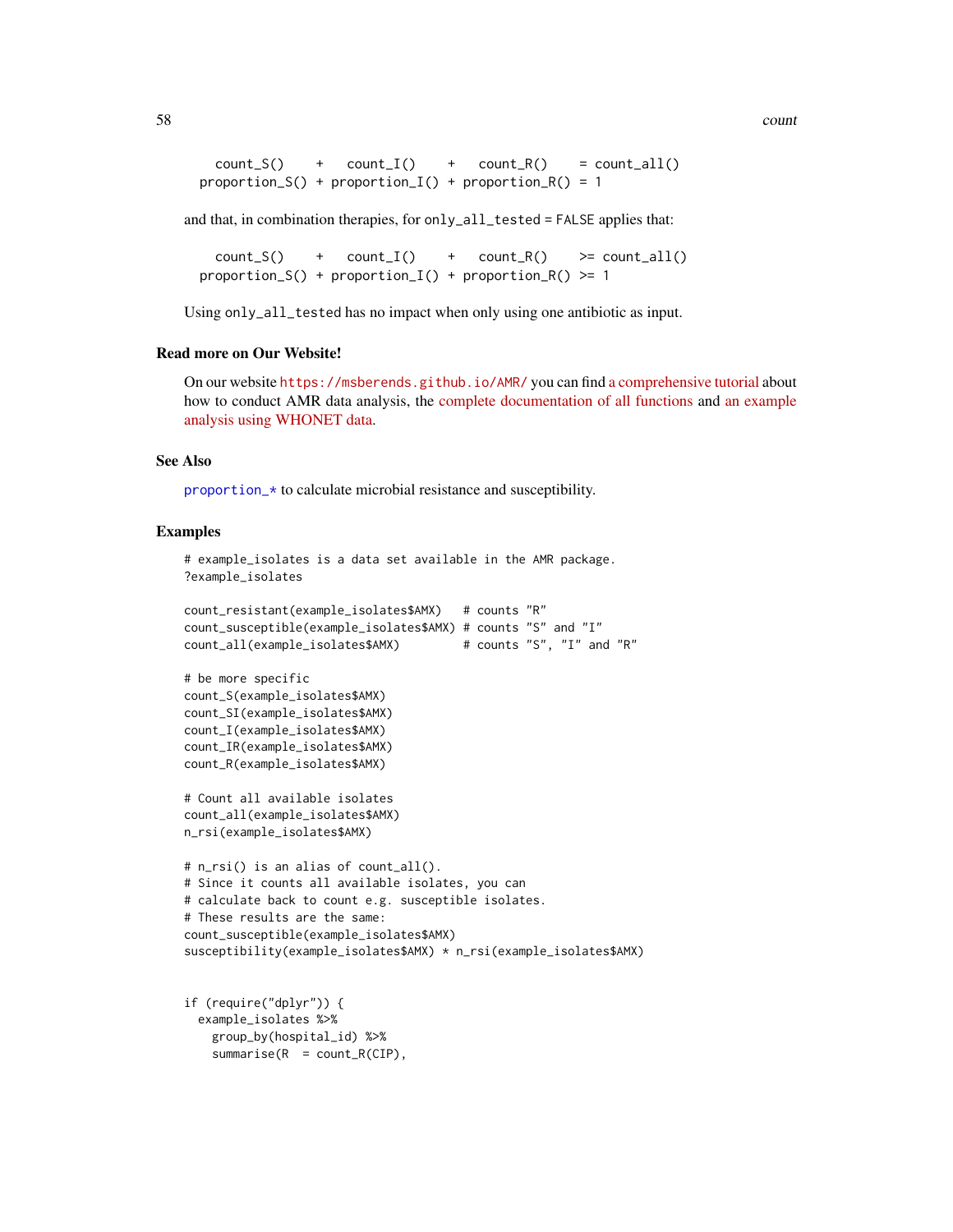```
I = count_I(CIP),
           S = count_S(CIP),
           n1 = count_all(CIP), # the actual total; sum of all three
           n2 = n_r\sin(CIP), # same - analogous to n_distinct
           total = n() \# NOT the number of tested isolates!
# Number of available isolates for a whole antibiotic class
# (i.e., in this data set columns GEN, TOB, AMK, KAN)
example_isolates %>%
 group_by(hospital_id) %>%
 summarise(across(aminoglycosides(), n_rsi))
# Count co-resistance between amoxicillin/clav acid and gentamicin,
# so we can see that combination therapy does a lot more than mono therapy.
# Please mind that `susceptibility()` calculates percentages right away instead.
example_isolates %>% count_susceptible(AMC) # 1433
example_isolates %>% count_all(AMC) # 1879
example_isolates %>% count_susceptible(GEN) # 1399
example_isolates %>% count_all(GEN) # 1855
example_isolates %>% count_susceptible(AMC, GEN) # 1764
example_isolates %>% count_all(AMC, GEN) # 1936
# Get number of S+I vs. R immediately of selected columns
example_isolates %>%
  select(AMX, CIP) %>%
  count_df(translate = FALSE)
# It also supports grouping variables
example_isolates %>%
  select(hospital_id, AMX, CIP) %>%
  group_by(hospital_id) %>%
 count_df(translate = FALSE)
```
<span id="page-58-0"></span>custom\_eucast\_rules *Define Custom EUCAST Rules*

# Description

}

Define custom EUCAST rules for your organisation or specific analysis and use the output of this function in [eucast\\_rules\(\)](#page-65-0).

#### Usage

```
custom_eucast_rules(...)
```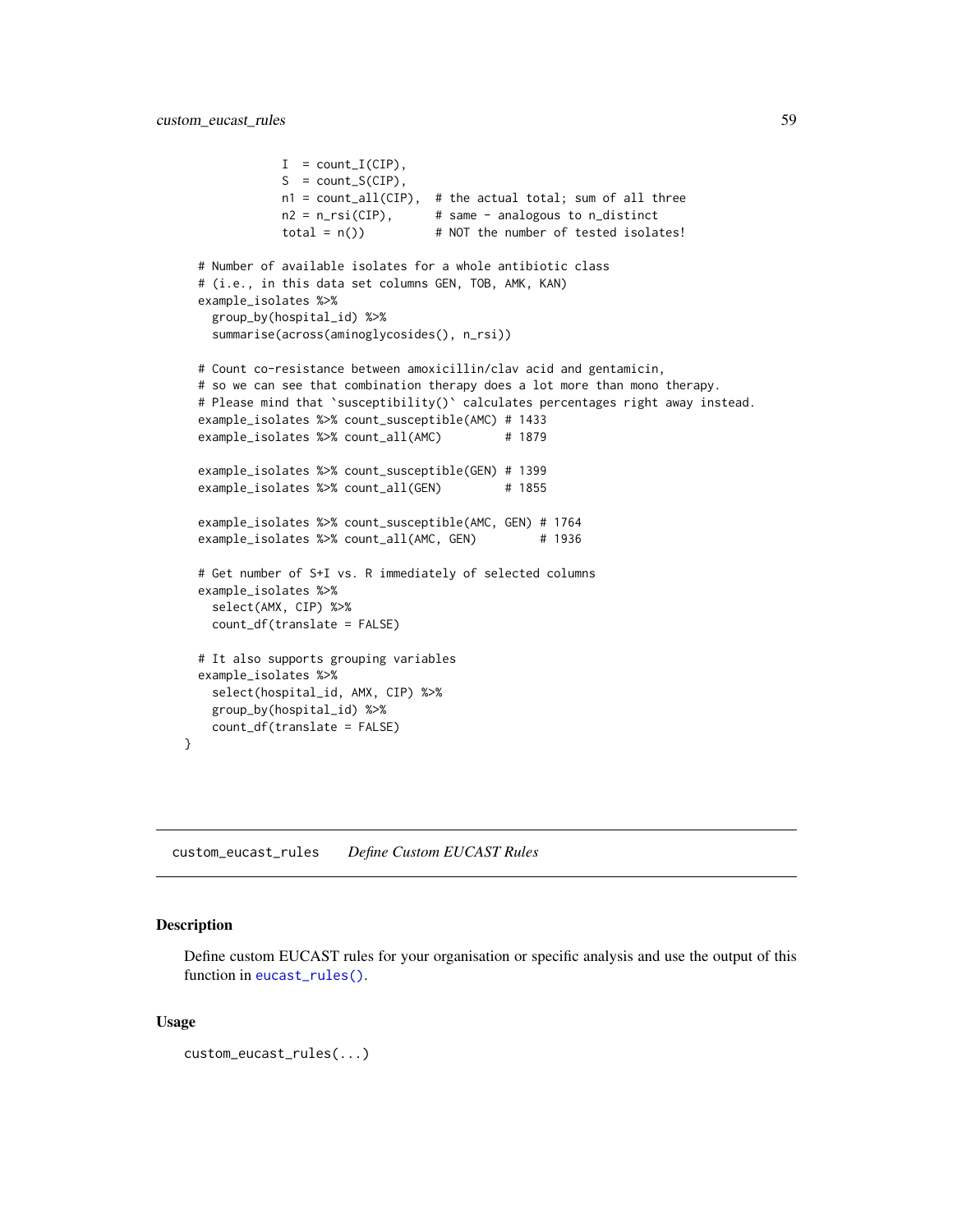#### Arguments

... rules in formula notation, see *Examples*

## Details

Some organisations have their own adoption of EUCAST rules. This function can be used to define custom EUCAST rules to be used in the [eucast\\_rules\(\)](#page-65-0) function.

## Value

A [list](#page-0-0) containing the custom rules

### How it works

### Basics:

If you are familiar with the [case\\_when\(\)](#page-0-0) function of the dplyr package, you will recognise the input method to set your own rules. Rules must be set using what R considers to be the 'formula notation'. The rule itself is written *before* the tilde  $(\sim)$  and the consequence of the rule is written *after* the tilde:

 $x$  <- custom\_eucast\_rules(TZP == "S" ~ aminopenicillins == "S", TZP ==  $"R" \sim$  aminopenicillins ==  $"R"$ )

These are two custom EUCAST rules: if TZP (piperacillin/tazobactam) is "S", all aminopenicillins (ampicillin and amoxicillin) must be made "S", and if TZP is "R", aminopenicillins must be made "R". These rules can also be printed to the console, so it is immediately clear how they work:

```
x
#> A set of custom EUCAST rules:
#>
#> 1. If TZP is S then set to S:
#> amoxicillin (AMX), ampicillin (AMP)
#>
#> 2. If TZP is R then set to R:
#> amoxicillin (AMX), ampicillin (AMP)
```
The rules (the part *before* the tilde, in above example  $TZP == "S"$  and  $TZP == "R"$ ) must be evaluable in your data set: it should be able to run as a filter in your data set without errors. This means for the above example that the column TZP must exist. We will create a sample data set and test the rules set:

```
df \leq - data.frame(mo = c("E. coli", "K. pneumoniae"),
              TZP = "R",amox = "AMP = "")df
#> mo TZP amox AMP
#> 1 E. coli R
#> 2 K. pneumoniae R
```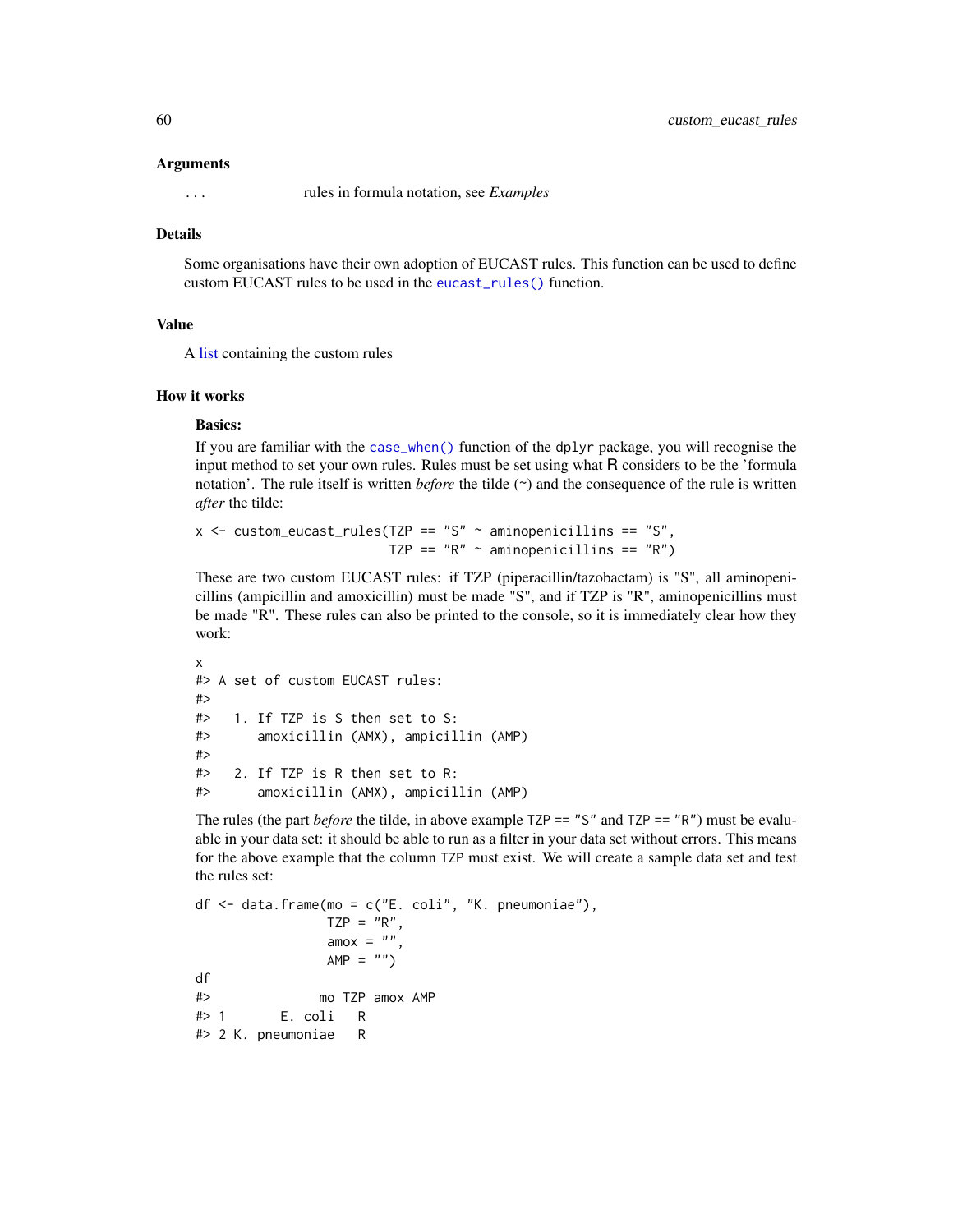```
eucast_rules(df, rules = "custom", custom_rules = x)
#> mo TZP amox AMP
#> 1 E. coli R R R
#> 2 K. pneumoniae R R R
```
## Using taxonomic properties in rules:

There is one exception in variables used for the rules: all column names of the [microorganisms](#page-113-0) data set can also be used, but do not have to exist in the data set. These column names are: mo, fullname, kingdom, phylum, class, order, family, genus, species, subspecies, rank, ref, species\_id, source, prevalence and snomed. Thus, this next example will work as well, despite the fact that the df data set does not contain a column genus:

 $y \le$  custom\_eucast\_rules(TZP == "S" & genus == "Klebsiella"  $\sim$  aminopenicillins == "S", TZP ==  $"R"$  & genus == "Klebsiella"  $\sim$  aminopenicillins ==  $"R"$ )

eucast\_rules(df, rules = "custom", custom\_rules = y) #> mo TZP amox AMP #> 1 E. coli R #> 2 K. pneumoniae R R R

# Usage of antibiotic group names:

It is possible to define antibiotic groups instead of single antibiotics for the rule consequence, the part *after* the tilde. In above examples, the antibiotic group aminopenicillins is used to include ampicillin and amoxicillin. The following groups are allowed (case-insensitive). Within parentheses are the agents that will be matched when running the rule.

• aminoglycosides

(amikacin, amikacin/fosfomycin, amphotericin B-high, apramycin, arbekacin, astromicin, bekanamycin, dibekacin, framycetin, gentamicin, gentamicin-high, habekacin, hygromycin, isepamicin, kanamycin, kanamycin-high, kanamycin/cephalexin, micronomicin, neomycin, netilmicin, pentisomicin, plazomicin, propikacin, ribostamycin, sisomicin, streptoduocin, streptomycin, streptomycin-high, tobramycin and tobramycin-high)

- aminopenicillins (amoxicillin and ampicillin)
- antifungals

(5-fluorocytosine, amphotericin B, anidulafungin, butoconazole, caspofungin, ciclopirox, clotrimazole, econazole, fluconazole, fosfluconazole, griseofulvin, hachimycin, ibrexafungerp, isavuconazole, isoconazole, itraconazole, ketoconazole, manogepix, micafungin, miconazole, nystatin, pimaricin, posaconazole, rezafungin, ribociclib, sulconazole, terbinafine, terconazole and voriconazole)

• antimycobacterials

(4-aminosalicylic acid, calcium aminosalicylate, capreomycin, clofazimine, delamanid, enviomycin, ethambutol, ethambutol/isoniazid, ethionamide, isoniazid, morinamide, p-aminosalicylic acid, pretomanid, prothionamide, pyrazinamide, rifabutin, rifampicin, rifampicin/isoniazid, rifampicin/pyrazinamide/ethambutol/isoniazid, rifampicin/pyrazinamide/isoniazid, rifamycin, rifapentine, simvastatin/fenofibrate, sodium aminosalicylate, streptomycin/isoniazid, terizidone, thioacetazone/isoniazid, tiocarlide and viomycin)

• betalactams

(amoxicillin, amoxicillin/clavulanic acid, amoxicillin/sulbactam, ampicillin, ampicillin/sulbactam,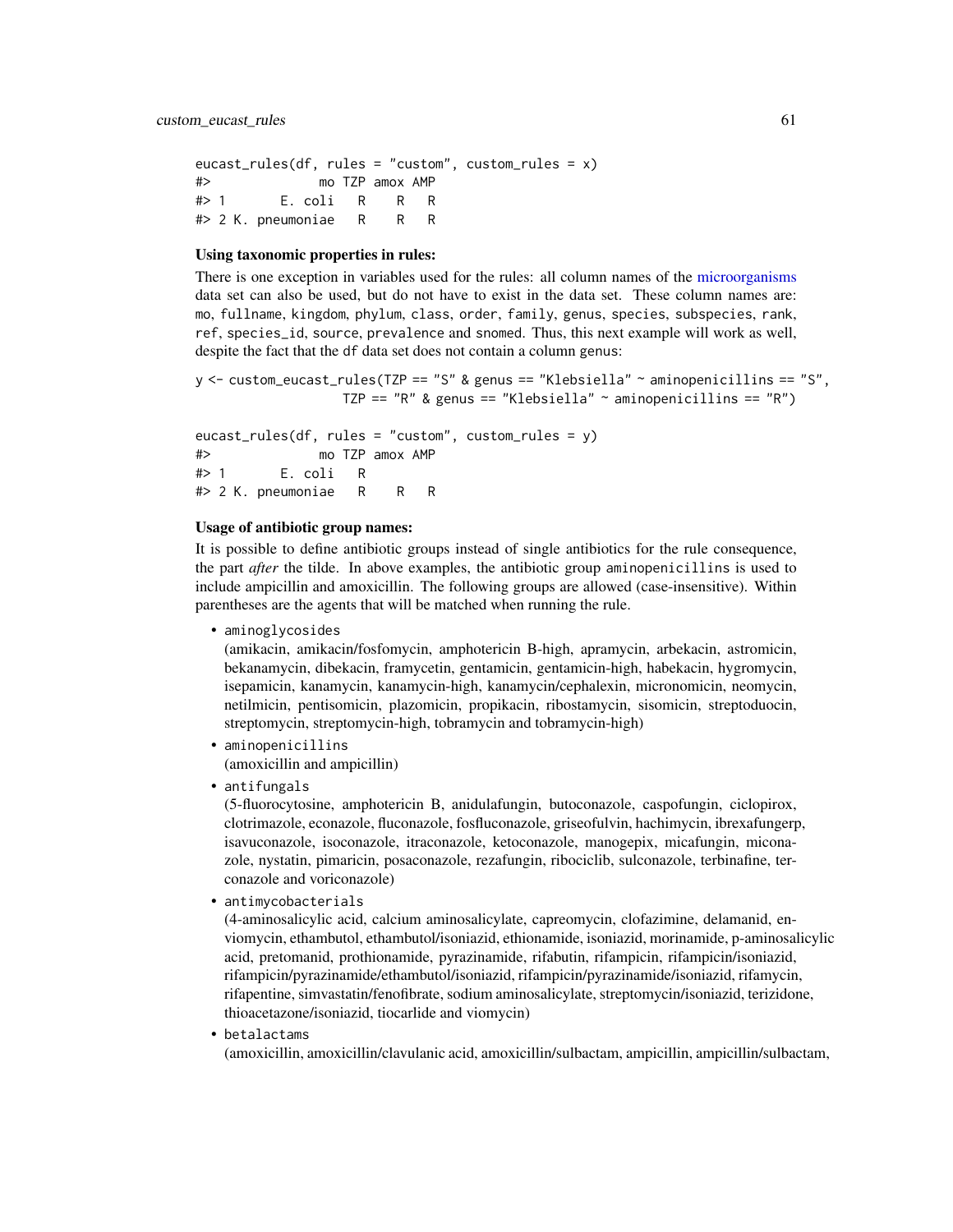apalcillin, aspoxicillin, avibactam, azidocillin, azlocillin, aztreonam, aztreonam/avibactam, aztreonam/nacubactam, bacampicillin, benzathine benzylpenicillin, benzathine phenoxymethylpenicillin, benzylpenicillin, biapenem, carbenicillin, carindacillin, cefacetrile, cefaclor, cefadroxil, cefaloridine, cefamandole, cefatrizine, cefazedone, cefazolin, cefcapene, cefcapene pivoxil, cefdinir, cefditoren, cefditoren pivoxil, cefepime, cefepime/clavulanic acid, cefepime/nacubactam, cefepime/tazobactam, cefetamet, cefetamet pivoxil, cefetecol, cefetrizole, cefixime, cefmenoxime, cefmetazole, cefodizime, cefonicid, cefoperazone, cefoperazone/sulbactam, ceforanide, cefoselis, cefotaxime, cefotaxime/clavulanic acid, cefotaxime/sulbactam, cefotetan, cefotiam, cefotiam hexetil, cefovecin, cefoxitin, cefoxitin screening, cefozopran, cefpimizole, cefpiramide, cefpirome, cefpodoxime, cefpodoxime proxetil, cefpodoxime/clavulanic acid, cefprozil, cefquinome, cefroxadine, cefsulodin, cefsumide, ceftaroline, ceftaroline/avibactam, ceftazidime, ceftazidime/avibactam, ceftazidime/clavulanic acid, cefteram, cefteram pivoxil, ceftezole, ceftibuten, ceftiofur, ceftizoxime, ceftizoxime alapivoxil, ceftobiprole, ceftobiprole medocaril, ceftolozane/enzyme inhibitor, ceftolozane/tazobactam, ceftriaxone, cefuroxime, cefuroxime axetil, cephalexin, cephalothin, cephapirin, cephradine, ciclacillin, clometocillin, cloxacillin, dicloxacillin, doripenem, epicillin, ertapenem, flucloxacillin, hetacillin, imipenem, imipenem/EDTA, imipenem/relebactam, latamoxef, lenampicillin, loracarbef, mecillinam, meropenem, meropenem/nacubactam, meropenem/vaborbactam, metampicillin, methicillin, mezlocillin, mezlocillin/sulbactam, nacubactam, nafcillin, oxacillin, panipenem, penamecillin, penicillin/novobiocin, penicillin/sulbactam, phenethicillin, phenoxymethylpenicillin, piperacillin, piperacillin/sulbactam, piperacillin/tazobactam, piridicillin, pivampicillin, pivmecillinam, procaine benzylpenicillin, propicillin, razupenem, ritipenem, ritipenem acoxil, sarmoxicillin, sulbactam, sulbenicillin, sultamicillin, talampicillin, tazobactam, tebipenem, temocillin, ticarcillin and ticarcillin/clavulanic acid)

• carbapenems

(biapenem, doripenem, ertapenem, imipenem, imipenem/EDTA, imipenem/relebactam, meropenem, meropenem/nacubactam, meropenem/vaborbactam, panipenem, razupenem, ritipenem, ritipenem acoxil and tebipenem)

• cephalosporins

(cefacetrile, cefaclor, cefadroxil, cefaloridine, cefamandole, cefatrizine, cefazedone, cefazolin, cefcapene, cefcapene pivoxil, cefdinir, cefditoren, cefditoren pivoxil, cefepime, cefepime/clavulanic acid, cefepime/tazobactam, cefetamet, cefetamet pivoxil, cefetecol, cefetrizole, cefixime, cefmenoxime, cefmetazole, cefodizime, cefonicid, cefoperazone, cefoperazone/sulbactam, ceforanide, cefoselis, cefotaxime, cefotaxime/clavulanic acid, cefotaxime/sulbactam, cefotetan, cefotiam, cefotiam hexetil, cefovecin, cefoxitin, cefoxitin screening, cefozopran, cefpimizole, cefpiramide, cefpirome, cefpodoxime, cefpodoxime proxetil, cefpodoxime/clavulanic acid, cefprozil, cefquinome, cefroxadine, cefsulodin, cefsumide, ceftaroline, ceftaroline/avibactam, ceftazidime, ceftazidime/avibactam, ceftazidime/clavulanic acid, cefteram, cefteram pivoxil, ceftezole, ceftibuten, ceftiofur, ceftizoxime, ceftizoxime alapivoxil, ceftobiprole, ceftobiprole medocaril, ceftolozane/enzyme inhibitor, ceftolozane/tazobactam, ceftriaxone, cefuroxime, cefuroxime axetil, cephalexin, cephalothin, cephapirin, cephradine, latamoxef and loracarbef)

• cephalosporins\_1st

(cefacetrile, cefadroxil, cefaloridine, cefatrizine, cefazedone, cefazolin, cefroxadine, ceftezole, cephalexin, cephalothin, cephapirin and cephradine)

• cephalosporins\_2nd

(cefaclor, cefamandole, cefmetazole, cefonicid, ceforanide, cefotetan, cefotiam, cefoxitin, cefoxitin screening, cefprozil, cefuroxime, cefuroxime axetil and loracarbef)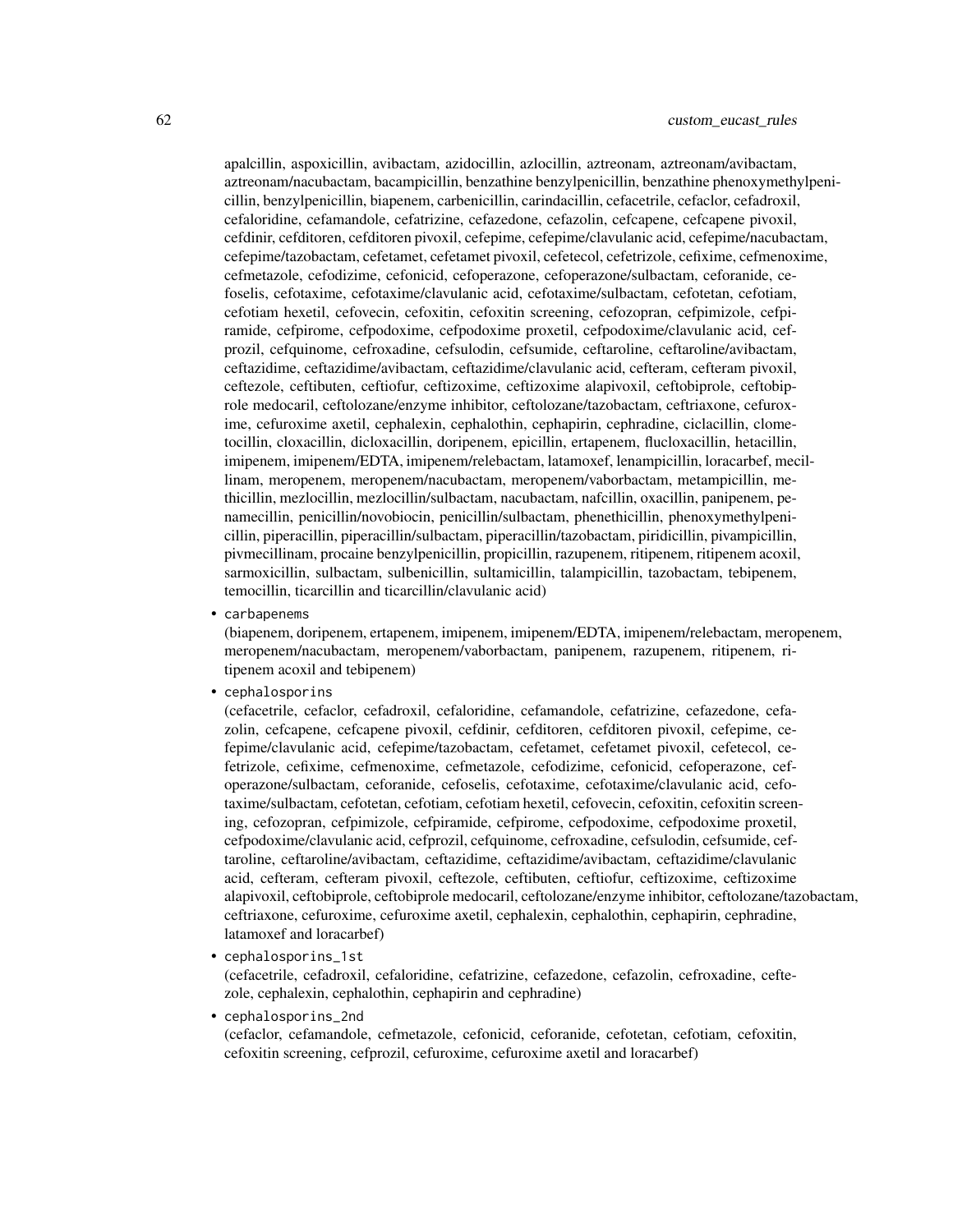• cephalosporins\_3rd

(cefcapene, cefcapene pivoxil, cefdinir, cefditoren, cefditoren pivoxil, cefetamet, cefetamet pivoxil, cefixime, cefmenoxime, cefodizime, cefoperazone, cefoperazone/sulbactam, cefotaxime, cefotaxime/clavulanic acid, cefotaxime/sulbactam, cefotiam hexetil, cefovecin, cefpimizole, cefpiramide, cefpodoxime, cefpodoxime proxetil, cefpodoxime/clavulanic acid, cefsulodin, ceftazidime, ceftazidime/avibactam, ceftazidime/clavulanic acid, cefteram, cefteram pivoxil, ceftibuten, ceftiofur, ceftizoxime, ceftizoxime alapivoxil, ceftriaxone and latamoxef)

- cephalosporins\_4th (cefepime, cefepime/clavulanic acid, cefepime/tazobactam, cefetecol, cefoselis, cefozopran, cefpirome and cefquinome)
- cephalosporins\_5th (ceftaroline, ceftaroline/avibactam, ceftobiprole, ceftobiprole medocaril, ceftolozane/enzyme inhibitor and ceftolozane/tazobactam)
- cephalosporins\_except\_caz

(cefacetrile, cefaclor, cefadroxil, cefaloridine, cefamandole, cefatrizine, cefazedone, cefazolin, cefcapene, cefcapene pivoxil, cefdinir, cefditoren, cefditoren pivoxil, cefepime, cefepime/clavulanic acid, cefepime/tazobactam, cefetamet, cefetamet pivoxil, cefetecol, cefetrizole, cefixime, cefmenoxime, cefmetazole, cefodizime, cefonicid, cefoperazone, cefoperazone/sulbactam, ceforanide, cefoselis, cefotaxime, cefotaxime/clavulanic acid, cefotaxime/sulbactam, cefotetan, cefotiam, cefotiam hexetil, cefovecin, cefoxitin, cefoxitin screening, cefozopran, cefpimizole, cefpiramide, cefpirome, cefpodoxime, cefpodoxime proxetil, cefpodoxime/clavulanic acid, cefprozil, cefquinome, cefroxadine, cefsulodin, cefsumide, ceftaroline, ceftaroline/avibactam, ceftazidime/avibactam, ceftazidime/clavulanic acid, cefteram, cefteram pivoxil, ceftezole, ceftibuten, ceftiofur, ceftizoxime, ceftizoxime alapivoxil, ceftobiprole, ceftobiprole medocaril, ceftolozane/enzyme inhibitor, ceftolozane/tazobactam, ceftriaxone, cefuroxime, cefuroxime axetil, cephalexin, cephalothin, cephapirin, cephradine, latamoxef and loracarbef)

• fluoroquinolones

(besifloxacin, ciprofloxacin, clinafloxacin, danofloxacin, delafloxacin, difloxacin, enoxacin, enrofloxacin, finafloxacin, fleroxacin, garenoxacin, gatifloxacin, gemifloxacin, grepafloxacin, levofloxacin, levonadifloxacin, lomefloxacin, marbofloxacin, metioxate, miloxacin, moxifloxacin, nadifloxacin, nifuroquine, norfloxacin, ofloxacin, orbifloxacin, pazufloxacin, pefloxacin, pradofloxacin, premafloxacin, prulifloxacin, rufloxacin, sarafloxacin, sitafloxacin, sparfloxacin, temafloxacin, tilbroquinol, tioxacin, tosufloxacin and trovafloxacin)

• glycopeptides

(avoparcin, dalbavancin, norvancomycin, oritavancin, ramoplanin, teicoplanin, teicoplaninmacromethod, telavancin, vancomycin and vancomycin-macromethod)

- glycopeptides\_except\_lipo (avoparcin, norvancomycin, ramoplanin, teicoplanin, teicoplanin-macromethod, vancomycin and vancomycin-macromethod)
- lincosamides (acetylmidecamycin, acetylspiramycin, clindamycin, gamithromycin, kitasamycin, lincomycin, meleumycin, nafithromycin, pirlimycin, primycin, solithromycin, tildipirosin, tilmicosin, tulathromycin, tylosin and tylvalosin)
- lipoglycopeptides (dalbavancin, oritavancin and telavancin)
- macrolides

(acetylmidecamycin, acetylspiramycin, azithromycin, clarithromycin, dirithromycin, erythromycin,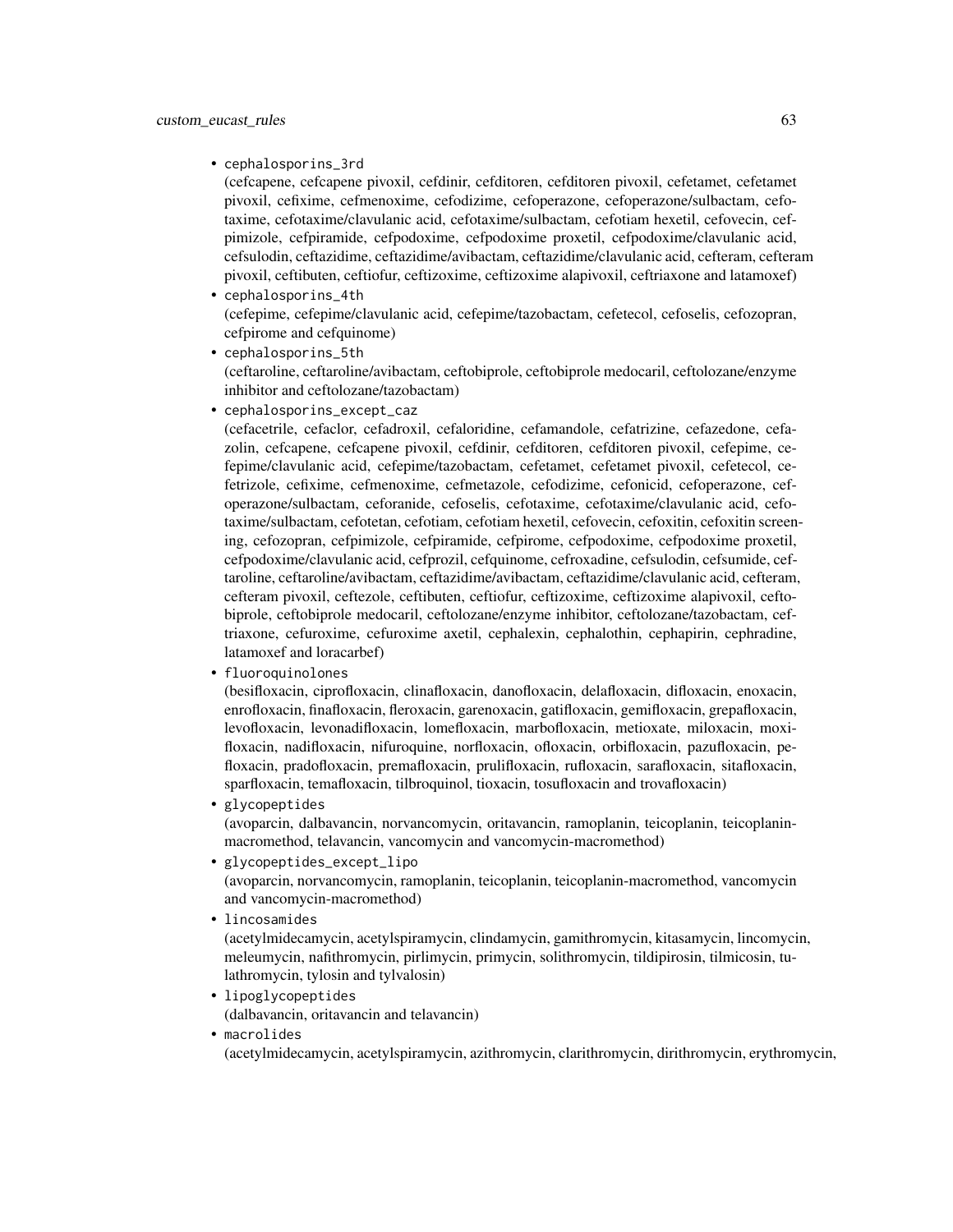flurithromycin, gamithromycin, josamycin, kitasamycin, meleumycin, midecamycin, miocamycin, nafithromycin, oleandomycin, pirlimycin, primycin, rokitamycin, roxithromycin, solithromycin, spiramycin, telithromycin, tildipirosin, tilmicosin, troleandomycin, tulathromycin, tylosin and tylvalosin)

• oxazolidinones

(cadazolid, cycloserine, linezolid, tedizolid and thiacetazone)

• penicillins

(amoxicillin, amoxicillin/clavulanic acid, amoxicillin/sulbactam, ampicillin, ampicillin/sulbactam, apalcillin, aspoxicillin, avibactam, azidocillin, azlocillin, aztreonam, aztreonam/avibactam, aztreonam/nacubactam, bacampicillin, benzathine benzylpenicillin, benzathine phenoxymethylpenicillin, benzylpenicillin, carbenicillin, carindacillin, cefepime/nacubactam, ciclacillin, clometocillin, cloxacillin, dicloxacillin, epicillin, flucloxacillin, hetacillin, lenampicillin, mecillinam, metampicillin, methicillin, mezlocillin, mezlocillin/sulbactam, nacubactam, nafcillin, oxacillin, penamecillin, penicillin/novobiocin, penicillin/sulbactam, phenethicillin, phenoxymethylpenicillin, piperacillin, piperacillin/sulbactam, piperacillin/tazobactam, piridicillin, pivampicillin, pivmecillinam, procaine benzylpenicillin, propicillin, sarmoxicillin, sulbactam, sulbenicillin, sultamicillin, talampicillin, tazobactam, temocillin, ticarcillin and ticarcillin/clavulanic acid)

• polymyxins

(colistin, polymyxin B and polymyxin B/polysorbate 80)

• quinolones

(besifloxacin, cinoxacin, ciprofloxacin, clinafloxacin, danofloxacin, delafloxacin, difloxacin, enoxacin, enrofloxacin, finafloxacin, fleroxacin, flumequine, garenoxacin, gatifloxacin, gemifloxacin, grepafloxacin, levofloxacin, levonadifloxacin, lomefloxacin, marbofloxacin, metioxate, miloxacin, moxifloxacin, nadifloxacin, nalidixic acid, nifuroquine, nitroxoline, norfloxacin, ofloxacin, orbifloxacin, oxolinic acid, pazufloxacin, pefloxacin, pipemidic acid, piromidic acid, pradofloxacin, premafloxacin, prulifloxacin, rosoxacin, rufloxacin, sarafloxacin, sitafloxacin, sparfloxacin, temafloxacin, tilbroquinol, tioxacin, tosufloxacin and trovafloxacin)

- streptogramins (pristinamycin and quinupristin/dalfopristin)
- tetracyclines

(cetocycline, chlortetracycline, clomocycline, demeclocycline, doxycycline, eravacycline, lymecycline, metacycline, minocycline, omadacycline, oxytetracycline, penimepicycline, rolitetracycline, tetracycline and tigecycline)

• tetracyclines\_except\_tgc

(cetocycline, chlortetracycline, clomocycline, demeclocycline, doxycycline, eravacycline, lymecycline, metacycline, minocycline, omadacycline, oxytetracycline, penimepicycline, rolitetracycline and tetracycline)

• trimethoprims

(brodimoprim, sulfadiazine, sulfadiazine/tetroxoprim, sulfadiazine/trimethoprim, sulfadimethoxine, sulfadimidine, sulfadimidine/trimethoprim, sulfafurazole, sulfaisodimidine, sulfalene, sulfamazone, sulfamerazine, sulfamerazine/trimethoprim, sulfamethizole, sulfamethoxazole, sulfamethoxypyridazine, sulfametomidine, sulfametoxydiazine, sulfametrole/trimethoprim, sulfamoxole, sulfamoxole/trimethoprim, sulfanilamide, sulfaperin, sulfaphenazole, sulfapyridine, sulfathiazole, sulfathiourea, trimethoprim and trimethoprim/sulfamethoxazole)

• ureidopenicillins

(azlocillin, mezlocillin, piperacillin and piperacillin/tazobactam)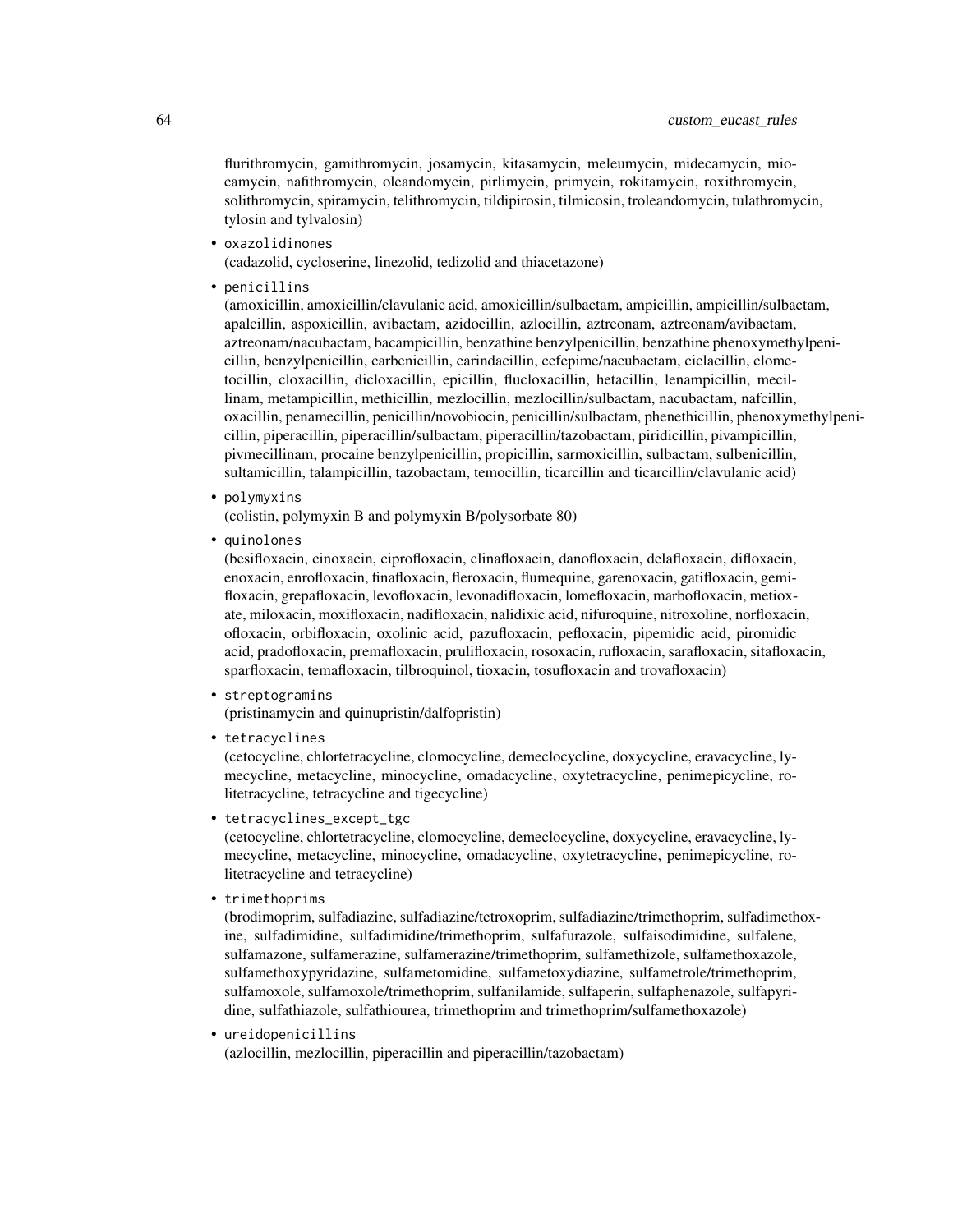#### dosage 65 and 50 km s and 65 and 65 km s and 65 and 65 km s and 65 and 65 km s and 65 and 65 and 65 and 65 and 65 and 65 and 65 and 65 and 65 and 65 and 65 and 65 and 65 and 65 and 65 and 65 and 65 and 65 and 65 and 65 and

### Stable Lifecycle

The [lifecycle](#page-103-0) of this function is stable. In a stable function, major changes are unlikely. This means that the unlying code will generally evolve by adding new arguments; removing arguments or changing the meaning of existing arguments will be avoided.

If the unlying code needs breaking changes, they will occur gradually. For example, an argument will be deprecated and first continue to work, but will emit a message informing you of the change. Next, typically after at least one newly released version on CRAN, the message will be transformed to an error.

## Read more on Our Website!

On our website <https://msberends.github.io/AMR/> you can find [a comprehensive tutorial](https://msberends.github.io/AMR/articles/AMR.html) about how to conduct AMR data analysis, the [complete documentation of all functions](https://msberends.github.io/AMR/reference/) and [an example](https://msberends.github.io/AMR/articles/WHONET.html) [analysis using WHONET data.](https://msberends.github.io/AMR/articles/WHONET.html)

### Examples

```
x <- custom_eucast_rules(AMC == "R" & genus == "Klebsiella" ~ aminopenicillins == "R",
                          AMC == "I" & genus == "Klebsiella" ~ aminopenicillins == "I")eucast_rules(example_isolates,
             rules = "custom",
             custom_rules = x,
             info = FALSE)
# combine rule sets
x2 \leq -c(x)custom_eucast_rules(TZP == "R" \sim carbapenems == "R"))
x<sub>2</sub>
```
<span id="page-64-0"></span>dosage *Data Set with Treatment Dosages as Defined by EUCAST*

#### Description

EUCAST breakpoints used in this package are based on the dosages in this data set. They can be retrieved with [eucast\\_dosage\(\)](#page-65-1).

#### Usage

dosage

### Format

A [data.frame](#page-0-0) with 169 observations and 9 variables:

• ab

Antibiotic ID as used in this package (such as AMC), using the official EARS-Net (European Antimicrobial Resistance Surveillance Network) codes where available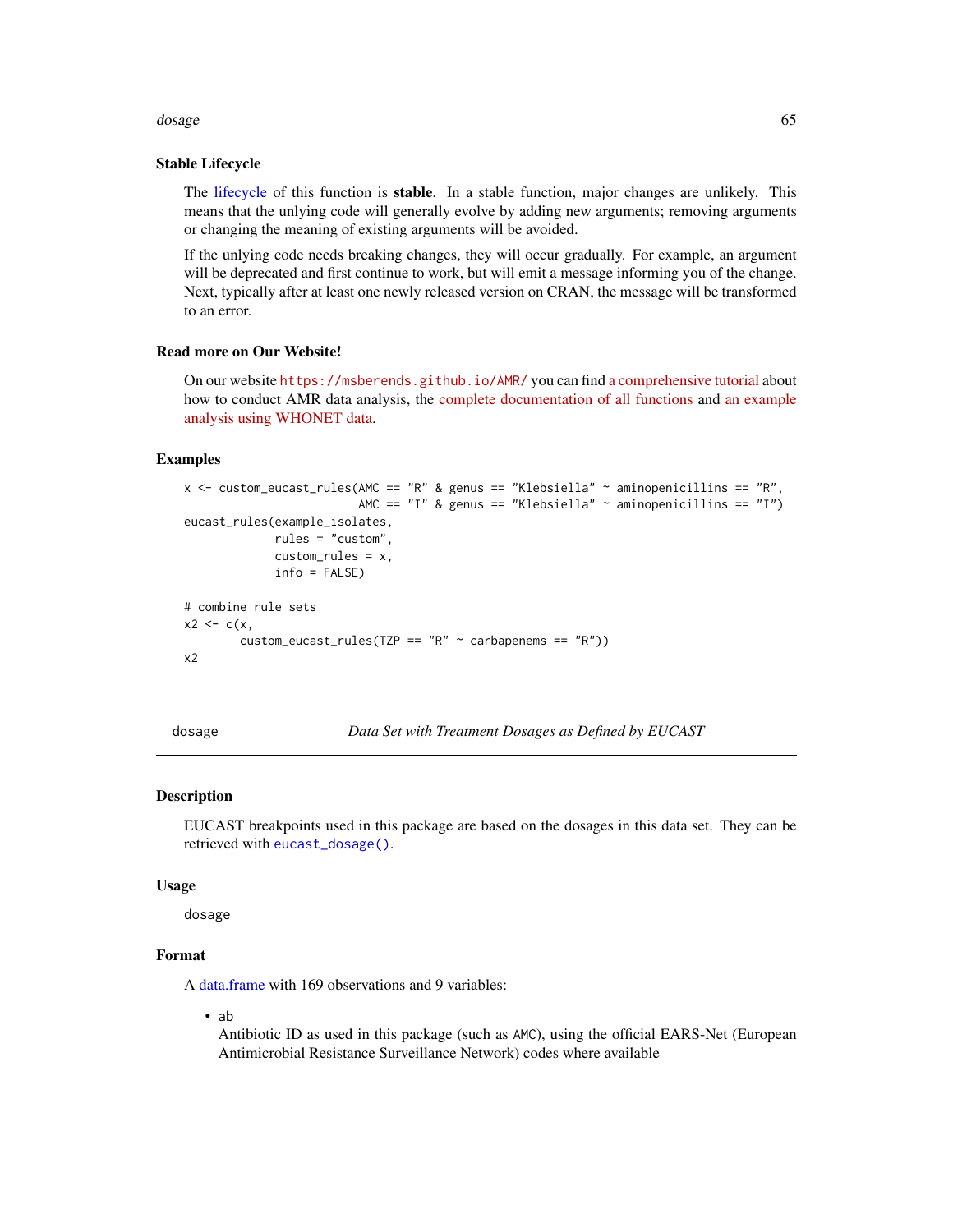• name

Official name of the antimicrobial agent as used by WHONET/EARS-Net or the WHO

- type
	- Type of the dosage, either "high\_dosage", "standard\_dosage" or "uncomplicated\_uti"
- dose

Dose, such as "2 g" or "25 mg/kg"

- dose\_times Number of times a dose must be administered
- administration Route of administration, either "im", "iv" or "oral"
- notes Additional dosage notes
- original\_txt Original text in the PDF file of EUCAST
- eucast\_version Version number of the EUCAST Clinical Breakpoints guideline to which these dosages apply

### Details

['EUCAST Clinical Breakpoint Tables' v11.0](https://www.eucast.org/clinical_breakpoints/) (2021) are based on the dosages in this data set.

#### Reference Data Publicly Available

All reference data sets (about microorganisms, antibiotics, R/SI interpretation, EUCAST rules, etc.) in this AMR package are publicly and freely available. We continually export our data sets to formats for use in R, SPSS, SAS, Stata and Excel. We also supply flat files that are machine-readable and suitable for input in any software program, such as laboratory information systems. Please find [all](https://msberends.github.io/AMR/articles/datasets.html) [download links on our website,](https://msberends.github.io/AMR/articles/datasets.html) which is automatically updated with every code change.

### Read more on Our Website!

On our website <https://msberends.github.io/AMR/> you can find [a comprehensive tutorial](https://msberends.github.io/AMR/articles/AMR.html) about how to conduct AMR data analysis, the [complete documentation of all functions](https://msberends.github.io/AMR/reference/) and [an example](https://msberends.github.io/AMR/articles/WHONET.html) [analysis using WHONET data.](https://msberends.github.io/AMR/articles/WHONET.html)

<span id="page-65-0"></span>eucast\_rules *Apply EUCAST Rules*

### <span id="page-65-1"></span>Description

Apply rules for clinical breakpoints and intrinsic resistance as defined by the European Committee on Antimicrobial Susceptibility Testing (EUCAST, <https://eucast.org>), see *Source*. Use [eucast\\_dosage\(\)](#page-65-1) to get a [data.frame](#page-0-0) with advised dosages of a certain bug-drug combination, which is based on the [dosage](#page-64-0) data set.

To improve the interpretation of the antibiogram before EUCAST rules are applied, some non-EUCAST rules can applied at default, see *Details*.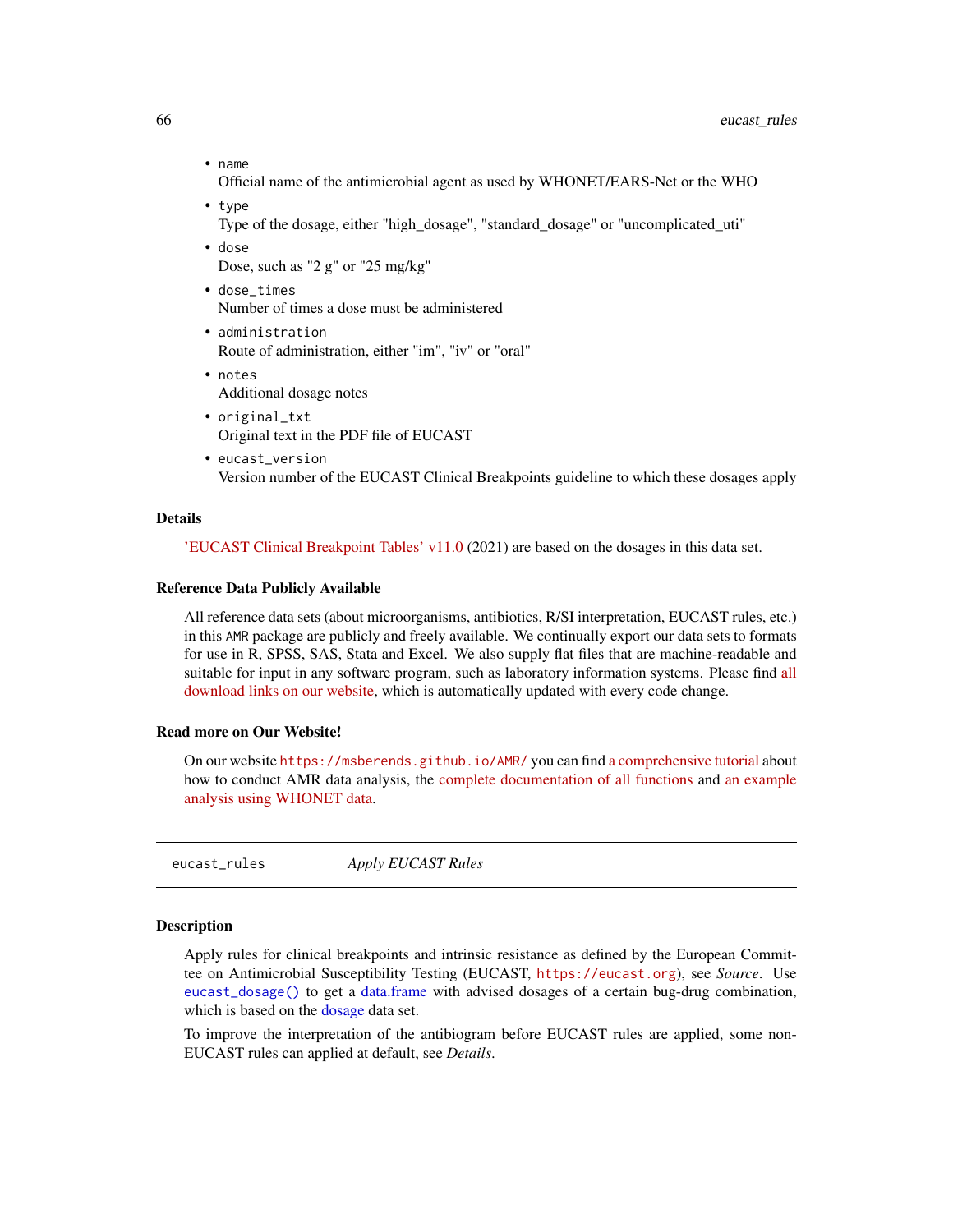# eucast\_rules 67

# Usage

```
eucast_rules(
 x,
 col_mo = NULL,
 info = interactive(),
 rules = getOption("AMR_eucastrules", default = c("breakpoints", "expert")),
 verbose = FALSE,
 version_breakpoints = 11,
 version_expertrules = 3.3,
  ampc_cephalosporin_resistance = NA,
 only_rsi_columns = FALSE,
 custom_rules = NULL,
  ...
\mathcal{L}
```
eucast\_dosage(ab, administration = "iv", version\_breakpoints = 11)

# Arguments

| X                             | data with antibiotic columns, such as amox, AMX and AMC                                                                                                                                                                                                                                                                                                                                                                       |  |  |  |
|-------------------------------|-------------------------------------------------------------------------------------------------------------------------------------------------------------------------------------------------------------------------------------------------------------------------------------------------------------------------------------------------------------------------------------------------------------------------------|--|--|--|
| $col$ mo                      | column name of the IDs of the microorganisms (see $as.mo()$ ), defaults to the<br>first column of class mo. Values will be coerced using $as.mo()$ .                                                                                                                                                                                                                                                                          |  |  |  |
| info                          | a logical to indicate whether progress should be printed to the console, defaults<br>to only print while in interactive sessions                                                                                                                                                                                                                                                                                              |  |  |  |
| rules                         | a character vector that specifies which rules should be applied. Must be one<br>or more of "breakpoints", "expert", "other", "custom", "all", and de-<br>faults to c("breakpoints", "expert"). The default value can be set to another<br>value, e.g. using options (AMR_eucastrules = "all"). If using "custom", be<br>sure to fill in argument custom_rules too. Custom rules can be created with<br>custom_eucast_rules(). |  |  |  |
| verbose                       | a logical to turn Verbose mode on and off (default is off). In Verbose mode, the<br>function does not apply rules to the data, but instead returns a data set in logbook<br>form with extensive info about which rows and columns would be effected and<br>in which way. Using Verbose mode takes a lot more time.                                                                                                            |  |  |  |
| version_breakpoints           |                                                                                                                                                                                                                                                                                                                                                                                                                               |  |  |  |
|                               | the version number to use for the EUCAST Clinical Breakpoints guideline. Can<br>be either "11.0" or "10.0".                                                                                                                                                                                                                                                                                                                   |  |  |  |
| version_expertrules           |                                                                                                                                                                                                                                                                                                                                                                                                                               |  |  |  |
|                               | the version number to use for the EUCAST Expert Rules and Intrinsic Resis-<br>tance guideline. Can be either "3.3", "3.2" or "3.1".                                                                                                                                                                                                                                                                                           |  |  |  |
| ampc_cephalosporin_resistance |                                                                                                                                                                                                                                                                                                                                                                                                                               |  |  |  |
|                               | a character value that should be applied to cefotaxime, ceftriaxone and cef-<br>tazidime for AmpC de-repressed cephalosporin-resistant mutants, defaults to<br>NA. Currently only works when version_expertrules is 3.2 and higher; these<br>version of 'EUCAST Expert Rules on Enterobacterales' state that results of ce-<br>fotaxime, ceftriaxone and ceftazidime should be reported with a note, or results               |  |  |  |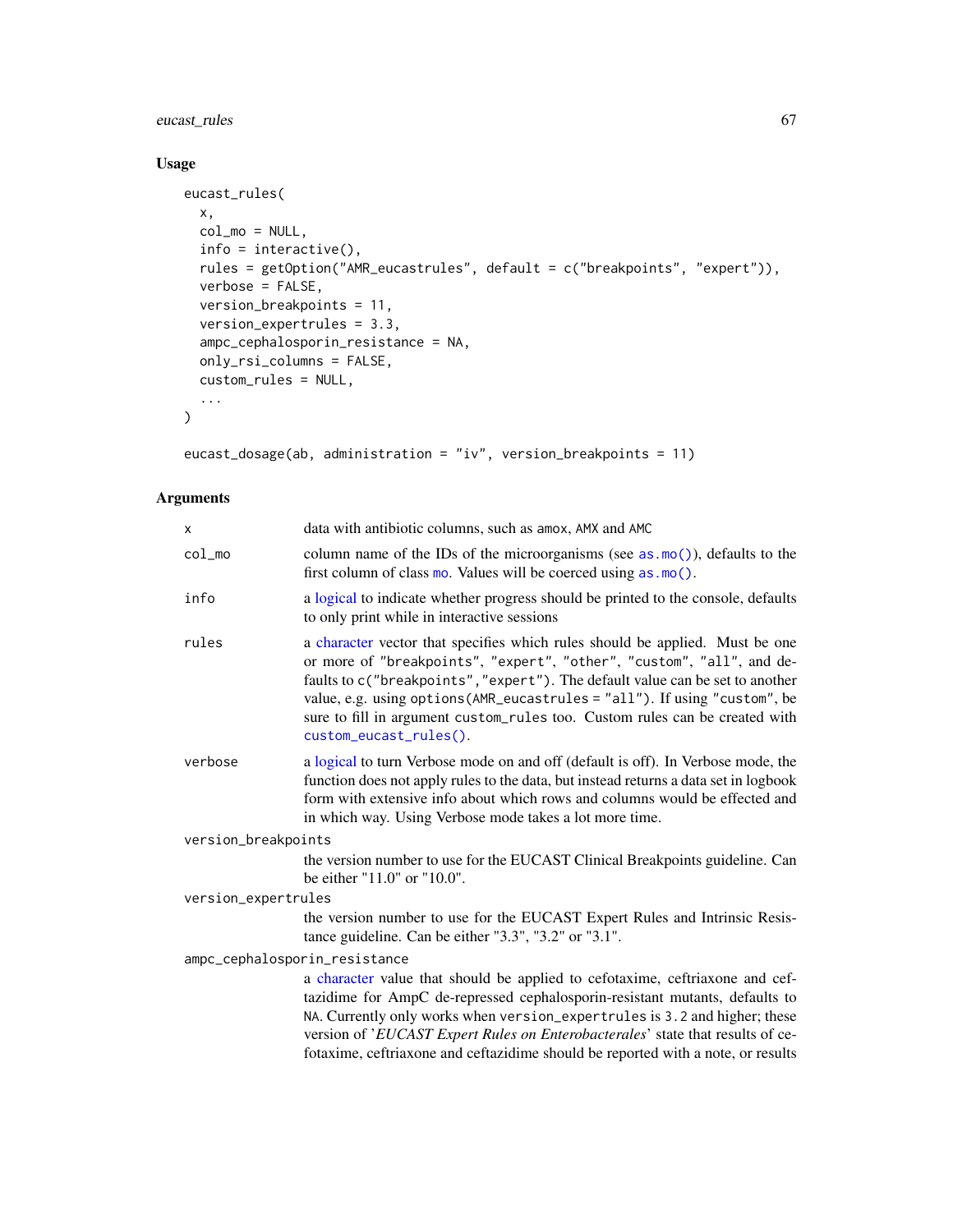should be suppressed (emptied) for these three agents. A value of NA (the default) for this argument will remove results for these three agents, while e.g. a value of "R" will make the results for these agents resistant. Use NULL or FALSE to not alter results for these three agents of AmpC de-repressed cephalosporinresistant mutants. Using TRUE is equal to using "R".

For *EUCAST Expert Rules* v3.2, this rule applies to: *Citrobacter braakii*, *Citrobacter freundii*, *Citrobacter gillenii*, *Citrobacter murliniae*, *Citrobacter rodenticum*, *Citrobacter sedlakii*, *Citrobacter werkmanii*, *Citrobacter youngae*, *Enterobacter*, *Hafnia alvei*, *Klebsiella aerogenes*, *Morganella morganii*, *Providencia* and *Serratia*.

only\_rsi\_columns

|              | a logical to indicate whether only antibiotic columns must be detected that were<br>transformed to class $\langle$ rsi $\rangle$ (see as. rsi()) on beforehand (defaults to FALSE) |
|--------------|------------------------------------------------------------------------------------------------------------------------------------------------------------------------------------|
| custom_rules | custom rules to apply, created with custom_eucast_rules()                                                                                                                          |
| $\cdots$     | column name of an antibiotic, see section <i>Antibiotics</i> below                                                                                                                 |
| ab           | any (vector of) text that can be coerced to a valid antibiotic code with $as$ . $ab()$                                                                                             |
|              | administration route of administration, either "im", "iv" or "oral"                                                                                                                |

## Details

Note: This function does not translate MIC values to RSI values. Use as. rsi() for that. Note: When ampicillin (AMP, J01CA01) is not available but amoxicillin (AMX, J01CA04) is, the latter will be used for all rules where there is a dependency on ampicillin. These drugs are interchangeable when it comes to expression of antimicrobial resistance.

The file containing all EUCAST rules is located here: [https://github.com/msberends/AMR/](https://github.com/msberends/AMR/blob/main/data-raw/eucast_rules.tsv) [blob/main/data-raw/eucast\\_rules.tsv](https://github.com/msberends/AMR/blob/main/data-raw/eucast_rules.tsv). Note: Old taxonomic names are replaced with the current taxonomy where applicable. For example, *Ochrobactrum anthropi* was renamed to *Brucella anthropi* in 2020; the original EUCAST rules v3.1 and v3.2 did not yet contain this new taxonomic name. The file used as input for this AMR package contains the taxonomy updated until [5 October](#page-51-0) [2021.](#page-51-0)

## Custom Rules:

Custom rules can be created using [custom\\_eucast\\_rules\(\)](#page-58-0), e.g.:

 $x$  <- custom\_eucast\_rules(AMC == "R" & genus == "Klebsiella" ~ aminopenicillins == "R", AMC ==  $"I"$  & genus == "Klebsiella" ~ aminopenicillins ==  $"I")$ 

eucast\_rules(example\_isolates, rules = "custom", custom\_rules = x)

### 'Other' Rules:

Before further processing, two non-EUCAST rules about drug combinations can be applied to improve the efficacy of the EUCAST rules, and the reliability of your data (analysis). These rules are:

- 1. A drug with enzyme inhibitor will be set to S if the same drug without enzyme inhibitor is S
- 2. A drug without enzyme inhibitor will be set to  $R$  if the same drug with enzyme inhibitor is R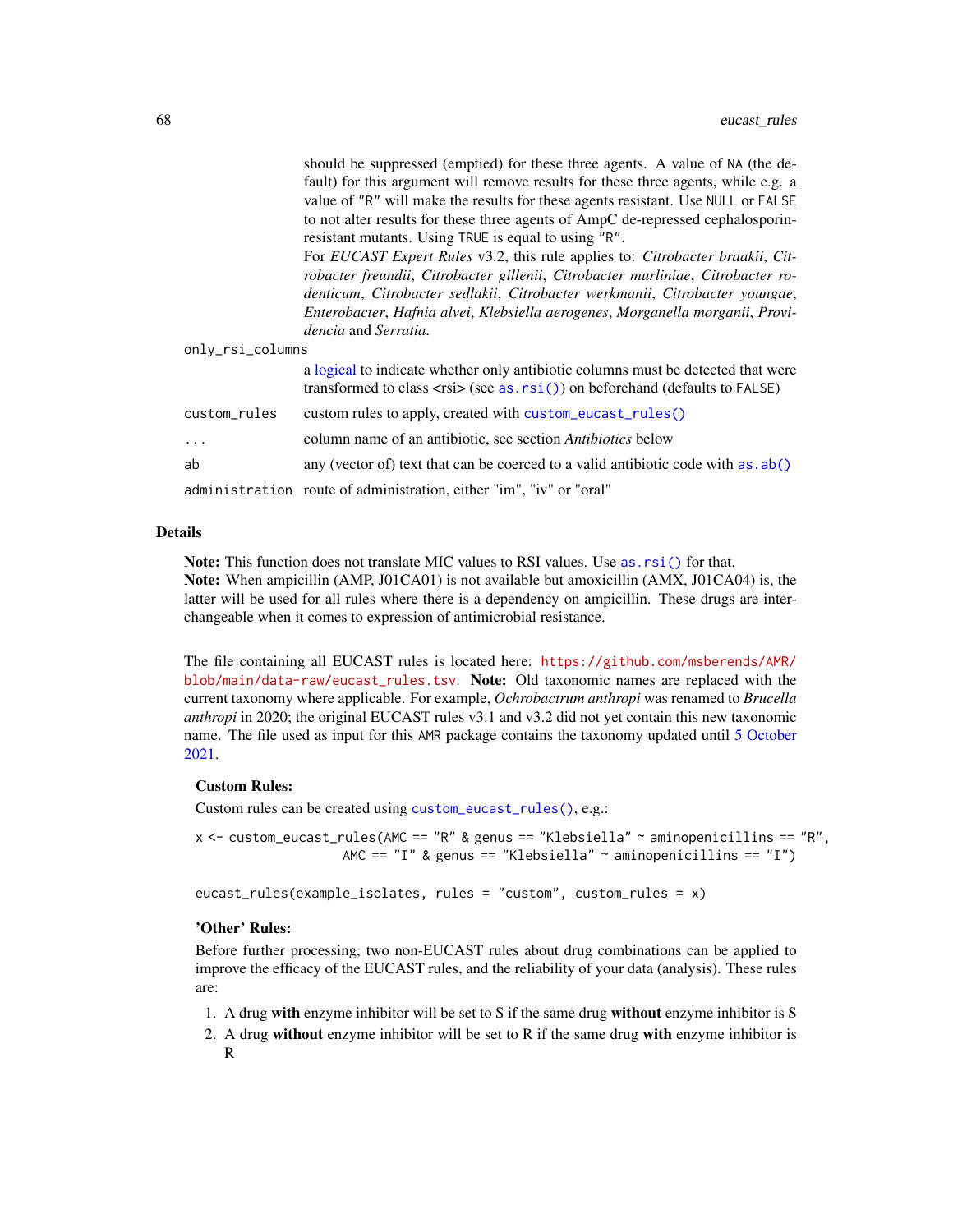Important examples include amoxicillin and amoxicillin/clavulanic acid, and trimethoprim and trimethoprim/sulfamethoxazole. Needless to say, for these rules to work, both drugs must be available in the data set.

Since these rules are not officially approved by EUCAST, they are not applied at default. To use these rules, include "other" to the rules argument, or use eucast\_rules(...,rules = "all"). You can also set the option AMR\_eucastrules, i.e. run options(AMR\_eucastrules = "all").

### Value

The input of x, possibly with edited values of antibiotics. Or, if verbose = TRUE, a [data.frame](#page-0-0) with all original and new values of the affected bug-drug combinations.

### Antibiotics

To define antibiotics column names, leave as it is to determine it automatically with [guess\\_ab\\_col\(\)](#page-93-0) or input a text (case-insensitive), or use NULL to skip a column (e.g. TIC = NULL to skip ticarcillin). Manually defined but non-existing columns will be skipped with a warning.

The following antibiotics are eligible for the functions [eucast\\_rules\(\)](#page-65-0) and [mdro\(\)](#page-107-0). These are shown below in the format 'name (antimicrobial ID, [ATC code\)](https://www.whocc.no/atc/structure_and_principles/)', sorted alphabetically:

Amikacin (AMK, [S01AE08\)](https://www.whocc.no/atc_ddd_index/?code=J01GB06&showdescription=no), amoxicillin (AMX, [J01MA02\)](https://www.whocc.no/atc_ddd_index/?code=J01CA04&showdescription=no), amoxicillin/clavulanic acid (AMC, [J01MA23\)](https://www.whocc.no/atc_ddd_index/?code=J01CR02&showdescription=no), ampicillin (AMP, [J01MA04\)](https://www.whocc.no/atc_ddd_index/?code=J01CA01&showdescription=no), ampicillin/sulbactam (SAM, [J01MA08\)](https://www.whocc.no/atc_ddd_index/?code=J01CR01&showdescription=no), arbekacin (ARB, [J01MA19\)](https://www.whocc.no/atc_ddd_index/?code=J01GB12&showdescription=no), aspoxicillin (APX, [J01MA16\)](https://www.whocc.no/atc_ddd_index/?code=J01CA19&showdescription=no), azidocillin (AZD, [J01MA15\)](https://www.whocc.no/atc_ddd_index/?code=J01CE04&showdescription=no), azithromycin (AZM, [J01MA11\)](https://www.whocc.no/atc_ddd_index/?code=J01FA10&showdescription=no), azlocillin (AZL, [J01MA12\)](https://www.whocc.no/atc_ddd_index/?code=J01CA09&showdescription=no), aztreonam (ATM, [J01MA24\)](https://www.whocc.no/atc_ddd_index/?code=J01DF01&showdescription=no), bacampicillin (BAM, [J01MA07\)](https://www.whocc.no/atc_ddd_index/?code=J01CA06&showdescription=no), bekanamycin (BEK, [J01MA14\)](https://www.whocc.no/atc_ddd_index/?code=J01GB13&showdescription=no), benzathine benzylpenicillin (BNB, [D10AF05\)](https://www.whocc.no/atc_ddd_index/?code=J01CE08&showdescription=no), benzathine phenoxymethylpenicillin (BNP, [J01MA06\)](https://www.whocc.no/atc_ddd_index/?code=J01CE10&showdescription=no), benzylpenicillin (PEN,[J01MA01\)](https://www.whocc.no/atc_ddd_index/?code=J01CE01&showdescription=no), besifloxacin (BES,[J01MA18\)](https://www.whocc.no/atc_ddd_index/?code=S01AE08&showdescription=no), biapenem (BIA,[J01MA03\)](https://www.whocc.no/atc_ddd_index/?code=J01DH05&showdescription=no), carbenicillin (CRB, [J01MA17\)](https://www.whocc.no/atc_ddd_index/?code=J01CA03&showdescription=no), carindacillin (CRN, [J01MA10\)](https://www.whocc.no/atc_ddd_index/?code=J01CA05&showdescription=no), cefacetrile (CAC, [J01MA21\)](https://www.whocc.no/atc_ddd_index/?code=J01DB10&showdescription=no), cefaclor (CEC, [J01MA09\)](https://www.whocc.no/atc_ddd_index/?code=J01DC04&showdescription=no), cefadroxil (CFR, [J01MA05\)](https://www.whocc.no/atc_ddd_index/?code=J01DB05&showdescription=no), cefaloridine (RID, [P01AA05\)](https://www.whocc.no/atc_ddd_index/?code=J01DB02&showdescription=no), cefamandole (MAN, [J01MA22\)](https://www.whocc.no/atc_ddd_index/?code=J01DC03&showdescription=no), cefatrizine (CTZ, [J01MA13\)](https://www.whocc.no/atc_ddd_index/?code=J01DB07&showdescription=no), cefazedone (CZD, [J01CA01\)](https://www.whocc.no/atc_ddd_index/?code=J01DB06&showdescription=no), cefazolin (CZO, [J01CA04\)](https://www.whocc.no/atc_ddd_index/?code=J01DB04&showdescription=no), cefcapene (CCP, [J01CA12\)](https://www.whocc.no/atc_ddd_index/?code=J01DD17&showdescription=no), cefdinir (CDR, [J01CR05\)](https://www.whocc.no/atc_ddd_index/?code=J01DD15&showdescription=no), cefditoren (DIT, [J01CA13\)](https://www.whocc.no/atc_ddd_index/?code=J01DD16&showdescription=no), cefepime (FEP, [J01AA02\)](https://www.whocc.no/atc_ddd_index/?code=J01DE01&showdescription=no), cefetamet (CAT, [J01FA10\)](https://www.whocc.no/atc_ddd_index/?code=J01DD10&showdescription=no), cefixime (CFM, [J01FA09\)](https://www.whocc.no/atc_ddd_index/?code=J01DD08&showdescription=no), cefmenoxime (CMX, [J01CR02\)](https://www.whocc.no/atc_ddd_index/?code=J01DD05&showdescription=no), cefmetazole (CMZ, [J01AA08\)](https://www.whocc.no/atc_ddd_index/?code=J01DC09&showdescription=no), cefodizime (DIZ, [J01FA06\)](https://www.whocc.no/atc_ddd_index/?code=J01DD09&showdescription=no), cefonicid (CID, [J01CF04\)](https://www.whocc.no/atc_ddd_index/?code=J01DC06&showdescription=no), cefoperazone (CFP, [J01CF05\)](https://www.whocc.no/atc_ddd_index/?code=J01DD12&showdescription=no), cefoperazone/sulbactam (CSL, [J01CR01\)](https://www.whocc.no/atc_ddd_index/?code=J01DD62&showdescription=no), ceforanide (CND, [J01CA19\)](https://www.whocc.no/atc_ddd_index/?code=J01DC11&showdescription=no), cefotaxime (CTX, [J01CE04\)](https://www.whocc.no/atc_ddd_index/?code=J01DD01&showdescription=no), cefotetan (CTT, [J01CA09\)](https://www.whocc.no/atc_ddd_index/?code=J01DC05&showdescription=no), cefotiam (CTF, [J01DF01\)](https://www.whocc.no/atc_ddd_index/?code=J01DC07&showdescription=no), cefoxitin (FOX, [J01CA06\)](https://www.whocc.no/atc_ddd_index/?code=J01DC01&showdescription=no), cefozopran (ZOP, [J01CE08\)](https://www.whocc.no/atc_ddd_index/?code=J01DE03&showdescription=no), cefpiramide (CPM, [J01CE10\)](https://www.whocc.no/atc_ddd_index/?code=J01DD11&showdescription=no), cefpirome (CPO, [J01CE01\)](https://www.whocc.no/atc_ddd_index/?code=J01DE02&showdescription=no), cefpodoxime (CPD, [J01CA03\)](https://www.whocc.no/atc_ddd_index/?code=J01DD13&showdescription=no), cefprozil (CPR, [J01CA05\)](https://www.whocc.no/atc_ddd_index/?code=J01DC10&showdescription=no), cefroxadine (CRD, [J01CE07\)](https://www.whocc.no/atc_ddd_index/?code=J01DB11&showdescription=no), cefsulodin (CFS, [J01CF02\)](https://www.whocc.no/atc_ddd_index/?code=J01DD03&showdescription=no), ceftaroline (CPT, [J01CF01\)](https://www.whocc.no/atc_ddd_index/?code=J01DI02&showdescription=no), ceftazidime (CAZ, [J01CA07\)](https://www.whocc.no/atc_ddd_index/?code=J01DD02&showdescription=no), ceftazidime/clavulanic acid (CCV, [J01CA18\)](https://www.whocc.no/atc_ddd_index/?code=J01DD52&showdescription=no), cefteram (CEM, [J01CA11\)](https://www.whocc.no/atc_ddd_index/?code=J01DD18&showdescription=no), ceftezole (CTL, [J01CA14\)](https://www.whocc.no/atc_ddd_index/?code=J01DB12&showdescription=no), ceftibuten (CTB, [J01CF03\)](https://www.whocc.no/atc_ddd_index/?code=J01DD14&showdescription=no), ceftizoxime (CZX, [J01CA10\)](https://www.whocc.no/atc_ddd_index/?code=J01DD07&showdescription=no), ceftobiprole medocaril (CFM1, [J01CF06\)](https://www.whocc.no/atc_ddd_index/?code=J01DI01&showdescription=no), ceftolozane/enzyme in-hibitor (CEI, [J01CE06\)](https://www.whocc.no/atc_ddd_index/?code=J01DI54&showdescription=no), ceftriaxone (CRO, [J01CE05\)](https://www.whocc.no/atc_ddd_index/?code=J01DD04&showdescription=no), cefuroxime (CXM, [J01CE02\)](https://www.whocc.no/atc_ddd_index/?code=J01DC02&showdescription=no), cephalexin (LEX, [J01CA02\)](https://www.whocc.no/atc_ddd_index/?code=J01DB01&showdescription=no), cephalothin (CEP, [J01CA08\)](https://www.whocc.no/atc_ddd_index/?code=J01DB03&showdescription=no), cephapirin (HAP, [J01CE09\)](https://www.whocc.no/atc_ddd_index/?code=J01DB08&showdescription=no), cephradine (CED, [J01CE03\)](https://www.whocc.no/atc_ddd_index/?code=J01DB09&showdescription=no), chloramphenicol (CHL, [J01CG01\)](https://www.whocc.no/atc_ddd_index/?code=J01BA01&showdescription=no), ciprofloxacin (CIP, [J01CA16\)](https://www.whocc.no/atc_ddd_index/?code=J01MA02&showdescription=no), clarithromycin (CLR, [J01CR04\)](https://www.whocc.no/atc_ddd_index/?code=J01FA09&showdescription=no), clindamycin (CLI, [J01CA15\)](https://www.whocc.no/atc_ddd_index/?code=J01FF01&showdescription=no), clometocillin (CLM, [J01CG02\)](https://www.whocc.no/atc_ddd_index/?code=J01CE07&showdescription=no), cloxacillin (CL0, [J01CA17\)](https://www.whocc.no/atc_ddd_index/?code=J01CF02&showdescription=no), colistin (COL,[J01CR03\)](https://www.whocc.no/atc_ddd_index/?code=J01XB01&showdescription=no), cycloserine (CYC,[J01DB10\)](https://www.whocc.no/atc_ddd_index/?code=J04AB01&showdescription=no), dalbavancin (DAL,[J01DC04\)](https://www.whocc.no/atc_ddd_index/?code=J01XA04&showdescription=no), daptomycin (DAP,[J01DB05\)](https://www.whocc.no/atc_ddd_index/?code=J01XX09&showdescription=no), delafloxacin (DFX, [J01DB02\)](https://www.whocc.no/atc_ddd_index/?code=J01MA23&showdescription=no), dibekacin (DKB, [J01DC03\)](https://www.whocc.no/atc_ddd_index/?code=J01GB09&showdescription=no), dicloxacillin (DIC, [J01DB07\)](https://www.whocc.no/atc_ddd_index/?code=J01CF01&showdescription=no), dirithromycin (DIR,[J01DB06\)](https://www.whocc.no/atc_ddd_index/?code=J01FA13&showdescription=no), doripenem (DOR,[J01DB04\)](https://www.whocc.no/atc_ddd_index/?code=J01DH04&showdescription=no), doxycycline (DOX,[J01DD17\)](https://www.whocc.no/atc_ddd_index/?code=J01AA02&showdescription=no), enoxacin (ENX,[J01DD15\)](https://www.whocc.no/atc_ddd_index/?code=J01MA04&showdescription=no), epicillin (EPC, [J01DD16\)](https://www.whocc.no/atc_ddd_index/?code=J01CA07&showdescription=no), ertapenem (ETP, [J01DE01\)](https://www.whocc.no/atc_ddd_index/?code=J01DH03&showdescription=no), erythromycin (ERY, [J01DD10\)](https://www.whocc.no/atc_ddd_index/?code=J01FA01&showdescription=no), fleroxacin (FLE, [J01DD08\)](https://www.whocc.no/atc_ddd_index/?code=J01MA08&showdescription=no), flucloxacillin (FLC, [J01DD05\)](https://www.whocc.no/atc_ddd_index/?code=J01CF05&showdescription=no), flurithromycin (FLR1, [J01DC09\)](https://www.whocc.no/atc_ddd_index/?code=J01FA14&showdescription=no), fosfomycin (FOS, [J01DD09\)](https://www.whocc.no/atc_ddd_index/?code=J01XX01&showdescription=no), framycetin (FRM, [J01DC06\)](https://www.whocc.no/atc_ddd_index/?code=D09AA01&showdescription=no), fusidic acid (FUS, [J01DD12\)](https://www.whocc.no/atc_ddd_index/?code=J01XC01&showdescription=no), garenoxacin (GRN, [J01DD62\)](https://www.whocc.no/atc_ddd_index/?code=J01MA19&showdescription=no),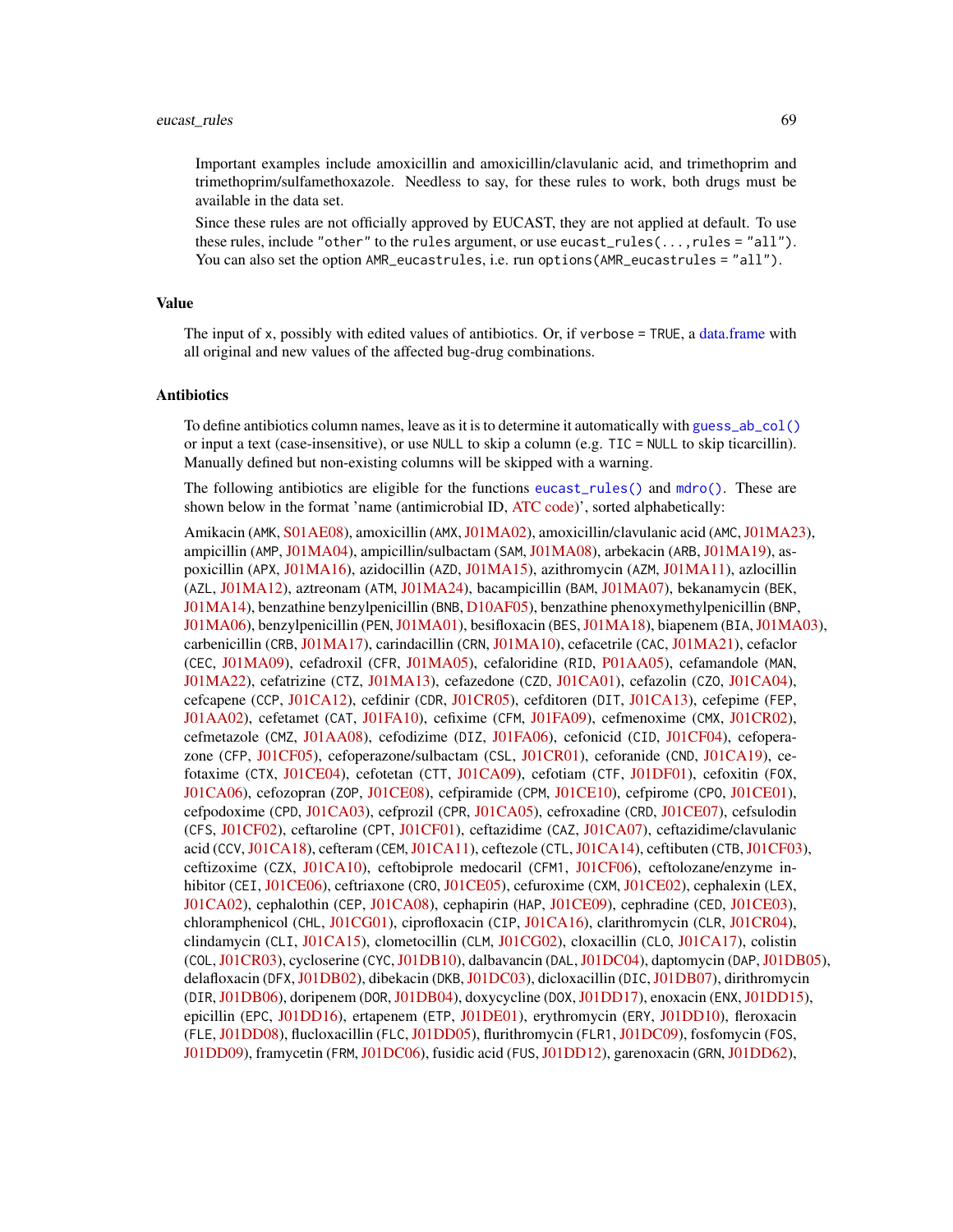gatifloxacin (GAT, [J01DC11\)](https://www.whocc.no/atc_ddd_index/?code=J01MA16&showdescription=no), gemifloxacin (GEM, [J01DD01\)](https://www.whocc.no/atc_ddd_index/?code=J01MA15&showdescription=no), gentamicin (GEN, [J01DC05\)](https://www.whocc.no/atc_ddd_index/?code=J01GB03&showdescription=no), grepafloxacin (GRX,[J01DC07\)](https://www.whocc.no/atc_ddd_index/?code=J01MA11&showdescription=no), hetacillin (HET,[J01DC01\)](https://www.whocc.no/atc_ddd_index/?code=J01CA18&showdescription=no), imipenem (IPM,[J01DE03\)](https://www.whocc.no/atc_ddd_index/?code=J01DH51&showdescription=no), isepamicin (ISE,[J01DD11\)](https://www.whocc.no/atc_ddd_index/?code=J01GB11&showdescription=no), josamycin (JOS, [J01DE02\)](https://www.whocc.no/atc_ddd_index/?code=J01FA07&showdescription=no), kanamycin (KAN, [J01DD13\)](https://www.whocc.no/atc_ddd_index/?code=J01GB04&showdescription=no), latamoxef (LTM, [J01DC10\)](https://www.whocc.no/atc_ddd_index/?code=J01DD06&showdescription=no), levofloxacin (LVX, [J01DB11\)](https://www.whocc.no/atc_ddd_index/?code=J01MA12&showdescription=no), levonadifloxacin (LND, [J01DD03\)](https://www.whocc.no/atc_ddd_index/?code=J01MA24&showdescription=no), lincomycin (LIN, [J01DI02\)](https://www.whocc.no/atc_ddd_index/?code=J01FF02&showdescription=no), linezolid (LNZ, [J01DD02\)](https://www.whocc.no/atc_ddd_index/?code=J01XX08&showdescription=no), lomefloxacin (LOM, [J01DD52\)](https://www.whocc.no/atc_ddd_index/?code=J01MA07&showdescription=no), loracarbef (LOR, [J01DD18\)](https://www.whocc.no/atc_ddd_index/?code=J01DC08&showdescription=no), mecillinam (MEC, [J01DB12\)](https://www.whocc.no/atc_ddd_index/?code=J01CA11&showdescription=no), meropenem (MEM,[J01DD14\)](https://www.whocc.no/atc_ddd_index/?code=J01DH02&showdescription=no), meropenem/vaborbactam (MEV,[J01DD07\)](https://www.whocc.no/atc_ddd_index/?code=J01DH52&showdescription=no), metampicillin (MTM,[J01DI01\)](https://www.whocc.no/atc_ddd_index/?code=J01CA14&showdescription=no), methicillin (MET, [J01DI54\)](https://www.whocc.no/atc_ddd_index/?code=J01CF03&showdescription=no), mezlocillin (MEZ, [J01DD04\)](https://www.whocc.no/atc_ddd_index/?code=J01CA10&showdescription=no), micronomicin (MCR, [J01DC02\)](https://www.whocc.no/atc_ddd_index/?code=S01AA22&showdescription=no), mide-camycin (MID, [J01DB01\)](https://www.whocc.no/atc_ddd_index/?code=J01FA03&showdescription=no), minocycline (MNO, [J01DB03\)](https://www.whocc.no/atc_ddd_index/?code=J01AA08&showdescription=no), miocamycin (MCM, [J01DB08\)](https://www.whocc.no/atc_ddd_index/?code=J01FA11&showdescription=no), moxifloxacin (MFX,[J01DB09\)](https://www.whocc.no/atc_ddd_index/?code=J01MA14&showdescription=no), nadifloxacin (NAD,[J01DD06\)](https://www.whocc.no/atc_ddd_index/?code=D10AF05&showdescription=no), nafcillin (NAF,[J01DC08\)](https://www.whocc.no/atc_ddd_index/?code=J01CF06&showdescription=no), nalidixic acid (NAL,[J01DH05\)](https://www.whocc.no/atc_ddd_index/?code=J01MB02&showdescription=no), neomycin (NEO, [J01DH04\)](https://www.whocc.no/atc_ddd_index/?code=J01GB05&showdescription=no), netilmicin (NET, [J01DH03\)](https://www.whocc.no/atc_ddd_index/?code=J01GB07&showdescription=no), nitrofurantoin (NIT, [J01DH51\)](https://www.whocc.no/atc_ddd_index/?code=J01XE01&showdescription=no), norfloxacin (NOR,[J01DH02\)](https://www.whocc.no/atc_ddd_index/?code=J01MA06&showdescription=no), ofloxacin (OFX,[J01DH52\)](https://www.whocc.no/atc_ddd_index/?code=J01MA01&showdescription=no), oleandomycin (OLE,[J01XA02\)](https://www.whocc.no/atc_ddd_index/?code=J01FA05&showdescription=no), oritavancin (ORI,[J01XA01\)](https://www.whocc.no/atc_ddd_index/?code=J01XA05&showdescription=no), oxacillin (OXA, [J01XC01\)](https://www.whocc.no/atc_ddd_index/?code=J01CF04&showdescription=no), pazufloxacin (PAZ, [J01FA13\)](https://www.whocc.no/atc_ddd_index/?code=J01MA18&showdescription=no), pefloxacin (PEF, [J01FA01\)](https://www.whocc.no/atc_ddd_index/?code=J01MA03&showdescription=no), penamecillin (PNM, [J01FA14\)](https://www.whocc.no/atc_ddd_index/?code=J01CE06&showdescription=no), phenethicillin (PHE, [J01FA07\)](https://www.whocc.no/atc_ddd_index/?code=J01CE05&showdescription=no), phenoxymethylpenicillin (PHN, [J01FA03\)](https://www.whocc.no/atc_ddd_index/?code=J01CE02&showdescription=no), piperacillin (PIP, [J01FA11\)](https://www.whocc.no/atc_ddd_index/?code=J01CA12&showdescription=no), piperacillin/tazobactam (TZP, [J01FA05\)](https://www.whocc.no/atc_ddd_index/?code=J01CR05&showdescription=no), pivampicillin (PVM, [J01FA12\)](https://www.whocc.no/atc_ddd_index/?code=J01CA02&showdescription=no), pivmecillinam (PME, [J01FA16\)](https://www.whocc.no/atc_ddd_index/?code=J01CA08&showdescription=no), plazomicin (PLZ, [J01FA02\)](https://www.whocc.no/atc_ddd_index/?code=J01GB14&showdescription=no), polymyxin B (PLB, [J01FA15\)](https://www.whocc.no/atc_ddd_index/?code=J01XB02&showdescription=no), pristinamycin (PRI, [J01FA08\)](https://www.whocc.no/atc_ddd_index/?code=J01FG01&showdescription=no), procaine benzylpenicillin (PRB, [J01FF02\)](https://www.whocc.no/atc_ddd_index/?code=J01CE09&showdescription=no), propicillin (PRP, [J01FG01\)](https://www.whocc.no/atc_ddd_index/?code=J01CE03&showdescription=no), prulifloxacin (PRU, [J01FG02\)](https://www.whocc.no/atc_ddd_index/?code=J01MA17&showdescription=no), quinupristin/dalfopristin (QDA, [J04AB02\)](https://www.whocc.no/atc_ddd_index/?code=J01FG02&showdescription=no), ribostamycin (RST, [J01XX09\)](https://www.whocc.no/atc_ddd_index/?code=J01GB10&showdescription=no), rifampicin (RIF, [J01XX08\)](https://www.whocc.no/atc_ddd_index/?code=J04AB02&showdescription=no), rokitamycin (ROK, [J01AA07\)](https://www.whocc.no/atc_ddd_index/?code=J01FA12&showdescription=no), roxithromycin (RXT, [J01XB01\)](https://www.whocc.no/atc_ddd_index/?code=J01FA06&showdescription=no), rufloxacin (RFL, [J01XB02\)](https://www.whocc.no/atc_ddd_index/?code=J01MA10&showdescription=no), sisomicin (SIS, [J01XE01\)](https://www.whocc.no/atc_ddd_index/?code=J01GB08&showdescription=no), sitafloxacin (SIT, [J01AA12\)](https://www.whocc.no/atc_ddd_index/?code=J01MA21&showdescription=no), solithromycin (SOL, [J01EA01\)](https://www.whocc.no/atc_ddd_index/?code=J01FA16&showdescription=no), sparfloxacin (SPX, [J01XX01\)](https://www.whocc.no/atc_ddd_index/?code=J01MA09&showdescription=no), spiramycin (SPI, [J01BA01\)](https://www.whocc.no/atc_ddd_index/?code=J01FA02&showdescription=no), streptoduocin (STR, [J01GB06\)](https://www.whocc.no/atc_ddd_index/?code=J01GA02&showdescription=no), streptomycin (STR1, [J01GB12\)](https://www.whocc.no/atc_ddd_index/?code=J01GA01&showdescription=no), sulbactam (SUL, [J01GB13\)](https://www.whocc.no/atc_ddd_index/?code=J01CG01&showdescription=no), sulbenicillin (SBC, [J01GB09\)](https://www.whocc.no/atc_ddd_index/?code=J01CA16&showdescription=no), sulfadiazine (SDI, [D09AA01\)](https://www.whocc.no/atc_ddd_index/?code=J01EC02&showdescription=no), sulfadiazine/trimethoprim (SLT1, [J01GB03\)](https://www.whocc.no/atc_ddd_index/?code=J01EE02&showdescription=no), sulfadimethoxine (SUD, [J01GB11\)](https://www.whocc.no/atc_ddd_index/?code=J01ED01&showdescription=no), sulfadimidine (SDM, [J01GB04\)](https://www.whocc.no/atc_ddd_index/?code=J01EB03&showdescription=no), sulfadimidine/trimethoprim (SLT2, [S01AA22\)](https://www.whocc.no/atc_ddd_index/?code=J01EE05&showdescription=no), sulfafurazole (SLF, [J01GB05\)](https://www.whocc.no/atc_ddd_index/?code=J01EB05&showdescription=no), sulfaisodimidine (SLF1, [J01GB07\)](https://www.whocc.no/atc_ddd_index/?code=J01EB01&showdescription=no), sulfalene (SLF2, [J01GB14\)](https://www.whocc.no/atc_ddd_index/?code=J01ED02&showdescription=no), sulfamazone (SZO,[J01GB10\)](https://www.whocc.no/atc_ddd_index/?code=J01ED09&showdescription=no), sulfamerazine (SLF3, [J01GB08\)](https://www.whocc.no/atc_ddd_index/?code=J01ED07&showdescription=no), sulfamerazine/trimethoprim (SLT3, [J01GA02\)](https://www.whocc.no/atc_ddd_index/?code=J01EE07&showdescription=no), sulfamethizole (SLF4, [J01GA01\)](https://www.whocc.no/atc_ddd_index/?code=J01EB02&showdescription=no), sulfamethoxazole (SMX, [J01GB01\)](https://www.whocc.no/atc_ddd_index/?code=J01EC01&showdescription=no), sulfamethoxypyridazine (SLF5, [J01EE01\)](https://www.whocc.no/atc_ddd_index/?code=J01ED05&showdescription=no), sulfame-tomidine (SLF6, [J01MB02\)](https://www.whocc.no/atc_ddd_index/?code=J01ED03&showdescription=no), sulfametoxydiazine (SLF7, [J01FF01\)](https://www.whocc.no/atc_ddd_index/?code=J01ED04&showdescription=no), sulfametrole/trimethoprim (SLT4, [J01XA04\)](https://www.whocc.no/atc_ddd_index/?code=J01EE03&showdescription=no), sulfamoxole (SLF8, [J01XA05\)](https://www.whocc.no/atc_ddd_index/?code=J01EC03&showdescription=no), sulfamoxole/trimethoprim (SLT5, [J01XA03\)](https://www.whocc.no/atc_ddd_index/?code=J01EE04&showdescription=no), sulfanil-amide (SLF9, [J04AB01\)](https://www.whocc.no/atc_ddd_index/?code=J01EB06&showdescription=no), sulfaperin (SLF10, [J01XX11\)](https://www.whocc.no/atc_ddd_index/?code=J01ED06&showdescription=no), sulfaphenazole (SLF11, [J01EC02\)](https://www.whocc.no/atc_ddd_index/?code=J01ED08&showdescription=no), sulfapyridine (SLF12, [J01ED01\)](https://www.whocc.no/atc_ddd_index/?code=J01EB04&showdescription=no), sulfathiazole (SUT, [J01EB03\)](https://www.whocc.no/atc_ddd_index/?code=J01EB07&showdescription=no), sulfathiourea (SLF13, [J01EB05\)](https://www.whocc.no/atc_ddd_index/?code=J01EB08&showdescription=no), sultamicillin (SLT6, [J01EB01\)](https://www.whocc.no/atc_ddd_index/?code=J01CR04&showdescription=no), talampicillin (TAL, [J01ED02\)](https://www.whocc.no/atc_ddd_index/?code=J01CA15&showdescription=no), tazobactam (TAZ, [J01ED09\)](https://www.whocc.no/atc_ddd_index/?code=J01CG02&showdescription=no), tedizolid (TZD,[J01ED07\)](https://www.whocc.no/atc_ddd_index/?code=J01XX11&showdescription=no), teicoplanin (TEC,[J01EB02\)](https://www.whocc.no/atc_ddd_index/?code=J01XA02&showdescription=no), telavancin (TLV,[J01EC01\)](https://www.whocc.no/atc_ddd_index/?code=J01XA03&showdescription=no), telithromycin (TLT,[J01ED05\)](https://www.whocc.no/atc_ddd_index/?code=J01FA15&showdescription=no), temafloxacin (TMX, [J01ED03\)](https://www.whocc.no/atc_ddd_index/?code=J01MA05&showdescription=no), temocillin (TEM, [J01ED04\)](https://www.whocc.no/atc_ddd_index/?code=J01CA17&showdescription=no), tetracycline (TCY, [J01EC03\)](https://www.whocc.no/atc_ddd_index/?code=J01AA07&showdescription=no), ticarcillin (TIC, [J01EB06\)](https://www.whocc.no/atc_ddd_index/?code=J01CA13&showdescription=no), ticarcillin/clavulanic acid (TCC, [J01ED06\)](https://www.whocc.no/atc_ddd_index/?code=J01CR03&showdescription=no), tigecycline (TGC, [J01ED08\)](https://www.whocc.no/atc_ddd_index/?code=J01AA12&showdescription=no), tilbro-quinol (TBQ, [J01EB04\)](https://www.whocc.no/atc_ddd_index/?code=P01AA05&showdescription=no), tobramycin (T0B, [J01EB07\)](https://www.whocc.no/atc_ddd_index/?code=J01GB01&showdescription=no), tosufloxacin (TFX, [J01EB08\)](https://www.whocc.no/atc_ddd_index/?code=J01MA22&showdescription=no), trimethoprim (TMP, [J01EE02\)](https://www.whocc.no/atc_ddd_index/?code=J01EA01&showdescription=no), trimethoprim/sulfamethoxazole (SXT, [J01EE05\)](https://www.whocc.no/atc_ddd_index/?code=J01EE01&showdescription=no), troleandomycin (TRL, [J01EE07\)](https://www.whocc.no/atc_ddd_index/?code=J01FA08&showdescription=no), trovafloxacin (TVA, [J01EE03\)](https://www.whocc.no/atc_ddd_index/?code=J01MA13&showdescription=no), vancomycin (VAN, [J01EE04\)](https://www.whocc.no/atc_ddd_index/?code=J01XA01&showdescription=no)

#### Stable Lifecycle

The [lifecycle](#page-103-0) of this function is **stable**. In a stable function, major changes are unlikely. This means that the unlying code will generally evolve by adding new arguments; removing arguments or changing the meaning of existing arguments will be avoided.

If the unlying code needs breaking changes, they will occur gradually. For example, an argument will be deprecated and first continue to work, but will emit a message informing you of the change. Next, typically after at least one newly released version on CRAN, the message will be transformed to an error.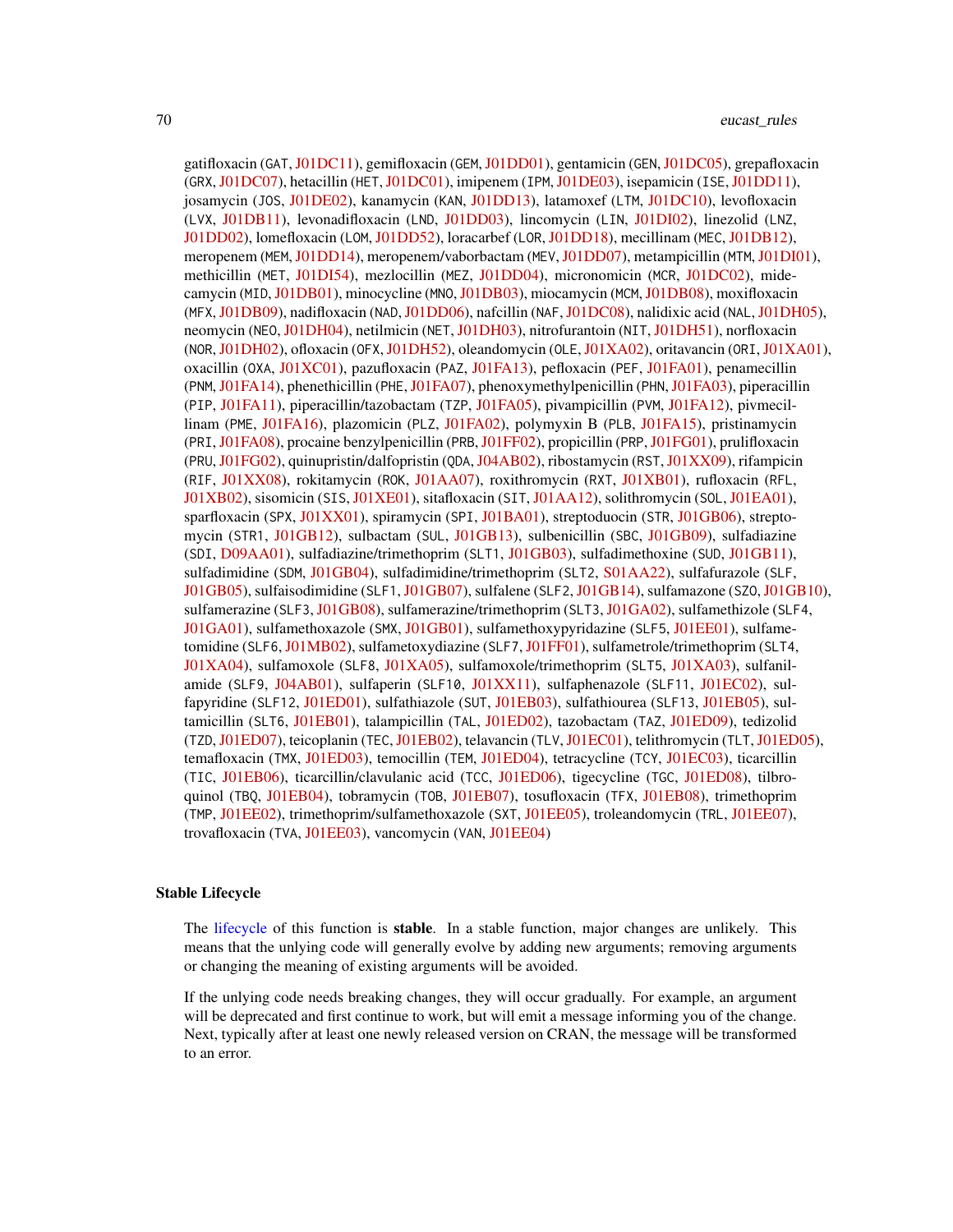## eucast\_rules 71

#### Reference Data Publicly Available

All reference data sets (about microorganisms, antibiotics, R/SI interpretation, EUCAST rules, etc.) in this AMR package are publicly and freely available. We continually export our data sets to formats for use in R, SPSS, SAS, Stata and Excel. We also supply flat files that are machine-readable and suitable for input in any software program, such as laboratory information systems. Please find [all](https://msberends.github.io/AMR/articles/datasets.html) [download links on our website,](https://msberends.github.io/AMR/articles/datasets.html) which is automatically updated with every code change.

## Read more on Our Website!

On our website <https://msberends.github.io/AMR/> you can find [a comprehensive tutorial](https://msberends.github.io/AMR/articles/AMR.html) about how to conduct AMR data analysis, the [complete documentation of all functions](https://msberends.github.io/AMR/reference/) and [an example](https://msberends.github.io/AMR/articles/WHONET.html) [analysis using WHONET data.](https://msberends.github.io/AMR/articles/WHONET.html)

#### Source

- EUCAST Expert Rules. Version 2.0, 2012. Leclercq et al. EUCAST expert rules in antimicrobial susceptibility testing. *Clin Microbiol Infect.* 2013;19(2):141-60; doi: [10.1111/j.14690691.2011.03703.x](https://doi.org/10.1111/j.1469-0691.2011.03703.x)
- EUCAST Expert Rules, Intrinsic Resistance and Exceptional Phenotypes Tables. Version 3.1, 2016. [\(link\)](https://www.eucast.org/fileadmin/src/media/PDFs/EUCAST_files/Expert_Rules/Expert_rules_intrinsic_exceptional_V3.1.pdf)
- EUCAST Intrinsic Resistance and Unusual Phenotypes. Version 3.2, 2020. [\(link\)](https://www.eucast.org/fileadmin/src/media/PDFs/EUCAST_files/Expert_Rules/2020/Intrinsic_Resistance_and_Unusual_Phenotypes_Tables_v3.2_20200225.pdf)
- EUCAST Intrinsic Resistance and Unusual Phenotypes. Version 3.3, 2021. [\(link\)](https://www.eucast.org/fileadmin/src/media/PDFs/EUCAST_files/Expert_Rules/2021/Intrinsic_Resistance_and_Unusual_Phenotypes_Tables_v3.3_20211018.pdf)
- EUCAST Breakpoint tables for interpretation of MICs and zone diameters. Version 9.0, 2019. [\(link\)](https://www.eucast.org/fileadmin/src/media/PDFs/EUCAST_files/Breakpoint_tables/v_9.0_Breakpoint_Tables.xlsx)
- EUCAST Breakpoint tables for interpretation of MICs and zone diameters. Version 10.0, 2020. [\(link\)](https://www.eucast.org/fileadmin/src/media/PDFs/EUCAST_files/Breakpoint_tables/v_10.0_Breakpoint_Tables.xlsx)
- EUCAST Breakpoint tables for interpretation of MICs and zone diameters. Version 11.0, 2021. [\(link\)](https://www.eucast.org/fileadmin/src/media/PDFs/EUCAST_files/Breakpoint_tables/v_11.0_Breakpoint_Tables.xlsx)

## Examples

```
a <- data.frame(mo = c("Staphylococcus aureus",
                          "Enterococcus faecalis",
                          "Escherichia coli",
                          "Klebsiella pneumoniae",
                          "Pseudomonas aeruginosa"),
                  VAN = "-", # Vancomycin<br>AMX = "-", # Amoxicilling
                  AMX = "-", # Amoxicillin<br>COL = "-", # Colistin
                                   # Colistin
                  CAZ = "-", # Ceftazidime<br>CXM = "-", # Cefuroxime
                                    # Cefuroxime
                  PEN = "S", # Benzylpenicillin<br>FOX = "S", # Cefoxitin
                                     # Cefoxitin
                  stringsAsFactors = FALSE)
a
# mo VAN AMX COL CAZ CXM PEN FOX
```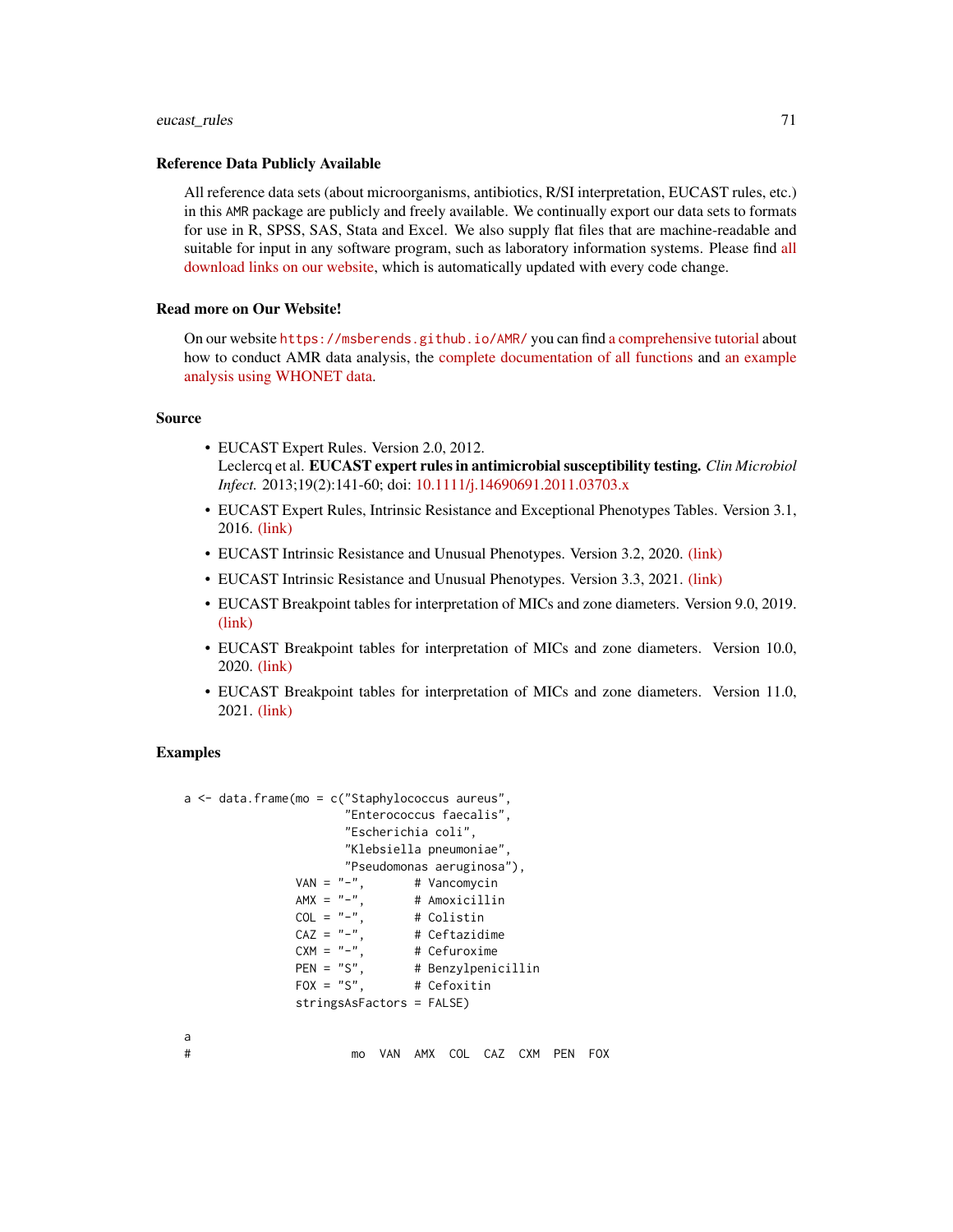| #                                                                                                                                                          | Staphylococcus aureus<br>$\overline{1}$                                   |                          |                          |      |     |                          | S          | S          |  |
|------------------------------------------------------------------------------------------------------------------------------------------------------------|---------------------------------------------------------------------------|--------------------------|--------------------------|------|-----|--------------------------|------------|------------|--|
|                                                                                                                                                            | Enterococcus faecalis<br># 2                                              |                          |                          |      |     |                          | S          | S          |  |
|                                                                                                                                                            | Escherichia coli<br># 3                                                   |                          |                          |      |     |                          | S          | S          |  |
|                                                                                                                                                            | Klebsiella pneumoniae<br>#4                                               |                          |                          |      |     |                          | S          | S          |  |
|                                                                                                                                                            | # 5 Pseudomonas aeruginosa                                                |                          |                          |      |     |                          | S          | S          |  |
|                                                                                                                                                            | # apply EUCAST rules: some results wil be changed<br>b <- eucast_rules(a) |                          |                          |      |     |                          |            |            |  |
| b                                                                                                                                                          |                                                                           |                          |                          |      |     |                          |            |            |  |
| #                                                                                                                                                          | mo                                                                        | <b>VAN</b>               | AMX                      | COL. | CAZ | <b>CXM</b>               | <b>PEN</b> | <b>FOX</b> |  |
| # 1                                                                                                                                                        | Staphylococcus aureus                                                     | $\overline{\phantom{a}}$ | S                        | R    | R   | S                        | S          | S          |  |
|                                                                                                                                                            | Enterococcus faecalis<br># 2                                              |                          | $\overline{\phantom{a}}$ | R    | R   | R                        | S          | R          |  |
| # $\overline{3}$                                                                                                                                           | Escherichia coli                                                          | R                        | $-$                      | $ -$ |     |                          | R          | S          |  |
|                                                                                                                                                            | Klebsiella pneumoniae<br>#4                                               | R                        | R                        |      |     | $\overline{\phantom{0}}$ | R          | S          |  |
|                                                                                                                                                            | # 5 Pseudomonas aeruginosa                                                | R                        | R                        |      |     | R                        | R          | R          |  |
| # do not apply EUCAST rules, but rather get a data.frame<br># containing all details about the transformations:<br>$c \le$ eucast_rules(a, verbose = TRUE) |                                                                           |                          |                          |      |     |                          |            |            |  |
|                                                                                                                                                            | eucast_dosage(c("tobra", "genta", "cipro"), "iv")                         |                          |                          |      |     |                          |            |            |  |

example\_isolates *Data Set with 2,000 Example Isolates*

# Description

A data set containing 2,000 microbial isolates with their full antibiograms. The data set reflects reality and can be used to practice AMR data analysis. For examples, please read [the tutorial on our](https://msberends.github.io/AMR/articles/AMR.html) [website.](https://msberends.github.io/AMR/articles/AMR.html)

# Usage

example\_isolates

## Format

A [data.frame](#page-0-0) with 2,000 observations and 49 variables:

- date date of receipt at the laboratory
- hospital\_id ID of the hospital, from A to D
- ward\_icu [logical](#page-0-0) to determine if ward is an intensive care unit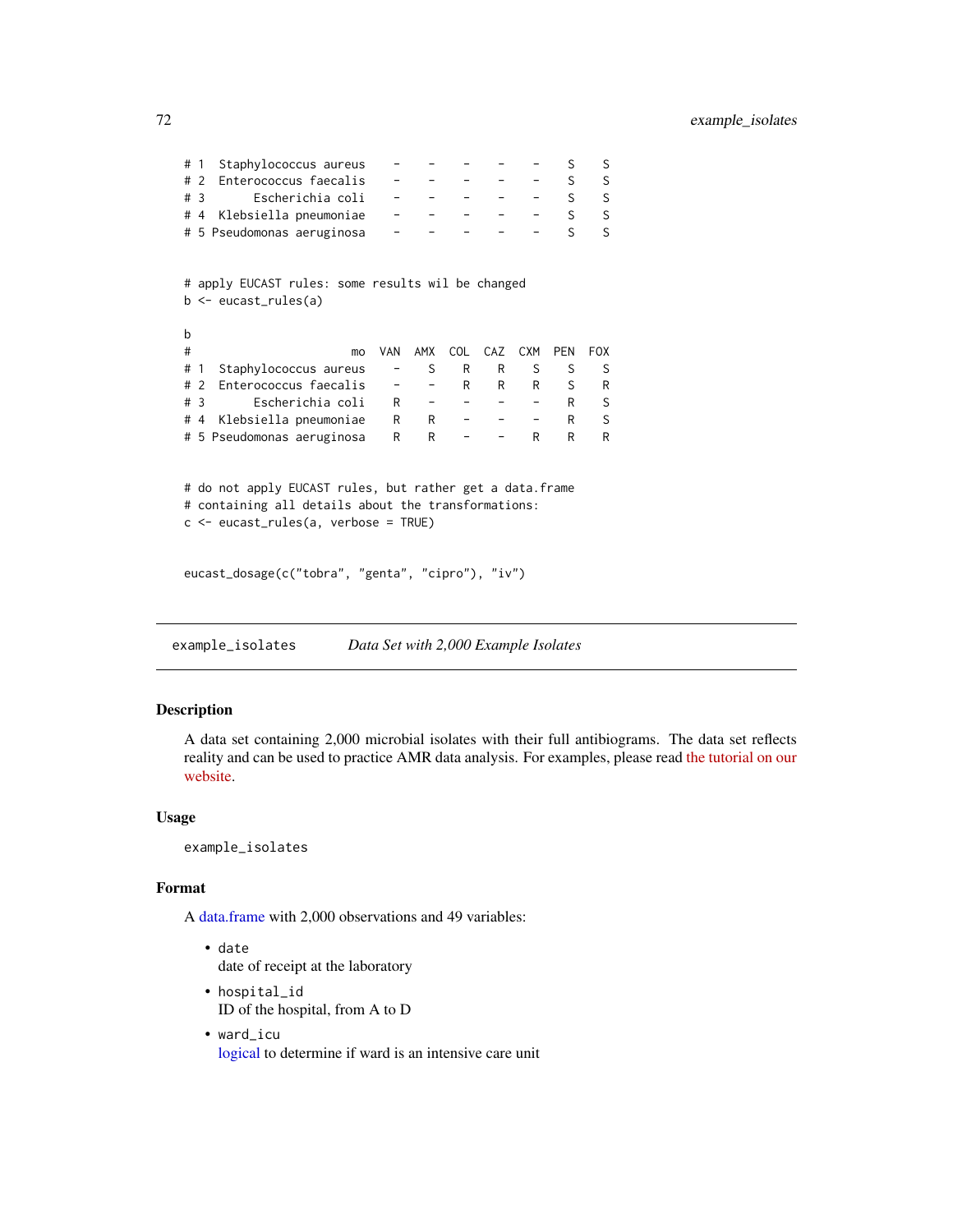# example\_isolates\_unclean 73

- ward\_clinical [logical](#page-0-0) to determine if ward is a regular clinical ward
- ward\_outpatient [logical](#page-0-0) to determine if ward is an outpatient clinic
- age age of the patient
- gender gender of the patient
- patient\_id ID of the patient
- mo ID of microorganism created with [as.mo\(\)](#page-33-0), see also [microorganisms](#page-113-0)
- PEN:RIF

40 different antibiotics with class [rsi](#page-39-0) (see [as.rsi\(\)](#page-39-1)); these column names occur in the [an](#page-14-0)[tibiotics](#page-14-0) data set and can be translated with [ab\\_name\(\)](#page-5-0)

## Reference Data Publicly Available

All reference data sets (about microorganisms, antibiotics, R/SI interpretation, EUCAST rules, etc.) in this AMR package are publicly and freely available. We continually export our data sets to formats for use in R, SPSS, SAS, Stata and Excel. We also supply flat files that are machine-readable and suitable for input in any software program, such as laboratory information systems. Please find [all](https://msberends.github.io/AMR/articles/datasets.html) [download links on our website,](https://msberends.github.io/AMR/articles/datasets.html) which is automatically updated with every code change.

#### Read more on Our Website!

On our website <https://msberends.github.io/AMR/> you can find [a comprehensive tutorial](https://msberends.github.io/AMR/articles/AMR.html) about how to conduct AMR data analysis, the [complete documentation of all functions](https://msberends.github.io/AMR/reference/) and [an example](https://msberends.github.io/AMR/articles/WHONET.html) [analysis using WHONET data.](https://msberends.github.io/AMR/articles/WHONET.html)

example\_isolates\_unclean

*Data Set with Unclean Data*

# **Description**

A data set containing 3,000 microbial isolates that are not cleaned up and consequently not ready for AMR data analysis. This data set can be used for practice.

#### Usage

example\_isolates\_unclean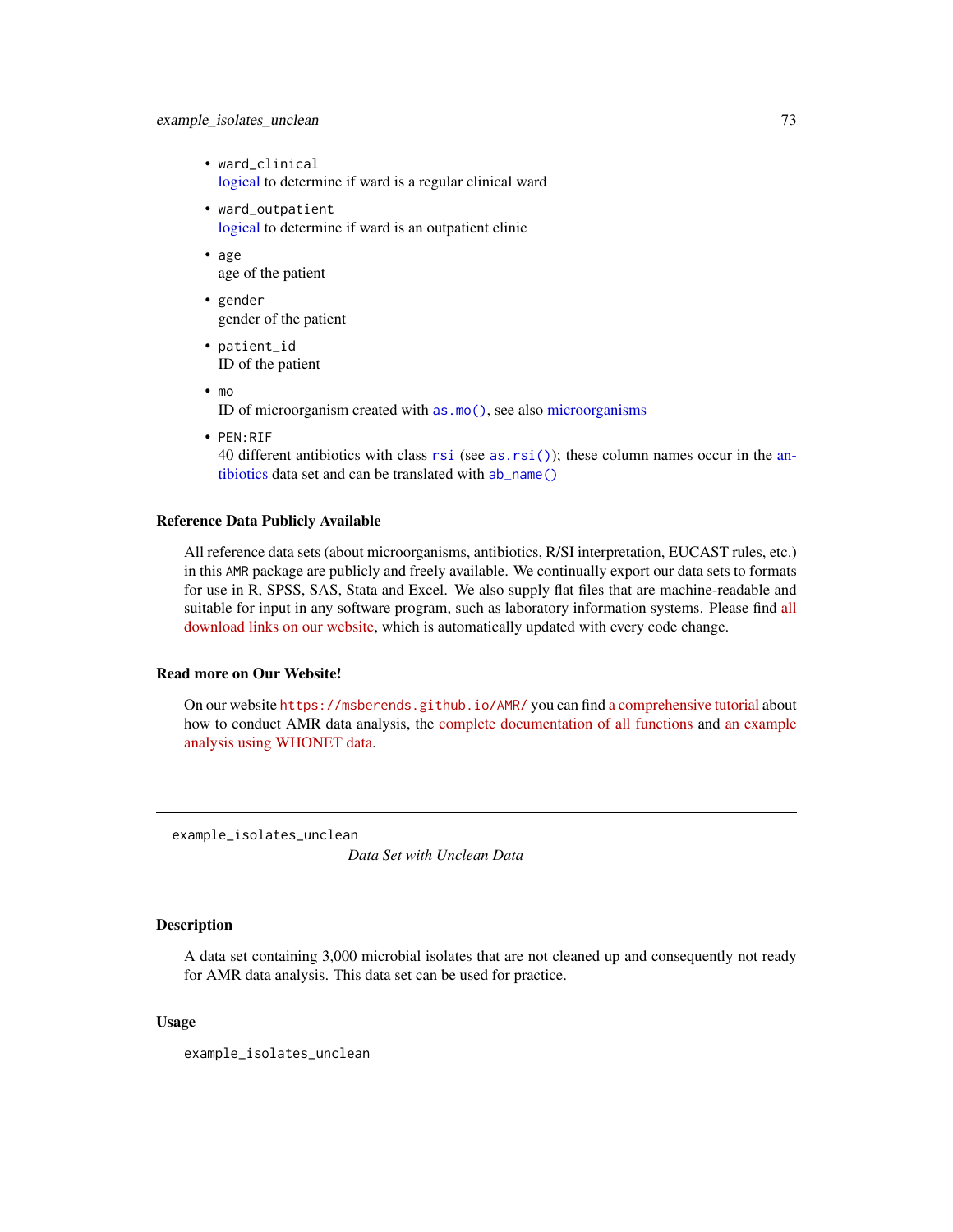74 first\_isolate

# Format

A [data.frame](#page-0-0) with 3,000 observations and 8 variables:

- patient\_id ID of the patient
- date date of receipt at the laboratory
- hospital ID of the hospital, from A to C
- bacteria info about microorganism that can be transformed with [as.mo\(\)](#page-33-0), see also [microorganisms](#page-113-0)
- AMX:GEN 4 different antibiotics that have to be transformed with [as.rsi\(\)](#page-39-1)

#### Reference Data Publicly Available

All reference data sets (about microorganisms, antibiotics, R/SI interpretation, EUCAST rules, etc.) in this AMR package are publicly and freely available. We continually export our data sets to formats for use in R, SPSS, SAS, Stata and Excel. We also supply flat files that are machine-readable and suitable for input in any software program, such as laboratory information systems. Please find [all](https://msberends.github.io/AMR/articles/datasets.html) [download links on our website,](https://msberends.github.io/AMR/articles/datasets.html) which is automatically updated with every code change.

# Read more on Our Website!

On our website <https://msberends.github.io/AMR/> you can find [a comprehensive tutorial](https://msberends.github.io/AMR/articles/AMR.html) about how to conduct AMR data analysis, the [complete documentation of all functions](https://msberends.github.io/AMR/reference/) and [an example](https://msberends.github.io/AMR/articles/WHONET.html) [analysis using WHONET data.](https://msberends.github.io/AMR/articles/WHONET.html)

<span id="page-73-0"></span>first\_isolate *Determine First Isolates*

#### <span id="page-73-1"></span>Description

Determine first isolates of all microorganisms of every patient per episode and (if needed) per specimen type. These functions support all four methods as summarised by Hindler *et al.* in 2007 (doi: [10.1086/511864\)](https://doi.org/10.1086/511864). To determine patient episodes not necessarily based on microorganisms, use [is\\_new\\_episode\(\)](#page-82-0) that also supports grouping with the dplyr package.

## Usage

```
first_isolate(
  x = NULL,
  col\_date = NULL,col_patient_id = NULL,
  col_mo = NULL,
  col_testcode = NULL,
```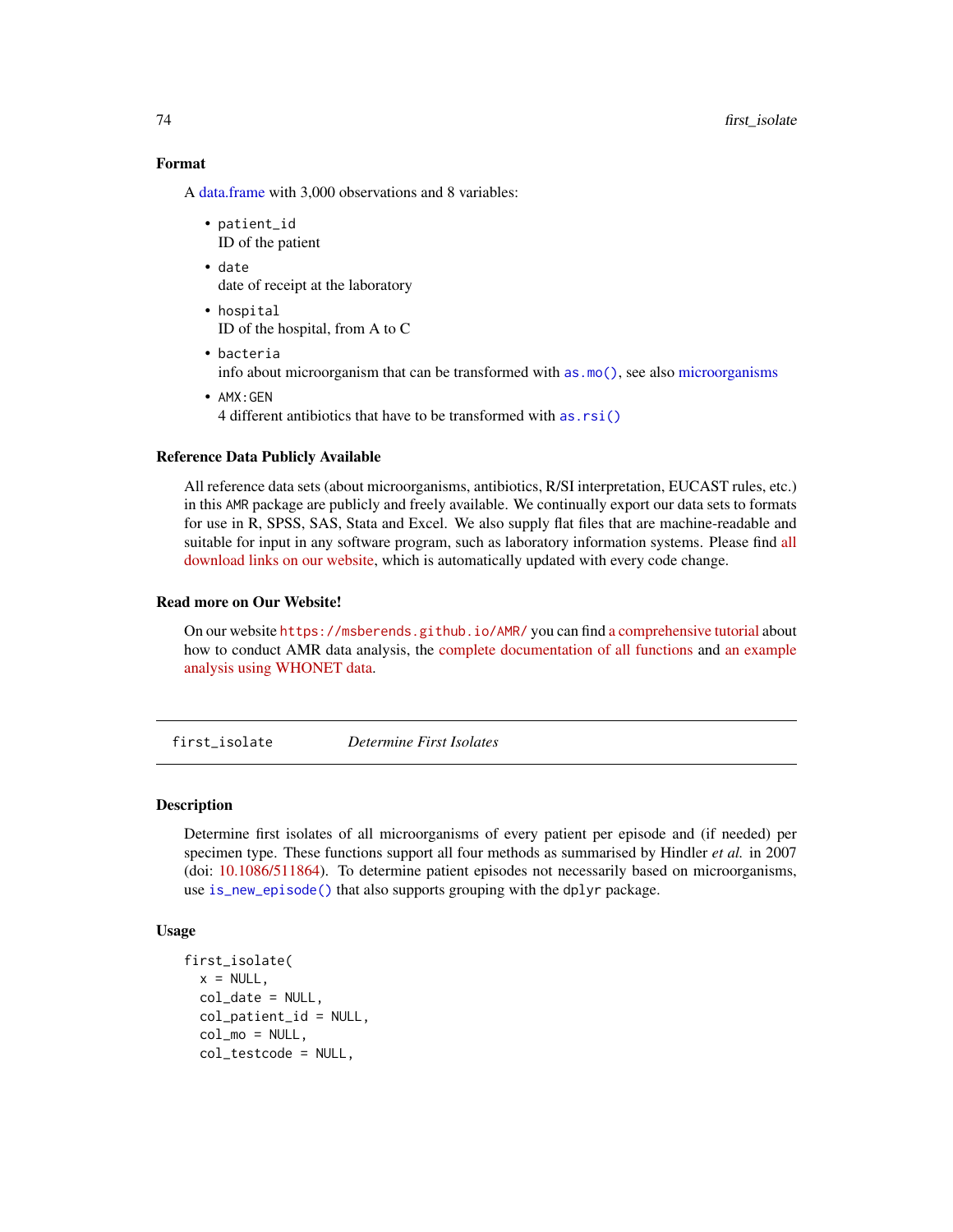first\_isolate 75

```
col_specimen = NULL,
  col\_icu = NULL,col_keyantimicrobials = NULL,
  episode_days = 365,
  testcodes_exclude = NULL,
  icu_exclude = FALSE,
  specimen_group = NULL,
  type = "points",
 method = c("phenotype-based", "episode-based", "patient-based", "isolate-based"),
  ignore_I = TRUE,points_threshold = 2,
  info = interactive(),
  include_unknown = FALSE,
  include_untested_rsi = TRUE,
  ...
\mathcal{L}filter_first_isolate(
 x = NULL,col_date = NULL,
 col_patient_id = NULL,
 col_mo = NULL,
 episode_days = 365,
 method = c("phenotype-based", "episode-based", "patient-based", "isolate-based"),
  ...
\sum
```
## Arguments

| $\boldsymbol{\mathsf{x}}$ | a data frame containing isolates. Can be left blank for automatic determination,<br>see <i>Examples</i> .                                                                             |
|---------------------------|---------------------------------------------------------------------------------------------------------------------------------------------------------------------------------------|
| col_date                  | column name of the result date (or date that is was received on the lab), defaults<br>to the first column with a date class                                                           |
|                           | col_patient_id column name of the unique IDs of the patients, defaults to the first column that<br>starts with 'patient' or 'patid' (case insensitive)                                |
| $col$ _mo                 | column name of the IDs of the microorganisms (see as $\text{mo}(\cdot)$ ), defaults to the<br>first column of class $mo$ . Values will be coerced using $as.mo()$ .                   |
| col_testcode              | column name of the test codes. Use col_testcode = NULL to not exclude cer-<br>tain test codes (such as test codes for screening). In that case test codes_exclude<br>will be ignored. |
| col_specimen              | column name of the specimen type or group                                                                                                                                             |
| col_icu                   | column name of the logicals (TRUE/FALSE) whether a ward or department is an<br>Intensive Care Unit (ICU)                                                                              |
| col_keyantimicrobials     |                                                                                                                                                                                       |
|                           | (only useful when method = "phenotype-based") column name of the key an-<br>timicrobials to determine first isolates, see key_antimicrobials(). Defaults to                           |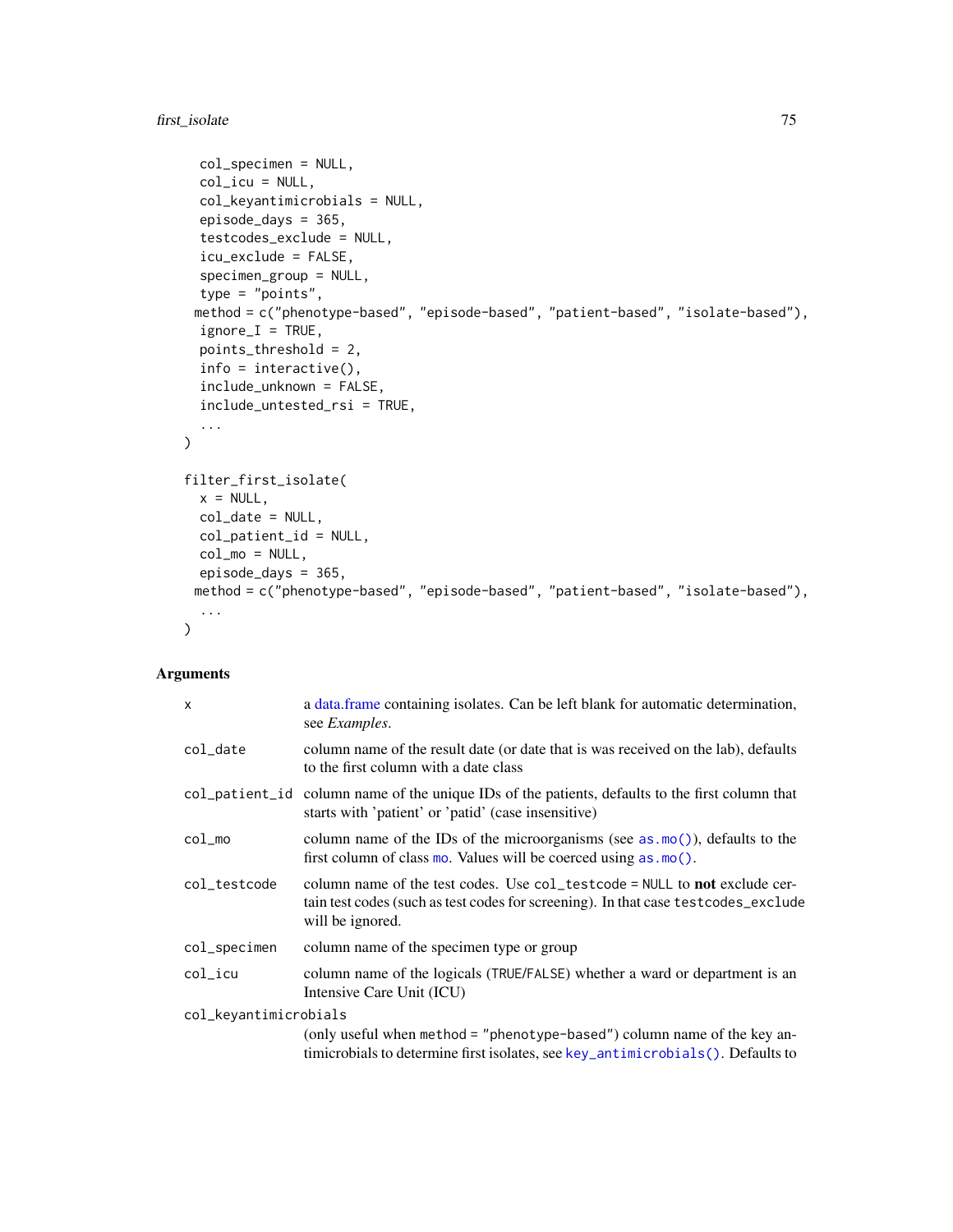|                      | the first column that starts with 'key' followed by 'ab' or 'antibiotics' or 'antimi-<br>crobials' (case insensitive). Use col_keyantimicrobials = FALSE to prevent<br>this. Can also be the output of key_antimicrobials().                                                                                                                                    |
|----------------------|-----------------------------------------------------------------------------------------------------------------------------------------------------------------------------------------------------------------------------------------------------------------------------------------------------------------------------------------------------------------|
| episode_days         | episode in days after which a genus/species combination will be determined as<br>'first isolate' again. The default of 365 days is based on the guideline by CLSI,<br>see Source.                                                                                                                                                                               |
| testcodes_exclude    |                                                                                                                                                                                                                                                                                                                                                                 |
|                      | a character vector with test codes that should be excluded (case-insensitive)                                                                                                                                                                                                                                                                                   |
| icu_exclude          | a logical to indicate whether ICU isolates should be excluded (rows with value<br>TRUE in the column set with $col\_icu$ )                                                                                                                                                                                                                                      |
|                      | specimen_group value in the column set with col_specimen to filter on                                                                                                                                                                                                                                                                                           |
| type                 | type to determine weighed isolates; can be "keyantimicrobials" or "points",<br>see Details                                                                                                                                                                                                                                                                      |
| method               | the method to apply, either "phenotype-based", "episode-based", "patient-based"<br>or "isolate-based" (can be abbreviated), see Details. The default is "phenotype-based"<br>if antimicrobial test results are present in the data, and "episode-based" oth-<br>erwise.                                                                                         |
| ignore_I             | logical to indicate whether antibiotic interpretations with "I" will be ignored<br>when type = "keyantimicrobials", see Details                                                                                                                                                                                                                                 |
| points_threshold     |                                                                                                                                                                                                                                                                                                                                                                 |
|                      | minimum number of points to require before differences in the antibiogram will<br>lead to inclusion of an isolate when type = "points", see Details                                                                                                                                                                                                             |
| info                 | a logical to indicate info should be printed, defaults to TRUE only in interactive<br>mode                                                                                                                                                                                                                                                                      |
| include_unknown      |                                                                                                                                                                                                                                                                                                                                                                 |
|                      | a logical to indicate whether 'unknown' microorganisms should be included too,<br>i.e. microbial code "UNKNOWN", which defaults to FALSE. For WHONET users,<br>this means that all records with organism code "con" (contamination) will be<br>excluded at default. Isolates with a microbial ID of NA will always be excluded<br>as first isolate.             |
| include_untested_rsi |                                                                                                                                                                                                                                                                                                                                                                 |
|                      | a logical to indicate whether also rows without antibiotic results are still eligible<br>for becoming a first isolate. Use include_untested_rsi = FALSE to always<br>return FALSE for such rows. This checks the data set for columns of class <rsi><br/>and consequently requires transforming columns with antibiotic results using<br/>as.rsi() first.</rsi> |
| $\cdots$             | arguments passed on to first_isolate() when using filter_first_isolate(),<br>otherwise arguments passed on to key_antimicrobials() (such as universal,<br>gram_negative, gram_positive)                                                                                                                                                                         |

# Details

To conduct epidemiological analyses on antimicrobial resistance data, only so-called first isolates should be included to prevent overestimation and underestimation of antimicrobial resistance. Different methods can be used to do so, see below.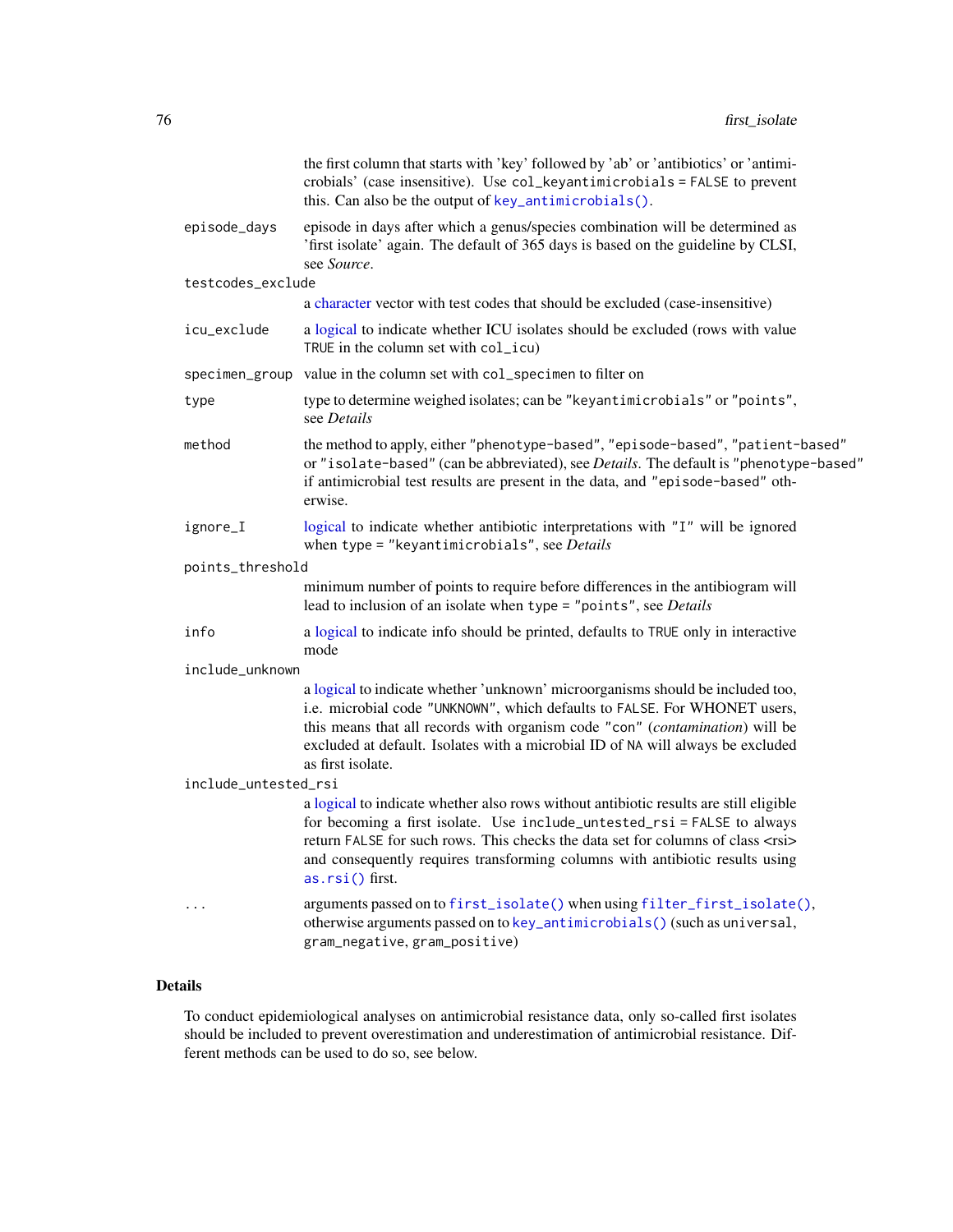## first\_isolate 77

These functions are context-aware. This means that the x argument can be left blank if used inside a [data.frame](#page-0-0) call, see *Examples*.

The [first\\_isolate\(\)](#page-73-0) function is a wrapper around the [is\\_new\\_episode\(\)](#page-82-0) function, but more efficient for data sets containing microorganism codes or names.

All isolates with a microbial ID of NA will be excluded as first isolate.

# Different methods:

According to Hindler *et al.* (2007, doi: [10.1086/511864\)](https://doi.org/10.1086/511864), there are different methods (algorithms) to select first isolates with increasing reliability: isolate-based, patient-based, episode-based and phenotype-based. All methods select on a combination of the taxonomic genus and species (not subspecies).

All mentioned methods are covered in the [first\\_isolate\(\)](#page-73-0) function:

| Method                                                                                          | <b>Function to apply</b>                                                                                    |
|-------------------------------------------------------------------------------------------------|-------------------------------------------------------------------------------------------------------------|
| <b>Isolate-based</b><br>$(= all \, isolates)$                                                   | $first\_isolate(x, method = "isolate-based")$                                                               |
| <b>Patient-based</b><br>$( = first isolate per patient)$                                        | $first\_isolate(x, method = "patient-based")$                                                               |
| <b>Episode-based</b><br>$( = first \ isolate \ per \ episode)$                                  | $first\_isolate(x, method = "episode-based"), or:$                                                          |
| - 7-Day interval from initial isolate<br>- 30-Day interval from initial isolate                 | $-$ first_isolate(x, method = "e", episode_days = 7)<br>- first_isolate(x, method = "e", episode_days = 30) |
| <b>Phenotype-based</b><br>$( = first \ isolate \ per \ phenotype)$                              | $first\_isolate(x, method = "phenotype-based"), or:$                                                        |
| - Major difference in any antimicrobial result<br>- Any difference in key antimicrobial results | -first_isolate(x, type = "points")<br>-first_isolate(x, type = "keyantimicrobials")                         |

## *Isolate-based:*

This method does not require any selection, as all isolates should be included. It does, however, respect all arguments set in the [first\\_isolate\(\)](#page-73-0) function. For example, the default setting for include\_unknown (FALSE) will omit selection of rows without a microbial ID.

#### *Patient-based:*

To include every genus-species combination per patient once, set the episode\_days to Inf. Although often inappropriate, this method makes sure that no duplicate isolates are selected from the same patient. In a large longitudinal data set, this could mean that isolates are *excluded* that were found years after the initial isolate.

#### *Episode-based:*

To include every genus-species combination per patient episode once, set the episode\_days to a sensible number of days. Depending on the type of analysis, this could be 14, 30, 60 or 365. Short episodes are common for analysing specific hospital or ward data, long episodes are common for analysing regional and national data.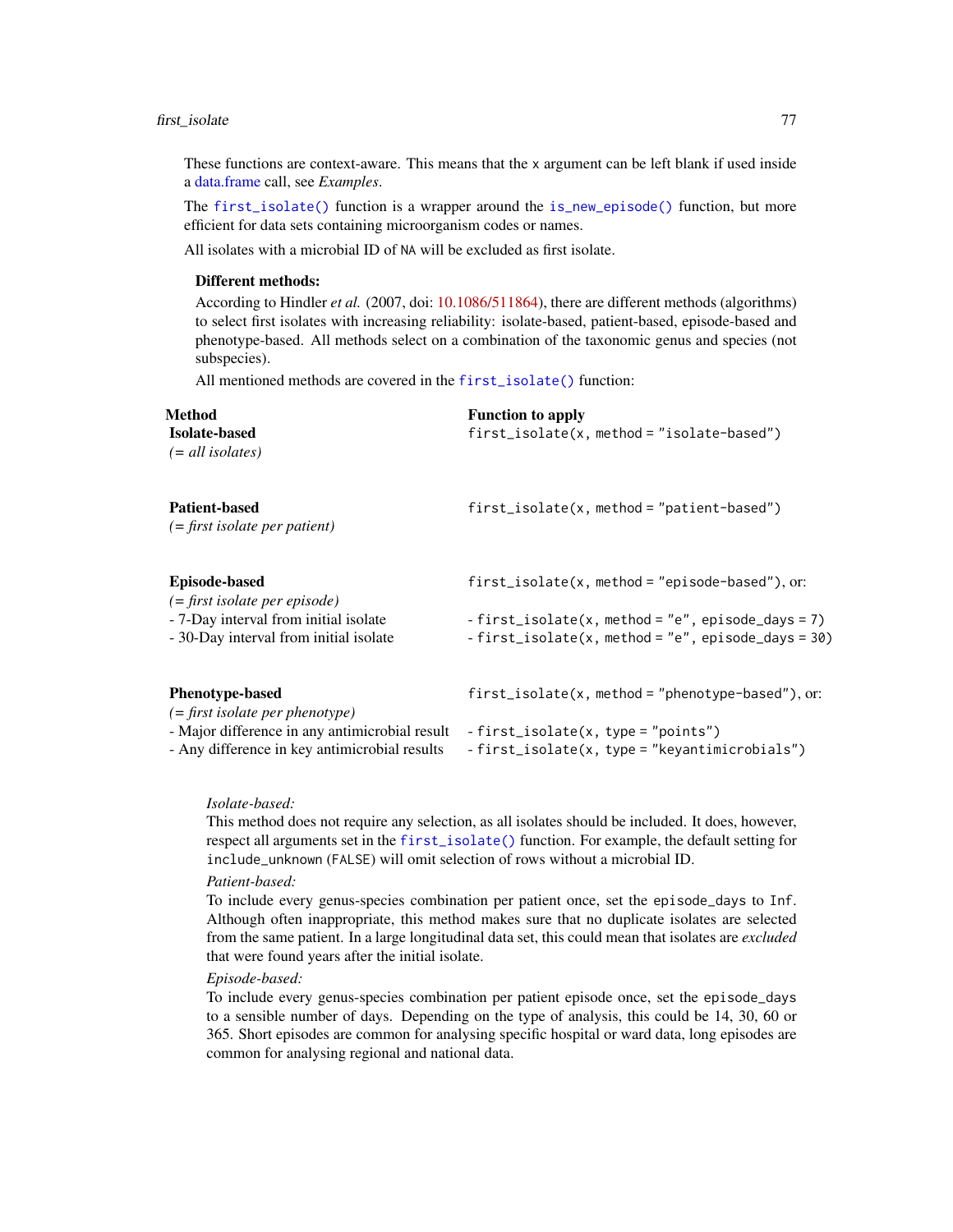This is the most common method to correct for duplicate isolates. Patients are categorised into episodes based on their ID and dates (e.g., the date of specimen receipt or laboratory result). While this is a common method, it does not take into account antimicrobial test results. This means that e.g. a methicillin-resistant *Staphylococcus aureus* (MRSA) isolate cannot be differentiated from a wildtype *Staphylococcus aureus* isolate.

#### *Phenotype-based:*

This is a more reliable method, since it also *weighs* the antibiogram (antimicrobial test results) yielding so-called 'first weighted isolates'. There are two different methods to weigh the antibiogram:

1. Using type = "points" and argument points\_threshold (default)

This method weighs *all* antimicrobial agents available in the data set. Any difference from I to S or R (or vice versa) counts as 0.5 points, a difference from S to R (or vice versa) counts as 1 point. When the sum of points exceeds points\_threshold, which defaults to 2, an isolate will be selected as a first weighted isolate.

All antimicrobials are internally selected using the [all\\_antimicrobials\(\)](#page-99-1) function. The output of this function does not need to be passed to the [first\\_isolate\(\)](#page-73-0) function.

2. Using type = "keyantimicrobials" and argument ignore\_I

This method only weighs specific antimicrobial agents, called *key antimicrobials*. Any difference from S to R (or vice versa) in these key antimicrobials will select an isolate as a first weighted isolate. With ignore\_I = FALSE, also differences from I to S or R (or vice versa) will lead to this.

Key antimicrobials are internally selected using the [key\\_antimicrobials\(\)](#page-99-0) function, but can also be added manually as a variable to the data and set in the col\_keyantimicrobials argument. Another option is to pass the output of the [key\\_antimicrobials\(\)](#page-99-0) function directly to the col\_keyantimicrobials argument.

The default method is phenotype-based (using type = "points") and episode-based (using episode\_days = 365). This makes sure that every genus-species combination is selected per patient once per year, while taking into account all antimicrobial test results. If no antimicrobial test results are available in the data set, only the episode-based method is applied at default.

#### Value

A [logical](#page-0-0) vector

## Stable Lifecycle

The [lifecycle](#page-103-0) of this function is stable. In a stable function, major changes are unlikely. This means that the unlying code will generally evolve by adding new arguments; removing arguments or changing the meaning of existing arguments will be avoided.

If the unlying code needs breaking changes, they will occur gradually. For example, an argument will be deprecated and first continue to work, but will emit a message informing you of the change. Next, typically after at least one newly released version on CRAN, the message will be transformed to an error.

# Read more on Our Website!

On our website <https://msberends.github.io/AMR/> you can find [a comprehensive tutorial](https://msberends.github.io/AMR/articles/AMR.html) about how to conduct AMR data analysis, the [complete documentation of all functions](https://msberends.github.io/AMR/reference/) and [an example](https://msberends.github.io/AMR/articles/WHONET.html) [analysis using WHONET data.](https://msberends.github.io/AMR/articles/WHONET.html)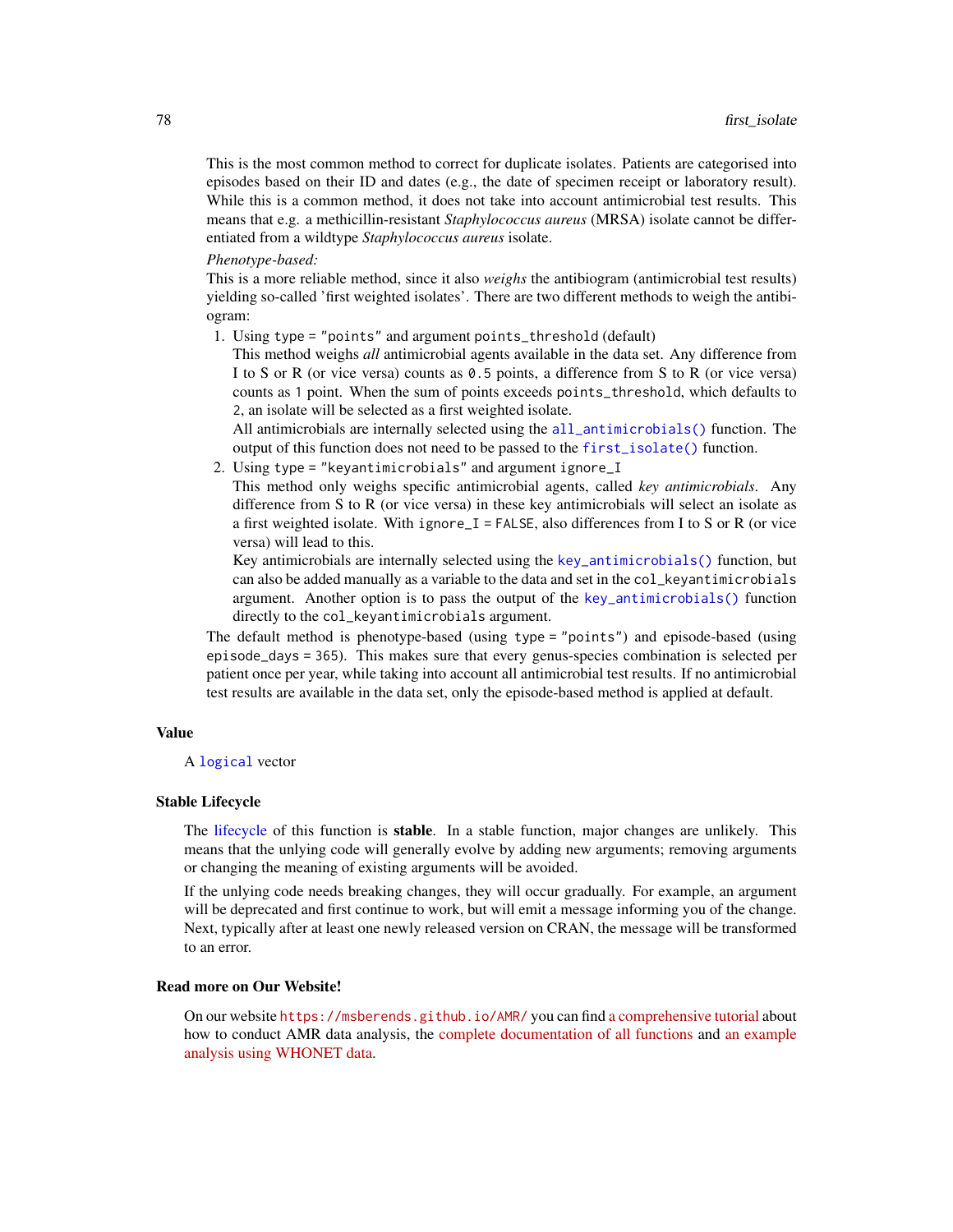## first\_isolate 79

## Source

Methodology of this function is strictly based on:

- M39 Analysis and Presentation of Cumulative Antimicrobial Susceptibility Test Data, 4th Edition, 2014, *Clinical and Laboratory Standards Institute (CLSI)*. [https://clsi.org/](https://clsi.org/standards/products/microbiology/documents/m39/) [standards/products/microbiology/documents/m39/](https://clsi.org/standards/products/microbiology/documents/m39/).
- Hindler JF and Stelling J (2007). Analysis and Presentation of Cumulative Antibiograms: A New Consensus Guideline from the Clinical and Laboratory Standards Institute. Clinical Infectious Diseases, 44(6), 867-873. doi: [10.1086/511864](https://doi.org/10.1086/511864)

# See Also

```
key_antimicrobials()
```
## Examples

```
# `example_isolates` is a data set available in the AMR package.
# See ?example_isolates.
example_isolates[first_isolate(), ]
# get all first Gram-negatives
example_isolates[which(first_isolate() & mo_is_gram_negative()), ]
if (require("dplyr")) {
 # filter on first isolates using dplyr:
 example_isolates %>%
   filter(first_isolate())
 # short-hand version:
 example_isolates %>%
   filter_first_isolate()
# grouped determination of first isolates (also prints group names):
example_isolates %>%
  group_by(hospital_id) %>%
  mutate(first = first_isolate())
 # now let's see if first isolates matter:
 A <- example_isolates %>%
   group_by(hospital_id) %>%
   summarise(count = n_rsi(GEN), # gentamicin availability
             resistance = resistance(GEN)) # gentamicin resistance
 B <- example_isolates %>%
   filter_first_isolate() %>% # the 1st isolate filter
   group_by(hospital_id) %>%
   summarise(count = n_rsi(GEN), \qquad # gentamicin availability
             resistance = resistance(GEN)) # gentamicin resistance
```
# Have a look at A and B.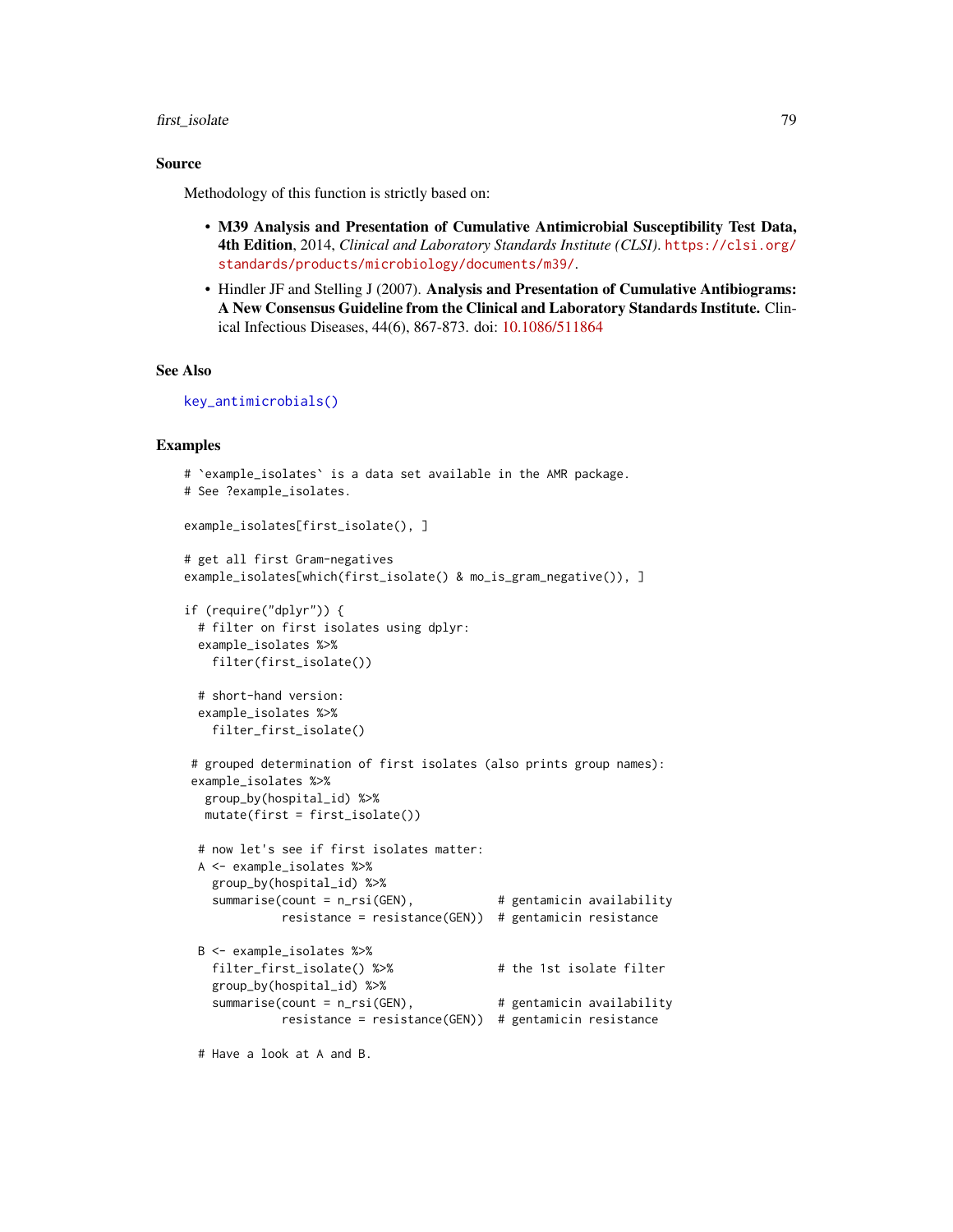```
# B is more reliable because every isolate is counted only once.
 # Gentamicin resistance in hospital D appears to be 4.2% higher than
 # when you (erroneously) would have used all isolates for analysis.
}
```
<span id="page-79-0"></span>

#### g.test G*-test for Count Data*

#### Description

[g.test\(\)](#page-79-0) performs chi-squared contingency table tests and goodness-of-fit tests, just like [chisq.test\(\)](#page-0-0) but is more reliable (1). A *G*-test can be used to see whether the number of observations in each category fits a theoretical expectation (called a *G*-test of goodness-of-fit), or to see whether the proportions of one variable are different for different values of the other variable (called a *G*-test of independence).

#### Usage

g.test(x,  $y = NULL$ ,  $p = rep(1/length(x), length(x))$ , rescale. $p = FALSE$ )

#### Arguments

| $\mathsf{x}$ | a numeric vector or matrix. x and y can also both be factors.                                                                                   |
|--------------|-------------------------------------------------------------------------------------------------------------------------------------------------|
| y            | a numeric vector; ignored if $x$ is a matrix. If $x$ is a factor, y should be a factor of<br>the same length.                                   |
| p            | a vector of probabilities of the same length of x. An error is given if any entry<br>of p is negative.                                          |
| rescale.p    | a logical scalar; if TRUE then p is rescaled (if necessary) to sum to 1. If<br>rescale. p is FALSE, and p does not sum to 1, an error is given. |

#### Details

If x is a [matrix](#page-0-0) with one row or column, or if x is a vector and y is not given, then a *goodness-of-fit test* is performed (x is treated as a one-dimensional contingency table). The entries of x must be non-negative integers. In this case, the hypothesis tested is whether the population probabilities equal those in p, or are all equal if p is not given.

If  $x$  is a [matrix](#page-0-0) with at least two rows and columns, it is taken as a two-dimensional contingency table: the entries of x must be non-negative integers. Otherwise, x and y must be vectors or factors of the same length; cases with missing values are removed, the objects are coerced to factors, and the contingency table is computed from these. Then Pearson's chi-squared test is performed of the null hypothesis that the joint distribution of the cell counts in a 2-dimensional contingency table is the product of the row and column marginals.

The p-value is computed from the asymptotic chi-squared distribution of the test statistic.

In the contingency table case simulation is done by random sampling from the set of all contingency tables with given marginals, and works only if the marginals are strictly positive. Note that this is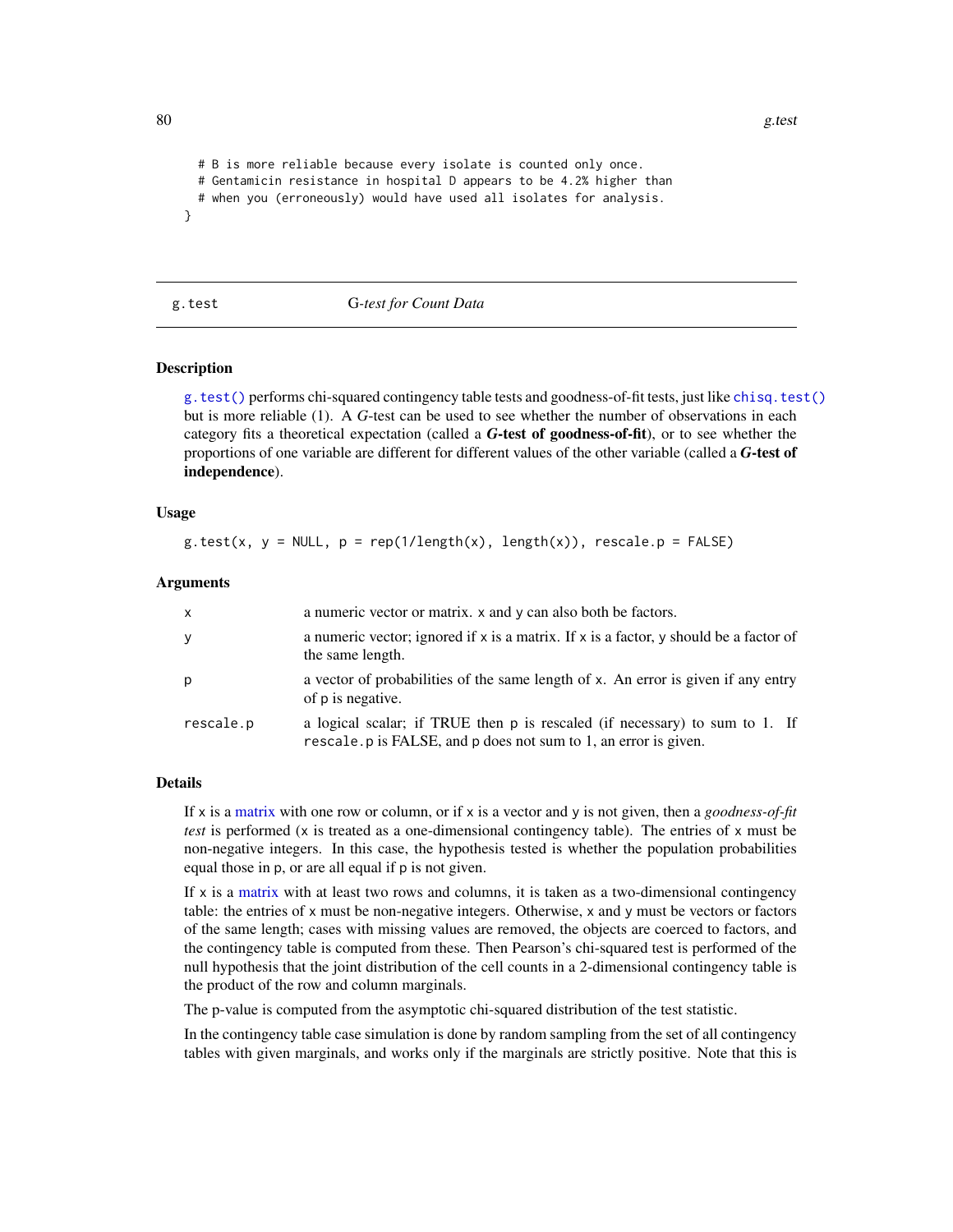not the usual sampling situation assumed for a chi-squared test (such as the *G*-test) but rather that for Fisher's exact test.

In the goodness-of-fit case simulation is done by random sampling from the discrete distribution specified by p, each sample being of size  $n = \text{sum}(x)$ . This simulation is done in R and may be slow.

#### *G*-test Of Goodness-of-Fit (Likelihood Ratio Test):

Use the *G*-test of goodness-of-fit when you have one nominal variable with two or more values (such as male and female, or red, pink and white flowers). You compare the observed counts of numbers of observations in each category with the expected counts, which you calculate using some kind of theoretical expectation (such as a 1:1 sex ratio or a 1:2:1 ratio in a genetic cross).

If the expected number of observations in any category is too small, the *G*-test may give inaccurate results, and you should use an exact test instead ([fisher.test\(\)](#page-0-0)).

The *G*-test of goodness-of-fit is an alternative to the chi-square test of goodness-of-fit ([chisq.test\(\)](#page-0-0)); each of these tests has some advantages and some disadvantages, and the results of the two tests are usually very similar.

## *G*-test of Independence:

Use the *G*-test of independence when you have two nominal variables, each with two or more possible values. You want to know whether the proportions for one variable are different among values of the other variable.

It is also possible to do a *G*-test of independence with more than two nominal variables. For example, Jackson et al. (2013) also had data for children under 3, so you could do an analysis of old vs. young, thigh vs. arm, and reaction vs. no reaction, all analyzed together.

Fisher's exact test ([fisher.test\(\)](#page-0-0)) is an exact test, where the *G*-test is still only an approximation. For any 2x2 table, Fisher's Exact test may be slower but will still run in seconds, even if the sum of your observations is multiple millions.

The *G*-test of independence is an alternative to the chi-square test of independence ([chisq.test\(\)](#page-0-0)), and they will give approximately the same results.

#### How the Test Works:

Unlike the exact test of goodness-of-fit ([fisher.test\(\)](#page-0-0)), the *G*-test does not directly calculate the probability of obtaining the observed results or something more extreme. Instead, like almost all statistical tests, the *G*-test has an intermediate step; it uses the data to calculate a test statistic that measures how far the observed data are from the null expectation. You then use a mathematical relationship, in this case the chi-square distribution, to estimate the probability of obtaining that value of the test statistic.

The *G*-test uses the log of the ratio of two likelihoods as the test statistic, which is why it is also called a likelihood ratio test or log-likelihood ratio test. The formula to calculate a *G*-statistic is:  $G = 2 * sum(x * log(x/E))$ 

where E are the expected values. Since this is chi-square distributed, the p value can be calculated in R with:

p <- stats::pchisq(G, df, lower.tail = FALSE)

where df are the degrees of freedom.

If there are more than two categories and you want to find out which ones are significantly different from their null expectation, you can use the same method of testing each category vs. the sum of all categories, with the Bonferroni correction. You use *G*-tests for each category, of course.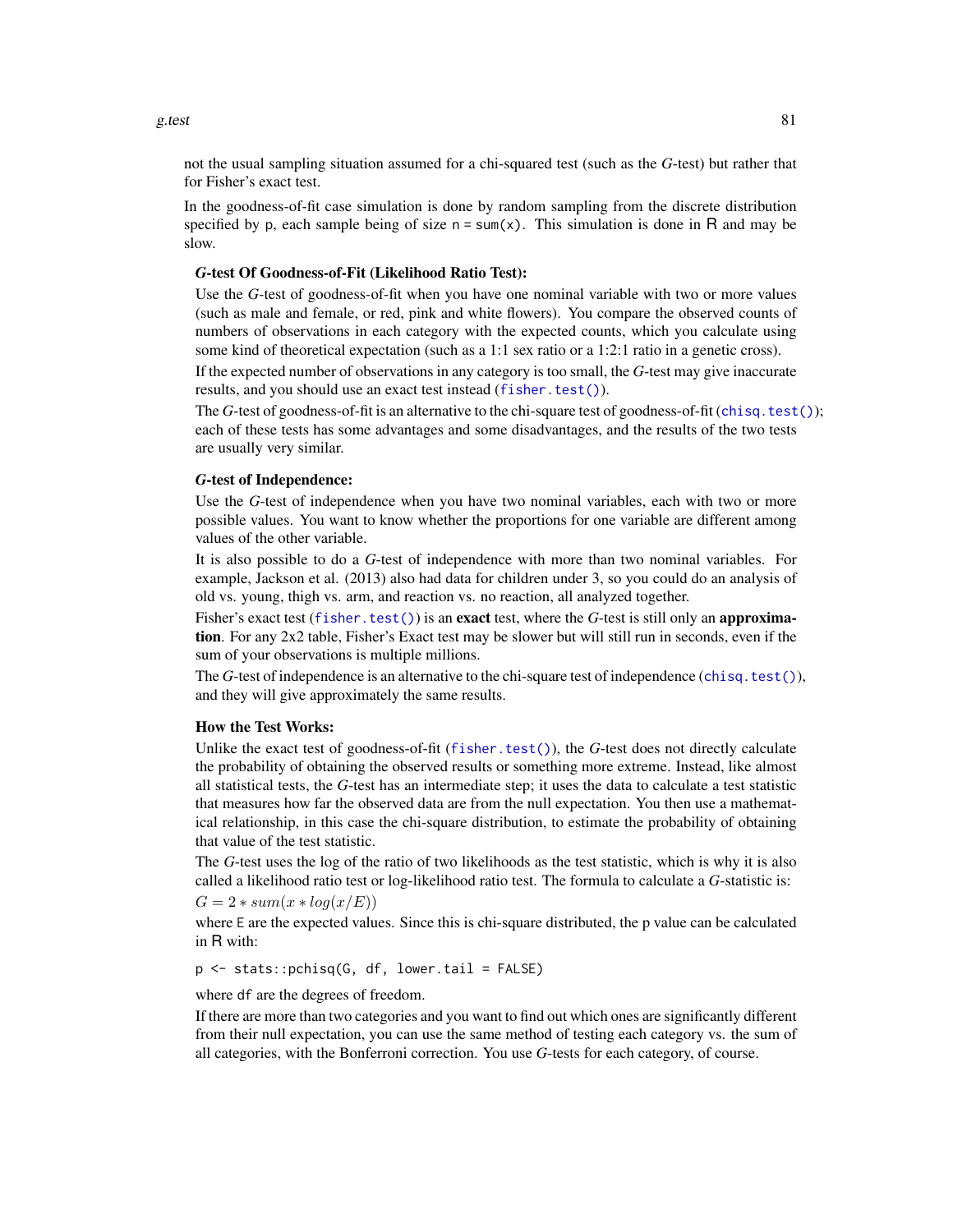# Value

A list with class "htest" containing the following components:

| statistic | the value the chi-squared test statistic.                                                                                                                                                                         |
|-----------|-------------------------------------------------------------------------------------------------------------------------------------------------------------------------------------------------------------------|
| parameter | the degrees of freedom of the approximate chi-squared distribution of the test<br>statistic, NA if the p-value is computed by Monte Carlo simulation.                                                             |
| p.value   | the p-value for the test.                                                                                                                                                                                         |
| method    | a character string indicating the type of test performed, and whether Monte Carlo<br>simulation or continuity correction was used.                                                                                |
| data.name | a character string giving the name(s) of the data.                                                                                                                                                                |
| observed  | the observed counts.                                                                                                                                                                                              |
| expected  | the expected counts under the null hypothesis.                                                                                                                                                                    |
| residuals | the Pearson residuals, (observed -expected) / sqrt(expected).                                                                                                                                                     |
| stdres    | standardized residuals, (observed -expected) / $sqrt(V)$ , where V is the resid-<br>ual cell variance (Agresti, 2007, section 2.4.5 for the case where $x$ is a matrix, n<br>$\star$ p $\star$ (1 -p) otherwise). |

#### Questioning Lifecycle

The [lifecycle](#page-103-0) of this function is questioning. This function might be no longer be optimal approach, or is it questionable whether this function should be in this AMR package at all.

#### Read more on Our Website!

On our website <https://msberends.github.io/AMR/> you can find [a comprehensive tutorial](https://msberends.github.io/AMR/articles/AMR.html) about how to conduct AMR data analysis, the [complete documentation of all functions](https://msberends.github.io/AMR/reference/) and [an example](https://msberends.github.io/AMR/articles/WHONET.html) [analysis using WHONET data.](https://msberends.github.io/AMR/articles/WHONET.html)

#### Source

The code for this function is identical to that of [chisq.test\(\)](#page-0-0), except that:

- The calculation of the statistic was changed to  $2 * sum(x * log(x/E))$
- Yates' continuity correction was removed as it does not apply to a *G*-test
- The possibility to simulate p values with simulate.p.value was removed

#### References

1. McDonald, J.H. 2014. Handbook of Biological Statistics (3rd ed.). Sparky House Publishing, Baltimore, Maryland. <http://www.biostathandbook.com/gtestgof.html>.

#### See Also

[chisq.test\(\)](#page-0-0)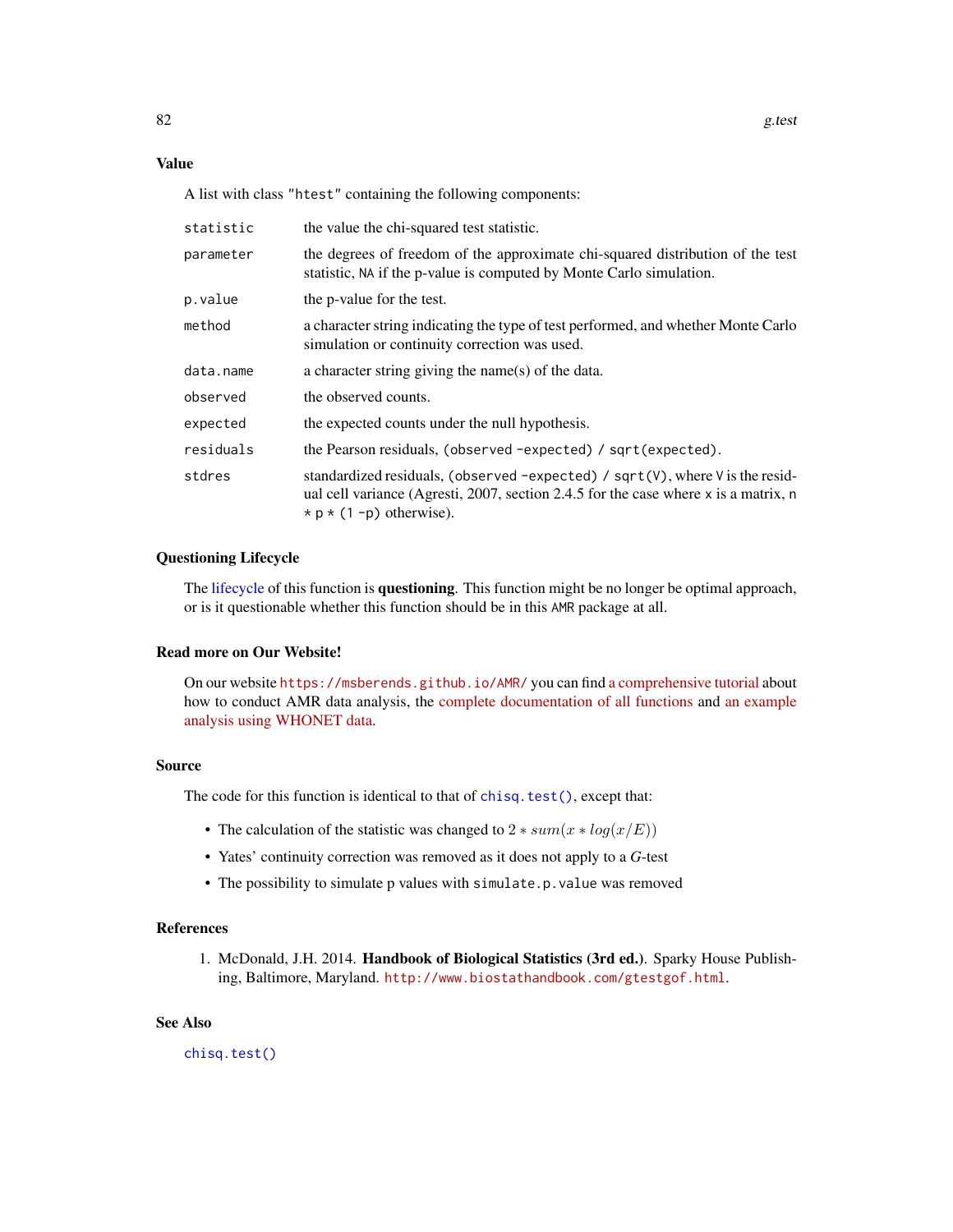# get\_episode 83

#### Examples

```
# = EXAMPLE 1 =
# Shivrain et al. (2006) crossed clearfield rice (which are resistant
# to the herbicide imazethapyr) with red rice (which are susceptible to
# imazethapyr). They then crossed the hybrid offspring and examined the
# F2 generation, where they found 772 resistant plants, 1611 moderately
# resistant plants, and 737 susceptible plants. If resistance is controlled
# by a single gene with two co-dominant alleles, you would expect a 1:2:1
# ratio.
x <- c(772, 1611, 737)
G \leftarrow g.test(x, p = c(1, 2, 1) / 4)# G$p.value = 0.12574.
# There is no significant difference from a 1:2:1 ratio.
# Meaning: resistance controlled by a single gene with two co-dominant
# alleles, is plausible.
# = EXAMPLE 2 =
# Red crossbills (Loxia curvirostra) have the tip of the upper bill either
# right or left of the lower bill, which helps them extract seeds from pine
# cones. Some have hypothesized that frequency-dependent selection would
# keep the number of right and left-billed birds at a 1:1 ratio. Groth (1992)
# observed 1752 right-billed and 1895 left-billed crossbills.
x <- c(1752, 1895)
g.test(x)
# p = 0.01787343
# There is a significant difference from a 1:1 ratio.
# Meaning: there are significantly more left-billed birds.
```
<span id="page-82-1"></span>get\_episode *Determine (New) Episodes for Patients*

#### <span id="page-82-0"></span>**Description**

These functions determine which items in a vector can be considered (the start of) a new episode, based on the argument episode\_days. This can be used to determine clinical episodes for any epidemiological analysis. The [get\\_episode\(\)](#page-82-1) function returns the index number of the episode per group, while the [is\\_new\\_episode\(\)](#page-82-0) function returns values TRUE/FALSE to indicate whether an item in a vector is the start of a new episode.

#### Usage

```
get_episode(x, episode_days, ...)
```

```
is_new_episode(x, episode_days, ...)
```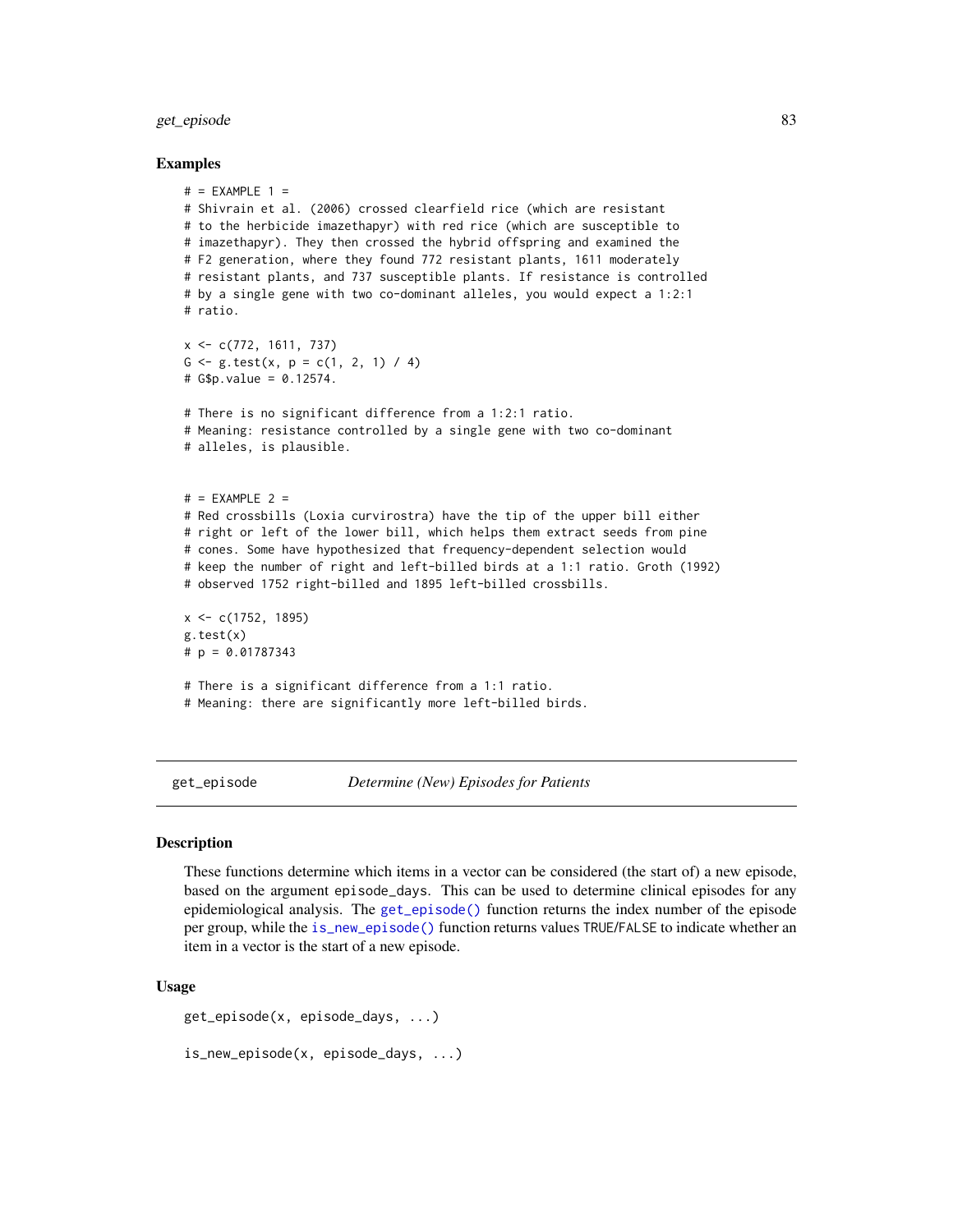## Arguments

| X            | vector of dates (class Date or POSIXt), will be sorted internally to determine<br>episodes |
|--------------|--------------------------------------------------------------------------------------------|
| episode_days | required episode length in days, can also be less than a day or Inf, see <i>Details</i>    |
| $\cdots$     | ignored, only in place to allow future extensions                                          |

## Details

Dates are first sorted from old to new. The oldest date will mark the start of the first episode. After this date, the next date will be marked that is at least episode\_days days later than the start of the first episode. From that second marked date on, the next date will be marked that is at least episode\_days days later than the start of the second episode which will be the start of the third episode, and so on. Before the vector is being returned, the original order will be restored.

The [first\\_isolate\(\)](#page-73-0) function is a wrapper around the [is\\_new\\_episode\(\)](#page-82-0) function, but is more efficient for data sets containing microorganism codes or names and allows for different isolate selection methods.

The dplyr package is not required for these functions to work, but these functions do support [variable grouping](#page-0-0) and work conveniently inside dplyr verbs such as [filter\(\)](#page-0-0), [mutate\(\)](#page-0-0) and [summarise\(\)](#page-0-0).

# Value

- [get\\_episode\(\)](#page-82-1): a [double](#page-0-0) vector
- [is\\_new\\_episode\(\)](#page-82-0): a [logical](#page-0-0) vector

#### Stable Lifecycle

The [lifecycle](#page-103-0) of this function is stable. In a stable function, major changes are unlikely. This means that the unlying code will generally evolve by adding new arguments; removing arguments or changing the meaning of existing arguments will be avoided.

If the unlying code needs breaking changes, they will occur gradually. For example, an argument will be deprecated and first continue to work, but will emit a message informing you of the change. Next, typically after at least one newly released version on CRAN, the message will be transformed to an error.

#### Read more on Our Website!

On our website <https://msberends.github.io/AMR/> you can find [a comprehensive tutorial](https://msberends.github.io/AMR/articles/AMR.html) about how to conduct AMR data analysis, the [complete documentation of all functions](https://msberends.github.io/AMR/reference/) and [an example](https://msberends.github.io/AMR/articles/WHONET.html) [analysis using WHONET data.](https://msberends.github.io/AMR/articles/WHONET.html)

# See Also

[first\\_isolate\(\)](#page-73-0)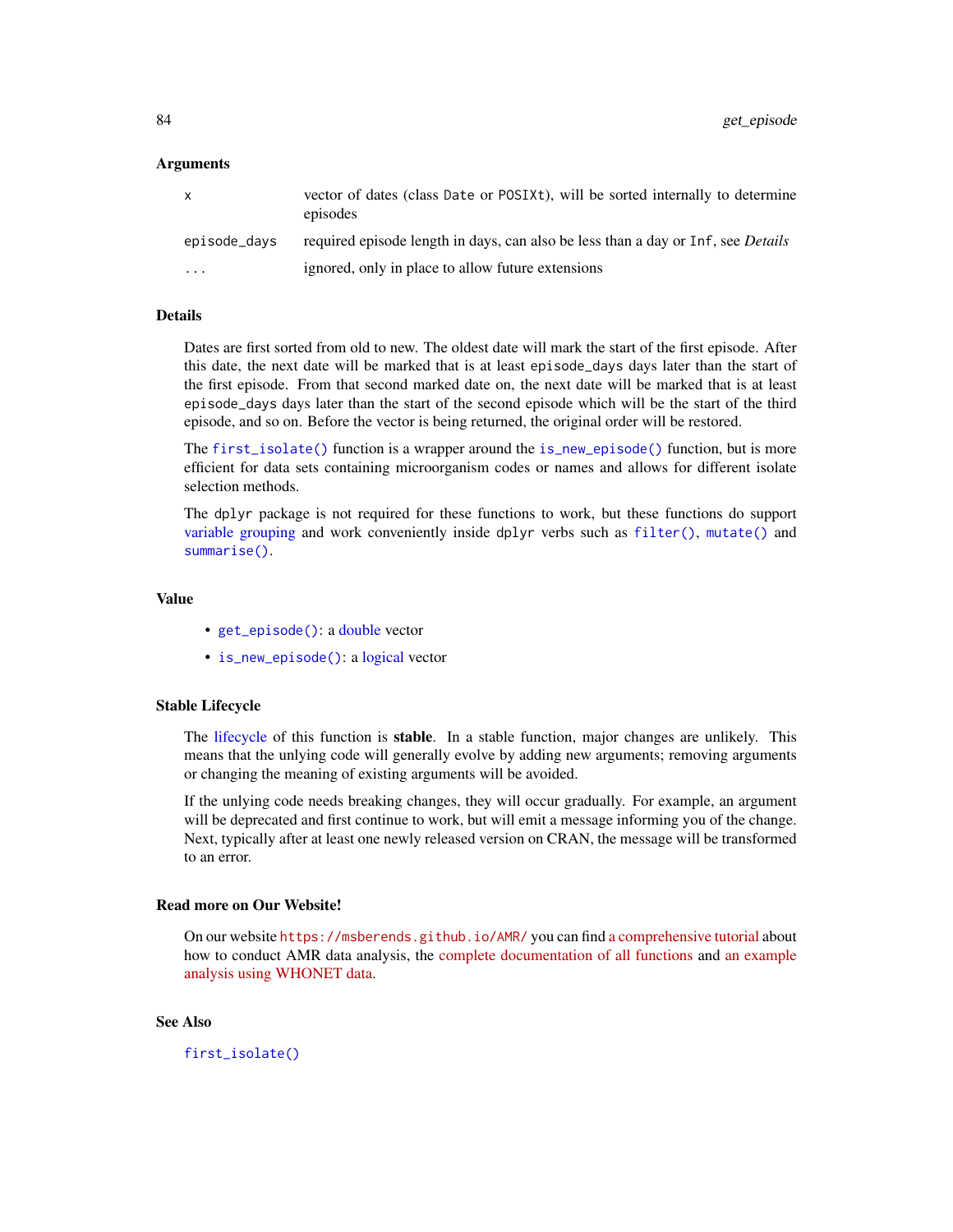# get\_episode 85

#### Examples

```
# `example_isolates` is a data set available in the AMR package.
# See ?example_isolates.
get_episode(example_isolates$date, episode_days = 60) # indices
is_new_episode(example_isolates$date, episode_days = 60) # TRUE/FALSE
# filter on results from the third 60-day episode only, using base R
example_isolates[which(get_episode(example_isolates$date, 60) == 3), ]
# the functions also work for less than a day, e.g. to include one per hour:
get_episode(c(Sys.time(),
             Sys.time() + 60 * 60,
           episode_days = 1/24)
if (require("dplyr")) {
 # is_new_episode() can also be used in dplyr verbs to determine patient
 # episodes based on any (combination of) grouping variables:
 example_isolates %>%
    mutate(condition = sample(x = c("A", "B", "C"),size = 2000.
                             replace = TRUE)) %>%
    group_by(condition) %>%
    mutate(new_episode = is_new_episode(date, 365))
 example_isolates %>%
   group_by(hospital_id, patient_id) %>%
   transmute(date,
             patient_id,
             new_index = get_episode(date, 60),
             new_logical = is_new_episode(date, 60))
 example_isolates %>%
    group_by(hospital_id) %>%
    summarise(patients = n_distinct(patient_id),
             n_episodes_365 = sum(is_new_episode(date, episode_days = 365)),
             n_episodes_60 = sum(is_new_episode(date, episode_days = 60)),
             n_episodes_30 = sum(is_new_episode(date, episode_days = 30)))
 # grouping on patients and microorganisms leads to the same
 # results as first_isolate() when using 'episode-based':
 x <- example_isolates %>%
    filter_first_isolate(include_unknown = TRUE,
                        method = "episode-based")
 y <- example_isolates %>%
    group_by(patient_id, mo) %>%
    filter(is_new_episode(date, 365))
```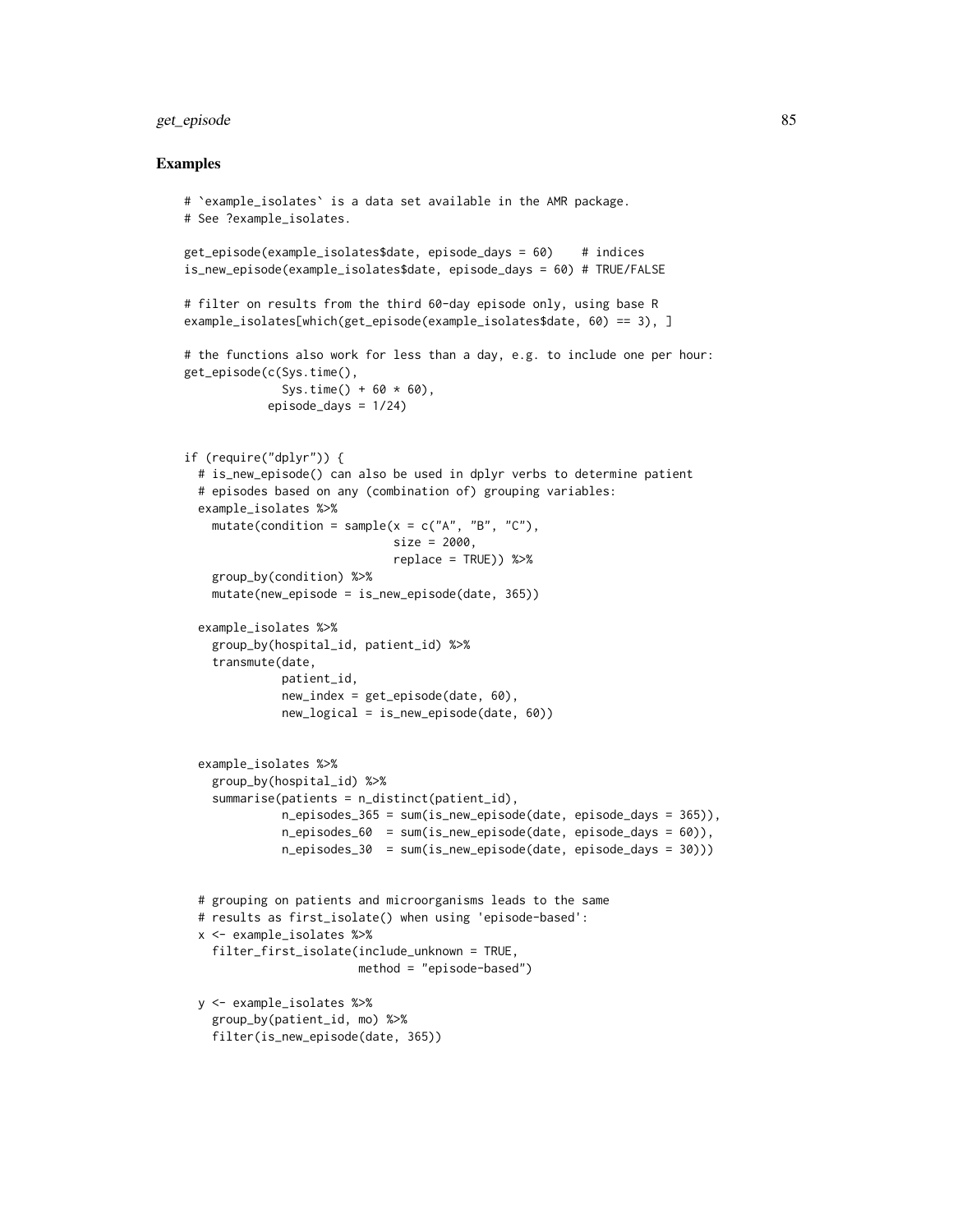```
identical(x$patient_id, y$patient_id)
# but is_new_episode() has a lot more flexibility than first_isolate(),
# since you can now group on anything that seems relevant:
example_isolates %>%
  group_by(patient_id, mo, hospital_id, ward_icu) %>%
  mutate(flag_episode = is_new_episode(date, 365))
```
}

# <span id="page-85-0"></span>ggplot\_pca *PCA Biplot with* ggplot2

# Description

Produces a ggplot2 variant of a so-called [biplot](https://en.wikipedia.org/wiki/Biplot) for PCA (principal component analysis), but is more flexible and more appealing than the base R [biplot\(\)](#page-0-0) function.

# Usage

```
ggplot_pca(
  x,
 choices = 1:2,
  scale = 1,
  pc.biplot = TRUE,
  labels = NULL,labels_textsize = 3,
  labels_text_placement = 1.5,
  groups = NULL,ellipse = TRUE,
  ellipse_prob = 0.68,
  ellipse_size = 0.5,
  ellipse_alpha = 0.5,
 points_size = 2,
 points_alpha = 0.25,
  arrows = TRUE,arrows_colour = "darkblue",
  arrows_size = 0.5,
  arrows_textsize = 3,
  arrows_textangled = TRUE,
  arrows_alpha = 0.75,
 base_textsize = 10,
  ...
)
```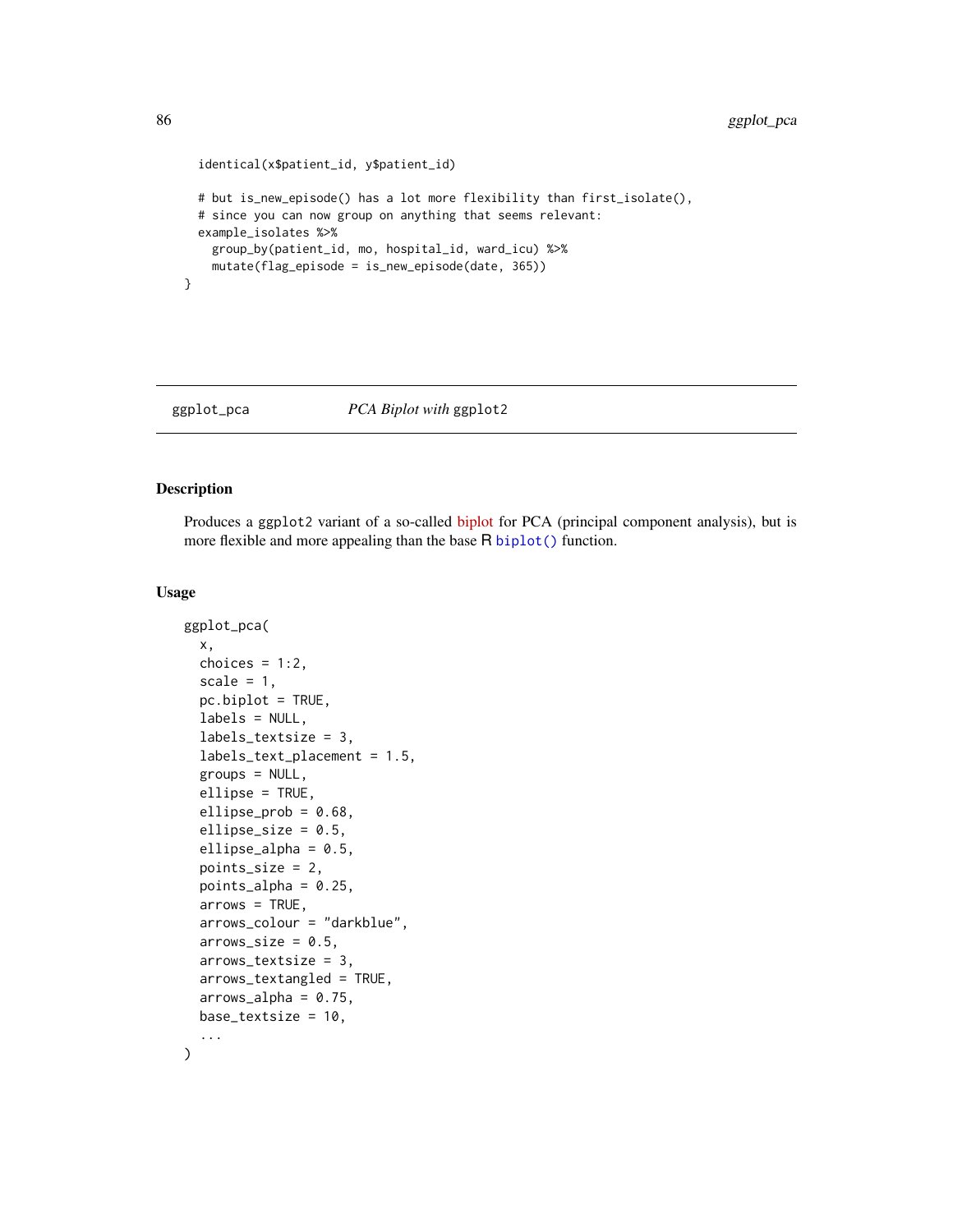# ggplot\_pca 87

# Arguments

| х                     | an object returned by $pca()$ , $prcomp()$ or $princomp()$                                                                                                                                                                                                                                                               |
|-----------------------|--------------------------------------------------------------------------------------------------------------------------------------------------------------------------------------------------------------------------------------------------------------------------------------------------------------------------|
| choices               | length 2 vector specifying the components to plot. Only the default is a biplot in<br>the strict sense.                                                                                                                                                                                                                  |
| scale                 | The variables are scaled by lambda $\land$ scale and the observations are scaled<br>by lambda ^ (1-scale) where lambda are the singular values as computed by<br>princomp. Normally $0 \le$ scale $\le$ 1, and a warning will be issued if the spec-<br>ified scale is outside this range.                               |
| pc.biplot             | If true, use what Gabriel (1971) refers to as a "principal component biplot", with<br>$l$ ambda = 1 and observations scaled up by sqrt(n) and variables scaled down by<br>sqrt(n). Then inner products between variables approximate covariances and<br>distances between observations approximate Mahalanobis distance. |
| labels                | an optional vector of labels for the observations. If set, the labels will be placed<br>below their respective points. When using the pca() function as input for x, this<br>will be determined automatically based on the attribute non_numeric_cols, see<br>$pca()$ .                                                  |
| labels_textsize       |                                                                                                                                                                                                                                                                                                                          |
|                       | the size of the text used for the labels                                                                                                                                                                                                                                                                                 |
| labels_text_placement | adjustment factor the placement of the variable names $(>=1$ means further away<br>from the arrow head)                                                                                                                                                                                                                  |
| groups                | an optional vector of groups for the labels, with the same length as labels. If<br>set, the points and labels will be coloured according to these groups. When<br>using the $pca()$ function as input for x, this will be determined automatically<br>based on the attribute non_numeric_cols, see pca().                |
| ellipse               | a logical to indicate whether a normal data ellipse should be drawn for each<br>group (set with groups)                                                                                                                                                                                                                  |
| ellipse_prob          | statistical size of the ellipse in normal probability                                                                                                                                                                                                                                                                    |
| ellipse_size          | the size of the ellipse line                                                                                                                                                                                                                                                                                             |
| ellipse_alpha         | the alpha (transparency) of the ellipse line                                                                                                                                                                                                                                                                             |
| points_size           | the size of the points                                                                                                                                                                                                                                                                                                   |
| points_alpha          | the alpha (transparency) of the points                                                                                                                                                                                                                                                                                   |
| arrows                | a logical to indicate whether arrows should be drawn                                                                                                                                                                                                                                                                     |
| arrows_colour         | the colour of the arrow and their text                                                                                                                                                                                                                                                                                   |
| arrows_size           | the size (thickness) of the arrow lines                                                                                                                                                                                                                                                                                  |
| arrows_textsize       |                                                                                                                                                                                                                                                                                                                          |
| arrows_textangled     | the size of the text at the end of the arrows                                                                                                                                                                                                                                                                            |
|                       | a logical whether the text at the end of the arrows should be angled                                                                                                                                                                                                                                                     |
| arrows_alpha          | the alpha (transparency) of the arrows and their text                                                                                                                                                                                                                                                                    |
| base_textsize         | the text size for all plot elements except the labels and arrows                                                                                                                                                                                                                                                         |
| .                     | arguments passed on to functions                                                                                                                                                                                                                                                                                         |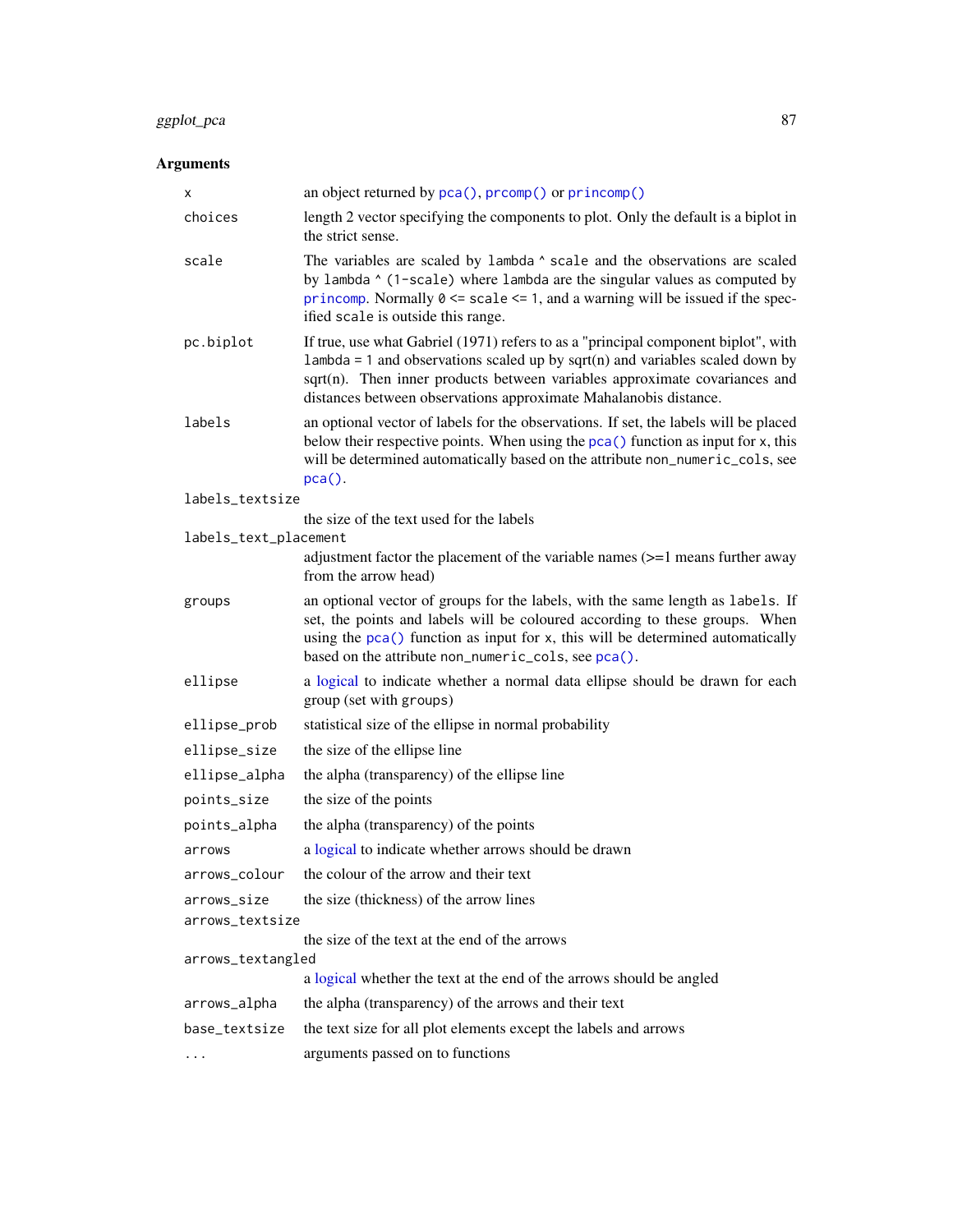## Details

The colours for labels and points can be changed by adding another scale layer for colour, such as scale\_colour\_viridis\_d() and scale\_colour\_brewer().

## Stable Lifecycle

The [lifecycle](#page-103-0) of this function is **stable**. In a stable function, major changes are unlikely. This means that the unlying code will generally evolve by adding new arguments; removing arguments or changing the meaning of existing arguments will be avoided.

If the unlying code needs breaking changes, they will occur gradually. For example, an argument will be deprecated and first continue to work, but will emit a message informing you of the change. Next, typically after at least one newly released version on CRAN, the message will be transformed to an error.

#### Source

The [ggplot\\_pca\(\)](#page-85-0) function is based on the ggbiplot() function from the ggbiplot package by Vince Vu, as found on GitHub: <https://github.com/vqv/ggbiplot> (retrieved: 2 March 2020, their latest commit: [7325e88](https://github.com/vqv/ggbiplot/commit/7325e880485bea4c07465a0304c470608fffb5d9); 12 February 2015).

As per their GPL-2 licence that demands documentation of code changes, the changes made based on the source code were:

- 1. Rewritten code to remove the dependency on packages plyr, scales and grid
- 2. Parametrised more options, like arrow and ellipse settings
- 3. Hardened all input possibilities by defining the exact type of user input for every argument
- 4. Added total amount of explained variance as a caption in the plot
- 5. Cleaned all syntax based on the lintr package, fixed grammatical errors and added integrity checks
- 6. Updated documentation

## Examples

```
# `example_isolates` is a data set available in the AMR package.
# See ?example_isolates.
# See ?pca for more info about Principal Component Analysis (PCA).
if (require("dplyr")) {
 pca_model <- example_isolates %>%
   filter(mo_genus(mo) == "Staphylococcus") %>%
   group_by(species = mo_shortname(mo)) %>%
   summarise_if (is.rsi, resistance) %>%
   pca(FLC, AMC, CXM, GEN, TOB, TMP, SXT, CIP, TEC, TCY, ERY)
 # old (base R)
 biplot(pca_model)
```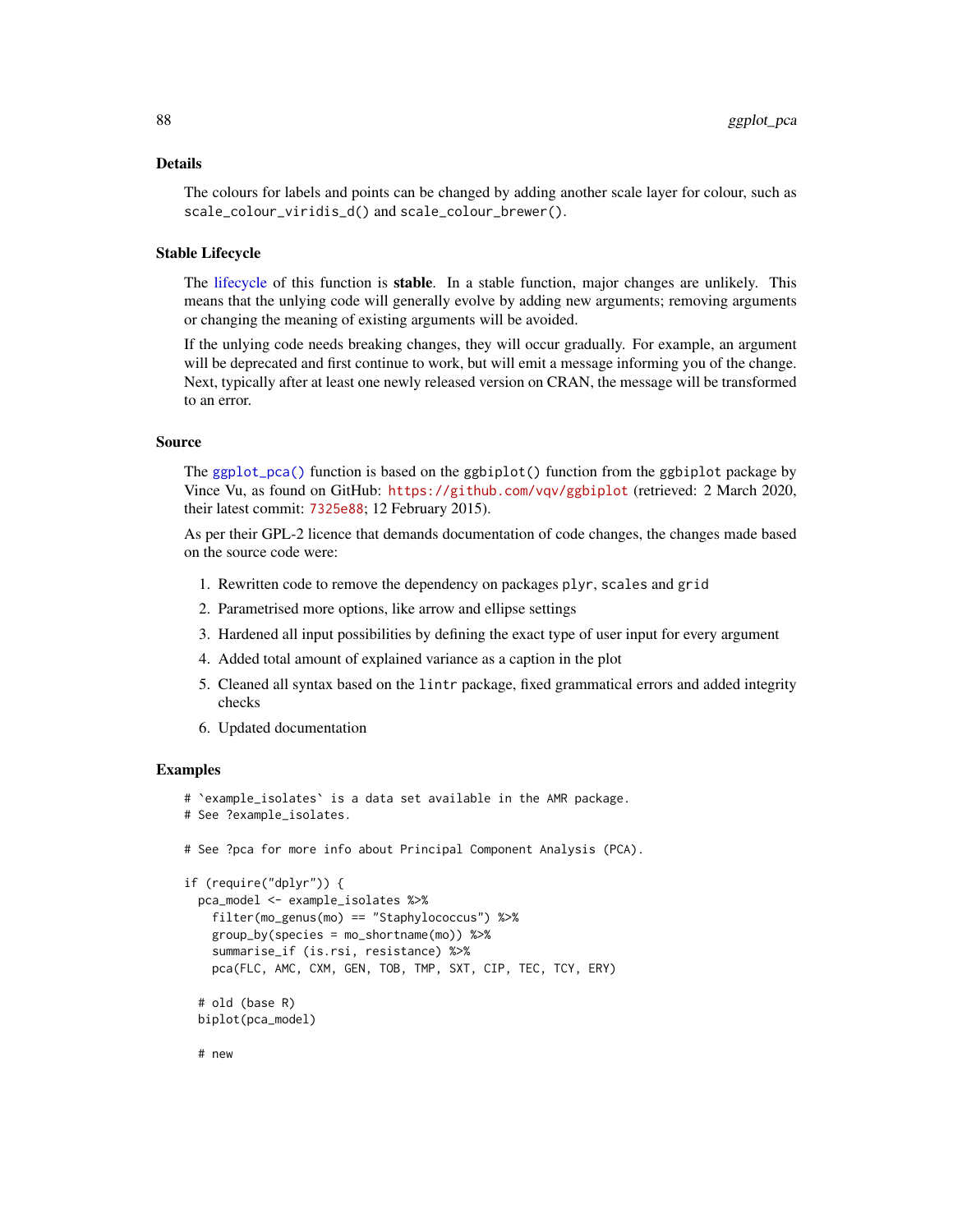#### ggplot\_rsi 89

```
ggplot_pca(pca_model)
 if (require("ggplot2")) {
   ggplot_pca(pca_model) +
     scale_colour_viridis_d() +
     labs(title = "Title here")
 }
}
```
<span id="page-88-1"></span>ggplot\_rsi *AMR Plots with* ggplot2

## <span id="page-88-0"></span>Description

Use these functions to create bar plots for AMR data analysis. All functions rely on [ggplot2](#page-0-0) functions.

# Usage

```
ggplot_rsi(
  data,
  position = NULL,
  x = "antibiotic",
  fill = "interpretation",
  facet = NULL,breaks = seq(0, 1, 0.1),
  limits = NULL,
  translate_ab = "name",
  combine_SI = TRUE,
  combine_IR = FALSE,
  minimum = 30,
  language = get_AMR_locale(),
  nrow = NULL,colours = c(S = "#3CAEA3", SI = "#3CAEA3", I = "#FBD55C", IR = "#ED553B", R ="#ED553B"),
  datalabels = TRUE,
  datalabels.size = 2.5,
  datalabels.colour = "grey15",
  title = NULL,
  subtitle = NULL,
  caption = NULL,
  x.title = "Antimicrobial",
 y.title = "Proportion",
  ...
\mathcal{L}geom_rsi(
```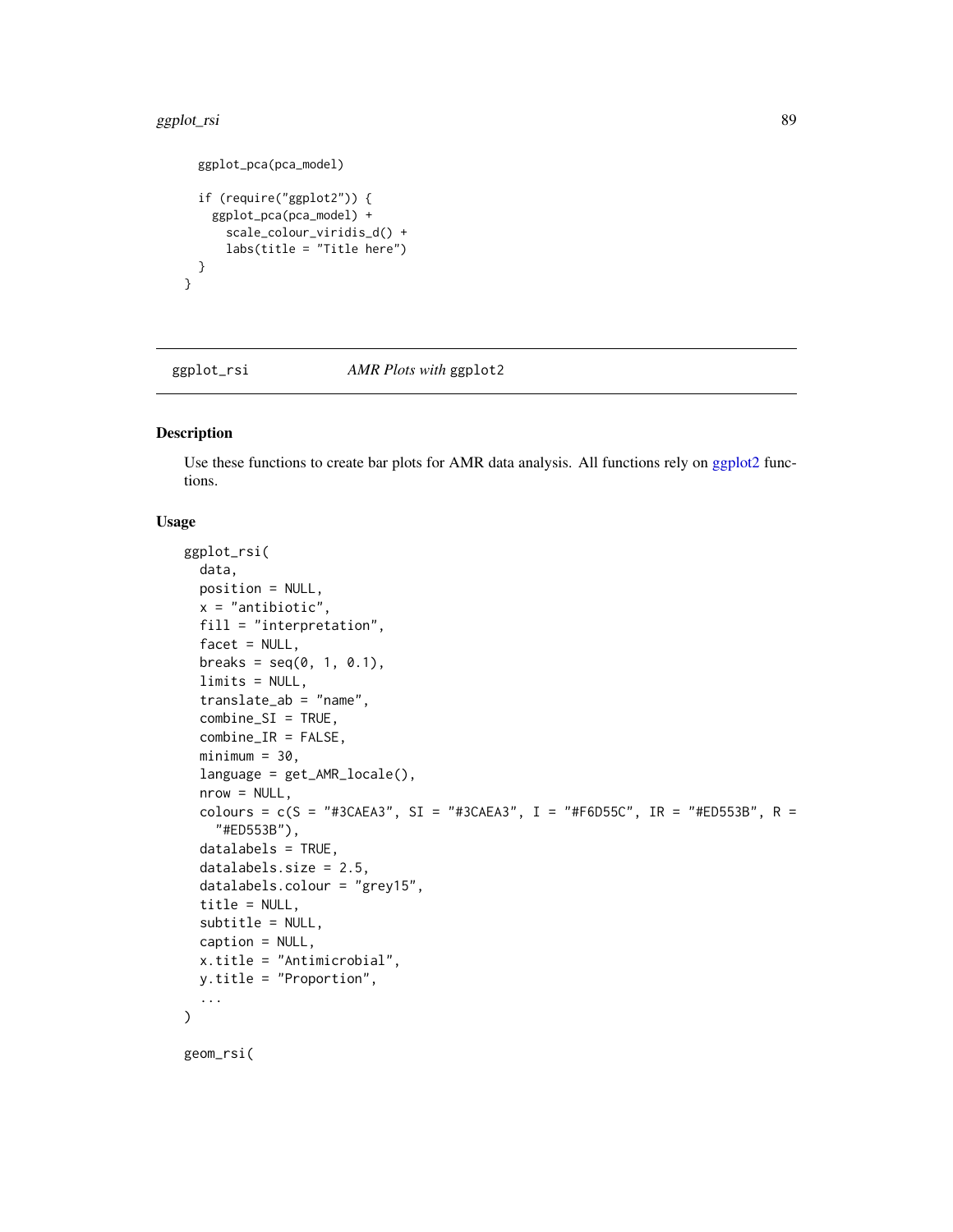```
position = NULL,
  x = c("antibiotic", "interpretation"),fill = "interpretation",
  translate_ab = "name",
 minimum = 30,language = get_AMR_locale(),
  combine\_SI = TRUE,combine_IR = FALSE,
  ...
\mathcal{L}facet_rsi(facet = c("interpretation", "antibiotic"), nrow = NULL)
scale_y_percent(breaks = seq(0, 1, 0.1), limits = NULL)scale_rsi_colours(..., aesthetics = "fill")
theme_rsi()
labels_rsi_count(
 position = NULL,
 x = "antibiotic",
  translate_ab = "name",
 minimum = 30,language = get_AMR_locale(),
  combine\_SI = TRUE,combine_IR = FALSE,
  datalabels.size = 3,
 datalabels.colour = "grey15"
)
```
## Arguments

| data         | a data.frame with column(s) of class $rsi$ (see as. $rsi()$ )                                                              |
|--------------|----------------------------------------------------------------------------------------------------------------------------|
| position     | position adjustment of bars, either "fill", "stack" or "dodge"                                                             |
| $\mathsf{x}$ | variable to show on x axis, either "antibiotic" (default) or "interpretation"<br>or a grouping variable                    |
| fill         | variable to categorise using the plots legend, either "antibiotic" (default) or<br>"interpretation" or a grouping variable |
| facet        | variable to split plots by, either "interpretation" (default) or "antibiotic"<br>or a grouping variable                    |
| breaks       | a numeric vector of positions                                                                                              |
| limits       | a numeric vector of length two providing limits of the scale, use NA to refer to<br>the existing minimum or maximum        |
| translate_ab | a column name of the antibiotics data set to translate the antibiotic abbreviations<br>to, using $ab\_property()$          |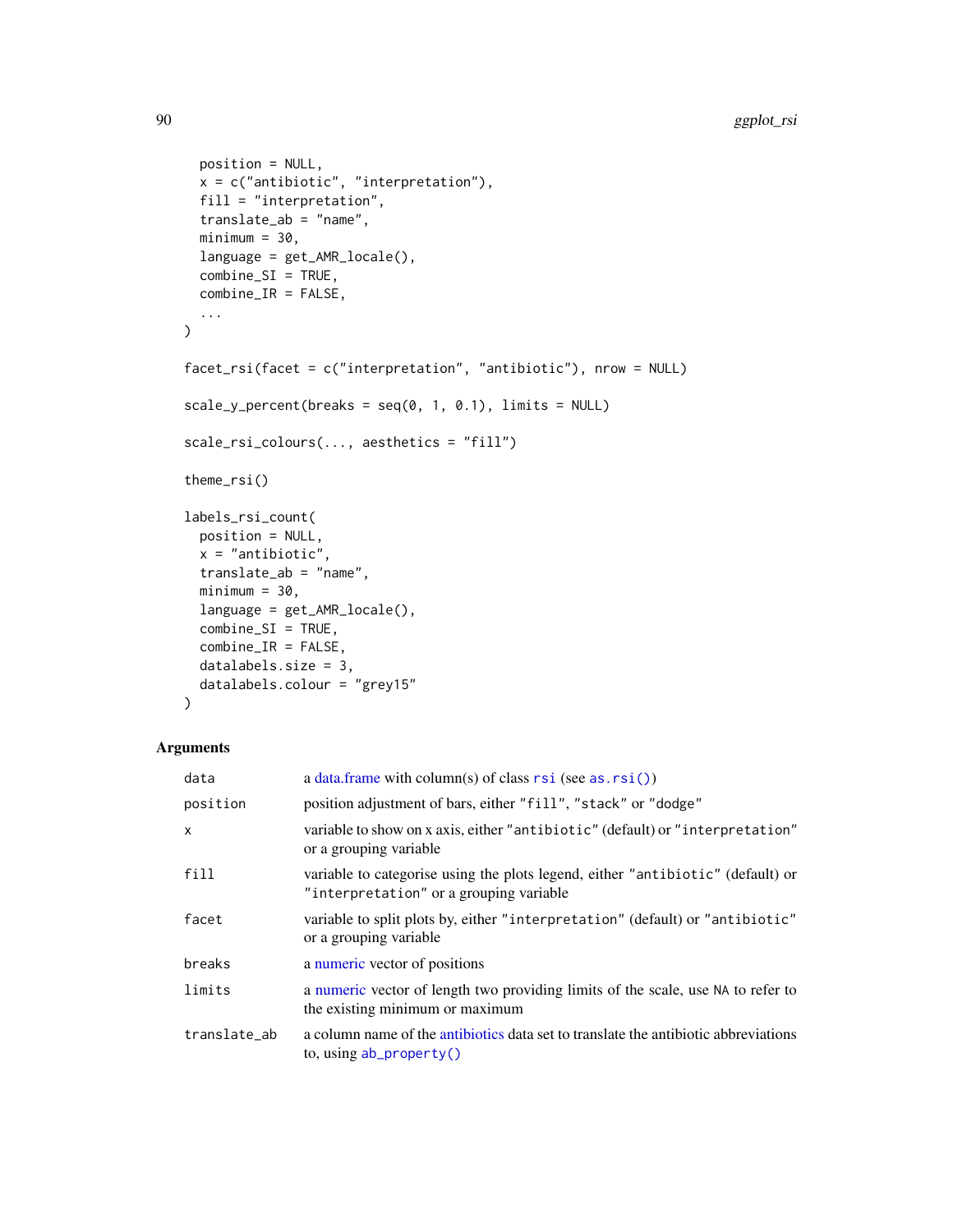| combine_SI        | a logical to indicate whether all values of S and I must be merged into one, so the<br>output only consists of S+I vs. R (susceptible vs. resistant). This used to be the<br>argument combine_IR, but this now follows the redefinition by EUCAST about<br>the interpretation of I (increased exposure) in 2019, see section 'Interpretation<br>of S, I and R' below. Default is TRUE. |
|-------------------|----------------------------------------------------------------------------------------------------------------------------------------------------------------------------------------------------------------------------------------------------------------------------------------------------------------------------------------------------------------------------------------|
| combine_IR        | a logical to indicate whether all values of I and R must be merged into one, so<br>the output only consists of S vs. I+R (susceptible vs. non-susceptible). This is<br>outdated, see argument combine_SI.                                                                                                                                                                              |
| minimum           | the minimum allowed number of available (tested) isolates. Any isolate count<br>lower than minimum will return NA with a warning. The default number of 30<br>isolates is advised by the Clinical and Laboratory Standards Institute (CLSI) as<br>best practice, see Source.                                                                                                           |
| language          | language of the returned text, defaults to system language (see get_AMR_locale())<br>and can also be set with getOption("AMR_locale"). Use language = NULL or<br>language $=$ "" to prevent translation.                                                                                                                                                                               |
| nrow              | (when using facet) number of rows                                                                                                                                                                                                                                                                                                                                                      |
| colours           | a named vactor with colour to be used for filling. The default colours are colour-<br>blind friendly.                                                                                                                                                                                                                                                                                  |
| datalabels        | show datalabels using labels_rsi_count()                                                                                                                                                                                                                                                                                                                                               |
| datalabels.size   |                                                                                                                                                                                                                                                                                                                                                                                        |
| datalabels.colour | size of the datalabels                                                                                                                                                                                                                                                                                                                                                                 |
|                   | colour of the datalabels                                                                                                                                                                                                                                                                                                                                                               |
| title             | text to show as title of the plot                                                                                                                                                                                                                                                                                                                                                      |
| subtitle          | text to show as subtitle of the plot                                                                                                                                                                                                                                                                                                                                                   |
| caption           | text to show as caption of the plot                                                                                                                                                                                                                                                                                                                                                    |
| x.title           | text to show as x axis description                                                                                                                                                                                                                                                                                                                                                     |
| y.title           | text to show as y axis description                                                                                                                                                                                                                                                                                                                                                     |
|                   | other arguments passed on to geom_rsi() or, in case of scale_rsi_colours(),<br>named values to set colours. The default colours are colour-blind friendly, while<br>maintaining the convention that e.g. 'susceptible' should be green and 'resistant'<br>should be red. See Examples.                                                                                                 |
| aesthetics        | aesthetics to apply the colours to, defaults to "fill" but can also be (a combination<br>of) "alpha", "colour", "fill", "linetype", "shape" or "size"                                                                                                                                                                                                                                  |

# Details

At default, the names of antibiotics will be shown on the plots using [ab\\_name\(\)](#page-5-0). This can be set with the translate\_ab argument. See [count\\_df\(\)](#page-54-0).

## The Functions:

[geom\\_rsi\(\)](#page-88-0) will take any variable from the data that has an [rsi](#page-39-0) class (created with [as.rsi\(\)](#page-39-1)) using  $rsi_df()$  and will plot bars with the percentage R, I and S. The default behaviour is to have the bars stacked and to have the different antibiotics on the x axis.

[facet\\_rsi\(\)](#page-88-0) creates 2d plots (at default based on S/I/R) using [ggplot2::facet\\_wrap\(\)](#page-0-0).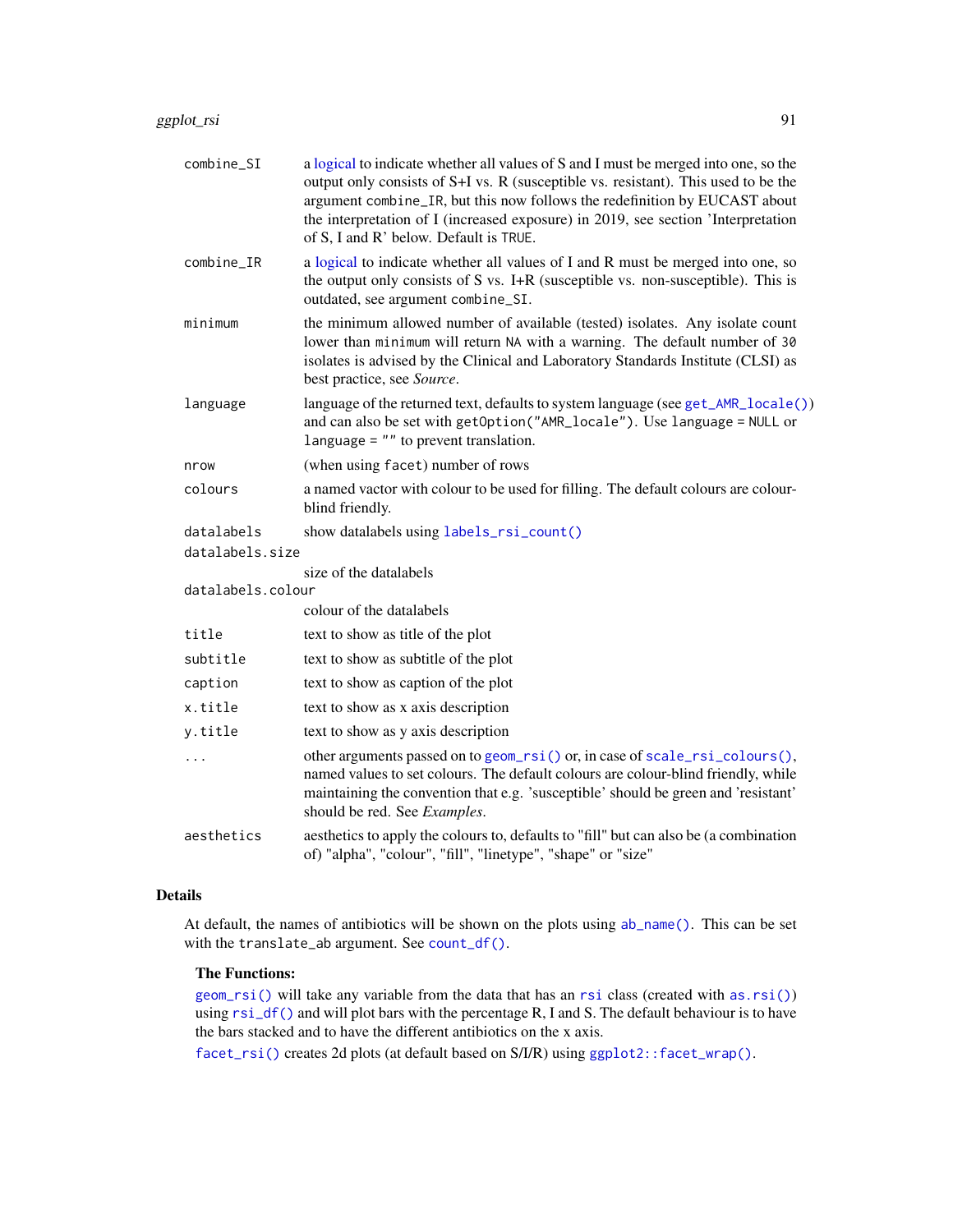[scale\\_y\\_percent\(\)](#page-88-0) transforms the y axis to a 0 to 100% range using  $ggplot2$ : : scale\_y\_continuous(). [scale\\_rsi\\_colours\(\)](#page-88-0) sets colours to the bars (green for S, yellow for I, and red for R). with mul-

tilingual support. The default colours are colour-blind friendly, while maintaining the convention that e.g. 'susceptible' should be green and 'resistant' should be red.

[theme\\_rsi\(\)](#page-88-0) is a [ggplot2 theme][[ggplot2::theme\(\)](#page-0-0) with minimal distraction.

[labels\\_rsi\\_count\(\)](#page-88-0) print datalabels on the bars with percentage and amount of isolates using [ggplot2::geom\\_text\(\)](#page-0-0).

[ggplot\\_rsi\(\)](#page-88-1) is a wrapper around all above functions that uses data as first input. This makes it possible to use this function after a pipe (%>%). See *Examples*.

#### Stable Lifecycle

The [lifecycle](#page-103-0) of this function is stable. In a stable function, major changes are unlikely. This means that the unlying code will generally evolve by adding new arguments; removing arguments or changing the meaning of existing arguments will be avoided.

If the unlying code needs breaking changes, they will occur gradually. For example, an argument will be deprecated and first continue to work, but will emit a message informing you of the change. Next, typically after at least one newly released version on CRAN, the message will be transformed to an error.

#### Read more on Our Website!

On our website <https://msberends.github.io/AMR/> you can find [a comprehensive tutorial](https://msberends.github.io/AMR/articles/AMR.html) about how to conduct AMR data analysis, the [complete documentation of all functions](https://msberends.github.io/AMR/reference/) and [an example](https://msberends.github.io/AMR/articles/WHONET.html) [analysis using WHONET data.](https://msberends.github.io/AMR/articles/WHONET.html)

## Examples

```
if (require("ggplot2") & require("dplyr")) {
```

```
# get antimicrobial results for drugs against a UTI:
ggplot(example_isolates %>% select(AMX, NIT, FOS, TMP, CIP)) +
  geom_rsi()
```

```
# prettify the plot using some additional functions:
df <- example_isolates %>% select(AMX, NIT, FOS, TMP, CIP)
ggplot(df) +
 geom_rsi() +
  scale_y_percent() +
  scale_rsi_colours() +
  labels_rsi_count() +
  theme_rsi()
# or better yet, simplify this using the wrapper function - a single command:
example_isolates %>%
  select(AMX, NIT, FOS, TMP, CIP) %>%
  ggplot_rsi()
```
# get only proportions and no counts: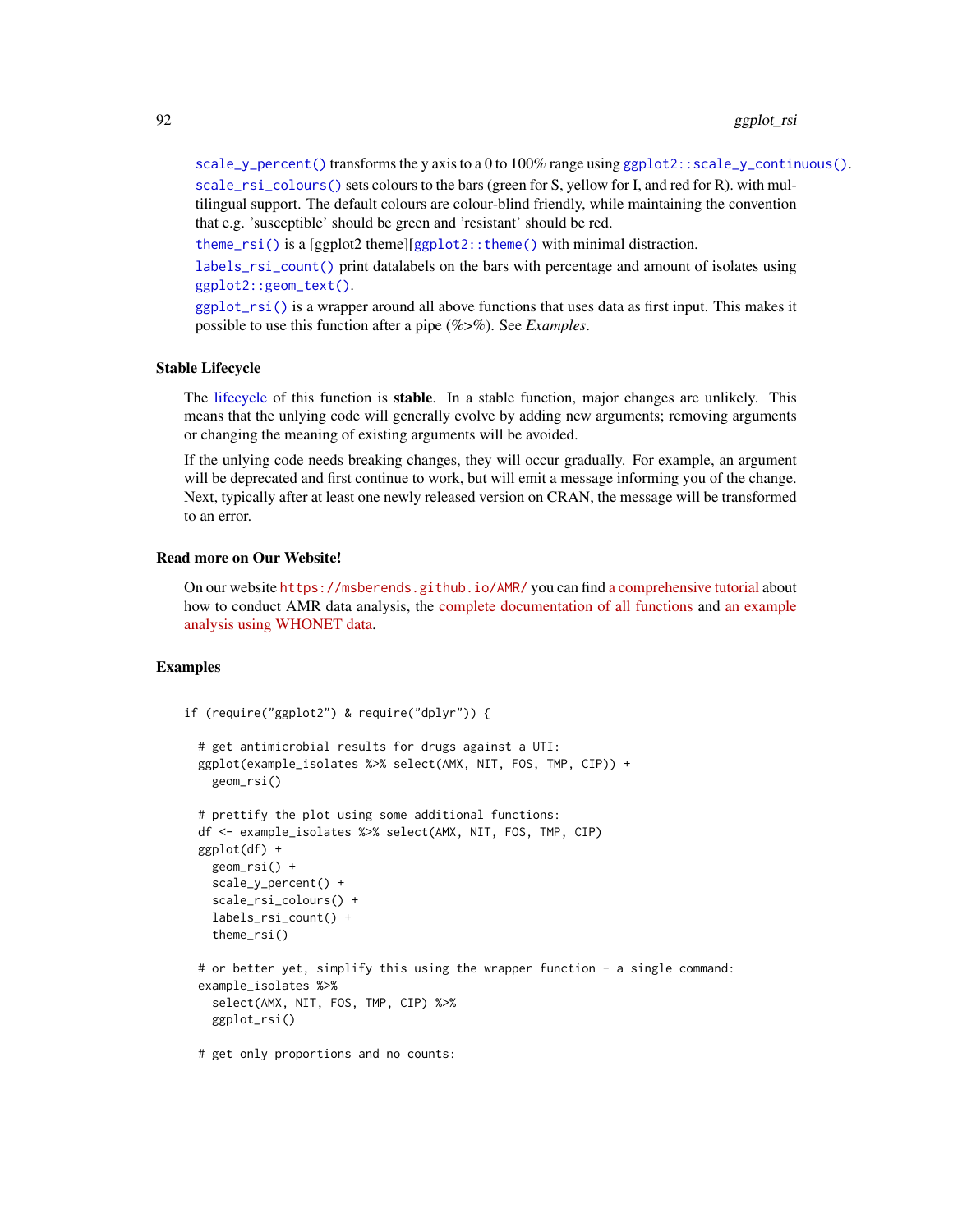```
example_isolates %>%
  select(AMX, NIT, FOS, TMP, CIP) %>%
  ggplot_rsi(datalabels = FALSE)
# add other ggplot2 arguments as you like:
example_isolates %>%
  select(AMX, NIT, FOS, TMP, CIP) %>%
  ggplot\_rsi(width = 0.5,colour = "black",
             size = 1,
             linetype = 2,
             alpha = 0.25)
# you can alter the colours with colour names:
example_isolates %>%
  select(AMX) %>%
  ggplot_rsi(colours = c(SI = "yellow"))
# but you can also use the built-in colour-blind friendly colours for
# your plots, where "S" is green, "I" is yellow and "R" is red:
data.frame(x = c("Value1", "Value2", "Value3"),
           y = c(1, 2, 3),
           z = c("Value4", "Value5", "Value6")) %>%
  ggplot() +
  geom\_col(aes(x = x, y = y, fill = z)) +scale_rsi_colours(Value4 = "S", Value5 = "I", Value6 = "R")
# resistance of ciprofloxacine per age group
example_isolates %>%
  mutate(first_isolate = first_isolate()) %>%
  filter(first_isolate == TRUE,
         mo == as.mo("E. coli") %>%
  # age_groups() is also a function in this AMR package:
  group_by(age_group = age_groups(age)) %>%
  select(age_group, CIP) %>%
  ggplot\_rsi(x = "age\_group")# a shorter version which also adjusts data label colours:
example_isolates %>%
  select(AMX, NIT, FOS, TMP, CIP) %>%
  ggplot_rsi(colours = FALSE)
# it also supports groups (don't forget to use the group var on `x` or `facet`):
example_isolates %>%
  filter(mo_is_gram_negative()) %>%
  # select only UTI-specific drugs
  select(hospital_id, AMX, NIT, FOS, TMP, CIP) %>%
  group_by(hospital_id) %>%
  ggplot\_rsi(x = "hospital_id",facet = "antibiotic",
             nrow = 1,
             title = "AMR of Anti-UTI Drugs Per Hospital",
```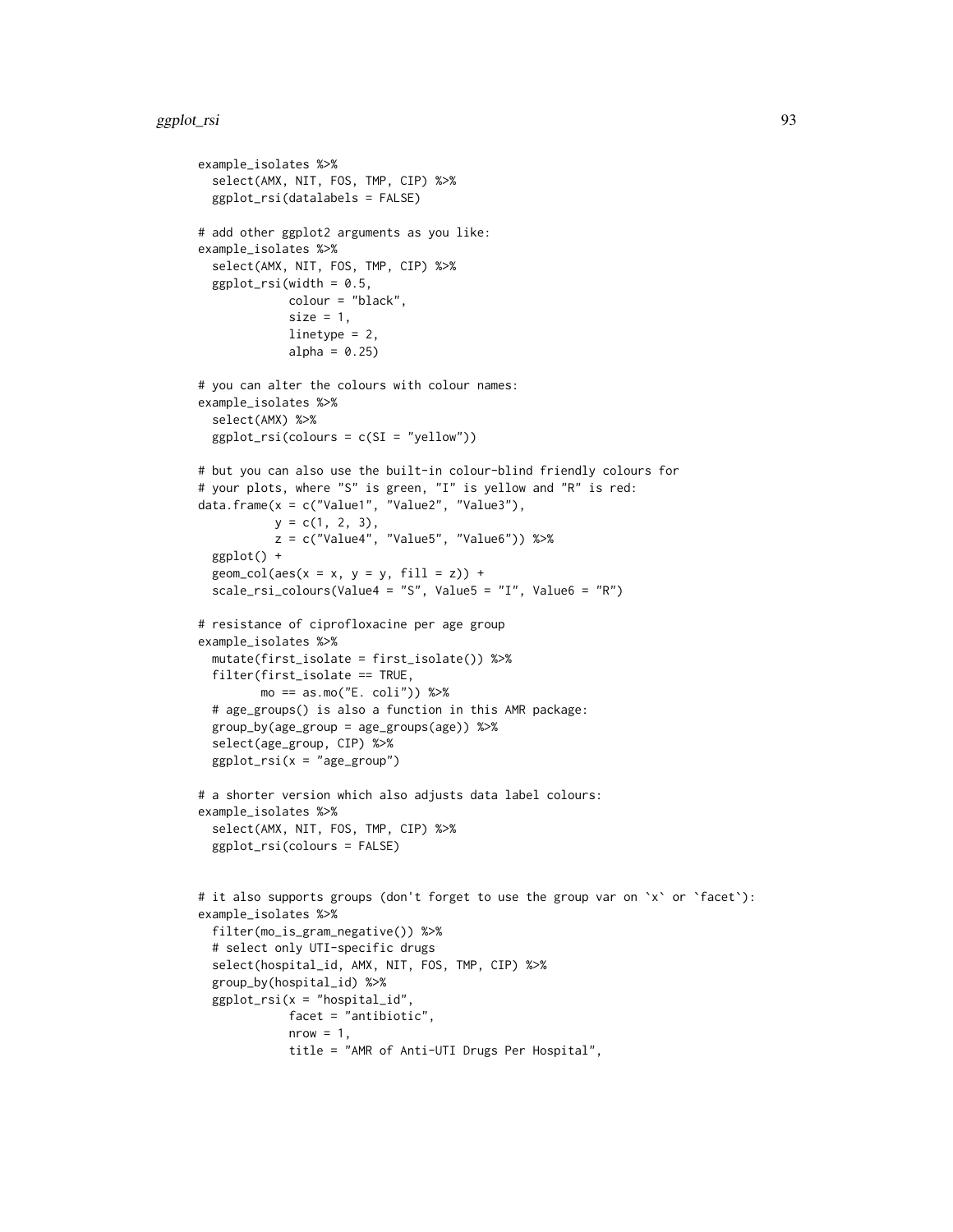```
x.title = "Hospital",
datalabels = FALSE)
```
#### guess\_ab\_col *Guess Antibiotic Column*

# Description

This tries to find a column name in a data set based on information from the [antibiotics](#page-14-0) data set. Also supports WHONET abbreviations.

#### Usage

```
guess_ab_col(
  x = NULL,search_string = NULL,
  verbose = FALSE,
  only_rsi_columns = FALSE
\mathcal{E}
```
# Arguments

| $\mathsf{x}$     | a data.frame                                                                                                                                                                       |
|------------------|------------------------------------------------------------------------------------------------------------------------------------------------------------------------------------|
| search_string    | a text to search x for, will be checked with $as$ . $ab()$ if this value is not a column<br>$1n \times$                                                                            |
| verbose          | a logical to indicate whether additional info should be printed                                                                                                                    |
| only_rsi_columns |                                                                                                                                                                                    |
|                  | a logical to indicate whether only antibiotic columns must be detected that were<br>transformed to class $\langle$ rsi $\rangle$ (see as. rsi()) on beforehand (defaults to FALSE) |

## Details

You can look for an antibiotic (trade) name or abbreviation and it will search x and the [antibiotics](#page-14-0) data set for any column containing a name or code of that antibiotic. Longer columns names take precedence over shorter column names.

# Value

A column name of x, or NULL when no result is found.

}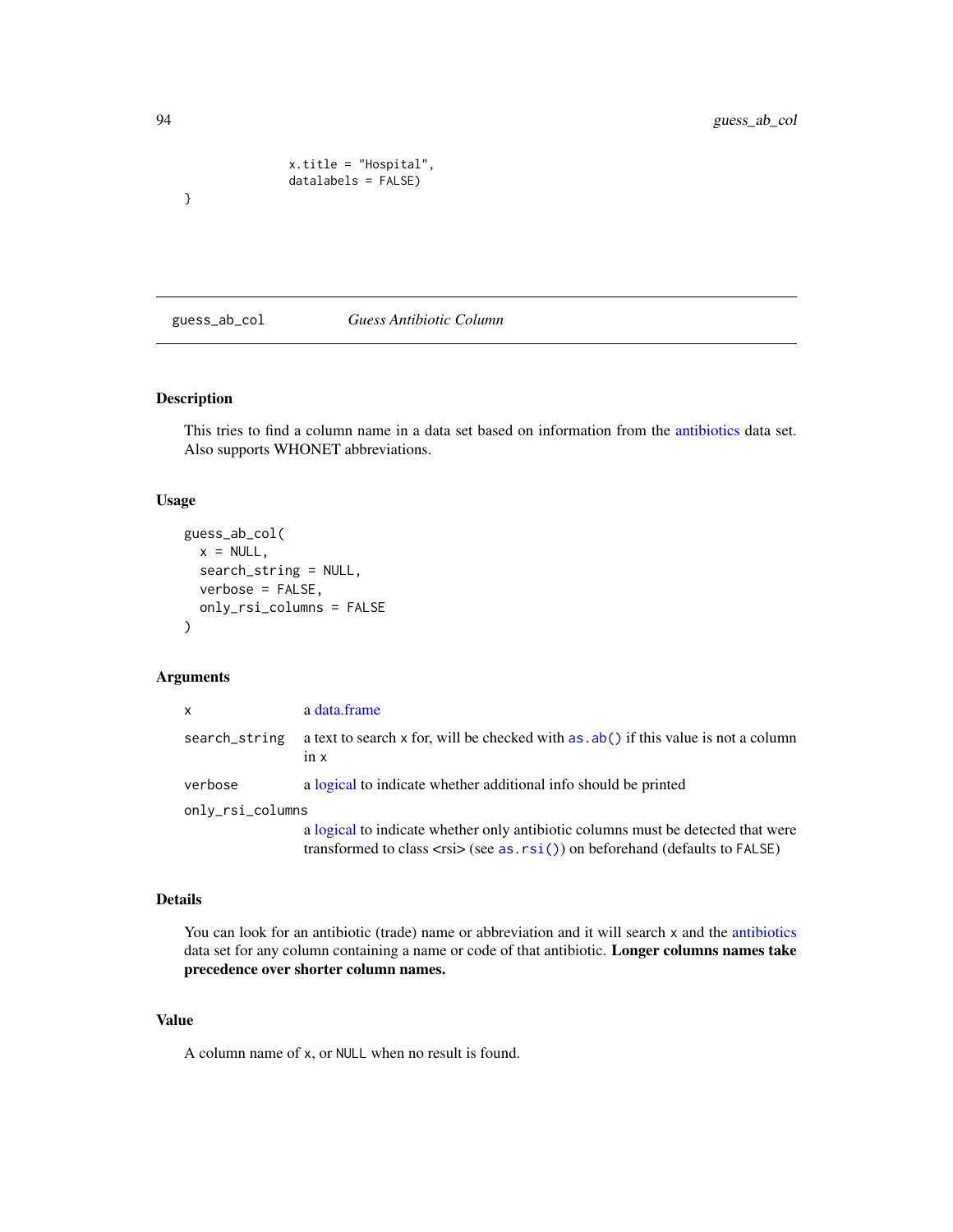## intrinsic\_resistant 95

#### Stable Lifecycle

The [lifecycle](#page-103-0) of this function is stable. In a stable function, major changes are unlikely. This means that the unlying code will generally evolve by adding new arguments; removing arguments or changing the meaning of existing arguments will be avoided.

If the unlying code needs breaking changes, they will occur gradually. For example, an argument will be deprecated and first continue to work, but will emit a message informing you of the change. Next, typically after at least one newly released version on CRAN, the message will be transformed to an error.

#### Read more on Our Website!

On our website <https://msberends.github.io/AMR/> you can find [a comprehensive tutorial](https://msberends.github.io/AMR/articles/AMR.html) about how to conduct AMR data analysis, the [complete documentation of all functions](https://msberends.github.io/AMR/reference/) and [an example](https://msberends.github.io/AMR/articles/WHONET.html) [analysis using WHONET data.](https://msberends.github.io/AMR/articles/WHONET.html)

#### Examples

```
df <- data.frame(amox = "S",
                tetr = "R")
guess_ab_col(df, "amoxicillin")
# [1] "amox"
guess_ab_col(df, "J01AA07") # ATC code of tetracycline
# [1] "tetr"
guess_ab_col(df, "J01AA07", verbose = TRUE)
# NOTE: Using column 'tetr' as input for J01AA07 (tetracycline).
# [1] "tetr"
# WHONET codes
df \leq data.frame(AMP_ND10 = "R",
                AMC_ED20 = "S")guess_ab_col(df, "ampicillin")
# [1] "AMP_ND10"
guess_ab_col(df, "J01CR02")
# [1] "AMC_ED20"
guess_ab_col(df, as.ab("augmentin"))
# [1] "AMC_ED20"
# Longer names take precendence:
df <- data.frame(AMP_ED2 = "S",
                AMP_ED20 = "S")
guess_ab_col(df, "ampicillin")
# [1] "AMP_ED20"
```
intrinsic\_resistant *Data Set with Bacterial Intrinsic Resistance*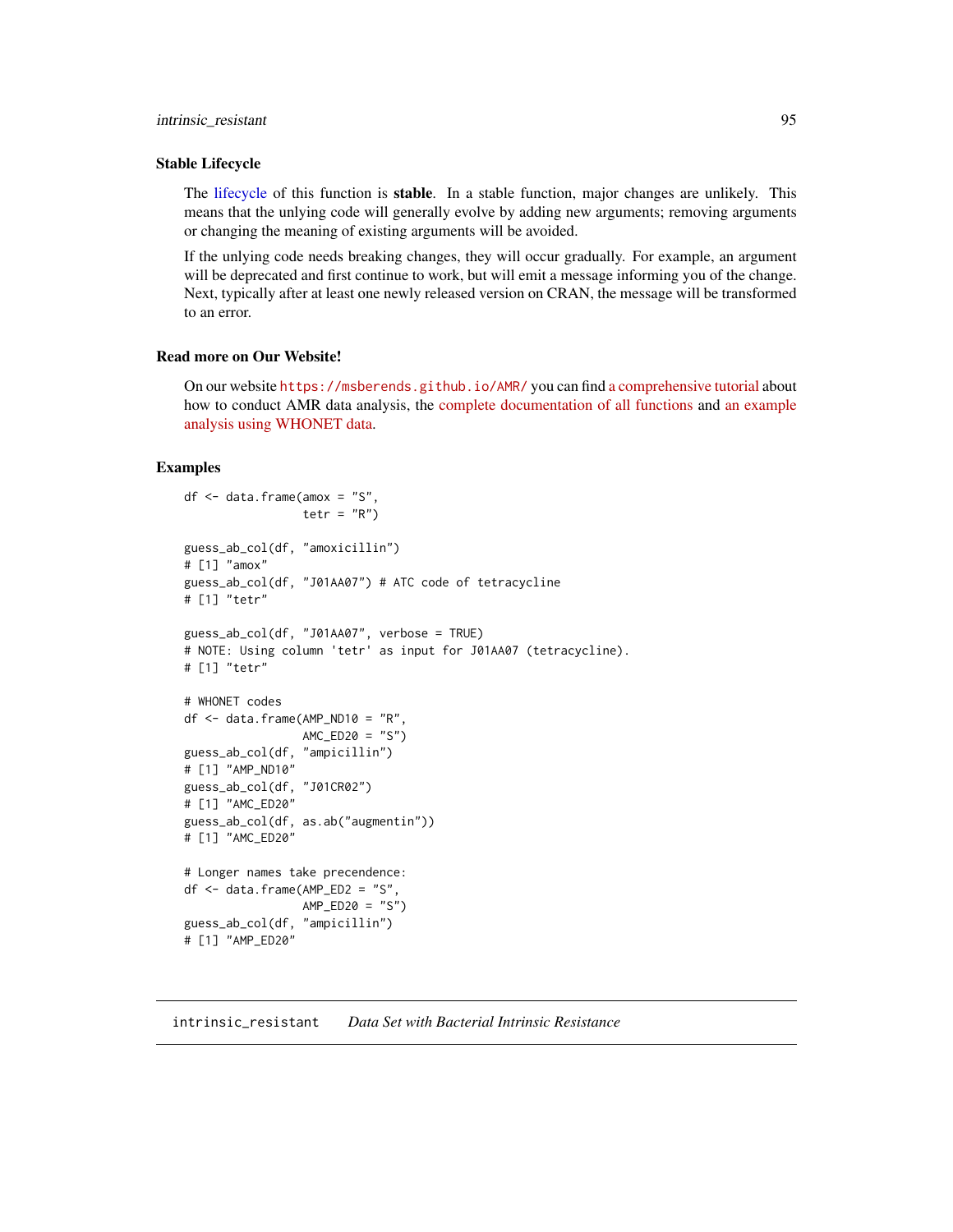#### Description

Data set containing defined intrinsic resistance by EUCAST of all bug-drug combinations.

#### Usage

intrinsic\_resistant

## Format

A [data.frame](#page-0-0) with 134,956 observations and 2 variables:

• mo Microorganism ID

• ab

Antibiotic ID

## Details

The repository of this AMR package contains a file comprising this data set with full taxonomic and antibiotic names: [https://github.com/msberends/AMR/blob/main/data-raw/intrinsic\\_res](https://github.com/msberends/AMR/blob/main/data-raw/intrinsic_resistant.txt)istant. [txt](https://github.com/msberends/AMR/blob/main/data-raw/intrinsic_resistant.txt). This file allows for machine reading EUCAST guidelines about intrinsic resistance, which is almost impossible with the Excel and PDF files distributed by EUCAST. The file is updated automatically.

This data set is based on ['EUCAST Expert Rules' and 'EUCAST Intrinsic Resistance and Unusual](https://www.eucast.org/expert_rules_and_expected_phenotypes/) [Phenotypes' v3.3](https://www.eucast.org/expert_rules_and_expected_phenotypes/) (2021).

#### Reference Data Publicly Available

All reference data sets (about microorganisms, antibiotics, R/SI interpretation, EUCAST rules, etc.) in this AMR package are publicly and freely available. We continually export our data sets to formats for use in R, SPSS, SAS, Stata and Excel. We also supply flat files that are machine-readable and suitable for input in any software program, such as laboratory information systems. Please find [all](https://msberends.github.io/AMR/articles/datasets.html) [download links on our website,](https://msberends.github.io/AMR/articles/datasets.html) which is automatically updated with every code change.

# Read more on Our Website!

On our website <https://msberends.github.io/AMR/> you can find [a comprehensive tutorial](https://msberends.github.io/AMR/articles/AMR.html) about how to conduct AMR data analysis, the [complete documentation of all functions](https://msberends.github.io/AMR/reference/) and [an example](https://msberends.github.io/AMR/articles/WHONET.html) [analysis using WHONET data.](https://msberends.github.io/AMR/articles/WHONET.html)

#### Examples

```
if (require("dplyr")) {
 intrinsic_resistant %>%
   mutate(mo = mo_name(mo),
          ab = ab_name(mo)filter(ab == "Vancomycin" & mo %like% "Enterococcus") %>%
   pull(mo)
 #> [1] "Enterococcus casseliflavus" "Enterococcus gallinarum"
```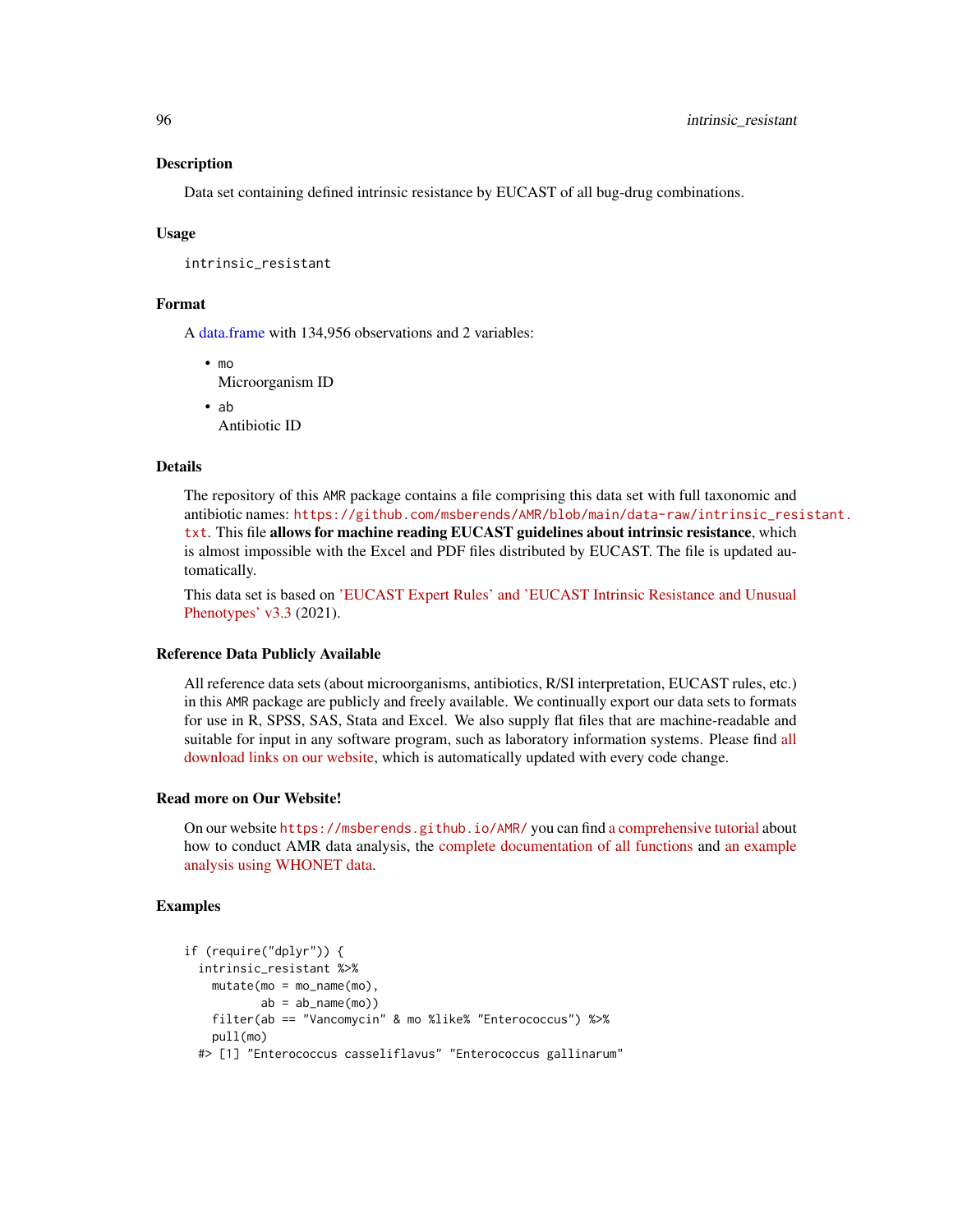italicise\_taxonomy *Italicise Taxonomic Families, Genera, Species, Subspecies*

#### **Description**

According to the binomial nomenclature, the lowest four taxonomic levels (family, genus, species, subspecies) should be printed in italic. This function finds taxonomic names within strings and makes them italic.

#### Usage

```
italicise_taxonomy(string, type = c("markdown", "ansi"))
italicize_taxonomy(string, type = c("markdown", "ansi"))
```
#### Arguments

| string | a character (vector)                                                                          |
|--------|-----------------------------------------------------------------------------------------------|
| type   | type of conversion of the taxonomic names, either "markdown" or "ansi", see<br><i>Details</i> |

#### Details

This function finds the taxonomic names and makes them italic based on the [microorganisms](#page-113-0) data set.

The taxonomic names can be italicised using markdown (the default) by adding  $*$  before and after the taxonomic names, or using ANSI colours by adding \033[3m before and \033[23m after the taxonomic names. If multiple ANSI colours are not available, no conversion will occur.

This function also supports abbreviation of the genus if it is followed by a species, such as "E. coli" and "K. pneumoniae ozaenae".

#### Stable Lifecycle

The [lifecycle](#page-103-0) of this function is stable. In a stable function, major changes are unlikely. This means that the unlying code will generally evolve by adding new arguments; removing arguments or changing the meaning of existing arguments will be avoided.

If the unlying code needs breaking changes, they will occur gradually. For example, an argument will be deprecated and first continue to work, but will emit a message informing you of the change. Next, typically after at least one newly released version on CRAN, the message will be transformed to an error.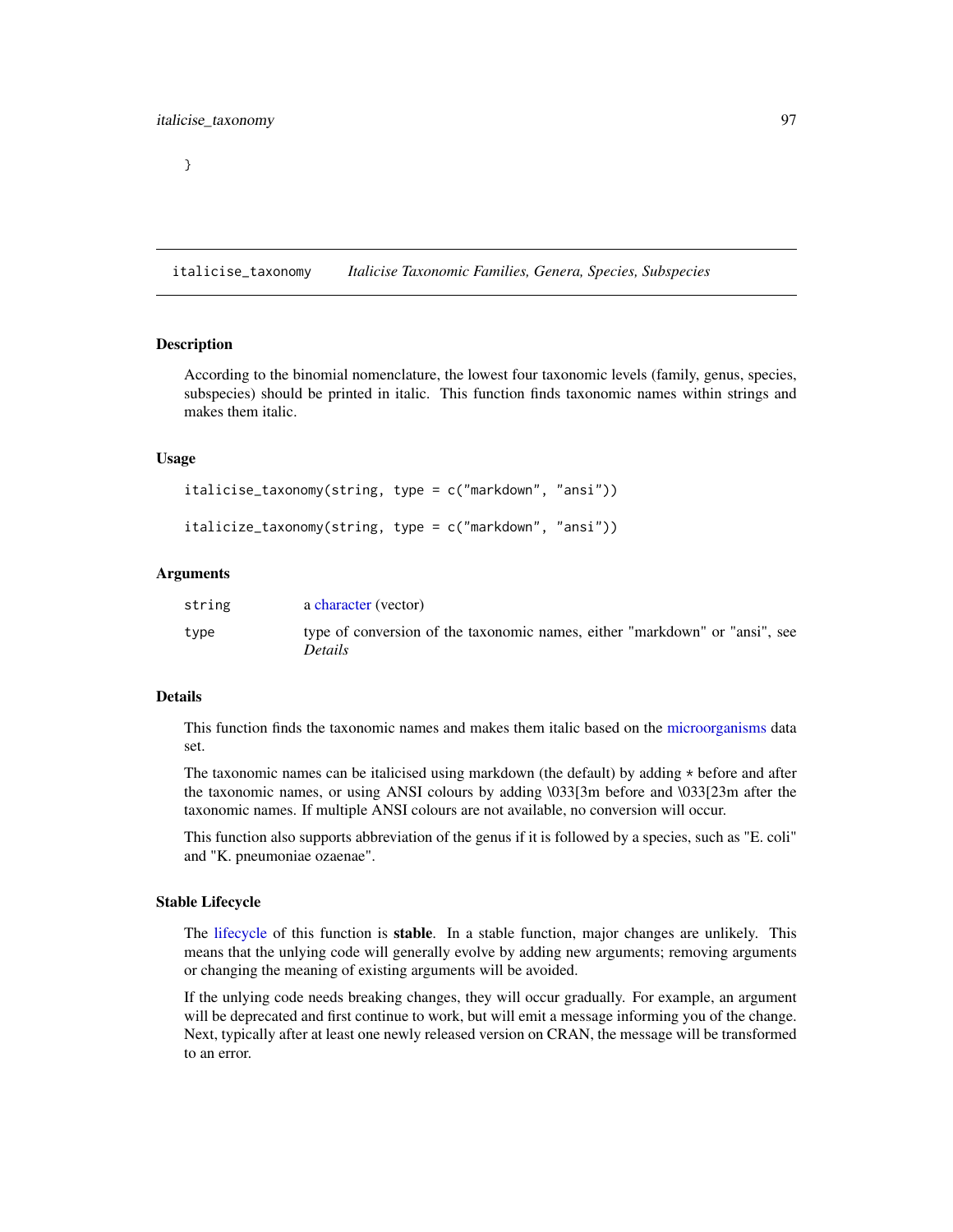#### Read more on Our Website!

On our website <https://msberends.github.io/AMR/> you can find [a comprehensive tutorial](https://msberends.github.io/AMR/articles/AMR.html) about how to conduct AMR data analysis, the [complete documentation of all functions](https://msberends.github.io/AMR/reference/) and [an example](https://msberends.github.io/AMR/articles/WHONET.html) [analysis using WHONET data.](https://msberends.github.io/AMR/articles/WHONET.html)

#### Examples

```
italicise_taxonomy("An overview of Staphylococcus aureus isolates")
italicise_taxonomy("An overview of S. aureus isolates")
cat(italicise_taxonomy("An overview of S. aureus isolates", type = "ansi"))
# since ggplot2 supports no markdown (yet), use
# italicise_taxonomy() and the `ggtext` package for titles:
if (require("ggplot2") && require("ggtext")) {
 autoplot(example_isolates$AMC,
           title = italicise_taxonomy("Amoxi/clav in E. coli")) +
    theme(plot.title = ggtext::element_markdown())
}
```
## join *Join [microorganisms](#page-113-0) to a Data Set*

#### Description

Join the data set [microorganisms](#page-113-0) easily to an existing data set or to a [character](#page-0-0) vector.

#### Usage

```
inner\_join\_microorganisms(x, by = NULL, suffix = c("2", ""), ...)left\_join\_microorganisms(x, by = NULL, suffix = c("2", ""), ...)right_join_microorganisms(x, by = NULL, suffix = c("2", ""), ...)
full_join_microorganisms(x, by = NULL, suffix = c("2", ""), ...)
semi_join_microorganisms(x, by = NULL, ...)
anti\_join\_microorganisms(x, by = NULL, ...)
```
#### Arguments

x existing data set to join, or [character](#page-0-0) vector. In case of a [character](#page-0-0) vector, the resulting [data.frame](#page-0-0) will contain a column 'x' with these values.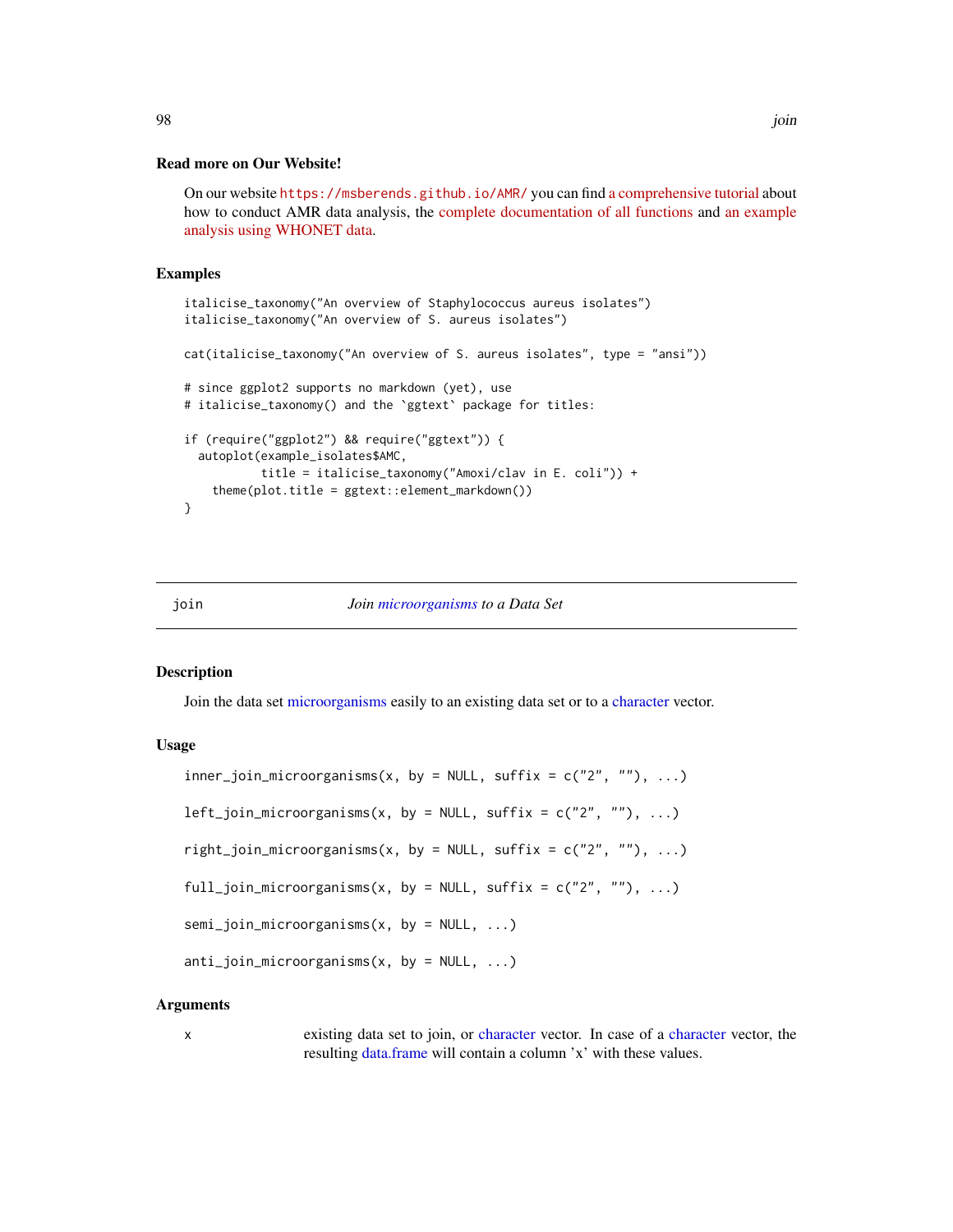| by       | a variable to join by - if left empty will search for a column with class mo (created<br>with as $\text{m}(\cdot)$ or will be "mo" if that column name exists in x, could otherwise<br>be a column name of x with values that exist in microorganisms\$mo (such as<br>$by = "bacteria_id")$ , or another column in microorganisms (but then it should<br>be named, like by = $c("bacteria_id" = "fullname"))$ |
|----------|---------------------------------------------------------------------------------------------------------------------------------------------------------------------------------------------------------------------------------------------------------------------------------------------------------------------------------------------------------------------------------------------------------------|
| suffix   | if there are non-joined duplicate variables in x and y, these suffixes will be added<br>to the output to disambiguate them. Should be a character vector of length 2.                                                                                                                                                                                                                                         |
| $\ddots$ | ignored, only in place to allow future extensions                                                                                                                                                                                                                                                                                                                                                             |

# Details

Note: As opposed to the join() functions of dplyr, [character](#page-0-0) vectors are supported and at default existing columns will get a suffix "2" and the newly joined columns will not get a suffix.

If the dplyr package is installed, their join functions will be used. Otherwise, the much slower [merge\(\)](#page-0-0) and [interaction\(\)](#page-0-0) functions from base R will be used.

#### Value

a [data.frame](#page-0-0)

# Stable Lifecycle

The [lifecycle](#page-103-0) of this function is stable. In a stable function, major changes are unlikely. This means that the unlying code will generally evolve by adding new arguments; removing arguments or changing the meaning of existing arguments will be avoided.

If the unlying code needs breaking changes, they will occur gradually. For example, an argument will be deprecated and first continue to work, but will emit a message informing you of the change. Next, typically after at least one newly released version on CRAN, the message will be transformed to an error.

#### Read more on Our Website!

On our website <https://msberends.github.io/AMR/> you can find [a comprehensive tutorial](https://msberends.github.io/AMR/articles/AMR.html) about how to conduct AMR data analysis, the [complete documentation of all functions](https://msberends.github.io/AMR/reference/) and [an example](https://msberends.github.io/AMR/articles/WHONET.html) [analysis using WHONET data.](https://msberends.github.io/AMR/articles/WHONET.html)

# Examples

```
left_join_microorganisms(as.mo("K. pneumoniae"))
left_join_microorganisms("B_KLBSL_PNMN")
```

```
if (require("dplyr")) {
 example_isolates %>%
   left_join_microorganisms() %>%
   colnames()
 df \le data.frame(date = seq(from = as.Date("2018-01-01"),
                              to = as.Date("2018-01-07"),
```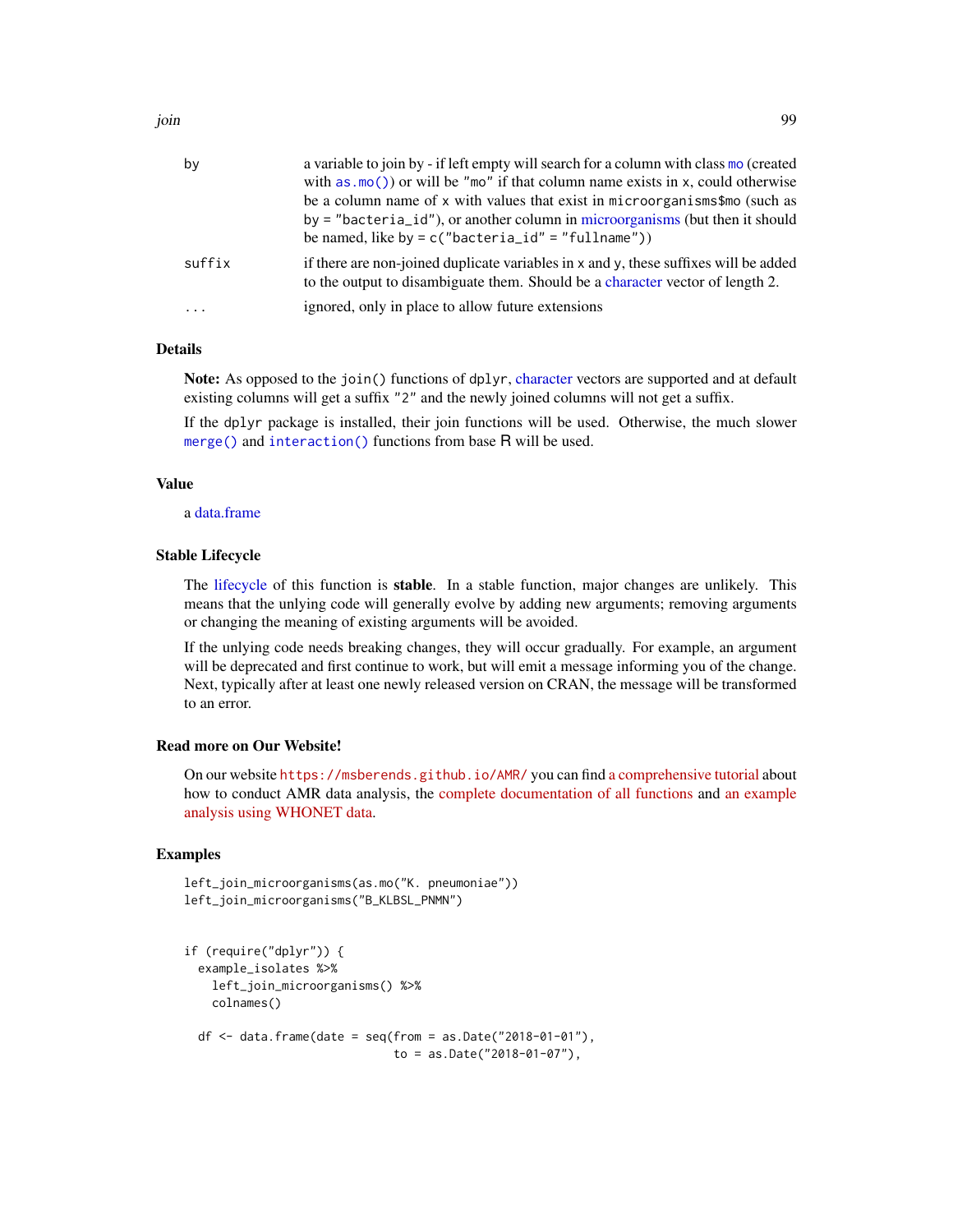```
by = 1),
                 bacteria = as.mo(c("S. aureus", "MRSA", "MSSA", "STAAUR",
                                    "E. coli", "E. coli", "E. coli")),
                 stringsAsFactors = FALSE)
colnames(df)
df_joined <- left_join_microorganisms(df, "bacteria")
colnames(df_joined)
```
<span id="page-99-0"></span>key\_antimicrobials *(Key) Antimicrobials for First Weighted Isolates*

# <span id="page-99-1"></span>**Description**

}

These functions can be used to determine first weighted isolates by considering the phenotype for isolate selection (see [first\\_isolate\(\)](#page-73-0)). Using a phenotype-based method to determine first isolates is more reliable than methods that disregard phenotypes.

#### Usage

```
key_antimicrobials(
  x = NULL,col_mo = NULL,
  universal = c("ampicillin", "amoxicillin/clavulanic acid", "cefuroxime",
  "piperacillin/tazobactam", "ciprofloxacin", "trimethoprim/sulfamethoxazole"),
  gram_negative = c("gentamicin", "tobramycin", "colistin", "cefotaxime",
    "ceftazidime", "meropenem"),
 gram_positive = c("vancomycin", "teicoplanin", "tetracycline", "erythromycin",
    "oxacillin", "rifampin"),
  antifungal = c("anidulafungin", "caspofungin", "fluconazole", "miconazole",
    "nystatin", "voriconazole"),
  only_rsi_columns = FALSE,
  ...
\lambdaall\_antimicrobials(x = NULL, only\_rsi\_columns = FALSE, ...)antimicrobials_equal(
  y,
  z,
  type = c("points", "keyantimicrobials"),
  ignore_I = TRUE,points_threshold = 2,
  ...
)
```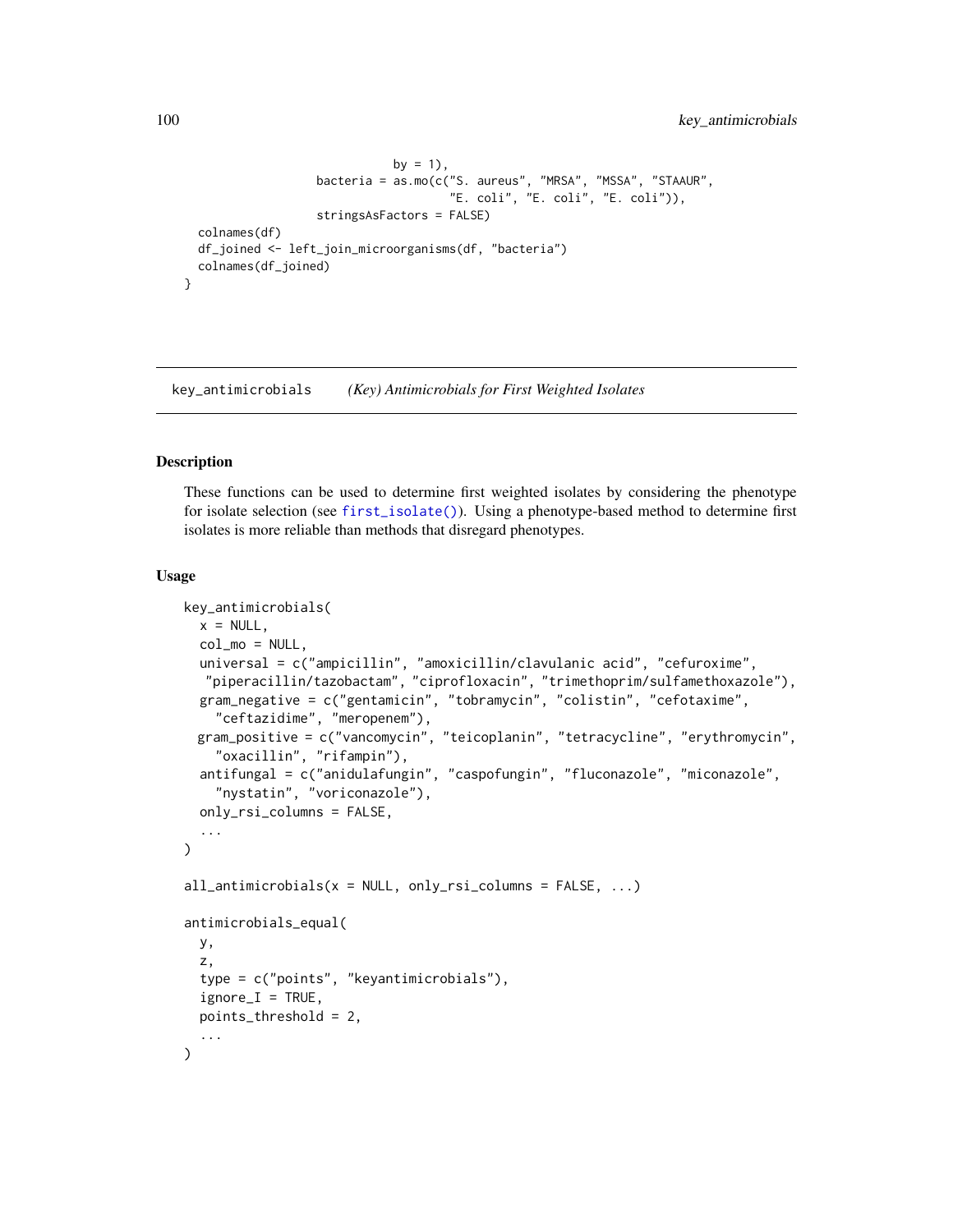#### **Arguments**

| X                | a data.frame with antibiotics columns, like AMX or amox. Can be left blank to<br>determine automatically                                                                  |  |
|------------------|---------------------------------------------------------------------------------------------------------------------------------------------------------------------------|--|
| $col_{mod}$      | column name of the IDs of the microorganisms (see $as.mo()$ ), defaults to the<br>first column of class mo. Values will be coerced using as . mo().                       |  |
| universal        | names of <b>broad-spectrum</b> antimicrobial agents, case-insensitive. Set to NULL<br>to ignore. See <i>Details</i> for the default agents.                               |  |
| gram_negative    | names of antibiotic agents for Gram-positives, case-insensitive. Set to NULL to<br>ignore. See <i>Details</i> for the default agents.                                     |  |
| gram_positive    | names of antibiotic agents for Gram-negatives, case-insensitive. Set to NULL to<br>ignore. See <i>Details</i> for the default agents.                                     |  |
| antifungal       | names of antifungal agents for fungi, case-insensitive. Set to NULL to ignore.<br>See Details for the default agents.                                                     |  |
| only_rsi_columns |                                                                                                                                                                           |  |
|                  | a logical to indicate whether only columns must be included that were trans-<br>formed to class $\langle$ rsi $\rangle$ (see as. rsi()) on beforehand (defaults to FALSE) |  |
| $\cdots$         | ignored, only in place to allow future extensions                                                                                                                         |  |
| y, z             | character vectors to compare                                                                                                                                              |  |
| type             | type to determine weighed isolates; can be "keyantimicrobials" or "points",<br>see <i>Details</i>                                                                         |  |
| ignore_I         | logical to indicate whether antibiotic interpretations with "I" will be ignored<br>when type = "keyantimicrobials", see Details                                           |  |
| points_threshold |                                                                                                                                                                           |  |
|                  | minimum number of points to require before differences in the antibiogram will<br>lead to inclusion of an isolate when type = "points", see Details                       |  |

# Details

The [key\\_antimicrobials\(\)](#page-99-0) and [all\\_antimicrobials\(\)](#page-99-1) functions are context-aware. This means that the x argument can be left blank if used inside a [data.frame](#page-0-0) call, see *Examples*.

The function [key\\_antimicrobials\(\)](#page-99-0) returns a [character](#page-0-0) vector with 12 antimicrobial results for every isolate. The function [all\\_antimicrobials\(\)](#page-99-1) returns a [character](#page-0-0) vector with all antimicrobial results for every isolate. These vectors can then be compared using [antimicrobials\\_equal\(\)](#page-99-1), to check if two isolates have generally the same antibiogram. Missing and invalid values are replaced with a dot (".") by [key\\_antimicrobials\(\)](#page-99-0) and ignored by [antimicrobials\\_equal\(\)](#page-99-1).

Please see the [first\\_isolate\(\)](#page-73-0) function how these important functions enable the 'phenotypebased' method for determination of first isolates.

The default antimicrobial agents used for all rows (set in universal) are:

- Ampicillin
- Amoxicillin/clavulanic acid
- Cefuroxime
- Ciprofloxacin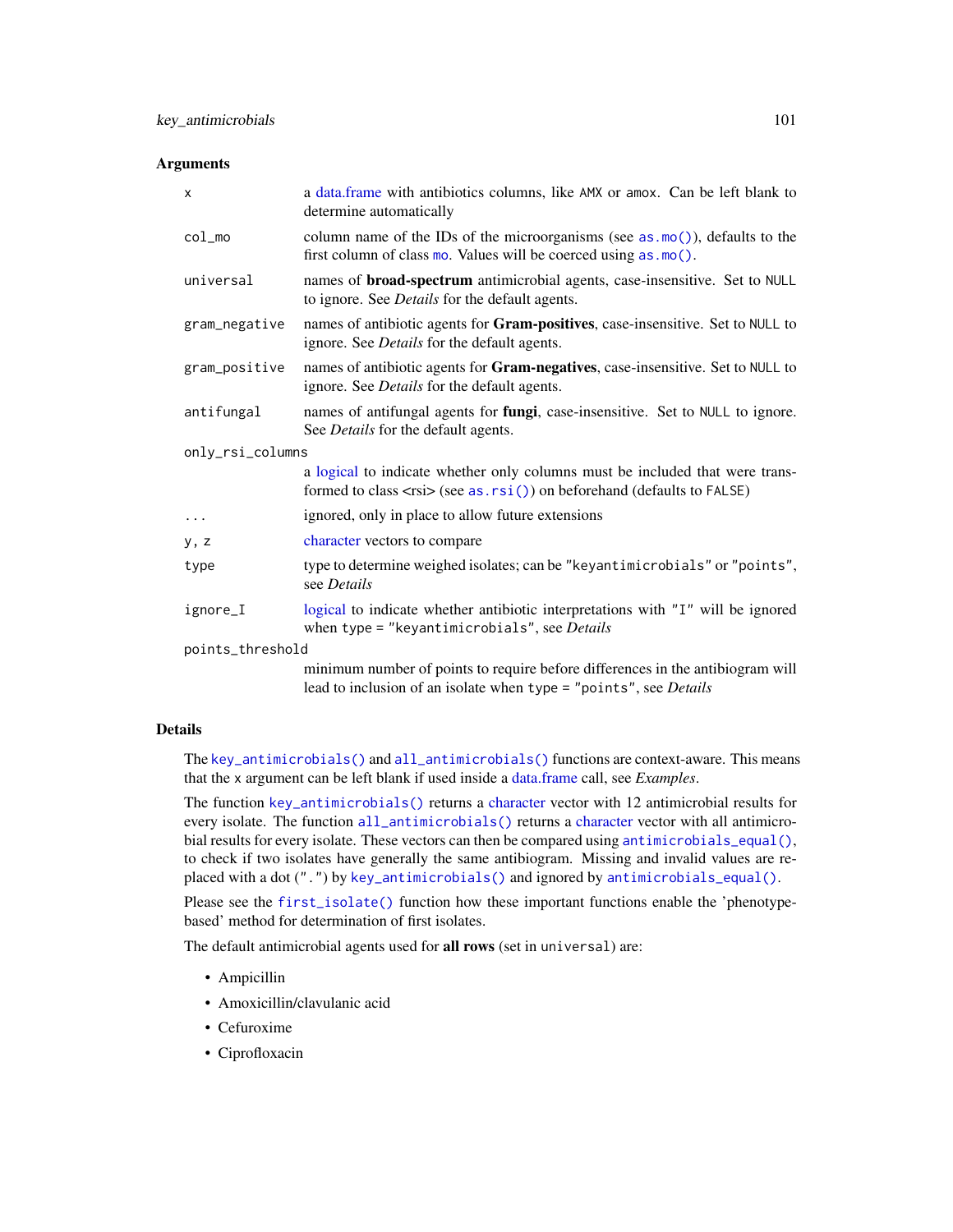- Piperacillin/tazobactam
- Trimethoprim/sulfamethoxazole

The default antimicrobial agents used for Gram-negative bacteria (set in gram\_negative) are:

- Cefotaxime
- Ceftazidime
- Colistin
- Gentamicin
- Meropenem
- Tobramycin

The default antimicrobial agents used for Gram-positive bacteria (set in gram\_positive) are:

- Erythromycin
- Oxacillin
- Rifampin
- Teicoplanin
- Tetracycline
- Vancomycin

The default antimicrobial agents used for fungi (set in antifungal) are:

- Anidulafungin
- Caspofungin
- Fluconazole
- Miconazole
- Nystatin
- Voriconazole

# Stable Lifecycle

The [lifecycle](#page-103-0) of this function is stable. In a stable function, major changes are unlikely. This means that the unlying code will generally evolve by adding new arguments; removing arguments or changing the meaning of existing arguments will be avoided.

If the unlying code needs breaking changes, they will occur gradually. For example, an argument will be deprecated and first continue to work, but will emit a message informing you of the change. Next, typically after at least one newly released version on CRAN, the message will be transformed to an error.

# Read more on Our Website!

On our website <https://msberends.github.io/AMR/> you can find [a comprehensive tutorial](https://msberends.github.io/AMR/articles/AMR.html) about how to conduct AMR data analysis, the [complete documentation of all functions](https://msberends.github.io/AMR/reference/) and [an example](https://msberends.github.io/AMR/articles/WHONET.html) [analysis using WHONET data.](https://msberends.github.io/AMR/articles/WHONET.html)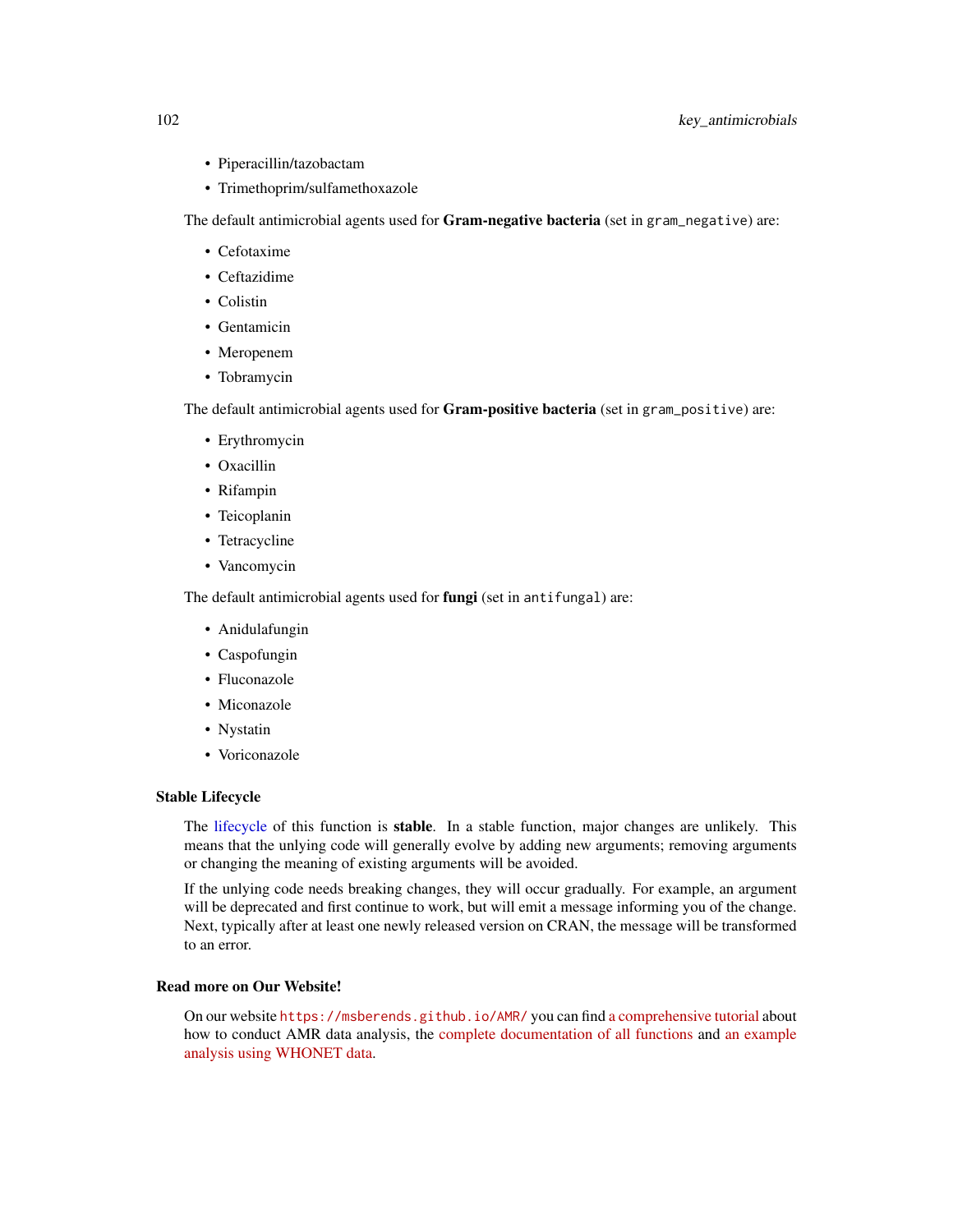#### kurtosis 103

## See Also

[first\\_isolate\(\)](#page-73-0)

#### Examples

```
# `example_isolates` is a data set available in the AMR package.
# See ?example_isolates.
# output of the `key_antimicrobials()` function could be like this:
strainA <- "SSSRR.S.R..S"
strainB <- "SSSIRSSSRSSS"
# those strings can be compared with:
antimicrobials_equal(strainA, strainB, type = "keyantimicrobials")
# TRUE, because I is ignored (as well as missing values)
antimicrobials_equal(strainA, strainB, type = "keyantimicrobials", ignore_I = FALSE)
# FALSE, because I is not ignored and so the 4th [character] differs
if (require("dplyr")) {
 # set key antibiotics to a new variable
 my_patients <- example_isolates %>%
   mutate(keyab = key_antimicrobials(antifungal = NULL)) %>% # no need to define 'x'
   mutate(
     # now calculate first isolates
     first_regular = first_isolate(col_keyantimicrobials = FALSE),
     # and first WEIGHTED isolates
     first_weighted = first_isolate(col_keyantimicrobials = "keyab")
   )
 # Check the difference, in this data set it results in more isolates:
 sum(my_patients$first_regular, na.rm = TRUE)
 sum(my_patients$first_weighted, na.rm = TRUE)
}
```
kurtosis *Kurtosis of the Sample*

## Description

Kurtosis is a measure of the "tailedness" of the probability distribution of a real-valued random variable. A normal distribution has a kurtosis of 3 and a excess kurtosis of 0.

#### Usage

 $kurtosis(x, na.rm = FALSE, excess = FALSE)$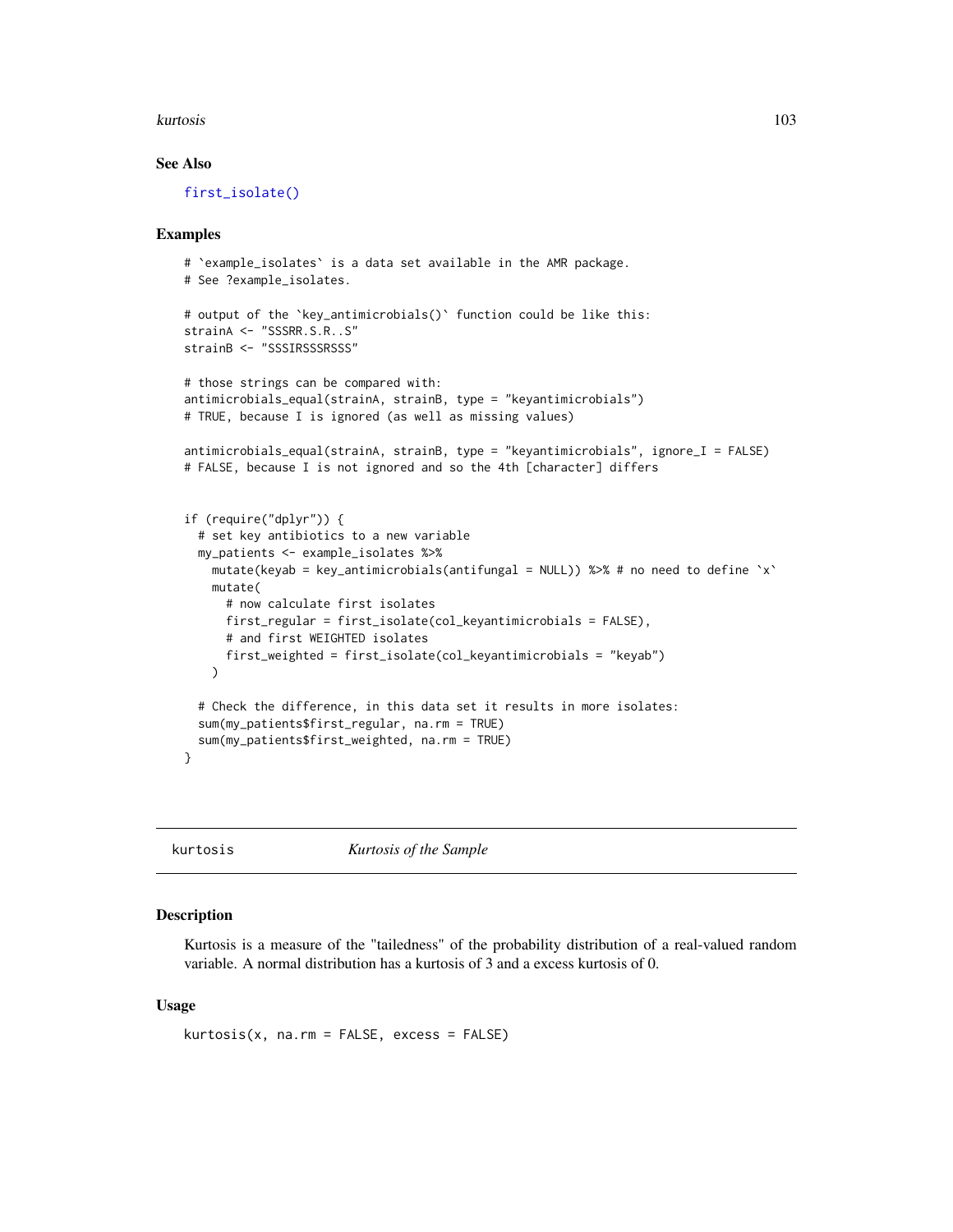```
## Default S3 method:
kurtosis(x, na.rm = FALSE, excess = FALSE)
## S3 method for class 'matrix'
kurtosis(x, na.rm = FALSE, excess = FALSE)## S3 method for class 'data.frame'
kurtosis(x, na.rm = FALSE, excess = FALSE)
```
## Arguments

| x.     | a vector of values, a matrix or a data frame                                                                     |
|--------|------------------------------------------------------------------------------------------------------------------|
| na.rm  | a logical to indicate whether NA values should be stripped before the computation<br>proceeds                    |
| excess | a logical to indicate whether the <i>excess kurtosis</i> should be returned, defined as<br>the kurtosis minus 3. |

## Stable Lifecycle

The [lifecycle](#page-103-0) of this function is stable. In a stable function, major changes are unlikely. This means that the unlying code will generally evolve by adding new arguments; removing arguments or changing the meaning of existing arguments will be avoided.

If the unlying code needs breaking changes, they will occur gradually. For example, an argument will be deprecated and first continue to work, but will emit a message informing you of the change. Next, typically after at least one newly released version on CRAN, the message will be transformed to an error.

# Read more on Our Website!

On our website <https://msberends.github.io/AMR/> you can find [a comprehensive tutorial](https://msberends.github.io/AMR/articles/AMR.html) about how to conduct AMR data analysis, the [complete documentation of all functions](https://msberends.github.io/AMR/reference/) and [an example](https://msberends.github.io/AMR/articles/WHONET.html) [analysis using WHONET data.](https://msberends.github.io/AMR/articles/WHONET.html)

#### See Also

[skewness\(\)](#page-149-0)

<span id="page-103-0"></span>lifecycle *Lifecycles of Functions in the* AMR *Package*

#### Description

Functions in this AMR package are categorised using [the lifecycle circle of the Tidyverse as found](https://lifecycle.r-lib.org/articles/stages.html) [on www.tidyverse.org/lifecycle.](https://lifecycle.r-lib.org/articles/stages.html)

This page contains a section for every lifecycle (with text borrowed from the aforementioned Tidyverse website), so they can be used in the manual pages of the functions.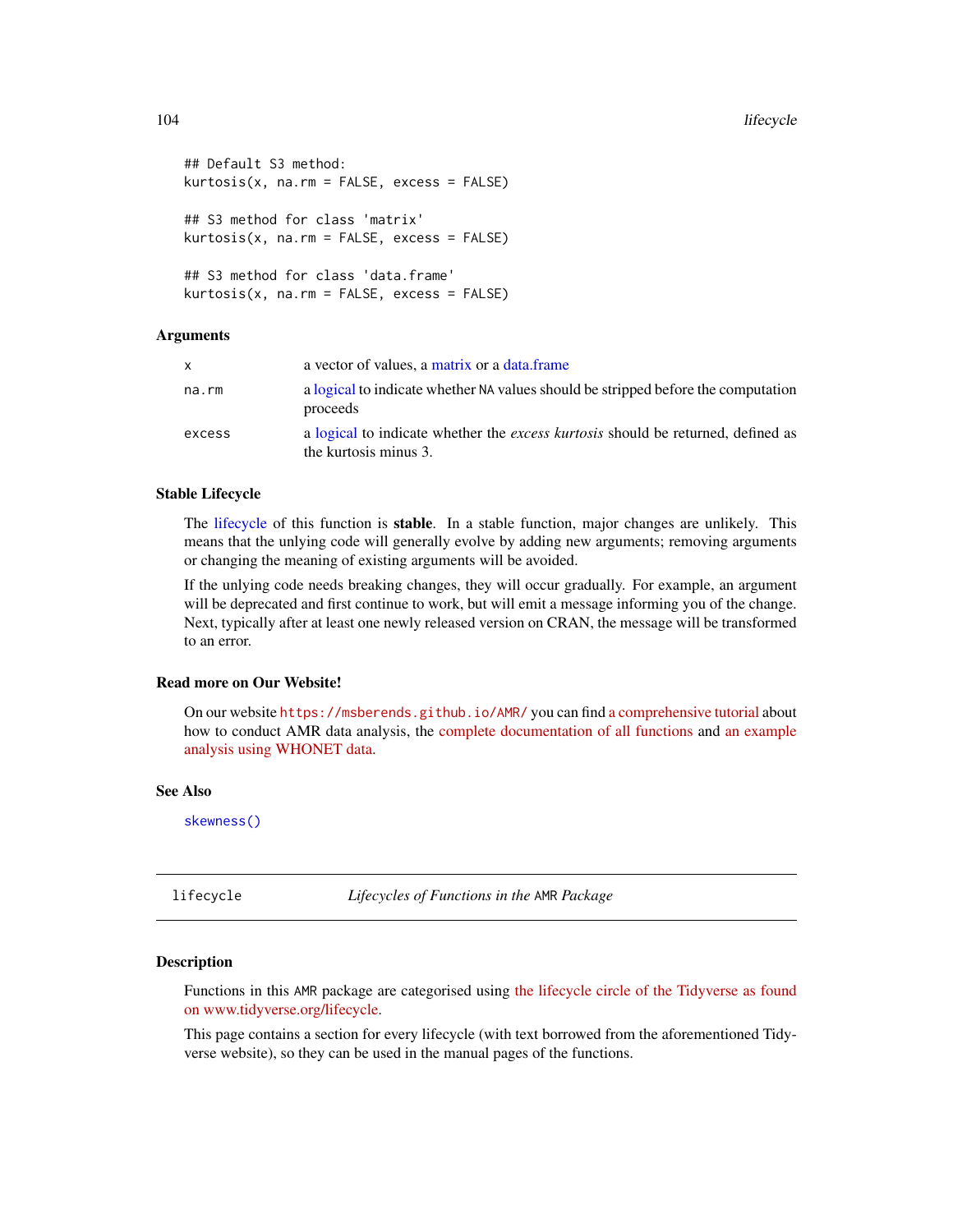#### Experimental Lifecycle

The [lifecycle](#page-103-0) of this function is **experimental**. An experimental function is in early stages of development. The unlying code might be changing frequently. Experimental functions might be removed without deprecation, so you are generally best off waiting until a function is more mature before you use it in production code. Experimental functions are only available in development versions of this AMR package and will thus not be included in releases that are submitted to CRAN, since such functions have not yet matured enough.

#### Maturing Lifecycle

The [lifecycle](#page-103-0) of this function is **maturing**. The unlying code of a maturing function has been roughed out, but finer details might still change. Since this function needs wider usage and more extensive testing, you are very welcome [to suggest changes at our repository](https://github.com/msberends/AMR/issues) or [write us an email](#page-12-0) [\(see section 'Contact Us'\).](#page-12-0)

#### Stable Lifecycle

The [lifecycle](#page-103-0) of this function is stable. In a stable function, major changes are unlikely. This means that the unlying code will generally evolve by adding new arguments; removing arguments or changing the meaning of existing arguments will be avoided.

If the unlying code needs breaking changes, they will occur gradually. For example, an argument will be deprecated and first continue to work, but will emit a message informing you of the change. Next, typically after at least one newly released version on CRAN, the message will be transformed to an error.

#### Retired Lifecycle

The [lifecycle](#page-103-0) of this function is retired. A retired function is no longer under active development, and (if appropiate) a better alternative is available. No new arguments will be added, and only the most critical bugs will be fixed. In a future version, this function will be removed.

## Questioning Lifecycle

The [lifecycle](#page-103-0) of this function is questioning. This function might be no longer be optimal approach, or is it questionable whether this function should be in this AMR package at all.

<span id="page-104-0"></span>

like *Vectorised Pattern Matching with Keyboard Shortcut*

# Description

Convenient wrapper around [grepl\(\)](#page-0-0) to match a pattern: x %like% pattern. It always returns a [logical](#page-0-0) vector and is always case-insensitive (use x %like\_case% pattern for case-sensitive matching). Also, pattern can be as long as x to compare items of each index in both vectors, or they both can have the same length to iterate over all cases.

like the 105 million of the 105 million of the 105 million of the 105 million of the 105 million of the 105 million of the 105 million of the 105 million of the 105 million of the 105 million of the 105 million of the 105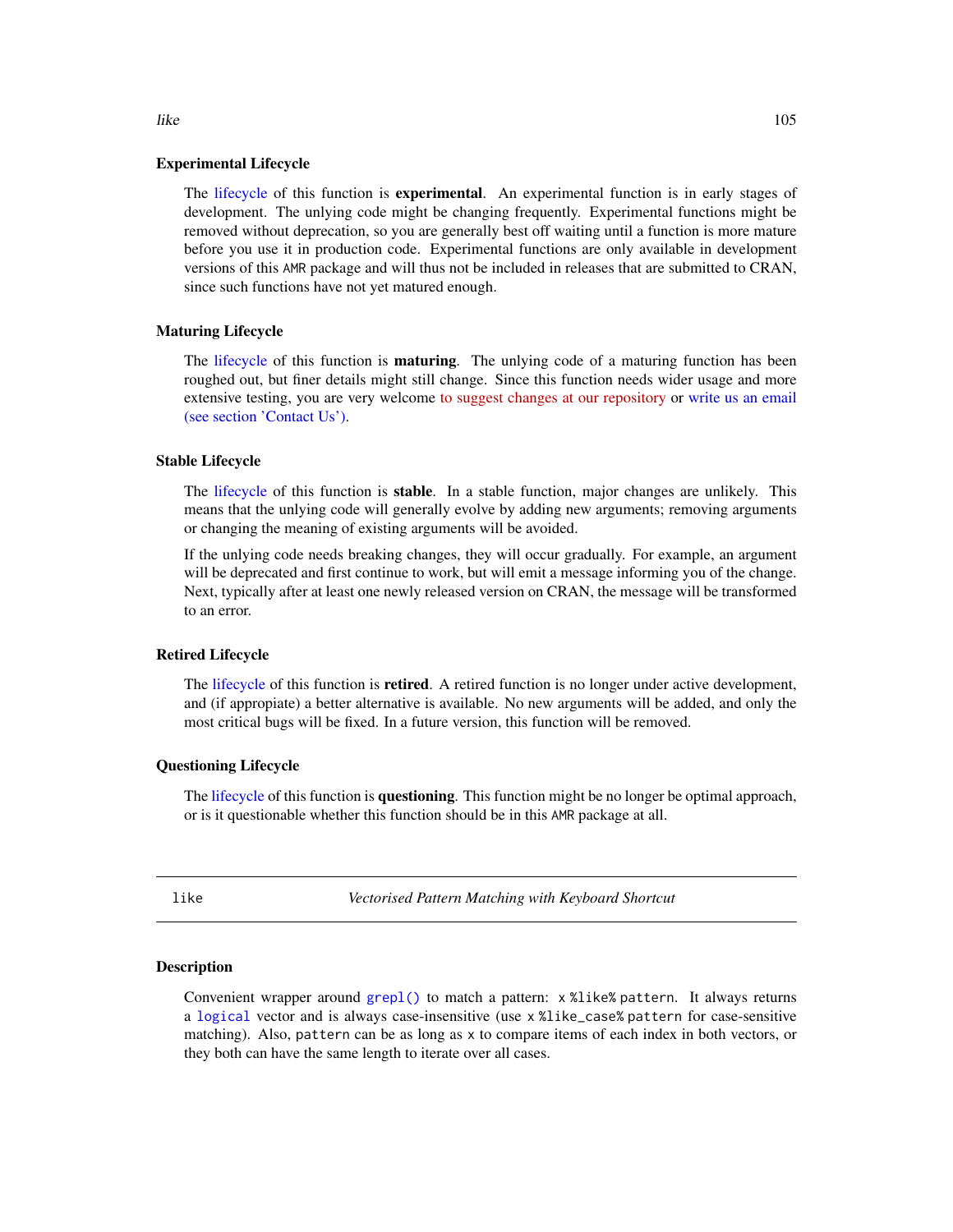# Usage

 $like(x, pattern, ignore-case = TRUE)$ 

- x %like% pattern
- x %unlike% pattern
- x %like\_case% pattern
- x %unlike\_case% pattern

#### Arguments

| x           | a character vector where matches are sought, or an object which can be coerced                                                                                          |
|-------------|-------------------------------------------------------------------------------------------------------------------------------------------------------------------------|
|             | by as. character () to a character vector.                                                                                                                              |
| pattern     | a character vector containing regular expressions (or a character string for fixed<br>= TRUE) to be matched in the given character vector. Coerced by as . character () |
|             | to a character string if possible.                                                                                                                                      |
| ignore.case | if FALSE, the pattern matching is <i>case sensitive</i> and if TRUE, case is ignored<br>during matching.                                                                |

## Details

These [like\(\)](#page-104-0) and %like%/%unlike% functions:

- Are case-insensitive (use %like case%/%unlike case% for case-sensitive matching)
- Support multiple patterns
- Check if pattern is a valid regular expression and sets fixed = TRUE if not, to greatly improve speed (vectorised over pattern)
- Always use compatibility with Perl unless fixed = TRUE, to greatly improve speed

Using RStudio? The %like%/%unlike% functions can also be directly inserted in your code from the Addins menu and can have its own keyboard shortcut like Shift+Ctrl+L or Shift+Cmd+L (see menu Tools > Modify Keyboard Shortcuts...). If you keep pressing your shortcut, the inserted text will be iterated over %like% -> %unlike% -> %like\_case% -> %unlike\_case%.

## Value

A [logical](#page-0-0) vector

#### Stable Lifecycle

The [lifecycle](#page-103-0) of this function is stable. In a stable function, major changes are unlikely. This means that the unlying code will generally evolve by adding new arguments; removing arguments or changing the meaning of existing arguments will be avoided.

If the unlying code needs breaking changes, they will occur gradually. For example, an argument will be deprecated and first continue to work, but will emit a message informing you of the change. Next, typically after at least one newly released version on CRAN, the message will be transformed to an error.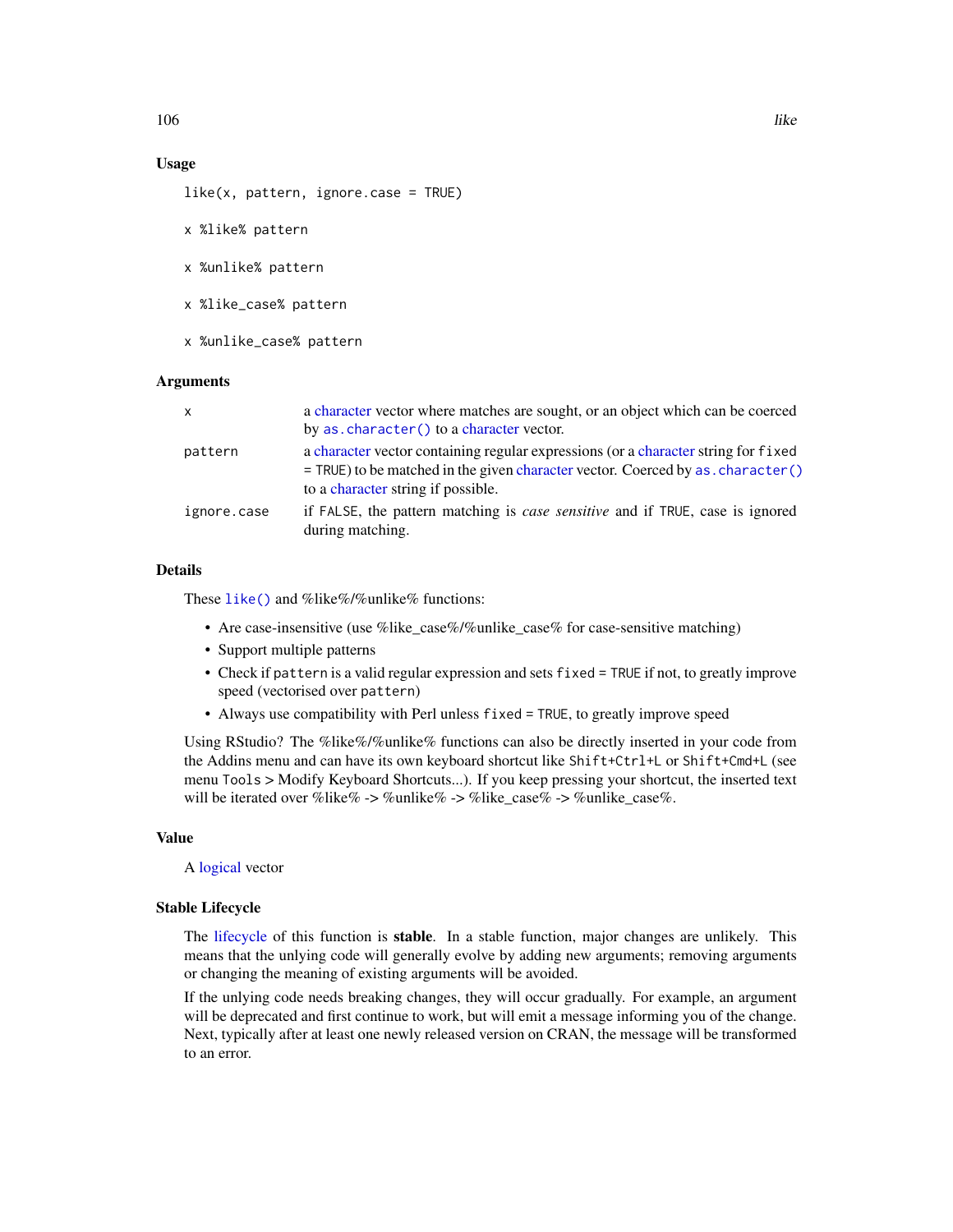# Read more on Our Website!

On our website <https://msberends.github.io/AMR/> you can find [a comprehensive tutorial](https://msberends.github.io/AMR/articles/AMR.html) about how to conduct AMR data analysis, the [complete documentation of all functions](https://msberends.github.io/AMR/reference/) and [an example](https://msberends.github.io/AMR/articles/WHONET.html) [analysis using WHONET data.](https://msberends.github.io/AMR/articles/WHONET.html)

#### Source

Idea from the like [function from the](https://github.com/Rdatatable/data.table/blob/ec1259af1bf13fc0c96a1d3f9e84d55d8106a9a4/R/like.R) data.table package, although altered as explained in *Details*.

#### See Also

[grepl\(\)](#page-0-0)

## Examples

```
a <- "This is a test"
b \leq - "TEST"
a %like% b
#> TRUE
b %like% a
#> FALSE
# also supports multiple patterns
a <- c("Test case", "Something different", "Yet another thing")
b \leq c ( "case", "diff", "yet")
a %like% b
#> TRUE TRUE TRUE
a %unlike% b
#> FALSE FALSE FALSE
a[1] %like% b
#> TRUE FALSE FALSE
a %like% b[1]
#> TRUE FALSE FALSE
# get isolates whose name start with 'Ent' or 'ent'
example_isolates[which(mo_name(example_isolates$mo) %like% "^ent"), ]
# faster way, since mo_name() is context-aware:
example_isolates[which(mo_name() %like% "^ent"), ]
if (require("dplyr")) {
  example_isolates %>%
    filter(mo_name() %like% "^ent")
}
```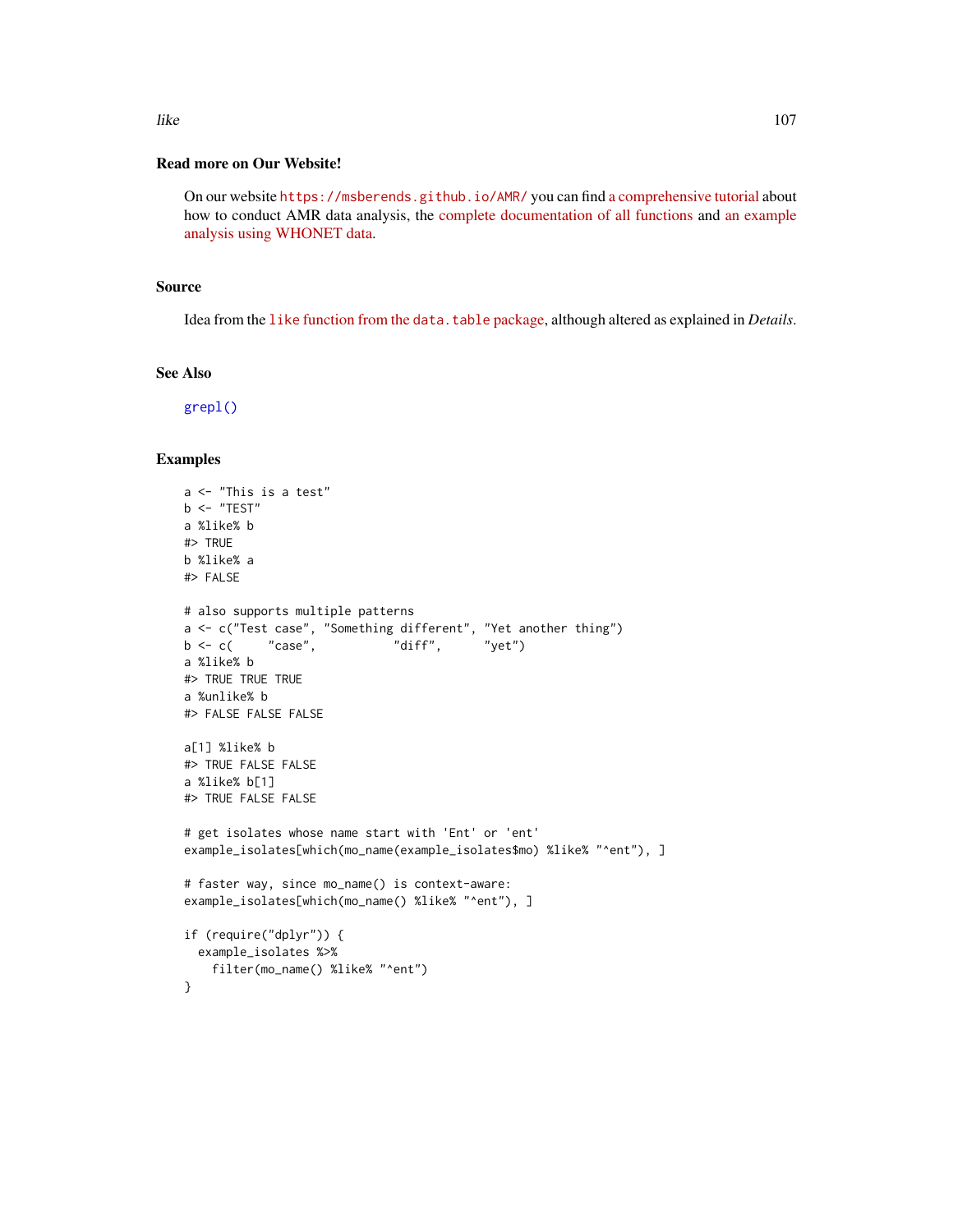# Description

Determine which isolates are multidrug-resistant organisms (MDRO) according to international, national and custom guidelines.

## Usage

```
mdro(
  x = NULL,guideline = "CMI2012",
  col_mo = NULL,
  info = interfaceive(),
  pct_required_classes = 0.5,
  combine_SI = TRUE,
  verbose = FALSE,
  only_rsi_columns = FALSE,
  ...
\mathcal{L}custom_mdro_guideline(..., as_factor = TRUE)
brmo(x = NULL, only\_rsi\_columns = FALSE, ...)mrgn(x = NULL, only\_rsi\_columns = FALSE, ...)mdr_tb(x = NULL, only\_rsi_columns = FALSE, ...)mdr\_cmi2012(x = NULL, only\_rsi\_columns = FALSE, ...)eucast_exceptional_phenotypes(x = NULL, only_rsi_columns = FALSE, ...)
```
#### Arguments

| $\mathsf{x}$ | a data frame with antibiotics columns, like AMX or amox. Can be left blank for<br>automatic determination.                                                                                                                                     |
|--------------|------------------------------------------------------------------------------------------------------------------------------------------------------------------------------------------------------------------------------------------------|
| guideline    | a specific guideline to follow, see sections <i>Supported international / national</i><br><i>guidelines</i> and <i>Using Custom Guidelines</i> below. When left empty, the publica-<br>tion by Magiorakos et al. (see below) will be followed. |
| $col_m$      | column name of the IDs of the microorganisms (see $as.mo()$ ), defaults to the<br>first column of class mo. Values will be coerced using $as.mo()$ .                                                                                           |
| info         | a logical to indicate whether progress should be printed to the console, defaults<br>to only print while in interactive sessions                                                                                                               |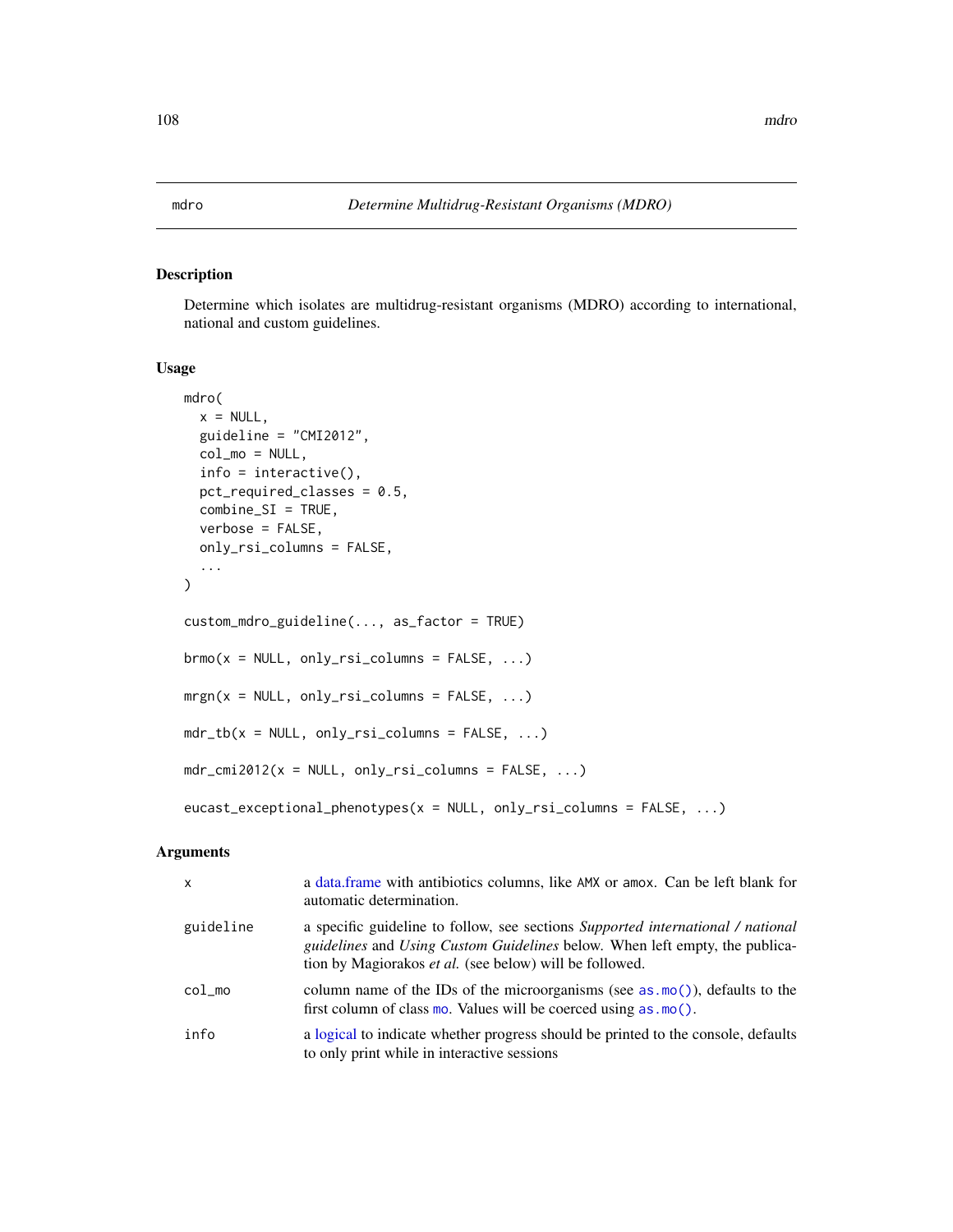## mdro terminale and the contract of the contract of the contract of the contract of the contract of the contract of the contract of the contract of the contract of the contract of the contract of the contract of the contrac

| pct_required_classes |                                                                                                                                                                                                                                                                                                                                                                                                                                                            |
|----------------------|------------------------------------------------------------------------------------------------------------------------------------------------------------------------------------------------------------------------------------------------------------------------------------------------------------------------------------------------------------------------------------------------------------------------------------------------------------|
|                      | minimal required percentage of antimicrobial classes that must be available per<br>isolate, rounded down. For example, with the default guideline, 17 antimicrobial<br>classes must be available for S. aureus. Setting this pct_required_classes ar-<br>gument to 0.5 (default) means that for every S. aureus isolate at least 8 different<br>classes must be available. Any lower number of available classes will return NA<br>for that isolate.       |
| combine SI           | a logical to indicate whether all values of S and I must be merged into one, so<br>resistance is only considered when isolates are R, not I. As this is the default<br>behaviour of the mdro() function, it follows the redefinition by EUCAST about<br>the interpretation of I (increased exposure) in 2019, see section 'Interpretation<br>of S, I and R' below. When using combine $SI = FALSE$ , resistance is considered<br>when isolates are R or I. |
| verbose              | a logical to turn Verbose mode on and off (default is off). In Verbose mode,<br>the function does not return the MDRO results, but instead returns a data set<br>in logbook form with extensive info about which isolates would be MDRO-<br>positive, or why they are not.                                                                                                                                                                                 |
| only_rsi_columns     |                                                                                                                                                                                                                                                                                                                                                                                                                                                            |
|                      | a logical to indicate whether only antibiotic columns must be detected that were<br>transformed to class $\langle rsi \rangle$ (see as. $rsi()$ ) on beforehand (defaults to FALSE)                                                                                                                                                                                                                                                                        |
|                      | in case of custom_mdro_guideline(): a set of rules, see section Using Cus-<br>tom Guidelines below. Otherwise: column name of an antibiotic, see section<br><i>Antibiotics</i> below.                                                                                                                                                                                                                                                                      |
| as factor            | a logical to indicate whether the returned value should be an ordered factor<br>(TRUE, default), or otherwise a character vector                                                                                                                                                                                                                                                                                                                           |

# Details

These functions are context-aware. This means that the x argument can be left blank if used inside a [data.frame](#page-0-0) call, see *Examples*.

For the pct\_required\_classes argument, values above 1 will be divided by 100. This is to support both fractions (0.75 or 3/4) and percentages (75).

Note: Every test that involves the Enterobacteriaceae family, will internally be performed using its newly named *order* Enterobacterales, since the Enterobacteriaceae family has been taxonomically reclassified by Adeolu *et al.* in 2016. Before that, Enterobacteriaceae was the only family under the Enterobacteriales (with an i) order. All species under the old Enterobacteriaceae family are still under the new Enterobacterales (without an i) order, but divided into multiple families. The way tests are performed now by this [mdro\(\)](#page-107-0) function makes sure that results from before 2016 and after 2016 are identical.

# Value

- CMI 2012 paper function [mdr\\_cmi2012\(\)](#page-107-1) or [mdro\(\)](#page-107-0): Ordered [factor](#page-0-0) with levels Negative < Multi-drug-resistant (MDR) < Extensively drugresistant (XDR) < Pandrug-resistant (PDR)
- TB guideline function [mdr\\_tb\(\)](#page-107-1) or [mdro\(...,guideline = "TB"\)](#page-107-0): Ordered [factor](#page-0-0) with levels Negative < Mono-resistant < Poly-resistant < Multi-drug-resistant < Extensively drug-resistant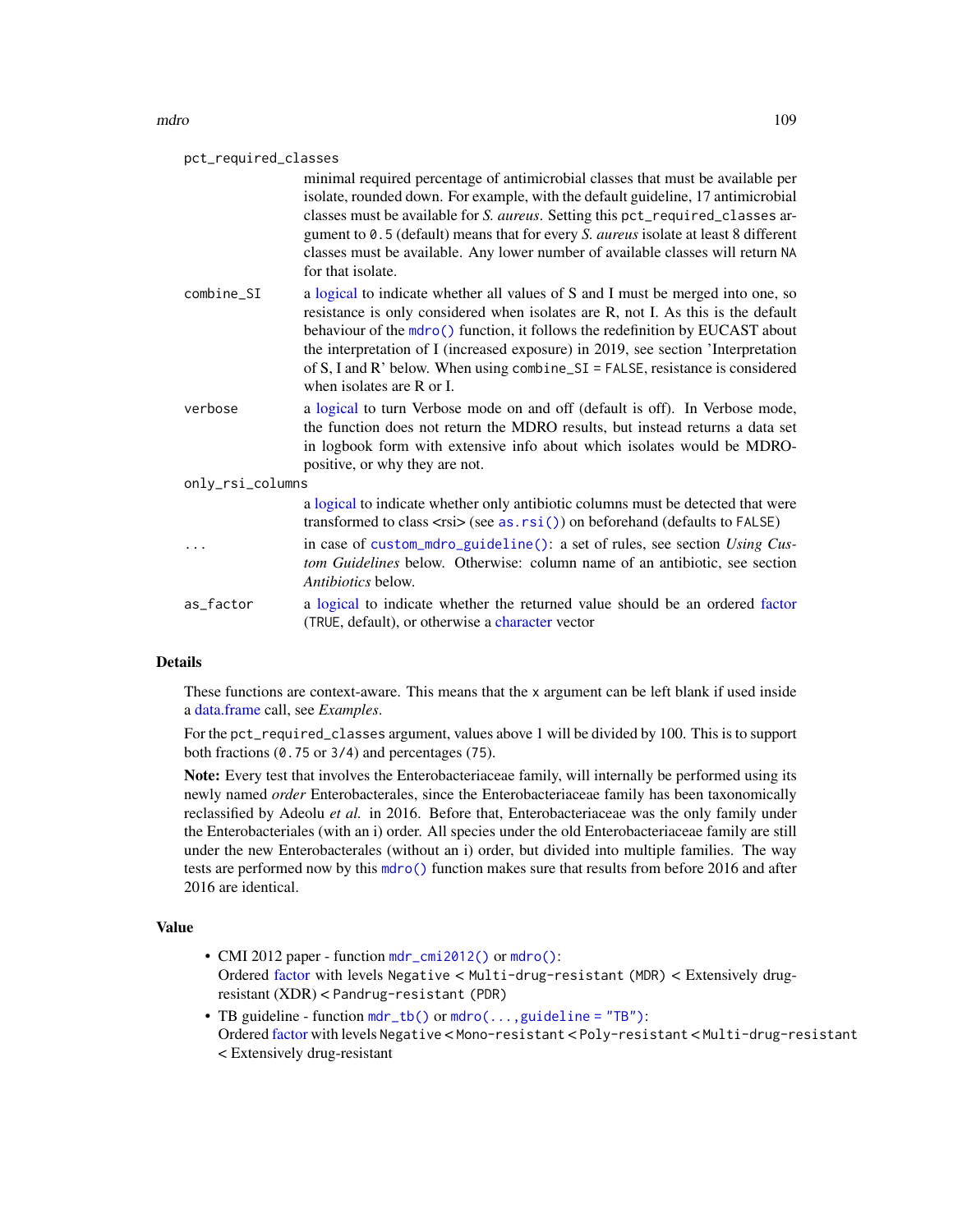110 mdro na maroka na maroka na maroka na maroka na maroka na maroka na maroka na maroka na maroka na maroka n

- German guideline function [mrgn\(\)](#page-107-1) or [mdro\(...,guideline = "MRGN"\)](#page-107-0): Ordered [factor](#page-0-0) with levels Negative < 3MRGN < 4MRGN
- Everything else, except for custom guidelines: Ordered [factor](#page-0-0) with levels Negative < Positive, unconfirmed < Positive. The value "Positive,unconfirmed" means that, according to the guideline, it is not entirely sure if the isolate is multi-drug resistant and this should be confirmed with additional (e.g. molecular) tests

# Supported International / National Guidelines

Currently supported guidelines are (case-insensitive):

• guideline = "CMI2012" (default)

Magiorakos AP, Srinivasan A *et al.* "Multidrug-resistant, extensively drug-resistant and pandrugresistant bacteria: an international expert proposal for interim standard definitions for acquired resistance." Clinical Microbiology and Infection (2012) [\(link\)](https://www.clinicalmicrobiologyandinfection.com/article/S1198-743X(14)61632-3/fulltext)

• guideline = "EUCAST3.3" (or simply guideline = "EUCAST")

The European international guideline - EUCAST Expert Rules Version 3.3 "Intrinsic Resistance and Unusual Phenotypes" [\(link\)](https://www.eucast.org/fileadmin/src/media/PDFs/EUCAST_files/Expert_Rules/2021/Intrinsic_Resistance_and_Unusual_Phenotypes_Tables_v3.3_20211018.pdf)

• guideline = "EUCAST3.2"

The European international guideline - EUCAST Expert Rules Version 3.2 "Intrinsic Resistance and Unusual Phenotypes" [\(link\)](https://www.eucast.org/fileadmin/src/media/PDFs/EUCAST_files/Expert_Rules/2020/Intrinsic_Resistance_and_Unusual_Phenotypes_Tables_v3.2_20200225.pdf)

• guideline = "EUCAST3.1"

The European international guideline - EUCAST Expert Rules Version 3.1 "Intrinsic Resistance and Exceptional Phenotypes Tables" [\(link\)](https://www.eucast.org/fileadmin/src/media/PDFs/EUCAST_files/Expert_Rules/Expert_rules_intrinsic_exceptional_V3.1.pdf)

• guideline = "TB"

The international guideline for multi-drug resistant tuberculosis - World Health Organization "Companion handbook to the WHO guidelines for the programmatic management of drugresistant tuberculosis" [\(link\)](https://www.who.int/publications/i/item/9789241548809)

• guideline = "MRGN"

The German national guideline - Mueller et al. (2015) Antimicrobial Resistance and Infection Control 4:7; doi: [10.1186/s1375601500476](https://doi.org/10.1186/s13756-015-0047-6)

• guideline = "BRMO"

The Dutch national guideline - Rijksinstituut voor Volksgezondheid en Milieu "WIP-richtlijn BRMO (Bijzonder Resistente Micro-Organismen) (ZKH)" [\(link\)](https://www.rivm.nl/wip-richtlijn-brmo-bijzonder-resistente-micro-organismen-zkh)

Please suggest your own (country-specific) guidelines by letting us know: [https://github.com/](https://github.com/msberends/AMR/issues/new) [msberends/AMR/issues/new](https://github.com/msberends/AMR/issues/new).

# Using Custom Guidelines

Custom guidelines can be set with the [custom\\_mdro\\_guideline\(\)](#page-107-1) function. This is of great importance if you have custom rules to determine MDROs in your hospital, e.g., rules that are dependent on ward, state of contact isolation or other variables in your data.

If you are familiar with the [case\\_when\(\)](#page-0-0) function of the dplyr package, you will recognise the input method to set your own rules. Rules must be set using what R considers to be the 'formula notation'. The rule is written *before* the tilde (~) and the consequence of the rule is written *after* the tilde: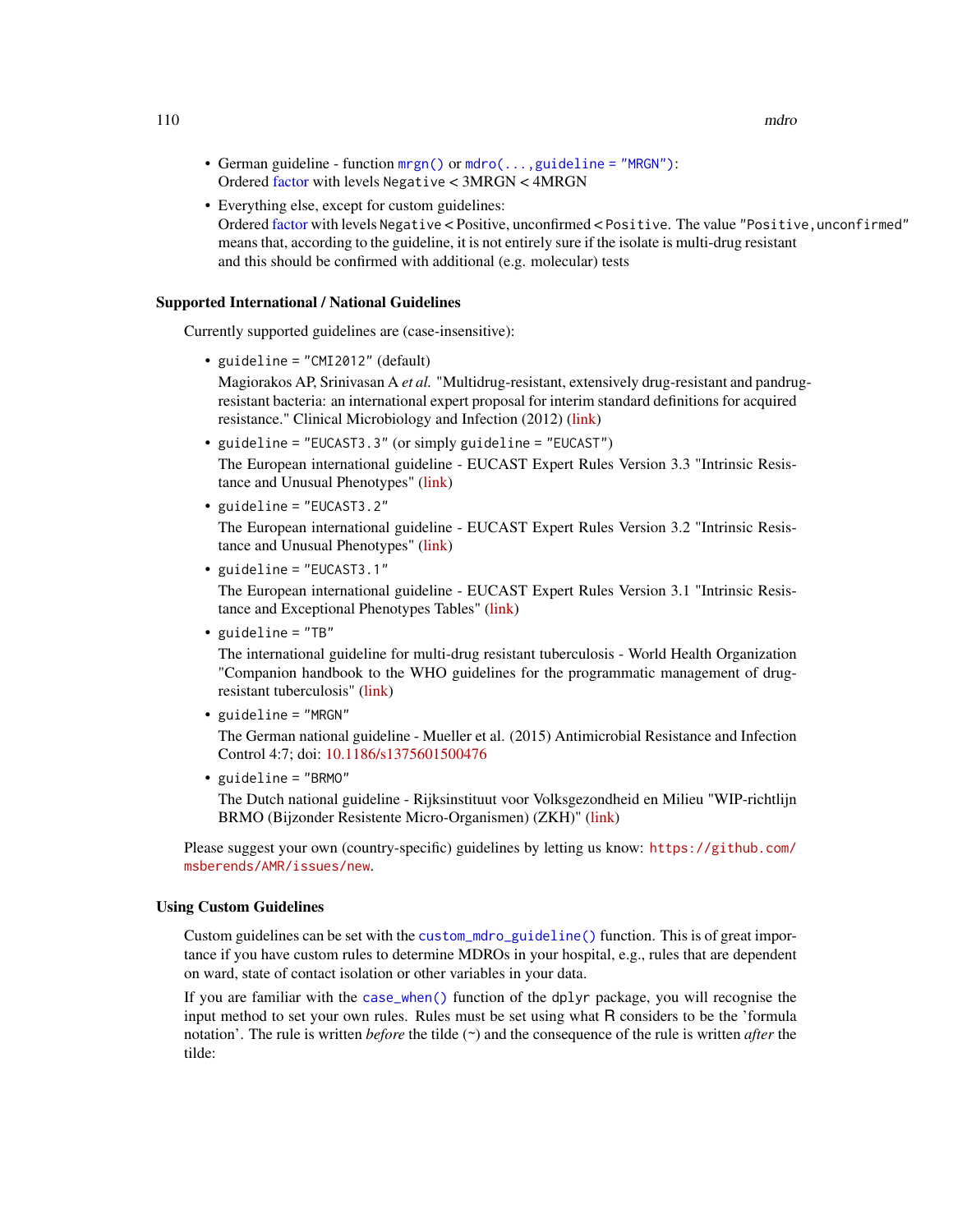mdro terminale e a contra un contra un contra un contra un contra un contra un contra un contra un contra un contra un contra un contra un contra un contra un contra un contra un contra un contra un contra un contra un con

```
custom <- custom_mdro_guideline(CIP == "R" & age > 60 ~ "Elderly Type A",
                                ERY == "R" & age > 60 \sim "Elderly Type B")
```
If a row/an isolate matches the first rule, the value after the first ~ (in this case *'Elderly Type A'*) will be set as MDRO value. Otherwise, the second rule will be tried and so on. The number of rules is unlimited.

You can print the rules set in the console for an overview. Colours will help reading it if your console supports colours.

```
custom
#> A set of custom MDRO rules:
#> 1. CIP is "R" and age is higher than 60 -> Elderly Type A
#> 2. ERY is "R" and age is higher than 60 -> Elderly Type B
#> 3. Otherwise -> Negative
#>
#> Unmatched rows will return NA.
```
The outcome of the function can be used for the guideline argument in the [mdro\(\)](#page-107-0) function:

```
x <- mdro(example_isolates,
       guideline = custom)
table(x)
#> Negative Elderly Type A Elderly Type B
#> 1070 198 732
```
Rules can also be combined with other custom rules by using  $c()$ :

```
x <- mdro(example_isolates,
        guideline = c(custom,
              custom_mdro_guideline(ERY == "R" & age > 50 \sim "Elderly Type C")))
table(x)
#> Negative Elderly Type A Elderly Type B Elderly Type C
#> 961 198 732 109
```
The rules set (the custom object in this case) could be exported to a shared file location using [saveRDS\(\)](#page-0-0) if you collaborate with multiple users. The custom rules set could then be imported using [readRDS\(\)](#page-0-0).

# Stable Lifecycle

The [lifecycle](#page-103-0) of this function is **stable**. In a stable function, major changes are unlikely. This means that the unlying code will generally evolve by adding new arguments; removing arguments or changing the meaning of existing arguments will be avoided.

If the unlying code needs breaking changes, they will occur gradually. For example, an argument will be deprecated and first continue to work, but will emit a message informing you of the change. Next, typically after at least one newly released version on CRAN, the message will be transformed to an error.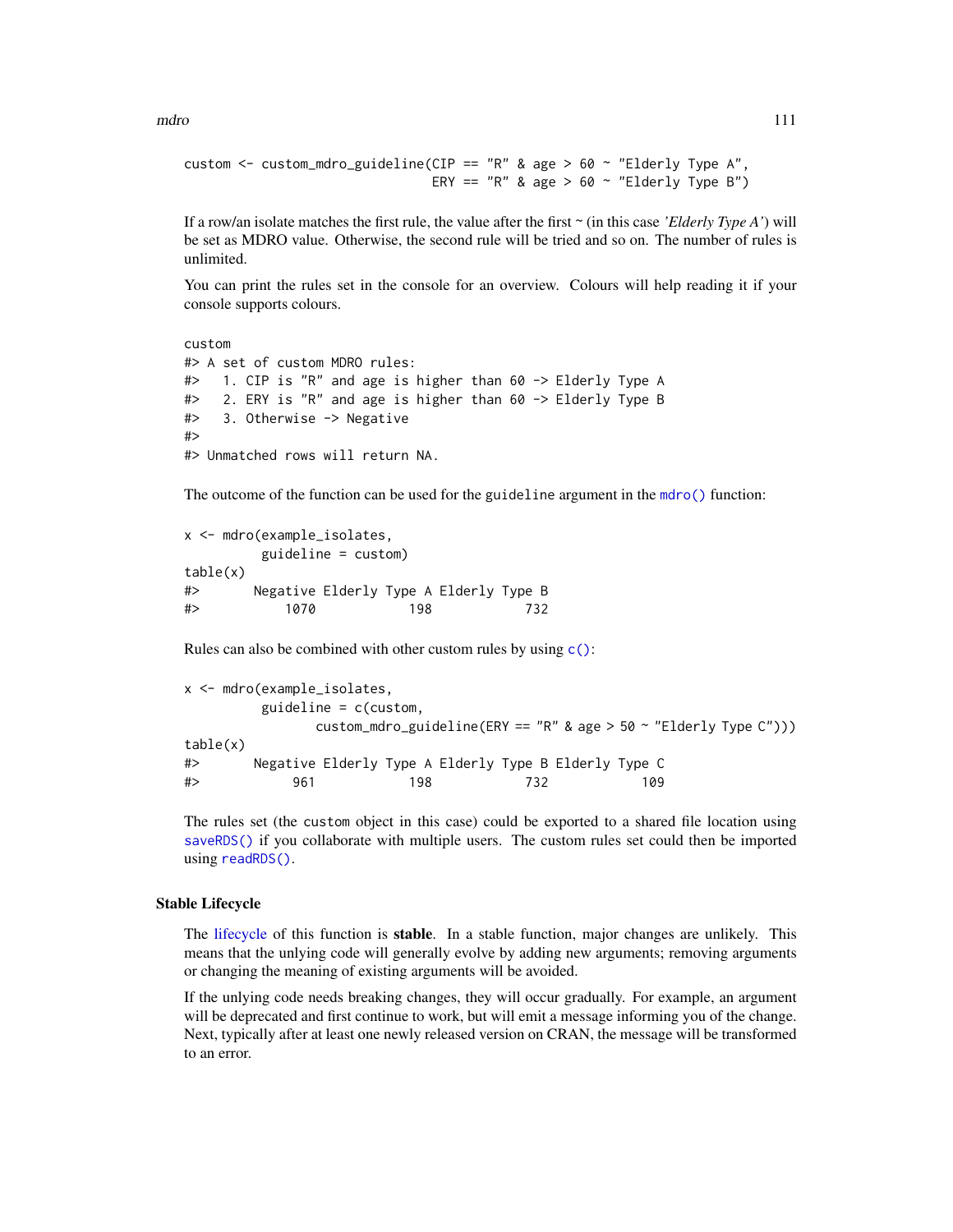To define antibiotics column names, leave as it is to determine it automatically with [guess\\_ab\\_col\(\)](#page-93-0) or input a text (case-insensitive), or use NULL to skip a column (e.g. TIC = NULL to skip ticarcillin). Manually defined but non-existing columns will be skipped with a warning.

The following antibiotics are eligible for the functions [eucast\\_rules\(\)](#page-65-0) and [mdro\(\)](#page-107-0). These are shown below in the format 'name (antimicrobial ID, [ATC code\)](https://www.whocc.no/atc/structure_and_principles/)', sorted alphabetically:

Amikacin (AMK, [S01AE08\)](https://www.whocc.no/atc_ddd_index/?code=J01GB06&showdescription=no), amoxicillin (AMX, [J01MA02\)](https://www.whocc.no/atc_ddd_index/?code=J01CA04&showdescription=no), amoxicillin/clavulanic acid (AMC, [J01MA23\)](https://www.whocc.no/atc_ddd_index/?code=J01CR02&showdescription=no), ampicillin (AMP, [J01MA04\)](https://www.whocc.no/atc_ddd_index/?code=J01CA01&showdescription=no), ampicillin/sulbactam (SAM, [J01MA08\)](https://www.whocc.no/atc_ddd_index/?code=J01CR01&showdescription=no), arbekacin (ARB, [J01MA19\)](https://www.whocc.no/atc_ddd_index/?code=J01GB12&showdescription=no), aspoxicillin (APX, [J01MA16\)](https://www.whocc.no/atc_ddd_index/?code=J01CA19&showdescription=no), azidocillin (AZD, [J01MA15\)](https://www.whocc.no/atc_ddd_index/?code=J01CE04&showdescription=no), azithromycin (AZM, [J01MA11\)](https://www.whocc.no/atc_ddd_index/?code=J01FA10&showdescription=no), azlocillin (AZL, [J01MA12\)](https://www.whocc.no/atc_ddd_index/?code=J01CA09&showdescription=no), aztreonam (ATM, [J01MA24\)](https://www.whocc.no/atc_ddd_index/?code=J01DF01&showdescription=no), bacampicillin (BAM, [J01MA07\)](https://www.whocc.no/atc_ddd_index/?code=J01CA06&showdescription=no), bekanamycin (BEK, [J01MA14\)](https://www.whocc.no/atc_ddd_index/?code=J01GB13&showdescription=no), benzathine benzylpenicillin (BNB, [D10AF05\)](https://www.whocc.no/atc_ddd_index/?code=J01CE08&showdescription=no), benzathine phenoxymethylpenicillin (BNP, [J01MA06\)](https://www.whocc.no/atc_ddd_index/?code=J01CE10&showdescription=no), benzylpenicillin (PEN,[J01MA01\)](https://www.whocc.no/atc_ddd_index/?code=J01CE01&showdescription=no), besifloxacin (BES,[J01MA18\)](https://www.whocc.no/atc_ddd_index/?code=S01AE08&showdescription=no), biapenem (BIA,[J01MA03\)](https://www.whocc.no/atc_ddd_index/?code=J01DH05&showdescription=no), carbenicillin (CRB, [J01MA17\)](https://www.whocc.no/atc_ddd_index/?code=J01CA03&showdescription=no), carindacillin (CRN, [J01MA10\)](https://www.whocc.no/atc_ddd_index/?code=J01CA05&showdescription=no), cefacetrile (CAC, [J01MA21\)](https://www.whocc.no/atc_ddd_index/?code=J01DB10&showdescription=no), cefaclor (CEC, [J01MA09\)](https://www.whocc.no/atc_ddd_index/?code=J01DC04&showdescription=no), cefadroxil (CFR, [J01MA05\)](https://www.whocc.no/atc_ddd_index/?code=J01DB05&showdescription=no), cefaloridine (RID, [P01AA05\)](https://www.whocc.no/atc_ddd_index/?code=J01DB02&showdescription=no), cefamandole (MAN, [J01MA22\)](https://www.whocc.no/atc_ddd_index/?code=J01DC03&showdescription=no), cefatrizine (CTZ, [J01MA13\)](https://www.whocc.no/atc_ddd_index/?code=J01DB07&showdescription=no), cefazedone (CZD, [J01CA01\)](https://www.whocc.no/atc_ddd_index/?code=J01DB06&showdescription=no), cefazolin (CZO, [J01CA04\)](https://www.whocc.no/atc_ddd_index/?code=J01DB04&showdescription=no), cefcapene (CCP, [J01CA12\)](https://www.whocc.no/atc_ddd_index/?code=J01DD17&showdescription=no), cefdinir (CDR, [J01CR05\)](https://www.whocc.no/atc_ddd_index/?code=J01DD15&showdescription=no), cefditoren (DIT, [J01CA13\)](https://www.whocc.no/atc_ddd_index/?code=J01DD16&showdescription=no), cefepime (FEP, [J01AA02\)](https://www.whocc.no/atc_ddd_index/?code=J01DE01&showdescription=no), cefetamet (CAT, [J01FA10\)](https://www.whocc.no/atc_ddd_index/?code=J01DD10&showdescription=no), cefixime (CFM, [J01FA09\)](https://www.whocc.no/atc_ddd_index/?code=J01DD08&showdescription=no), cefmenoxime (CMX, [J01CR02\)](https://www.whocc.no/atc_ddd_index/?code=J01DD05&showdescription=no), cefmetazole (CMZ, [J01AA08\)](https://www.whocc.no/atc_ddd_index/?code=J01DC09&showdescription=no), cefodizime (DIZ, [J01FA06\)](https://www.whocc.no/atc_ddd_index/?code=J01DD09&showdescription=no), cefonicid (CID, [J01CF04\)](https://www.whocc.no/atc_ddd_index/?code=J01DC06&showdescription=no), cefoperazone (CFP, [J01CF05\)](https://www.whocc.no/atc_ddd_index/?code=J01DD12&showdescription=no), cefoperazone/sulbactam (CSL, [J01CR01\)](https://www.whocc.no/atc_ddd_index/?code=J01DD62&showdescription=no), ceforanide (CND, [J01CA19\)](https://www.whocc.no/atc_ddd_index/?code=J01DC11&showdescription=no), cefotaxime (CTX, [J01CE04\)](https://www.whocc.no/atc_ddd_index/?code=J01DD01&showdescription=no), cefotetan (CTT, [J01CA09\)](https://www.whocc.no/atc_ddd_index/?code=J01DC05&showdescription=no), cefotiam (CTF, [J01DF01\)](https://www.whocc.no/atc_ddd_index/?code=J01DC07&showdescription=no), cefoxitin (FOX, [J01CA06\)](https://www.whocc.no/atc_ddd_index/?code=J01DC01&showdescription=no), cefozopran (ZOP, [J01CE08\)](https://www.whocc.no/atc_ddd_index/?code=J01DE03&showdescription=no), cefpiramide (CPM, [J01CE10\)](https://www.whocc.no/atc_ddd_index/?code=J01DD11&showdescription=no), cefpirome (CPO, [J01CE01\)](https://www.whocc.no/atc_ddd_index/?code=J01DE02&showdescription=no), cefpodoxime (CPD, [J01CA03\)](https://www.whocc.no/atc_ddd_index/?code=J01DD13&showdescription=no), cefprozil (CPR, [J01CA05\)](https://www.whocc.no/atc_ddd_index/?code=J01DC10&showdescription=no), cefroxadine (CRD, [J01CE07\)](https://www.whocc.no/atc_ddd_index/?code=J01DB11&showdescription=no), cefsulodin (CFS, [J01CF02\)](https://www.whocc.no/atc_ddd_index/?code=J01DD03&showdescription=no), ceftaroline (CPT, [J01CF01\)](https://www.whocc.no/atc_ddd_index/?code=J01DI02&showdescription=no), ceftazidime (CAZ, [J01CA07\)](https://www.whocc.no/atc_ddd_index/?code=J01DD02&showdescription=no), ceftazidime/clavulanic acid (CCV, [J01CA18\)](https://www.whocc.no/atc_ddd_index/?code=J01DD52&showdescription=no), cefteram (CEM, [J01CA11\)](https://www.whocc.no/atc_ddd_index/?code=J01DD18&showdescription=no), ceftezole (CTL, [J01CA14\)](https://www.whocc.no/atc_ddd_index/?code=J01DB12&showdescription=no), ceftibuten (CTB, [J01CF03\)](https://www.whocc.no/atc_ddd_index/?code=J01DD14&showdescription=no), ceftizoxime (CZX, [J01CA10\)](https://www.whocc.no/atc_ddd_index/?code=J01DD07&showdescription=no), ceftobiprole medocaril (CFM1, [J01CF06\)](https://www.whocc.no/atc_ddd_index/?code=J01DI01&showdescription=no), ceftolozane/enzyme in-hibitor (CEI, [J01CE06\)](https://www.whocc.no/atc_ddd_index/?code=J01DI54&showdescription=no), ceftriaxone (CRO, [J01CE05\)](https://www.whocc.no/atc_ddd_index/?code=J01DD04&showdescription=no), cefuroxime (CXM, [J01CE02\)](https://www.whocc.no/atc_ddd_index/?code=J01DC02&showdescription=no), cephalexin (LEX, [J01CA02\)](https://www.whocc.no/atc_ddd_index/?code=J01DB01&showdescription=no), cephalothin (CEP, [J01CA08\)](https://www.whocc.no/atc_ddd_index/?code=J01DB03&showdescription=no), cephapirin (HAP, [J01CE09\)](https://www.whocc.no/atc_ddd_index/?code=J01DB08&showdescription=no), cephradine (CED, [J01CE03\)](https://www.whocc.no/atc_ddd_index/?code=J01DB09&showdescription=no), chloramphenicol (CHL, [J01CG01\)](https://www.whocc.no/atc_ddd_index/?code=J01BA01&showdescription=no), ciprofloxacin (CIP, [J01CA16\)](https://www.whocc.no/atc_ddd_index/?code=J01MA02&showdescription=no), clarithromycin (CLR, [J01CR04\)](https://www.whocc.no/atc_ddd_index/?code=J01FA09&showdescription=no), clindamycin (CLI, [J01CA15\)](https://www.whocc.no/atc_ddd_index/?code=J01FF01&showdescription=no), clometocillin (CLM, [J01CG02\)](https://www.whocc.no/atc_ddd_index/?code=J01CE07&showdescription=no), cloxacillin (CLO, [J01CA17\)](https://www.whocc.no/atc_ddd_index/?code=J01CF02&showdescription=no), colistin (COL,[J01CR03\)](https://www.whocc.no/atc_ddd_index/?code=J01XB01&showdescription=no), cycloserine (CYC,[J01DB10\)](https://www.whocc.no/atc_ddd_index/?code=J04AB01&showdescription=no), dalbavancin (DAL,[J01DC04\)](https://www.whocc.no/atc_ddd_index/?code=J01XA04&showdescription=no), daptomycin (DAP,[J01DB05\)](https://www.whocc.no/atc_ddd_index/?code=J01XX09&showdescription=no), delafloxacin (DFX, [J01DB02\)](https://www.whocc.no/atc_ddd_index/?code=J01MA23&showdescription=no), dibekacin (DKB, [J01DC03\)](https://www.whocc.no/atc_ddd_index/?code=J01GB09&showdescription=no), dicloxacillin (DIC, [J01DB07\)](https://www.whocc.no/atc_ddd_index/?code=J01CF01&showdescription=no), dirithromycin (DIR,[J01DB06\)](https://www.whocc.no/atc_ddd_index/?code=J01FA13&showdescription=no), doripenem (DOR,[J01DB04\)](https://www.whocc.no/atc_ddd_index/?code=J01DH04&showdescription=no), doxycycline (DOX,[J01DD17\)](https://www.whocc.no/atc_ddd_index/?code=J01AA02&showdescription=no), enoxacin (ENX,[J01DD15\)](https://www.whocc.no/atc_ddd_index/?code=J01MA04&showdescription=no), epicillin (EPC, [J01DD16\)](https://www.whocc.no/atc_ddd_index/?code=J01CA07&showdescription=no), ertapenem (ETP, [J01DE01\)](https://www.whocc.no/atc_ddd_index/?code=J01DH03&showdescription=no), erythromycin (ERY, [J01DD10\)](https://www.whocc.no/atc_ddd_index/?code=J01FA01&showdescription=no), fleroxacin (FLE, [J01DD08\)](https://www.whocc.no/atc_ddd_index/?code=J01MA08&showdescription=no), flucloxacillin (FLC, [J01DD05\)](https://www.whocc.no/atc_ddd_index/?code=J01CF05&showdescription=no), flurithromycin (FLR1, [J01DC09\)](https://www.whocc.no/atc_ddd_index/?code=J01FA14&showdescription=no), fosfomycin (FOS, [J01DD09\)](https://www.whocc.no/atc_ddd_index/?code=J01XX01&showdescription=no), framycetin (FRM, [J01DC06\)](https://www.whocc.no/atc_ddd_index/?code=D09AA01&showdescription=no), fusidic acid (FUS, [J01DD12\)](https://www.whocc.no/atc_ddd_index/?code=J01XC01&showdescription=no), garenoxacin (GRN, [J01DD62\)](https://www.whocc.no/atc_ddd_index/?code=J01MA19&showdescription=no), gatifloxacin (GAT,[J01DC11\)](https://www.whocc.no/atc_ddd_index/?code=J01MA16&showdescription=no), gemifloxacin (GEM,[J01DD01\)](https://www.whocc.no/atc_ddd_index/?code=J01MA15&showdescription=no), gentamicin (GEN,[J01DC05\)](https://www.whocc.no/atc_ddd_index/?code=J01GB03&showdescription=no), grepafloxacin (GRX,[J01DC07\)](https://www.whocc.no/atc_ddd_index/?code=J01MA11&showdescription=no), hetacillin (HET,[J01DC01\)](https://www.whocc.no/atc_ddd_index/?code=J01CA18&showdescription=no), imipenem (IPM,[J01DE03\)](https://www.whocc.no/atc_ddd_index/?code=J01DH51&showdescription=no), isepamicin (ISE,[J01DD11\)](https://www.whocc.no/atc_ddd_index/?code=J01GB11&showdescription=no), josamycin (JOS, [J01DE02\)](https://www.whocc.no/atc_ddd_index/?code=J01FA07&showdescription=no), kanamycin (KAN, [J01DD13\)](https://www.whocc.no/atc_ddd_index/?code=J01GB04&showdescription=no), latamoxef (LTM, [J01DC10\)](https://www.whocc.no/atc_ddd_index/?code=J01DD06&showdescription=no), levofloxacin (LVX, [J01DB11\)](https://www.whocc.no/atc_ddd_index/?code=J01MA12&showdescription=no), levonadifloxacin (LND, [J01DD03\)](https://www.whocc.no/atc_ddd_index/?code=J01MA24&showdescription=no), lincomycin (LIN, [J01DI02\)](https://www.whocc.no/atc_ddd_index/?code=J01FF02&showdescription=no), linezolid (LNZ, [J01DD02\)](https://www.whocc.no/atc_ddd_index/?code=J01XX08&showdescription=no), lomefloxacin (LOM, [J01DD52\)](https://www.whocc.no/atc_ddd_index/?code=J01MA07&showdescription=no), loracarbef (LOR, [J01DD18\)](https://www.whocc.no/atc_ddd_index/?code=J01DC08&showdescription=no), mecillinam (MEC, [J01DB12\)](https://www.whocc.no/atc_ddd_index/?code=J01CA11&showdescription=no), meropenem (MEM,[J01DD14\)](https://www.whocc.no/atc_ddd_index/?code=J01DH02&showdescription=no), meropenem/vaborbactam (MEV,[J01DD07\)](https://www.whocc.no/atc_ddd_index/?code=J01DH52&showdescription=no), metampicillin (MTM,[J01DI01\)](https://www.whocc.no/atc_ddd_index/?code=J01CA14&showdescription=no), methicillin (MET, [J01DI54\)](https://www.whocc.no/atc_ddd_index/?code=J01CF03&showdescription=no), mezlocillin (MEZ, [J01DD04\)](https://www.whocc.no/atc_ddd_index/?code=J01CA10&showdescription=no), micronomicin (MCR, [J01DC02\)](https://www.whocc.no/atc_ddd_index/?code=S01AA22&showdescription=no), mide-camycin (MID, [J01DB01\)](https://www.whocc.no/atc_ddd_index/?code=J01FA03&showdescription=no), minocycline (MNO, [J01DB03\)](https://www.whocc.no/atc_ddd_index/?code=J01AA08&showdescription=no), miocamycin (MCM, [J01DB08\)](https://www.whocc.no/atc_ddd_index/?code=J01FA11&showdescription=no), moxifloxacin (MFX,[J01DB09\)](https://www.whocc.no/atc_ddd_index/?code=J01MA14&showdescription=no), nadifloxacin (NAD,[J01DD06\)](https://www.whocc.no/atc_ddd_index/?code=D10AF05&showdescription=no), nafcillin (NAF,[J01DC08\)](https://www.whocc.no/atc_ddd_index/?code=J01CF06&showdescription=no), nalidixic acid (NAL,[J01DH05\)](https://www.whocc.no/atc_ddd_index/?code=J01MB02&showdescription=no), neomycin (NEO, [J01DH04\)](https://www.whocc.no/atc_ddd_index/?code=J01GB05&showdescription=no), netilmicin (NET, [J01DH03\)](https://www.whocc.no/atc_ddd_index/?code=J01GB07&showdescription=no), nitrofurantoin (NIT, [J01DH51\)](https://www.whocc.no/atc_ddd_index/?code=J01XE01&showdescription=no), norfloxacin (NOR,[J01DH02\)](https://www.whocc.no/atc_ddd_index/?code=J01MA06&showdescription=no), ofloxacin (OFX,[J01DH52\)](https://www.whocc.no/atc_ddd_index/?code=J01MA01&showdescription=no), oleandomycin (OLE,[J01XA02\)](https://www.whocc.no/atc_ddd_index/?code=J01FA05&showdescription=no), oritavancin (ORI,[J01XA01\)](https://www.whocc.no/atc_ddd_index/?code=J01XA05&showdescription=no), oxacillin (OXA, [J01XC01\)](https://www.whocc.no/atc_ddd_index/?code=J01CF04&showdescription=no), pazufloxacin (PAZ, [J01FA13\)](https://www.whocc.no/atc_ddd_index/?code=J01MA18&showdescription=no), pefloxacin (PEF, [J01FA01\)](https://www.whocc.no/atc_ddd_index/?code=J01MA03&showdescription=no), penamecillin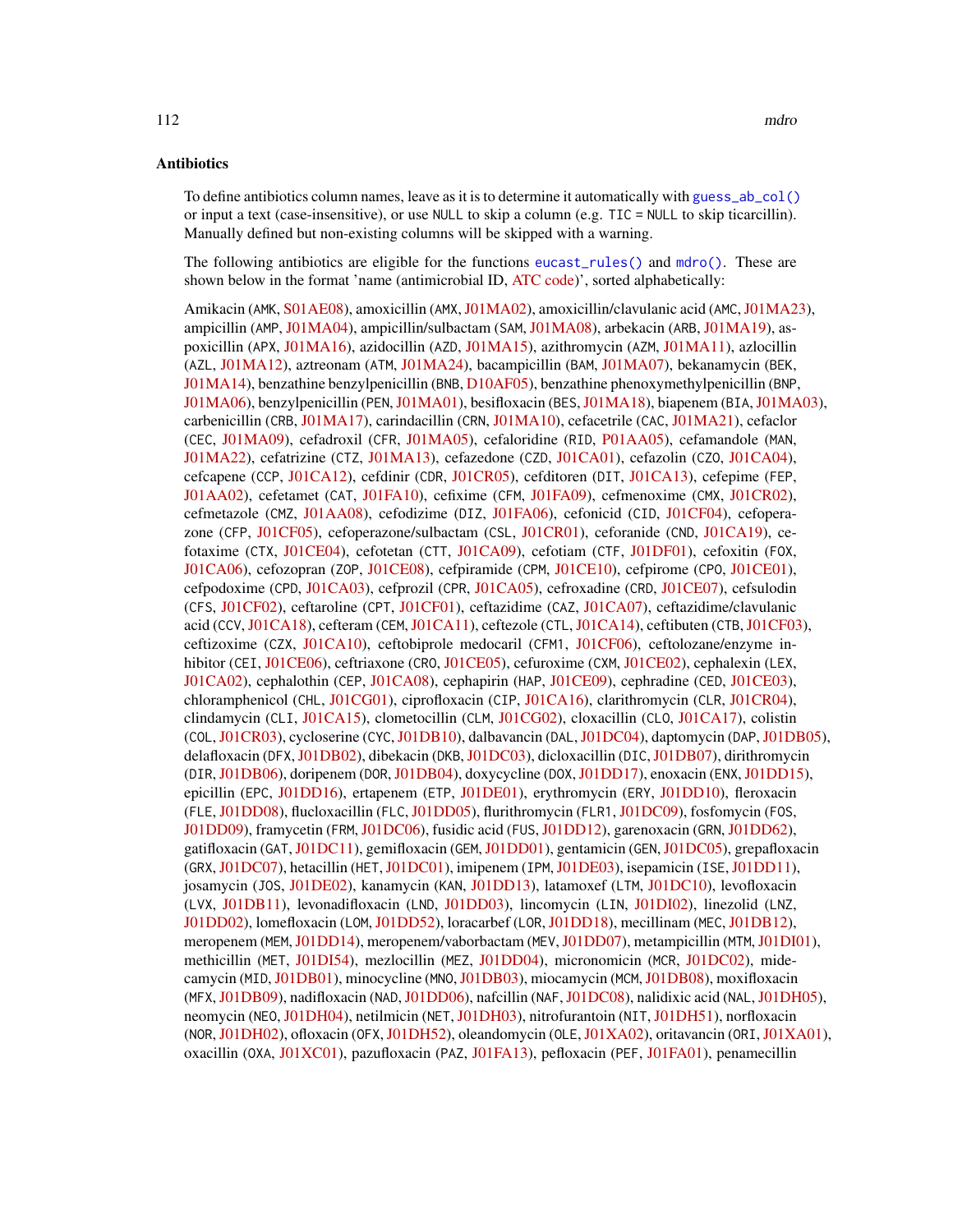(PNM, [J01FA14\)](https://www.whocc.no/atc_ddd_index/?code=J01CE06&showdescription=no), phenethicillin (PHE, [J01FA07\)](https://www.whocc.no/atc_ddd_index/?code=J01CE05&showdescription=no), phenoxymethylpenicillin (PHN, [J01FA03\)](https://www.whocc.no/atc_ddd_index/?code=J01CE02&showdescription=no), piperacillin (PIP, [J01FA11\)](https://www.whocc.no/atc_ddd_index/?code=J01CA12&showdescription=no), piperacillin/tazobactam (TZP, [J01FA05\)](https://www.whocc.no/atc_ddd_index/?code=J01CR05&showdescription=no), pivampicillin (PVM, [J01FA12\)](https://www.whocc.no/atc_ddd_index/?code=J01CA02&showdescription=no), pivmecillinam (PME, [J01FA16\)](https://www.whocc.no/atc_ddd_index/?code=J01CA08&showdescription=no), plazomicin (PLZ, [J01FA02\)](https://www.whocc.no/atc_ddd_index/?code=J01GB14&showdescription=no), polymyxin B (PLB, [J01FA15\)](https://www.whocc.no/atc_ddd_index/?code=J01XB02&showdescription=no), pristinamycin (PRI,[J01FA08\)](https://www.whocc.no/atc_ddd_index/?code=J01FG01&showdescription=no), procaine benzylpenicillin (PRB,[J01FF02\)](https://www.whocc.no/atc_ddd_index/?code=J01CE09&showdescription=no), propicillin (PRP,[J01FG01\)](https://www.whocc.no/atc_ddd_index/?code=J01CE03&showdescription=no), prulifloxacin (PRU, [J01FG02\)](https://www.whocc.no/atc_ddd_index/?code=J01MA17&showdescription=no), quinupristin/dalfopristin (QDA, [J04AB02\)](https://www.whocc.no/atc_ddd_index/?code=J01FG02&showdescription=no), ribostamycin (RST, [J01XX09\)](https://www.whocc.no/atc_ddd_index/?code=J01GB10&showdescription=no), rifampicin (RIF, [J01XX08\)](https://www.whocc.no/atc_ddd_index/?code=J04AB02&showdescription=no), rokitamycin (ROK, [J01AA07\)](https://www.whocc.no/atc_ddd_index/?code=J01FA12&showdescription=no), roxithromycin (RXT, [J01XB01\)](https://www.whocc.no/atc_ddd_index/?code=J01FA06&showdescription=no), rufloxacin (RFL, [J01XB02\)](https://www.whocc.no/atc_ddd_index/?code=J01MA10&showdescription=no), sisomicin (SIS, [J01XE01\)](https://www.whocc.no/atc_ddd_index/?code=J01GB08&showdescription=no), sitafloxacin (SIT, [J01AA12\)](https://www.whocc.no/atc_ddd_index/?code=J01MA21&showdescription=no), solithromycin (SOL, [J01EA01\)](https://www.whocc.no/atc_ddd_index/?code=J01FA16&showdescription=no), sparfloxacin (SPX, [J01XX01\)](https://www.whocc.no/atc_ddd_index/?code=J01MA09&showdescription=no), spiramycin (SPI, [J01BA01\)](https://www.whocc.no/atc_ddd_index/?code=J01FA02&showdescription=no), streptoduocin (STR, [J01GB06\)](https://www.whocc.no/atc_ddd_index/?code=J01GA02&showdescription=no), streptomycin (STR1, [J01GB12\)](https://www.whocc.no/atc_ddd_index/?code=J01GA01&showdescription=no), sulbactam (SUL, [J01GB13\)](https://www.whocc.no/atc_ddd_index/?code=J01CG01&showdescription=no), sulbenicillin (SBC, [J01GB09\)](https://www.whocc.no/atc_ddd_index/?code=J01CA16&showdescription=no), sulfadiazine (SDI, [D09AA01\)](https://www.whocc.no/atc_ddd_index/?code=J01EC02&showdescription=no), sulfadiazine/trimethoprim (SLT1, [J01GB03\)](https://www.whocc.no/atc_ddd_index/?code=J01EE02&showdescription=no), sulfadimethoxine (SUD, [J01GB11\)](https://www.whocc.no/atc_ddd_index/?code=J01ED01&showdescription=no), sulfadimidine (SDM, [J01GB04\)](https://www.whocc.no/atc_ddd_index/?code=J01EB03&showdescription=no), sulfadimidine/trimethoprim (SLT2, [S01AA22\)](https://www.whocc.no/atc_ddd_index/?code=J01EE05&showdescription=no), sulfafurazole (SLF, [J01GB05\)](https://www.whocc.no/atc_ddd_index/?code=J01EB05&showdescription=no), sulfaisodimidine (SLF1, [J01GB07\)](https://www.whocc.no/atc_ddd_index/?code=J01EB01&showdescription=no), sulfalene (SLF2, [J01GB14\)](https://www.whocc.no/atc_ddd_index/?code=J01ED02&showdescription=no), sulfamazone (SZO,[J01GB10\)](https://www.whocc.no/atc_ddd_index/?code=J01ED09&showdescription=no), sulfamerazine (SLF3, [J01GB08\)](https://www.whocc.no/atc_ddd_index/?code=J01ED07&showdescription=no), sulfamerazine/trimethoprim (SLT3, [J01GA02\)](https://www.whocc.no/atc_ddd_index/?code=J01EE07&showdescription=no), sulfamethizole (SLF4, [J01GA01\)](https://www.whocc.no/atc_ddd_index/?code=J01EB02&showdescription=no), sulfamethoxazole (SMX, [J01GB01\)](https://www.whocc.no/atc_ddd_index/?code=J01EC01&showdescription=no), sulfamethoxypyridazine (SLF5, [J01EE01\)](https://www.whocc.no/atc_ddd_index/?code=J01ED05&showdescription=no), sulfame-tomidine (SLF6, [J01MB02\)](https://www.whocc.no/atc_ddd_index/?code=J01ED03&showdescription=no), sulfametoxydiazine (SLF7, [J01FF01\)](https://www.whocc.no/atc_ddd_index/?code=J01ED04&showdescription=no), sulfametrole/trimethoprim (SLT4, [J01XA04\)](https://www.whocc.no/atc_ddd_index/?code=J01EE03&showdescription=no), sulfamoxole (SLF8, [J01XA05\)](https://www.whocc.no/atc_ddd_index/?code=J01EC03&showdescription=no), sulfamoxole/trimethoprim (SLT5, [J01XA03\)](https://www.whocc.no/atc_ddd_index/?code=J01EE04&showdescription=no), sulfanil-amide (SLF9, [J04AB01\)](https://www.whocc.no/atc_ddd_index/?code=J01EB06&showdescription=no), sulfaperin (SLF10, [J01XX11\)](https://www.whocc.no/atc_ddd_index/?code=J01ED06&showdescription=no), sulfaphenazole (SLF11, [J01EC02\)](https://www.whocc.no/atc_ddd_index/?code=J01ED08&showdescription=no), sulfapyridine (SLF12, [J01ED01\)](https://www.whocc.no/atc_ddd_index/?code=J01EB04&showdescription=no), sulfathiazole (SUT, [J01EB03\)](https://www.whocc.no/atc_ddd_index/?code=J01EB07&showdescription=no), sulfathiourea (SLF13, [J01EB05\)](https://www.whocc.no/atc_ddd_index/?code=J01EB08&showdescription=no), sultamicillin (SLT6, [J01EB01\)](https://www.whocc.no/atc_ddd_index/?code=J01CR04&showdescription=no), talampicillin (TAL, [J01ED02\)](https://www.whocc.no/atc_ddd_index/?code=J01CA15&showdescription=no), tazobactam (TAZ, [J01ED09\)](https://www.whocc.no/atc_ddd_index/?code=J01CG02&showdescription=no), tedizolid (TZD,[J01ED07\)](https://www.whocc.no/atc_ddd_index/?code=J01XX11&showdescription=no), teicoplanin (TEC,[J01EB02\)](https://www.whocc.no/atc_ddd_index/?code=J01XA02&showdescription=no), telavancin (TLV,[J01EC01\)](https://www.whocc.no/atc_ddd_index/?code=J01XA03&showdescription=no), telithromycin (TLT,[J01ED05\)](https://www.whocc.no/atc_ddd_index/?code=J01FA15&showdescription=no), temafloxacin (TMX, [J01ED03\)](https://www.whocc.no/atc_ddd_index/?code=J01MA05&showdescription=no), temocillin (TEM, [J01ED04\)](https://www.whocc.no/atc_ddd_index/?code=J01CA17&showdescription=no), tetracycline (TCY, [J01EC03\)](https://www.whocc.no/atc_ddd_index/?code=J01AA07&showdescription=no), ticarcillin (TIC, [J01EB06\)](https://www.whocc.no/atc_ddd_index/?code=J01CA13&showdescription=no), ticarcillin/clavulanic acid (TCC, [J01ED06\)](https://www.whocc.no/atc_ddd_index/?code=J01CR03&showdescription=no), tigecycline (TGC, [J01ED08\)](https://www.whocc.no/atc_ddd_index/?code=J01AA12&showdescription=no), tilbroquinol (TBQ, [J01EB04\)](https://www.whocc.no/atc_ddd_index/?code=P01AA05&showdescription=no), tobramycin (TOB, [J01EB07\)](https://www.whocc.no/atc_ddd_index/?code=J01GB01&showdescription=no), tosufloxacin (TFX, [J01EB08\)](https://www.whocc.no/atc_ddd_index/?code=J01MA22&showdescription=no), trimethoprim (TMP, [J01EE02\)](https://www.whocc.no/atc_ddd_index/?code=J01EA01&showdescription=no), trimethoprim/sulfamethoxazole (SXT, [J01EE05\)](https://www.whocc.no/atc_ddd_index/?code=J01EE01&showdescription=no), troleandomycin (TRL, [J01EE07\)](https://www.whocc.no/atc_ddd_index/?code=J01FA08&showdescription=no), trovafloxacin (TVA, [J01EE03\)](https://www.whocc.no/atc_ddd_index/?code=J01MA13&showdescription=no), vancomycin (VAN, [J01EE04\)](https://www.whocc.no/atc_ddd_index/?code=J01XA01&showdescription=no)

#### Interpretation of R and S/I

In 2019, the European Committee on Antimicrobial Susceptibility Testing (EUCAST) has decided to change the definitions of susceptibility testing categories R and S/I as shown below ([https:](https://www.eucast.org/newsiandr/) [//www.eucast.org/newsiandr/](https://www.eucast.org/newsiandr/)).

## •  $R =$  Resistant

A microorganism is categorised as *Resistant* when there is a high likelihood of therapeutic failure even when there is increased exposure. Exposure is a function of how the mode of administration, dose, dosing interval, infusion time, as well as distribution and excretion of the antimicrobial agent will influence the infecting organism at the site of infection.

#### •  $S =$  Susceptible

A microorganism is categorised as *Susceptible, standard dosing regimen*, when there is a high likelihood of therapeutic success using a standard dosing regimen of the agent.

# • I = Susceptible, Increased exposure

A microorganism is categorised as *Susceptible, Increased exposure* when there is a high likelihood of therapeutic success because exposure to the agent is increased by adjusting the dosing regimen or by its concentration at the site of infection.

This AMR package honours this (new) insight. Use [susceptibility\(\)](#page-137-0) (equal to [proportion\\_SI\(\)](#page-137-0)) to determine antimicrobial susceptibility and [count\\_susceptible\(\)](#page-54-0) (equal to [count\\_SI\(\)](#page-54-0)) to count susceptible isolates.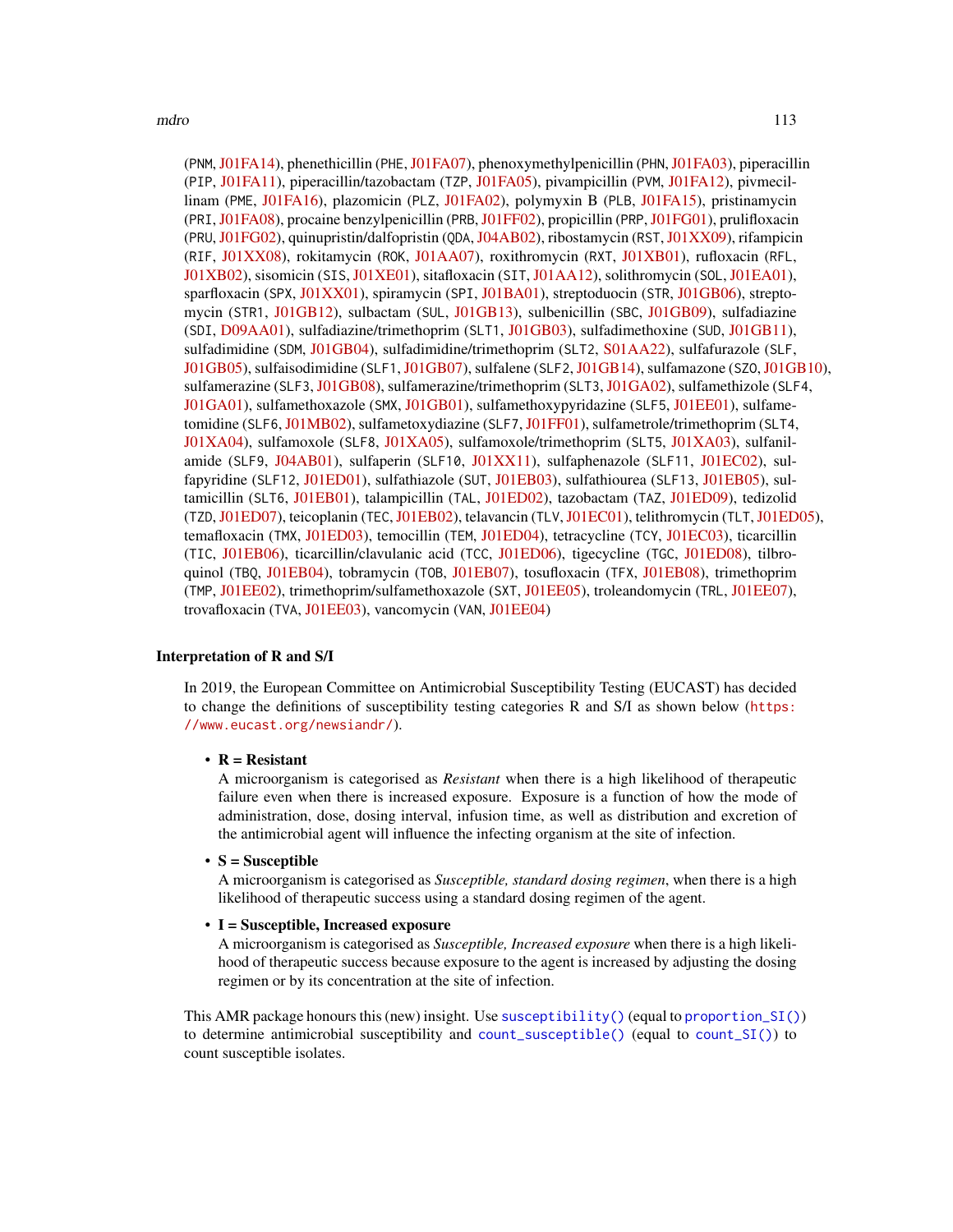# Read more on Our Website!

On our website <https://msberends.github.io/AMR/> you can find [a comprehensive tutorial](https://msberends.github.io/AMR/articles/AMR.html) about how to conduct AMR data analysis, the [complete documentation of all functions](https://msberends.github.io/AMR/reference/) and [an example](https://msberends.github.io/AMR/articles/WHONET.html) [analysis using WHONET data.](https://msberends.github.io/AMR/articles/WHONET.html)

## Source

See the supported guidelines above for the [list](#page-0-0) of publications used for this function.

# Examples

```
mdro(example_isolates, guideline = "EUCAST")
mdro(example_isolates,
     guideline = \text{custom\_mdro\_guideline}(\text{AMX} == "R" ~ "Customer MDRO 1",VAN == "R" ~ "Customer MDRO 2")if (require("dplyr")) {
  example_isolates %>%
    mdro() %>%
    table()
  # no need to define `x` when used inside dplyr verbs:
  example_isolates %>%
    mutate(MDRO = mdro(),
           EUCAST = eucast_exceptional_phenotypes(),
           BRMO = brmo(),
           MRSN = mrgn()}
```
# <span id="page-113-0"></span>microorganisms *Data Set with 70,760 Microorganisms*

# Description

A data set containing the full microbial taxonomy (last updated: 5 October 2021) of six kingdoms from the Catalogue of Life (CoL) and the List of Prokaryotic names with Standing in Nomenclature (LPSN). MO codes can be looked up using [as.mo\(\)](#page-33-0).

# Usage

microorganisms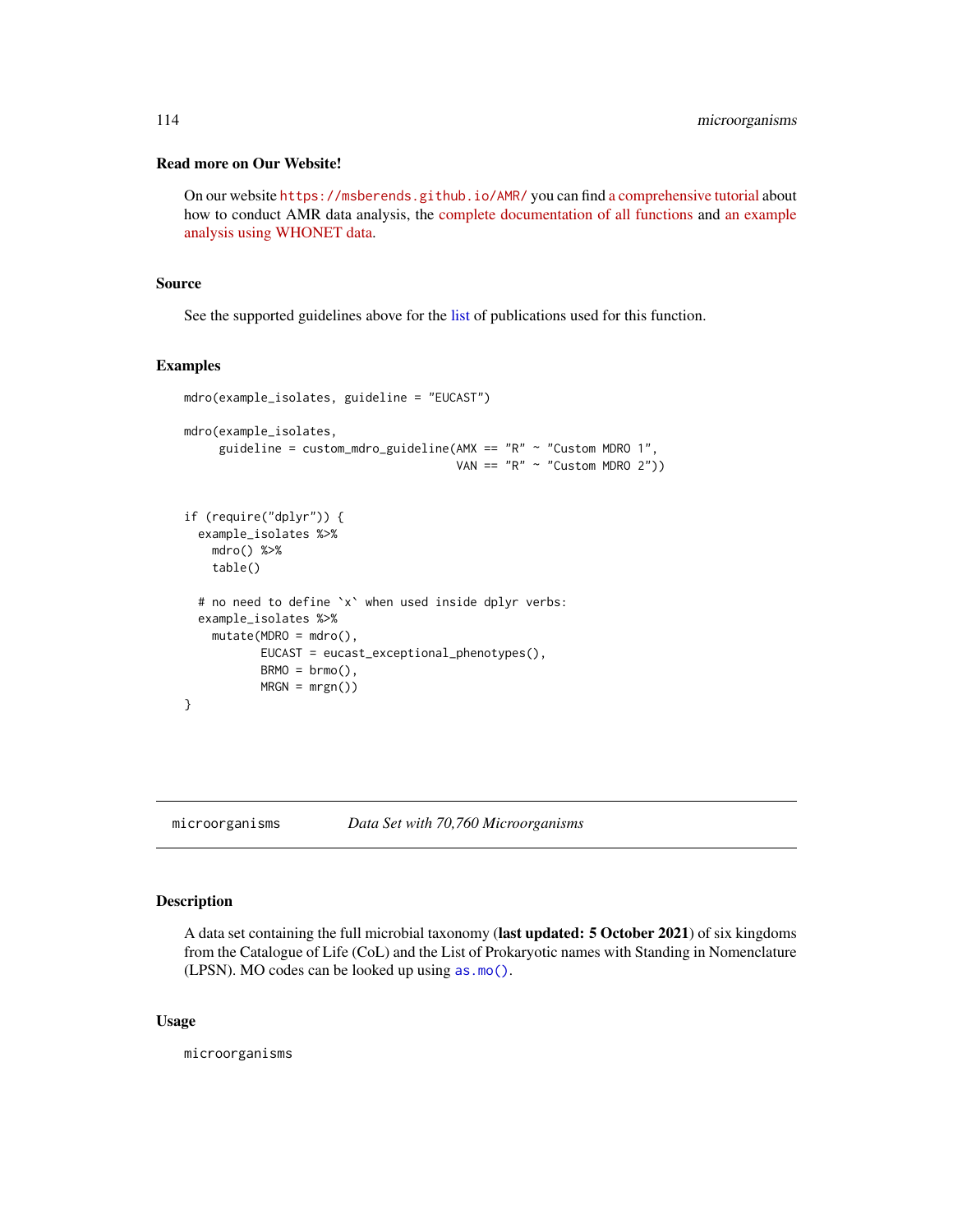## microorganisms 115

# Format

A [data.frame](#page-0-0) with 70,760 observations and 16 variables:

• mo

ID of microorganism as used by this package

- fullname Full name, like "Escherichia coli"
- kingdom, phylum, class, order, family, genus, species, subspecies Taxonomic rank of the microorganism
- rank

Text of the taxonomic rank of the microorganism, like "species" or "genus"

• ref

Author(s) and year of concerning scientific publication

- species\_id ID of the species as used by the Catalogue of Life
- source Either "CoL", "LPSN" or "manually added" (see *Source*)
- prevalence Prevalence of the microorganism, see [as.mo\(\)](#page-33-0)
- snomed

Systematized Nomenclature of Medicine (SNOMED) code of the microorganism, according to the US Edition of SNOMED CT from 1 September 2020 (see *Source*). Use [mo\\_snomed\(\)](#page-121-0) to retrieve it quickly, see [mo\\_property\(\)](#page-121-1).

# Details

Please note that entries are only based on the Catalogue of Life and the LPSN (see below). Since these sources incorporate entries based on (recent) publications in the International Journal of Systematic and Evolutionary Microbiology (IJSEM), it can happen that the year of publication is sometimes later than one might expect.

For example, *Staphylococcus pettenkoferi* was described for the first time in Diagnostic Microbiology and Infectious Disease in 2002 (doi: [10.1016/s07328893\(02\)003991\)](https://doi.org/10.1016/s0732-8893(02)00399-1), but it was not before 2007 that a publication in IJSEM followed (doi: [10.1099/ijs.0.643810\)](https://doi.org/10.1099/ijs.0.64381-0). Consequently, the AMR package returns 2007 for mo\_year("S. pettenkoferi").

# Manual additions:

For convenience, some entries were added manually:

- 11 entries of *Streptococcus* (beta-haemolytic: groups A, B, C, D, F, G, H, K and unspecified; other: viridans, milleri)
- 2 entries of *Staphylococcus* (coagulase-negative (CoNS) and coagulase-positive (CoPS))
- 3 entries of *Trichomonas* (*T. vaginalis*, and its family and genus)
- 1 entry of *Candida* (*C. krusei*), that is not (yet) in the Catalogue of Life
- 1 entry of *Blastocystis* (*B. hominis*), although it officially does not exist (Noel *et al.* 2005, PMID 15634993)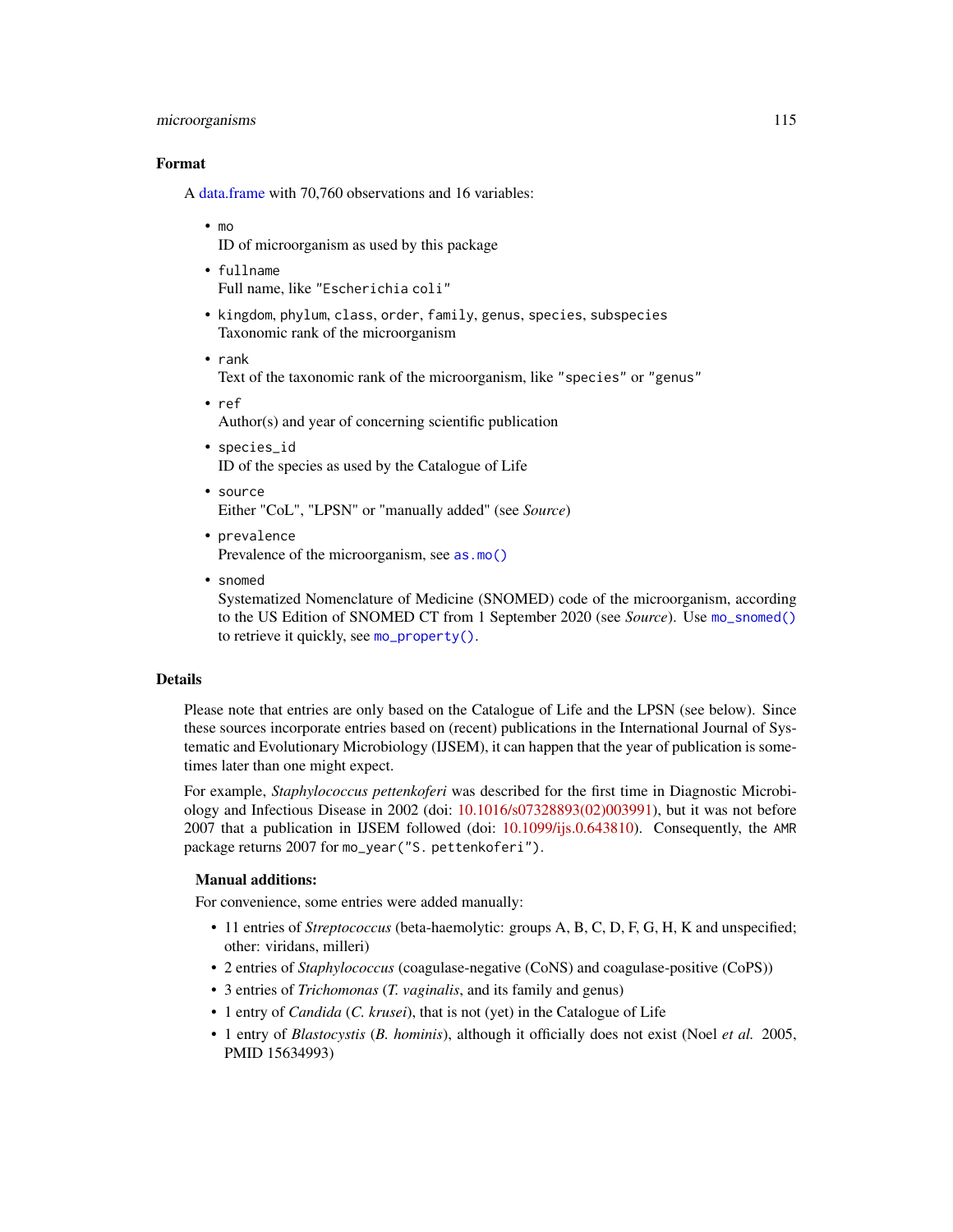- 1 entry of *Moraxella* (*M. catarrhalis*), which was formally named *Branhamella catarrhalis* (Catlin, 1970) though this change was never accepted within the field of clinical microbiology
- 5 other 'undefined' entries (unknown, unknown Gram negatives, unknown Gram positives, unknown yeast and unknown fungus)
- 6 families under the Enterobacterales order, according to Adeolu *et al.* (2016, PMID 27620848), that are not (yet) in the Catalogue of Life

## Direct download:

This data set is available as 'flat file' for use even without R - you can find the file here:

• <https://github.com/msberends/AMR/raw/main/data-raw/microorganisms.txt>

The file in R format (with preserved data structure) can be found here:

• <https://github.com/msberends/AMR/raw/main/data/microorganisms.rda>

# About the Records from LPSN (see *Source*)

The List of Prokaryotic names with Standing in Nomenclature (LPSN) provides comprehensive information on the nomenclature of prokaryotes. LPSN is a free to use service founded by Jean P. Euzeby in 1997 and later on maintained by Aidan C. Parte.

As of February 2020, the regularly augmented LPSN database at DSMZ is the basis of the new LPSN service. The new database was implemented for the Type-Strain Genome Server and augmented in 2018 to store all kinds of nomenclatural information. Data from the previous version of LPSN and from the Prokaryotic Nomenclature Up-to-date (PNU) service were imported into the new system. PNU had been established in 1993 as a service of the Leibniz Institute DSMZ, and was curated by Norbert Weiss, Manfred Kracht and Dorothea Gleim.

# Catalogue of Life

This package contains the complete taxonomic tree of almost all microorganisms (~71,000 species) from the authoritative and comprehensive Catalogue of Life (CoL, [http://www.catalogueoflife.](http://www.catalogueoflife.org) [org](http://www.catalogueoflife.org)). The CoL is the most comprehensive and authoritative global index of species currently available. Nonetheless, we supplemented the CoL data with data from the List of Prokaryotic names with Standing in Nomenclature (LPSN, [lpsn.dsmz.de\)](https://lpsn.dsmz.de). This supplementation is needed until the [CoL+ project](https://github.com/CatalogueOfLife/general) is finished, which we await.

[Click here](#page-51-0) for more information about the included taxa. Check which versions of the CoL and LPSN were included in this package with [catalogue\\_of\\_life\\_version\(\)](#page-53-0).

# Reference Data Publicly Available

All reference data sets (about microorganisms, antibiotics, R/SI interpretation, EUCAST rules, etc.) in this AMR package are publicly and freely available. We continually export our data sets to formats for use in R, SPSS, SAS, Stata and Excel. We also supply flat files that are machine-readable and suitable for input in any software program, such as laboratory information systems. Please find [all](https://msberends.github.io/AMR/articles/datasets.html) [download links on our website,](https://msberends.github.io/AMR/articles/datasets.html) which is automatically updated with every code change.

# Read more on Our Website!

On our website <https://msberends.github.io/AMR/> you can find [a comprehensive tutorial](https://msberends.github.io/AMR/articles/AMR.html) about how to conduct AMR data analysis, the [complete documentation of all functions](https://msberends.github.io/AMR/reference/) and [an example](https://msberends.github.io/AMR/articles/WHONET.html) [analysis using WHONET data.](https://msberends.github.io/AMR/articles/WHONET.html)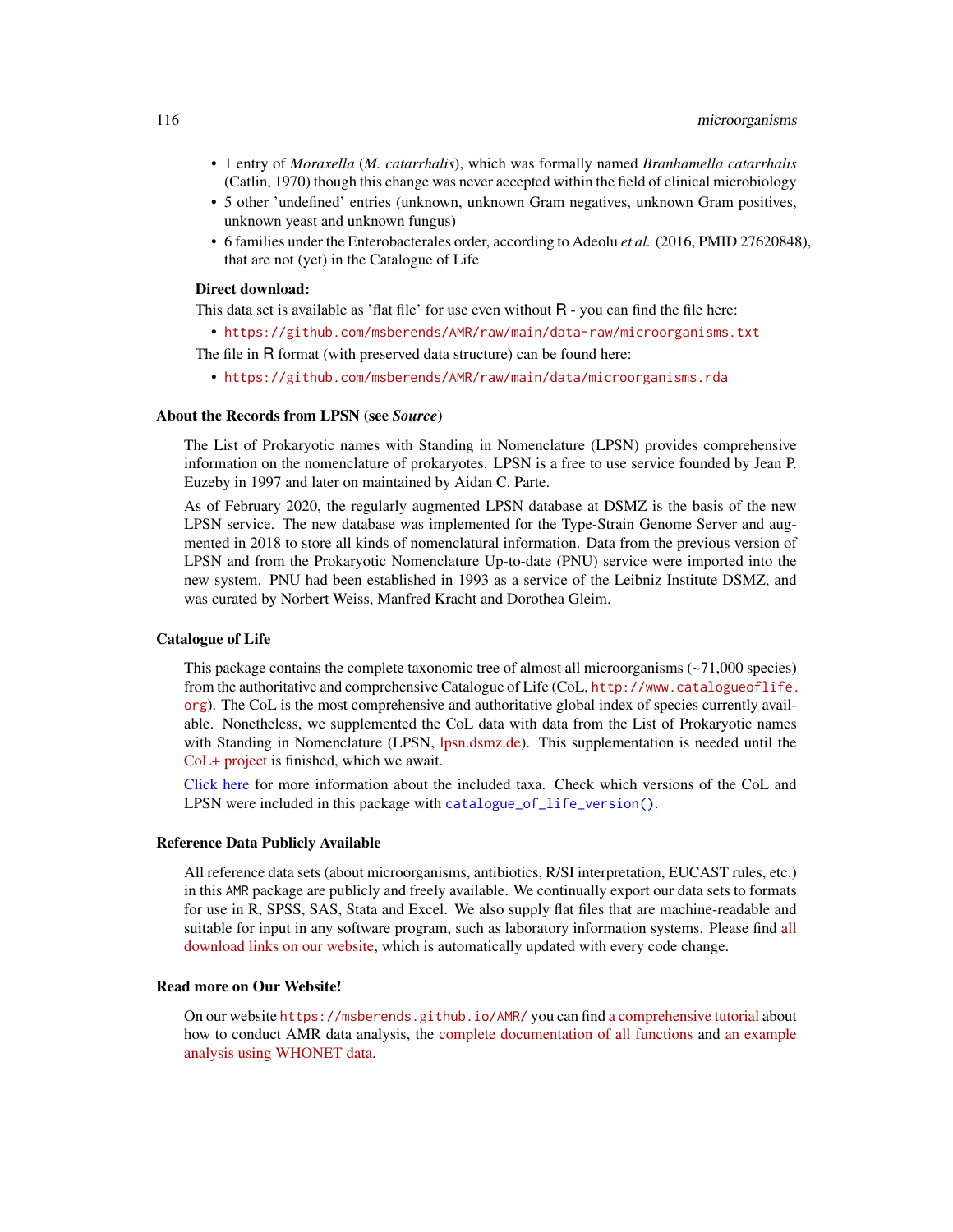# Source

Catalogue of Life: 2019 Annual Checklist as currently implemented in this AMR package:

• Annual Checklist (public online taxonomic database), <http://www.catalogueoflife.org>

List of Prokaryotic names with Standing in Nomenclature (5 October 2021) as currently implemented in this AMR package:

- Parte, A.C., Sarda Carbasse, J., Meier-Kolthoff, J.P., Reimer, L.C. and Goker, M. (2020). List of Prokaryotic names with Standing in Nomenclature (LPSN) moves to the DSMZ. International Journal of Systematic and Evolutionary Microbiology, 70, 5607-5612; doi: [10.1099/](https://doi.org/10.1099/ijsem.0.004332) [ijsem.0.004332](https://doi.org/10.1099/ijsem.0.004332)
- Parte, A.C. (2018). LPSN List of Prokaryotic names with Standing in Nomenclature (bacterio.net), 20 years on. International Journal of Systematic and Evolutionary Microbiology, 68, 1825-1829; doi: [10.1099/ijsem.0.002786](https://doi.org/10.1099/ijsem.0.002786)
- Parte, A.C. (2014). LPSN List of Prokaryotic names with Standing in Nomenclature. Nucleic Acids Research, 42, Issue D1, D613-D616; doi: [10.1093/nar/gkt1111](https://doi.org/10.1093/nar/gkt1111)
- Euzeby, J.P. (1997). List of Bacterial Names with Standing in Nomenclature: a Folder Available on the Internet. International Journal of Systematic Bacteriology, 47, 590-592; doi: [10.109](https://doi.org/10.1099/00207713-47-2-590)9/ [00207713472590](https://doi.org/10.1099/00207713-47-2-590)

US Edition of SNOMED CT from 1 September 2020 as currently implemented in this AMR package:

• Retrieved from the Public Health Information Network Vocabulary Access and Distribution System (PHIN VADS), OID 2.16.840.1.114222.4.11.1009, version 12; url: [https://phinvads](https://phinvads.cdc.gov/vads/ViewValueSet.action?oid=2.16.840.1.114222.4.11.1009). [cdc.gov/vads/ViewValueSet.action?oid=2.16.840.1.114222.4.11.1009](https://phinvads.cdc.gov/vads/ViewValueSet.action?oid=2.16.840.1.114222.4.11.1009)

# See Also

[as.mo\(\)](#page-33-0), [mo\\_property\(\)](#page-121-1), [microorganisms.codes,](#page-116-0) [intrinsic\\_resistant](#page-94-0)

<span id="page-116-0"></span>microorganisms.codes *Data Set with 5,604 Common Microorganism Codes*

# Description

A data set containing commonly used codes for microorganisms, from laboratory systems and WHONET. Define your own with [set\\_mo\\_source\(\)](#page-128-0). They will all be searched when using [as.mo\(\)](#page-33-0) and consequently all the mo\_ $\star$  functions.

# Usage

microorganisms.codes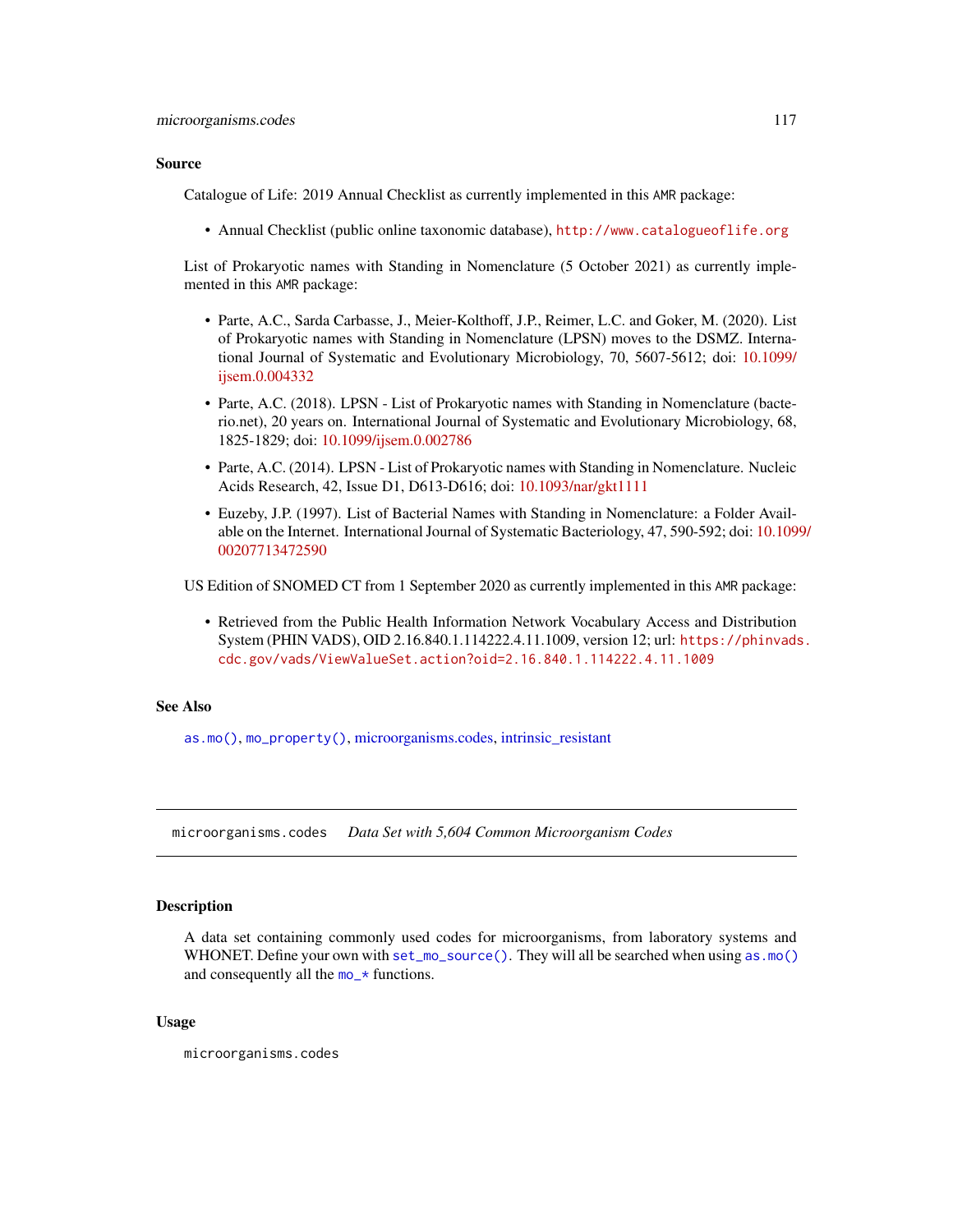# Format

A [data.frame](#page-0-0) with 5,604 observations and 2 variables:

- code Commonly used code of a microorganism
- mo

ID of the microorganism in the [microorganisms](#page-113-0) data set

# Reference Data Publicly Available

All reference data sets (about microorganisms, antibiotics, R/SI interpretation, EUCAST rules, etc.) in this AMR package are publicly and freely available. We continually export our data sets to formats for use in R, SPSS, SAS, Stata and Excel. We also supply flat files that are machine-readable and suitable for input in any software program, such as laboratory information systems. Please find [all](https://msberends.github.io/AMR/articles/datasets.html) [download links on our website,](https://msberends.github.io/AMR/articles/datasets.html) which is automatically updated with every code change.

# Catalogue of Life

This package contains the complete taxonomic tree of almost all microorganisms  $(-71,000$  species) from the authoritative and comprehensive Catalogue of Life (CoL, [http://www.catalogueoflife.](http://www.catalogueoflife.org) [org](http://www.catalogueoflife.org)). The CoL is the most comprehensive and authoritative global index of species currently available. Nonetheless, we supplemented the CoL data with data from the List of Prokaryotic names with Standing in Nomenclature (LPSN, [lpsn.dsmz.de\)](https://lpsn.dsmz.de). This supplementation is needed until the [CoL+ project](https://github.com/CatalogueOfLife/general) is finished, which we await.

[Click here](#page-51-0) for more information about the included taxa. Check which versions of the CoL and LPSN were included in this package with [catalogue\\_of\\_life\\_version\(\)](#page-53-0).

#### Read more on Our Website!

On our website <https://msberends.github.io/AMR/> you can find [a comprehensive tutorial](https://msberends.github.io/AMR/articles/AMR.html) about how to conduct AMR data analysis, the [complete documentation of all functions](https://msberends.github.io/AMR/reference/) and [an example](https://msberends.github.io/AMR/articles/WHONET.html) [analysis using WHONET data.](https://msberends.github.io/AMR/articles/WHONET.html)

# See Also

[as.mo\(\)](#page-33-0) [microorganisms](#page-113-0)

microorganisms.old *Data Set with Previously Accepted Taxonomic Names*

## **Description**

A data set containing old (previously valid or accepted) taxonomic names according to the Catalogue of Life. This data set is used internally by [as.mo\(\)](#page-33-0).

# Usage

microorganisms.old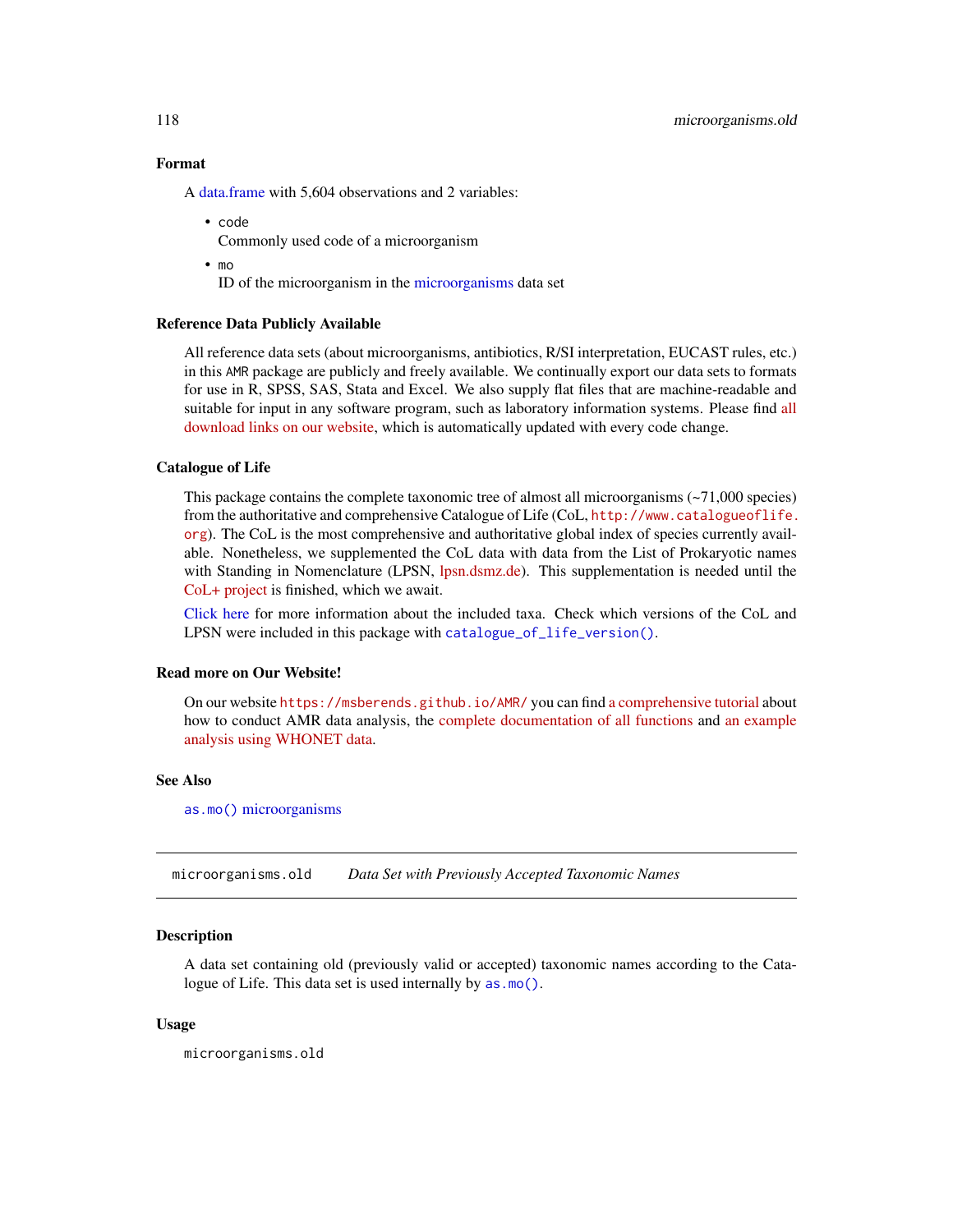#### microorganisms.old 119

# Format

A [data.frame](#page-0-0) with 14,338 observations and 4 variables:

- fullname Old full taxonomic name of the microorganism
- fullname new New full taxonomic name of the microorganism
- ref Author(s) and year of concerning scientific publication
- prevalence Prevalence of the microorganism, see [as.mo\(\)](#page-33-0)

## Catalogue of Life

This package contains the complete taxonomic tree of almost all microorganisms  $(\sim 71,000$  species) from the authoritative and comprehensive Catalogue of Life (CoL, [http://www.catalogueoflife.](http://www.catalogueoflife.org) [org](http://www.catalogueoflife.org)). The CoL is the most comprehensive and authoritative global index of species currently available. Nonetheless, we supplemented the CoL data with data from the List of Prokaryotic names with Standing in Nomenclature (LPSN, [lpsn.dsmz.de\)](https://lpsn.dsmz.de). This supplementation is needed until the [CoL+ project](https://github.com/CatalogueOfLife/general) is finished, which we await.

[Click here](#page-51-0) for more information about the included taxa. Check which versions of the CoL and LPSN were included in this package with [catalogue\\_of\\_life\\_version\(\)](#page-53-0).

#### Reference Data Publicly Available

All reference data sets (about microorganisms, antibiotics, R/SI interpretation, EUCAST rules, etc.) in this AMR package are publicly and freely available. We continually export our data sets to formats for use in R, SPSS, SAS, Stata and Excel. We also supply flat files that are machine-readable and suitable for input in any software program, such as laboratory information systems. Please find [all](https://msberends.github.io/AMR/articles/datasets.html) [download links on our website,](https://msberends.github.io/AMR/articles/datasets.html) which is automatically updated with every code change.

## Read more on Our Website!

On our website <https://msberends.github.io/AMR/> you can find [a comprehensive tutorial](https://msberends.github.io/AMR/articles/AMR.html) about how to conduct AMR data analysis, the [complete documentation of all functions](https://msberends.github.io/AMR/reference/) and [an example](https://msberends.github.io/AMR/articles/WHONET.html) [analysis using WHONET data.](https://msberends.github.io/AMR/articles/WHONET.html)

#### Source

Catalogue of Life: Annual Checklist (public online taxonomic database), [http://www.catalogueof](http://www.catalogueoflife.org)life. [org](http://www.catalogueoflife.org) (check included annual version with [catalogue\\_of\\_life\\_version\(\)](#page-53-0)).

Parte, A.C. (2018). LPSN - List of Prokaryotic names with Standing in Nomenclature (bacterio.net), 20 years on. International Journal of Systematic and Evolutionary Microbiology, 68, 1825-1829; doi: [10.1099/ijsem.0.002786](https://doi.org/10.1099/ijsem.0.002786)

## See Also

[as.mo\(\)](#page-33-0) [mo\\_property\(\)](#page-121-1) [microorganisms](#page-113-0)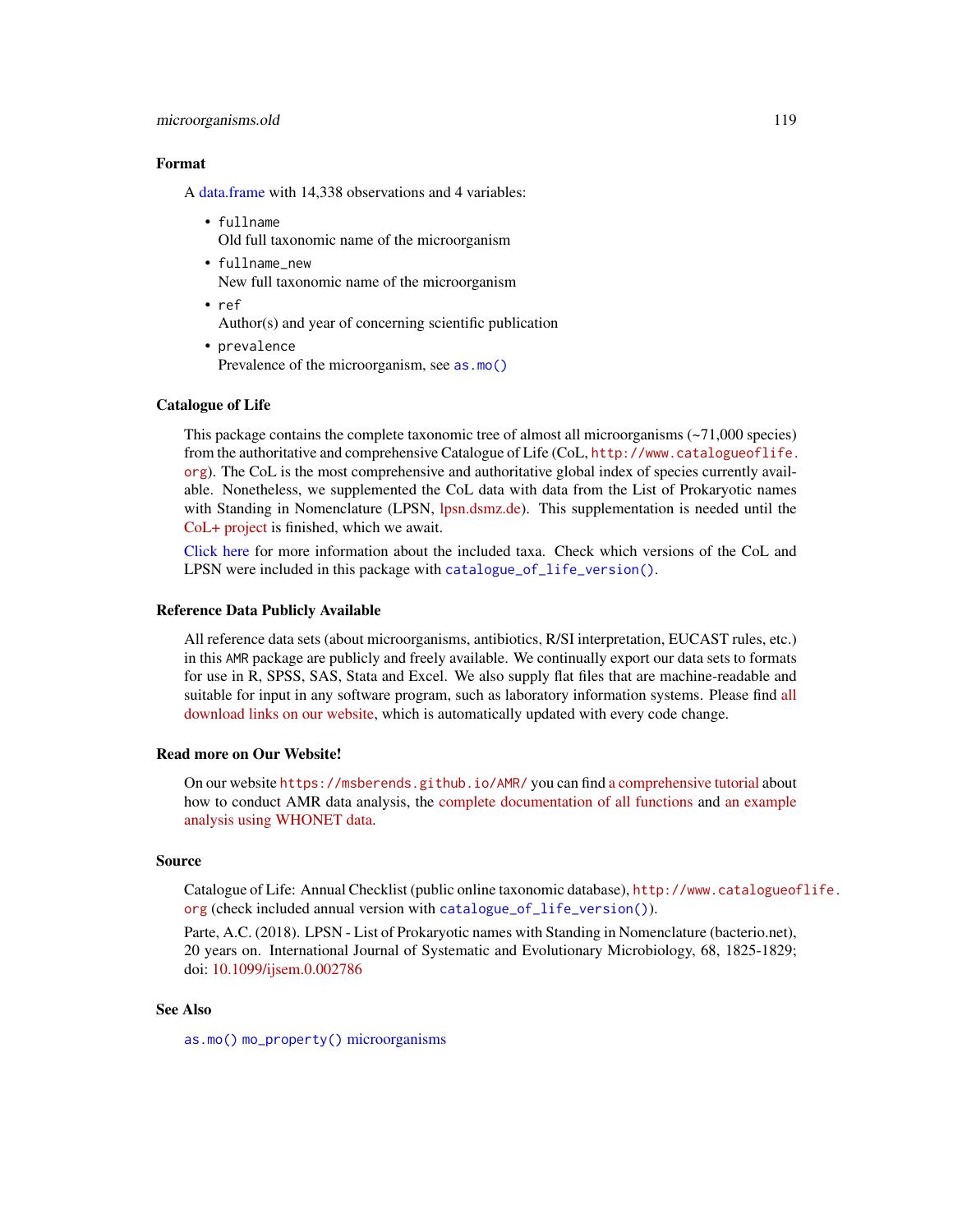<span id="page-119-0"></span>mo\_matching\_score *Calculate the Matching Score for Microorganisms*

# Description

This algorithm is used by  $as.m()$  and all the mo\_ $\star$  functions to determine the most probable match of taxonomic records based on user input.

# Usage

mo\_matching\_score(x, n)

### Arguments

| Any user input value(s)                                        |
|----------------------------------------------------------------|
| A full taxonomic name, that exists in microorganisms\$fullname |

# Matching Score for Microorganisms

With ambiguous user input in [as.mo\(\)](#page-33-0) and all the  $m<sub>o</sub>$  functions, the returned results are chosen based on their matching score using [mo\\_matching\\_score\(\)](#page-119-0). This matching score  $m$ , is calculated as:

$$
m_{(x,n)} = \frac{l_n - 0.5 \cdot \min\left\{l_n \text{ lev}(x,n)\right\}}{l_n \cdot p_n \cdot k_n}
$$

where:

- $x$  is the user input;
- $n$  is a taxonomic name (genus, species, and subspecies);
- 1\_n is the length of  $n$ ;
- lev is the Levenshtein distance function, which counts any insertion, deletion and substitution as 1 that is needed to change  $x$  into  $n$ ;
- p\_n is the human pathogenic prevalence group of  $n$ , as described below;
- $l$ <sub>n</sub> is the taxonomic kingdom of *n*, set as Bacteria = 1, Fungi = 2, Protozoa = 3, Archaea = 4,  $others = 5$ .

The grouping into human pathogenic prevalence  $(p)$  is based on experience from several microbiological laboratories in the Netherlands in conjunction with international reports on pathogen prevalence. Group 1 (most prevalent microorganisms) consists of all microorganisms where the taxonomic class is Gammaproteobacteria or where the taxonomic genus is *Enterococcus*, *Staphylococcus* or *Streptococcus*. This group consequently contains all common Gram-negative bacteria, such as *Pseudomonas* and *Legionella* and all species within the order Enterobacterales. Group 2 consists of all microorganisms where the taxonomic phylum is Proteobacteria, Firmicutes, Actinobacteria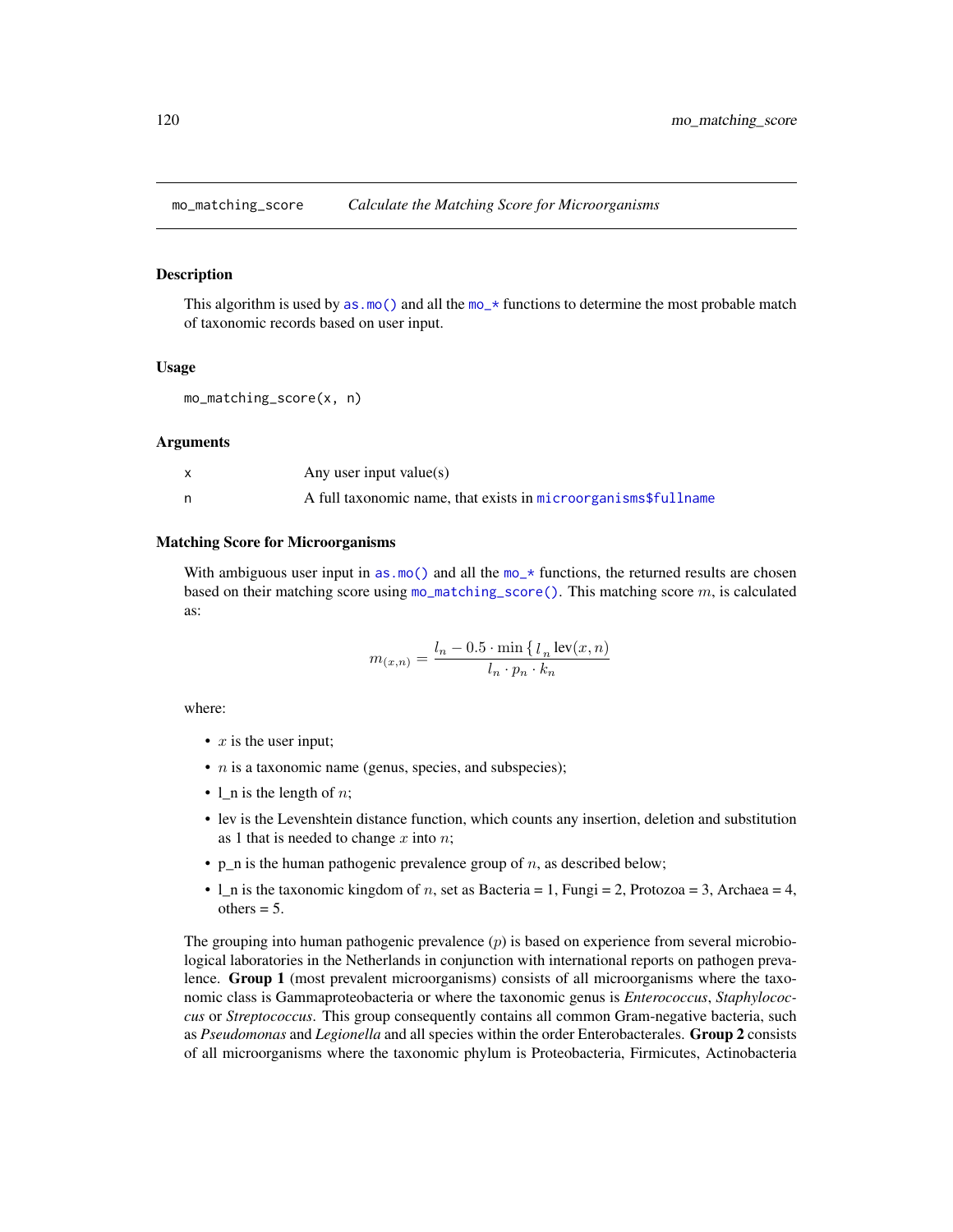or Sarcomastigophora, or where the taxonomic genus is *Absidia*, *Acremonium*, *Actinotignum*, *Alternaria*, *Anaerosalibacter*, *Apophysomyces*, *Arachnia*, *Aspergillus*, *Aureobacterium*, *Aureobasidium*, *Bacteroides*, *Basidiobolus*, *Beauveria*, *Blastocystis*, *Branhamella*, *Calymmatobacterium*, *Candida*, *Capnocytophaga*, *Catabacter*, *Chaetomium*, *Chryseobacterium*, *Chryseomonas*, *Chrysonilia*, *Cladophialophora*, *Cladosporium*, *Conidiobolus*, *Cryptococcus*, *Curvularia*, *Exophiala*, *Exserohilum*, *Flavobacterium*, *Fonsecaea*, *Fusarium*, *Fusobacterium*, *Hendersonula*, *Hypomyces*, *Koserella*, *Lelliottia*, *Leptosphaeria*, *Leptotrichia*, *Malassezia*, *Malbranchea*, *Mortierella*, *Mucor*, *Mycocentrospora*, *Mycoplasma*, *Nectria*, *Ochroconis*, *Oidiodendron*, *Phoma*, *Piedraia*, *Pithomyces*, *Pityrosporum*, *Prevotella*, *Pseudallescheria*, *Rhizomucor*, *Rhizopus*, *Rhodotorula*, *Scolecobasidium*, *Scopulariopsis*, *Scytalidium*, *Sporobolomyces*, *Stachybotrys*, *Stomatococcus*, *Treponema*, *Trichoderma*, *Trichophyton*, *Trichosporon*, *Tritirachium* or *Ureaplasma*. Group 3 consists of all other microorganisms.

All characters in x and n are ignored that are other than A-Z, a-z, 0-9, spaces and parentheses.

All matches are sorted descending on their matching score and for all user input values, the top match will be returned. This will lead to the effect that e.g., "E. coli" will return the microbial ID of *Escherichia coli* ( $m = 0.688$ , a highly prevalent microorganism found in humans) and not *Entamoeba coli* ( $m = 0.079$ , a less prevalent microorganism in humans), although the latter would alphabetically come first.

Since AMR version 1.8.1, common microorganism abbreviations are ignored in determining the matching score. These abbreviations are currently: AIEC, ATEC, BORSA, CRSM, DAEC, EAEC, EHEC, EIEC, EPEC, ETEC, GISA, MRPA, MRSA, MRSE, MSSA, MSSE, NMEC, PISP, PRSP, STEC, UPEC, VISA, VISP, VRE, VRSA and VRSP.

# Stable Lifecycle

The [lifecycle](#page-103-0) of this function is **stable**. In a stable function, major changes are unlikely. This means that the unlying code will generally evolve by adding new arguments; removing arguments or changing the meaning of existing arguments will be avoided.

If the unlying code needs breaking changes, they will occur gradually. For example, an argument will be deprecated and first continue to work, but will emit a message informing you of the change. Next, typically after at least one newly released version on CRAN, the message will be transformed to an error.

# Reference Data Publicly Available

All reference data sets (about microorganisms, antibiotics, R/SI interpretation, EUCAST rules, etc.) in this AMR package are publicly and freely available. We continually export our data sets to formats for use in R, SPSS, SAS, Stata and Excel. We also supply flat files that are machine-readable and suitable for input in any software program, such as laboratory information systems. Please find [all](https://msberends.github.io/AMR/articles/datasets.html) [download links on our website,](https://msberends.github.io/AMR/articles/datasets.html) which is automatically updated with every code change.

# Read more on Our Website!

On our website <https://msberends.github.io/AMR/> you can find [a comprehensive tutorial](https://msberends.github.io/AMR/articles/AMR.html) about how to conduct AMR data analysis, the [complete documentation of all functions](https://msberends.github.io/AMR/reference/) and [an example](https://msberends.github.io/AMR/articles/WHONET.html) [analysis using WHONET data.](https://msberends.github.io/AMR/articles/WHONET.html)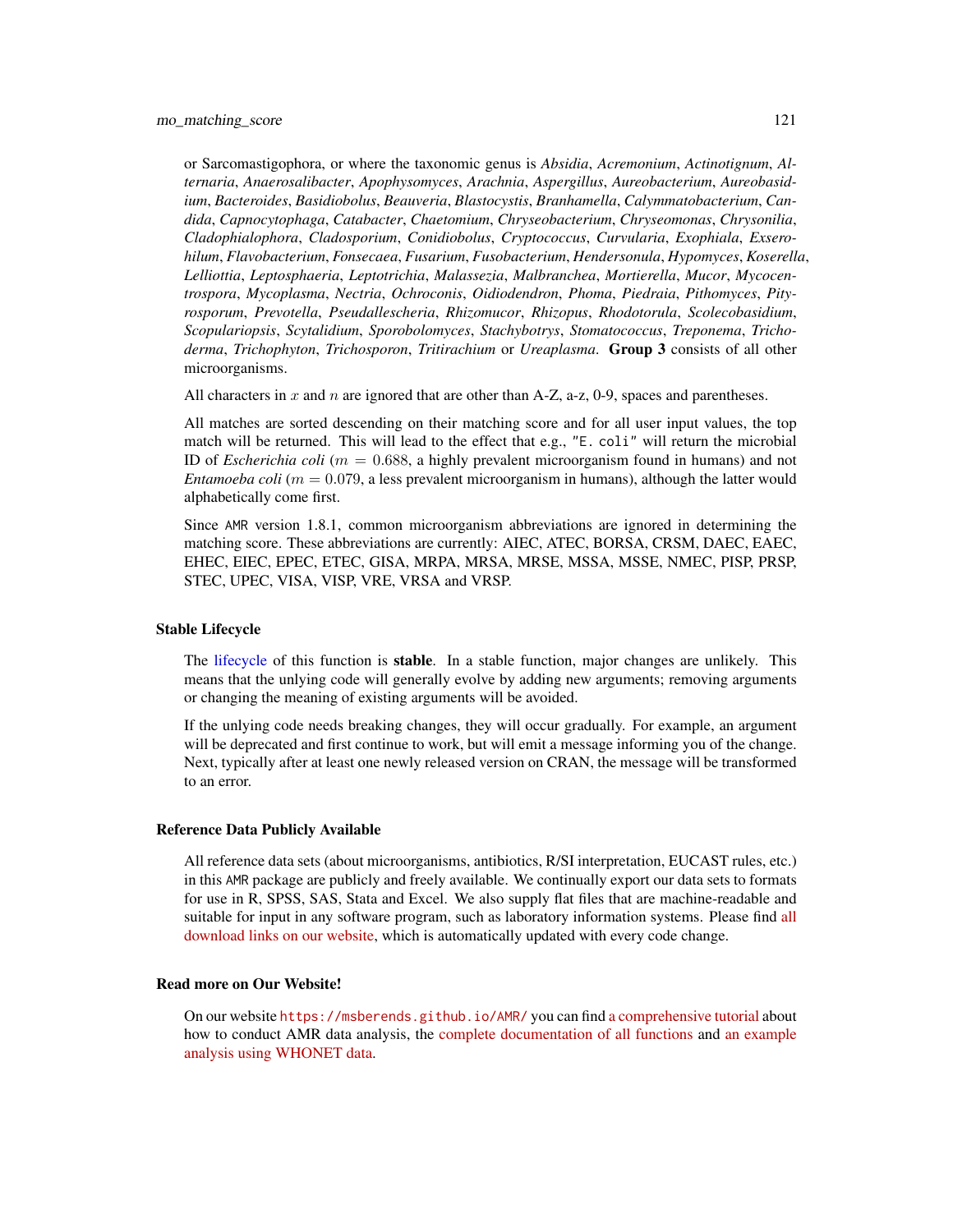# Author(s)

Dr Matthijs Berends

#### Examples

```
as.mo("E. coli")
mo_uncertainties()
mo_matching_score(x = "E. coli",
                  n = c("Escherichia coli", "Entamoeba coli"))
```
<span id="page-121-1"></span>mo\_property *Get Properties of a Microorganism*

# <span id="page-121-0"></span>Description

Use these functions to return a specific property of a microorganism based on the latest accepted taxonomy. All input values will be evaluated internally with [as.mo\(\)](#page-33-0), which makes it possible to use microbial abbreviations, codes and names as input. See *Examples*.

#### Usage

```
mo_name(x, language = get_AMR\_locale(), ...)mo_fullname(x, language = get_AMR_locale(), ...)
mo\_shortname(x, language = get\_AMR\_locale(), ...)mo\_subspecies(x, language = get\_AMR\_locale(), ...)mo\_species(x, language = get\_AMR\_locale(), ...)mo\_genus(x, language = get\_AMR\_locale(), ...)mo_family(x, language = get_AMR\_locale(), ...)moįorder(x, language = get_AMR_locale(), ...)
mo_class(x, language = get_AMR\_locale(), ...)mo\_phylum(x, language = get\_AMR\_locale(), ...)mo_kingdom(x, language = get_AMR\_locale(), ...)mo\_domain(x, language = get\_AMR\_locale(), ...)mo_type(x, language = get_AMR\_locale(), ...)
```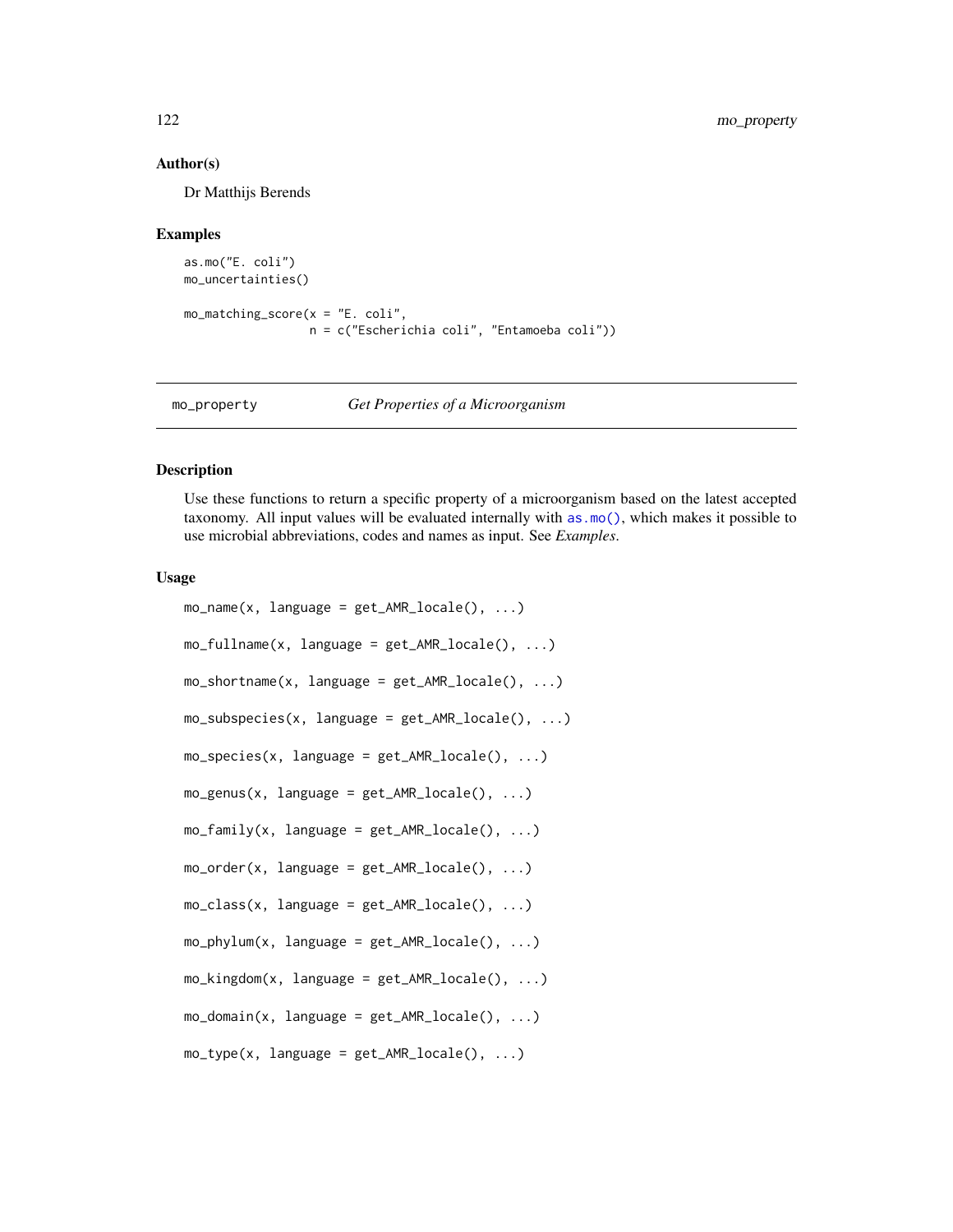```
mo\_gramstain(x, language = get\_AMR\_locale(), ...)mo_is_gram\_negative(x, language = get_AMR\_locale(), ...)mo_is_gram_positive(x, language = get_AMR_locale(), ...)
mo_is_yeast(x, language = get_AMR\_locale(), ...)mo_is_intrinsic_resistant(x, ab, language = get_AMR_locale(), ...)
mo\_s nomed(x, language = get\_AMR\_locale(), ...)mo_ref(x, language = get_AMR\_locale(), ...)mo_authors(x, language = get_AMR_locale(), ...)mo\_year(x, language = get\_AMR\_locale(), ...)mo_lpsn(x, language = get_AMR_locale(), ...)mo\_rank(x, \; \; \text{language} = get\_AMR\_locale(), \; \ldots)mo\_taxonomy(x, language = get\_AMR\_locale(), ...)mo_synonyms(x, language = get_AMR_locale(), ...)
mo_info(x, language = get\_AMR\_locale(), ...)mo\_url(x, open = FALSE, language = get\_AMR\_locale(), ...)mo\_property(x, property = "fullname", language = get\_AMR\_locale(), ...)
```
# Arguments

| $\mathsf{x}$ | any character (vector) that can be coerced to a valid microorganism code with<br>$\alpha$ as $\mathsf{m}\in\mathbb{C}$ . Can be left blank for auto-guessing the column containing microor-<br>ganism codes if used in a data set, see <i>Examples</i> .                                                            |
|--------------|---------------------------------------------------------------------------------------------------------------------------------------------------------------------------------------------------------------------------------------------------------------------------------------------------------------------|
| language     | language of the returned text, defaults to system language (see get_AMR_locale())<br>and can be overwritten by setting the option AMR_locale, e.g. options (AMR_locale<br>= "de"), see translate. Also used to translate text like "no growth". Use language<br>$=$ NULL or language $=$ "" to prevent translation. |
| .            | other arguments passed on to as . mo(), such as 'allow_uncertain' and 'ignore_pattern'                                                                                                                                                                                                                              |
| ab           | any (vector of) text that can be coerced to a valid antibiotic code with as . ab()                                                                                                                                                                                                                                  |
| open         | browse the URL using browseURL()                                                                                                                                                                                                                                                                                    |
| property     | one of the column names of the microorganisms data set: "mo", "fullname",<br>"kingdom", "phylum", "class", "order", "family", "genus", "species", "subspecies",                                                                                                                                                     |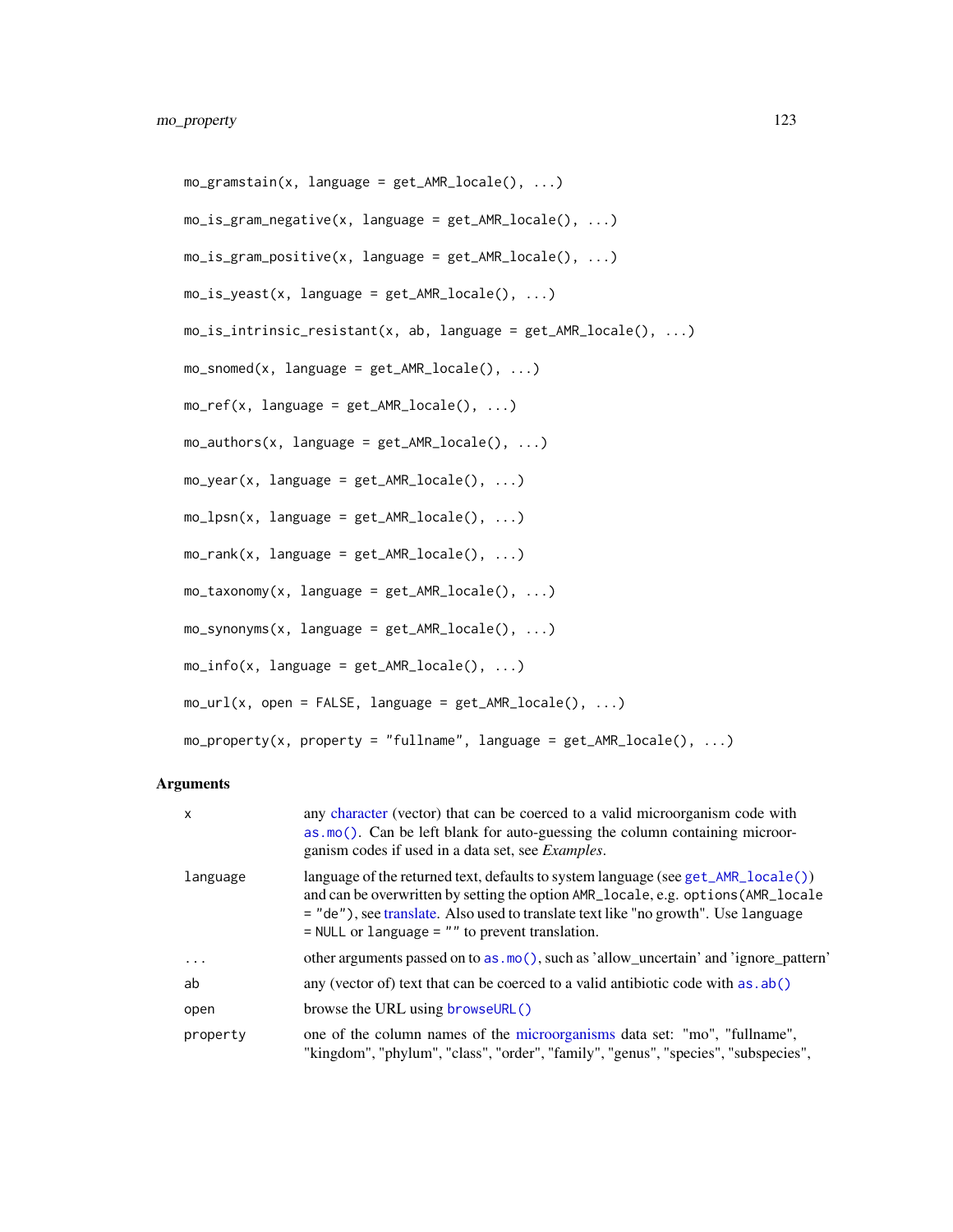"rank", "ref", "species\_id", "source", "prevalence" or "snomed", or must be "shortname"

# Details

All functions will return the most recently known taxonomic property according to the Catalogue of Life, except for [mo\\_ref\(\)](#page-121-0), [mo\\_authors\(\)](#page-121-0) and [mo\\_year\(\)](#page-121-0). Please refer to this example, knowing that *Escherichia blattae* was renamed to *Shimwellia blattae* in 2010:

- mo\_name("Escherichia blattae") will return "Shimwellia blattae" (with a message about the renaming)
- mo\_ref("Escherichia blattae") will return "Burgess et al.,1973" (with a message about the renaming)
- mo\_ref("Shimwellia blattae") will return "Priest et al.,2010" (without a message)

The short name - [mo\\_shortname\(\)](#page-121-0) - almost always returns the first character of the genus and the full species, like "E. coli". Exceptions are abbreviations of staphylococci (such as *"CoNS"*, Coagulase-Negative Staphylococci) and beta-haemolytic streptococci (such as *"GBS"*, Group B Streptococci). Please bear in mind that e.g. *E. coli* could mean *Escherichia coli* (kingdom of Bacteria) as well as *Entamoeba coli* (kingdom of Protozoa). Returning to the full name will be done using [as.mo\(\)](#page-33-0) internally, giving priority to bacteria and human pathogens, i.e. "E. coli" will be considered *Escherichia coli*. In other words, mo\_fullname(mo\_shortname("Entamoeba coli")) returns "Escherichia coli".

Since the top-level of the taxonomy is sometimes referred to as 'kingdom' and sometimes as 'domain', the functions [mo\\_kingdom\(\)](#page-121-0) and [mo\\_domain\(\)](#page-121-0) return the exact same results.

The Gram stain - [mo\\_gramstain\(\)](#page-121-0) - will be determined based on the taxonomic kingdom and phylum. According to Cavalier-Smith (2002, [PMID 11837318\)](https://pubmed.ncbi.nlm.nih.gov/11837318), who defined subkingdoms Negibacteria and Posibacteria, only these phyla are Posibacteria: Actinobacteria, Chloroflexi, Firmicutes and Tenericutes. These bacteria are considered Gram-positive, except for members of the class Negativicutes which are Gram-negative. Members of other bacterial phyla are all considered Gram-negative. Species outside the kingdom of Bacteria will return a value NA. Functions [mo\\_is\\_gram\\_negative\(\)](#page-121-0) and [mo\\_is\\_gram\\_positive\(\)](#page-121-0) always return TRUE or FALSE (except when the input is NA or the MO code is UNKNOWN), thus always return FALSE for species outside the taxonomic kingdom of Bacteria.

Determination of yeasts - [mo\\_is\\_yeast\(\)](#page-121-0) - will be based on the taxonomic kingdom and class. *Budding yeasts* are fungi of the phylum Ascomycetes, class Saccharomycetes (also called Hemiascomycetes). *True yeasts* are aggregated into the underlying order Saccharomycetales. Thus, for all microorganisms that are fungi and member of the taxonomic class Saccharomycetes, the function will return TRUE. It returns FALSE otherwise (except when the input is NA or the MO code is UNKNOWN).

Intrinsic resistance - [mo\\_is\\_intrinsic\\_resistant\(\)](#page-121-0) - will be determined based on the [intrin](#page-94-0)[sic\\_resistant](#page-94-0) data set, which is based on ['EUCAST Expert Rules' and 'EUCAST Intrinsic Resis](https://www.eucast.org/expert_rules_and_expected_phenotypes/)[tance and Unusual Phenotypes' v3.3](https://www.eucast.org/expert_rules_and_expected_phenotypes/) (2021). The [mo\\_is\\_intrinsic\\_resistant\(\)](#page-121-0) functions can be vectorised over arguments x (input for microorganisms) and over ab (input for antibiotics).

All output [will be translated](#page-150-1) where possible.

The function  $mo\_url()$  will return the direct URL to the online database entry, which also shows the scientific reference of the concerned species.

SNOMED codes - [mo\\_snomed\(\)](#page-121-0) - are from the US Edition of SNOMED CT from 1 September 2020. See *Source* and the [microorganisms](#page-113-0) data set for more info.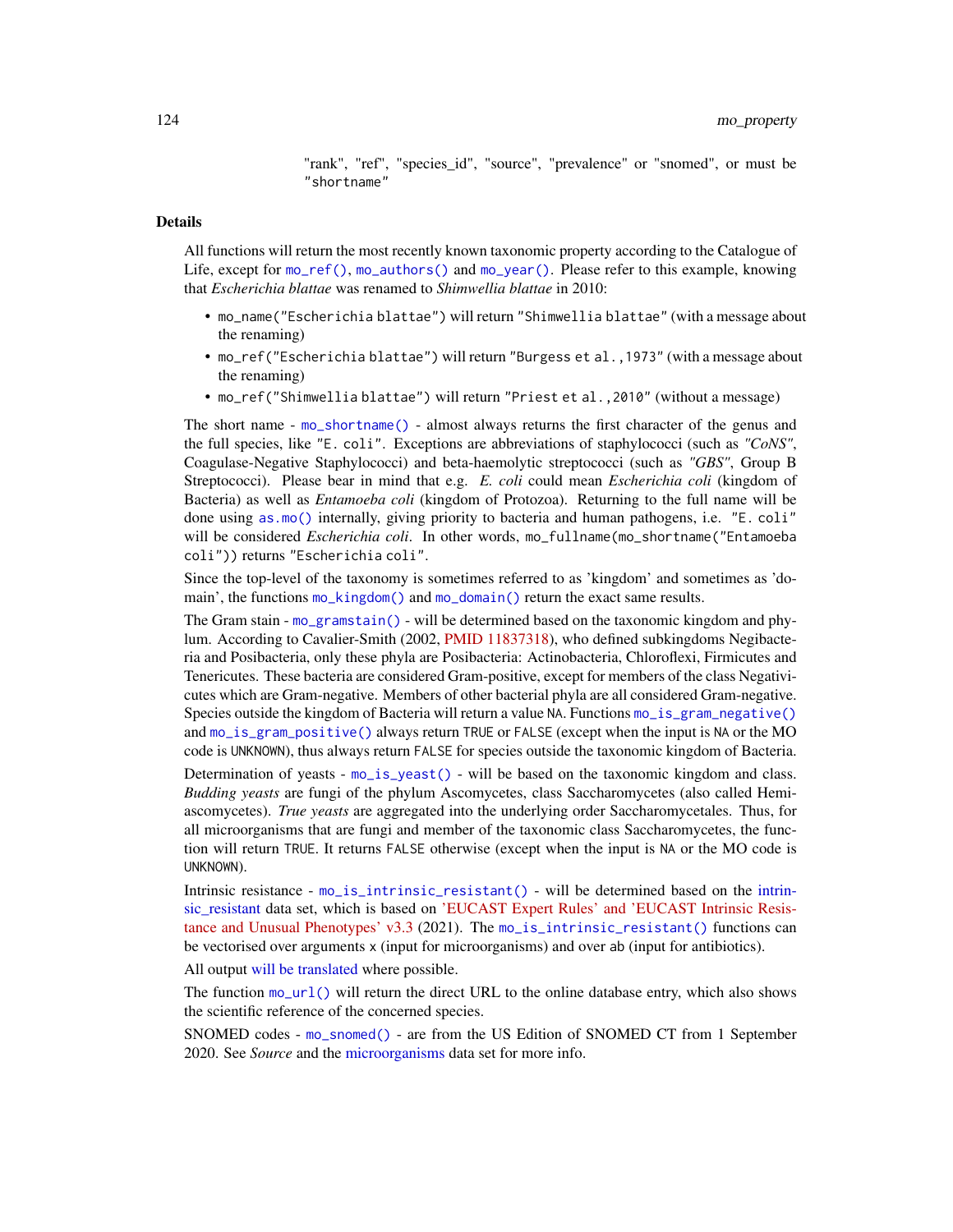# mo\_property 125

# Value

- An [integer](#page-0-0) in case of [mo\\_year\(\)](#page-121-0)
- A [list](#page-0-0) in case of [mo\\_taxonomy\(\)](#page-121-0) and [mo\\_info\(\)](#page-121-0)
- A named [character](#page-0-0) in case of [mo\\_url\(\)](#page-121-0)
- A [numeric](#page-0-0) in case of [mo\\_snomed\(\)](#page-121-0)
- A [character](#page-0-0) in all other cases

# Stable Lifecycle

The [lifecycle](#page-103-0) of this function is stable. In a stable function, major changes are unlikely. This means that the unlying code will generally evolve by adding new arguments; removing arguments or changing the meaning of existing arguments will be avoided.

If the unlying code needs breaking changes, they will occur gradually. For example, an argument will be deprecated and first continue to work, but will emit a message informing you of the change. Next, typically after at least one newly released version on CRAN, the message will be transformed to an error.

# Matching Score for Microorganisms

With ambiguous user input in [as.mo\(\)](#page-33-0) and all the  $mo-*$  functions, the returned results are chosen based on their matching score using [mo\\_matching\\_score\(\)](#page-119-0). This matching score  $m$ , is calculated as:

$$
m_{(x,n)} = \frac{l_n - 0.5 \cdot \min\left\{l_n \operatorname{lev}(x,n)\right\}}{l_n \cdot p_n \cdot k_n}
$$

where:

- $x$  is the user input;
- $n$  is a taxonomic name (genus, species, and subspecies);
- 1 n is the length of  $n$ ;
- lev is the Levenshtein distance function, which counts any insertion, deletion and substitution as 1 that is needed to change  $x$  into  $n$ ;
- p\_n is the human pathogenic prevalence group of  $n$ , as described below;
- 1 n is the taxonomic kingdom of n, set as Bacteria = 1, Fungi = 2, Protozoa = 3, Archaea = 4, others  $= 5$ .

The grouping into human pathogenic prevalence  $(p)$  is based on experience from several microbiological laboratories in the Netherlands in conjunction with international reports on pathogen prevalence. Group 1 (most prevalent microorganisms) consists of all microorganisms where the taxonomic class is Gammaproteobacteria or where the taxonomic genus is *Enterococcus*, *Staphylococcus* or *Streptococcus*. This group consequently contains all common Gram-negative bacteria, such as *Pseudomonas* and *Legionella* and all species within the order Enterobacterales. Group 2 consists of all microorganisms where the taxonomic phylum is Proteobacteria, Firmicutes, Actinobacteria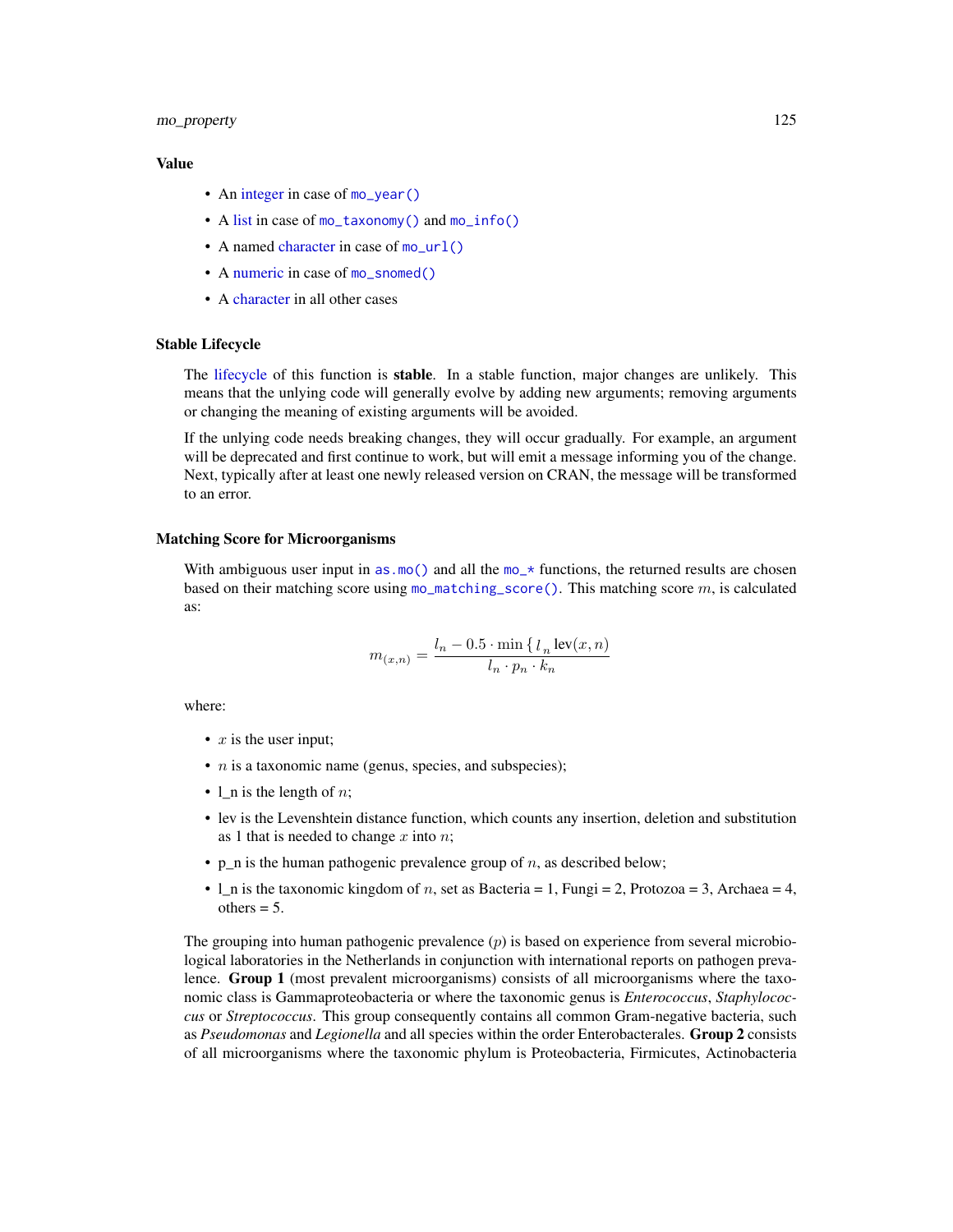or Sarcomastigophora, or where the taxonomic genus is *Absidia*, *Acremonium*, *Actinotignum*, *Alternaria*, *Anaerosalibacter*, *Apophysomyces*, *Arachnia*, *Aspergillus*, *Aureobacterium*, *Aureobasidium*, *Bacteroides*, *Basidiobolus*, *Beauveria*, *Blastocystis*, *Branhamella*, *Calymmatobacterium*, *Candida*, *Capnocytophaga*, *Catabacter*, *Chaetomium*, *Chryseobacterium*, *Chryseomonas*, *Chrysonilia*, *Cladophialophora*, *Cladosporium*, *Conidiobolus*, *Cryptococcus*, *Curvularia*, *Exophiala*, *Exserohilum*, *Flavobacterium*, *Fonsecaea*, *Fusarium*, *Fusobacterium*, *Hendersonula*, *Hypomyces*, *Koserella*, *Lelliottia*, *Leptosphaeria*, *Leptotrichia*, *Malassezia*, *Malbranchea*, *Mortierella*, *Mucor*, *Mycocentrospora*, *Mycoplasma*, *Nectria*, *Ochroconis*, *Oidiodendron*, *Phoma*, *Piedraia*, *Pithomyces*, *Pityrosporum*, *Prevotella*, *Pseudallescheria*, *Rhizomucor*, *Rhizopus*, *Rhodotorula*, *Scolecobasidium*, *Scopulariopsis*, *Scytalidium*, *Sporobolomyces*, *Stachybotrys*, *Stomatococcus*, *Treponema*, *Trichoderma*, *Trichophyton*, *Trichosporon*, *Tritirachium* or *Ureaplasma*. Group 3 consists of all other microorganisms.

All characters in x and n are ignored that are other than A-Z, a-z, 0-9, spaces and parentheses.

All matches are sorted descending on their matching score and for all user input values, the top match will be returned. This will lead to the effect that e.g., "E. coli" will return the microbial ID of *Escherichia coli* ( $m = 0.688$ , a highly prevalent microorganism found in humans) and not *Entamoeba coli* ( $m = 0.079$ , a less prevalent microorganism in humans), although the latter would alphabetically come first.

Since AMR version 1.8.1, common microorganism abbreviations are ignored in determining the matching score. These abbreviations are currently: AIEC, ATEC, BORSA, CRSM, DAEC, EAEC, EHEC, EIEC, EPEC, ETEC, GISA, MRPA, MRSA, MRSE, MSSA, MSSE, NMEC, PISP, PRSP, STEC, UPEC, VISA, VISP, VRE, VRSA and VRSP.

# Catalogue of Life

This package contains the complete taxonomic tree of almost all microorganisms  $(\sim 71,000$  species) from the authoritative and comprehensive Catalogue of Life (CoL, [http://www.catalogueoflife.](http://www.catalogueoflife.org) [org](http://www.catalogueoflife.org)). The CoL is the most comprehensive and authoritative global index of species currently available. Nonetheless, we supplemented the CoL data with data from the List of Prokaryotic names with Standing in Nomenclature (LPSN, [lpsn.dsmz.de\)](https://lpsn.dsmz.de). This supplementation is needed until the [CoL+ project](https://github.com/CatalogueOfLife/general) is finished, which we await.

[Click here](#page-51-0) for more information about the included taxa. Check which versions of the CoL and LPSN were included in this package with [catalogue\\_of\\_life\\_version\(\)](#page-53-0).

# Source

- 1. Becker K *et al.* Coagulase-Negative Staphylococci. 2014. Clin Microbiol Rev. 27(4): 870- 926; doi: [10.1128/CMR.0010913](https://doi.org/10.1128/CMR.00109-13)
- 2. Becker K *et al.* Implications of identifying the recently defined members of the *S. aureus* complex, *S. argenteus* and *S. schweitzeri*: A position paper of members of the ESCMID Study Group for staphylococci and Staphylococcal Diseases (ESGS). 2019. Clin Microbiol Infect; doi: [10.1016/j.cmi.2019.02.028](https://doi.org/10.1016/j.cmi.2019.02.028)
- 3. Becker K *et al.* Emergence of coagulase-negative staphylococci 2020. Expert Rev Anti Infect Ther. 18(4):349-366; doi: [10.1080/14787210.2020.1730813](https://doi.org/10.1080/14787210.2020.1730813)
- 4. Lancefield RC A serological differentiation of human and other groups of hemolytic streptococci. 1933. J Exp Med. 57(4): 571-95; doi: [10.1084/jem.57.4.571](https://doi.org/10.1084/jem.57.4.571)
- 5. Catalogue of Life: 2019 Annual Checklist, <http://www.catalogueoflife.org>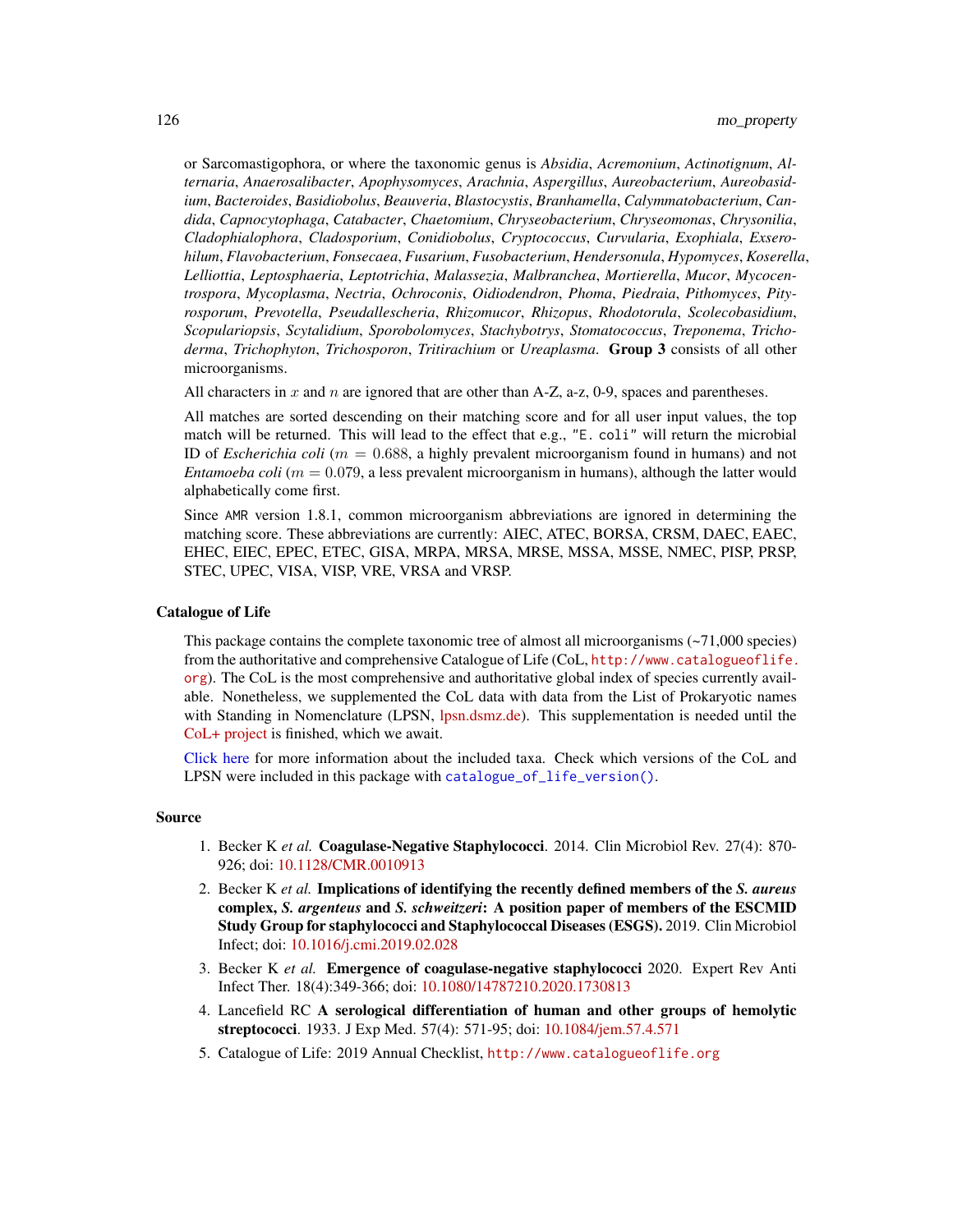- 6. List of Prokaryotic names with Standing in Nomenclature (5 October 2021), doi: [10.1099/](https://doi.org/10.1099/ijsem.0.004332) [ijsem.0.004332](https://doi.org/10.1099/ijsem.0.004332)
- 7. US Edition of SNOMED CT from 1 September 2020, retrieved from the Public Health Information Network Vocabulary Access and Distribution System (PHIN VADS), OID 2.16.840.1.114222.4.11.1009, version 12; url: [https://phinvads.cdc.gov/vads/ViewValueSet.action?oid=2.16.840.](https://phinvads.cdc.gov/vads/ViewValueSet.action?oid=2.16.840.1.114222.4.11.1009) [1.114222.4.11.1009](https://phinvads.cdc.gov/vads/ViewValueSet.action?oid=2.16.840.1.114222.4.11.1009)

# Reference Data Publicly Available

All reference data sets (about microorganisms, antibiotics, R/SI interpretation, EUCAST rules, etc.) in this AMR package are publicly and freely available. We continually export our data sets to formats for use in R, SPSS, SAS, Stata and Excel. We also supply flat files that are machine-readable and suitable for input in any software program, such as laboratory information systems. Please find [all](https://msberends.github.io/AMR/articles/datasets.html) [download links on our website,](https://msberends.github.io/AMR/articles/datasets.html) which is automatically updated with every code change.

# Read more on Our Website!

On our website <https://msberends.github.io/AMR/> you can find [a comprehensive tutorial](https://msberends.github.io/AMR/articles/AMR.html) about how to conduct AMR data analysis, the [complete documentation of all functions](https://msberends.github.io/AMR/reference/) and [an example](https://msberends.github.io/AMR/articles/WHONET.html) [analysis using WHONET data.](https://msberends.github.io/AMR/articles/WHONET.html)

#### See Also

Data set [microorganisms](#page-113-0)

# Examples

```
# taxonomic tree -----------------------------------------------------------
mo_kingdom("E. coli") # "Bacteria"
mo_phylum("E. coli") # "Proteobacteria"
mo_class("E. coli") # "Gammaproteobacteria"
mo_order("E. coli") # "Enterobacterales"
mo_family("E. coli") # "Enterobacteriaceae"
mo_genus("E. coli") # "Escherichia"
mo_species("E. coli") # "coli"
mo_subspecies("E. coli") # ""
# colloquial properties ----------------------------------------------------
mo_name("E. coli") # "Escherichia coli"
mo_fullname("E. coli") # "Escherichia coli" - same as mo_name()
mo_shortname("E. coli") # "E. coli"
# other properties ---------------------------------------------------------
mo_gramstain("E. coli") # "Gram-negative"
mo_snomed("E. coli") # 112283007, 116395006, ... (SNOMED codes)
mo_type("E. coli") \qquad # "Bacteria" (equal to kingdom, but may be translated)
mo_rank("E. coli")
mo_rank("E. coli")  # "species"<br>mo_url("E. coli")  # get the direct url to the online database entry<br>mo_synonyms("E. coli")  # get previously accepted taxonomic names
                            # get previously accepted taxonomic names
# scientific reference -----------------------------------------------------
```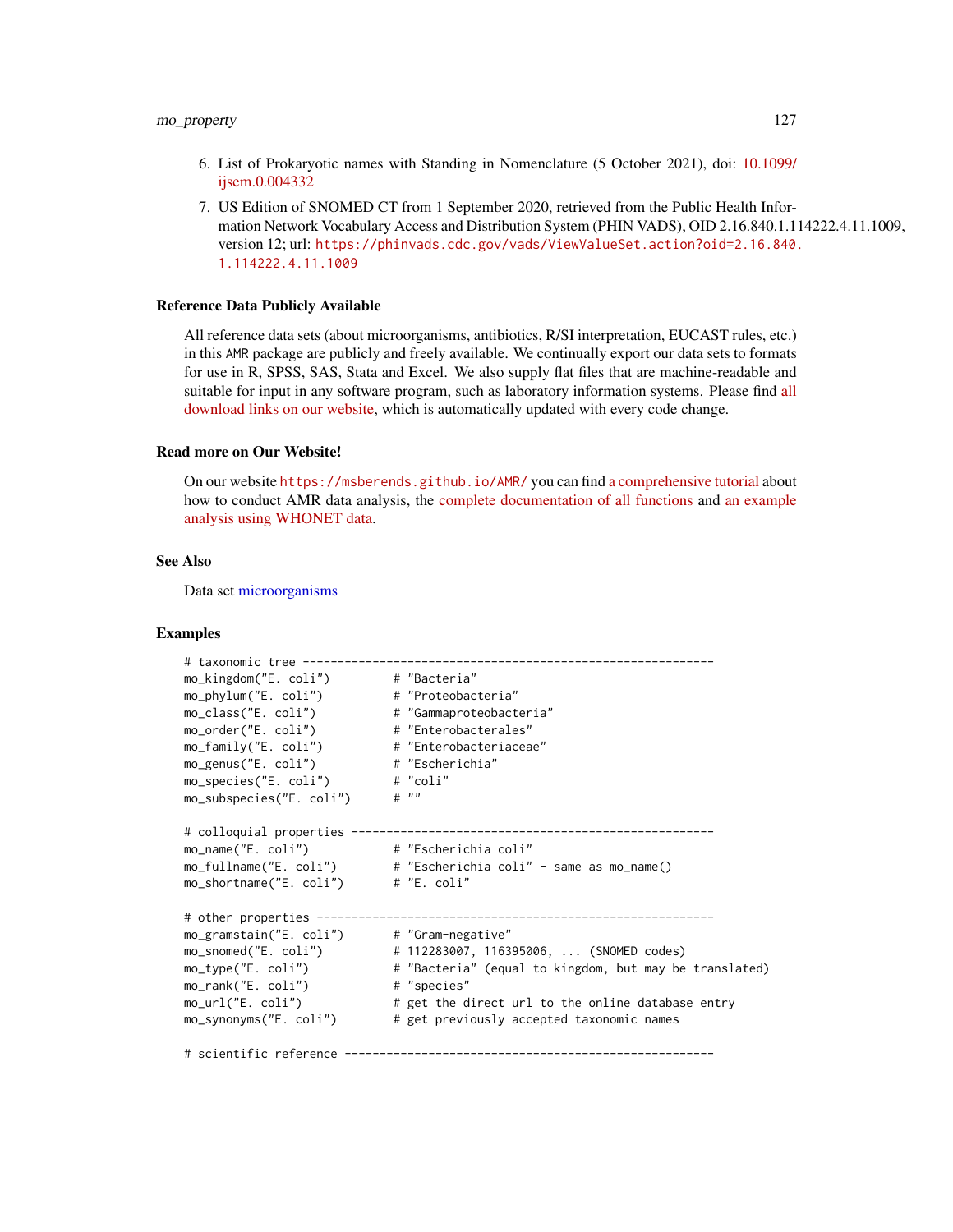```
mo_ref("E. coli") # "Castellani et al., 1919"
mo_authors("E. coli") # "Castellani et al."
mo_year("E. coli") # 1919
mo_lpsn("E. coli") # 776057 (LPSN record ID)
# abbreviations known in the field -----------------------------------------
mo_genus("MRSA") # "Staphylococcus"
mo_species("MRSA") # "aureus"
mo_shortname("VISA") # "S. aureus"
mo_gramstain("VISA") # "Gram-positive"
mo_genus("EHEC") # "Escherichia"
mo_species("EHEC") # "coli"
# known subspecies ---------------------------------------------------------
mo_name("doylei") # "Campylobacter jejuni doylei"
mo_genus("doylei") # "Campylobacter"
mo_species("doylei") # "jejuni"
mo_subspecies("doylei") # "doylei"
mo_fullname("K. pneu rh") # "Klebsiella pneumoniae rhinoscleromatis"
mo_shortname("K. pneu rh") # "K. pneumoniae"
# Becker classification, see ?as.mo ----------------------------------------
mo_fullname("S. epi") # "Staphylococcus epidermidis"
mo_fullname("S. epi", Becker = TRUE) # "Coagulase-negative Staphylococcus (CoNS)"
mo_shortname("S. epi") # "S. epidermidis"
mo_shortname("S. epi", Becker = TRUE) # "CoNS"
# Lancefield classification, see ?as.mo ------------------------------------
mo_fullname("S. pyo") \qquad \qquad \qquad # "Streptococcus pyogenes"
mo_fullname("S. pyo", Lancefield = TRUE) # "Streptococcus group A"
mo_shortname("S. pyo") # "S. pyogenes"
mo_shortname("S. pyo", Lancefield = TRUE) # "GAS" (='Group A Streptococci')
# language support --------------------------------------------------------
mo_gramstain("E. coli", language = "de") # "Gramnegativ"
mo_gramstain("E. coli", language = "nl") # "Gram-negatief"
mo_gramstain("E. coli", language = "es") # "Gram negativo"
# mo_type is equal to mo_kingdom, but mo_kingdom will remain official
mo_kingdom("E. coli") \qquad \qquad \qquad # "Bacteria" on a German system
mo_type("E. coli") # "Bakterien" on a German system
mo_type("E. coli") \qquad \qquad \qquad # "Bacteria" on an English system
mo_fullname("S. pyogenes",
          Lancefield = TRUE,
          language = "de") \qquad # "Streptococcus Gruppe A"
mo_fullname("S. pyogenes",
          Lancefield = TRUE,
          language = "nl") # "Streptococcus groep A"
```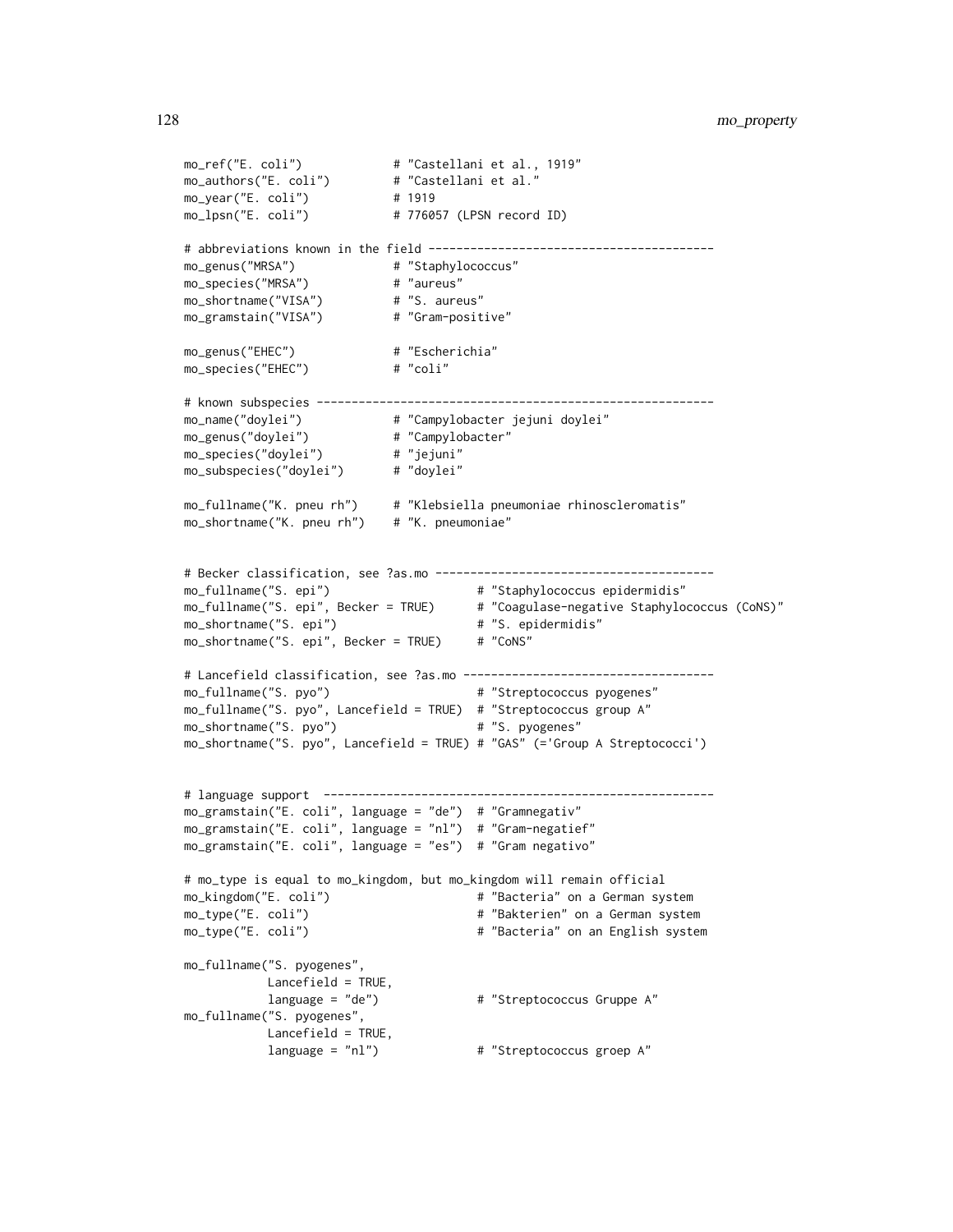```
# other --------------------------------------------------------------------
mo_is_yeast(c("Candida", "E. coli")) # TRUE, FALSE
# gram stains and intrinsic resistance can also be used as a filter in dplyr verbs
if (require("dplyr")) {
  example_isolates %>%
    filter(mo_is_gram_positive())
  example_isolates %>%
    filter(mo_is_intrinsic_resistant(ab = "vanco"))
}
# get a list with the complete taxonomy (from kingdom to subspecies)
mo_taxonomy("E. coli")
# get a list with the taxonomy, the authors, Gram-stain,
# SNOMED codes, and URL to the online database
mo_info("E. coli")
```

```
mo_source User-Defined Reference Data Set for Microorganisms
```
#### <span id="page-128-0"></span>Description

These functions can be used to predefine your own reference to be used in [as.mo\(\)](#page-33-0) and consequently all [mo\\_\\*](#page-121-1) functions (such as [mo\\_genus\(\)](#page-121-0) and [mo\\_gramstain\(\)](#page-121-0)).

This is the fastest way to have your organisation (or analysis) specific codes picked up and translated by this package, since you don't have to bother about it again after setting it up once.

## Usage

```
set_mo_source(
 path,
 destination = getOption("AMR_mo_source", "~/mo_source.rds")
)
```

```
get_mo_source(destination = getOption("AMR_mo_source", "~/mo_source.rds"))
```
## Arguments

| path        | location of your reference file, see <i>Details</i> . Can be "", NULL or FALSE to delete<br>the reference file. |
|-------------|-----------------------------------------------------------------------------------------------------------------|
| destination | destination of the compressed data file, default to the user's home directory.                                  |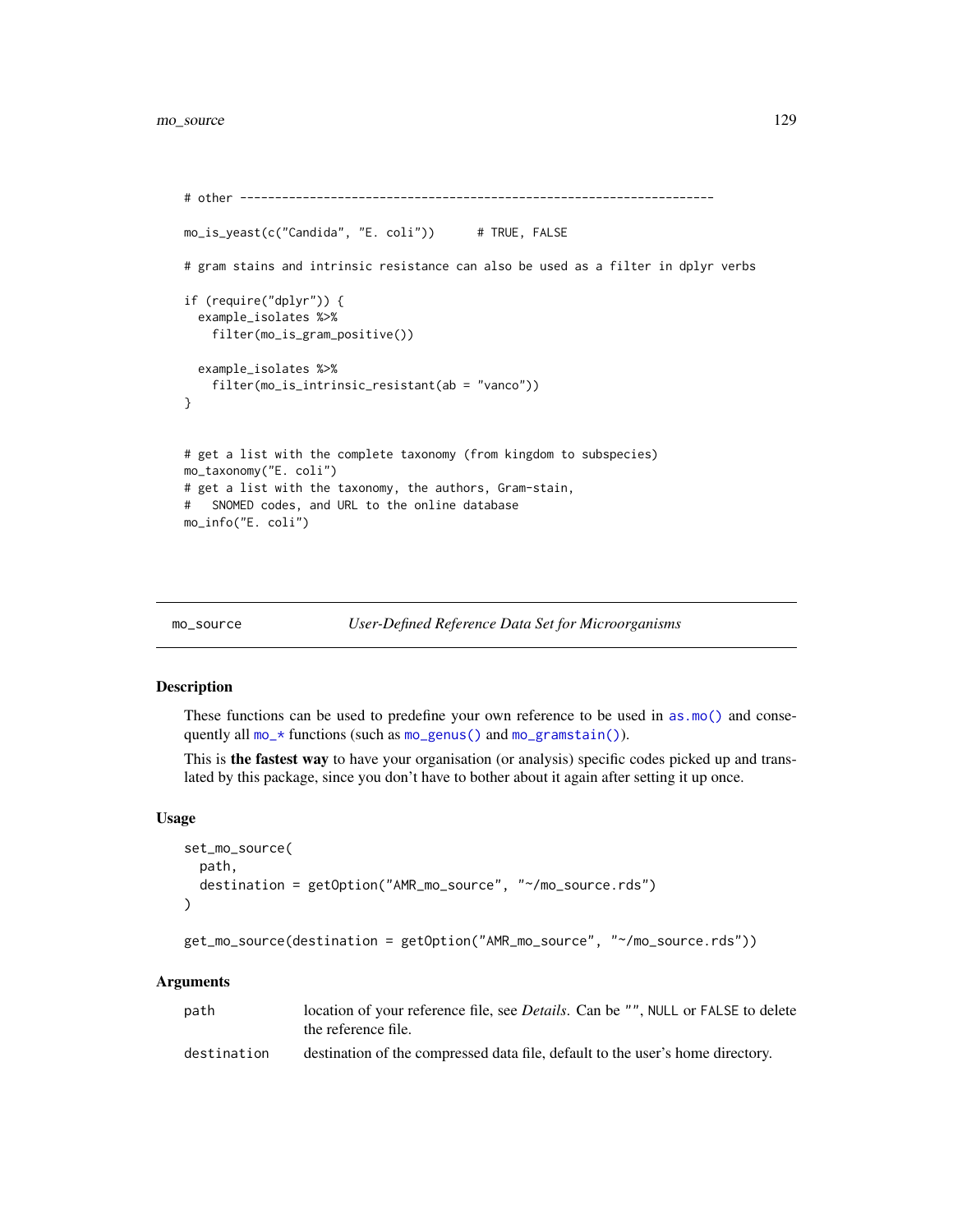# Details

The reference file can be a text file separated with commas (CSV) or tabs or pipes, an Excel file (either 'xls' or 'xlsx' format) or an R object file (extension '.rds'). To use an Excel file, you will need to have the readxl package installed.

[set\\_mo\\_source\(\)](#page-128-0) will check the file for validity: it must be a [data.frame,](#page-0-0) must have a column named "mo" which contains values from [microorganisms\\$mo](#page-113-0) and must have a reference column with your own defined values. If all tests pass, [set\\_mo\\_source\(\)](#page-128-0) will read the file into R and will ask to export it to "~/mo\_source.rds". The CRAN policy disallows packages to write to the file system, although '*exceptions may be allowed in interactive sessions if the package obtains confirmation from the user*'. For this reason, this function only works in interactive sessions so that the user can **specifically confirm and allow** that this file will be created. The destination of this file can be set with the destination argument and defaults to the user's home directory. It can also be set as an R option, using options(AMR\_mo\_source = "my/location/file.rds").

The created compressed data file "mo\_source.rds" will be used at default for MO determination (function [as.mo\(\)](#page-33-0) and consequently all mo  $*$  functions like [mo\\_genus\(\)](#page-121-0) and [mo\\_gramstain\(\)](#page-121-0)). The location and timestamp of the original file will be saved as an attribute to the compressed data file.

The function [get\\_mo\\_source\(\)](#page-128-0) will return the data set by reading "mo\_source.rds" with [readRDS\(\)](#page-0-0). If the original file has changed (by checking the location and timestamp of the original file), it will call [set\\_mo\\_source\(\)](#page-128-0) to update the data file automatically if used in an interactive session.

Reading an Excel file (.xlsx) with only one row has a size of 8-9 kB. The compressed file created with [set\\_mo\\_source\(\)](#page-128-0) will then have a size of 0.1 kB and can be read by [get\\_mo\\_source\(\)](#page-128-0) in only a couple of microseconds (millionths of a second).

# How to Setup

Imagine this data on a sheet of an Excel file (mo codes were looked up in the [microorganisms](#page-113-0) data set). The first column contains the organisation specific codes, the second column contains an MO code from this package:

|  | 1   Organisation XYZ   mo             |              |  |
|--|---------------------------------------|--------------|--|
|  | 2   lab_mo_ecoli                      | B_ESCHR_COLI |  |
|  | 3   lab_mo_kpneumoniae   B_KLBSL_PNMN |              |  |
|  |                                       |              |  |

We save it as "home/me/ourcodes.xlsx". Now we have to set it as a source:

```
set_mo_source("home/me/ourcodes.xlsx")
#> NOTE: Created mo_source file '/Users/me/mo_source.rds' (0.3 kB) from
#> '/Users/me/Documents/ourcodes.xlsx' (9 kB), columns
#> "Organisation XYZ" and "mo"
```
It has now created a file "~/mo\_source.rds" with the contents of our Excel file. Only the first column with foreign values and the 'mo' column will be kept when creating the RDS file.

And now we can use it in our functions: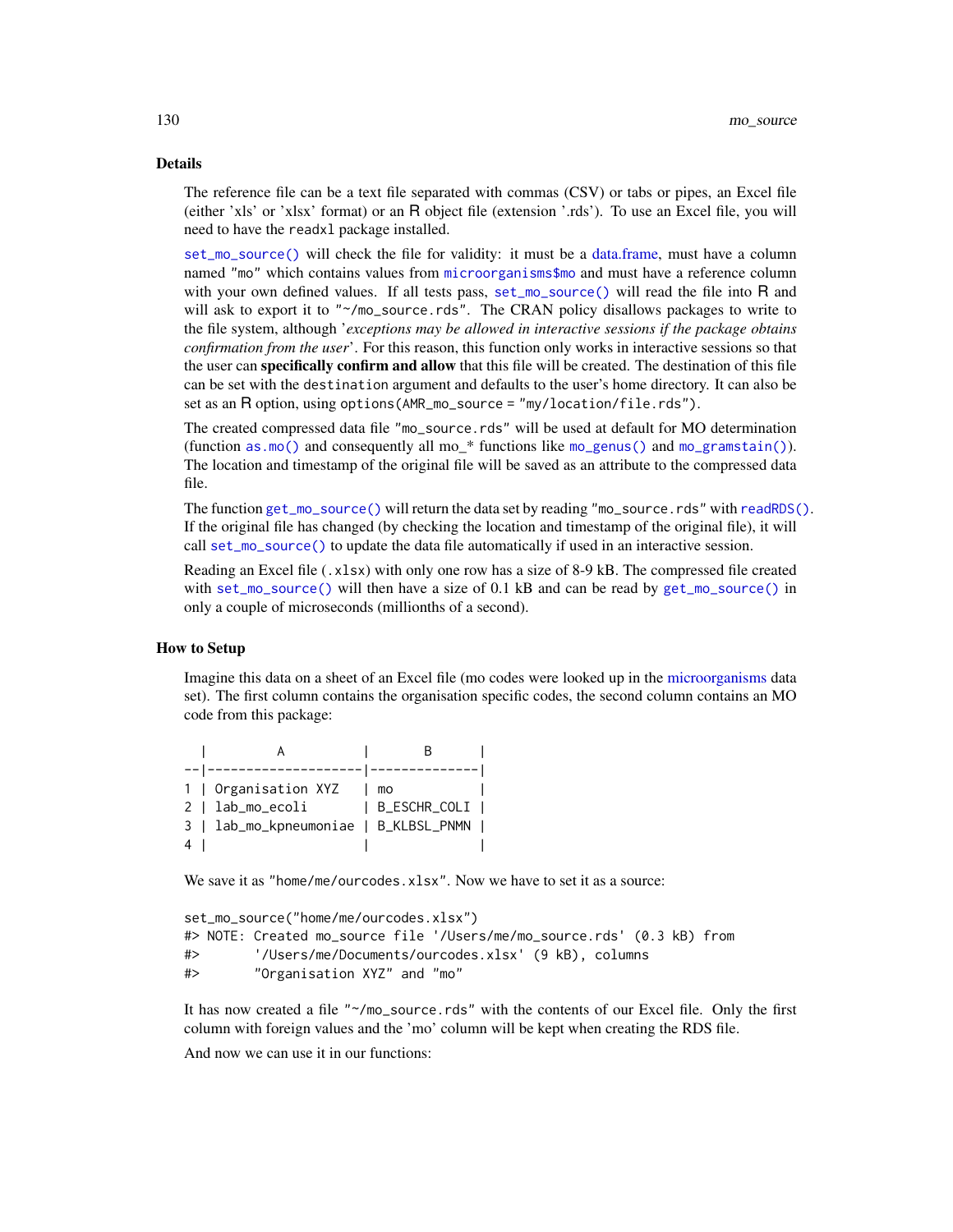```
as.mo("lab_mo_ecoli")
#> Class <mo>
#> [1] B_ESCHR_COLI
mo_genus("lab_mo_kpneumoniae")
#> [1] "Klebsiella"
# other input values still work too
as.mo(c("Escherichia coli", "E. coli", "lab_mo_ecoli"))
#> NOTE: Translation to one microorganism was guessed with uncertainty.
#> Use mo_uncertainties() to review it.
#> Class <mo>
#> [1] B_ESCHR_COLI B_ESCHR_COLI B_ESCHR_COLI
```
If we edit the Excel file by, let's say, adding row 4 like this:

|   | 1   Organisation XYZ                  | mo           |  |
|---|---------------------------------------|--------------|--|
|   | 2   lab_mo_ecoli                      | B_ESCHR_COLI |  |
|   | 3   lab_mo_kpneumoniae   B_KLBSL_PNMN |              |  |
|   | 4   lab_Staph_aureus   B_STPHY_AURS   |              |  |
| 5 |                                       |              |  |

...any new usage of an MO function in this package will update your data file:

```
as.mo("lab_mo_ecoli")
#> NOTE: Updated mo_source file '/Users/me/mo_source.rds' (0.3 kB) from
#> '/Users/me/Documents/ourcodes.xlsx' (9 kB), columns
#> "Organisation XYZ" and "mo"
#> Class <mo>
#> [1] B_ESCHR_COLI
mo_genus("lab_Staph_aureus")
#> [1] "Staphylococcus"
```
To delete the reference data file, just use "", NULL or FALSE as input for [set\\_mo\\_source\(\)](#page-128-0):

```
set_mo_source(NULL)
#> Removed mo_source file '/Users/me/mo_source.rds'
```
If the original file (in the previous case an Excel file) is moved or deleted, the mo\_source.rds file will be removed upon the next use of  $as.mo()$  or any  $mo-*$  function.

## Stable Lifecycle

The [lifecycle](#page-103-0) of this function is stable. In a stable function, major changes are unlikely. This means that the unlying code will generally evolve by adding new arguments; removing arguments or changing the meaning of existing arguments will be avoided.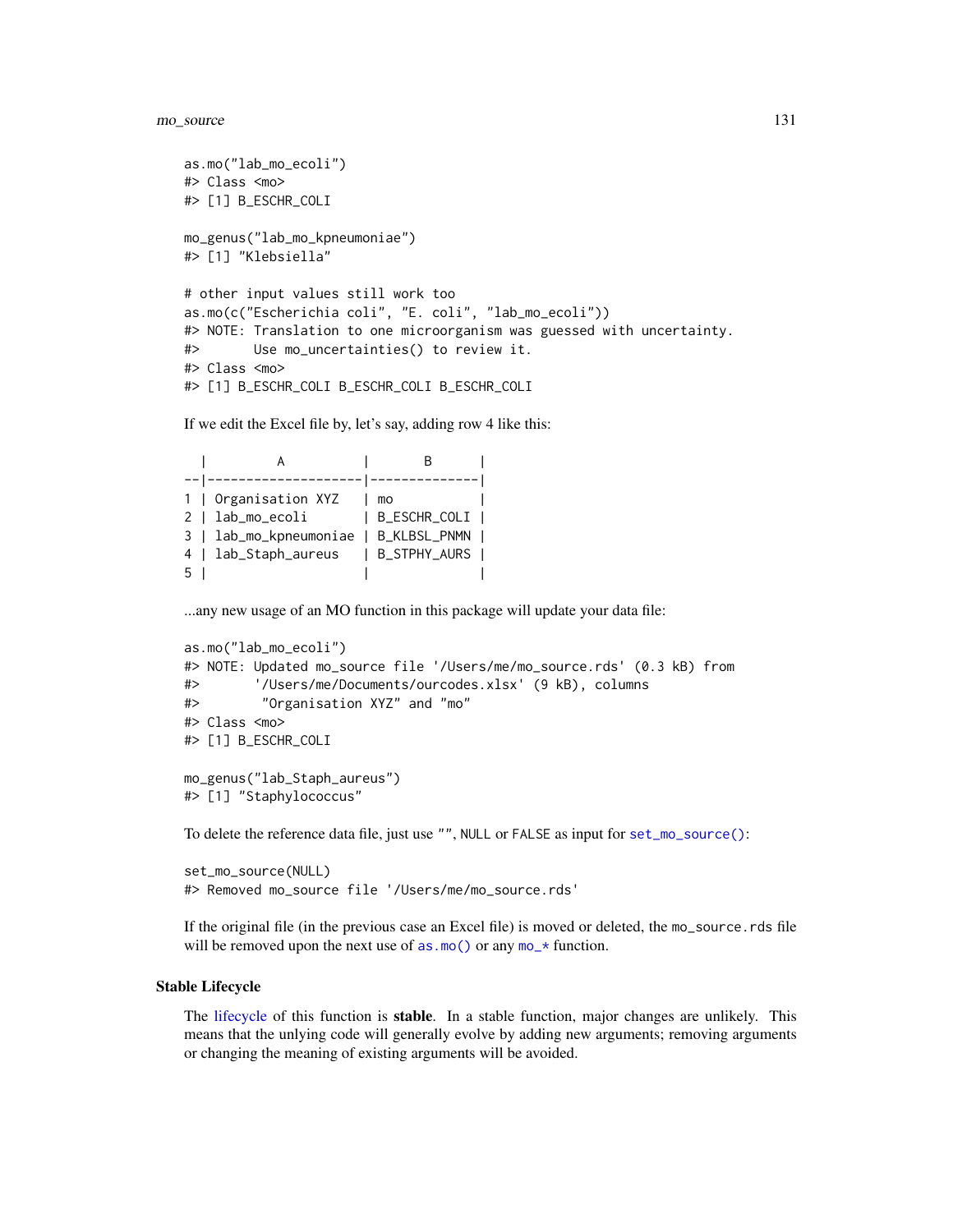# Read more on Our Website!

On our website <https://msberends.github.io/AMR/> you can find [a comprehensive tutorial](https://msberends.github.io/AMR/articles/AMR.html) about how to conduct AMR data analysis, the [complete documentation of all functions](https://msberends.github.io/AMR/reference/) and [an example](https://msberends.github.io/AMR/articles/WHONET.html) [analysis using WHONET data.](https://msberends.github.io/AMR/articles/WHONET.html)

<span id="page-131-0"></span>pca *Principal Component Analysis (for AMR)*

# Description

Performs a principal component analysis (PCA) based on a data set with automatic determination for afterwards plotting the groups and labels, and automatic filtering on only suitable (i.e. nonempty and numeric) variables.

## Usage

```
pca(
  x,
  ...,
  retx = TRUE,center = TRUE,
  scale. = TRUE,
  tol = NULL,rank. = NULL
```
# **Arguments**

)

| X        | a data.frame containing numeric columns                                                                                                                                                                                                                                                                                               |
|----------|---------------------------------------------------------------------------------------------------------------------------------------------------------------------------------------------------------------------------------------------------------------------------------------------------------------------------------------|
| $\ddots$ | columns of x to be selected for PCA, can be unquoted since it supports quasiquo-<br>tation.                                                                                                                                                                                                                                           |
| retx     | a logical value indicating whether the rotated variables should be returned.                                                                                                                                                                                                                                                          |
| center   | a logical value indicating whether the variables should be shifted to be zero<br>centered. Alternately, a vector of length equal the number of columns of x can<br>be supplied. The value is passed to scale.                                                                                                                         |
| scale.   | a logical value indicating whether the variables should be scaled to have unit<br>variance before the analysis takes place. The default is FALSE for consistency<br>with S, but in general scaling is advisable. Alternatively, a vector of length equal<br>the number of columns of x can be supplied. The value is passed to scale. |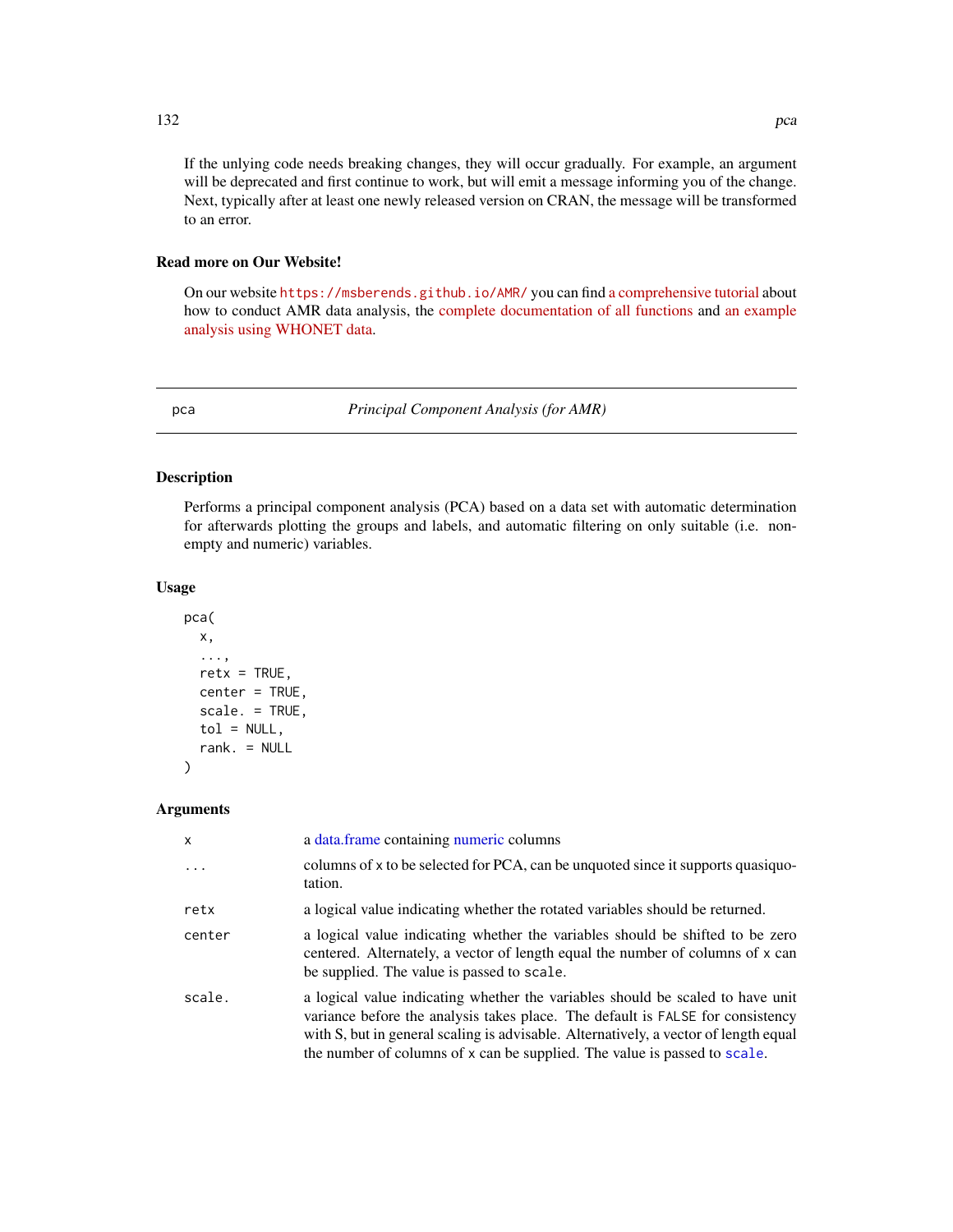| tol   | a value indicating the magnitude below which components should be omitted.<br>(Components are omitted if their standard deviations are less than or equal to<br>tol times the standard deviation of the first component.) With the default<br>null setting, no components are omitted (unless rank. is specified less than<br>$min(dim(x))$ . Other settings for tol could be tol = 0 or tol = sqrt(.Machine\$double.eps),<br>which would omit essentially constant components. |
|-------|---------------------------------------------------------------------------------------------------------------------------------------------------------------------------------------------------------------------------------------------------------------------------------------------------------------------------------------------------------------------------------------------------------------------------------------------------------------------------------|
| rank. | optionally, a number specifying the maximal rank, i.e., maximal number of prin-<br>cipal components to be used. Can be set as alternative or in addition to tol, use-<br>ful notably when the desired rank is considerably smaller than the dimensions<br>of the matrix.                                                                                                                                                                                                        |

# Details

The [pca\(\)](#page-131-0) function takes a [data.frame](#page-0-0) as input and performs the actual PCA with the R function [prcomp\(\)](#page-0-0).

The result of the [pca\(\)](#page-131-0) function is a [prcomp](#page-0-0) object, with an additional attribute non\_numeric\_cols which is a vector with the column names of all columns that do not contain [numeric](#page-0-0) values. These are probably the groups and labels, and will be used by [ggplot\\_pca\(\)](#page-85-0).

## Value

An object of classes [pca](#page-131-0) and promp

## Stable Lifecycle

The [lifecycle](#page-103-0) of this function is stable. In a stable function, major changes are unlikely. This means that the unlying code will generally evolve by adding new arguments; removing arguments or changing the meaning of existing arguments will be avoided.

If the unlying code needs breaking changes, they will occur gradually. For example, an argument will be deprecated and first continue to work, but will emit a message informing you of the change. Next, typically after at least one newly released version on CRAN, the message will be transformed to an error.

# Read more on Our Website!

On our website <https://msberends.github.io/AMR/> you can find [a comprehensive tutorial](https://msberends.github.io/AMR/articles/AMR.html) about how to conduct AMR data analysis, the [complete documentation of all functions](https://msberends.github.io/AMR/reference/) and [an example](https://msberends.github.io/AMR/articles/WHONET.html) [analysis using WHONET data.](https://msberends.github.io/AMR/articles/WHONET.html)

# Examples

```
# `example_isolates` is a data set available in the AMR package.
# See ?example_isolates.
if (require("dplyr")) {
 # calculate the resistance per group first
 resistance_data <- example_isolates %>%
   group_by(order = mo_order(mo), # group on anything, like order
```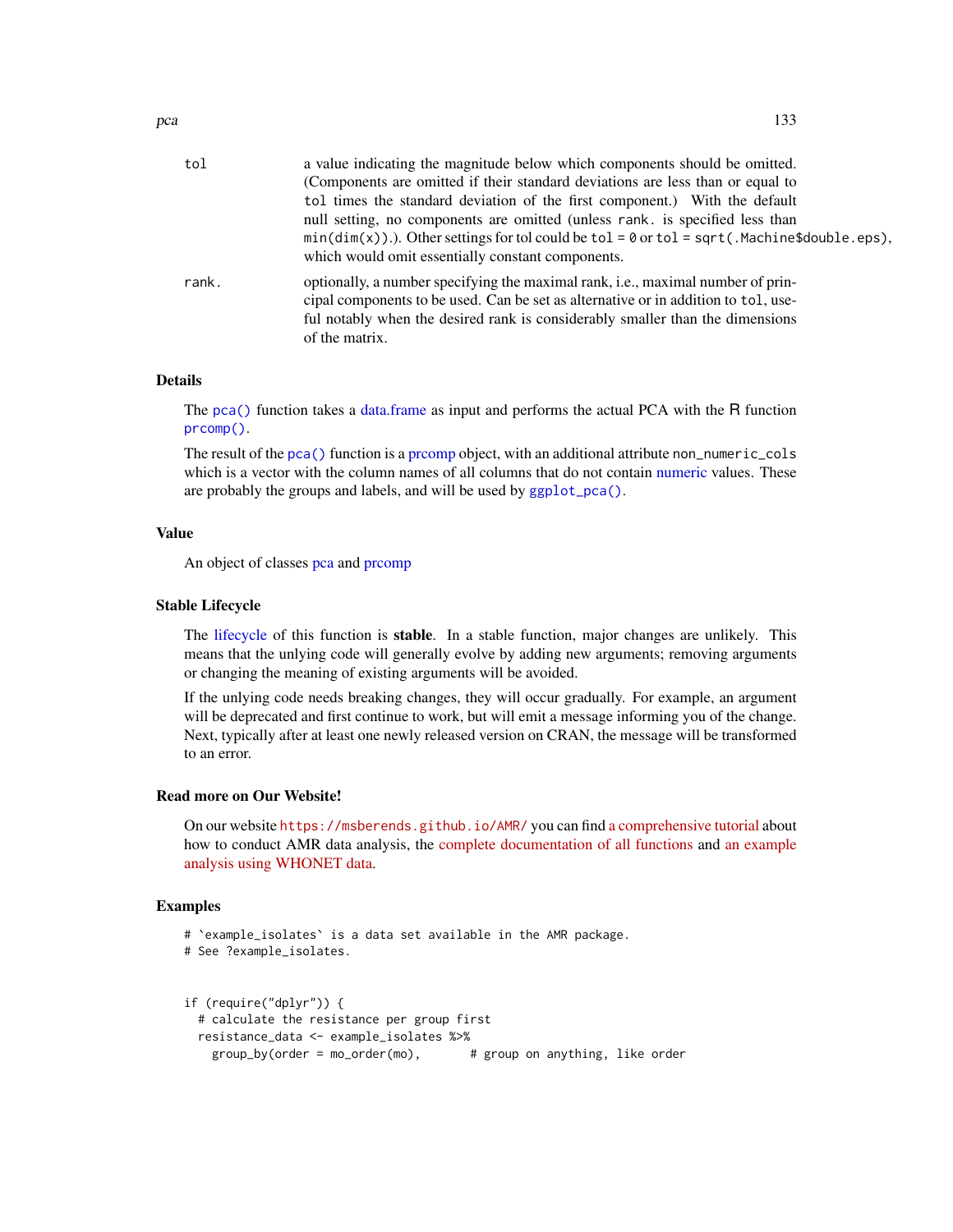```
genus = mo\_genus(mo)) %\gg% # and genus as we do here;
  summarise_if(is.rsi, resistance) # then get resistance of all drugs
# now conduct PCA for certain antimicrobial agents
pca_result <- resistance_data %>%
  pca(AMC, CXM, CTX, CAZ, GEN, TOB, TMP, SXT)
pca_result
summary(pca_result)
biplot(pca_result)
ggplot_pca(pca_result) # a new and convenient plot function
```
}

plot *Plotting for Classes* rsi*,* mic *and* disk

## Description

Functions to plot classes rsi, mic and disk, with support for base R and ggplot2.

#### Usage

```
## S3 method for class 'mic'
plot(
  x,
 mo = NULL,
  ab = NULL,
  guideline = "EUCAST",
  main = paste("MIC values of", deparse(substitute(x))),
 ylab = "Frequency",
  xlab = "Minimum Inhibitory Concentration (mg/L)",
  colours_RSI = c("#ED553B", "#3CAEA3", "#F6D55C"),
  language = get_AMR_locale(),
  expand = TRUE,...
\lambda## S3 method for class 'mic'
autoplot(
  object,
 mo = NULL,ab = NULL,
  guideline = "EUCAST",
  title = paste("MIC values of", deparse(substitute(object))),
  ylab = "Frequency",
  xlab = "Minimum Inhibitory Concentration (mg/L)",
  colours_RSI = c("#ED553B", "#3CAEA3", "#F6D55C"),
```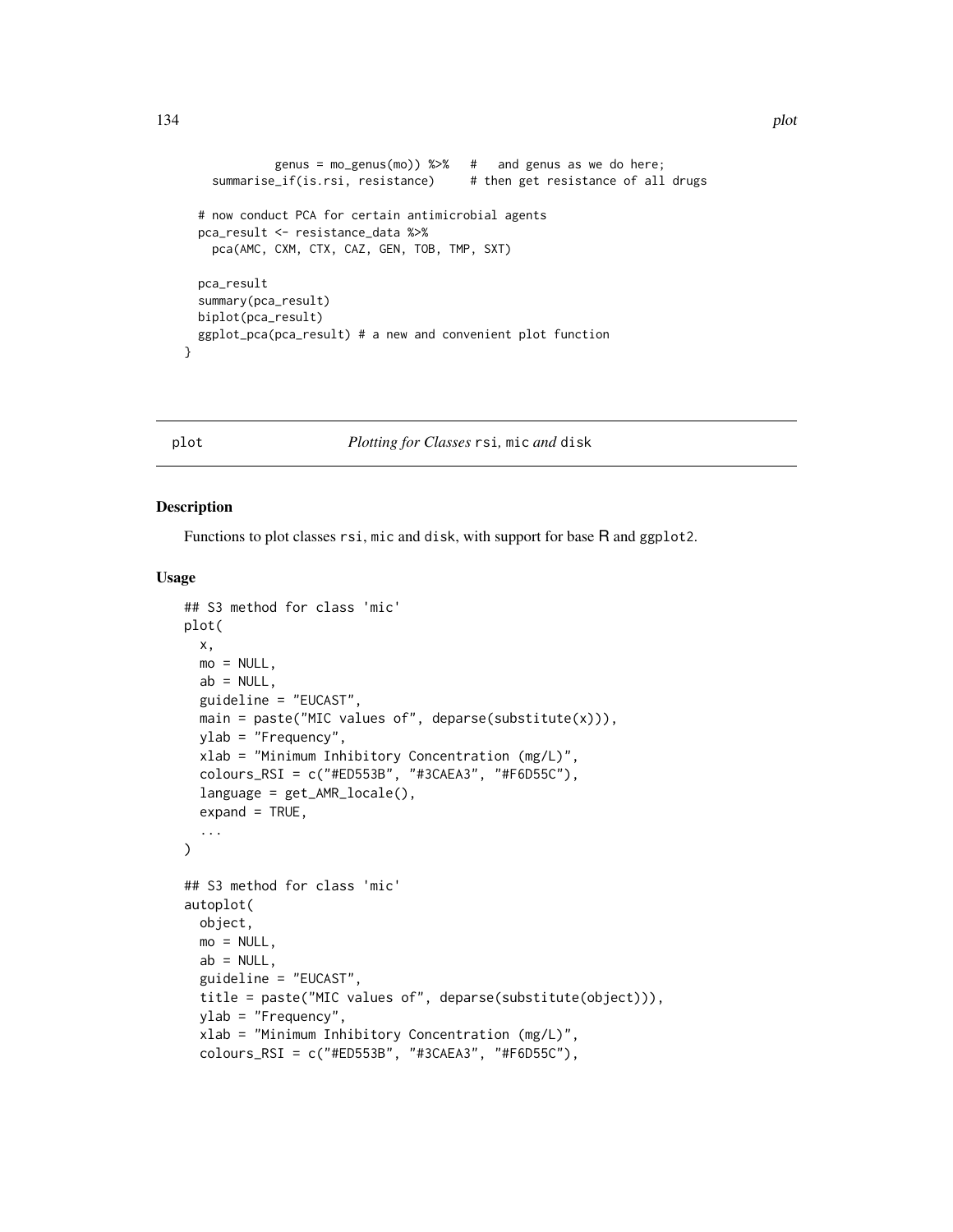```
language = get_AMR_locale(),
  expand = TRUE,...
\lambda## S3 method for class 'mic'
fortify(object, ...)
## S3 method for class 'disk'
plot(
  x,
  main = paste("Disk zones of", deparse(substitute(x))),
 ylab = "Frequency",
  xlab = "Disk diffusion diameter (mm)",
 mo = NULL,ab = NULL,guideline = "EUCAST",
  colours_RSI = c("#ED553B", "#3CAEA3", "#F6D55C"),
  language = get_AMR_locale(),
  expand = TRUE,...
\mathcal{L}## S3 method for class 'disk'
autoplot(
 object,
 mo = NULL,ab = NULL,title = paste("Disk zones of", deparse(substitute(object))),
 ylab = "Frequency",
  xlab = "Disk diffusion diameter (mm)",
  guideline = "EUCAST",
  colours_RSI = c("#ED553B", "#3CAEA3", "#F6D55C"),
  language = get_AMR_locale(),
  expand = TRUE,...
\lambda## S3 method for class 'disk'
fortify(object, ...)
## S3 method for class 'rsi'
plot(
  x,
 ylab = "Percentage",
 xlab = "Antimicrobial Interpretation",
 main = paste("Resistance Overview of", deparse(substitute(x))),
  ...
```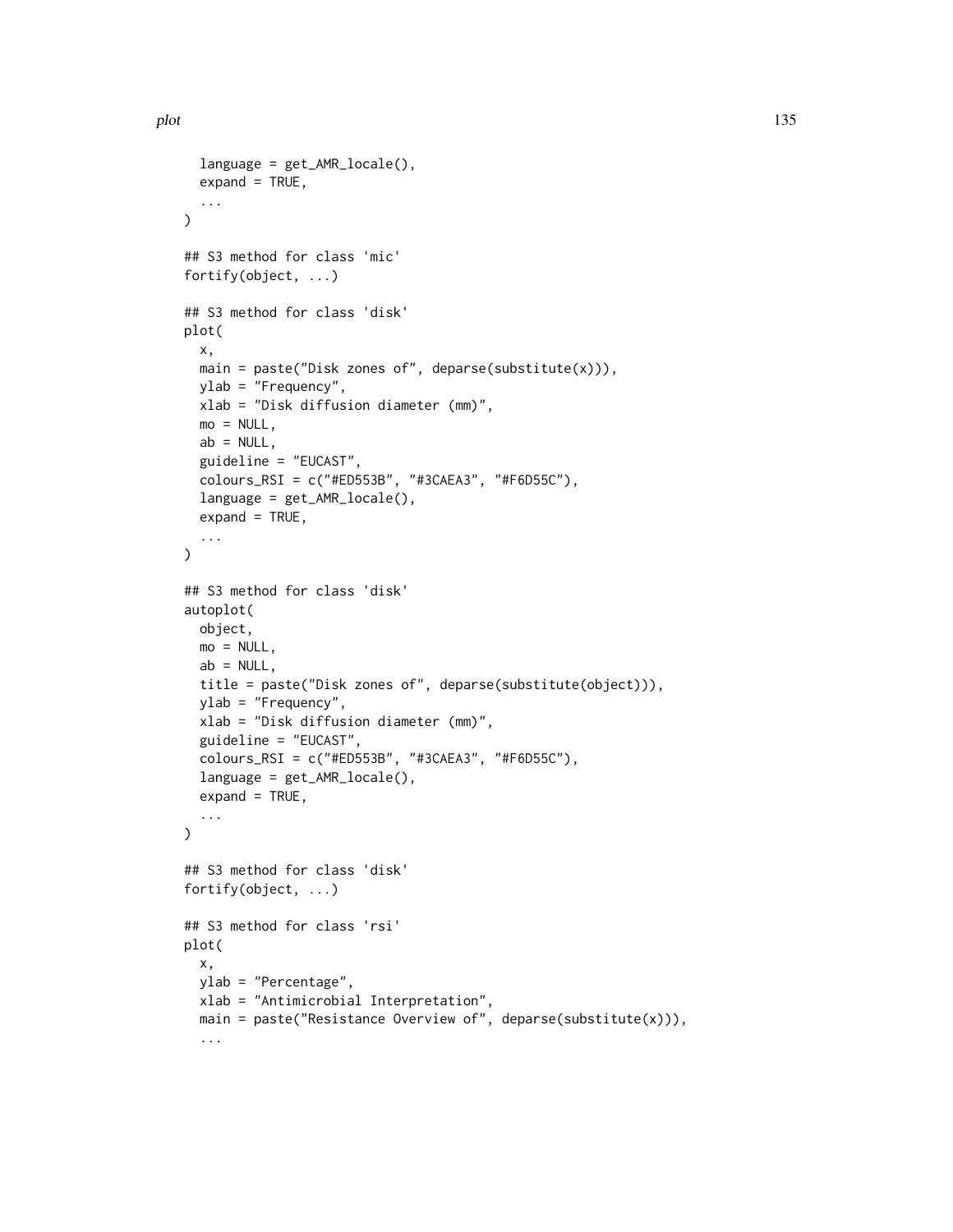```
## S3 method for class 'rsi'
autoplot(
 object,
 title = paste("Resistance Overview of", deparse(substitute(object))),
 xlab = "Antimicrobial Interpretation",
 ylab = "Frequency",
 colours_RSI = c("#ED553B", "#3CAEA3", "#F6D55C"),
 language = get_AMR_locale(),
  ...
)
## S3 method for class 'rsi'
```
# fortify(object, ...)

# Arguments

| x, object   | values created with as $\text{mic}()$ , as $\text{disk()}$ or as $\text{rsi()}$ (or their random $*$ vari-<br>ants, such as $random\_mic()$                                                                                                                                                                                                  |
|-------------|----------------------------------------------------------------------------------------------------------------------------------------------------------------------------------------------------------------------------------------------------------------------------------------------------------------------------------------------|
| mo          | any (vector of) text that can be coerced to a valid microorganism code with<br>as.mo()                                                                                                                                                                                                                                                       |
| ab          | any (vector of) text that can be coerced to a valid antimicrobial code with as . ab()                                                                                                                                                                                                                                                        |
| guideline   | interpretation guideline to use, defaults to the latest included EUCAST guide-<br>line, see Details                                                                                                                                                                                                                                          |
| main, title | title of the plot                                                                                                                                                                                                                                                                                                                            |
| xlab, ylab  | axis title                                                                                                                                                                                                                                                                                                                                   |
| colours_RSI | colours to use for filling in the bars, must be a vector of three values (in the order<br>R, S and I). The default colours are colour-blind friendly.                                                                                                                                                                                        |
| language    | language to be used to translate 'Susceptible', 'Increased exposure'/'Intermediate'<br>and 'Resistant', defaults to system language (see get_AMR_locale()) and can<br>be overwritten by setting the option AMR_locale, e.g. options (AMR_locale =<br>"de"), see translate. Use language = NULL or language = "" to prevent trans-<br>lation. |
| expand      | a logical to indicate whether the range on the x axis should be expanded between<br>the lowest and highest value. For MIC values, intermediate values will be factors<br>of 2 starting from the highest MIC value. For disk diameters, the whole diameter<br>range will be filled.                                                           |
|             | arguments passed on to methods                                                                                                                                                                                                                                                                                                               |
|             |                                                                                                                                                                                                                                                                                                                                              |

# Details

The interpretation of "I" will be named "Increased exposure" for all EUCAST guidelines since 2019, and will be named "Intermediate" in all other cases.

For interpreting MIC values as well as disk diffusion diameters, supported guidelines to be used as input for the guideline argument are: "EUCAST 2021", "EUCAST 2020", "EUCAST 2019",

)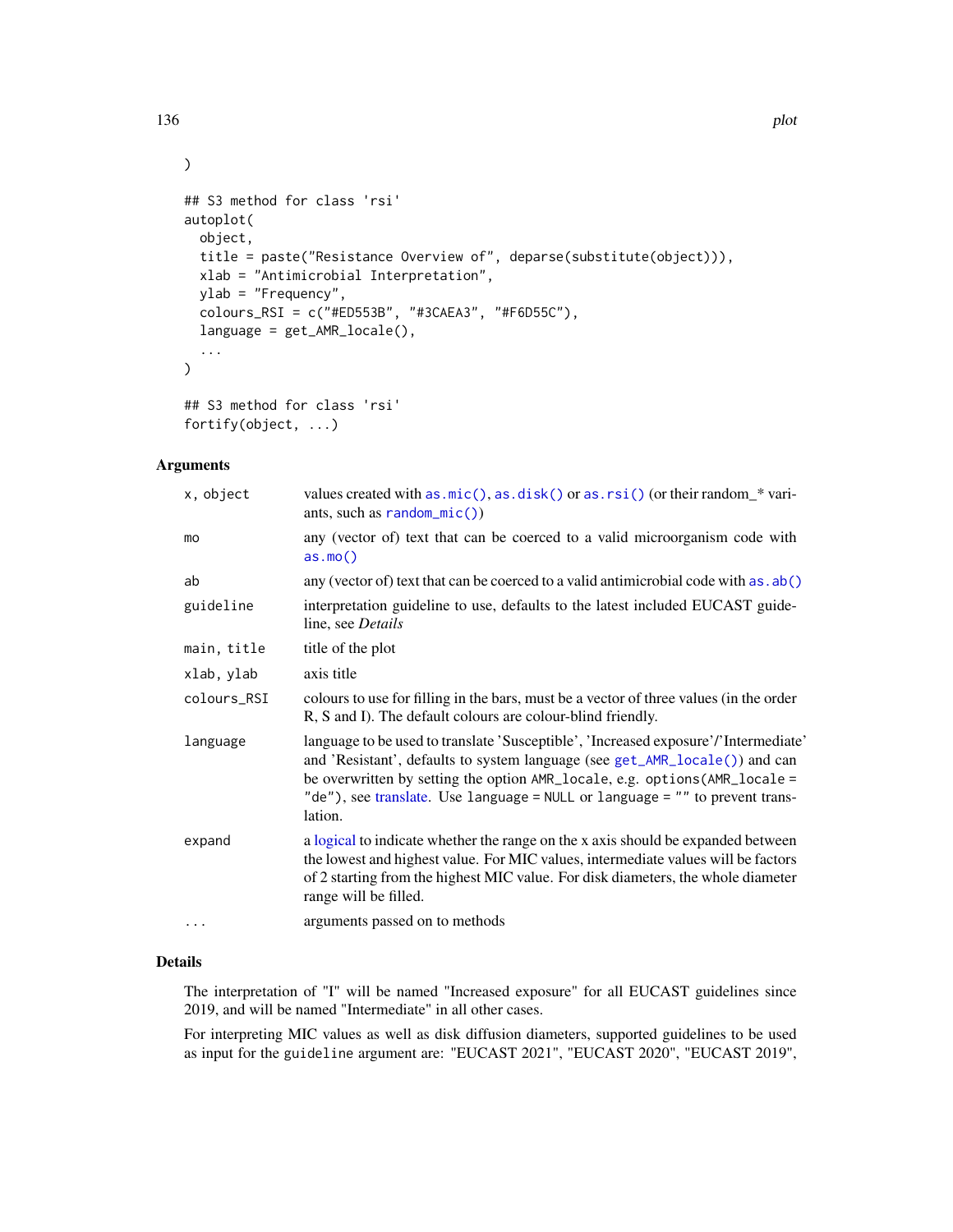"EUCAST 2018", "EUCAST 2017", "EUCAST 2016", "EUCAST 2015", "EUCAST 2014", "EU-CAST 2013", "EUCAST 2012", "EUCAST 2011", "CLSI 2021", "CLSI 2020", "CLSI 2019", "CLSI 2018", "CLSI 2017", "CLSI 2016", "CLSI 2015", "CLSI 2014", "CLSI 2013", "CLSI 2012", "CLSI 2011" and "CLSI 2010".

Simply using "CLSI" or "EUCAST" as input will automatically select the latest version of that guideline.

# Value

The autoplot() functions return a [ggplot](#page-0-0) model that is extendible with any ggplot2 function.

The fortify() functions return a [data.frame](#page-0-0) as an extension for usage in the  $ggplot2::ggplot()$ function.

# Stable Lifecycle

The [lifecycle](#page-103-0) of this function is **stable**. In a stable function, major changes are unlikely. This means that the unlying code will generally evolve by adding new arguments; removing arguments or changing the meaning of existing arguments will be avoided.

If the unlying code needs breaking changes, they will occur gradually. For example, an argument will be deprecated and first continue to work, but will emit a message informing you of the change. Next, typically after at least one newly released version on CRAN, the message will be transformed to an error.

# Read more on Our Website!

On our website <https://msberends.github.io/AMR/> you can find [a comprehensive tutorial](https://msberends.github.io/AMR/articles/AMR.html) about how to conduct AMR data analysis, the [complete documentation of all functions](https://msberends.github.io/AMR/reference/) and [an example](https://msberends.github.io/AMR/articles/WHONET.html) [analysis using WHONET data.](https://msberends.github.io/AMR/articles/WHONET.html)

# Examples

```
some_mic_values <- random_mic(size = 100)
some_disk_values <- random_disk(size = 100, mo = "Escherichia coli", ab = "cipro")
some_rsi_values <- random_rsi(50, prob_RSI = c(0.30, 0.55, 0.05))
plot(some_mic_values)
plot(some_disk_values)
plot(some_rsi_values)
# when providing the microorganism and antibiotic, colours will show interpretations:
plot(some_mic_values, mo = "S. aureus", ab = "ampicillin")
plot(some_disk_values, mo = "Escherichia coli", ab = "cipro")
if (require("ggplot2")) {
 autoplot(some_mic_values)
 autoplot(some_disk_values, mo = "Escherichia coli", ab = "cipro")
 autoplot(some_rsi_values)
}
```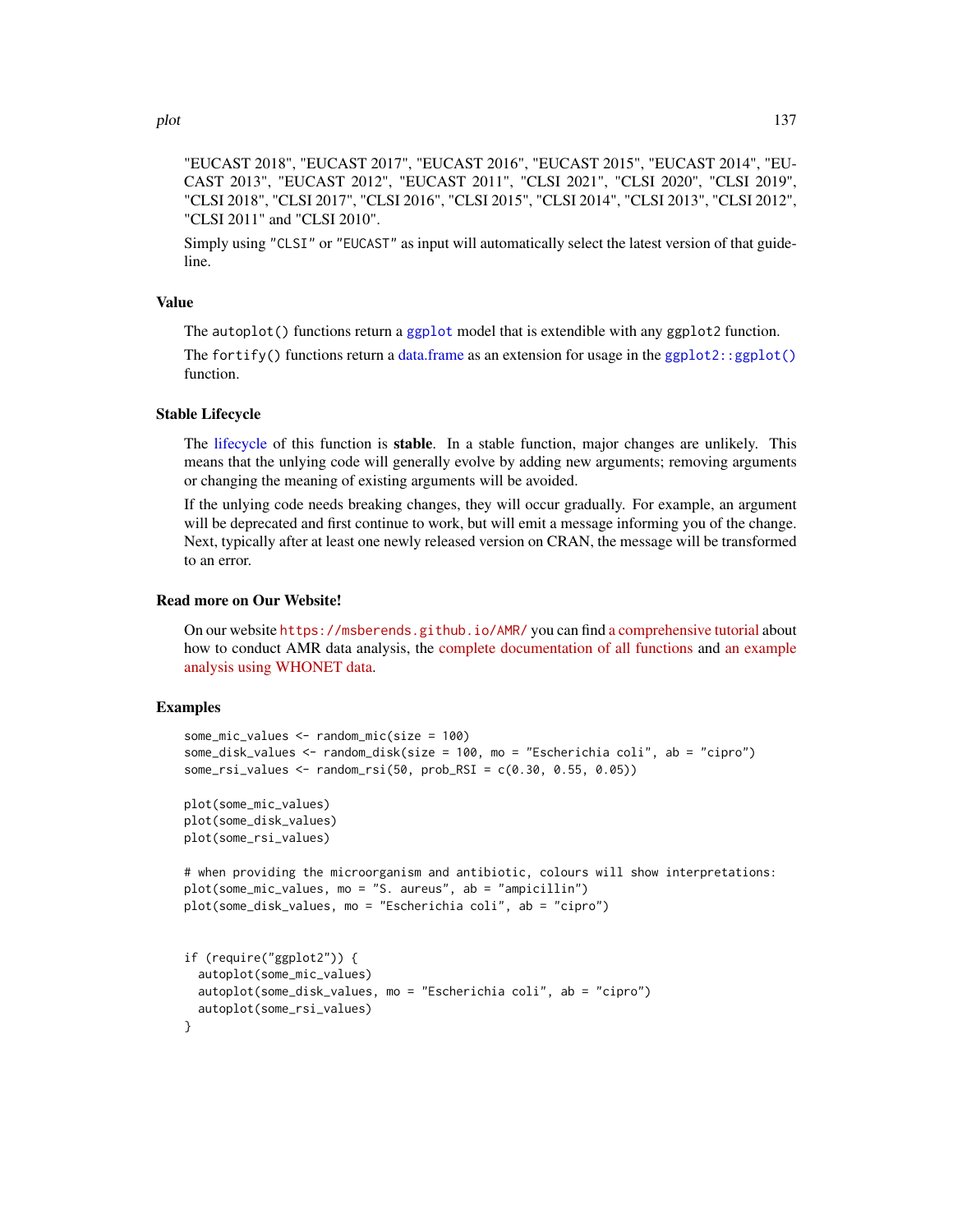#### <span id="page-137-0"></span>Description

These functions can be used to calculate the (co-)resistance or susceptibility of microbial isolates (i.e. percentage of S, SI, I, IR or R). All functions support quasiquotation with pipes, can be used in summarise() from the dplyr package and also support grouped variables, see *Examples*.

[resistance\(\)](#page-137-0) should be used to calculate resistance, [susceptibility\(\)](#page-137-0) should be used to calculate susceptibility.

# Usage

```
resistance(..., minimum = 30, as_percent = FALSE, only_all_tested = FALSE)
susceptibility(..., minimum = 30, as_percent = FALSE, only_all_tested = FALSE)
proportion_R(..., minimum = 30, as_percent = FALSE, only_all_tested = FALSE)
proportion_IR(..., minimum = 30, as_percent = FALSE, only_all_tested = FALSE)
proportion_I(..., minimum = 30, as_percent = FALSE, only_all_tested = FALSE)
proportion_SI(\ldots, minimum = 30, as_percent = FALSE, only_all_tested = FALSE)
proportion_S(..., minimum = 30, as_percent = FALSE, only_all_tested = FALSE)
proportion_df(
  data,
  translate_ab = "name",
  language = get_AMR_locale(),
 minimum = 30,
  as_percent = FALSE,
  combine_SI = TRUE,
  combine_IR = FALSE
)
rsi_df(
  data,
  translate_ab = "name",
  language = get\_AMR\_locale(),
 minimum = 30,as\_percent = FALSE,
 combine_SI = TRUE,
  combine_IR = FALSE
)
```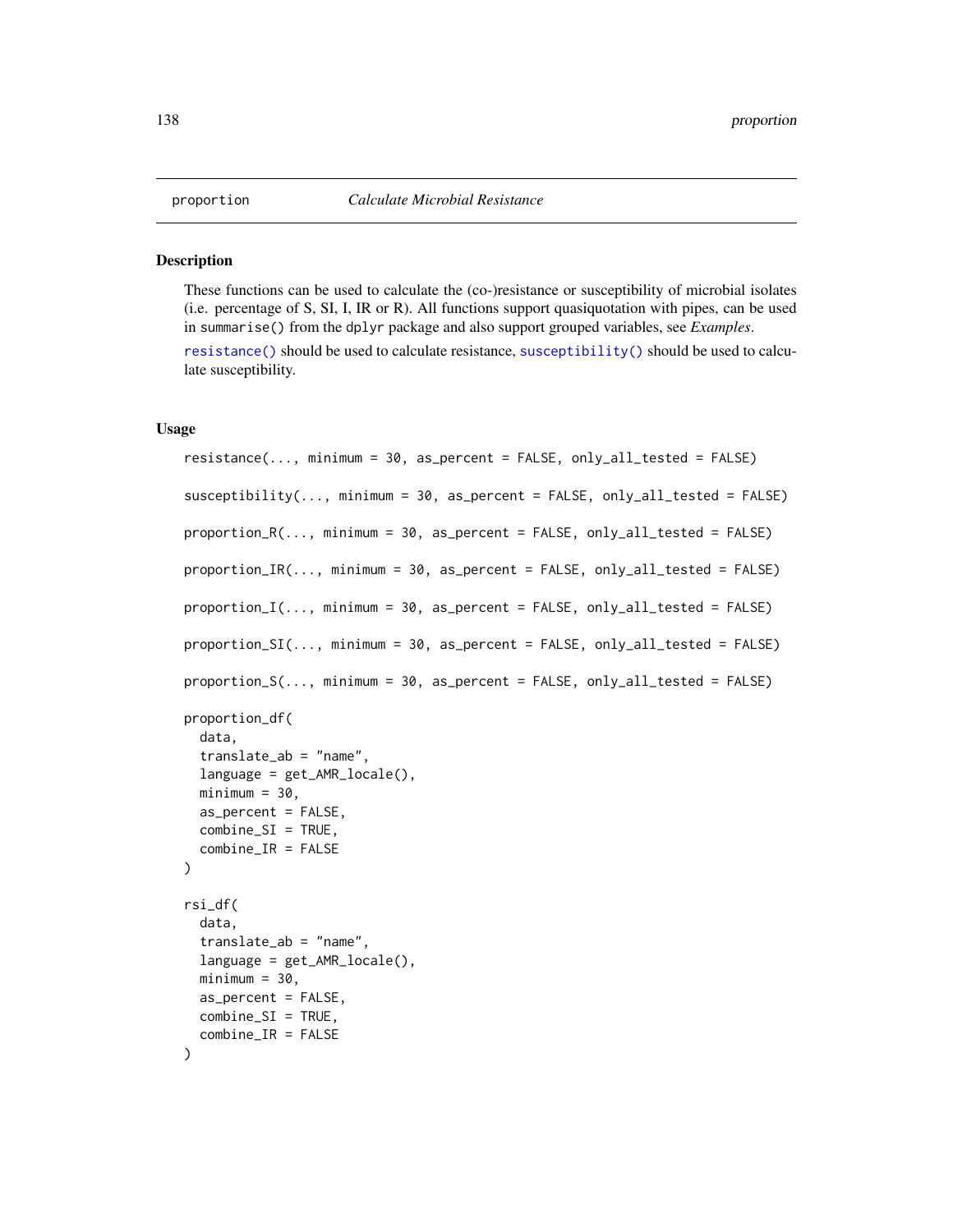# proportion 139

### **Arguments**

| $\ddotsc$       | one or more vectors (or columns) with antibiotic interpretations. They will be<br>transformed internally with as rsi() if needed. Use multiple columns to cal-<br>culate (the lack of) co-resistance: the probability where one of two drugs have a<br>resistant or susceptible result. See Examples.                                                                                  |  |  |  |
|-----------------|----------------------------------------------------------------------------------------------------------------------------------------------------------------------------------------------------------------------------------------------------------------------------------------------------------------------------------------------------------------------------------------|--|--|--|
| minimum         | the minimum allowed number of available (tested) isolates. Any isolate count<br>lower than minimum will return NA with a warning. The default number of 30<br>isolates is advised by the Clinical and Laboratory Standards Institute (CLSI) as<br>best practice, see Source.                                                                                                           |  |  |  |
| as_percent      | a logical to indicate whether the output must be returned as a hundred fold with<br>% sign (a character). A value of 0.123456 will then be returned as "12.3%".                                                                                                                                                                                                                        |  |  |  |
| only_all_tested |                                                                                                                                                                                                                                                                                                                                                                                        |  |  |  |
|                 | (for combination therapies, i.e. using more than one variable for $\dots$ ): a logical<br>to indicate that isolates must be tested for all antibiotics, see section Combina-<br>tion Therapy below                                                                                                                                                                                     |  |  |  |
| data            | a data.frame containing columns with class $rsi$ (see as. $rsi()$ )                                                                                                                                                                                                                                                                                                                    |  |  |  |
| translate_ab    | a column name of the antibiotics data set to translate the antibiotic abbreviations<br>to, using $ab$ _property()                                                                                                                                                                                                                                                                      |  |  |  |
| language        | language of the returned text, defaults to system language (see get_AMR_locale())<br>and can also be set with getOption("AMR_locale"). Use language = NULL or<br>language $=$ "" to prevent translation.                                                                                                                                                                               |  |  |  |
| combine_SI      | a logical to indicate whether all values of S and I must be merged into one, so the<br>output only consists of S+I vs. R (susceptible vs. resistant). This used to be the<br>argument combine_IR, but this now follows the redefinition by EUCAST about<br>the interpretation of I (increased exposure) in 2019, see section 'Interpretation<br>of S, I and R' below. Default is TRUE. |  |  |  |
| $combine_I$ R   | a logical to indicate whether all values of I and R must be merged into one, so<br>the output only consists of S vs. I+R (susceptible vs. non-susceptible). This is<br>outdated, see argument combine_SI.                                                                                                                                                                              |  |  |  |

# Details

The function [resistance\(\)](#page-137-0) is equal to the function proportion\_ $R()$ . The function [susceptibility\(\)](#page-137-0) is equal to the function [proportion\\_SI\(\)](#page-137-0).

Remember that you should filter your data to let it contain only first isolates! This is needed to exclude duplicates and to reduce selection bias. Use [first\\_isolate\(\)](#page-73-0) to determine them in your data set.

These functions are not meant to count isolates, but to calculate the proportion of resistance/susceptibility. Use the [count\(\)](#page-54-1) functions to count isolates. The function [susceptibility\(\)](#page-137-0) is essentially equal to count\_susceptible() / count\_all(). *Low counts can influence the outcome - the* proportion *functions may camouflage this, since they only return the proportion (albeit being dependent on the* minimum *argument).*

The function [proportion\\_df\(\)](#page-137-0) takes any variable from data that has an [rsi](#page-39-1) class (created with [as.rsi\(\)](#page-39-0)) and calculates the proportions R, I and S. It also supports grouped variables. The function [rsi\\_df\(\)](#page-137-0) works exactly like [proportion\\_df\(\)](#page-137-0), but adds the number of isolates.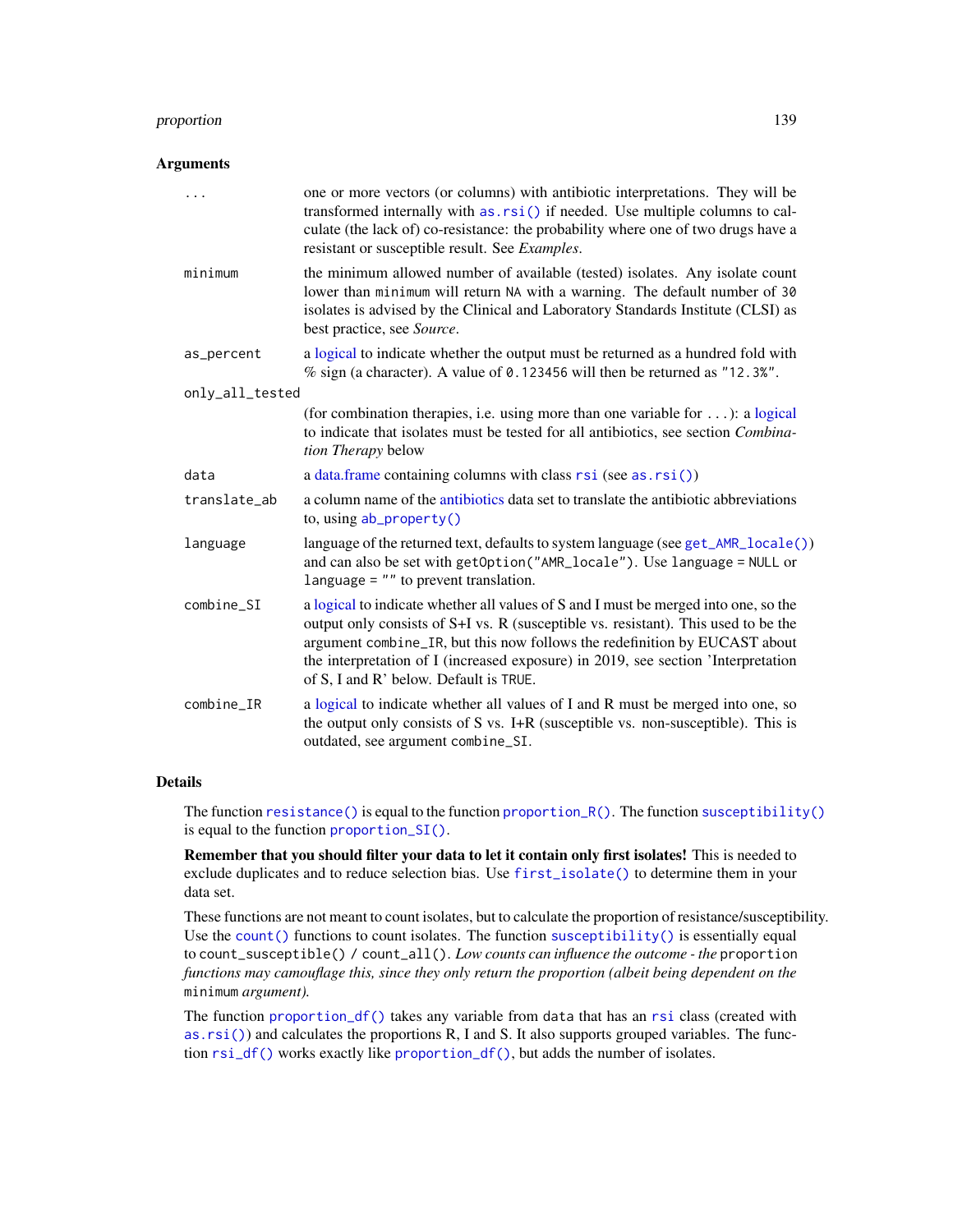# Value

A [double](#page-0-0) or, when as\_percent = TRUE, a [character.](#page-0-0)

# Combination Therapy

When using more than one variable for  $\dots$  (= combination therapy), use only\_all\_tested to only count isolates that are tested for all antibiotics/variables that you test them for. See this example for two antibiotics, Drug A and Drug B, about how [susceptibility\(\)](#page-137-0) works to calculate the %SI:

| Drug A     | Drug B     | numerator | include as include as<br>denominator | numerator | include as include as<br>denominator |
|------------|------------|-----------|--------------------------------------|-----------|--------------------------------------|
| S or I     | S or I     | X         | X                                    | X         | X                                    |
| R          | S or I     | X         | X                                    | X         | x                                    |
| <na></na>  | S or I     | X         | X                                    |           |                                      |
| S or I     | R          | χ         | X                                    | x         | x                                    |
| R          | R          |           | X                                    |           | Χ                                    |
| $<$ NA $>$ | R          |           |                                      |           |                                      |
| S or I     | $<$ NA $>$ | X         | X                                    |           |                                      |
| R.         | $<$ NA $>$ |           |                                      |           |                                      |
| $<$ NA $>$ | $<$ NA $>$ |           |                                      |           |                                      |
|            |            |           |                                      |           |                                      |

Please note that, in combination therapies, for only\_all\_tested = TRUE applies that:

 $count_S()$  +  $count_I()$  +  $count_R()$  =  $count_all()$ proportion\_S() + proportion\_I() + proportion\_R() = 1

and that, in combination therapies, for only\_all\_tested = FALSE applies that:

 $count_S()$  +  $count_I()$  +  $count_R()$  >=  $count_all()$ proportion\_S() + proportion\_I() + proportion\_R() >= 1

Using only\_all\_tested has no impact when only using one antibiotic as input.

#### Stable Lifecycle

The [lifecycle](#page-103-0) of this function is stable. In a stable function, major changes are unlikely. This means that the unlying code will generally evolve by adding new arguments; removing arguments or changing the meaning of existing arguments will be avoided.

If the unlying code needs breaking changes, they will occur gradually. For example, an argument will be deprecated and first continue to work, but will emit a message informing you of the change. Next, typically after at least one newly released version on CRAN, the message will be transformed to an error.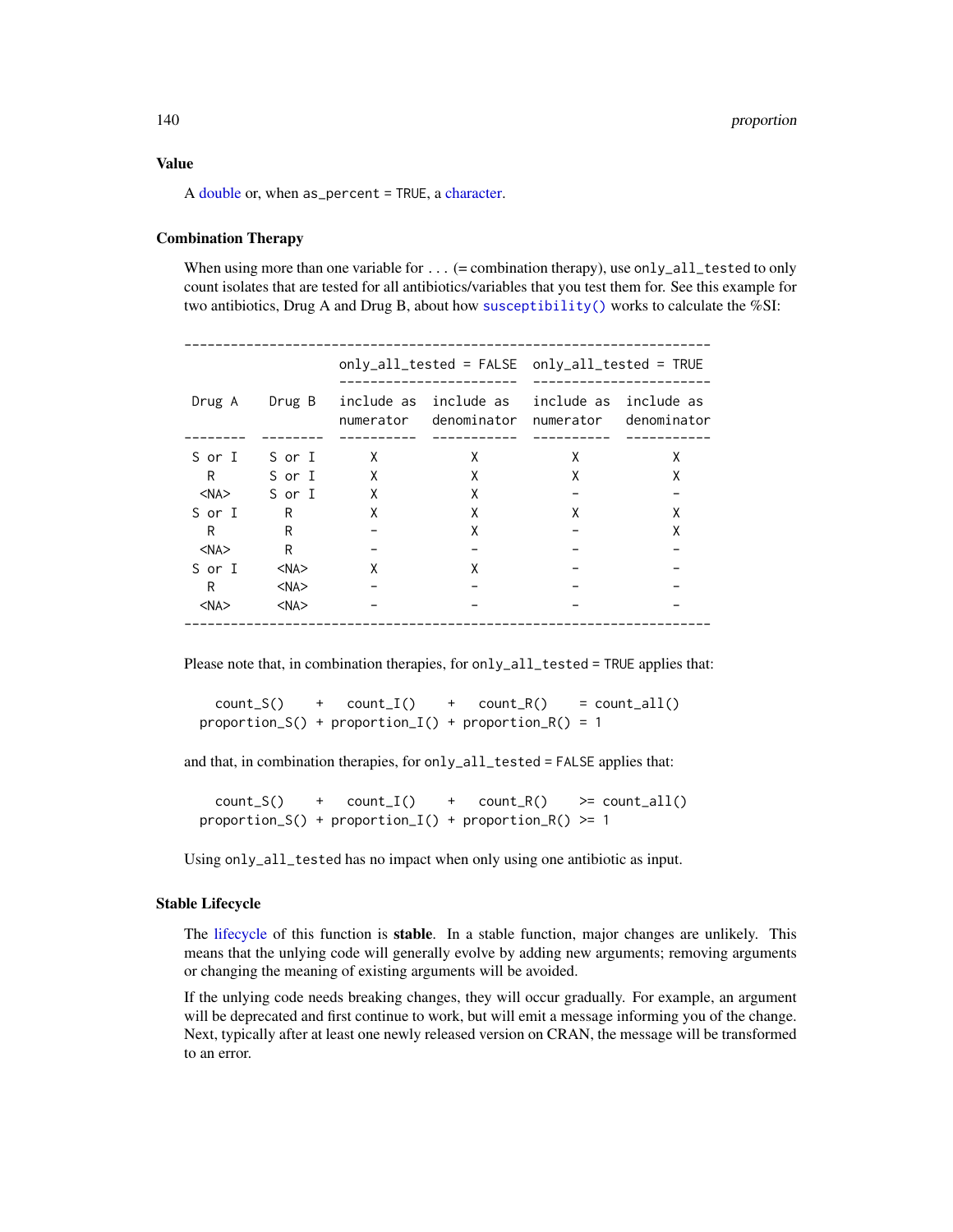## proportion and the set of the set of the set of the set of the set of the set of the set of the set of the set of the set of the set of the set of the set of the set of the set of the set of the set of the set of the set o

## Interpretation of R and S/I

In 2019, the European Committee on Antimicrobial Susceptibility Testing (EUCAST) has decided to change the definitions of susceptibility testing categories R and S/I as shown below ([https:](https://www.eucast.org/newsiandr/) [//www.eucast.org/newsiandr/](https://www.eucast.org/newsiandr/)).

#### •  $R =$  Resistant

A microorganism is categorised as *Resistant* when there is a high likelihood of therapeutic failure even when there is increased exposure. Exposure is a function of how the mode of administration, dose, dosing interval, infusion time, as well as distribution and excretion of the antimicrobial agent will influence the infecting organism at the site of infection.

•  $S =$  Susceptible

A microorganism is categorised as *Susceptible, standard dosing regimen*, when there is a high likelihood of therapeutic success using a standard dosing regimen of the agent.

## • I = Susceptible, Increased exposure

A microorganism is categorised as *Susceptible, Increased exposure* when there is a high likelihood of therapeutic success because exposure to the agent is increased by adjusting the dosing regimen or by its concentration at the site of infection.

This AMR package honours this (new) insight. Use [susceptibility\(\)](#page-137-0) (equal to [proportion\\_SI\(\)](#page-137-0)) to determine antimicrobial susceptibility and [count\\_susceptible\(\)](#page-54-0) (equal to [count\\_SI\(\)](#page-54-0)) to count susceptible isolates.

#### Read more on Our Website!

On our website <https://msberends.github.io/AMR/> you can find [a comprehensive tutorial](https://msberends.github.io/AMR/articles/AMR.html) about how to conduct AMR data analysis, the [complete documentation of all functions](https://msberends.github.io/AMR/reference/) and [an example](https://msberends.github.io/AMR/articles/WHONET.html) [analysis using WHONET data.](https://msberends.github.io/AMR/articles/WHONET.html)

# Source

M39 Analysis and Presentation of Cumulative Antimicrobial Susceptibility Test Data, 4th Edition, 2014, *Clinical and Laboratory Standards Institute (CLSI)*. [https://clsi.org/standards/](https://clsi.org/standards/products/microbiology/documents/m39/) [products/microbiology/documents/m39/](https://clsi.org/standards/products/microbiology/documents/m39/).

# See Also

[count\(\)](#page-54-1) to count resistant and susceptible isolates.

#### Examples

```
# example_isolates is a data set available in the AMR package.
?example_isolates
```

```
resistance(example_isolates$AMX) # determines %R
susceptibility(example_isolates$AMX) # determines %S+I
```

```
# be more specific
proportion_S(example_isolates$AMX)
proportion_SI(example_isolates$AMX)
proportion_I(example_isolates$AMX)
```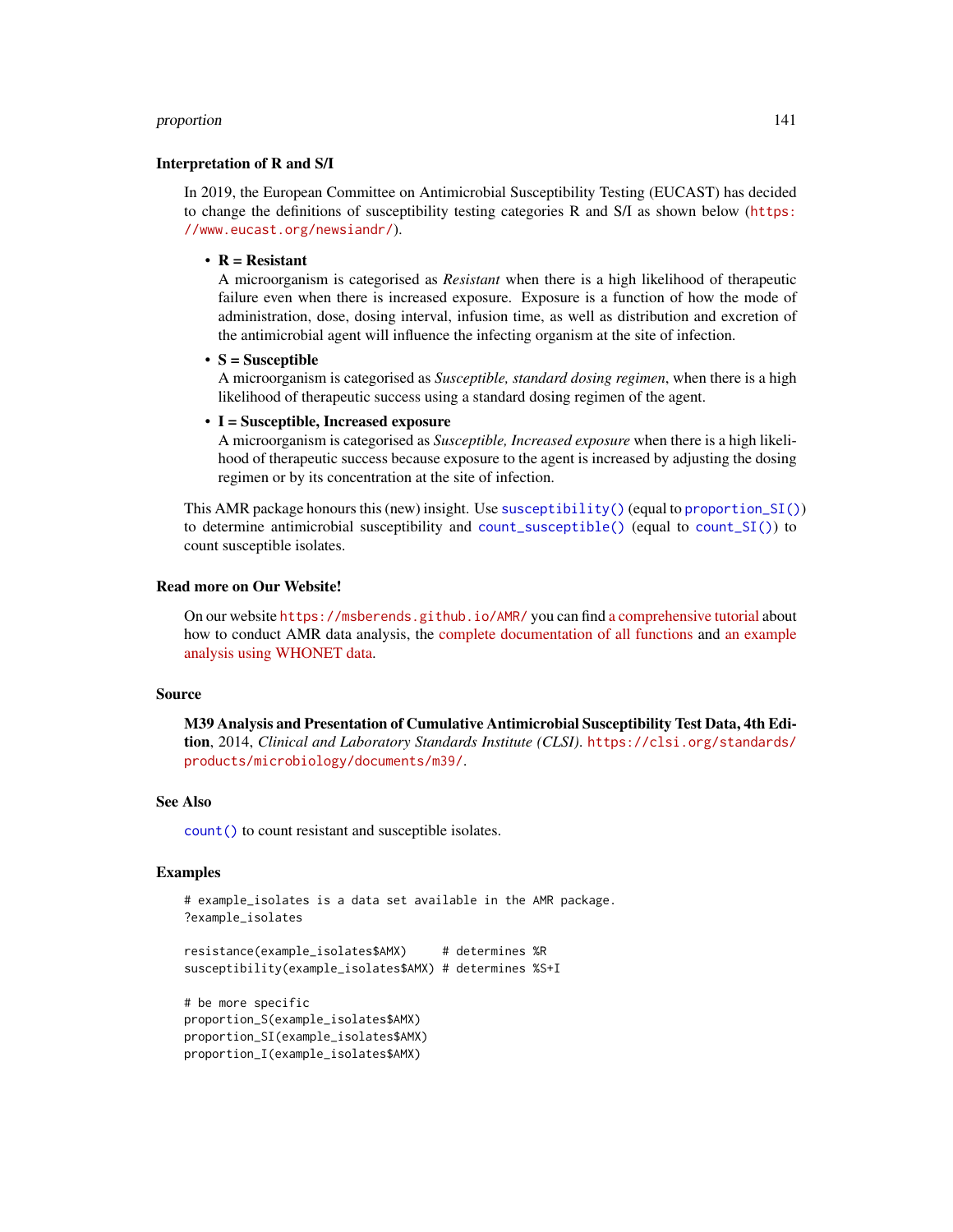```
proportion_IR(example_isolates$AMX)
proportion_R(example_isolates$AMX)
if (require("dplyr")) {
 example_isolates %>%
   group_by(hospital_id) %>%
   summarise(r = resistance(CIP),
             n = n_rsi(CIP)) # n_rsi works like n_distinct in dplyr, see ?n_rsi
 example_isolates %>%
   group_by(hospital_id) %>%
   summarise(R = resistance(CIP, as_percent = TRUE),
             SI = susceptibility(CIP, as_percent = TRUE),n1 = count_all(CIP), # the actual total; sum of all three
             n2 = n_r\sin(CIP), # same - analogous to n_d distinct
             total = n() \# NOT the number of tested isolates!
 # Calculate co-resistance between amoxicillin/clav acid and gentamicin,
 # so we can see that combination therapy does a lot more than mono therapy:
 example_isolates %>% susceptibility(AMC) # %SI = 76.3%
 example_isolates %>% count_all(AMC) # n = 1879
 example_isolates %>% susceptibility(GEN) # %SI = 75.4%
 example_isolates %>% count_all(GEN) # n = 1855
 example_isolates %>% susceptibility(AMC, GEN) # %SI = 94.1%
 example_isolates %>% count_all(AMC, GEN) # n = 1939
 # See Details on how `only_all_tested` works. Example:
 example_isolates %>%
   summarise(numerator = count_susceptible(AMC, GEN),
             denominator = count_all(AMC, GEN),
             proportion = susceptibility(AMC, GEN))
 example_isolates %>%
   summarise(numerator = count_susceptible(AMC, GEN, only_all_tested = TRUE),
             denominator = count_all(AMC, GEN, only_all_tested = TRUE),
             proportion = susceptibility(AMC, GEN, only_all_tested = TRUE))
 example_isolates %>%
   group_by(hospital_id) %>%
   summarise(cipro_p = susceptibility(CIP, as_percent = TRUE),
             cipro_n = count_all(CIP),
             genta_p = susceptibility(GEN, as_percent = TRUE),
             genta_n = count_all(GEN),
             combination_p = susceptibility(CIP, GEN, as_percent = TRUE),
             combination_n = count_all(CIP, GEN))
 # Get proportions S/I/R immediately of all rsi columns
 example_isolates %>%
```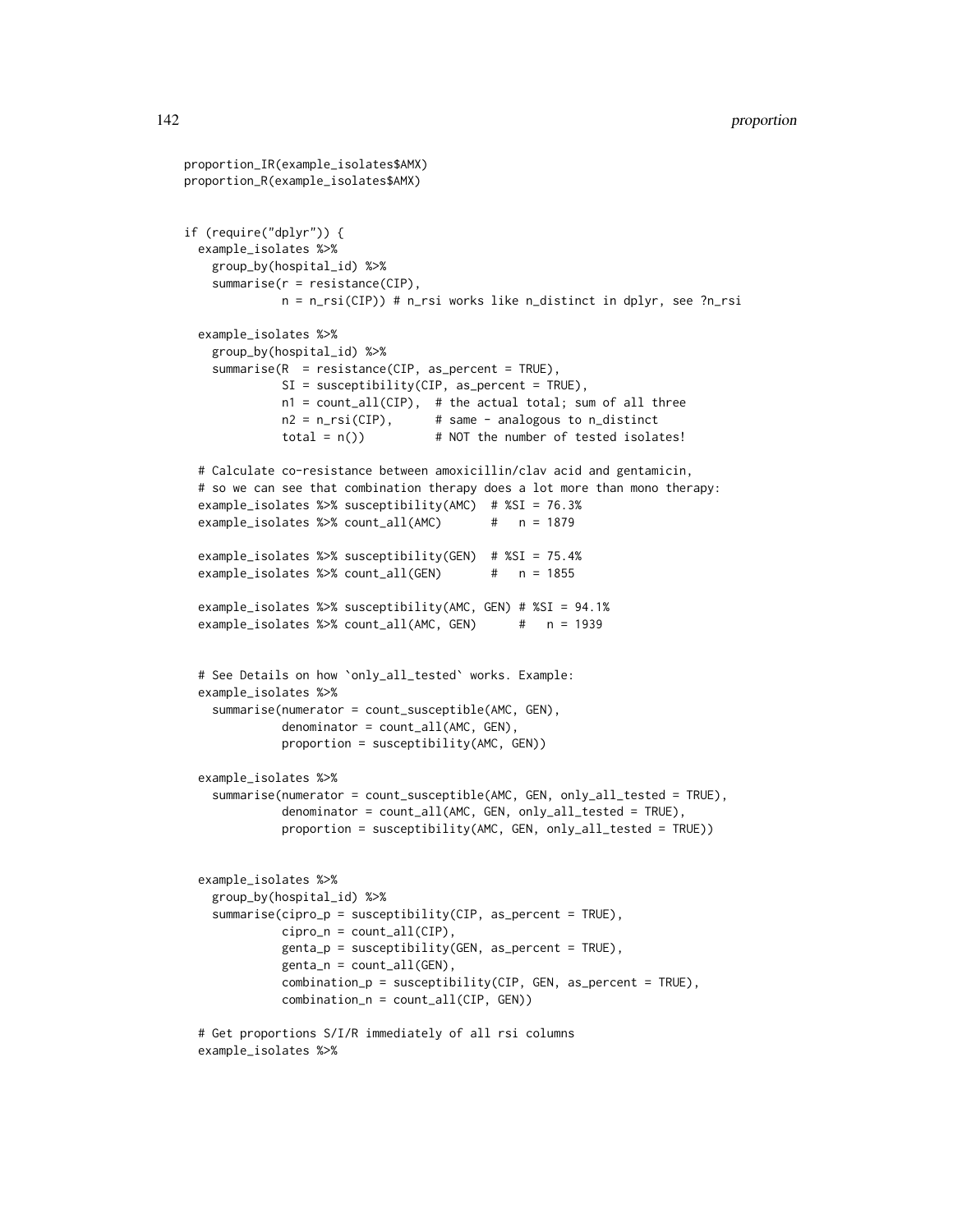## random 143

```
select(AMX, CIP) %>%
   proportion_df(translate = FALSE)
 # It also supports grouping variables
 example_isolates %>%
    select(hospital_id, AMX, CIP) %>%
   group_by(hospital_id) %>%
   proportion_df(translate = FALSE)
}
```
random *Random MIC Values/Disk Zones/RSI Generation*

# <span id="page-142-0"></span>Description

These functions can be used for generating random MIC values and disk diffusion diameters, for AMR data analysis practice. By providing a microorganism and antimicrobial agent, the generated results will reflect reality as much as possible.

# Usage

```
random\_mic(size = NULL, mo = NULL, ab = NULL, ...)random\_disk(size = NULL, mo = NULL, ab = NULL, ...)random\_rsi(size = NULL, prob\_RSI = c(0.33, 0.33, 0.33), ...)
```
## Arguments

| size     | desired size of the returned vector. If used in a data frame call or dplyr verb,<br>will get the current (group) size if left blank. |
|----------|--------------------------------------------------------------------------------------------------------------------------------------|
| mo       | any character that can be coerced to a valid microorganism code with as $\text{mo}()$                                                |
| ab       | any character that can be coerced to a valid antimicrobial agent code with as . ab()                                                 |
| $\cdot$  | ignored, only in place to allow future extensions                                                                                    |
| prob_RSI | a vector of length 3: the probabilities for "R" (1st value), "S" (2nd value) and<br>"I" $(3rd value)$                                |

## Details

The base R function [sample\(\)](#page-0-0) is used for generating values.

Generated values are based on the latest EUCAST guideline implemented in the [rsi\\_translation](#page-148-0) data set. To create specific generated values per bug or drug, set the mo and/or ab argument.

# Value

class <mic> for [random\\_mic\(\)](#page-142-0) (see [as.mic\(\)](#page-30-0)) and class <disk> for [random\\_disk\(\)](#page-142-0) (see [as.disk\(\)](#page-29-0))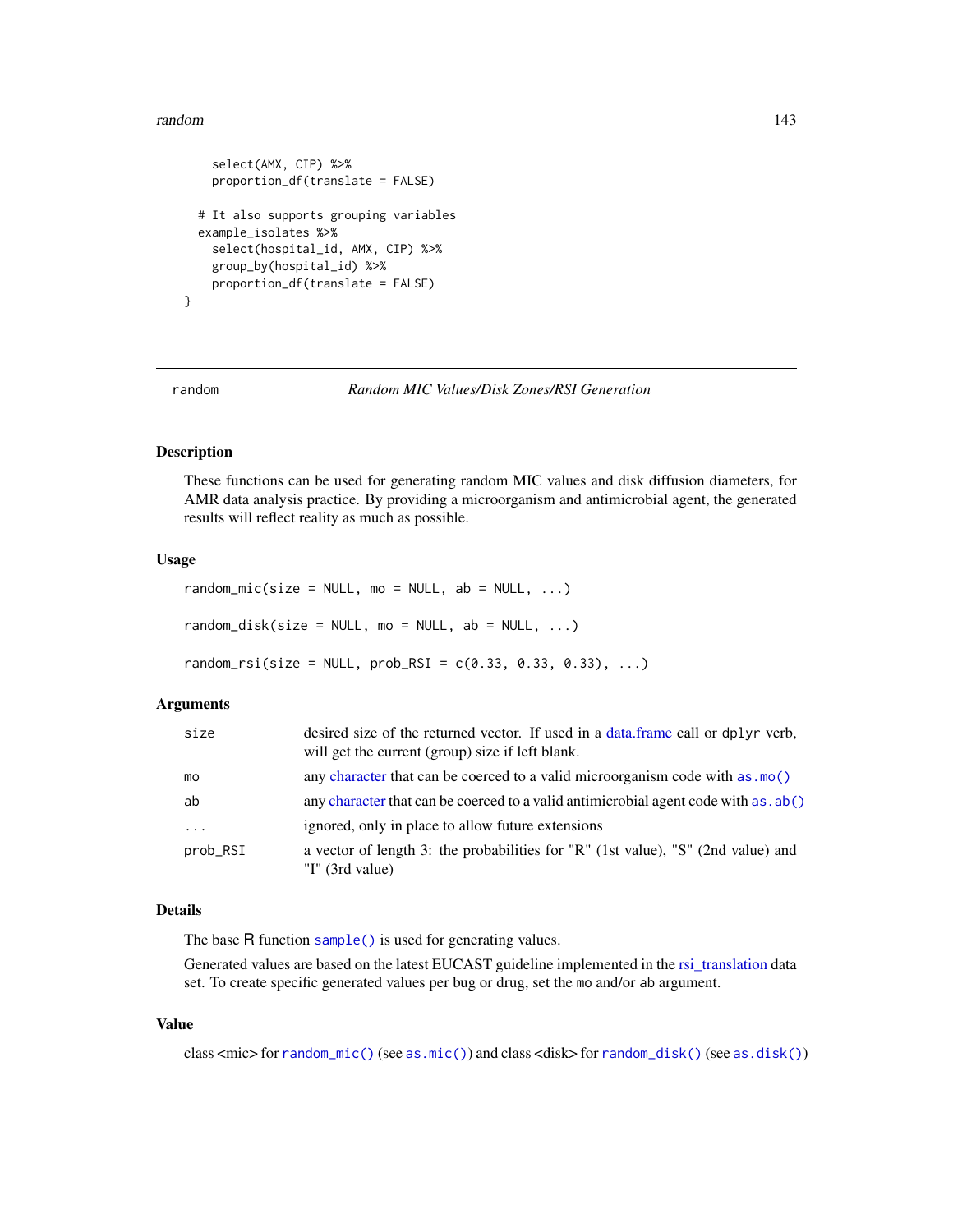## Stable Lifecycle

The [lifecycle](#page-103-0) of this function is stable. In a stable function, major changes are unlikely. This means that the unlying code will generally evolve by adding new arguments; removing arguments or changing the meaning of existing arguments will be avoided.

If the unlying code needs breaking changes, they will occur gradually. For example, an argument will be deprecated and first continue to work, but will emit a message informing you of the change. Next, typically after at least one newly released version on CRAN, the message will be transformed to an error.

# Read more on Our Website!

On our website <https://msberends.github.io/AMR/> you can find [a comprehensive tutorial](https://msberends.github.io/AMR/articles/AMR.html) about how to conduct AMR data analysis, the [complete documentation of all functions](https://msberends.github.io/AMR/reference/) and [an example](https://msberends.github.io/AMR/articles/WHONET.html) [analysis using WHONET data.](https://msberends.github.io/AMR/articles/WHONET.html)

# Examples

```
random_mic(100)
random_disk(100)
random_rsi(100)
```

```
# make the random generation more realistic by setting a bug and/or drug:
random_mic(100, "Klebsiella pneumoniae") # range 0.0625-64
random_mic(100, "Klebsiella pneumoniae", "meropenem") # range 0.0625-16
random_mic(100, "Streptococcus pneumoniae", "meropenem") # range 0.0625-4
random_disk(100, "Klebsiella pneumoniae") \qquad # range 8-50
random_disk(100, "Klebsiella pneumoniae", "ampicillin") # range 11-17
random_disk(100, "Streptococcus pneumoniae", "ampicillin") # range 12-27
```
resistance\_predict *Predict Antimicrobial Resistance*

#### **Description**

Create a prediction model to predict antimicrobial resistance for the next years on statistical solid ground. Standard errors (SE) will be returned as columns se\_min and se\_max. See *Examples* for a real live example.

# Usage

```
resistance_predict(
  x,
  col_ab,
  col_date = NULL,
  year_min = NULL,
```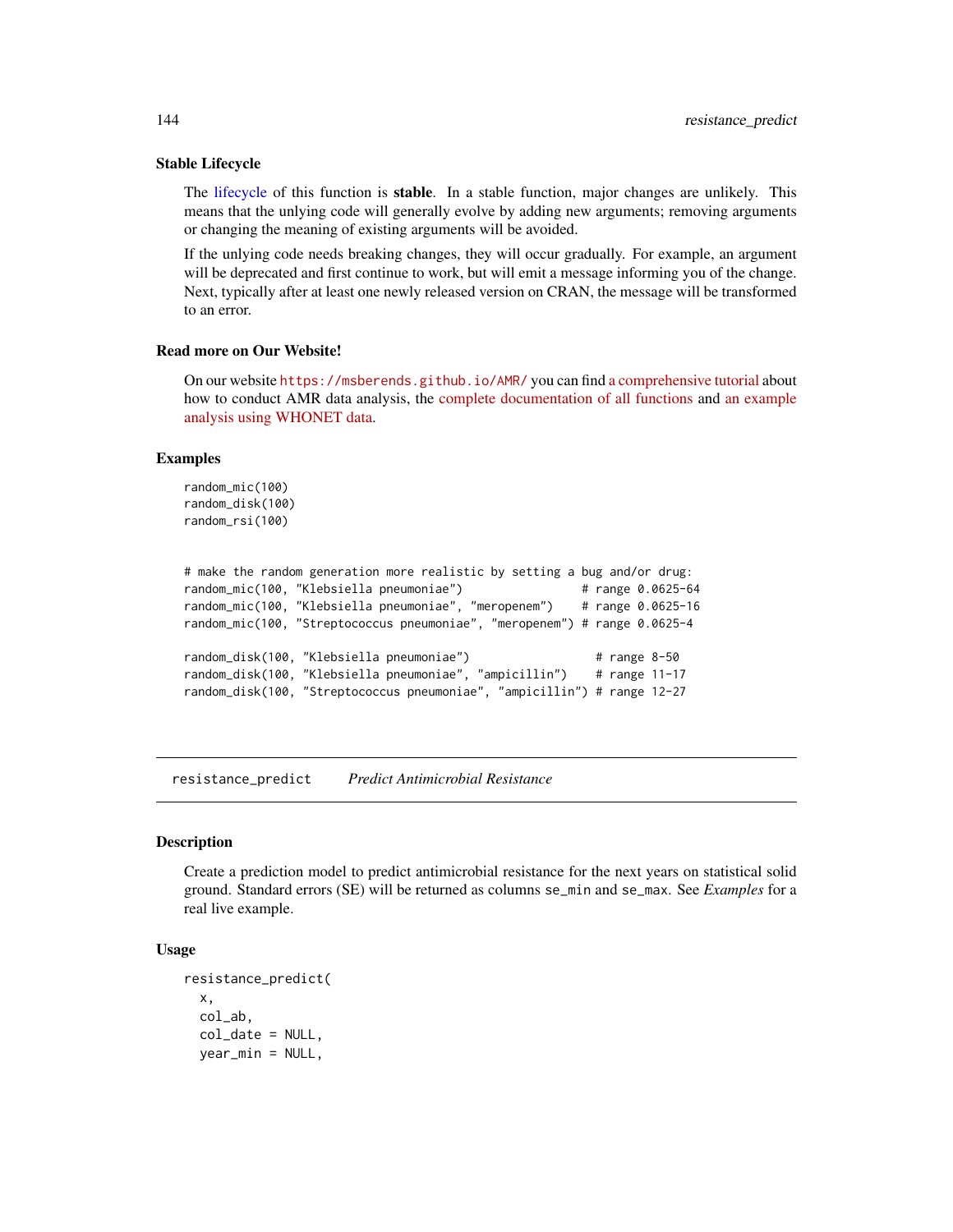```
year_max = NULL,
 year_every = 1,
 minimum = 30,
 model = NULL,I<sub>as_S</sub> = TRUE,preserve_measurements = TRUE,
 info = interactive(),
  ...
\mathcal{L}rsi_predict(
 x,
 col_ab,
 col_date = NULL,
 year_min = NULL,
  year_max = NULL,
 year_every = 1,
 minimum = 30,model = NULL,I<sub>as</sub>S = TRUE,
 preserve_measurements = TRUE,
 info = interactive(),
  ...
\mathcal{L}## S3 method for class 'resistance_predict'
plot(x, main = paste("Resistance Prediction of", x_name), ...)
ggplot_rsi_predict(
 x,
 main = paste("Resistance Prediction of", x_name),
 ribbon = TRUE,...
\lambda## S3 method for class 'resistance_predict'
autoplot(
 object,
 main = paste("Resistance Prediction of", x_name),
 ribbon = TRUE,
  ...
\mathcal{L}
```
# Arguments

| $\mathsf{x}$ | a data frame containing isolates. Can be left blank for automatic determination,<br>see <i>Examples</i> . |
|--------------|-----------------------------------------------------------------------------------------------------------|
| col ab       | column name of x containing antimicrobial interpretations ("R", "I" and "S")                              |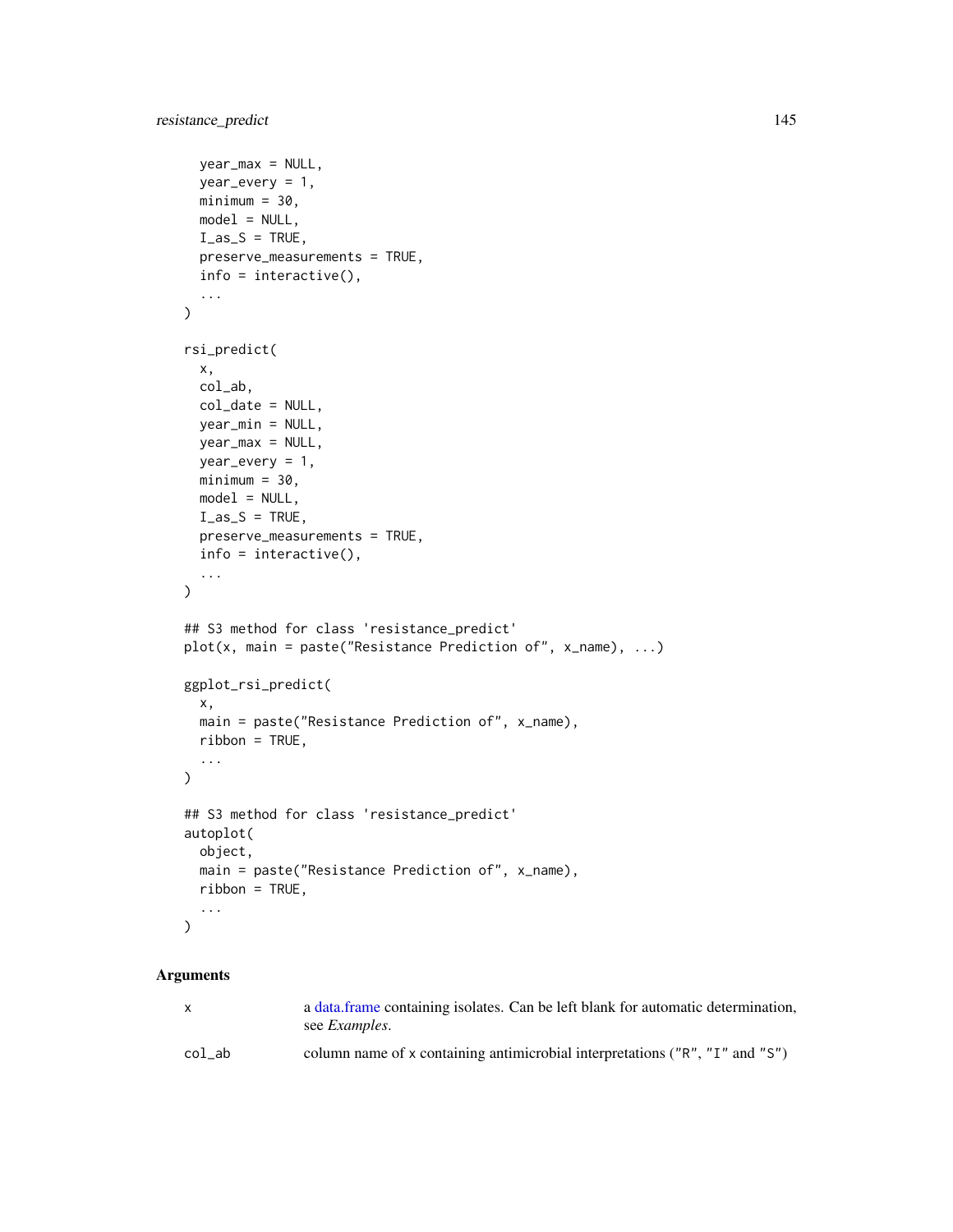<span id="page-145-0"></span>

| col_date              | column name of the date, will be used to calculate years if this column doesn't<br>consist of years already, defaults to the first column of with a date class                                                                                                                                                                                       |
|-----------------------|------------------------------------------------------------------------------------------------------------------------------------------------------------------------------------------------------------------------------------------------------------------------------------------------------------------------------------------------------|
| year_min              | lowest year to use in the prediction model, dafaults to the lowest year in col_date                                                                                                                                                                                                                                                                  |
| year_max              | highest year to use in the prediction model, defaults to 10 years after today                                                                                                                                                                                                                                                                        |
| year_every            | unit of sequence between lowest year found in the data and year_max                                                                                                                                                                                                                                                                                  |
| minimum               | minimal amount of available isolates per year to include. Years containing less<br>observations will be estimated by the model.                                                                                                                                                                                                                      |
| model                 | the statistical model of choice. This could be a generalised linear regression<br>model with binomial distribution (i.e. using ' $glm(, family = binomial)$ ", as-<br>suming that a period of zero resistance was followed by a period of increasing<br>resistance leading slowly to more and more resistance. See Details for all valid<br>options. |
| I <sub>as</sub> S     | a logical to indicate whether values "I" should be treated as "S" (will otherwise<br>be treated as "R"). The default, TRUE, follows the redefinition by EUCAST about<br>the interpretation of I (increased exposure) in 2019, see section Interpretation of<br>S, I and R below.                                                                     |
| preserve_measurements |                                                                                                                                                                                                                                                                                                                                                      |
|                       | a logical to indicate whether predictions of years that are actually available in<br>the data should be overwritten by the original data. The standard errors of those<br>years will be NA.                                                                                                                                                          |
| info                  | a logical to indicate whether textual analysis should be printed with the name<br>and summary () of the statistical model.                                                                                                                                                                                                                           |
| $\cdots$              | arguments passed on to functions                                                                                                                                                                                                                                                                                                                     |
| main                  | title of the plot                                                                                                                                                                                                                                                                                                                                    |
| ribbon                | a logical to indicate whether a ribbon should be shown (default) or error bars                                                                                                                                                                                                                                                                       |
| object                | model data to be plotted                                                                                                                                                                                                                                                                                                                             |
|                       |                                                                                                                                                                                                                                                                                                                                                      |

# Details

Valid options for the statistical model (argument model) are:

- "binomial" or "binom" or "logit": a generalised linear regression model with binomial distribution
- "loglin" or "poisson": a generalised log-linear regression model with poisson distribution
- "lin" or "linear": a linear regression model

# Value

A [data.frame](#page-0-0) with extra class [resistance\\_predict](#page-143-0) with columns:

- year
- value, the same as estimated when preserve\_measurements = FALSE, and a combination of observed and estimated otherwise
- se\_min, the lower bound of the standard error with a minimum of 0 (so the standard error will never go below 0%)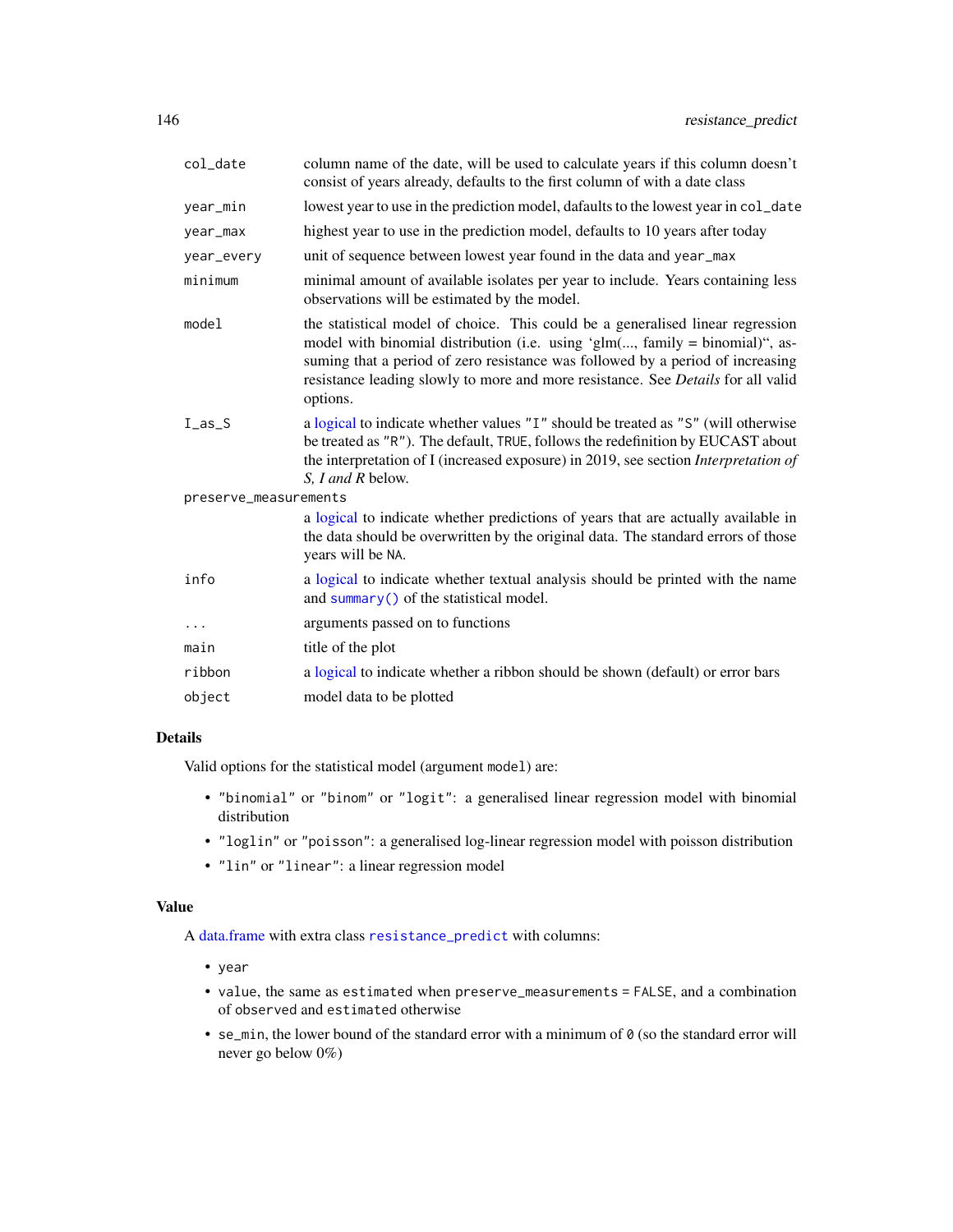#### <span id="page-146-0"></span>resistance\_predict 147

- se\_max the upper bound of the standard error with a maximum of 1 (so the standard error will never go above 100%)
- observations, the total number of available observations in that year, i.e.  $S + I + R$
- observed, the original observed resistant percentages
- estimated, the estimated resistant percentages, calculated by the model

Furthermore, the model itself is available as an attribute: attributes(x)\$model, see *Examples*.

#### Stable Lifecycle

The [lifecycle](#page-103-0) of this function is stable. In a stable function, major changes are unlikely. This means that the unlying code will generally evolve by adding new arguments; removing arguments or changing the meaning of existing arguments will be avoided.

If the unlying code needs breaking changes, they will occur gradually. For example, an argument will be deprecated and first continue to work, but will emit a message informing you of the change. Next, typically after at least one newly released version on CRAN, the message will be transformed to an error.

#### Interpretation of R and S/I

In 2019, the European Committee on Antimicrobial Susceptibility Testing (EUCAST) has decided to change the definitions of susceptibility testing categories R and S/I as shown below ([https:](https://www.eucast.org/newsiandr/) [//www.eucast.org/newsiandr/](https://www.eucast.org/newsiandr/)).

#### •  $R =$  Resistant

A microorganism is categorised as *Resistant* when there is a high likelihood of therapeutic failure even when there is increased exposure. Exposure is a function of how the mode of administration, dose, dosing interval, infusion time, as well as distribution and excretion of the antimicrobial agent will influence the infecting organism at the site of infection.

•  $S =$  Susceptible

A microorganism is categorised as *Susceptible, standard dosing regimen*, when there is a high likelihood of therapeutic success using a standard dosing regimen of the agent.

# • I = Susceptible, Increased exposure

A microorganism is categorised as *Susceptible, Increased exposure* when there is a high likelihood of therapeutic success because exposure to the agent is increased by adjusting the dosing regimen or by its concentration at the site of infection.

This AMR package honours this (new) insight. Use [susceptibility\(\)](#page-137-0) (equal to [proportion\\_SI\(\)](#page-137-0)) to determine antimicrobial susceptibility and [count\\_susceptible\(\)](#page-54-0) (equal to [count\\_SI\(\)](#page-54-0)) to count susceptible isolates.

#### Read more on Our Website!

On our website <https://msberends.github.io/AMR/> you can find [a comprehensive tutorial](https://msberends.github.io/AMR/articles/AMR.html) about how to conduct AMR data analysis, the [complete documentation of all functions](https://msberends.github.io/AMR/reference/) and [an example](https://msberends.github.io/AMR/articles/WHONET.html) [analysis using WHONET data.](https://msberends.github.io/AMR/articles/WHONET.html)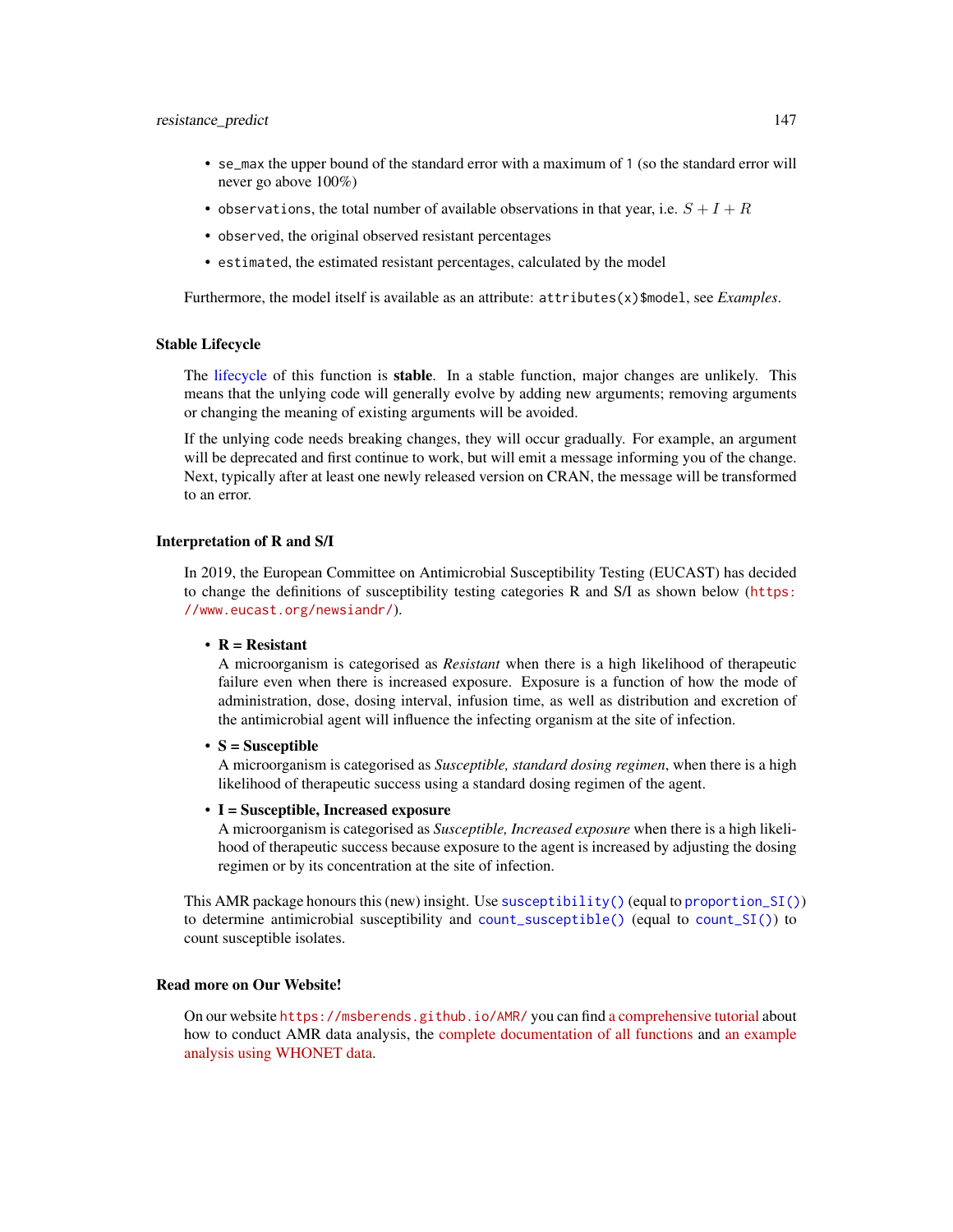# See Also

The [proportion\(\)](#page-137-1) functions to calculate resistance Models: [lm\(\)](#page-0-0) [glm\(\)](#page-0-0)

# Examples

```
x <- resistance_predict(example_isolates,
                        col\_ab = "AMX",year_min = 2010,
                        model = "binomial")
plot(x)
if (require("ggplot2")) {
  ggplot_rsi_predict(x)
}
# using dplyr:
if (require("dplyr")) {
  x <- example_isolates %>%
    filter_first_isolate() %>%
    filter(mo_genus(mo) == "Staphylococcus") %>%
    resistance_predict("PEN", model = "binomial")
  plot(x)
  # get the model from the object
  mymodel <- attributes(x)$model
  summary(mymodel)
}
# create nice plots with ggplot2 yourself
if (require("dplyr") & require("ggplot2")) {
  data <- example_isolates %>%
    filter(mo == as.mo("E. coli")) %>%
    resistance_predict(col_ab = "AMX",
                       col\_date = "date"model = "binomial",
                       info = FALSE,
                       minimum = 15autoplot(data)
  ggplot(data,
         \text{aes}(x = \text{year}) +
    geom\_col(aes(y = value),
             fill = "grey75") +
    geom_errorbar(aes(ymin = se_min,
                      ymax = se_max),
                  color = "grey50") +scale_y_{continuous(limits = c(0, 1)),
                       breaks = seq(0, 1, 0.1),
                       labels = paste0(seq(0, 100, 10), "%")) +
```
<span id="page-147-0"></span>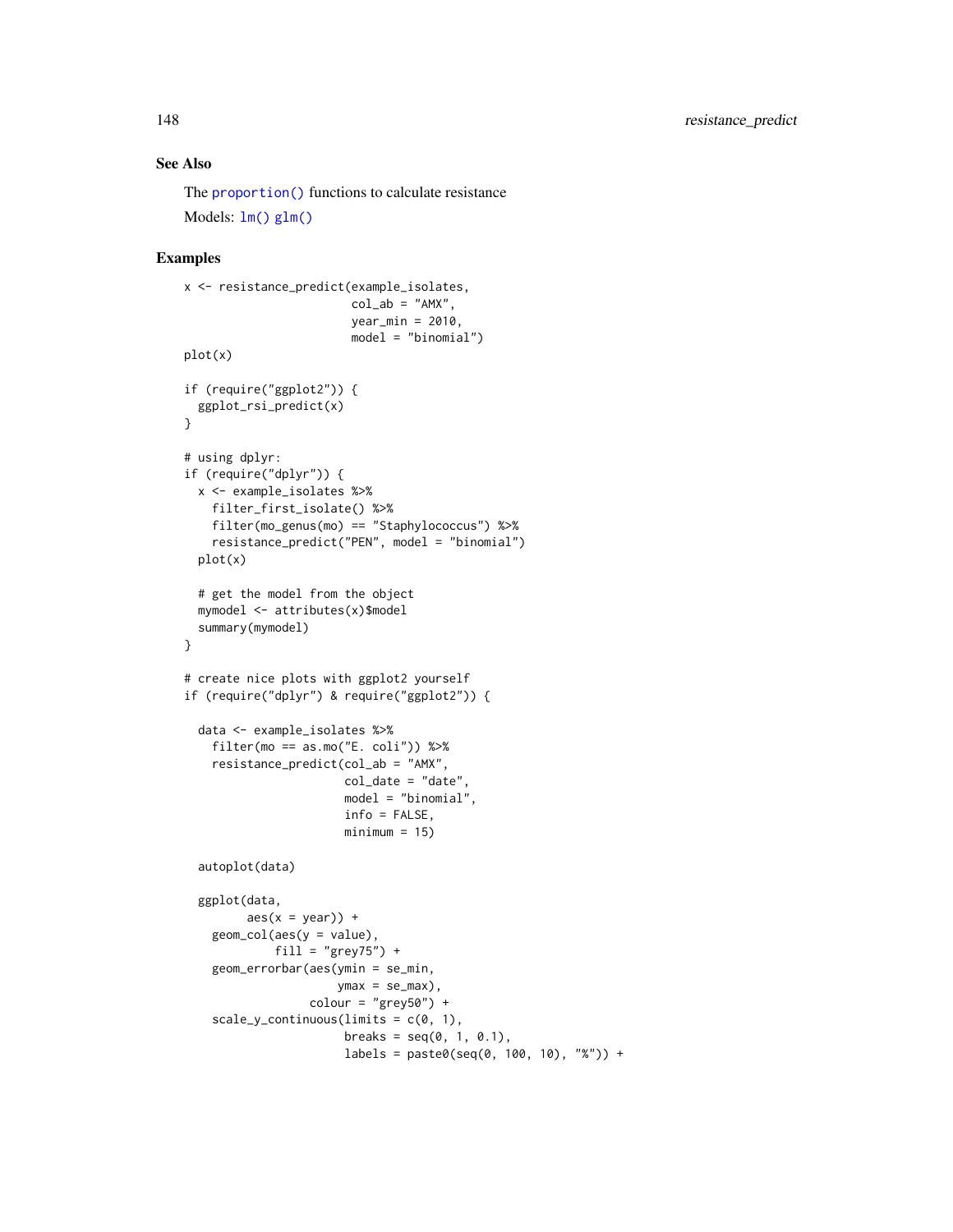# <span id="page-148-0"></span>rsi\_translation 149

```
labs(title = expression(paste("Forecast of Amoxicillin Resistance in ",
                              italic("E. coli"))),
    y = "%R",
    x = "Year") +theme_minimal(base_size = 13)
```
rsi\_translation *Data Set for R/SI Interpretation*

# **Description**

}

Data set containing reference data to interpret MIC and disk diffusion to R/SI values, according to international guidelines. Currently implemented guidelines are EUCAST (2011-2021) and CLSI (2010-2021). Use [as.rsi\(\)](#page-39-0) to transform MICs or disks measurements to R/SI values.

#### Usage

rsi\_translation

# Format

A [data.frame](#page-0-0) with 20,318 observations and 11 variables:

- guideline Name of the guideline
- method Either "DISK" or "MIC"
- site Body site, e.g. "Oral" or "Respiratory"
- mo

Microbial ID, see [as.mo\(\)](#page-33-0)

• rank\_index

Taxonomic rank index of mo from 1 (subspecies/infraspecies) to 5 (unknown microorganism)

• ab

Antibiotic ID, see [as.ab\(\)](#page-26-0)

• ref\_tbl

Info about where the guideline rule can be found

- disk\_dose Dose of the used disk diffusion method
- breakpoint\_S

Lowest MIC value or highest number of millimetres that leads to "S"

• breakpoint\_R

Highest MIC value or lowest number of millimetres that leads to "R"

• uti

A [logical](#page-0-0) value (TRUE/FALSE) to indicate whether the rule applies to a urinary tract infection (UTI)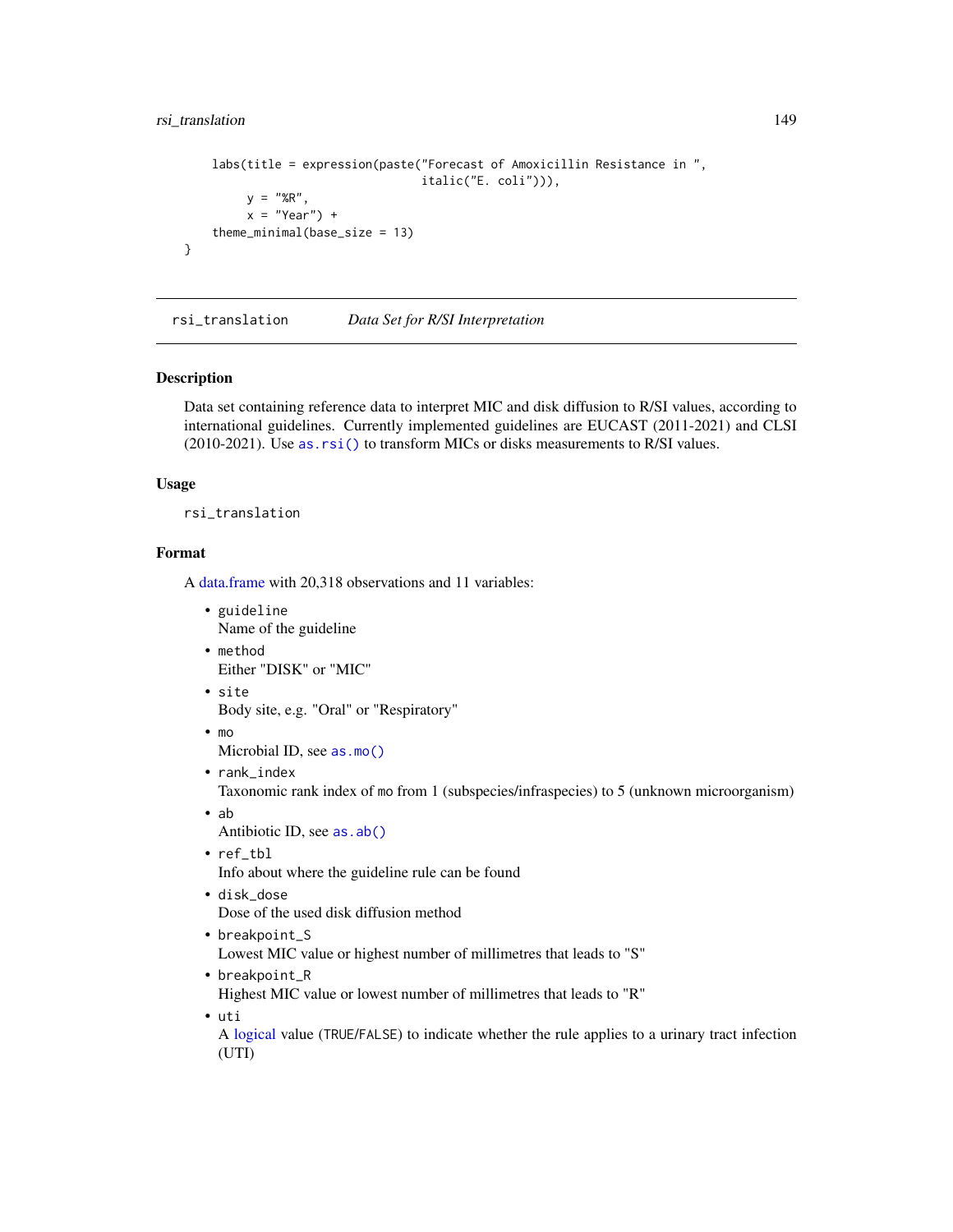# Details

The repository of this AMR package contains a file comprising this exact data set: [https://github.](https://github.com/msberends/AMR/blob/main/data-raw/rsi_translation.txt) [com/msberends/AMR/blob/main/data-raw/rsi\\_translation.txt](https://github.com/msberends/AMR/blob/main/data-raw/rsi_translation.txt). This file allows for machine reading EUCAST and CLSI guidelines, which is almost impossible with the Excel and PDF files distributed by EUCAST and CLSI. The file is updated automatically and the mo and ab columns have been transformed to contain the full official names instead of codes.

# Reference Data Publicly Available

All reference data sets (about microorganisms, antibiotics, R/SI interpretation, EUCAST rules, etc.) in this AMR package are publicly and freely available. We continually export our data sets to formats for use in R, SPSS, SAS, Stata and Excel. We also supply flat files that are machine-readable and suitable for input in any software program, such as laboratory information systems. Please find [all](https://msberends.github.io/AMR/articles/datasets.html) [download links on our website,](https://msberends.github.io/AMR/articles/datasets.html) which is automatically updated with every code change.

#### Read more on Our Website!

On our website <https://msberends.github.io/AMR/> you can find [a comprehensive tutorial](https://msberends.github.io/AMR/articles/AMR.html) about how to conduct AMR data analysis, the [complete documentation of all functions](https://msberends.github.io/AMR/reference/) and [an example](https://msberends.github.io/AMR/articles/WHONET.html) [analysis using WHONET data.](https://msberends.github.io/AMR/articles/WHONET.html)

# See Also

[intrinsic\\_resistant](#page-94-0)

skewness *Skewness of the Sample*

#### Description

Skewness is a measure of the asymmetry of the probability distribution of a real-valued random variable about its mean.

When negative ('left-skewed'): the left tail is longer; the mass of the distribution is concentrated on the right of a histogram. When positive ('right-skewed'): the right tail is longer; the mass of the distribution is concentrated on the left of a histogram. A normal distribution has a skewness of 0.

#### Usage

```
skewness(x, na.rm = FALSE)
## Default S3 method:
skewness(x, na.rm = FALSE)
## S3 method for class 'matrix'
skewness(x, na.rm = FALSE)
## S3 method for class 'data.frame'
skewness(x, na.rm = FALSE)
```
<span id="page-149-0"></span>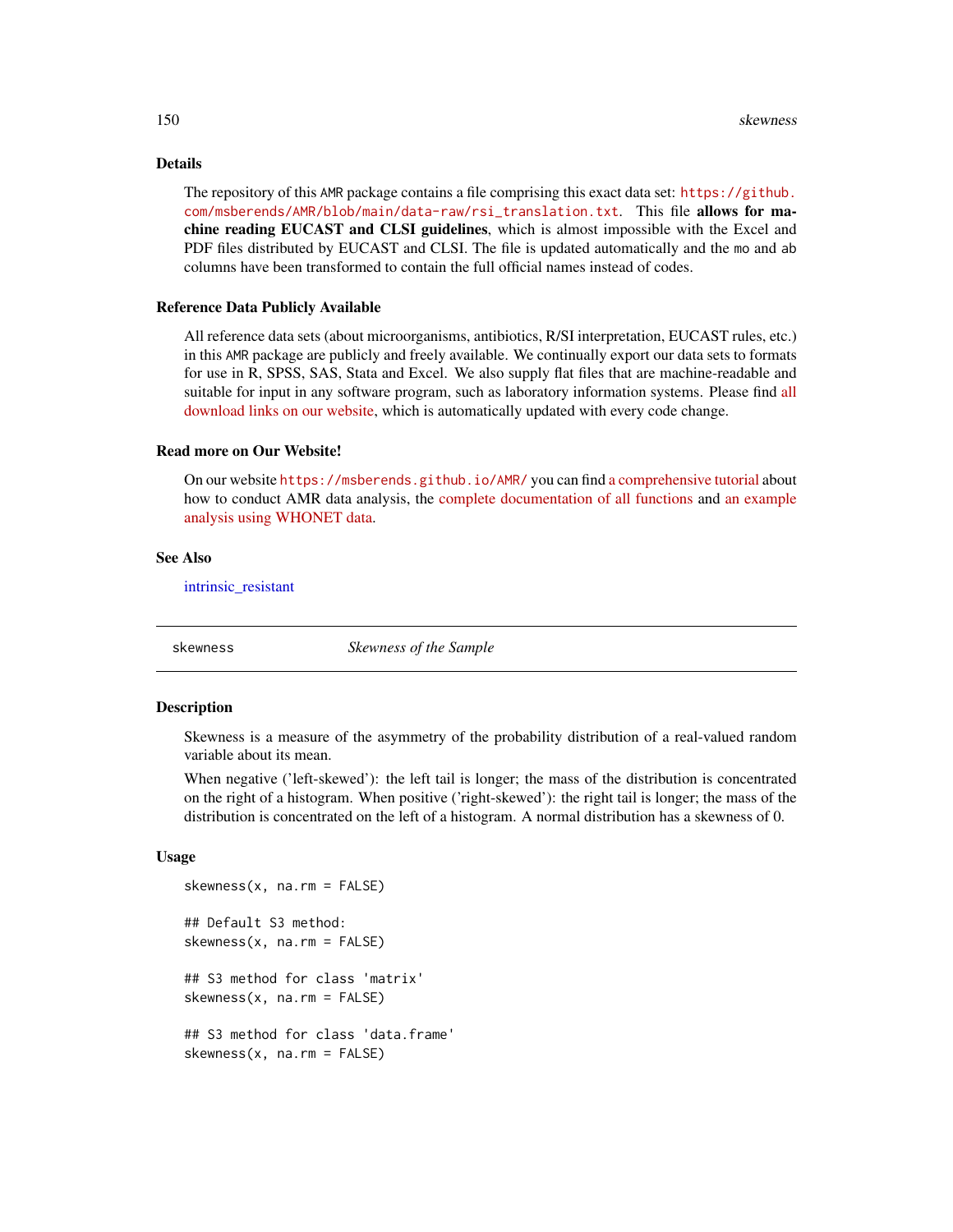#### <span id="page-150-0"></span>translate the contract of the contract of the contract of the contract of the contract of the contract of the contract of the contract of the contract of the contract of the contract of the contract of the contract of the

#### Arguments

|       | a vector of values, a matrix or a data frame                                    |
|-------|---------------------------------------------------------------------------------|
| na.rm | a logical value indicating whether NA values should be stripped before the com- |
|       | putation proceeds                                                               |

#### Stable Lifecycle

The [lifecycle](#page-103-0) of this function is stable. In a stable function, major changes are unlikely. This means that the unlying code will generally evolve by adding new arguments; removing arguments or changing the meaning of existing arguments will be avoided.

If the unlying code needs breaking changes, they will occur gradually. For example, an argument will be deprecated and first continue to work, but will emit a message informing you of the change. Next, typically after at least one newly released version on CRAN, the message will be transformed to an error.

#### Read more on Our Website!

On our website <https://msberends.github.io/AMR/> you can find [a comprehensive tutorial](https://msberends.github.io/AMR/articles/AMR.html) about how to conduct AMR data analysis, the [complete documentation of all functions](https://msberends.github.io/AMR/reference/) and [an example](https://msberends.github.io/AMR/articles/WHONET.html) [analysis using WHONET data.](https://msberends.github.io/AMR/articles/WHONET.html)

# See Also

[kurtosis\(\)](#page-102-0)

translate *Translate Strings from AMR Package*

#### Description

For language-dependent output of AMR functions, like [mo\\_name\(\)](#page-121-0), [mo\\_gramstain\(\)](#page-121-0), [mo\\_type\(\)](#page-121-0) and [ab\\_name\(\)](#page-5-0).

#### Usage

get\_AMR\_locale()

#### Details

Strings will be translated to foreign languages if they are defined in a local translation file. Additions to this file can be suggested at our repository. The file can be found here: [https://github.](https://github.com/msberends/AMR/blob/main/data-raw/translations.tsv) [com/msberends/AMR/blob/main/data-raw/translations.tsv](https://github.com/msberends/AMR/blob/main/data-raw/translations.tsv). This file will be read by all functions where a translated output can be desired, like all  $mo-*$  functions (such as  $mo\_name()$ , [mo\\_gramstain\(\)](#page-121-0), [mo\\_type\(\)](#page-121-0), etc.) and [ab\\_\\*](#page-5-1) functions (such as [ab\\_name\(\)](#page-5-0), [ab\\_group\(\)](#page-5-0), etc.).

Currently supported languages are: Danish, Dutch, English, French, German, Italian, Portuguese, Russian, Spanish and Swedish. All these languages have translations available for all antimicrobial agents and colloquial microorganism names.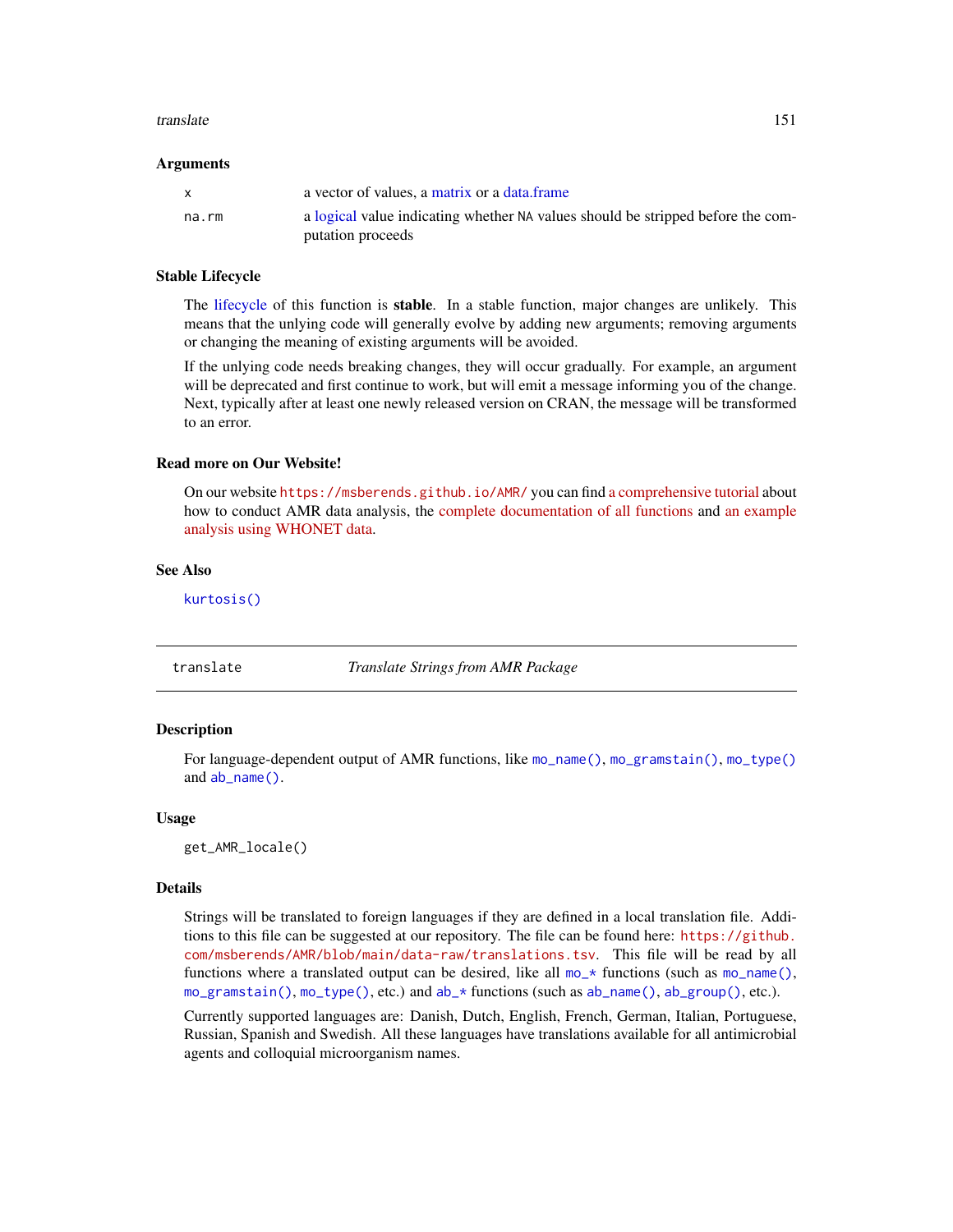<span id="page-151-0"></span>Please suggest your own translations [by creating a new issue on our repository.](https://github.com/msberends/AMR/issues/new?title=Translations)

#### Changing the Default Language:

The system language will be used at default (as returned by Sys.getenv("LANG") or, if LANG is not set, [Sys.getlocale\(\)](#page-0-0)), if that language is supported. But the language to be used can be overwritten in two ways and will be checked in this order:

- 1. Setting the R option AMR\_locale, e.g. by running options(AMR\_locale = "de")
- 2. Setting the system variable LANGUAGE or LANG, e.g. by adding LANGUAGE="de\_DE.utf8" to your .Renviron file in your home directory

Thus, if the R option AMR\_locale is set, the system variables LANGUAGE and LANG will be ignored.

#### Stable Lifecycle

The [lifecycle](#page-103-0) of this function is stable. In a stable function, major changes are unlikely. This means that the unlying code will generally evolve by adding new arguments; removing arguments or changing the meaning of existing arguments will be avoided.

If the unlying code needs breaking changes, they will occur gradually. For example, an argument will be deprecated and first continue to work, but will emit a message informing you of the change. Next, typically after at least one newly released version on CRAN, the message will be transformed to an error.

# Read more on Our Website!

On our website <https://msberends.github.io/AMR/> you can find [a comprehensive tutorial](https://msberends.github.io/AMR/articles/AMR.html) about how to conduct AMR data analysis, the [complete documentation of all functions](https://msberends.github.io/AMR/reference/) and [an example](https://msberends.github.io/AMR/articles/WHONET.html) [analysis using WHONET data.](https://msberends.github.io/AMR/articles/WHONET.html)

#### Examples

```
# The 'language' argument of below functions
# will be set automatically to your system language
# with get_AMR_locale()
# English
mo_name("CoNS", language = "en")
#> "Coagulase-negative Staphylococcus (CoNS)"
# Danish
mo_name("CoNS", language = "da")
#> "Koagulase-negative stafylokokker (KNS)"
# Dutch
mo_name("CoNS", language = "nl")
#> "Coagulase-negatieve Staphylococcus (CNS)"
# German
mo_name("CoNS", language = "de")
#> "Koagulase-negative Staphylococcus (KNS)"
```
# Italian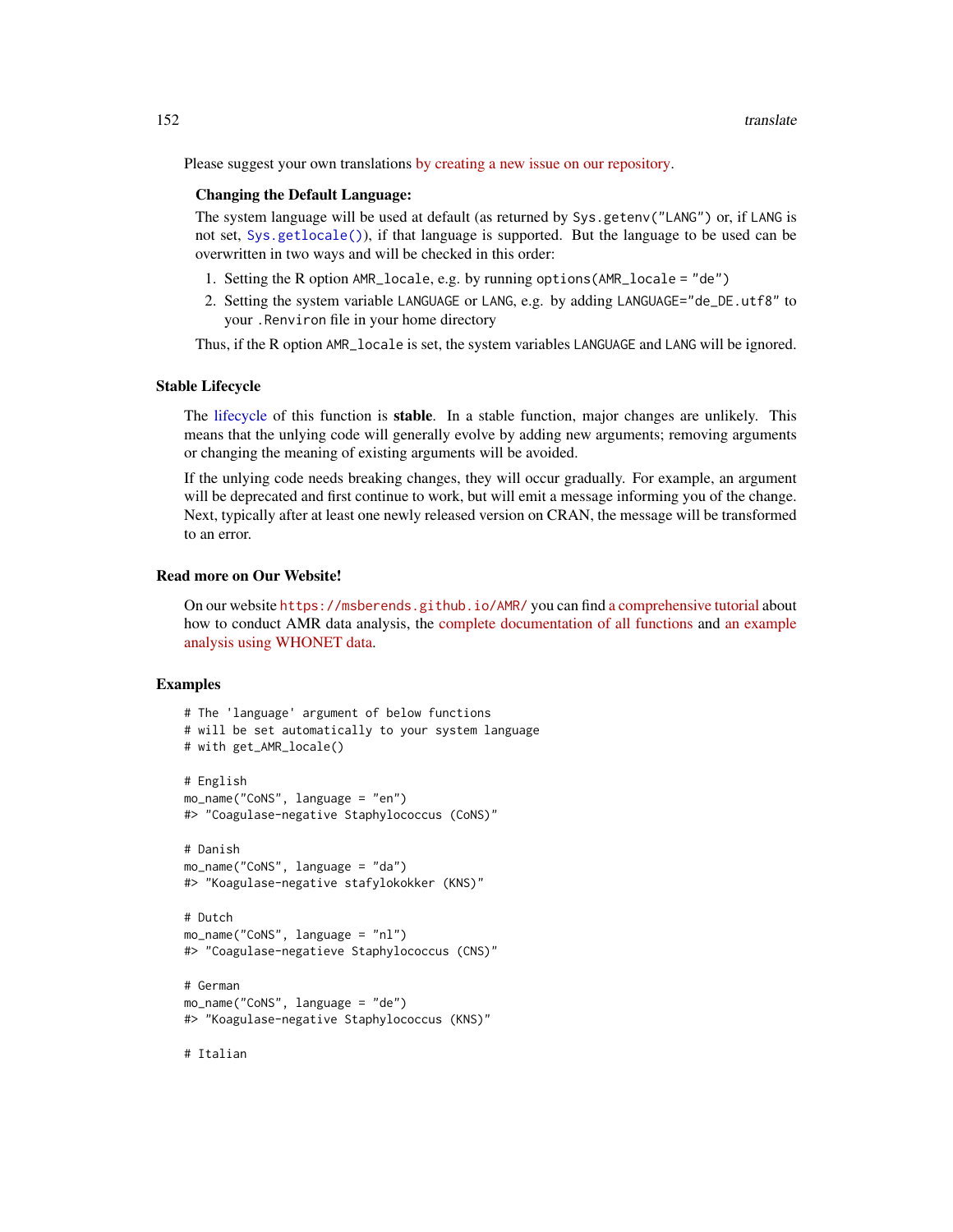# <span id="page-152-0"></span>WHOCC 153

```
mo_name("CoNS", language = "it")
#> "Staphylococcus negativo coagulasi (CoNS)"
# Portuguese
mo_name("CoNS", language = "pt")
#> "Staphylococcus coagulase negativo (CoNS)"
# Spanish
mo_name("CoNS", language = "es")
#> "Staphylococcus coagulasa negativo (SCN)"
```
WHOCC *WHOCC: WHO Collaborating Centre for Drug Statistics Methodology*

# **Description**

All antimicrobial drugs and their official names, ATC codes, ATC groups and defined daily dose (DDD) are included in this package, using the WHO Collaborating Centre for Drug Statistics Methodology.

# **WHOCC**

This package contains all ~550 antibiotic, antimycotic and antiviral drugs and their Anatomical Therapeutic Chemical (ATC) codes, ATC groups and Defined Daily Dose (DDD) from the World Health Organization Collaborating Centre for Drug Statistics Methodology (WHOCC, [https://](https://www.whocc.no) [www.whocc.no](https://www.whocc.no)) and the Pharmaceuticals Community Register of the European Commission ([https:](https://ec.europa.eu/health/documents/community-register/html/reg_hum_atc.htm) [//ec.europa.eu/health/documents/community-register/html/reg\\_hum\\_atc.htm](https://ec.europa.eu/health/documents/community-register/html/reg_hum_atc.htm)).

These have become the gold standard for international drug utilisation monitoring and research.

The WHOCC is located in Oslo at the Norwegian Institute of Public Health and funded by the Norwegian government. The European Commission is the executive of the European Union and promotes its general interest.

NOTE: The WHOCC copyright does not allow use for commercial purposes, unlike any other info from this package. See [https://www.whocc.no/copyright\\_disclaimer/.](https://www.whocc.no/copyright_disclaimer/.)

#### Read more on Our Website!

On our website <https://msberends.github.io/AMR/> you can find [a comprehensive tutorial](https://msberends.github.io/AMR/articles/AMR.html) about how to conduct AMR data analysis, the [complete documentation of all functions](https://msberends.github.io/AMR/reference/) and [an example](https://msberends.github.io/AMR/articles/WHONET.html) [analysis using WHONET data.](https://msberends.github.io/AMR/articles/WHONET.html)

# Examples

```
as.ab("meropenem")
ab_name("J01DH02")
```
ab\_tradenames("flucloxacillin")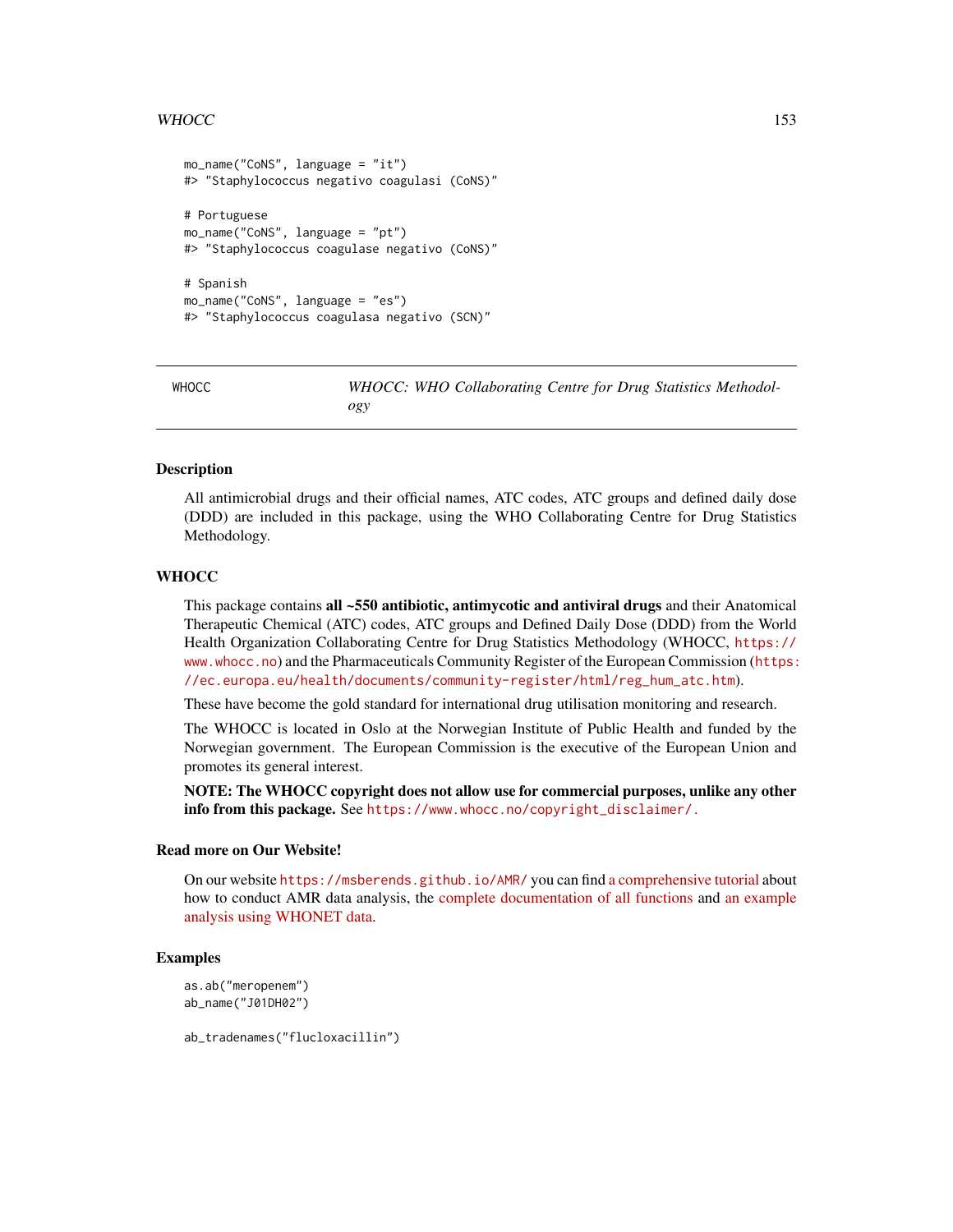# <span id="page-153-0"></span>Description

This example data set has the exact same structure as an export file from WHONET. Such files can be used with this package, as this example data set shows. The antibiotic results are from our [example\\_isolates](#page-71-0) data set. All patient names are created using online surname generators and are only in place for practice purposes.

# Usage

WHONET

# Format

A [data.frame](#page-0-0) with 500 observations and 53 variables:

- Identification number ID of the sample
- Specimen number ID of the specimen
- Organism Name of the microorganism. Before analysis, you should transform this to a valid microbial class, using [as.mo\(\)](#page-33-0).
- Country Country of origin
- Laboratory Name of laboratory
- Last name Fictitious last name of patient
- First name Fictitious initial of patient
- Sex Fictitious gender of patient
- Age Fictitious age of patient
- Age category Age group, can also be looked up using [age\\_groups\(\)](#page-10-0)
- Date of admission [Date](#page-0-0) of hospital admission
- Specimen date [Date](#page-0-0) when specimen was received at laboratory
- Specimen type Specimen type or group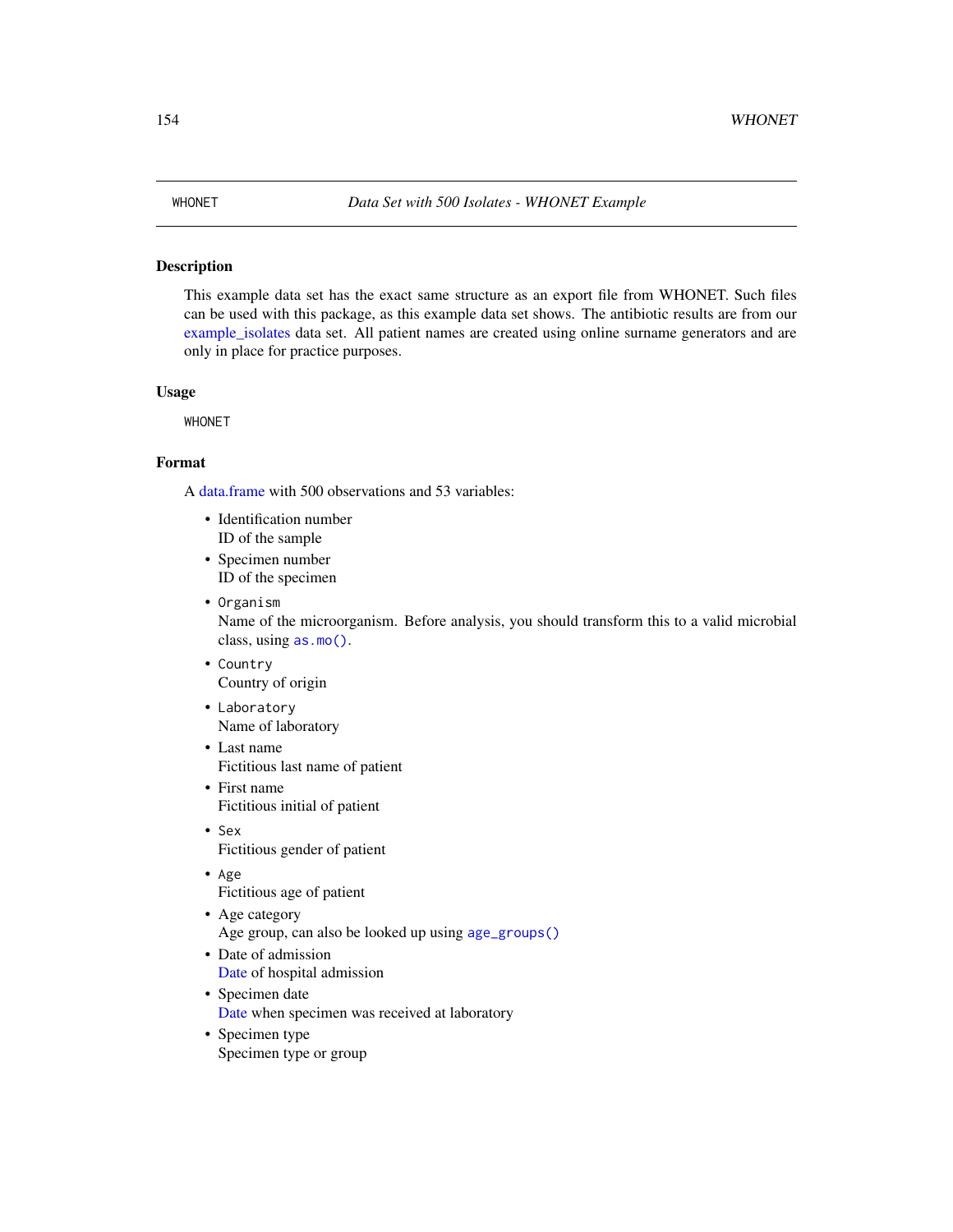#### <span id="page-154-0"></span>WHONET 155

- Specimen type (Numeric) Translation of "Specimen type"
- Reason Reason of request with Differential Diagnosis
- Isolate number ID of isolate
- Organism type Type of microorganism, can also be looked up using [mo\\_type\(\)](#page-121-0)
- Serotype Serotype of microorganism
- Beta-lactamase Microorganism produces beta-lactamase?
- ESBL Microorganism produces extended spectrum beta-lactamase?
- Carbapenemase Microorganism produces carbapenemase?
- MRSA screening test Microorganism is possible MRSA?
- Inducible clindamycin resistance Clindamycin can be induced?
- Comment Other comments
- Date of data entry [Date](#page-0-0) this data was entered in WHONET
- AMP\_ND10:CIP\_EE 28 different antibiotics. You can lookup the abbreviations in the [antibiotics](#page-14-0) data set, or use e.g. [ab\\_name\("AMP"\)](#page-5-0) to get the official name immediately. Before analysis, you should transform this to a valid antibiotic class, using [as.rsi\(\)](#page-39-0).

# Reference Data Publicly Available

All reference data sets (about microorganisms, antibiotics, R/SI interpretation, EUCAST rules, etc.) in this AMR package are publicly and freely available. We continually export our data sets to formats for use in R, SPSS, SAS, Stata and Excel. We also supply flat files that are machine-readable and suitable for input in any software program, such as laboratory information systems. Please find [all](https://msberends.github.io/AMR/articles/datasets.html) [download links on our website,](https://msberends.github.io/AMR/articles/datasets.html) which is automatically updated with every code change.

#### Read more on Our Website!

On our website <https://msberends.github.io/AMR/> you can find [a comprehensive tutorial](https://msberends.github.io/AMR/articles/AMR.html) about how to conduct AMR data analysis, the [complete documentation of all functions](https://msberends.github.io/AMR/reference/) and [an example](https://msberends.github.io/AMR/articles/WHONET.html) [analysis using WHONET data.](https://msberends.github.io/AMR/articles/WHONET.html)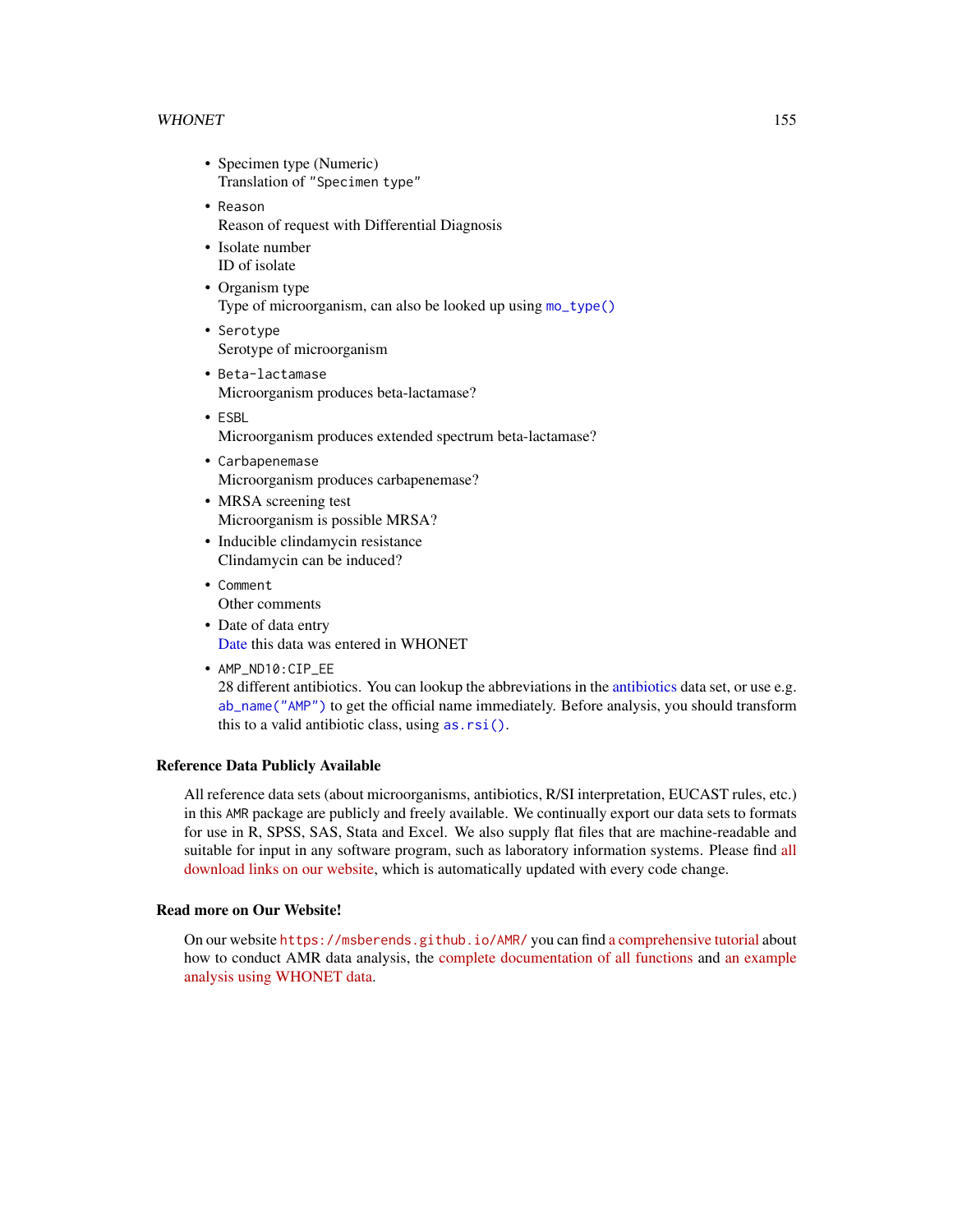# Index

∗ Becker as.mo, [34](#page-33-1) ∗ Lancefield as.mo, [34](#page-33-1) ∗ becker as.mo, [34](#page-33-1) ∗ datasets antibiotics, [15](#page-14-1) as.disk, [30](#page-29-0) as.mic, [31](#page-30-0) as.rsi, [40](#page-39-1) dosage, [65](#page-64-0) example\_isolates, [72](#page-71-1) example\_isolates\_unclean, [73](#page-72-0) intrinsic\_resistant, [95](#page-94-1) microorganisms, [114](#page-113-0) microorganisms.codes, [117](#page-116-0) microorganisms.old, [118](#page-117-0) rsi\_translation, [149](#page-148-0) WHONET, [154](#page-153-0) ∗ guess as.mo, [34](#page-33-1) ∗ lancefield as.mo, [34](#page-33-1) ∗ mo as.mo, [34](#page-33-1) %like% *(*like*)*, [105](#page-104-0) %like\_case% *(*like*)*, [105](#page-104-0) %unlike% *(*like*)*, [105](#page-104-0) %unlike\_case% *(*like*)*, [105](#page-104-0) 3MRGN *(*mdro*)*, [108](#page-107-0) 4MRGN *(*mdro*)*, [108](#page-107-0) 5 October 2021, *[68](#page-67-0)* ab, *[28](#page-27-0)* ab *(*as.ab*)*, [27](#page-26-1) ab\_\*, *[4](#page-3-0)*, *[15](#page-14-1)*, *[28](#page-27-0)*, *[151](#page-150-0)* ab\_atc *(*ab\_property*)*, [6](#page-5-2) ab\_atc(), *[7](#page-6-0)*, *[47](#page-46-0)*

ab\_atc\_group1 *(*ab\_property*)*, [6](#page-5-2)

ab\_atc\_group2 *(*ab\_property*)*, [6](#page-5-2) ab\_cid *(*ab\_property*)*, [6](#page-5-2) ab\_cid(), *[7](#page-6-0)* ab\_class *(*antibiotic\_class\_selectors*)*, [17](#page-16-0) ab\_class(), *[20](#page-19-0)* ab\_ddd *(*ab\_property*)*, [6](#page-5-2) ab\_ddd(), *[7](#page-6-0)* ab\_ddd\_units *(*ab\_property*)*, [6](#page-5-2) ab\_from\_text, [3](#page-2-0) ab\_from\_text(), *[29](#page-28-0)* ab\_group *(*ab\_property*)*, [6](#page-5-2) ab\_group(), *[4](#page-3-0)*, *[151](#page-150-0)* ab\_info *(*ab\_property*)*, [6](#page-5-2) ab\_info(), *[7](#page-6-0)* ab\_loinc *(*ab\_property*)*, [6](#page-5-2) ab\_loinc(), *[16](#page-15-0)* ab\_name *(*ab\_property*)*, [6](#page-5-2) ab\_name(), *[4](#page-3-0)*, *[73](#page-72-0)*, *[91](#page-90-0)*, *[151](#page-150-0)* ab\_name(AMP), *[155](#page-154-0)* ab\_property, [6](#page-5-2) ab\_property(), *[4](#page-3-0)*, *[16](#page-15-0)*, *[56](#page-55-0)*, *[90](#page-89-0)*, *[139](#page-138-0)* ab\_selector *(*antibiotic\_class\_selectors*)*, [17](#page-16-0) ab\_selector(), *[20](#page-19-0)* ab\_synonyms *(*ab\_property*)*, [6](#page-5-2) ab\_synonyms(), *[7](#page-6-0)* ab\_tradenames *(*ab\_property*)*, [6](#page-5-2) ab\_tradenames(), *[7](#page-6-0)* ab\_url *(*ab\_property*)*, [6](#page-5-2) ab\_url(), *[7](#page-6-0)* abs(), *[33](#page-32-0)* acos(), *[33](#page-32-0)* acosh(), *[33](#page-32-0)* administrable\_iv *(*antibiotic\_class\_selectors*)*, [17](#page-16-0) administrable\_iv(), *[20](#page-19-0)*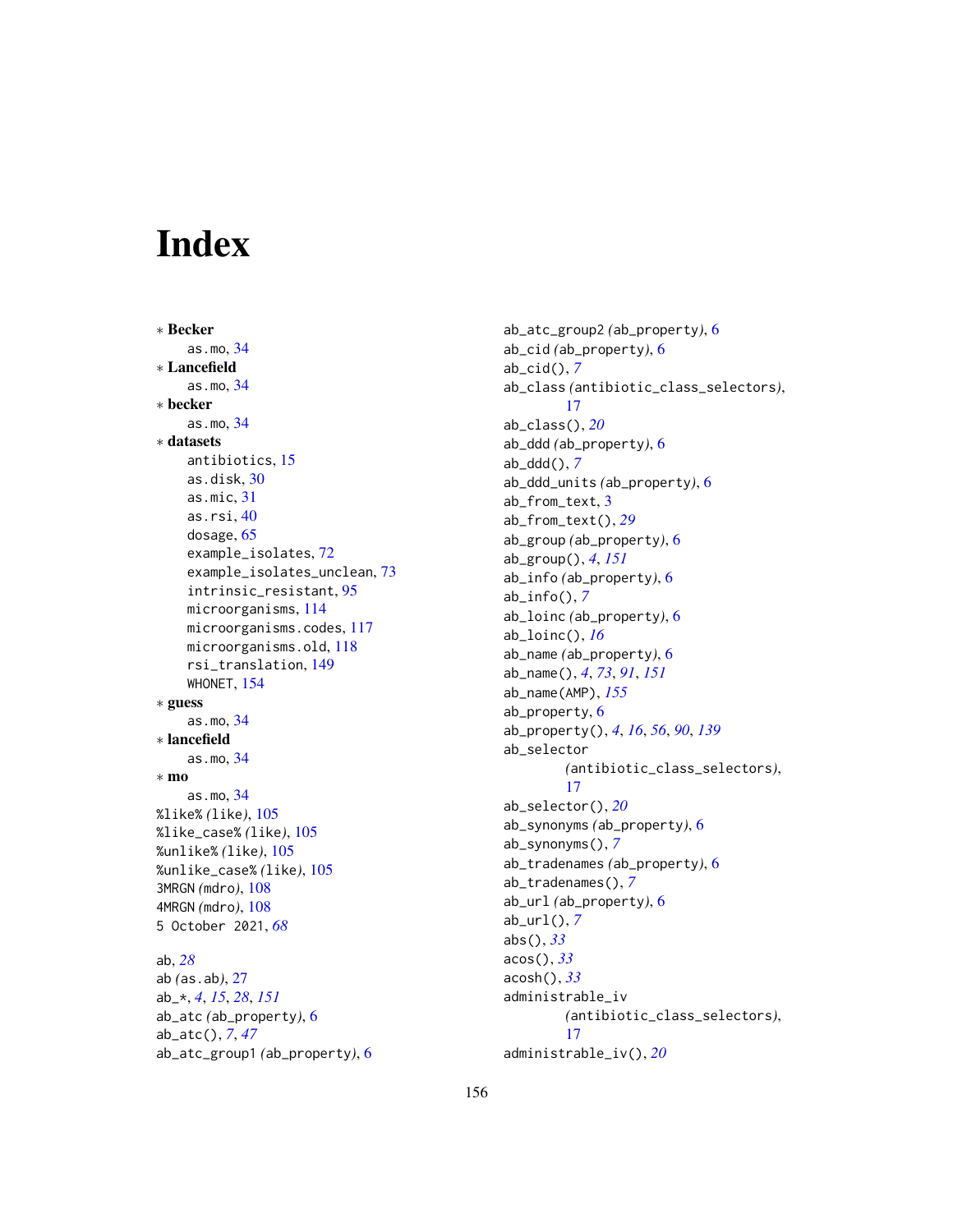administrable\_per\_os *(*antibiotic\_class\_selectors*)*, [17](#page-16-0) administrable\_per\_os(), *[20](#page-19-0)* age, [9](#page-8-0) age(), *[11,](#page-10-1) [12](#page-11-0)* age\_groups, [11](#page-10-1) age\_groups(), *[10](#page-9-0)*, *[154](#page-153-0)* all(), *[33](#page-32-0)* all\_antimicrobials *(*key\_antimicrobials*)*, [100](#page-99-0) all\_antimicrobials(), *[78](#page-77-0)*, *[101](#page-100-0)* aminoglycosides *(*antibiotic\_class\_selectors*)*, [17](#page-16-0) aminoglycosides(), *[20](#page-19-0)* aminopenicillins *(*antibiotic\_class\_selectors*)*, [17](#page-16-0) aminopenicillins(), *[20](#page-19-0)* AMR, [13](#page-12-0) anti\_join\_microorganisms *(*join*)*, [98](#page-97-0) antibiotic\_class\_selectors, [17](#page-16-0) antibiotics, *[4](#page-3-0)*, *[6](#page-5-2)[–8](#page-7-0)*, *[15](#page-14-1)*, [15,](#page-14-1) *[19,](#page-18-0) [20](#page-19-0)*, *[27–](#page-26-1)[29](#page-28-0)*, *[51](#page-50-0)*, *[56](#page-55-0)*, *[73](#page-72-0)*, *[90](#page-89-0)*, *[94](#page-93-0)*, *[139](#page-138-0)*, *[155](#page-154-0)* antifungals *(*antibiotic\_class\_selectors*)*, [17](#page-16-0) antifungals(), *[20](#page-19-0)* antimicrobials\_equal *(*key\_antimicrobials*)*, [100](#page-99-0) antimicrobials\_equal(), *[101](#page-100-0)* antimycobacterials *(*antibiotic\_class\_selectors*)*, [17](#page-16-0) antimycobacterials(), *[21](#page-20-0)* antivirals, *[16](#page-15-0)* antivirals *(*antibiotics*)*, [15](#page-14-1) any(), *[33](#page-32-0)* as.ab, [27](#page-26-1) as.ab(), *[4](#page-3-0)*, *[6,](#page-5-2) [7](#page-6-0)*, *[15](#page-14-1)*, *[28](#page-27-0)*, *[41](#page-40-0)*, *[47](#page-46-0)*, *[68](#page-67-0)*, *[94](#page-93-0)*, *[123](#page-122-0)*, *[136](#page-135-0)*, *[143](#page-142-0)*, *[149](#page-148-0)* as.character(), *[106](#page-105-0)* as.disk, [30](#page-29-0) as.disk(), *[43](#page-42-0)*, *[45](#page-44-0)*, *[136](#page-135-0)*, *[143](#page-142-0)* as.mic, [31](#page-30-0) as.mic(), *[42](#page-41-0)*, *[45](#page-44-0)*, *[136](#page-135-0)*, *[143](#page-142-0)* as.mo, [34](#page-33-1)

as.mo(), *[19](#page-18-0)*, *[36](#page-35-0)[–38](#page-37-0)*, *[41,](#page-40-0) [42](#page-41-0)*, *[45](#page-44-0)*, *[50](#page-49-0)*, *[53](#page-52-0)*, *[67](#page-66-0)*, *[73](#page-72-0)[–75](#page-74-0)*, *[99](#page-98-0)*, *[101](#page-100-0)*, *[108](#page-107-0)*, *[114,](#page-113-0) [115](#page-114-0)*, *[117](#page-116-0)[–120](#page-119-0)*, *[122](#page-121-2)[–125](#page-124-0)*, *[129](#page-128-0)[–131](#page-130-0)*, *[136](#page-135-0)*, *[143](#page-142-0)*, *[149](#page-148-0)*, *[154](#page-153-0)* as.POSIXlt(), *[10](#page-9-0)* as.rsi, [40](#page-39-1) as.rsi(), *[19](#page-18-0)*, *[30](#page-29-0)[–33](#page-32-0)*, *[41](#page-40-0)[–43](#page-42-0)*, *[56](#page-55-0)*, *[68](#page-67-0)*, *[73,](#page-72-0) [74](#page-73-0)*, *[76](#page-75-0)*, *[90,](#page-89-0) [91](#page-90-0)*, *[94](#page-93-0)*, *[101](#page-100-0)*, *[109](#page-108-0)*, *[136](#page-135-0)*, *[139](#page-138-0)*, *[149](#page-148-0)*, *[155](#page-154-0)* asin(), *[33](#page-32-0)* asinh(), *[33](#page-32-0)* atan(), *[33](#page-32-0)* atanh(), *[33](#page-32-0)* ATC *(*ab\_property*)*, [6](#page-5-2) atc\_online\_ddd *(*atc\_online\_property*)*, [46](#page-45-0) atc\_online\_ddd\_units *(*atc\_online\_property*)*, [46](#page-45-0) atc\_online\_groups *(*atc\_online\_property*)*, [46](#page-45-0) atc\_online\_property, [46](#page-45-0) autoplot.disk *(*plot*)*, [134](#page-133-0) autoplot.mic *(*plot*)*, [134](#page-133-0) autoplot.resistance\_predict *(*resistance\_predict*)*, [144](#page-143-1) autoplot.rsi *(*plot*)*, [134](#page-133-0) availability, [49](#page-48-0)

betalactams *(*antibiotic\_class\_selectors*)*, [17](#page-16-0) betalactams(), *[21](#page-20-0)* biplot(), *[86](#page-85-0)* boxplot.stats(), *[33](#page-32-0)* BRMO *(*mdro*)*, [108](#page-107-0) brmo *(*mdro*)*, [108](#page-107-0) browseURL(), *[123](#page-122-0)* bug\_drug\_combinations, [50](#page-49-0) bug\_drug\_combinations(), *[51](#page-50-0)*

# c(), *[111](#page-110-0)*

carbapenems *(*antibiotic\_class\_selectors*)*, [17](#page-16-0) carbapenems(), *[22](#page-21-0)* case\_when(), *[60](#page-59-0)*, *[110](#page-109-0)* catalogue\_of\_life, [52](#page-51-0) catalogue\_of\_life\_version, [54](#page-53-0) catalogue\_of\_life\_version(), *[39](#page-38-0)*, *[52](#page-51-0)*, *[54](#page-53-0)*, *[116](#page-115-0)*, *[118,](#page-117-0) [119](#page-118-0)*, *[126](#page-125-0)*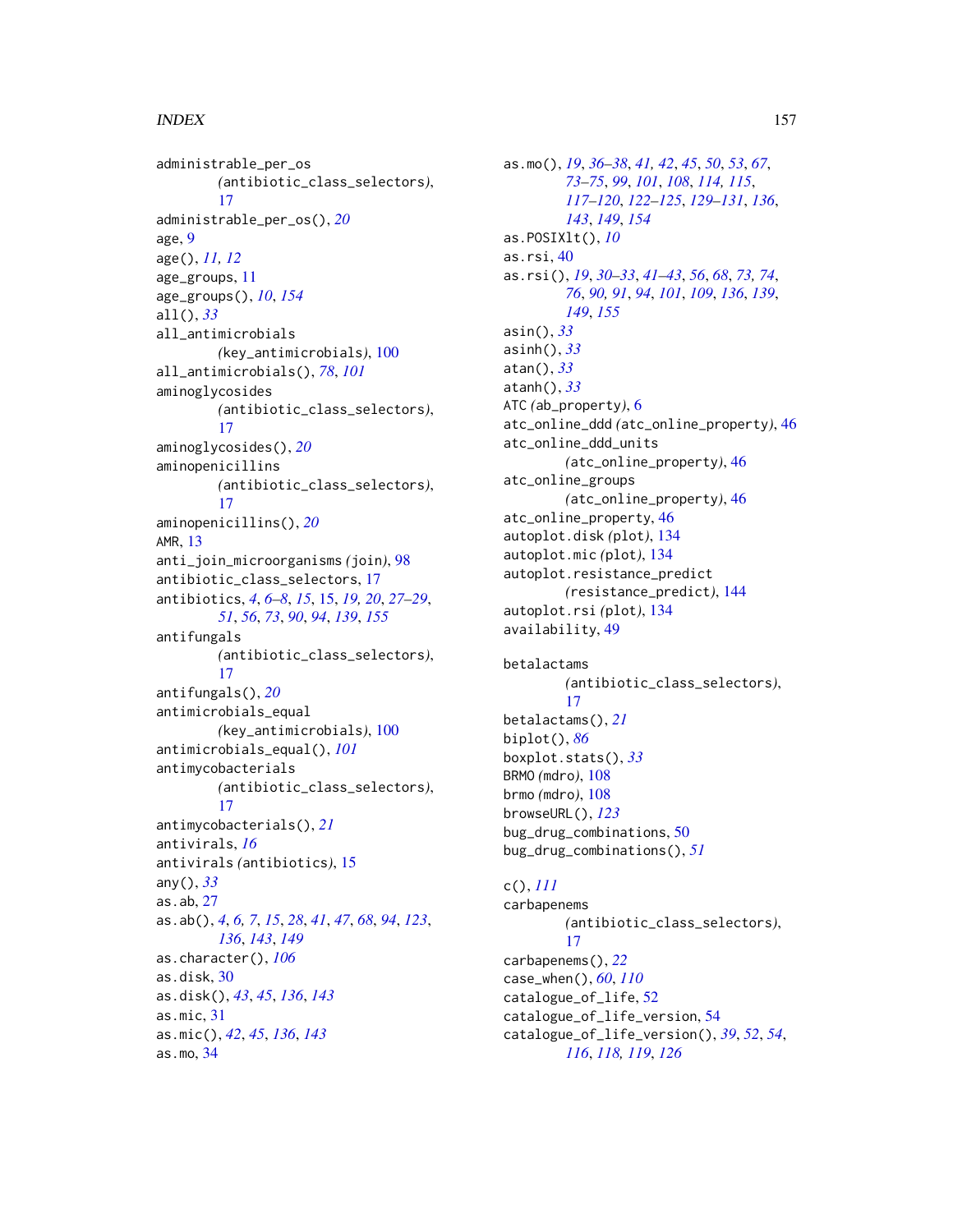ceiling(), *[33](#page-32-0)* cephalosporins *(*antibiotic\_class\_selectors*)*, [17](#page-16-0) cephalosporins(), *[18](#page-17-0)*, *[22](#page-21-0)* cephalosporins\_1st *(*antibiotic\_class\_selectors*)*, [17](#page-16-0) cephalosporins\_1st(), *[22](#page-21-0)* cephalosporins\_2nd *(*antibiotic\_class\_selectors*)*, [17](#page-16-0) cephalosporins\_2nd(), *[22](#page-21-0)* cephalosporins\_3rd *(*antibiotic\_class\_selectors*)*, [17](#page-16-0) cephalosporins\_3rd(), *[22](#page-21-0)* cephalosporins\_4th *(*antibiotic\_class\_selectors*)*, [17](#page-16-0) cephalosporins\_4th(), *[22](#page-21-0)* cephalosporins\_5th *(*antibiotic\_class\_selectors*)*, [17](#page-16-0) cephalosporins\_5th(), *[23](#page-22-0)* character, *[3,](#page-2-0) [4](#page-3-0)*, *[7](#page-6-0)*, *[10](#page-9-0)*, *[20](#page-19-0)*, *[27,](#page-26-1) [28](#page-27-0)*, *[32](#page-31-0)*, *[35](#page-34-0)*, *[37](#page-36-0)*, *[47](#page-46-0)*, *[51](#page-50-0)*, *[67](#page-66-0)*, *[76](#page-75-0)*, *[97–](#page-96-0)[99](#page-98-0)*, *[101](#page-100-0)*, *[106](#page-105-0)*, *[109](#page-108-0)*, *[123](#page-122-0)*, *[125](#page-124-0)*, *[140](#page-139-0)*, *[143](#page-142-0)* chisq.test(), *[80](#page-79-0)[–82](#page-81-0)* Click here, *[39](#page-38-0)*, *[52](#page-51-0)*, *[54](#page-53-0)*, *[116](#page-115-0)*, *[118,](#page-117-0) [119](#page-118-0)*, *[126](#page-125-0)* cos(), *[33](#page-32-0)* cosh(), *[33](#page-32-0)* cospi(), *[33](#page-32-0)* count, [55](#page-54-1) count(), *[139](#page-138-0)*, *[141](#page-140-0)* count\_all *(*count*)*, [55](#page-54-1) count\_all(), *[56](#page-55-0)* count\_df *(*count*)*, [55](#page-54-1) count\_df(), *[56](#page-55-0)*, *[91](#page-90-0)* count\_I *(*count*)*, [55](#page-54-1) count\_IR *(*count*)*, [55](#page-54-1) count\_R *(*count*)*, [55](#page-54-1) count\_R(), *[56](#page-55-0)* count\_resistant *(*count*)*, [55](#page-54-1) count\_resistant(), *[55,](#page-54-1) [56](#page-55-0)* count\_S *(*count*)*, [55](#page-54-1) count\_SI *(*count*)*, [55](#page-54-1) count\_SI(), *[44](#page-43-0)*, *[56,](#page-55-0) [57](#page-56-0)*, *[113](#page-112-0)*, *[141](#page-140-0)*, *[147](#page-146-0)*

count\_susceptible *(*count*)*, [55](#page-54-1) count\_susceptible(), *[44](#page-43-0)*, *[55](#page-54-1)[–57](#page-56-0)*, *[113](#page-112-0)*, *[141](#page-140-0)*, *[147](#page-146-0)* cummax(), *[33](#page-32-0)* cummin(), *[33](#page-32-0)* cumprod(), *[33](#page-32-0)* cumsum(), *[33](#page-32-0)* custom\_eucast\_rules, [59](#page-58-0) custom\_eucast\_rules(), *[67,](#page-66-0) [68](#page-67-0)* custom\_mdro\_guideline *(*mdro*)*, [108](#page-107-0) custom\_mdro\_guideline(), *[109,](#page-108-0) [110](#page-109-0)* data.frame, *[7](#page-6-0)*, *[15,](#page-14-1) [16](#page-15-0)*, *[29](#page-28-0)*, *[35](#page-34-0)*, *[37](#page-36-0)*, *[39](#page-38-0)*, *[41](#page-40-0)[–43](#page-42-0)*, *[49](#page-48-0)*, *[51](#page-50-0)*, *[56](#page-55-0)*, *[65,](#page-64-0) [66](#page-65-0)*, *[69](#page-68-0)*, *[72](#page-71-1)*, *[74,](#page-73-0) [75](#page-74-0)*, *[77](#page-76-0)*, *[90](#page-89-0)*, *[94](#page-93-0)*, *[96](#page-95-0)*, *[98,](#page-97-0) [99](#page-98-0)*, *[101](#page-100-0)*, *[104](#page-103-1)*, *[108,](#page-107-0) [109](#page-108-0)*, *[115](#page-114-0)*, *[118,](#page-117-0) [119](#page-118-0)*, *[130](#page-129-0)*, *[132,](#page-131-0) [133](#page-132-0)*, *[137](#page-136-0)*, *[139](#page-138-0)*, *[143](#page-142-0)*, *[145,](#page-144-0) [146](#page-145-0)*, *[149](#page-148-0)*, *[151](#page-150-0)*, *[154](#page-153-0)* Date, *[154,](#page-153-0) [155](#page-154-0)* digamma(), *[33](#page-32-0)* disk, *[30](#page-29-0)*, *[41](#page-40-0)*, *[43](#page-42-0)* disk *(*as.disk*)*, [30](#page-29-0) dosage, [65,](#page-64-0) *[66](#page-65-0)* double, *[7](#page-6-0)*, *[10](#page-9-0)*, *[84](#page-83-0)*, *[140](#page-139-0)*

```
EUCAST (eucast_rules), 66
eucast_dosage (eucast_rules), 66
eucast_dosage(), 65, 66
eucast_exceptional_phenotypes (mdro),
        108
eucast_rules, 66
eucast_rules(), 20, 43, 59, 60, 69, 112
everything(), 20
example_isolates, 72, 154
example_isolates_unclean, 73
exp(), 33
expm1(), 33
expression, 19
```

```
facet_rsi (ggplot_rsi), 89
facet_rsi(), 91
factor, 11, 32, 33, 40, 44, 109, 110
filter(), 20, 84
filter_first_isolate (first_isolate), 74
filter_first_isolate(), 76
first_isolate, 74
first_isolate(), 76–78, 84, 100, 101, 103,
         139
fisher.test(), 81
```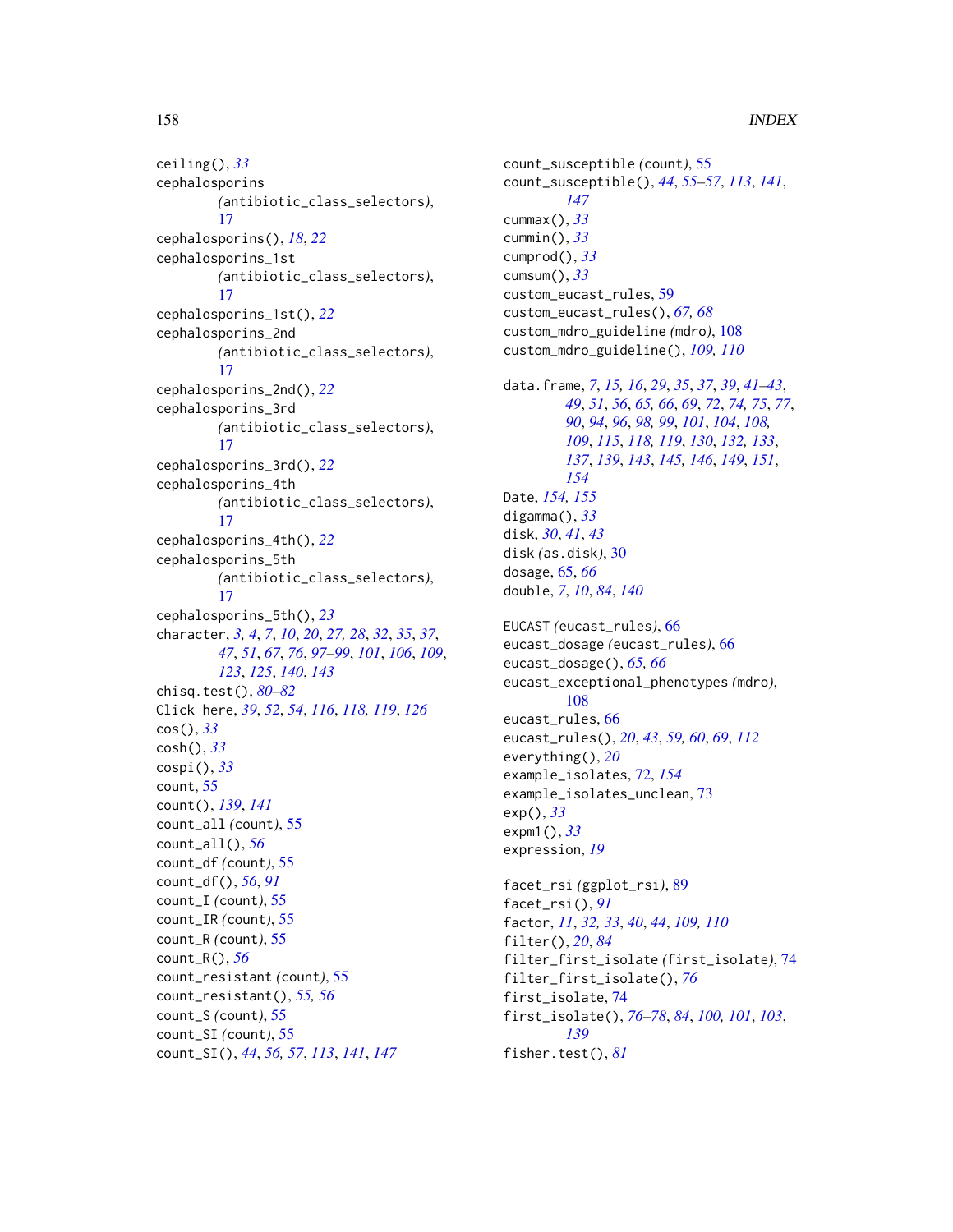fivenum(), *[33](#page-32-0)* floor(), *[33](#page-32-0)* fluoroquinolones *(*antibiotic\_class\_selectors*)*, [17](#page-16-0) fluoroquinolones(), *[23](#page-22-0)* format(), *[50,](#page-49-0) [51](#page-50-0)* format.bug\_drug\_combinations *(*bug\_drug\_combinations*)*, [50](#page-49-0) fortify.disk *(*plot*)*, [134](#page-133-0) fortify.mic *(*plot*)*, [134](#page-133-0) fortify.rsi *(*plot*)*, [134](#page-133-0) full\_join\_microorganisms *(*join*)*, [98](#page-97-0) g.test, [80](#page-79-0) g.test(), *[80](#page-79-0)* gamma(), *[33](#page-32-0)* generic functions, *[33](#page-32-0)* geom\_rsi *(*ggplot\_rsi*)*, [89](#page-88-0) geom\_rsi(), *[91](#page-90-0)* get\_AMR\_locale *(*translate*)*, [151](#page-150-0) get\_AMR\_locale(), *[7](#page-6-0)*, *[35](#page-34-0)*, *[51](#page-50-0)*, *[56](#page-55-0)*, *[91](#page-90-0)*, *[123](#page-122-0)*, *[136](#page-135-0)*, *[139](#page-138-0)* get\_episode, [83](#page-82-0) get\_episode(), *[83,](#page-82-0) [84](#page-83-0)* get\_mo\_source *(*mo\_source*)*, [129](#page-128-0) get\_mo\_source(), *[35](#page-34-0)*, *[130](#page-129-0)* ggplot, *[137](#page-136-0)* ggplot2, *[89](#page-88-0)* ggplot2::facet\_wrap(), *[91](#page-90-0)* ggplot2::geom\_text(), *[92](#page-91-0)* ggplot2::ggplot(), *[137](#page-136-0)* ggplot2::scale\_y\_continuous(), *[92](#page-91-0)* ggplot2::theme(), *[92](#page-91-0)* ggplot\_pca, [86](#page-85-0) ggplot\_pca(), *[88](#page-87-0)*, *[133](#page-132-0)* ggplot\_rsi, [89](#page-88-0) ggplot\_rsi(), *[92](#page-91-0)* ggplot\_rsi\_predict *(*resistance\_predict*)*, [144](#page-143-1) glm(), *[148](#page-147-0)* glycopeptides *(*antibiotic\_class\_selectors*)*, [17](#page-16-0) glycopeptides(), *[23](#page-22-0)* grepl(), *[105](#page-104-0)*, *[107](#page-106-0)* guess\_ab\_col, [94](#page-93-0) guess\_ab\_col(), *[69](#page-68-0)*, *[112](#page-111-0)*

inner\_join *(*join*)*, [98](#page-97-0) inner\_join\_microorganisms *(*join*)*, [98](#page-97-0) integer, *[7](#page-6-0)*, *[10](#page-9-0)*, *[30](#page-29-0)*, *[56](#page-55-0)*, *[125](#page-124-0)* interaction(), *[99](#page-98-0)* intrinsic\_resistant, *[17](#page-16-0)*, *[42](#page-41-0)*, [95,](#page-94-1) *[117](#page-116-0)*, *[124](#page-123-0)*, *[150](#page-149-0)* IQR(), *[33](#page-32-0)* is.ab *(*as.ab*)*, [27](#page-26-1) is.disk *(*as.disk*)*, [30](#page-29-0) is.mic *(*as.mic*)*, [31](#page-30-0) is.mo *(*as.mo*)*, [34](#page-33-1) is.rsi *(*as.rsi*)*, [40](#page-39-1) is.rsi(), *[43](#page-42-0)* is.rsi.eligible(), *[43](#page-42-0)* is\_new\_episode *(*get\_episode*)*, [83](#page-82-0) is\_new\_episode(), *[74](#page-73-0)*, *[77](#page-76-0)*, *[83,](#page-82-0) [84](#page-83-0)* italicise\_taxonomy, [97](#page-96-0) italicize\_taxonomy *(*italicise\_taxonomy*)*, [97](#page-96-0) join, [98](#page-97-0) key\_antimicrobials, [100](#page-99-0)

```
key_antimicrobials(), 75, 76, 78, 79, 101
kurtosis, 103
kurtosis(), 151
```

```
labels_rsi_count (ggplot_rsi), 89
labels_rsi_count(), 91, 92
left_join_microorganisms (join), 98
lgamma(), 33
lifecycle, 5, 7, 10, 12, 24, 28, 31, 33, 37, 44,
         48, 49, 51, 56, 65, 70, 78, 82, 84, 88,
         92, 95, 97, 99, 102, 104, 104, 105,
         106, 111, 121, 125, 131, 133, 137,
         140, 144, 147, 151, 152
like, 105
like(), 106
lincosamides
         (antibiotic_class_selectors),
         17
lincosamides(), 23
lipoglycopeptides
         (antibiotic_class_selectors),
         17
lipoglycopeptides(), 23
list, 3, 4, 7, 49, 54, 60, 114, 125
lm(), 148
log(), 33
```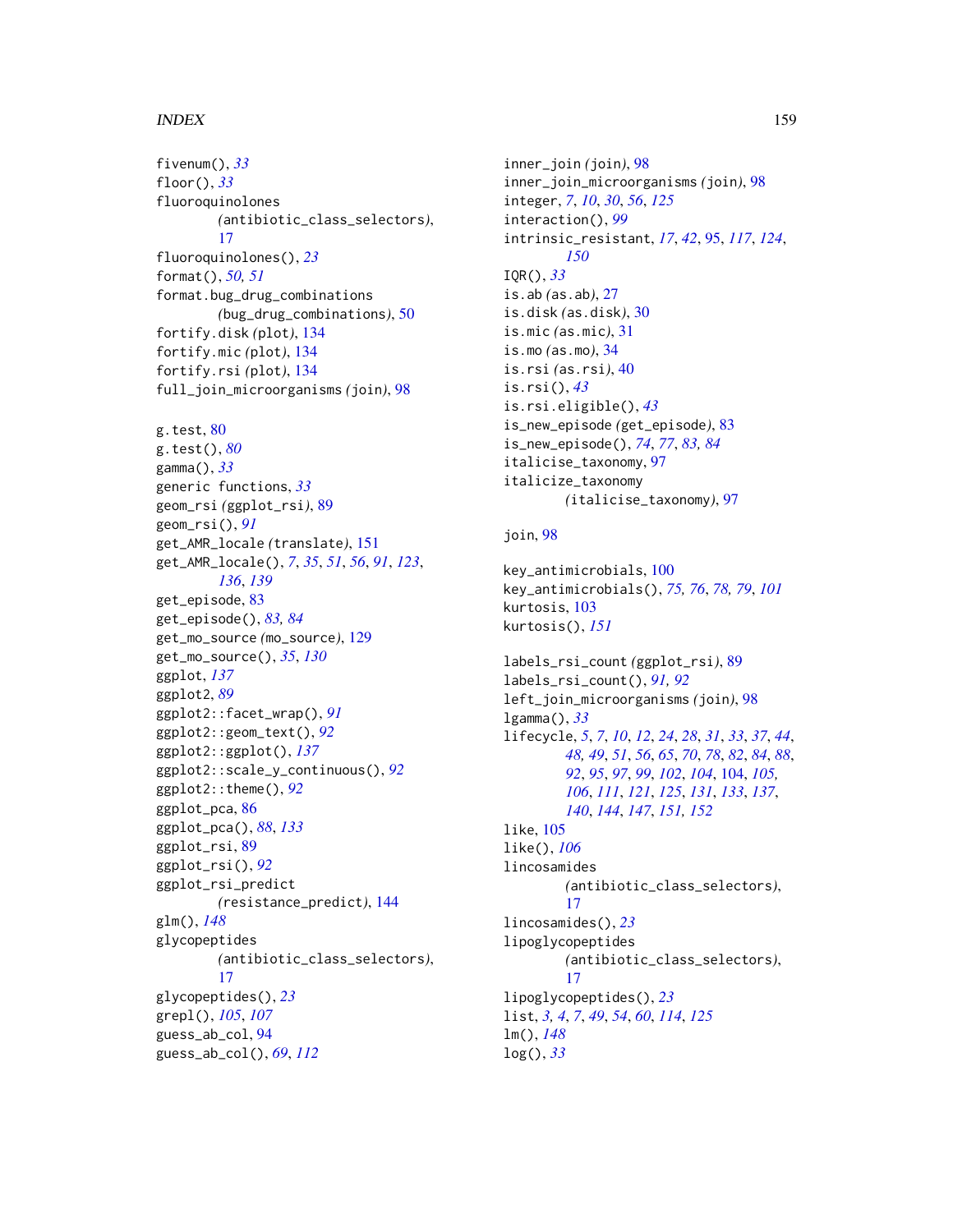log10(), *[33](#page-32-0)* log1p(), *[33](#page-32-0)* log2(), *[33](#page-32-0)* logical, *[4](#page-3-0)*, *[7](#page-6-0)*, *[10,](#page-9-0) [11](#page-10-1)*, *[19](#page-18-0)*, *[27](#page-26-1)*, *[30](#page-29-0)*, *[32](#page-31-0)*, *[35](#page-34-0)*, *[42,](#page-41-0) [43](#page-42-0)*, *[51](#page-50-0)*, *[56](#page-55-0)*, *[67,](#page-66-0) [68](#page-67-0)*, *[72,](#page-71-1) [73](#page-72-0)*, *[76](#page-75-0)*, *[78](#page-77-0)*, *[84](#page-83-0)*, *[87](#page-86-0)*, *[91](#page-90-0)*, *[94](#page-93-0)*, *[101](#page-100-0)*, *[104–](#page-103-1)[106](#page-105-0)*, *[108,](#page-107-0) [109](#page-108-0)*, *[136](#page-135-0)*, *[139](#page-138-0)*, *[146](#page-145-0)*, *[149](#page-148-0)*, *[151](#page-150-0)* macrolides *(*antibiotic\_class\_selectors*)*, [17](#page-16-0) macrolides(), *[23](#page-22-0)* mad(), *[33](#page-32-0)* matrix, *[80](#page-79-0)*, *[104](#page-103-1)*, *[151](#page-150-0)* max(), *[33](#page-32-0)* MDR *(*mdro*)*, [108](#page-107-0) mdr\_cmi2012 *(*mdro*)*, [108](#page-107-0) mdr\_cmi2012(), *[109](#page-108-0)* mdr\_tb *(*mdro*)*, [108](#page-107-0) mdr\_tb(), *[109](#page-108-0)* mdro, [108](#page-107-0) mdro(), *[69](#page-68-0)*, *[109](#page-108-0)*, *[111,](#page-110-0) [112](#page-111-0)* mean(), *[33](#page-32-0)* median(), *[33](#page-32-0)* merge(), *[99](#page-98-0)* mic, *[31](#page-30-0)*, *[33](#page-32-0)*, *[41,](#page-40-0) [42](#page-41-0)* mic *(*as.mic*)*, [31](#page-30-0) microorganisms, *[17](#page-16-0)*, *[36,](#page-35-0) [37](#page-36-0)*, *[39](#page-38-0)*, *[53–](#page-52-0)[55](#page-54-1)*, *[61](#page-60-0)*, *[73,](#page-72-0) [74](#page-73-0)*, *[97](#page-96-0)[–99](#page-98-0)*, [114,](#page-113-0) *[118,](#page-117-0) [119](#page-118-0)*, *[123,](#page-122-0) [124](#page-123-0)*, *[127](#page-126-0)*, *[130](#page-129-0)* microorganisms.codes, *[117](#page-116-0)*, [117](#page-116-0) microorganisms.old, *[37](#page-36-0)*, [118](#page-117-0) microorganisms\$fullname, *[120](#page-119-0)* microorganisms\$mo, *[130](#page-129-0)* min(), *[33](#page-32-0)* mo, *[19](#page-18-0)*, *[34,](#page-33-1) [35](#page-34-0)*, *[37](#page-36-0)*, *[42](#page-41-0)*, *[50](#page-49-0)*, *[67](#page-66-0)*, *[75](#page-74-0)*, *[99](#page-98-0)*, *[101](#page-100-0)*, *[108](#page-107-0)* mo *(*as.mo*)*, [34](#page-33-1) mo\_\*, *[36](#page-35-0)*, *[38,](#page-37-0) [39](#page-38-0)*, *[117](#page-116-0)*, *[120](#page-119-0)*, *[125](#page-124-0)*, *[129](#page-128-0)*, *[131](#page-130-0)*, *[151](#page-150-0)* mo\_authors *(*mo\_property*)*, [122](#page-121-2) mo\_authors(), *[124](#page-123-0)* mo\_class *(*mo\_property*)*, [122](#page-121-2) mo\_domain *(*mo\_property*)*, [122](#page-121-2) mo\_domain(), *[124](#page-123-0)* mo\_failures *(*as.mo*)*, [34](#page-33-1) mo\_failures(), *[37](#page-36-0)* mo\_family *(*mo\_property*)*, [122](#page-121-2) mo\_fullname *(*mo\_property*)*, [122](#page-121-2) mo\_genus *(*mo\_property*)*, [122](#page-121-2) mo\_genus(), *[39](#page-38-0)*, *[129,](#page-128-0) [130](#page-129-0)*

mo\_gramstain *(*mo\_property*)*, [122](#page-121-2) mo\_gramstain(), *[39](#page-38-0)*, *[124](#page-123-0)*, *[129,](#page-128-0) [130](#page-129-0)*, *[151](#page-150-0)* mo\_info *(*mo\_property*)*, [122](#page-121-2) mo\_info(), *[125](#page-124-0)* mo\_is\_gram\_negative *(*mo\_property*)*, [122](#page-121-2) mo\_is\_gram\_negative(), *[124](#page-123-0)* mo\_is\_gram\_positive *(*mo\_property*)*, [122](#page-121-2) mo\_is\_gram\_positive(), *[124](#page-123-0)* mo\_is\_intrinsic\_resistant *(*mo\_property*)*, [122](#page-121-2) mo\_is\_intrinsic\_resistant(), *[124](#page-123-0)* mo\_is\_yeast *(*mo\_property*)*, [122](#page-121-2) mo\_is\_yeast(), *[124](#page-123-0)* mo\_kingdom *(*mo\_property*)*, [122](#page-121-2) mo\_kingdom(), *[124](#page-123-0)* mo\_lpsn *(*mo\_property*)*, [122](#page-121-2) mo\_matching\_score, [120](#page-119-0) mo\_matching\_score(), *[38](#page-37-0)*, *[120](#page-119-0)*, *[125](#page-124-0)* mo\_name *(*mo\_property*)*, [122](#page-121-2) mo\_name(), *[151](#page-150-0)* mo\_order *(*mo\_property*)*, [122](#page-121-2) mo\_phylum *(*mo\_property*)*, [122](#page-121-2) mo\_property, [122](#page-121-2) mo\_property(), *[115](#page-114-0)*, *[117](#page-116-0)*, *[119](#page-118-0)* mo\_rank *(*mo\_property*)*, [122](#page-121-2) mo\_ref *(*mo\_property*)*, [122](#page-121-2) mo\_ref(), *[124](#page-123-0)* mo\_renamed *(*as.mo*)*, [34](#page-33-1) mo\_renamed(), *[37](#page-36-0)* mo\_shortname *(*mo\_property*)*, [122](#page-121-2) mo\_shortname(), *[50](#page-49-0)*, *[124](#page-123-0)* mo\_snomed *(*mo\_property*)*, [122](#page-121-2) mo\_snomed(), *[115](#page-114-0)*, *[124,](#page-123-0) [125](#page-124-0)* mo\_source, [129](#page-128-0) mo\_species *(*mo\_property*)*, [122](#page-121-2) mo\_subspecies *(*mo\_property*)*, [122](#page-121-2) mo\_synonyms *(*mo\_property*)*, [122](#page-121-2) mo\_taxonomy *(*mo\_property*)*, [122](#page-121-2) mo\_taxonomy(), *[125](#page-124-0)* mo\_type *(*mo\_property*)*, [122](#page-121-2) mo\_type(), *[151](#page-150-0)*, *[155](#page-154-0)* mo\_uncertainties *(*as.mo*)*, [34](#page-33-1) mo\_uncertainties(), *[37](#page-36-0)* mo\_url *(*mo\_property*)*, [122](#page-121-2) mo\_url(), *[124,](#page-123-0) [125](#page-124-0)* mo\_year *(*mo\_property*)*, [122](#page-121-2) mo\_year(), *[124,](#page-123-0) [125](#page-124-0)* mrgn *(*mdro*)*, [108](#page-107-0)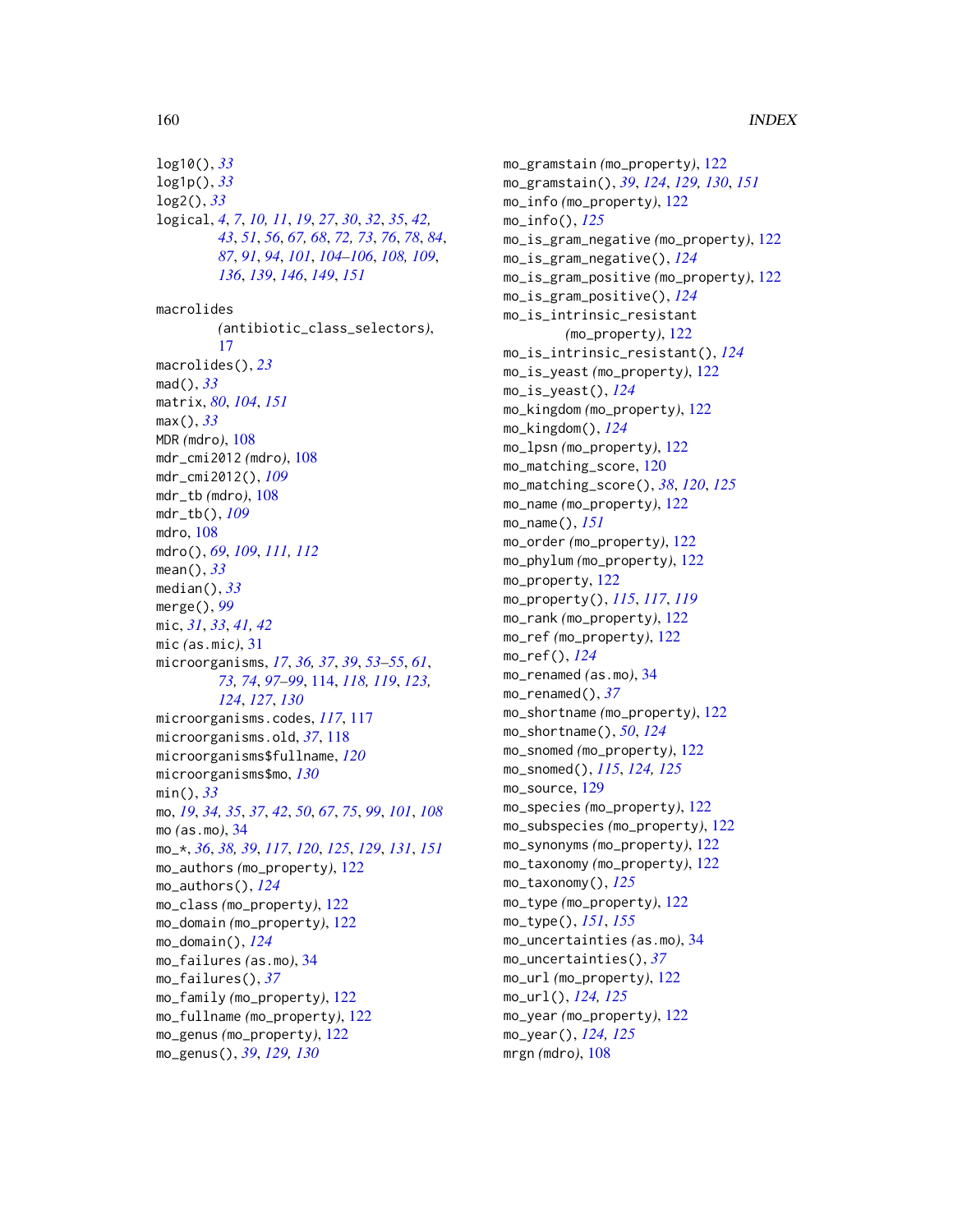mrgn(), *[110](#page-109-0)* mutate(), *[84](#page-83-0)* n\_rsi *(*count*)*, [55](#page-54-1) n\_rsi(), *[56](#page-55-0)* NA\_disk\_ *(*as.disk*)*, [30](#page-29-0) NA\_mic\_ *(*as.mic*)*, [31](#page-30-0) NA\_rsi\_ *(*as.rsi*)*, [40](#page-39-1) not\_intrinsic\_resistant *(*antibiotic\_class\_selectors*)*, [17](#page-16-0) not\_intrinsic\_resistant(), *[20](#page-19-0)* numeric, *[4](#page-3-0)*, *[11](#page-10-1)*, *[32,](#page-31-0) [33](#page-32-0)*, *[90](#page-89-0)*, *[125](#page-124-0)*, *[132,](#page-131-0) [133](#page-132-0)* oxazolidinones *(*antibiotic\_class\_selectors*)*, [17](#page-16-0) oxazolidinones(), *[23](#page-22-0)* pca, [132,](#page-131-0) *[133](#page-132-0)* pca(), *[87](#page-86-0)*, *[133](#page-132-0)* PDR *(*mdro*)*, [108](#page-107-0) penicillins *(*antibiotic\_class\_selectors*)*, [17](#page-16-0) penicillins(), *[23](#page-22-0)* plot, [134](#page-133-0) plot.resistance\_predict *(*resistance\_predict*)*, [144](#page-143-1) polymyxins *(*antibiotic\_class\_selectors*)*, [17](#page-16-0) polymyxins(), *[24](#page-23-0)* portion *(*proportion*)*, [138](#page-137-2) prcomp, *[133](#page-132-0)* prcomp(), *[87](#page-86-0)*, *[133](#page-132-0)* princomp, *[87](#page-86-0)* princomp(), *[87](#page-86-0)* prod(), *[33](#page-32-0)* proportion, [138](#page-137-2) proportion(), *[148](#page-147-0)* proportion\_\*, *[58](#page-57-0)* proportion\_df *(*proportion*)*, [138](#page-137-2) proportion\_df(), *[139](#page-138-0)* proportion\_I *(*proportion*)*, [138](#page-137-2) proportion\_IR *(*proportion*)*, [138](#page-137-2) proportion\_R *(*proportion*)*, [138](#page-137-2) proportion\_R(), *[139](#page-138-0)* proportion\_S *(*proportion*)*, [138](#page-137-2)

proportion\_SI *(*proportion*)*, [138](#page-137-2) proportion\_SI(), *[44](#page-43-0)*, *[57](#page-56-0)*, *[113](#page-112-0)*, *[139](#page-138-0)*, *[141](#page-140-0)*, *[147](#page-146-0)* quantile(), *[33](#page-32-0)* quinolones *(*antibiotic\_class\_selectors*)*, [17](#page-16-0) quinolones(), *[24](#page-23-0)* random, [143](#page-142-0) random\_disk *(*random*)*, [143](#page-142-0) random\_disk(), *[143](#page-142-0)* random\_mic *(*random*)*, [143](#page-142-0) random\_mic(), *[136](#page-135-0)*, *[143](#page-142-0)* random\_rsi *(*random*)*, [143](#page-142-0) range(), *[33](#page-32-0)* readRDS(), *[111](#page-110-0)*, *[130](#page-129-0)* resistance *(*proportion*)*, [138](#page-137-2) resistance(), *[49](#page-48-0)*, *[56](#page-55-0)*, *[138,](#page-137-2) [139](#page-138-0)* resistance\_predict, [144,](#page-143-1) *[146](#page-145-0)* right\_join\_microorganisms *(*join*)*, [98](#page-97-0) round(), *[33](#page-32-0)* rsi, *[40](#page-39-1)*, *[56](#page-55-0)*, *[73](#page-72-0)*, *[90,](#page-89-0) [91](#page-90-0)*, *[139](#page-138-0)* rsi *(*as.rsi*)*, [40](#page-39-1) rsi\_df *(*proportion*)*, [138](#page-137-2) rsi\_df(), *[56](#page-55-0)*, *[91](#page-90-0)*, *[139](#page-138-0)* rsi\_predict *(*resistance\_predict*)*, [144](#page-143-1) rsi\_translation, *[42](#page-41-0)*, *[143](#page-142-0)*, [149](#page-148-0) sample(), *[143](#page-142-0)* saveRDS(), *[111](#page-110-0)* scale, *[132](#page-131-0)* scale\_rsi\_colours *(*ggplot\_rsi*)*, [89](#page-88-0) scale\_rsi\_colours(), *[91,](#page-90-0) [92](#page-91-0)* scale\_y\_percent *(*ggplot\_rsi*)*, [89](#page-88-0) scale\_y\_percent(), *[92](#page-91-0)* sd(), *[33](#page-32-0)* select(), *[20](#page-19-0)* semi\_join\_microorganisms *(*join*)*, [98](#page-97-0) set\_ab\_names *(*ab\_property*)*, [6](#page-5-2) set\_ab\_names(), *[7](#page-6-0)* set\_mo\_source *(*mo\_source*)*, [129](#page-128-0) set\_mo\_source(), *[35](#page-34-0)*, *[117](#page-116-0)*, *[130,](#page-129-0) [131](#page-130-0)* sign(), *[33](#page-32-0)* signif(), *[33](#page-32-0)* sin(), *[33](#page-32-0)* sinh(), *[33](#page-32-0)* sinpi(), *[33](#page-32-0)* skewness, [150](#page-149-0)